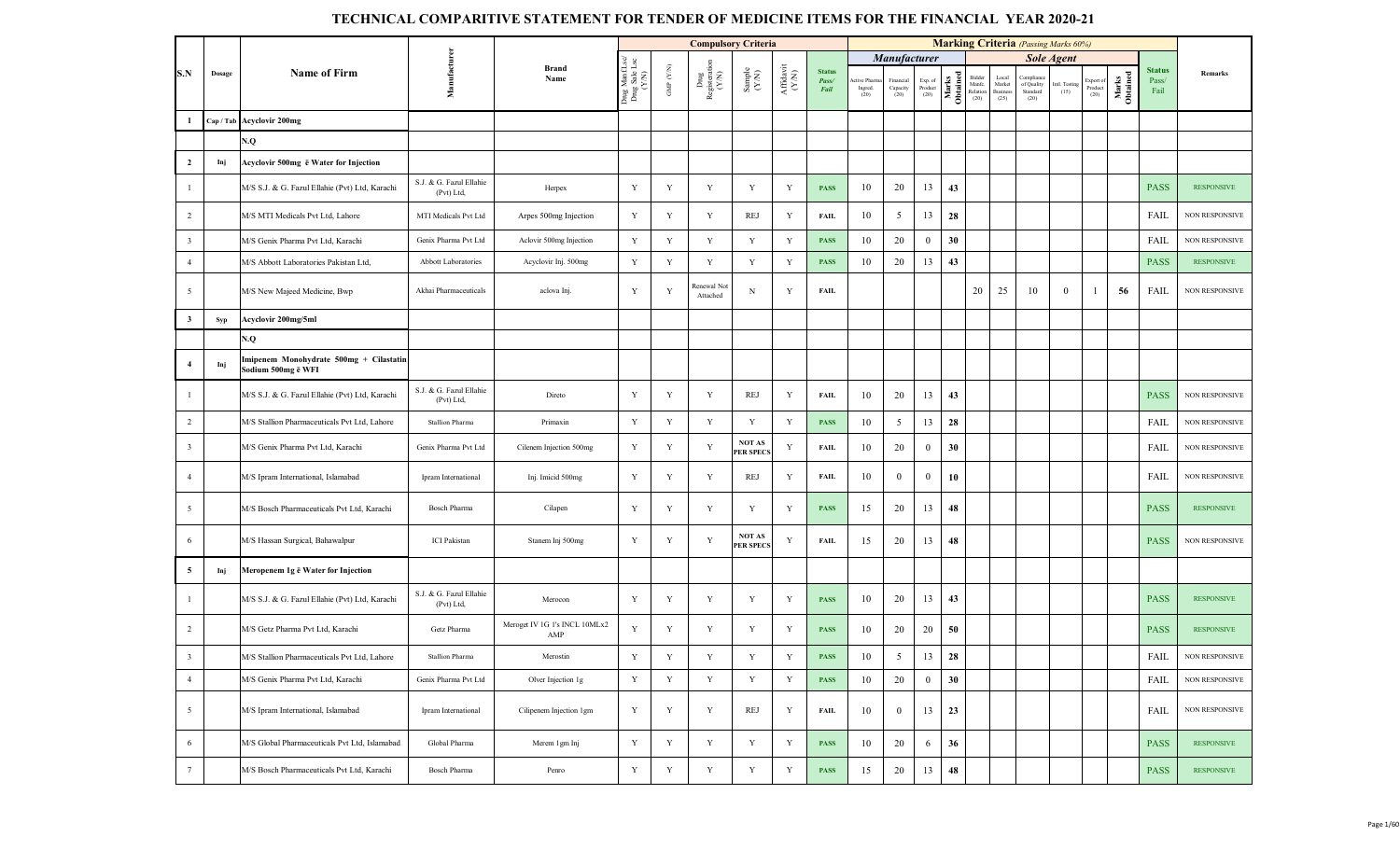|                         |        |                                                    |                                       |                                          |                                         |                                 | <b>Compulsory Criteria</b>                                                      |                                                              |                                                                                                        |                                |                               |                               |                            |                   |                                      |                                    | <b>Marking Criteria</b> (Passing Marks 60%) |                      |                             |                   |                                |                       |
|-------------------------|--------|----------------------------------------------------|---------------------------------------|------------------------------------------|-----------------------------------------|---------------------------------|---------------------------------------------------------------------------------|--------------------------------------------------------------|--------------------------------------------------------------------------------------------------------|--------------------------------|-------------------------------|-------------------------------|----------------------------|-------------------|--------------------------------------|------------------------------------|---------------------------------------------|----------------------|-----------------------------|-------------------|--------------------------------|-----------------------|
|                         |        |                                                    |                                       |                                          |                                         |                                 |                                                                                 |                                                              |                                                                                                        |                                |                               | <b>Manufacturer</b>           |                            |                   |                                      |                                    |                                             | <b>Sole Agent</b>    |                             |                   |                                |                       |
| S.N                     | Dosage | <b>Name of Firm</b>                                | Manufacture                           | <b>Brand</b><br>Name                     | Drug ManfLsc/<br>Drug Sale Lsc<br>(Y/N) | GMP $(\mathcal{Y},\mathcal{N})$ | $\begin{array}{c} \text{Dng} \\ \text{Registerati} \\ (\text{Y/N}) \end{array}$ | $\begin{array}{c} \text{Sample} \\ (\text{Y-N}) \end{array}$ | $\begin{array}{c} \mathbf{Aff} \mathbf{d}\mathbf{a}\mathbf{v}\mathbf{i} \\ (\mathbf{Y/N}) \end{array}$ | <b>Status</b><br>Pass/<br>Fail | tive Pharm<br>Ingred.<br>(20) | Financial<br>Capacity<br>(20) | Exp. of<br>Product<br>(20) | Marks<br>Obtained | Bidder<br>Manfe.<br>Relation<br>(20) | Local<br>Market<br>Busines<br>(25) | Complianc<br>of Quality<br>Standard<br>(20) | ntl. Testing<br>(15) | Export o<br>Product<br>(20) | Marks<br>Obtained | <b>Status</b><br>Pass/<br>Fail | Remarks               |
| 8                       |        | M/S Hassan Surgical, Bahawalpur                    | <b>ICI</b> Pakistan                   | Merpen Inj 1g                            | Y                                       | $\mathbf Y$                     | Y                                                                               | Y                                                            | Y                                                                                                      | <b>PASS</b>                    | 10                            | 20                            | 20                         | 50                |                                      |                                    |                                             |                      |                             |                   | <b>PASS</b>                    | <b>RESPONSIVE</b>     |
| 9                       |        | M/S New Majeed Medicine, Bwp                       | <b>Barrett Hodson</b>                 | baripenem 1mg                            | Y                                       | Y                               | Y                                                                               | $\mathbf{MFG}$<br><b>ARTICIP.</b><br>TED<br><b>HIMSELF</b>   | Y                                                                                                      | <b>FAIL</b>                    | $\bf{0}$                      | 20                            | $\overline{0}$             | 20                |                                      |                                    |                                             |                      |                             |                   | FAIL                           | NON RESPONSIVE        |
| 6                       | Inj    | Meropenem 500mg ē Water for Injection              |                                       |                                          |                                         |                                 |                                                                                 |                                                              |                                                                                                        |                                |                               |                               |                            |                   |                                      |                                    |                                             |                      |                             |                   |                                |                       |
| $\overline{1}$          |        | M/S S.J. & G. Fazul Ellahie (Pvt) Ltd, Karachi     | S.J. & G. Fazul Ellahie<br>(Pvt) Ltd. | Merocon                                  | Y                                       | $\mathbf Y$                     | $\mathbf Y$                                                                     | Y                                                            | Y                                                                                                      | <b>PASS</b>                    | 10                            | 20                            | 13                         | 43                |                                      |                                    |                                             |                      |                             |                   | <b>PASS</b>                    | <b>RESPONSIVE</b>     |
| $\overline{2}$          |        | M/S Getz Pharma Pvt Ltd, Karachi                   | Getz Pharma                           | Meroget IV 500MGTP 1'S INCL<br>10MLx1 A  | Y                                       | Y                               | $\mathbf Y$                                                                     | Y                                                            | Y                                                                                                      | <b>PASS</b>                    | 10                            | 20                            | 20                         | 50                |                                      |                                    |                                             |                      |                             |                   | <b>PASS</b>                    | <b>RESPONSIVE</b>     |
| $\overline{3}$          |        | M/S Stallion Pharmaceuticals Pvt Ltd, Lahore       | <b>Stallion Pharma</b>                | Merostin                                 | Y                                       | $\mathbf Y$                     | $\mathbf Y$                                                                     | $\mathbf Y$                                                  | Y                                                                                                      | <b>PASS</b>                    | 10                            | 5                             | 13                         | 28                |                                      |                                    |                                             |                      |                             |                   | FAIL                           | NON RESPONSIVE        |
| $\overline{4}$          |        | M/S Genix Pharma Pvt Ltd, Karachi                  | Genix Pharma Pvt Ltd                  | Olver Injection 500mg                    | Y                                       | Y                               | Y                                                                               | Y                                                            | Y                                                                                                      | <b>PASS</b>                    | 10                            | 20                            | $\overline{0}$             | 30                |                                      |                                    |                                             |                      |                             |                   | FAIL                           | <b>NON RESPONSIVE</b> |
| 5                       |        | M/S Ipram International, Islamabad                 | Ipram International                   | Cilipenem Injection 500mg                | Y                                       | Y                               | $\mathbf Y$                                                                     | REJ                                                          | Y                                                                                                      | <b>FAIL</b>                    | 10                            | $\mathbf{0}$                  | $\mathbf{0}$               | 10                |                                      |                                    |                                             |                      |                             |                   | FAIL                           | NON RESPONSIVE        |
| 6                       |        | M/S Global Pharmaceuticals Pvt Ltd, Islamabad      | Global Pharma                         | Merem 500mg Inj                          | Y                                       | Y                               | Y                                                                               | Y                                                            | Y                                                                                                      | <b>PASS</b>                    | 10                            | 20                            | 6                          | 36                |                                      |                                    |                                             |                      |                             |                   | <b>PASS</b>                    | <b>RESPONSIVE</b>     |
| $7\overline{ }$         |        | M/S Bosch Pharmaceuticals Pvt Ltd, Karachi         | <b>Bosch Pharma</b>                   | Penro                                    | Y                                       | Y                               | Y                                                                               | Y                                                            | Y                                                                                                      | <b>PASS</b>                    | 15                            | 20                            | 13                         | 48                |                                      |                                    |                                             |                      |                             |                   | <b>PASS</b>                    | <b>RESPONSIVE</b>     |
| 8                       |        | M/S Hassan Surgical, Bahawalpur                    | <b>ICI</b> Pakistan                   | Merpen In 500mg                          | Y                                       | Y                               | Y                                                                               | <b>MFG NOT</b><br><b>AS PER TB</b>                           | Y                                                                                                      | <b>FAIL</b>                    | 10                            | 20                            | 20                         | 50                |                                      |                                    |                                             |                      |                             |                   | <b>PASS</b>                    | <b>NON RESPONSIVE</b> |
| 9                       |        | M/S New Majeed Medicine, Bwp                       | <b>Barrett Hodson</b>                 | baripenem 500mg                          | Y                                       | Y                               | Y                                                                               | $\mathbf{MFG}$<br><b>ARTICIPA</b><br>TED<br><b>HIMSELF</b>   | Y                                                                                                      | <b>FAIL</b>                    | $\theta$                      | 20                            | $\mathbf{0}$               | 20                |                                      |                                    |                                             |                      |                             |                   | FAIL                           | NON RESPONSIVE        |
| $7\phantom{.0}$         | Inj    | Cefepime HCl 1g ē WFI                              |                                       |                                          |                                         |                                 |                                                                                 |                                                              |                                                                                                        |                                |                               |                               |                            |                   |                                      |                                    |                                             |                      |                             |                   |                                |                       |
| $\mathbf{1}$            |        | M/S Ipram International, Islamabad                 | Ipram International                   | Pime inj 1gm                             | Y                                       | $\mathbf Y$                     | Y                                                                               | Y                                                            | Y                                                                                                      | <b>PASS</b>                    | 10                            | $\overline{0}$                | 13                         | 23                |                                      |                                    |                                             |                      |                             |                   | FAIL                           | NON RESPONSIVE        |
| $\overline{2}$          |        | M/S Medisave Pharmaceuticals, Lahore               | Medisave<br>Pharmaceuticals           | Pimesave                                 | Y                                       | $\mathbf Y$                     | Y                                                                               | $\mathbf Y$                                                  | $\mathbf Y$                                                                                            | <b>PASS</b>                    | 15                            | 5                             | 20                         | 40                |                                      |                                    |                                             |                      |                             |                   | <b>PASS</b>                    | <b>RESPONSIVE</b>     |
| $\overline{\mathbf{3}}$ |        | M/S Hamaz Pharmaceuticals Pvt Ltd, Multan          | Hamaz Pharmaceuticals                 | On-Cef Injection 1gm                     | Y                                       | $\mathbf Y$                     | $\mathbf Y$                                                                     | Y                                                            | Y                                                                                                      | <b>PASS</b>                    | 15                            | 5                             | 13                         | 33                |                                      |                                    |                                             |                      |                             |                   | FAIL                           | NON RESPONSIVE        |
| $\overline{4}$          |        | M/S New Majeed Medicine, Bwp                       | <b>Barrett Hodson</b>                 | cefstar 1g                               | $\mathbf Y$                             | $\mathbf Y$                     | $\mathbf Y$                                                                     | $\mathbf Y$                                                  | Y                                                                                                      | <b>PASS</b>                    | 10                            | 20                            | 13                         | 43                |                                      |                                    |                                             |                      |                             |                   | <b>PASS</b>                    | <b>RESPONSIVE</b>     |
| 8                       | Susp   | Cefixime 100mg/5ml, 30ml                           |                                       |                                          |                                         |                                 |                                                                                 |                                                              |                                                                                                        |                                |                               |                               |                            |                   |                                      |                                    |                                             |                      |                             |                   |                                |                       |
| $\overline{1}$          |        | M/S Getz Pharma Pvt Ltd, Karachi                   | Getz Pharma                           | Cefiget Susp 30ML TP                     | Y                                       | Y                               | $\mathbf Y$                                                                     | Y                                                            | $\mathbf Y$                                                                                            | <b>PASS</b>                    | 10                            | 20                            | 20                         | 50                |                                      |                                    |                                             |                      |                             |                   | <b>PASS</b>                    | <b>RESPONSIVE</b>     |
| $\overline{2}$          |        | M/S Shaigan Pharmaceuticals Pvt Ltd,<br>Rawalpindi | Shaigan Pharma                        | Ruwin-100                                | Y                                       | Y                               | Y                                                                               | Y                                                            | Y                                                                                                      | <b>PASS</b>                    | $\overline{0}$                | 20                            | 13                         | 33                |                                      |                                    |                                             |                      |                             |                   | FAIL                           | <b>NON RESPONSIVE</b> |
| $\overline{\mathbf{3}}$ |        | M/S Ipram International, Islamabad                 | Ipram International                   | Cilicef D/s 100mg                        |                                         |                                 |                                                                                 |                                                              |                                                                                                        | <b>PASS</b>                    | 10                            | $\boldsymbol{0}$              | 13                         | 23                |                                      |                                    |                                             |                      |                             |                   | ${\rm FAIL}$                   | <b>NON RESPONSIVE</b> |
| $\overline{4}$          |        | M/S Faisal Pharma, Bahawalpur                      | Pharmevo                              | Evofix Suspension 100mg/5ml CP<br>(30ml) | Y                                       | Y                               | Y                                                                               | Y                                                            | Y                                                                                                      | <b>PASS</b>                    | 10                            | 20                            | 13                         | 43                |                                      |                                    |                                             |                      |                             |                   | <b>PASS</b>                    | <b>RESPONSIVE</b>     |
| $5\overline{)}$         |        | M/S GlaxoSmithKine Pakistan Limited, Karachi       | GSK                                   | Fixval Susp 100mg/5ml                    | Y                                       | Y                               | Y                                                                               | Y                                                            | Y                                                                                                      | <b>PASS</b>                    | 15                            | 20                            | 20                         | 55                |                                      |                                    |                                             |                      |                             |                   | <b>PASS</b>                    | <b>RESPONSIVE</b>     |
| 6                       |        | M/S Medisave Pharmaceuticals, Lahore               | Medisave<br>Pharmaceuticals           | Cesave                                   | $\mathbf Y$                             | $\mathbf Y$                     | $\mathbf Y$                                                                     | $\mathbf Y$                                                  | Y                                                                                                      | <b>PASS</b>                    | 15                            | 5                             | 20                         | 40                |                                      |                                    |                                             |                      |                             |                   | <b>PASS</b>                    | <b>RESPONSIVE</b>     |
| $7\phantom{.0}$         |        | M/S Nabiqasim Industries Pvt Ltd, Karachi          | Nabiqasim                             | Cefcxol                                  | Y                                       | $\mathbf Y$                     | $\mathbf Y$                                                                     | $\mathbf Y$                                                  | Y                                                                                                      | <b>PASS</b>                    | 10                            | 20                            | 13                         | 43                |                                      |                                    |                                             |                      |                             |                   | <b>PASS</b>                    | <b>RESPONSIVE</b>     |
| 8                       |        | M/S Hamaz Pharmaceuticals Pvt Ltd, Multan          | Hamaz Pharmaceuticals                 | Suncef Susp 100mg                        | Y                                       | Y                               | $\mathbf Y$                                                                     | $\mathbf Y$                                                  | $\mathbf Y$                                                                                            | <b>PASS</b>                    | 10                            | 5                             | $\overline{0}$             | 15                |                                      |                                    |                                             |                      |                             |                   | FAIL                           | NON RESPONSIVE        |
| 9                       |        | M/S Muller & Phipps Pakistan,                      | AGP                                   | Cinklare 100mg/ 5ml                      | $\mathbf Y$                             | $\mathbf Y$                     | $\mathbf Y$                                                                     | $\mathbf Y$                                                  | Y                                                                                                      | <b>PASS</b>                    | 10                            | 20                            | 6                          | 36                |                                      |                                    |                                             |                      |                             |                   | <b>PASS</b>                    | <b>RESPONSIVE</b>     |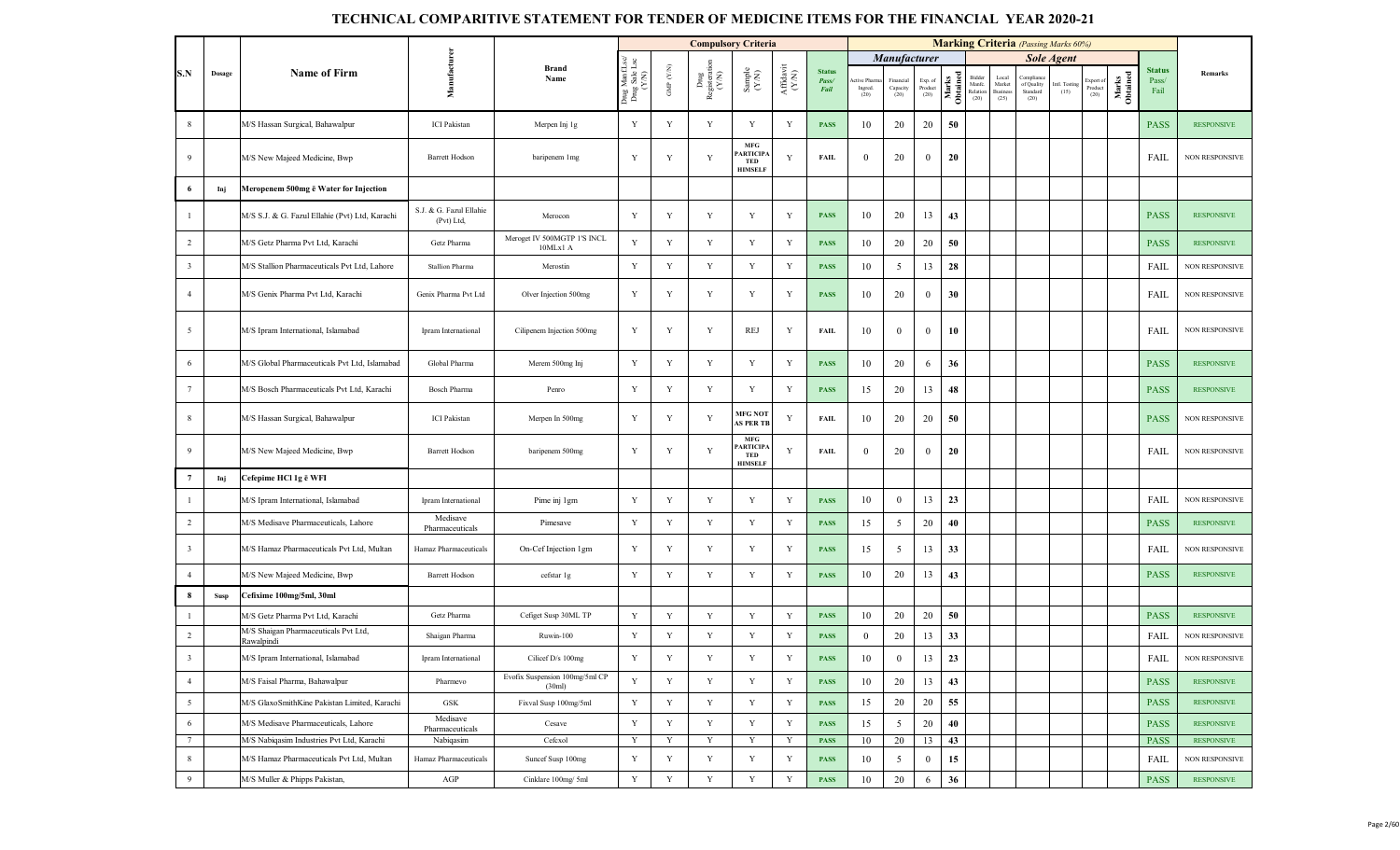|                         |        |                                                    |                                       |                            |                                     |                   | <b>Compulsory Criteria</b>   |                                                              |                                          |                                |                                |                              |                            |                   |                                      |                                           | <b>Marking Criteria</b> (Passing Marks 60%)       |                       |                              |                   |                                |                       |
|-------------------------|--------|----------------------------------------------------|---------------------------------------|----------------------------|-------------------------------------|-------------------|------------------------------|--------------------------------------------------------------|------------------------------------------|--------------------------------|--------------------------------|------------------------------|----------------------------|-------------------|--------------------------------------|-------------------------------------------|---------------------------------------------------|-----------------------|------------------------------|-------------------|--------------------------------|-----------------------|
|                         |        |                                                    |                                       |                            | Lsc                                 |                   |                              |                                                              |                                          |                                |                                | <b>Manufacturer</b>          |                            |                   |                                      |                                           |                                                   | <b>Sole Agent</b>     |                              |                   |                                |                       |
| S.N                     | Dosage | <b>Name of Firm</b>                                | Manufacture                           | <b>Brand</b><br>Name       | Drug Manf.I<br>Drug Sale I<br>(Y/N) | GMP $(\text{YM})$ | Drug<br>Registerati<br>(Y/N) | $\begin{array}{c} \text{Sample} \\ (\text{Y/N}) \end{array}$ | ${\bf Aff} {\bf davit} \atop {\bf (YM)}$ | <b>Status</b><br>Pass/<br>Fail | ctive Pharm<br>Ingred.<br>(20) | Financia<br>Capacity<br>(20) | Exp. of<br>Product<br>(20) | Marks<br>Obtained | Bidder<br>Manfe.<br>Relation<br>(20) | Local<br>Market<br><b>Busines</b><br>(25) | <b>Complian</b><br>of Quality<br>Standard<br>(20) | Intl. Testing<br>(15) | Export of<br>Product<br>(20) | Marks<br>Obtained | <b>Status</b><br>Pass/<br>Fail | Remarks               |
| 10                      |        | M/S Wilshire Laboratories Pvt Ltd, Lahore          | Wilshire Laboratories<br>Pvt Ltd      | Secure Suspension 30ml     | Y                                   | Y                 | Y                            | Y                                                            | Y                                        | <b>PASS</b>                    | 10                             | 10                           | 20                         | 40                |                                      |                                           |                                                   |                       |                              |                   | <b>PASS</b>                    | <b>RESPONSIVE</b>     |
| $11\,$                  |        | M/S Hassan Surgical, Bahawalpur                    | <b>ICI</b> Pakistan                   | Syp Corinef 100mg/5ml 30ml | $\mathbf Y$                         | Y                 | Y                            | Y                                                            | Y                                        | <b>PASS</b>                    | 10                             | 20                           | 13                         | 43                |                                      |                                           |                                                   |                       |                              |                   | <b>PASS</b>                    | <b>RESPONSIVE</b>     |
| 12                      |        | M/S New Majeed Medicine, Bwp                       | Highnoon Laboratories                 | cefia 100mg/5ml, 30ml      | Y                                   | $\mathbf Y$       | $\mathbf Y$                  | $\mathbf Y$                                                  | Y                                        | <b>PASS</b>                    | 10                             | 20                           | 13                         | 43                |                                      |                                           |                                                   |                       |                              |                   | <b>PASS</b>                    | <b>RESPONSIVE</b>     |
| 9                       | Cap    | Cefixime 400mg                                     |                                       |                            |                                     |                   |                              |                                                              |                                          |                                |                                |                              |                            |                   |                                      |                                           |                                                   |                       |                              |                   |                                |                       |
| $\mathbf{1}$            |        | M/S Getz Pharma Pvt Ltd, Karachi                   | Getz Pharma                           | Cefiget CAPs 400MG TP 5'S  | $\mathbf Y$                         | Y                 | Y                            | Y                                                            | $\mathbf Y$                              | <b>PASS</b>                    | 10                             | 20                           | 20                         | 50                |                                      |                                           |                                                   |                       |                              |                   | <b>PASS</b>                    | <b>RESPONSIVE</b>     |
| $\overline{2}$          |        | M/S Shaigan Pharmaceuticals Pvt Ltd,<br>Rawalpindi | Shaigan Pharma                        | Ruwin-400 Capsule          | Y                                   | $\mathbf Y$       | $\mathbf Y$                  | Y                                                            | Y                                        | <b>PASS</b>                    | $\mathbf{0}$                   | 20                           | 13                         | 33                |                                      |                                           |                                                   |                       |                              |                   | FAIL                           | <b>NON RESPONSIVE</b> |
| $\overline{3}$          |        | M/S Ipram International, Islamabad                 | Ipram International                   | Cilicef Capsule 400mg      | Y                                   | Y                 | Y                            | N                                                            | $\mathbf Y$                              | <b>FAIL</b>                    | 10                             | $\overline{0}$               | $\mathbf{0}$               | 10                |                                      |                                           |                                                   |                       |                              |                   | FAIL                           | <b>NON RESPONSIVE</b> |
| $\overline{4}$          |        | M/S Faisal Pharma, Bahawalpur                      | Pharmevo                              | Evofix Capsule 400mg CP    | Y                                   | Y                 | $\mathbf Y$                  | Y                                                            | Y                                        | <b>PASS</b>                    | 10                             | 20                           | 13                         | 43                |                                      |                                           |                                                   |                       |                              |                   | <b>PASS</b>                    | <b>RESPONSIVE</b>     |
| $\overline{5}$          |        | M/S Medisave Pharmaceuticals, Lahore               | Medisave<br>Pharmaceuticals           | Cesave                     | $\mathbf Y$                         | $\mathbf Y$       | Y                            | $\mathbf Y$                                                  | Y                                        | <b>PASS</b>                    | 15                             | $5\overline{)}$              | 13                         | 33                |                                      |                                           |                                                   |                       |                              |                   | FAIL                           | <b>NON RESPONSIVE</b> |
| 6                       |        | M/S Nabiqasim Industries Pvt Ltd, Karachi          | Nabiqasim                             | Cefexol                    | Y                                   | $\mathbf Y$       | $\mathbf Y$                  | Y                                                            | Y                                        | <b>PASS</b>                    | 10                             | 20                           | 6                          | 36                |                                      |                                           |                                                   |                       |                              |                   | <b>PASS</b>                    | <b>RESPONSIVE</b>     |
| $7\phantom{.0}$         |        | M/S Hamaz Pharmaceuticals Pvt Ltd, Multan          | Hamaz Pharmaceuticals                 | Suncef Capsule 400mg       | Y                                   | Y                 | Y                            | Y                                                            | Y                                        | <b>PASS</b>                    | 10                             | 5                            | $\mathbf{0}$               | 15                |                                      |                                           |                                                   |                       |                              |                   | <b>FAIL</b>                    | <b>NON RESPONSIVE</b> |
| 8                       |        | M/S Muller & Phipps Pakistan,                      | AGP                                   |                            | $\mathbf Y$                         | Y                 | Y                            | $\mathbf Y$                                                  | Y                                        | <b>PASS</b>                    | 10                             | 20                           | 6                          | 36                |                                      |                                           |                                                   |                       |                              |                   | <b>PASS</b>                    | <b>RESPONSIVE</b>     |
| 9                       |        | M/S Wilshire Laboratories Pvt Ltd, Lahore          | Wilshire Laboratories<br>Pvt Ltd      | Secure Capsule             | $\mathbf Y$                         | $\mathbf Y$       | Y                            | $\mathbf Y$                                                  | Y                                        | <b>PASS</b>                    | 10                             | 10                           | 20                         | 33                |                                      |                                           |                                                   |                       |                              |                   | FAIL                           | <b>NON RESPONSIVE</b> |
| $10\,$                  |        | M/S Hassan Surgical, Bahawalpur                    | <b>ICI Pakistan</b>                   | Corinef Cap 400mg          | Y                                   | Y                 | Y                            | N                                                            | Y                                        | <b>FAIL</b>                    | 10                             | 20                           | 13                         | 43                |                                      |                                           |                                                   |                       |                              |                   | <b>PASS</b>                    | <b>NON RESPONSIVE</b> |
| 11                      |        | M/S New Majeed Medicine, Bwp                       | Martin Dow                            | orpase 400mg               | Y                                   | Y                 | Y                            | Y                                                            | Y                                        | <b>PASS</b>                    | 10                             | 20                           | 13                         | 43                |                                      |                                           |                                                   |                       |                              |                   | <b>PASS</b>                    | <b>RESPONSIVE</b>     |
| 10                      | Inj    | Cefoperazone 500mg + Sulbactam 500mg ē<br>WFI      |                                       |                            |                                     |                   |                              |                                                              |                                          |                                |                                |                              |                            |                   |                                      |                                           |                                                   |                       |                              |                   |                                |                       |
| $\mathbf{1}$            |        | M/S S.J. & G. Fazul Ellahie (Pvt) Ltd, Karachi     | S.J. & G. Fazul Ellahie<br>(Pvt) Ltd, | Sulbaxon                   | Y                                   | Y                 | Y                            | Y                                                            | Y                                        | <b>PASS</b>                    | 10                             | 20                           | 13                         | 43                |                                      |                                           |                                                   |                       |                              |                   | <b>PASS</b>                    | <b>RESPONSIVE</b>     |
| $\overline{2}$          |        | M/S MTI Medicals Pvt Ltd, Lahore                   | MTI Medicals Pvt Ltd                  | Sulphroz 1g Injection      | Y                                   | Y                 | Y                            | <b>NOT AS</b><br><b>PERTB</b>                                | Y                                        | <b>FAIL</b>                    | 10                             | 5                            | $\overline{3}$             | 18                |                                      |                                           |                                                   |                       |                              |                   | FAIL                           | <b>NON RESPONSIVE</b> |
| $\overline{\mathbf{3}}$ |        | M/S Genix Pharma Pvt Ltd, Karachi                  | Genix Pharma Pvt Ltd                  | Xytol Inj 1gm              | $\mathbf Y$                         | Y                 | Y                            | <b>NOT AS</b><br><b>PERTB</b>                                | $\mathbf Y$                              | <b>FAIL</b>                    | 10                             | 20                           | $\overline{0}$             | 30                |                                      |                                           |                                                   |                       |                              |                   | FAIL                           | <b>NON RESPONSIVE</b> |
| $\overline{4}$          |        | M/S Shaigan Pharmaceuticals Pvt Ltd,<br>Rawalpindi | Shaigan Pharma                        | Deezon Plus 1g Injection   | Y                                   | Y                 | Y                            | Y                                                            | Y                                        | <b>PASS</b>                    | 10                             | 20                           | 13                         | 43                |                                      |                                           |                                                   |                       |                              |                   | <b>PASS</b>                    | <b>RESPONSIVE</b>     |
| 5                       |        | M/S Ipram International, Islamabad                 | Ipram International                   | Cefo sub Injection 1gm     | Y                                   | $\mathbf Y$       | Y                            | $\mathbf Y$                                                  | Y                                        | <b>PASS</b>                    | $\mathbf{0}$                   | $\overline{0}$               | 13                         | 13                |                                      |                                           |                                                   |                       |                              |                   | FAIL                           | <b>NON RESPONSIVE</b> |
| 6                       |        | M/S Medisave Pharmaceuticals. Lahore               | Medisave<br>Pharmaceuticals           | Bezone                     | Y                                   | Y                 | Y                            | $\mathbf Y$                                                  | Y                                        | <b>PASS</b>                    | 15                             | 5                            | 20                         | 40                |                                      |                                           |                                                   |                       |                              |                   | <b>PASS</b>                    | <b>RESPONSIVE</b>     |
| $\overline{7}$          |        | M/S Surge Laboratories Pvt Ltd, Karachi            | Surge Laboratories                    | Inj. Xtracef 1gm           | Y                                   | $\mathbf Y$       | Y                            | Y                                                            | Y                                        | <b>PASS</b>                    | 15                             | 10                           | 13                         | 38                |                                      |                                           |                                                   |                       |                              |                   | <b>PASS</b>                    | <b>RESPONSIVE</b>     |
| 8                       |        | M/S Hamaz Pharmaceuticals Pvt Ltd, Multan          | Hamaz Pharmaceuticals                 | Pyrocef Injection 1gm      | Y                                   | $\mathbf Y$       | $\mathbf Y$                  | $_{\rm N}$                                                   | Y                                        | <b>FAIL</b>                    | 15                             | 5                            | $\mathbf{0}$               | 20                |                                      |                                           |                                                   |                       |                              |                   | FAIL                           | <b>NON RESPONSIVE</b> |
| 9                       |        | M/S Bosch Pharmaceuticals Pvt Ltd, Karachi         | <b>Bosch Pharma</b>                   | Cebac                      | $\mathbf Y$                         | Y                 | $\mathbf Y$                  | Y                                                            | $\mathbf Y$                              | <b>PASS</b>                    | $10\,$                         | 20                           | 13                         | 43                |                                      |                                           |                                                   |                       |                              |                   | <b>PASS</b>                    | <b>RESPONSIVE</b>     |
| $10\,$                  |        | M/S Hassan Surgical, Bahawalpur                    | Bio Labs                              | Sulperazone Inj 1g         | Y                                   | $\mathbf Y$       | $\mathbf Y$                  | NOT AS<br>PER SPECS                                          | Y                                        | <b>FAIL</b>                    | 10                             | 10                           | 6                          | 26                |                                      |                                           |                                                   |                       |                              |                   | FAIL                           | <b>NON RESPONSIVE</b> |
| $11\,$                  |        | M/S New Majeed Medicine, Bwp                       | <b>Barrett Hodgson</b>                | Ceflactam Inj 500mg        | $\mathbf Y$                         | $\mathbf Y$       | $\mathbf Y$                  | Y                                                            | Y                                        | <b>PASS</b>                    | 10                             | 20                           | 13                         | 43                |                                      |                                           |                                                   |                       |                              |                   | <b>PASS</b>                    | <b>RESPONSIVE</b>     |
| $11\,$                  | Inj    | Cefotaxime 1g ē WFI                                |                                       |                            |                                     |                   |                              |                                                              |                                          |                                |                                |                              |                            |                   |                                      |                                           |                                                   |                       |                              |                   |                                |                       |
| $\mathbf{1}$            |        | M/S Ipram International, Islamabad                 | Ipram International                   | Hypertax inj               | $\mathbf Y$                         | $\mathbf Y$       | Y                            | $\mathbf Y$                                                  | Y                                        | <b>PASS</b>                    | 10                             | $\bf{0}$                     | 13                         | 23                |                                      |                                           |                                                   |                       |                              |                   | FAIL                           | NON RESPONSIVE        |
| $\overline{2}$          |        | M/S Medisave Pharmaceuticals, Lahore               | Medisave<br>Pharmaceuticals           | Ceftisav                   | Y                                   | $\mathbf Y$       | Y                            | $\mathbf Y$                                                  | Y                                        | <b>PASS</b>                    | 15                             | 5                            | 13                         | 33                |                                      |                                           |                                                   |                       |                              |                   | FAIL                           | NON RESPONSIVE        |
| $\mathbf{3}$            |        | M/S Hamaz Pharmaceuticals Pvt Ltd, Multan          | Hamaz Pharmaceuticals                 | Foxime Injection 1gm       | $\mathbf Y$                         | $\mathbf Y$       | $\mathbf Y$                  | $\mathbf Y$                                                  | $\mathbf Y$                              | <b>PASS</b>                    | 15                             | $5\overline{)}$              | 6                          | ${\bf 26}$        |                                      |                                           |                                                   |                       |                              |                   | FAIL                           | NON RESPONSIVE        |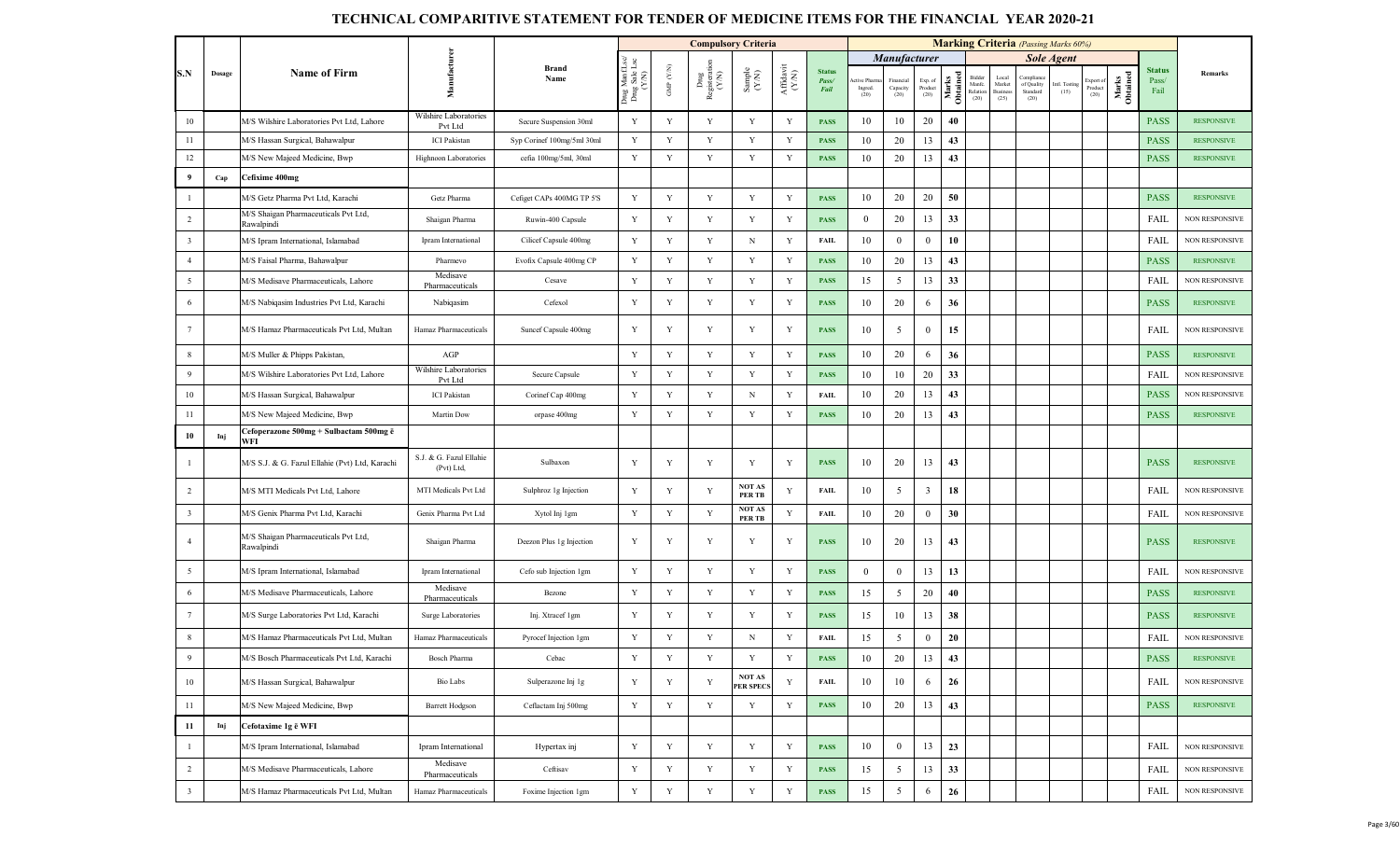|                         |        |                                                    |                                  |                             |                                         |                          | <b>Compulsory Criteria</b>                                                       |                                                             |                    |                                |                                |                               |                                                                        |                   |                                      |                                            | <b>Marking Criteria</b> (Passing Marks 60%) |                       |                              |                   |                                |                       |
|-------------------------|--------|----------------------------------------------------|----------------------------------|-----------------------------|-----------------------------------------|--------------------------|----------------------------------------------------------------------------------|-------------------------------------------------------------|--------------------|--------------------------------|--------------------------------|-------------------------------|------------------------------------------------------------------------|-------------------|--------------------------------------|--------------------------------------------|---------------------------------------------|-----------------------|------------------------------|-------------------|--------------------------------|-----------------------|
|                         |        |                                                    |                                  |                             |                                         |                          |                                                                                  |                                                             |                    |                                |                                | Manufacturer                  |                                                                        |                   |                                      |                                            |                                             | <b>Sole Agent</b>     |                              |                   |                                |                       |
| S.N                     | Dosage | Name of Firm                                       | Manufacturen                     | <b>Brand</b><br>Name        | Drug ManfLsc/<br>Drug Sale Lsc<br>(Y/N) | ${\rm GMP}$ ${\rm (YN)}$ | $\begin{array}{c} \text{Dng} \\ \text{Registerrati} \\ (\text{Y/N}) \end{array}$ | $\begin{array}{c} \text{Sample} \\ (\text{YM}) \end{array}$ | Affidavit<br>(Y/N) | <b>Status</b><br>Pass/<br>Fail | ctive Pharm<br>Ingred.<br>(20) | Financial<br>Capacity<br>(20) | $\begin{array}{c} \text{Exp. of}\\ \text{Product} \end{array}$<br>(20) | Marks<br>Obtained | Bidder<br>Manfc.<br>Relation<br>(20) | Local<br>Market<br><b>Business</b><br>(25) | Compliane<br>of Quality<br>Standard<br>(20) | Intl. Testing<br>(15) | Export of<br>Product<br>(20) | Marks<br>Obtained | <b>Status</b><br>Pass/<br>Fail | Remarks               |
| $\overline{4}$          |        | M/S New Majeed Medicine, Bwp                       | <b>Barrett Hodgson</b>           | Wintax Inj 1g               | Y                                       | Y                        | $\mathbf Y$                                                                      | Y                                                           | Y                  | <b>PASS</b>                    | 10                             | 20                            | 6                                                                      | 36                |                                      |                                            |                                             |                       |                              |                   | <b>PASS</b>                    | <b>RESPONSIVE</b>     |
| 12                      | Inj    | Cefotaxime 250mg ë WFI                             |                                  |                             |                                         |                          |                                                                                  |                                                             |                    |                                |                                |                               |                                                                        |                   |                                      |                                            |                                             |                       |                              |                   |                                |                       |
| $\mathbf{1}$            |        | M/S MTI Medicals Pvt Ltd, Lahore                   | MTI Medicals Pvt Ltd             | Mizec 250mg Injection       | Y                                       | Y                        | Y                                                                                | Y                                                           | Y                  | <b>PASS</b>                    | 10                             | $5\overline{)}$               | $\mathbf{3}$                                                           | 18                |                                      |                                            |                                             |                       |                              |                   | FAIL                           | NON RESPONSIVE        |
| $\overline{2}$          |        | M/S Ipram International, Islamabad                 | Ipram International              | Hypertax inj                | Y                                       | Y                        | $\mathbf Y$                                                                      | Y                                                           | $\mathbf Y$        | <b>PASS</b>                    | 10                             | $\overline{0}$                | 13                                                                     | 23                |                                      |                                            |                                             |                       |                              |                   | FAIL                           | <b>NON RESPONSIVE</b> |
| $\overline{\mathbf{3}}$ |        | M/S Medisave Pharmaceuticals, Lahore               | Medisave<br>Pharmaceuticals      | Ceftisav                    | $\mathbf Y$                             | $\mathbf Y$              | $\mathbf Y$                                                                      | $\mathbf Y$                                                 | $\mathbf Y$        | <b>PASS</b>                    | 15                             | 5                             | 20                                                                     | 40                |                                      |                                            |                                             |                       |                              |                   | <b>PASS</b>                    | <b>RESPONSIVE</b>     |
| $\overline{4}$          |        | M/S Hamaz Pharmaceuticals Pvt Ltd, Multan          | Hamaz Pharmaceuticals            | Foxime Injection 250mg      | $\mathbf Y$                             | $\mathbf Y$              | $\mathbf Y$                                                                      | Y                                                           | $\mathbf Y$        | <b>PASS</b>                    | 15                             | 5 <sup>5</sup>                | $\mathbf{3}$                                                           | 23                |                                      |                                            |                                             |                       |                              |                   | FAIL                           | NON RESPONSIVE        |
| $\overline{5}$          |        | M/S New Majeed Medicine, Bwp                       | <b>Barrett Hodgson</b>           | Wintax Inj 250mg            | $\mathbf Y$                             | $\mathbf Y$              | $\mathbf Y$                                                                      | Y                                                           | Y                  | <b>PASS</b>                    | 10                             | 20                            | 13                                                                     | 43                |                                      |                                            |                                             |                       |                              |                   | <b>PASS</b>                    | <b>RESPONSIVE</b>     |
| 13                      | Inj    | Ceftriaxone 1g ē WFI                               |                                  |                             |                                         |                          |                                                                                  |                                                             |                    |                                |                                |                               |                                                                        |                   |                                      |                                            |                                             |                       |                              |                   |                                |                       |
| $\mathbf{1}$            |        | M/S Getz Pharma Pvt Ltd, Karachi                   | Getz Pharma                      | Getofin IV 1G TP 1'S        | $\mathbf Y$                             | Y                        | Y                                                                                | Y                                                           | $\mathbf Y$        | <b>PASS</b>                    | 10                             | 20                            | 20                                                                     | 50                |                                      |                                            |                                             |                       |                              |                   | <b>PASS</b>                    | <b>RESPONSIVE</b>     |
| $\overline{2}$          |        | M/S Genix Pharma Pvt Ltd. Karachi                  | Genix Pharma Pvt Ltd             | Blucef 1gm Inj. Iv          | $\mathbf Y$                             | Y                        | $\mathbf Y$                                                                      | NOT AS<br>PER TB                                            | Y                  | <b>FAIL</b>                    | 10                             | 20                            | $\overline{0}$                                                         | 30                |                                      |                                            |                                             |                       |                              |                   | FAIL                           | NON RESPONSIVE        |
| $\overline{\mathbf{3}}$ |        | M/S Shaigan Pharmaceuticals Pvt Ltd,<br>Rawalpindi | Shaigan Pharma                   | Celtis I.V-1000 Injection   | $\mathbf Y$                             | $\mathbf Y$              | $\mathbf Y$                                                                      | $\mathbf Y$                                                 | $\mathbf Y$        | <b>PASS</b>                    | $\overline{0}$                 | 20                            | 20                                                                     | 40                |                                      |                                            |                                             |                       |                              |                   | <b>PASS</b>                    | <b>RESPONSIVE</b>     |
| $\overline{4}$          |        | M/S Ipram International, Islamabad                 | Ipram International              | Sky Zone Inj                | $\mathbf Y$                             | Y                        | Y                                                                                | Y                                                           | Y                  | <b>PASS</b>                    | 10                             | $\mathbf{0}$                  | 13                                                                     | 23                |                                      |                                            |                                             |                       |                              |                   | FAIL                           | NON RESPONSIVE        |
| $5\overline{5}$         |        | M/S Global Pharmaceuticals Pvt Ltd, Islamabad      | Global Pharma                    | Norbac 1gm IV Inj           | $\mathbf Y$                             | Y                        | $\mathbf Y$                                                                      | <b>NOT AS</b><br><b>PERTB</b>                               | $\mathbf Y$        | <b>FAIL</b>                    | 10                             | 20                            | 6                                                                      | 36                |                                      |                                            |                                             |                       |                              |                   | <b>PASS</b>                    | NON RESPONSIVE        |
| 6                       |        | M/S Medisave Pharmaceuticals, Lahore               | Medisave<br>Pharmaceuticals      | Cexzone                     | $\mathbf Y$                             | Y                        | Y                                                                                | $\mathbf Y$                                                 | $\mathbf Y$        | <b>PASS</b>                    | 15                             | 5                             | 13                                                                     | 33                |                                      |                                            |                                             |                       |                              |                   | FAIL                           | NON RESPONSIVE        |
| $7\phantom{.0}$         |        | M/S Hamaz Pharmaceuticals Pvt Ltd, Multan          | Hamaz Pharmaceuticals            | Teraxone Inj 1gm            | $\mathbf Y$                             | $\mathbf Y$              | Y                                                                                | Y                                                           | $\mathbf Y$        | <b>PASS</b>                    | 15                             | 5                             | $\mathbf{3}$                                                           | 23                |                                      |                                            |                                             |                       |                              |                   | FAIL                           | NON RESPONSIVE        |
| 8                       |        | M/S Muller & Phipps Pakistan,                      | AGP                              | Neogene                     | Y                                       | $\mathbf Y$              | $\mathbf Y$                                                                      | $\mathbf Y$                                                 | Y                  | <b>PASS</b>                    | 10                             | 20                            | 6                                                                      | 36                |                                      |                                            |                                             |                       |                              |                   | <b>PASS</b>                    | <b>RESPONSIVE</b>     |
| 9                       |        | M/S Wilshire Laboratories Pvt Ltd, Lahore          | Wilshire Laboratories<br>Pvt Ltd | Triax Injection IV With WFI | Y                                       | Y                        | Y                                                                                | Y                                                           | Y                  | <b>PASS</b>                    | 15                             | 10                            | 20                                                                     | 45                |                                      |                                            |                                             |                       |                              |                   | <b>PASS</b>                    | <b>RESPONSIVE</b>     |
| 10                      |        | M/S Hassan Surgical, Bahawalpur                    | Macter International             | Titan Inj 1 gm IV           | Y                                       | $\mathbf Y$              | $\mathbf Y$                                                                      | Y                                                           | Y                  | <b>PASS</b>                    | 10                             | 20                            | 13                                                                     | 43                |                                      |                                            |                                             |                       |                              |                   | <b>PASS</b>                    | <b>RESPONSIVE</b>     |
| 14                      | Inj    | Ceftriaxone 250mg ē WFI                            |                                  |                             |                                         |                          |                                                                                  |                                                             |                    |                                |                                |                               |                                                                        |                   |                                      |                                            |                                             |                       |                              |                   |                                |                       |
| $\mathbf{1}$            |        | M/S Getz Pharma Pvt Ltd, Karachi                   | Getz Pharma                      | Getofin INJ IV 250MG TP 1'S | $\mathbf Y$                             | Y                        | $\mathbf Y$                                                                      | Y                                                           | Y                  | <b>PASS</b>                    | 10                             | 20                            | 20                                                                     | 50                |                                      |                                            |                                             |                       |                              |                   | <b>PASS</b>                    | <b>RESPONSIVE</b>     |
| $\overline{2}$          |        | M/S Ipram International, Islamabad                 | Ipram International              | Sky Zone Inj                | $\mathbf Y$                             | $\mathbf Y$              | $\mathbf Y$                                                                      | Y                                                           | Y                  | <b>PASS</b>                    | 10                             | $\overline{0}$                | $\boldsymbol{0}$                                                       | 10                |                                      |                                            |                                             |                       |                              |                   | FAIL                           | NON RESPONSIVE        |
| $\overline{\mathbf{3}}$ |        | M/S Medisave Pharmaceuticals, Lahore               | Medisave<br>Pharmaceuticals      | Cexzone                     | $\mathbf Y$                             | Y                        | $\mathbf Y$                                                                      | $\mathbf Y$                                                 | Y                  | <b>PASS</b>                    | 15                             | 5                             | 20                                                                     | 40                |                                      |                                            |                                             |                       |                              |                   | <b>PASS</b>                    | <b>RESPONSIVE</b>     |
| $\overline{4}$          |        | M/S Hamaz Pharmaceuticals Pvt Ltd, Multan          | Hamaz Pharmaceuticals            | Teraxone Inj 250mg IV       | Y                                       | Y                        | Y                                                                                | Y                                                           | Y                  | <b>PASS</b>                    | 15                             | 5                             | 3                                                                      | 23                |                                      |                                            |                                             |                       |                              |                   | FAIL                           | NON RESPONSIVE        |
| 5                       |        | M/S Hassan Surgical, Bahawalpur                    | <b>ICI</b> Pakistan              | Fortexone Inj 250mg         | Y                                       | Y                        | $\mathbf Y$                                                                      | NOT AS<br>PER TB                                            | $\mathbf Y$        | <b>FAIL</b>                    | 15                             | 20                            | 20                                                                     | 55                |                                      |                                            |                                             |                       |                              |                   | <b>PASS</b>                    | NON RESPONSIVE        |
| 6                       |        | M/S New Majeed Medicine, Bwp                       | <b>Barrett Hodgson</b>           | Inocef IV Inj 250mg         | Y                                       | Y                        | $\mathbf Y$                                                                      | Y                                                           | Y                  | <b>PASS</b>                    | 10                             | 20                            | 13                                                                     | 43                |                                      |                                            |                                             |                       |                              |                   | <b>PASS</b>                    | <b>RESPONSIVE</b>     |
| 15                      | Inj    | Ceftazidime 1g ē WFI                               |                                  |                             |                                         |                          |                                                                                  |                                                             |                    |                                |                                |                               |                                                                        |                   |                                      |                                            |                                             |                       |                              |                   |                                |                       |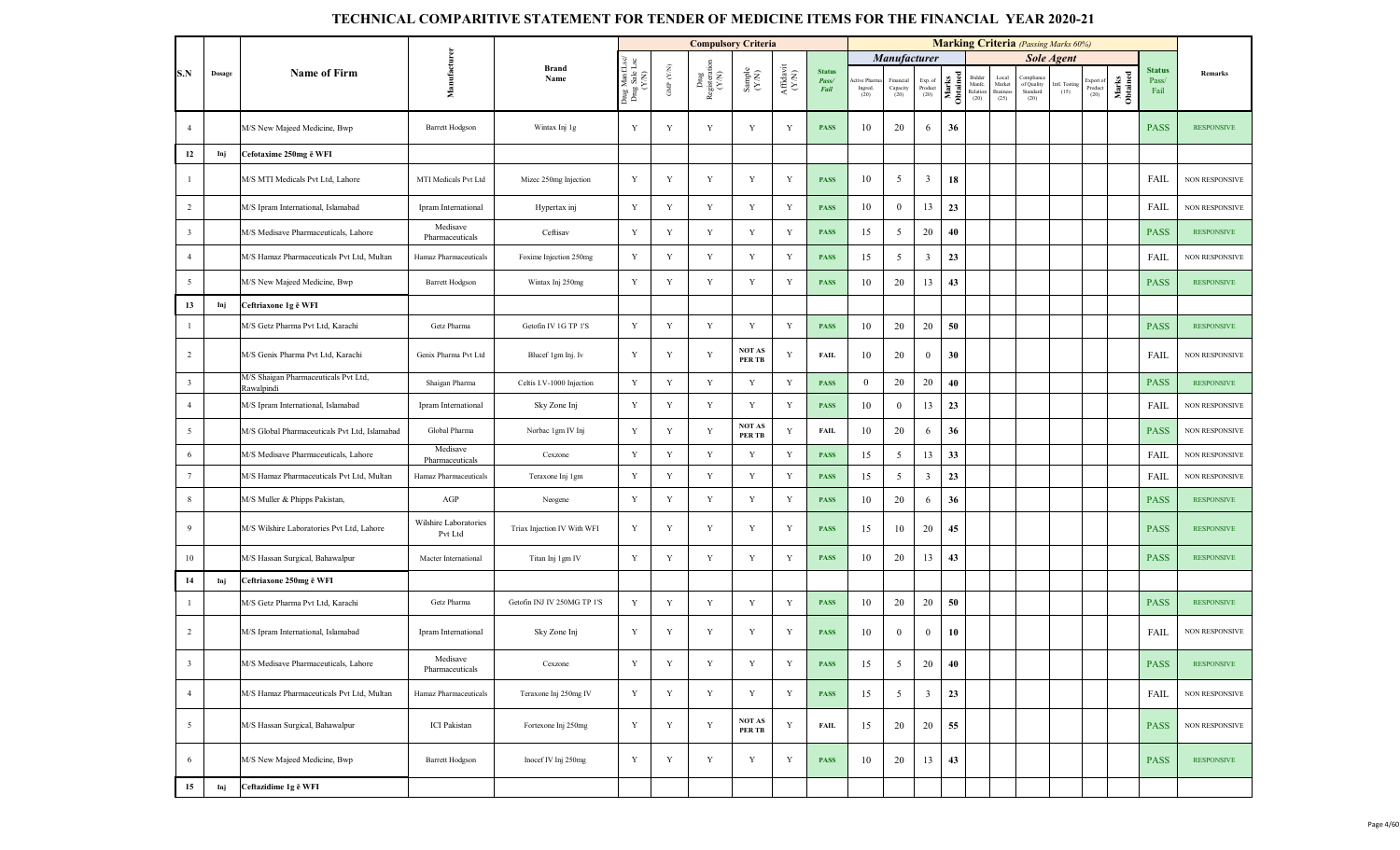|                         |        |                                               |                             |                                                |                                          |                                 |                                 | <b>Compulsory Criteria</b>                                  |                                      |                                |                                |                               |                            |                        |                                      |                                            | <b>Marking Criteria</b> (Passing Marks 60%)  |                       |                              |                   |                                |                       |
|-------------------------|--------|-----------------------------------------------|-----------------------------|------------------------------------------------|------------------------------------------|---------------------------------|---------------------------------|-------------------------------------------------------------|--------------------------------------|--------------------------------|--------------------------------|-------------------------------|----------------------------|------------------------|--------------------------------------|--------------------------------------------|----------------------------------------------|-----------------------|------------------------------|-------------------|--------------------------------|-----------------------|
|                         |        |                                               |                             |                                                |                                          |                                 |                                 |                                                             |                                      |                                |                                | <b>Manufacturer</b>           |                            |                        |                                      |                                            |                                              | <b>Sole Agent</b>     |                              |                   |                                |                       |
| S.N                     | Dosage | <b>Name of Firm</b>                           | Manufacturer                | <b>Brand</b><br>Name                           | Drug Manf.Lsc/<br>Drug Sale Lsc<br>(Y/N) | GMP $(\mathcal{Y},\mathcal{N})$ | ${\rm Dng}$ Registeration (Y/N) | $\begin{array}{c} \text{Sample} \\ (\text{YN}) \end{array}$ | $\frac{\text{Affdavit}}{\text{N/N}}$ | <b>Status</b><br>Pass/<br>Fail | ctive Pharn<br>Ingred.<br>(20) | Financial<br>Capacity<br>(20) | Exp. of<br>Product<br>(20) | Obtained<br>arks<br>∣⋝ | Bidder<br>Manfe.<br>Relation<br>(20) | Local<br>Market<br><b>Business</b><br>(25) | Compliance<br>of Quality<br>Standard<br>(20) | Intl. Testing<br>(15) | Export of<br>Product<br>(20) | Marks<br>Obtained | <b>Status</b><br>Pass/<br>Fail | <b>Remarks</b>        |
|                         |        | M/S Medisave Pharmaceuticals, Lahore          | Medisave<br>Pharmaceuticals | Neudime                                        | Y                                        | Y                               | Y                               | Y                                                           | Y                                    | <b>PASS</b>                    | 15                             | 5                             | 13                         | 33                     |                                      |                                            |                                              |                       |                              |                   | <b>FAIL</b>                    | <b>NON RESPONSIVE</b> |
| $\overline{2}$          |        | M/S Hamaz Pharmaceuticals Pvt Ltd. Multan     | Hamaz Pharmaceuticals       | Bactazime Injection 1gm                        | Y                                        | Y                               | Y                               | Y                                                           | Y                                    | <b>PASS</b>                    | 15                             | 5                             | 6                          | 26                     |                                      |                                            |                                              |                       |                              |                   | FAIL                           | <b>NON RESPONSIVE</b> |
| $\overline{\mathbf{3}}$ |        | M/S Bosch Pharmaceuticals Pvt Ltd. Karachi    | <b>Bosch Pharma</b>         | Fortazim                                       | Y                                        | Y                               | Y                               | Y                                                           | Y                                    | <b>PASS</b>                    | 15                             | 20                            | 13                         | 48                     |                                      |                                            |                                              |                       |                              |                   | <b>PASS</b>                    | <b>RESPONSIVE</b>     |
| $\overline{4}$          |        | M/S Hassan Surgical, Bahawalpur               | <b>ICI</b> Pakistan         | Ceplo Inj 1g                                   | Y                                        | Y                               | Y                               | N                                                           | Y                                    | <b>FAIL</b>                    | 15                             | 20                            | 20                         | 55                     |                                      |                                            |                                              |                       |                              |                   | <b>PASS</b>                    | <b>NON RESPONSIVE</b> |
| $\overline{5}$          |        | M/S New Majeed Medicine, Bwp                  | <b>Barrett Hodgson</b>      | Cefcom Inj 1g                                  | Y                                        | Y                               | Y                               | Y                                                           | Y                                    | <b>PASS</b>                    | 10                             | 20                            | 13                         | 43                     |                                      |                                            |                                              |                       |                              |                   | <b>PASS</b>                    | <b>RESPONSIVE</b>     |
| 16                      | Inj    | Cefuroxime 750mg                              |                             |                                                |                                          |                                 |                                 |                                                             |                                      |                                |                                |                               |                            |                        |                                      |                                            |                                              |                       |                              |                   |                                |                       |
|                         |        | N.Q                                           |                             |                                                |                                          |                                 |                                 |                                                             |                                      |                                |                                |                               |                            |                        |                                      |                                            |                                              |                       |                              |                   |                                |                       |
| 17                      | Cap    | Cephradine 500mg                              |                             |                                                |                                          |                                 |                                 |                                                             |                                      |                                |                                |                               |                            |                        |                                      |                                            |                                              |                       |                              |                   |                                |                       |
| $\mathbf{1}$            |        | M/S Getz Pharma Pvt Ltd. Karachi              | Getz Pharma                 | Lenwin CAPS 500MG TP 12'S                      | Y                                        | Y                               | Y                               | $\mathbf N$                                                 | Y                                    | <b>FAIL</b>                    | 10                             | 20                            | 20                         | 50                     |                                      |                                            |                                              |                       |                              |                   | <b>PASS</b>                    | <b>NON RESPONSIVE</b> |
| $\overline{2}$          |        | M/S Platinum Pharmaceuticals Pvt Ltd, Karachi | Platinum Pharma             | Velora                                         | Y                                        | Y                               | Y                               | Y                                                           | Y                                    | <b>PASS</b>                    | 10                             | 20                            | 6                          | 36                     |                                      |                                            |                                              |                       |                              |                   | <b>PASS</b>                    | <b>RESPONSIVE</b>     |
| $\overline{3}$          |        | M/S Ipram International, Islamabad            | Ipram International         | Ipraceph Capsule                               | Y                                        | Y                               | Y                               | Y                                                           | Y                                    | <b>PASS</b>                    | 10                             | $\overline{0}$                | 13                         | 23                     |                                      |                                            |                                              |                       |                              |                   | FAIL                           | <b>NON RESPONSIVE</b> |
| $\overline{4}$          |        | M/S GlaxoSmithKine Pakistan Limited, Karachi  | <b>GSK</b>                  | Velosef Capsules 500mg                         | $\mathbf Y$                              | Y                               | Y                               | Y                                                           | Y                                    | <b>PASS</b>                    | 15                             | 20                            | 20                         | 55                     |                                      |                                            |                                              |                       |                              |                   | <b>PASS</b>                    | <b>RESPONSIVE</b>     |
| 5                       |        | M/S New Majeed Medicine, Bwp                  | Indus Pharma                | Vericef 500mg Cap                              | $\mathbf Y$                              | Y                               | Y                               | Y                                                           | Y                                    | <b>PASS</b>                    | 10                             | 20                            | 13                         | 43                     |                                      |                                            |                                              |                       |                              |                   | <b>PASS</b>                    | <b>RESPONSIVE</b>     |
| 18                      | Syp    | Cephradine 250mg/5ml, Bottle of 60ml          |                             |                                                |                                          |                                 |                                 |                                                             |                                      |                                |                                |                               |                            |                        |                                      |                                            |                                              |                       |                              |                   |                                |                       |
| 1                       |        | M/S Getz Pharma Pvt Ltd, Karachi              | Getz Pharma                 | Lenwin SUSP 250MG/5ML 60ML TP<br>$1^{\prime}S$ | Y                                        | Y                               | Y                               | Y                                                           | Y                                    | <b>PASS</b>                    | 10                             | 20                            | 20                         | 50                     |                                      |                                            |                                              |                       |                              |                   | <b>PASS</b>                    | <b>RESPONSIVE</b>     |
| 2                       |        | M/S Platinum Pharmaceuticals Pvt Ltd, Karachi | Platinum Pharma             | Velora                                         | Y                                        | Y                               | Y                               | Y                                                           | Y                                    | <b>PASS</b>                    | 10                             | 20                            | 6                          | 36                     |                                      |                                            |                                              |                       |                              |                   | <b>PASS</b>                    | <b>RESPONSIVE</b>     |
| $\overline{3}$          |        | M/S Ipram International, Islamabad            | Ipram International         | Ipraceph D/S 250 mg                            | Y                                        | Y                               | Y                               | Y                                                           | Y                                    | <b>PASS</b>                    | 10                             | $\theta$                      | 13                         | 23                     |                                      |                                            |                                              |                       |                              |                   | <b>FAIL</b>                    | <b>NON RESPONSIVE</b> |
| $\overline{4}$          |        | M/S GlaxoSmithKine Pakistan Limited, Karachi  | <b>GSK</b>                  | Velosef Suspension 250mg                       | Y                                        | Y                               | Y                               | Y                                                           | Y                                    | <b>PASS</b>                    | 15                             | 20                            | 20                         | 55                     |                                      |                                            |                                              |                       |                              |                   | <b>PASS</b>                    | <b>RESPONSIVE</b>     |
| 19                      | Inj    | Cephradine 500mg ē WFI                        |                             |                                                |                                          |                                 |                                 |                                                             |                                      |                                |                                |                               |                            |                        |                                      |                                            |                                              |                       |                              |                   |                                |                       |
| -1                      |        | M/S Ipram International, Islamabad            | Ipram International         | Ipraceph inj 500 mg                            | Y                                        | Y                               | Y                               | WITHOUT<br><b>WATER</b>                                     | Y                                    | FAIL                           | 10                             | $\mathbf{0}$                  | $\mathbf{0}$               | 10                     |                                      |                                            |                                              |                       |                              |                   | FAIL                           | <b>NON RESPONSIVE</b> |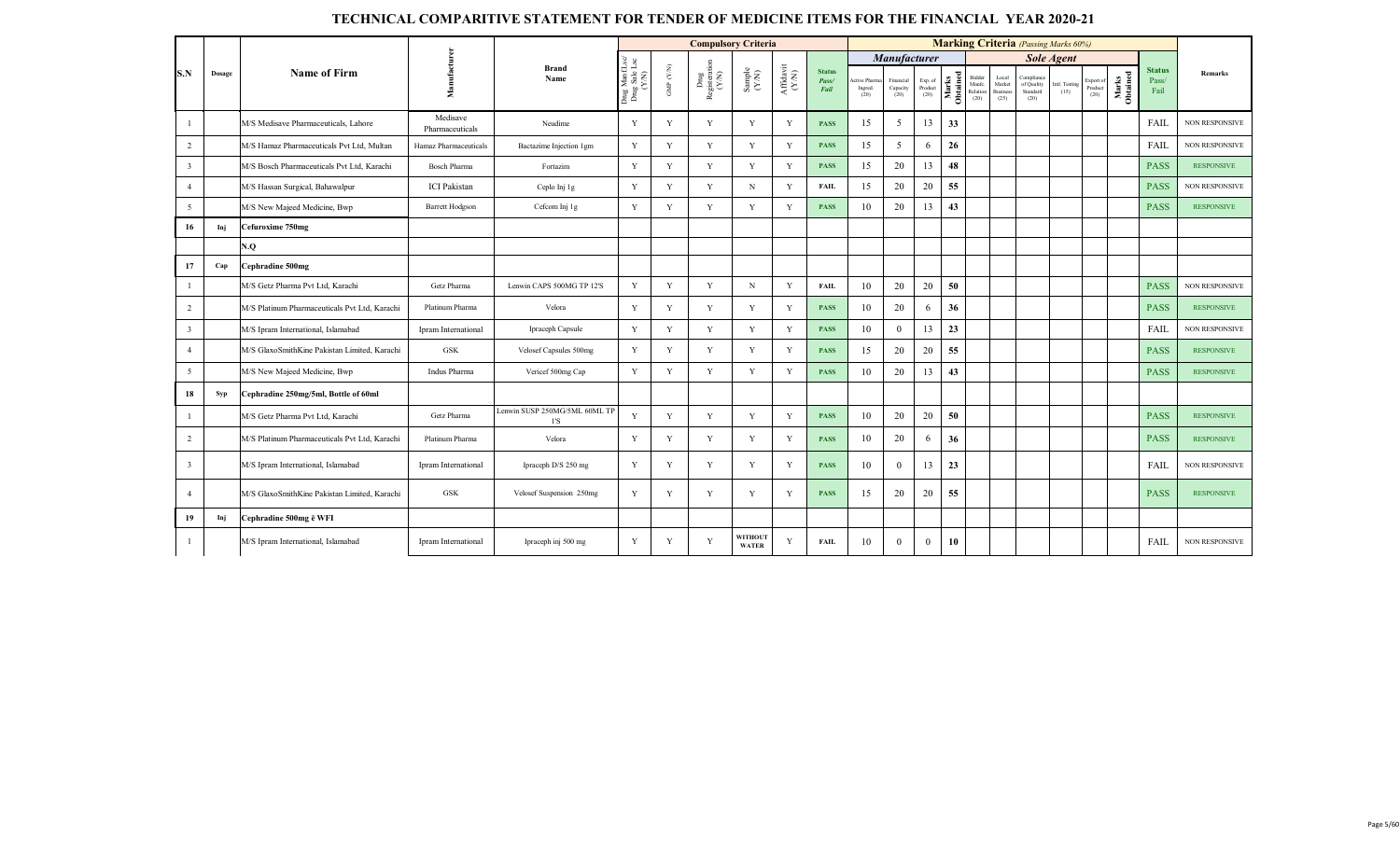|                         |        |                                             |                             |                                         |                                         |                   | <b>Compulsory Criteria</b>                     |                                                              |                                          |                                |                                                 |                               |                                                                        |                   |                                      |                                     | <b>Marking Criteria</b> (Passing Marks 60%) |                      |                             |                   |                                |                       |
|-------------------------|--------|---------------------------------------------|-----------------------------|-----------------------------------------|-----------------------------------------|-------------------|------------------------------------------------|--------------------------------------------------------------|------------------------------------------|--------------------------------|-------------------------------------------------|-------------------------------|------------------------------------------------------------------------|-------------------|--------------------------------------|-------------------------------------|---------------------------------------------|----------------------|-----------------------------|-------------------|--------------------------------|-----------------------|
|                         |        |                                             |                             |                                         |                                         |                   |                                                |                                                              |                                          |                                |                                                 | <b>Manufacturer</b>           |                                                                        |                   |                                      |                                     |                                             | <b>Sole Agent</b>    |                             |                   |                                |                       |
| S.N                     | Dosage | <b>Name of Firm</b>                         | Manufacturen                | <b>Brand</b><br>Name                    | Drug ManfLsc/<br>Drug Sale Lsc<br>(Y/N) | GMP $(\text{YM})$ | $_{\mbox{Registent}}^{\mbox{Dng}}$ Registerati | $\begin{array}{c} \text{Sample} \\ (\text{Y-N}) \end{array}$ | ${\bf Aff} {\bf davit} \atop {\bf (YM)}$ | <b>Status</b><br>Pass/<br>Fail | tive Pharm<br>$\operatorname*{Ingred}.$<br>(20) | Financial<br>Capacity<br>(20) | $\begin{array}{c} \text{Exp. of}\\ \text{Product} \\ (20) \end{array}$ | Marks<br>Obtained | Bidder<br>Manfc.<br>Relation<br>(20) | Local<br>Market<br>Business<br>(25) | Complian<br>of Quality<br>Standard<br>(20)  | ntl. Testing<br>(15) | xport of<br>Product<br>(20) | Marks<br>Obtained | <b>Status</b><br>Pass/<br>Fail | Remarks               |
| 20                      | Tab    | Azithromycin 250 mg                         |                             |                                         |                                         |                   |                                                |                                                              |                                          |                                |                                                 |                               |                                                                        |                   |                                      |                                     |                                             |                      |                             |                   |                                |                       |
| $\mathbf{1}$            |        | M/S Getz Pharma Pvt Ltd, Karachi            | Getz Pharma                 | Zetro Caps 250MG TP 10'S CHG            | Y                                       | Y                 | $\mathbf Y$                                    | Y                                                            | $\mathbf Y$                              | <b>PASS</b>                    | 10                                              | 20                            | 20                                                                     | 50                |                                      |                                     |                                             |                      |                             |                   | <b>PASS</b>                    | <b>RESPONSIVE</b>     |
| $\overline{2}$          |        | M/S Simz Pharmaceuticals Pvt Ltd, Lahore    | Simz Pharmaceuticals        | Zithosim Cap 250mg                      | $\mathbf Y$                             | Y                 | Y                                              | Y                                                            | Y                                        | <b>PASS</b>                    | 15                                              | 5                             | 20                                                                     | 40                |                                      |                                     |                                             |                      |                             |                   | <b>PASS</b>                    | <b>RESPONSIVE</b>     |
| $\overline{\mathbf{3}}$ |        | M/S MTI Medicals Pvt Ltd, Lahore            | MTI Medicals Pvt Ltd        | Zecmo 250mg Capsules                    | Y                                       | Y                 | Y                                              | N                                                            | Y                                        | <b>FAIL</b>                    | 10                                              | 5                             | $\overline{\mathbf{3}}$                                                | 18                |                                      |                                     |                                             |                      |                             |                   | FAIL                           | <b>NON RESPONSIVE</b> |
| $\overline{4}$          |        | M/S Genix Pharma Pvt Ltd, Karachi           | Genix Pharma Pvt Ltd        | Genthro 250mg Tablets                   | Y                                       | $\mathbf Y$       | $\mathbf Y$                                    | $\mathbf Y$                                                  | $\mathbf Y$                              | <b>PASS</b>                    | 10                                              | 20                            | $\bf{0}$                                                               | 30                |                                      |                                     |                                             |                      |                             |                   | FAIL                           | NON RESPONSIVE        |
| $5\overline{5}$         |        | M/S Medisave Pharmaceuticals, Lahore        | Medisave<br>Pharmaceuticals | Maczin                                  | Y                                       | Y                 | Y                                              | Y                                                            | Y                                        | <b>PASS</b>                    | 10                                              | 5                             | 20                                                                     | 35                |                                      |                                     |                                             |                      |                             |                   | FAIL                           | <b>NON RESPONSIVE</b> |
| 6                       |        | M/S Pfizer Pakistan Limited, Karachi        | Pfizer Pakistan Limited     | Zetamax Tablet 250mg of 6's             | $\mathbf Y$                             | $\mathbf Y$       | Y                                              | Y                                                            | Y                                        | <b>PASS</b>                    | 10                                              | 20                            | $\overline{0}$                                                         | 30                |                                      |                                     |                                             |                      |                             |                   | FAIL                           | <b>NON RESPONSIVE</b> |
| $7\overline{ }$         |        | M/S Bosch Pharmaceuticals Pvt Ltd, Karachi  | <b>Bosch Pharma</b>         | Zezot                                   | Y                                       | $\mathbf Y$       | Y                                              | $\mathbf Y$                                                  | Y                                        | <b>PASS</b>                    | 15                                              | 20                            | 13                                                                     | 48                |                                      |                                     |                                             |                      |                             |                   | <b>PASS</b>                    | <b>RESPONSIVE</b>     |
| 8                       |        | M/S Hiranis Pharmaceutical Pvt Ltd, Karachi | Hiranis Pharmaceutical      | Atizor                                  | Y                                       | Y                 | $\mathbf Y$                                    | $\mathbf Y$                                                  | Y                                        | <b>PASS</b>                    | 10                                              | 5                             | 13                                                                     | 28                |                                      |                                     |                                             |                      |                             |                   | FAIL                           | <b>NON RESPONSIVE</b> |
| 9                       |        | M/S Hassan Surgical, Bahawalpur             | Sante (Pvt) Ltd             | Zithrosan Cap 250mg                     | Y                                       | Y                 | Y                                              | $\mathbf Y$                                                  | Y                                        | <b>PASS</b>                    | 10                                              | 10                            | 13                                                                     | 33                |                                      |                                     |                                             |                      |                             |                   | FAIL                           | NON RESPONSIVE        |
| 10                      |        | M/S New Majeed Medicine, Bwp                | Martin Dow                  | Orzit Tab 250mg                         | $\mathbf Y$                             | Y                 | $\mathbf Y$                                    | $\mathbf Y$                                                  | Y                                        | <b>PASS</b>                    | 10                                              | 20                            | 13                                                                     | 43                |                                      |                                     |                                             |                      |                             |                   | <b>PASS</b>                    | <b>RESPONSIVE</b>     |
| 21                      | Tab    | Azithromycin 500 mg                         |                             |                                         |                                         |                   |                                                |                                                              |                                          |                                |                                                 |                               |                                                                        |                   |                                      |                                     |                                             |                      |                             |                   |                                |                       |
| $\mathbf{1}$            |        | M/S Getz Pharma Pvt Ltd, Karachi            | Getz Pharma                 | Zetro Tab 500MG TP 6'S                  | Y                                       | Y                 | $\mathbf Y$                                    | $\mathbf Y$                                                  | Y                                        | <b>PASS</b>                    | 10                                              | 20                            | 20                                                                     | 50                |                                      |                                     |                                             |                      |                             |                   | <b>PASS</b>                    | <b>RESPONSIVE</b>     |
| $\overline{2}$          |        | M/S Simz Pharmaceuticals Pvt Ltd, Lahore    | Simz Pharmaceuticals        | Zithosim Tab 500mg                      | Y                                       | Y                 | Y                                              | Y                                                            | Y                                        | <b>PASS</b>                    | 10                                              | 5                             | 20                                                                     | 35                |                                      |                                     |                                             |                      |                             |                   | FAIL                           | NON RESPONSIVE        |
| $\overline{\mathbf{3}}$ |        | M/S Genix Pharma Pvt Ltd, Karachi           | Genix Pharma Pvt Ltd        | Genthro 500mg Tablets                   | Y                                       | Y                 | Y                                              | Y                                                            | Y                                        | <b>PASS</b>                    | 10                                              | 20                            | $\mathbf{0}$                                                           | 30                |                                      |                                     |                                             |                      |                             |                   | FAIL                           | <b>NON RESPONSIVE</b> |
| $\overline{4}$          |        | M/S Scilife Pharma, Karachi                 | Scilife Pharma              | Trezo                                   | Y                                       | Y                 | Y                                              | Y                                                            | Y                                        | <b>PASS</b>                    | 10                                              | 10                            | $\circ$                                                                | 20                |                                      |                                     |                                             |                      |                             |                   | FAIL                           | <b>NON RESPONSIVE</b> |
| $5\overline{5}$         |        | M/S Pfizer Pakistan Limited, Karachi        | Pfizer Pakistan Limited     | Zetamax Tablet 500mg of 6's             | Y                                       | Y                 | Y                                              | Y                                                            | Y                                        | <b>PASS</b>                    | 10                                              | 20                            | 13                                                                     | 43                |                                      |                                     |                                             |                      |                             |                   | <b>PASS</b>                    | <b>RESPONSIVE</b>     |
| 6                       |        | M/S Bosch Pharmaceuticals Pvt Ltd, Karachi  | Bosch Pharma                | Zezot                                   | Y                                       | Y                 | Y                                              | Y                                                            | Y                                        | <b>PASS</b>                    | 15                                              | 20                            | 13                                                                     | 48                |                                      |                                     |                                             |                      |                             |                   | <b>PASS</b>                    | <b>RESPONSIVE</b>     |
| $7\overline{ }$         |        | M/S Hiranis Pharmaceutical Pvt Ltd, Karachi | Hiranis Pharmaceutical      | Atizor                                  | Y                                       | Y                 | Y                                              | Y                                                            | Y                                        | <b>PASS</b>                    | 10                                              | 5                             | 13                                                                     | 28                |                                      |                                     |                                             |                      |                             |                   | FAIL                           | <b>NON RESPONSIVE</b> |
| 8                       |        | M/S Hassan Surgical, Bahawalpur             | Sante (Pvt) Ltd             | Zithrosan Cap 500mg                     | Y                                       | Y                 | Y                                              | Y                                                            | Y                                        | <b>PASS</b>                    | 10                                              | 10                            | 13                                                                     | 33                |                                      |                                     |                                             |                      |                             |                   | FAIL                           | <b>NON RESPONSIVE</b> |
| 9                       |        | M/S New Majeed Medicine, Bwp                | Martin Dow                  | Orzit Tab 500mg                         | Y                                       | Y                 | Y                                              | Y                                                            | Y                                        | <b>PASS</b>                    | 10                                              | 20                            | 13                                                                     | 43                |                                      |                                     |                                             |                      |                             |                   | <b>PASS</b>                    | <b>RESPONSIVE</b>     |
| 22                      |        | Cap / Tab   Clarithromycin 500mg            |                             |                                         |                                         |                   |                                                |                                                              |                                          |                                |                                                 |                               |                                                                        |                   |                                      |                                     |                                             |                      |                             |                   |                                |                       |
| $\overline{1}$          |        | M/S Getz Pharma Pvt Ltd, Karachi            | Getz Pharma                 | Claritek Tab 500MG TP 10'S (New)<br>CHG | Y                                       | Y                 | Y                                              | Y                                                            | Y                                        | <b>PASS</b>                    | 10                                              | 20                            | 20                                                                     | 50                |                                      |                                     |                                             |                      |                             |                   | <b>PASS</b>                    | <b>RESPONSIVE</b>     |
| $\overline{2}$          |        | M/S Pharma Lord Pvt Ltd, Layyah             | Pharma Lord                 | Clary                                   | Y                                       | Y                 | Y                                              | N                                                            | N                                        | <b>FAIL</b>                    | 10                                              | 5                             | $\bf{0}$                                                               | 15                |                                      |                                     |                                             |                      |                             |                   | FAIL                           | NON RESPONSIVE        |
| $\overline{\mathbf{3}}$ |        | M/S Gulf Pharmaceuticals, Islamabad         | Gulf Pharmaceuticals        | Clari 500mg Tab                         | Y                                       | $\mathbf Y$       | $\mathbf Y$                                    | $\mathbf Y$                                                  | Y                                        | <b>PASS</b>                    | 10                                              | 5                             | $\mathbf{3}$                                                           | 18                |                                      |                                     |                                             |                      |                             |                   | FAIL                           | <b>NON RESPONSIVE</b> |
| $\overline{4}$          |        | M/S Medisave Pharmaceuticals, Lahore        | Medisave<br>Pharmaceuticals | Kalasave                                | $\mathbf Y$                             | $\mathbf Y$       | $\mathbf Y$                                    | $\mathbf Y$                                                  | Y                                        | <b>PASS</b>                    | 10                                              | 5                             | 20                                                                     | 35                |                                      |                                     |                                             |                      |                             |                   | FAIL                           | <b>NON RESPONSIVE</b> |
| $5\overline{)}$         |        | M/S Abbott Laboratories Pakistan Ltd,       | Abbott Laboratories         | Klaricid 500mg Tablets                  | Y                                       | $\mathbf Y$       | $\mathbf Y$                                    | $\mathbf Y$                                                  | Y                                        | <b>PASS</b>                    | 10                                              | 20                            | 6                                                                      | 36                |                                      |                                     |                                             |                      |                             |                   | <b>PASS</b>                    | <b>RESPONSIVE</b>     |
| 6                       |        | M/S Hassan Surgical, Bahawalpur             | Macter International        | Ultima Tab 500mg                        | Y                                       | Y                 | $\mathbf Y$                                    | Y                                                            | Y                                        | <b>PASS</b>                    | 10                                              | 20                            | 13                                                                     | 43                |                                      |                                     |                                             |                      |                             |                   | <b>PASS</b>                    | <b>RESPONSIVE</b>     |
| $7\phantom{.0}$         |        | M/S New Majeed Medicine, Bwp                | <b>Barrett Hodgson</b>      | Mega Klar Tab 500mg                     | Y                                       | $\mathbf Y$       | $\mathbf Y$                                    | $\mathbf Y$                                                  | Y                                        | <b>PASS</b>                    | 10                                              | 20                            | 13                                                                     | 43                |                                      |                                     |                                             |                      |                             |                   | <b>PASS</b>                    | <b>RESPONSIVE</b>     |
| 23                      | Inj    | Clarithromycin 500mg ë Water for Injection  |                             |                                         |                                         |                   |                                                |                                                              |                                          |                                |                                                 |                               |                                                                        |                   |                                      |                                     |                                             |                      |                             |                   |                                |                       |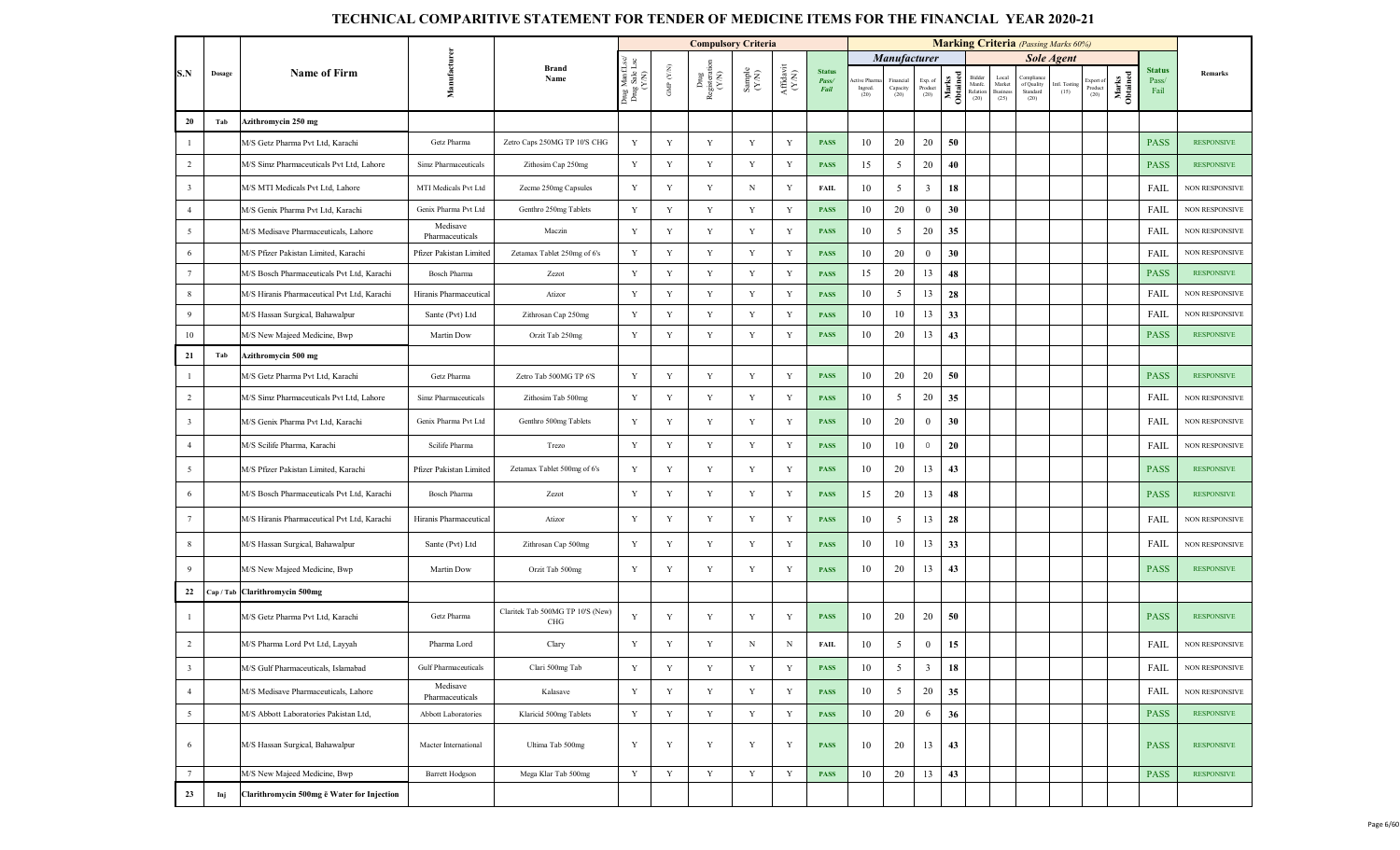|                         |        |                                                                                            |                        |                                             |                                          |                   | <b>Compulsory Criteria</b>     |                                                             |                                           |                                |                              |                                   |                                       |                   |                                      |                                            | <b>Marking Criteria</b> (Passing Marks 60%) |                       |                              |                   |                                |                       |
|-------------------------|--------|--------------------------------------------------------------------------------------------|------------------------|---------------------------------------------|------------------------------------------|-------------------|--------------------------------|-------------------------------------------------------------|-------------------------------------------|--------------------------------|------------------------------|-----------------------------------|---------------------------------------|-------------------|--------------------------------------|--------------------------------------------|---------------------------------------------|-----------------------|------------------------------|-------------------|--------------------------------|-----------------------|
|                         |        |                                                                                            |                        |                                             |                                          |                   |                                |                                                             |                                           |                                |                              | Manufacturer                      |                                       |                   |                                      |                                            |                                             | <b>Sole Agent</b>     |                              |                   |                                |                       |
| S.N                     | Dosage | <b>Name of Firm</b>                                                                        | Manufacturer           | <b>Brand</b><br>Name                        | Drug Manf.Lsc/<br>Drug Sale Lsc<br>(Y/N) | GMP $(\text{YM})$ | Drug<br>Registeration<br>(Y/N) | $\begin{array}{c} \text{Sample} \\ (\text{YM}) \end{array}$ | ${\bf Aff} {\bf davit} \atop ({\bf Y/N})$ | <b>Status</b><br>Pass/<br>Fail | tive Pham<br>Ingred.<br>(20) | inancial<br>Capacity<br>(20) $\,$ | Exp. of<br>Product $\left( 20\right)$ | Marks<br>Obtained | Bidder<br>Manfe.<br>Relation<br>(20) | Local<br>Market<br><b>Business</b><br>(25) | Compliar<br>of Quality<br>Standard<br>(20)  | intl. Testing<br>(15) | Export of<br>Product<br>(20) | Marks<br>Obtained | <b>Status</b><br>Pass/<br>Fail | Remarks               |
| $\mathbf{1}$            |        | M/S Abbott Laboratories Pakistan Ltd,                                                      | Abbott Laboratories    | Klaricid I.V                                | Y                                        | $\mathbf Y$       | $\mathbf Y$                    | Y                                                           | Y                                         | <b>PASS</b>                    | 10                           | 20                                | 13                                    | 43                |                                      |                                            |                                             |                       |                              |                   | <b>PASS</b>                    | <b>RESPONSIVE</b>     |
| 24                      | Susp   | Clarithromycin 250mg                                                                       |                        |                                             |                                          |                   |                                |                                                             |                                           |                                |                              |                                   |                                       |                   |                                      |                                            |                                             |                       |                              |                   |                                |                       |
| $\mathbf{1}$            |        | M/S Getz Pharma Pvt Ltd, Karachi                                                           | Getz Pharma            | Claritek Gran 70ML TP                       | $\mathbf Y$                              | $\mathbf Y$       | $\mathbf Y$                    | $\mathbf Y$                                                 | Y                                         | <b>PASS</b>                    | 10                           | 20                                | 20                                    | 50                |                                      |                                            |                                             |                       |                              |                   | <b>PASS</b>                    | <b>RESPONSIVE</b>     |
| $\overline{2}$          |        | M/S Pharma Lord Pvt Ltd, Layyah                                                            | Pharma Lord            | Clary                                       | $\mathbf Y$                              | $\mathbf Y$       | Y                              | ${\rm N}$                                                   | $\, {\rm N}$                              | <b>FAIL</b>                    | 10                           | 5                                 | $\overline{0}$                        | 15                |                                      |                                            |                                             |                       |                              |                   | FAIL                           | NON RESPONSIVE        |
| $\overline{\mathbf{3}}$ |        | M/S Abbott Laboratories Pakistan Ltd,                                                      | Abbott Laboratories    | Klaricid DS - Granules                      | Y                                        | Y                 | Y                              | Y                                                           | Y                                         | <b>PASS</b>                    | 10                           | 20                                | 13                                    | 43                |                                      |                                            |                                             |                       |                              |                   | <b>PASS</b>                    | <b>RESPONSIVE</b>     |
| $\overline{4}$          |        | M/S New Majeed Medicine, Bwp                                                               | <b>Barrett Hodgson</b> | Maga Klar DS 250mg/5ml Susp                 | $\mathbf Y$                              | $\mathbf Y$       | $\mathbf Y$                    | $\mathbf Y$                                                 | $\mathbf Y$                               | <b>PASS</b>                    | 10                           | 20                                | 6                                     | 36                |                                      |                                            |                                             |                       |                              |                   | <b>PASS</b>                    | <b>RESPONSIVE</b>     |
| 25                      | Tab    | Fosfomycin 500mg                                                                           |                        |                                             |                                          |                   |                                |                                                             |                                           |                                |                              |                                   |                                       |                   |                                      |                                            |                                             |                       |                              |                   |                                |                       |
|                         |        | V.O                                                                                        |                        |                                             |                                          |                   |                                |                                                             |                                           |                                |                              |                                   |                                       |                   |                                      |                                            |                                             |                       |                              |                   |                                |                       |
| 26                      | Inj    | Amoxycillin (as Sodium) 1g + Clavulanic Acid<br>(as Potassium) 200mg ē Water for Injection |                        |                                             |                                          |                   |                                |                                                             |                                           |                                |                              |                                   |                                       |                   |                                      |                                            |                                             |                       |                              |                   |                                |                       |
| $\mathbf{1}$            |        | M/S Stallion Pharmaceuticals Pvt Ltd, Lahore                                               | <b>Stallion Pharma</b> | Stamentin                                   | $\mathbf Y$                              | $\mathbf Y$       | $\mathbf Y$                    | $\mathbf Y$                                                 | $\mathbf Y$                               | <b>PASS</b>                    | 15                           | 5                                 | 13                                    | 33                |                                      |                                            |                                             |                       |                              |                   | FAIL                           | <b>NON RESPONSIVE</b> |
| $\overline{2}$          |        | M/S Bosch Pharmaceuticals Pvt Ltd, Karachi                                                 | <b>Bosch Pharma</b>    | Calamox                                     | $\mathbf Y$                              | $\mathbf Y$       | $\mathbf Y$                    | $\mathbf Y$                                                 | Y                                         | <b>PASS</b>                    | 15                           | 20                                | 13                                    | 48                |                                      |                                            |                                             |                       |                              |                   | <b>PASS</b>                    | <b>RESPONSIVE</b>     |
| $27\,$                  | Syp    | Amoxycillin (as Sodium) + Clavulanic Acid<br>as Potassium) 312.5mg/5ml                     |                        |                                             |                                          |                   |                                |                                                             |                                           |                                |                              |                                   |                                       |                   |                                      |                                            |                                             |                       |                              |                   |                                |                       |
| $\overline{1}$          |        | M/S Getz Pharma Pvt Ltd, Karachi                                                           | Getz Pharma            | Amelav DS Susp 312.50MG/5ML TP<br>1'S (CSH) | Y                                        | Y                 | $\mathbf Y$                    | $\mathbf Y$                                                 | Y                                         | <b>PASS</b>                    | 10                           | 20                                | 20                                    | 50                |                                      |                                            |                                             |                       |                              |                   | <b>PASS</b>                    | <b>RESPONSIVE</b>     |
| $\overline{2}$          |        | M/S GlaxoSmithKine Pakistan Limited, Karachi                                               | ${\rm GSK}$            | Augmentin Syp 312.5mg                       | $\mathbf Y$                              | $\mathbf Y$       | $\mathbf Y$                    | $\mathbf Y$                                                 | $\mathbf Y$                               | <b>PASS</b>                    | 15                           | 20                                | 20                                    | 55                |                                      |                                            |                                             |                       |                              |                   | <b>PASS</b>                    | <b>RESPONSIVE</b>     |
| $\overline{\mathbf{3}}$ |        | M/S Hassan Surgical, Bahawalpur                                                            | Macter International   | Co-Amoxi Dry Susp 312.50mg                  | $\mathbf Y$                              | $\mathbf Y$       | $\mathbf Y$                    | $\mathbf Y$                                                 | $\mathbf Y$                               | <b>PASS</b>                    | 10                           | 20                                | 13                                    | 43                |                                      |                                            |                                             |                       |                              |                   | <b>PASS</b>                    | <b>RESPONSIVE</b>     |
| 28                      | Tab    | Amoxycillin 500mg + Clavulanic Acid 125 mg<br>(625mg)                                      |                        |                                             |                                          |                   |                                |                                                             |                                           |                                |                              |                                   |                                       |                   |                                      |                                            |                                             |                       |                              |                   |                                |                       |
| $\overline{1}$          |        | M/S Getz Pharma Pvt Ltd, Karachi                                                           | Getz Pharma            | Amclav Tab 625MG TP 6'S (CSH)               | Y                                        | $\mathbf Y$       | $\mathbf Y$                    | $\mathbf Y$                                                 | Y                                         | <b>PASS</b>                    | 10                           | 20                                | 20                                    | 50                |                                      |                                            |                                             |                       |                              |                   | <b>PASS</b>                    | <b>RESPONSIVE</b>     |
| 2                       |        | M/S GlaxoSmithKine Pakistan Limited, Karachi                                               | ${\rm GSK}$            | Augmentin Tablet 625mg Dessiflex            | $\mathbf Y$                              | $\mathbf Y$       | $\mathbf Y$                    | $\mathbf Y$                                                 | $\mathbf Y$                               | <b>PASS</b>                    | 15                           | 20                                | 20                                    | 55                |                                      |                                            |                                             |                       |                              |                   | <b>PASS</b>                    | <b>RESPONSIVE</b>     |
| $\overline{\mathbf{3}}$ |        | M/S Bosch Pharmaceuticals Pvt Ltd, Karachi                                                 | <b>Bosch Pharma</b>    | Calamox                                     | $\mathbf Y$                              | $\mathbf Y$       | $\mathbf Y$                    | $\mathbf Y$                                                 | $\mathbf Y$                               | <b>PASS</b>                    | 15                           | 20                                | 13                                    | 48                |                                      |                                            |                                             |                       |                              |                   | <b>PASS</b>                    | <b>RESPONSIVE</b>     |
| $\overline{4}$          |        | M/S Hassan Surgical, Bahawalpur                                                            | Macter International   | Co-Amoxi Tabs 625mg                         | Y                                        | $\mathbf Y$       | $\mathbf Y$                    | $\mathbf Y$                                                 | Y                                         | <b>PASS</b>                    | 10                           | 20                                | 13                                    | 43                |                                      |                                            |                                             |                       |                              |                   | <b>PASS</b>                    | <b>RESPONSIVE</b>     |
| 29                      | Inj.   | Ampicillin 500mg ē Water for Injection                                                     |                        |                                             |                                          |                   |                                |                                                             |                                           |                                |                              |                                   |                                       |                   |                                      |                                            |                                             |                       |                              |                   |                                |                       |
| $\mathbf{1}$            |        | M/S Stallion Pharmaceuticals Pvt Ltd, Lahore                                               | Stallion Pharma        | Ampistal                                    | Y                                        | Y                 | Y                              | Y                                                           | Y                                         | <b>PASS</b>                    | $\theta$                     | 5                                 | 13                                    | 18                |                                      |                                            |                                             |                       |                              |                   | FAIL                           | NON RESPONSIVE        |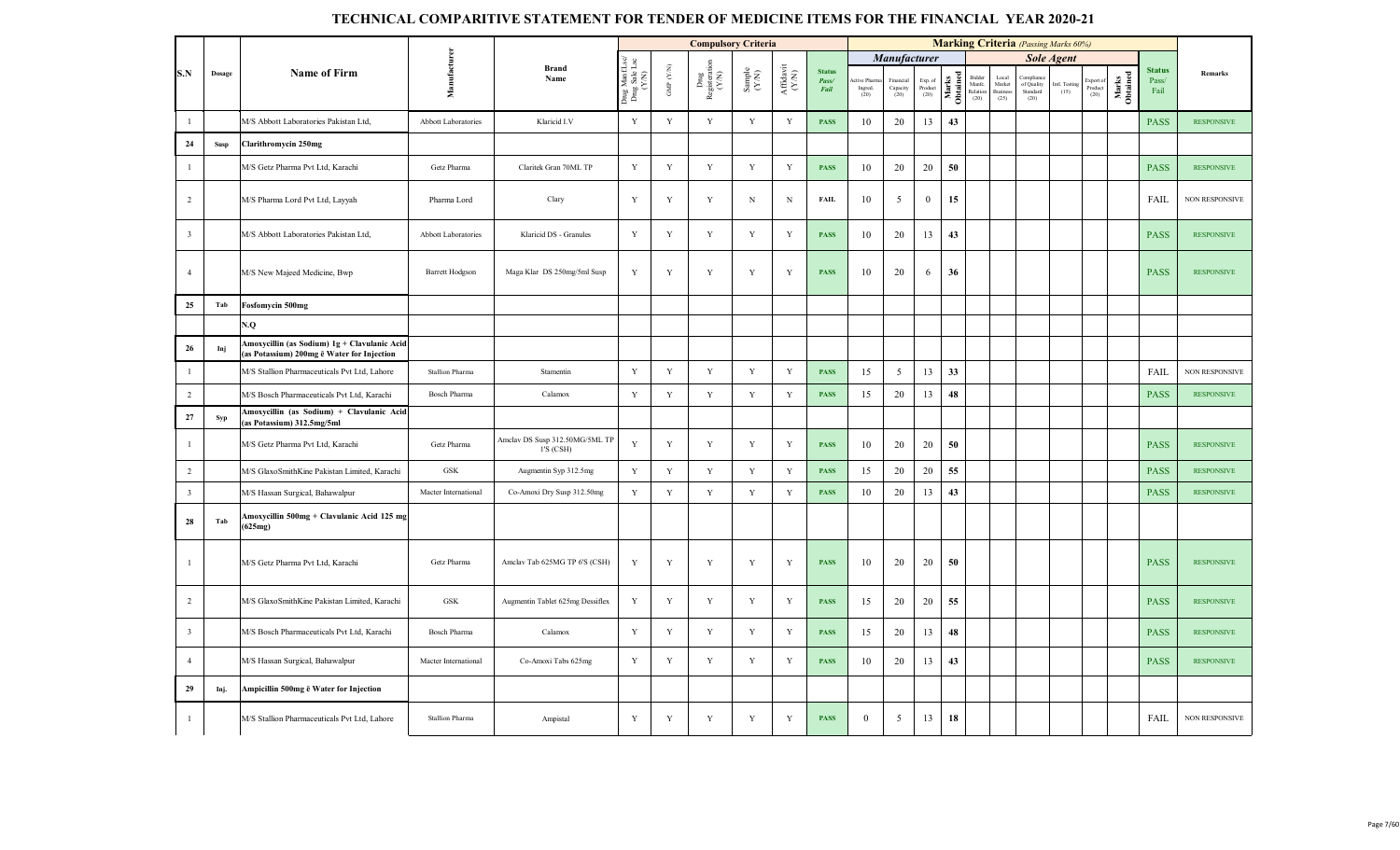|                         |             |                                                                                              |                                       |                           |                                         |                      | <b>Compulsory Criteria</b>     |                                                             |                                                                                                 |                                |                               |                                                |                            |                   |                                      |                                       | <b>Marking Criteria</b> (Passing Marks 60%) |                       |                              |                   |                                |                       |
|-------------------------|-------------|----------------------------------------------------------------------------------------------|---------------------------------------|---------------------------|-----------------------------------------|----------------------|--------------------------------|-------------------------------------------------------------|-------------------------------------------------------------------------------------------------|--------------------------------|-------------------------------|------------------------------------------------|----------------------------|-------------------|--------------------------------------|---------------------------------------|---------------------------------------------|-----------------------|------------------------------|-------------------|--------------------------------|-----------------------|
|                         |             |                                                                                              |                                       |                           |                                         |                      |                                |                                                             |                                                                                                 |                                |                               | <b>Manufacturer</b>                            |                            |                   |                                      |                                       |                                             | Sole Agent            |                              |                   |                                |                       |
| S.N                     | Dosage      | <b>Name of Firm</b>                                                                          | Manufacturer                          | <b>Brand</b><br>Name      | Drug ManfLsc/<br>Drug Sale Lsc<br>(Y/N) | GMP $(\mathbf{Y/N})$ | Drug<br>Registeration<br>(Y/N) | $\begin{array}{c} \text{Sample} \\ (\text{YM}) \end{array}$ | $\begin{array}{c} \mathrm{Aff} \mathrm{d} \mathrm{av} \mathrm{i} \\ (\mathrm{Y/N}) \end{array}$ | <b>Status</b><br>Pass/<br>Fail | tive Pharn<br>Ingred.<br>(20) | Financial<br>$\operatorname{Capacity}$<br>(20) | Exp. of<br>Product<br>(20) | Marks<br>Obtained | Bidder<br>Manfc.<br>Relation<br>(20) | Local<br>Market<br>Business<br>$(25)$ | Complian<br>of Quality<br>Standard<br>(20)  | Intl. Testing<br>(15) | Export of<br>Product<br>(20) | Marks<br>Obtained | <b>Status</b><br>Pass/<br>Fail | <b>Remarks</b>        |
| 30                      | <b>Susp</b> | Ampicillin 125mg + Cloxacillin 125mg/5ml,<br>Bottle of 60ml                                  |                                       |                           |                                         |                      |                                |                                                             |                                                                                                 |                                |                               |                                                |                            |                   |                                      |                                       |                                             |                       |                              |                   |                                |                       |
| $\mathbf{1}$            |             | M/S GlaxoSmithKine Pakistan Limited, Karachi                                                 | <b>GSK</b>                            | Ampiclox Syrup 250mg      | $\mathbf Y$                             | $\mathbf Y$          | $\mathbf Y$                    | $\mathbf Y$                                                 | Y                                                                                               | <b>PASS</b>                    | 15                            | 20                                             | 20                         | 55                |                                      |                                       |                                             |                       |                              |                   | <b>PASS</b>                    | <b>RESPONSIVE</b>     |
| 31                      | Inj.        | Benzathine Pencillin 1.2 Mega Unit ē Water<br>for Injection                                  |                                       |                           |                                         |                      |                                |                                                             |                                                                                                 |                                |                               |                                                |                            |                   |                                      |                                       |                                             |                       |                              |                   |                                |                       |
| $\overline{1}$          |             | V.Q                                                                                          |                                       |                           |                                         |                      |                                |                                                             |                                                                                                 |                                |                               |                                                |                            |                   |                                      |                                       |                                             |                       |                              |                   |                                |                       |
| 32                      | Inj.        | Benzyl Pencillin 10Lac IU ë Water for<br>Injection                                           |                                       |                           |                                         |                      |                                |                                                             |                                                                                                 |                                |                               |                                                |                            |                   |                                      |                                       |                                             |                       |                              |                   |                                |                       |
|                         |             | N.Q                                                                                          |                                       |                           |                                         |                      |                                |                                                             |                                                                                                 |                                |                               |                                                |                            |                   |                                      |                                       |                                             |                       |                              |                   |                                |                       |
| 33                      | Inj         | Piperacillin Sodium + Tazobactam, 4.5g (2g +<br>$250$ mg / 4g + 500mg) ē Water for Injection |                                       |                           |                                         |                      |                                |                                                             |                                                                                                 |                                |                               |                                                |                            |                   |                                      |                                       |                                             |                       |                              |                   |                                |                       |
| $\mathbf{1}$            |             | M/S Stallion Pharmaceuticals Pvt Ltd, Lahore                                                 | Stallion Pharma                       | Talzon                    | $\mathbf Y$                             | $\mathbf Y$          | $\mathbf Y$                    | $\mathbf Y$                                                 | $\mathbf Y$                                                                                     | <b>PASS</b>                    | 15                            | 5                                              | 13                         | 33                |                                      |                                       |                                             |                       |                              |                   | FAIL                           | NON RESPONSIVE        |
| $\overline{2}$          |             | M/S Global Pharmaceuticals Pvt Ltd, Islamabad                                                | Global Pharma                         | Zoycin 4.5gm Inj          | Y                                       | Y                    | $\mathbf Y$                    | $\mathbf Y$                                                 | $\mathbf Y$                                                                                     | <b>PASS</b>                    | 10                            | 20                                             | 6                          | 36                |                                      |                                       |                                             |                       |                              |                   | <b>PASS</b>                    | <b>RESPONSIVE</b>     |
| $\overline{\mathbf{3}}$ |             | M/S Bosch Pharmaceuticals Pvt Ltd, Karachi                                                   | <b>Bosch Pharma</b>                   | Tanzo 250mg/500mg         | Y                                       | Y                    | $\mathbf Y$                    | $\mathbf Y$                                                 | $\mathbf Y$                                                                                     | <b>PASS</b>                    | 15                            | 20                                             | 13                         | 48                |                                      |                                       |                                             |                       |                              |                   | <b>PASS</b>                    | <b>RESPONSIVE</b>     |
| $\overline{4}$          |             | M/S Hassan Surgical, Bahawalpur                                                              | <b>ICI</b> Pakistan                   | Tazopip Inj 2.25gm/4.5gm  | $\mathbf Y$                             | $\mathbf Y$          | $\mathbf Y$                    | $\mathbf Y$                                                 | $\mathbf Y$                                                                                     | <b>PASS</b>                    | 10                            | 20                                             | 20                         | 50                |                                      |                                       |                                             |                       |                              |                   | <b>PASS</b>                    | <b>RESPONSIVE</b>     |
| 34                      | Inj         | Vancomycin HCl 500mg ë Water for Injection                                                   |                                       |                           |                                         |                      |                                |                                                             |                                                                                                 |                                |                               |                                                |                            |                   |                                      |                                       |                                             |                       |                              |                   |                                |                       |
| $\mathbf{1}$            |             | M/S S.J. & G. Fazul Ellahie (Pvt) Ltd, Karachi                                               | S.J. & G. Fazul Ellahie<br>(Pvt) Ltd, | Maparix                   | $\mathbf Y$                             | $\mathbf Y$          | Y                              | $\mathbf Y$                                                 | Y                                                                                               | <b>PASS</b>                    | 10                            | 20                                             | 13                         | 43                |                                      |                                       |                                             |                       |                              |                   | <b>PASS</b>                    | <b>RESPONSIVE</b>     |
| 2                       |             | M/S Genix Pharma Pvt Ltd, Karachi                                                            | Genix Pharma Pvt Ltd                  | Vancom 500mg Injection    | $\mathbf Y$                             | $\mathbf Y$          | $\mathbf Y$                    | $\mathbf Y$                                                 | Y                                                                                               | <b>PASS</b>                    | 10                            | 20                                             | $\mathbf{0}$               | 30                |                                      |                                       |                                             |                       |                              |                   | FAIL                           | NON RESPONSIVE        |
| $\overline{\mathbf{3}}$ |             | M/S Nabiqasim Industries Pvt Ltd, Karachi                                                    | Nabiqasim                             | Vanbact 500mg             | Y                                       | Y                    | $\mathbf Y$                    | Y                                                           | Y                                                                                               | <b>PASS</b>                    | 10                            | 20                                             | 13                         | 43                |                                      |                                       |                                             |                       |                              |                   | <b>PASS</b>                    | <b>RESPONSIVE</b>     |
| $\overline{4}$          |             | M/S Vision Pharmaceuticals Pvt Ltd, Islamabad                                                | Vision Pharmaceuticals                | Vanloc 500mg Inj          | Y                                       | $\mathbf Y$          | Y                              | $_{\rm N}$                                                  | $\mathbf Y$                                                                                     | <b>FAIL</b>                    | 15                            | 10                                             | $\overline{3}$             | 28                |                                      |                                       |                                             |                       |                              |                   | FAIL                           | <b>NON RESPONSIVE</b> |
| $\overline{5}$          |             | M/S Wilshire Laboratories Pvt Ltd, Lahore                                                    | Wilshire Laboratories<br>Pvt Ltd      | Zalpax Injection with WFI | $\mathbf Y$                             | Y                    | Y                              | Y                                                           | Y                                                                                               | <b>PASS</b>                    | 15                            | 10                                             | 20                         | 38                |                                      |                                       |                                             |                       |                              |                   | <b>PASS</b>                    | <b>RESPONSIVE</b>     |
| 6                       |             | M/S Bosch Pharmaceuticals Pvt Ltd, Karachi                                                   | <b>Bosch Pharma</b>                   | Vinjec                    | Y                                       | Y                    | Y                              | $\mathbf Y$                                                 | Y                                                                                               | <b>PASS</b>                    | 15                            | 20                                             | 13                         | 48                |                                      |                                       |                                             |                       |                              |                   | <b>PASS</b>                    | <b>RESPONSIVE</b>     |
| $7\phantom{.0}$         |             | M/S Abbott Laboratories Pakistan Ltd,                                                        | Abbott Laboratories                   | Vancomycin 500mg Inj      | $\mathbf Y$                             | $\mathbf Y$          | $\mathbf Y$                    | $\mathbf Y$                                                 | Y                                                                                               | <b>PASS</b>                    | 15                            | 20                                             | 13                         | 48                |                                      |                                       |                                             |                       |                              |                   | <b>PASS</b>                    | <b>RESPONSIVE</b>     |
| 8                       |             | M/S Hassan Surgical, Bahawalpur                                                              | <b>Bio Labs</b>                       | Myvan Vial 500mg          | $\mathbf Y$                             | $\mathbf Y$          | $\mathbf Y$                    | $\mathbf Y$                                                 | Y                                                                                               | <b>PASS</b>                    | 10                            | 10                                             | 6                          | 26                |                                      |                                       |                                             |                       |                              |                   | <b>FAIL</b>                    | <b>NON RESPONSIVE</b> |
| 35                      | Inj         | <b>Teicoplanin 400mg</b>                                                                     |                                       |                           |                                         |                      |                                |                                                             |                                                                                                 |                                |                               |                                                |                            |                   |                                      |                                       |                                             |                       |                              |                   |                                |                       |
| $\mathbf{1}$            |             | M/S MTI Medicals Pvt Ltd, Lahore                                                             | MTI Medicals Pvt Ltd                  | Tyclan 400mg Injection    | Y                                       | $\mathbf Y$          | $\mathbf Y$                    | $\mathbf Y$                                                 | Y                                                                                               | <b>PASS</b>                    | 15                            | 5                                              | $\overline{3}$             | 23                |                                      |                                       |                                             |                       |                              |                   | <b>FAIL</b>                    | NON RESPONSIVE        |
| $\overline{2}$          |             | M/S Bosch Pharmaceuticals Pvt Ltd, Karachi                                                   | <b>Bosch Pharma</b>                   | Ticozid                   | Y                                       | Y                    | Y                              | Y                                                           | Y                                                                                               | <b>PASS</b>                    | 15                            | 20                                             | 13                         | 48                |                                      |                                       |                                             |                       |                              |                   | <b>PASS</b>                    | <b>RESPONSIVE</b>     |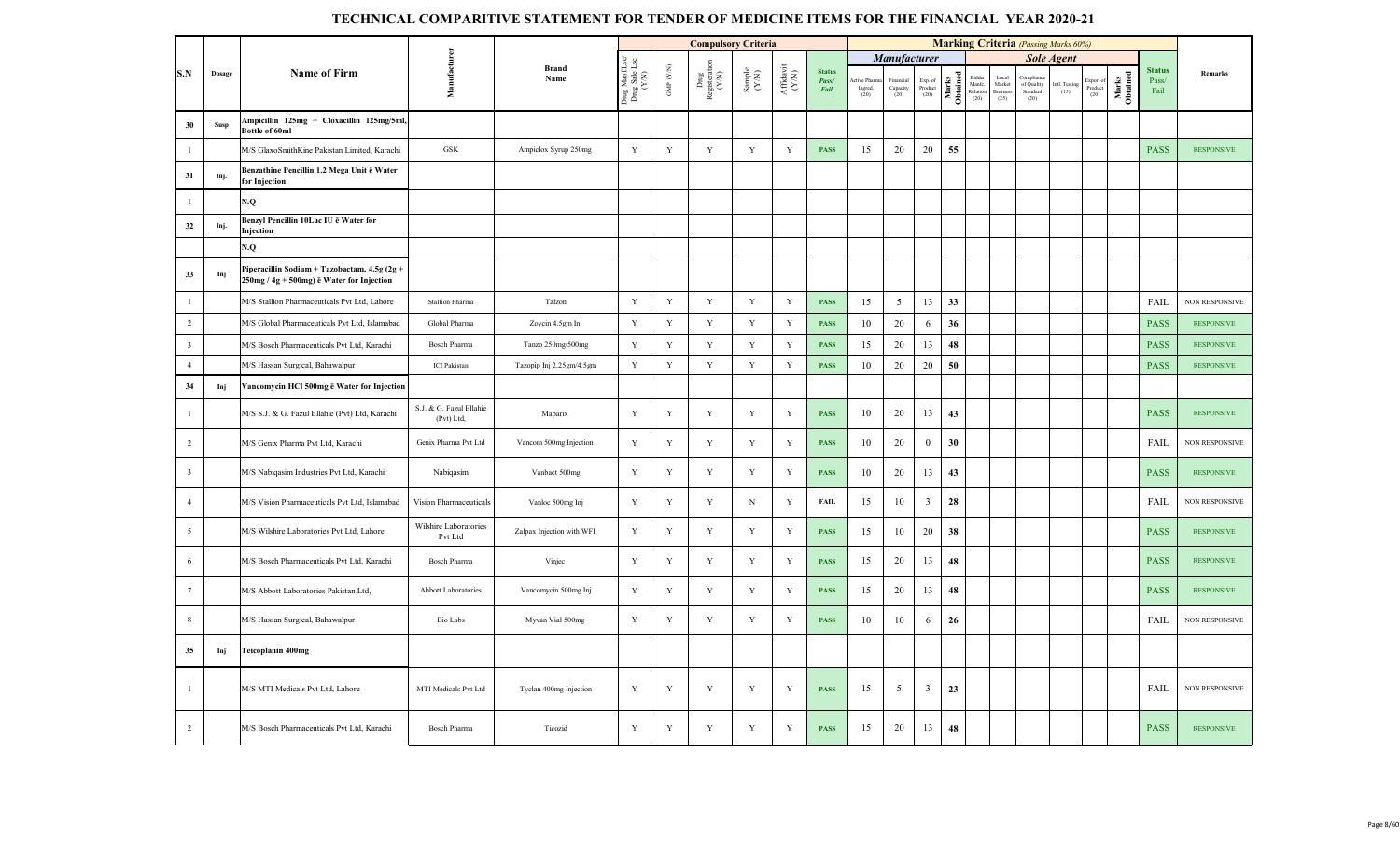|                         |          |                                                        |                                  |                                               |                                          |                                 | <b>Compulsory Criteria</b>                                                        |                                                             |                               |                                |                               |                               |                            |                   |                                      |                                   |                                             | <b>Marking Criteria</b> (Passing Marks 60%) |                             |                   |                                |                       |
|-------------------------|----------|--------------------------------------------------------|----------------------------------|-----------------------------------------------|------------------------------------------|---------------------------------|-----------------------------------------------------------------------------------|-------------------------------------------------------------|-------------------------------|--------------------------------|-------------------------------|-------------------------------|----------------------------|-------------------|--------------------------------------|-----------------------------------|---------------------------------------------|---------------------------------------------|-----------------------------|-------------------|--------------------------------|-----------------------|
|                         |          |                                                        |                                  |                                               |                                          |                                 |                                                                                   |                                                             |                               |                                |                               | <b>Manufacturer</b>           |                            |                   |                                      |                                   |                                             | <b>Sole Agent</b>                           |                             |                   |                                |                       |
| S.N                     | Dosage   | <b>Name of Firm</b>                                    | Manufacture                      | <b>Brand</b><br>Name                          | Drug Manf.Lsc/<br>Drug Sale Lsc<br>(Y/N) | GMP $(\mathcal{Y},\mathcal{N})$ | $\begin{array}{c}\mathbf{Dng}\\\mathbf{Registeration}\\\mathbf{(Y/N)}\end{array}$ | $\begin{array}{c} \text{Sample} \\ (\text{YM}) \end{array}$ | ${\bf Affaavit}\\ ({\bf YN})$ | <b>Status</b><br>Pass/<br>Fail | tive Pharm<br>Ingred.<br>(20) | Financial<br>Capacity<br>(20) | Exp. of<br>Product<br>(20) | Marks<br>Obtained | Bidder<br>Manfe.<br>Relation<br>(20) | Loca<br>Market<br>Busines<br>(25) | Compliano<br>of Quality<br>Standard<br>(20) | intl. Testing<br>(15)                       | xport of<br>Product<br>(20) | Marks<br>Obtained | <b>Status</b><br>Pass/<br>Fail | Remarks               |
| 36                      | Inj      | Tigecycline 50mg                                       |                                  |                                               |                                          |                                 |                                                                                   |                                                             |                               |                                |                               |                               |                            |                   |                                      |                                   |                                             |                                             |                             |                   |                                |                       |
| $\mathbf{1}$            |          | M/S MTI Medicals Pvt Ltd, Lahore                       | MTI Medicals Pvt Ltd             | Tagagy 50mg Injection                         | Y                                        | Y                               | Y                                                                                 | Y                                                           | Y                             | <b>PASS</b>                    | 10                            | 5                             | $\overline{3}$             | 18                |                                      |                                   |                                             |                                             |                             |                   | <b>FAIL</b>                    | NON RESPONSIVE        |
| $\overline{2}$          |          | M/S Vision Pharmaceuticals Pvt Ltd, Islamabad          | Vision Pharmaceuticals           | Tigelin 50mg Inj                              | $\mathbf Y$                              | $\mathbf Y$                     | Y                                                                                 | Y                                                           | Y                             | <b>PASS</b>                    | 10                            | 10                            | 13                         | 33                |                                      |                                   |                                             |                                             |                             |                   | FAIL                           | <b>NON RESPONSIVE</b> |
| $\overline{\mathbf{3}}$ |          | M/S Bosch Pharmaceuticals Pvt Ltd. Karachi             | <b>Bosch Pharma</b>              | <b>Btig</b>                                   | Y                                        | Y                               | Y                                                                                 | Y                                                           | Y                             | <b>PASS</b>                    | 10                            | 20                            | 13                         | 43                |                                      |                                   |                                             |                                             |                             |                   | <b>PASS</b>                    | <b>RESPONSIVE</b>     |
| 37                      |          | Cap / Tab   Ciprofloxacin 500mg                        |                                  |                                               |                                          |                                 |                                                                                   |                                                             |                               |                                |                               |                               |                            |                   |                                      |                                   |                                             |                                             |                             |                   |                                |                       |
| $\mathbf{1}$            |          | M/S Getz Pharma Pvt Ltd, Karachi                       | Getz Pharma                      | Cipesta Tab 500ML TP 10'S                     | Y                                        | Y                               | Y                                                                                 | Y                                                           | Y                             | <b>PASS</b>                    | 10                            | 20                            | 20                         | 50                |                                      |                                   |                                             |                                             |                             |                   | <b>PASS</b>                    | <b>RESPONSIVE</b>     |
| $\overline{2}$          |          | M/S Simz Pharmaceuticals Pvt Ltd, Lahore               | Simz Pharmaceuticals             | Ciposim Tablet                                | $\mathbf Y$                              | Y                               | Y                                                                                 | $_{\rm N}$                                                  | $\mathbf Y$                   | <b>FAIL</b>                    | 15                            | 5                             | $20\,$                     | 40                |                                      |                                   |                                             |                                             |                             |                   | <b>PASS</b>                    | <b>NON RESPONSIVE</b> |
| $\overline{\mathbf{3}}$ |          | M/S Pharma Lord Pvt Ltd, Layyah                        | Pharma Lord                      | Ciplor                                        | Y                                        | $\mathbf Y$                     | Y                                                                                 | Y                                                           | $\, {\rm N}$                  | <b>FAIL</b>                    | 10                            | 5                             | $\overline{\mathbf{3}}$    | 18                |                                      |                                   |                                             |                                             |                             |                   | <b>FAIL</b>                    | <b>NON RESPONSIVE</b> |
| $\overline{4}$          |          | M/S Next Pharmaceutical Poducts Pvt Ltd,<br>Lahore     | Next Pharma                      | Alacep 500mg                                  | Y                                        | $\mathbf Y$                     | Y                                                                                 | $\mathbf Y$                                                 | Y                             | <b>PASS</b>                    | 10                            | $\mathfrak{S}$                | 13                         | 28                |                                      |                                   |                                             |                                             |                             |                   | FAIL                           | <b>NON RESPONSIVE</b> |
| $\overline{5}$          |          | M/S Gulf Pharmaceuticals, Islamabad                    | Gulf Pharmaceuticals             | Cipgo 500mg Tab                               | Y                                        | Y                               | Y                                                                                 | $\mathbf Y$                                                 | Y                             | <b>PASS</b>                    | 10                            | 5                             | $\overline{3}$             | 18                |                                      |                                   |                                             |                                             |                             |                   | <b>FAIL</b>                    | <b>NON RESPONSIVE</b> |
| 6                       |          | M/S Medisave Pharmaceuticals, Lahore                   | Medisave<br>Pharmaceuticals      | Ciprozan                                      | $\mathbf Y$                              | $\mathbf Y$                     | Y                                                                                 | Y                                                           | Y                             | <b>PASS</b>                    | 10                            | 5                             | 20                         | 35                |                                      |                                   |                                             |                                             |                             |                   | <b>FAIL</b>                    | <b>NON RESPONSIVE</b> |
| $7\phantom{.0}$         |          | M/S Nabiqasim Industries Pvt Ltd, Karachi              | Nabiqasim                        | Bacip 500mg                                   | $\mathbf Y$                              | $\mathbf Y$                     | Y                                                                                 | $\mathbf Y$                                                 | Y                             | <b>PASS</b>                    | 10                            | 20                            | 6                          | 36                |                                      |                                   |                                             |                                             |                             |                   | <b>PASS</b>                    | <b>RESPONSIVE</b>     |
| 8                       |          | M/S Citi Pharma Pvt Ltd, Kasur                         | Citi Pharma                      | Floxcip 500mg Tablet                          | $\mathbf Y$                              | $\mathbf Y$                     | Y                                                                                 | $\mathbf Y$                                                 | $\mathbf Y$                   | <b>PASS</b>                    | 10                            | 20                            | 13                         | 43                |                                      |                                   |                                             |                                             |                             |                   | <b>PASS</b>                    | <b>RESPONSIVE</b>     |
| 9                       |          | M/S Hamaz Pharmaceuticals Pvt Ltd, Multan              | Hamaz Pharmaceuticals            | Nixin Tablet 500mg                            | Y                                        | $\mathbf Y$                     | Y                                                                                 | $\mathbf Y$                                                 | Y                             | <b>PASS</b>                    | 15                            | $\mathfrak{S}$                | $\overline{\mathbf{3}}$    | 23                |                                      |                                   |                                             |                                             |                             |                   | FAIL                           | <b>NON RESPONSIVE</b> |
| 10                      |          | M/S Muller & Phipps Pakistan,                          | AGP                              |                                               | Y                                        | Y                               | Y                                                                                 | Y                                                           | Y                             | <b>PASS</b>                    | 10                            | 20                            | 6                          | 36                |                                      |                                   |                                             |                                             |                             |                   | <b>PASS</b>                    | <b>RESPONSIVE</b>     |
| 11                      |          | M/S Wilshire Laboratories Pvt Ltd, Lahore              | Wilshire Laboratories<br>Pvt Ltd | Quash Tablet                                  | Y                                        | Y                               | Y                                                                                 | Y                                                           | Y                             | <b>PASS</b>                    | 10                            | 10                            | 20                         | 40                |                                      |                                   |                                             |                                             |                             |                   | <b>PASS</b>                    | <b>RESPONSIVE</b>     |
| 12                      |          | M/S Hiranis Pharmaceutical Pvt Ltd, Karachi            | Hiranis Pharmaceutical           | Zolina                                        | $\mathbf Y$                              | Y                               | Y                                                                                 | $\mathbf Y$                                                 | Y                             | <b>PASS</b>                    | 10                            | 5                             | 13                         | 28                |                                      |                                   |                                             |                                             |                             |                   | FAIL                           | <b>NON RESPONSIVE</b> |
| 13                      |          | M/S Hassan Surgical, Bahawalpur                        | Sante (Pvt) Ltd                  | Zeproquin Tab 500mg                           | Y                                        | Y                               | Y                                                                                 | Y                                                           | Y                             | <b>PASS</b>                    | 10                            | 10                            | 13                         | 33                |                                      |                                   |                                             |                                             |                             |                   | <b>FAIL</b>                    | NON RESPONSIVE        |
| 14                      |          | M/S New Majeed Medicine, Bwp                           | Highnoon Laboratories            | Cyrocin 500mg Tab                             | $\mathbf Y$                              | Y                               | Y                                                                                 | Y                                                           | Y                             | <b>PASS</b>                    | 10                            | 20                            | 13                         | 43                |                                      |                                   |                                             |                                             |                             |                   | <b>PASS</b>                    | <b>RESPONSIVE</b>     |
| 38                      | Syp      | Ciprofloxacin 250mg                                    |                                  |                                               |                                          |                                 |                                                                                   |                                                             |                               |                                |                               |                               |                            |                   |                                      |                                   |                                             |                                             |                             |                   |                                |                       |
| $\mathbf{1}$            |          | M/S Getz Pharma Pvt Ltd, Karachi                       | Getz Pharma                      | Cipesta Susp 250MG/5ML TP 1'S                 | Y                                        | Y                               | Y                                                                                 | Y                                                           | Y                             | <b>PASS</b>                    | 10                            | 20                            | 20                         | 50                |                                      |                                   |                                             |                                             |                             |                   | <b>PASS</b>                    | <b>RESPONSIVE</b>     |
| $\overline{2}$          |          | M/S Simz Pharmaceuticals Pvt Ltd, Lahore               | Simz Pharmaceuticals             | Ciposim 250mg Susp                            | Y                                        | Y                               | Y                                                                                 | Y                                                           | Y                             | <b>PASS</b>                    | $\overline{0}$                | 5                             | 20                         | 25                |                                      |                                   |                                             |                                             |                             |                   | FAIL                           | <b>NON RESPONSIVE</b> |
| $\overline{\mathbf{3}}$ |          | M/S Pharma Lord Pvt Ltd, Layyah                        | Pharma Lord                      | Ciplor                                        | $\mathbf Y$                              | Y                               | Y                                                                                 | $\mathbf Y$                                                 | N                             | <b>FAIL</b>                    | 10                            | 5                             | 6                          | 21                |                                      |                                   |                                             |                                             |                             |                   | <b>FAIL</b>                    | <b>NON RESPONSIVE</b> |
| $\overline{4}$          |          | M/S Gulf Pharmaceuticals, Islamabad                    | Gulf Pharmaceuticals             | Cipgo 250mg Susp                              | Y                                        | Y                               | Y                                                                                 | Y                                                           | Y                             | <b>PASS</b>                    | 10                            | 5                             | 3                          | 18                |                                      |                                   |                                             |                                             |                             |                   | FAIL                           | NON RESPONSIVE        |
| 39                      | Infusion | Ciprofloxacin 200mg/100ml, Bottle of 100ml ē<br>Hanger |                                  |                                               |                                          |                                 |                                                                                   |                                                             |                               |                                |                               |                               |                            |                   |                                      |                                   |                                             |                                             |                             |                   |                                |                       |
| $\mathbf{1}$            |          | M/S Getz Pharma Pvt Ltd, Karachi                       | Getz Pharma                      | Cipesta IV 200MG/100ML TP 1'S                 | $\mathbf Y$                              | $\mathbf Y$                     | Y                                                                                 | $\mathbf Y$                                                 | Y                             | <b>PASS</b>                    | 10                            | 20                            | 20                         | 50                |                                      |                                   |                                             |                                             |                             |                   | <b>PASS</b>                    | <b>RESPONSIVE</b>     |
| $\overline{2}$          |          | M/S Global Pharmaceuticals Pvt Ltd, Islamabad          | Global Pharma                    | Nafcin Infusion (Without IV Set)              | $\mathbf Y$                              | $\mathbf Y$                     | Y                                                                                 | $\mathbf Y$                                                 | Y                             | <b>PASS</b>                    | 10                            | 20                            | 6                          | 36                |                                      |                                   |                                             |                                             |                             |                   | <b>PASS</b>                    | <b>RESPONSIVE</b>     |
| $\overline{\mathbf{3}}$ |          | M/S Frontier Dextrose Limited, Lhr                     | $\ensuremath{\mathsf{F.D.L}}$    | Stericipro                                    | $\mathbf Y$                              | Y                               | $\mathbf Y$                                                                       | Y                                                           | Y                             | <b>PASS</b>                    | 10                            | 10                            | 13                         | 33                |                                      |                                   |                                             |                                             |                             |                   | FAIL                           | NON RESPONSIVE        |
| $\overline{4}$          |          | M/S Surge Laboratories Pvt Ltd, Karachi                | Surge Laboratories               | Inf. Bacip (Without Drip Set & With<br>Carton | Y                                        | $\mathbf Y$                     | Y                                                                                 | Y                                                           | Y                             | <b>PASS</b>                    | 15                            | 10                            | 13                         | 38                |                                      |                                   |                                             |                                             |                             |                   | <b>PASS</b>                    | <b>RESPONSIVE</b>     |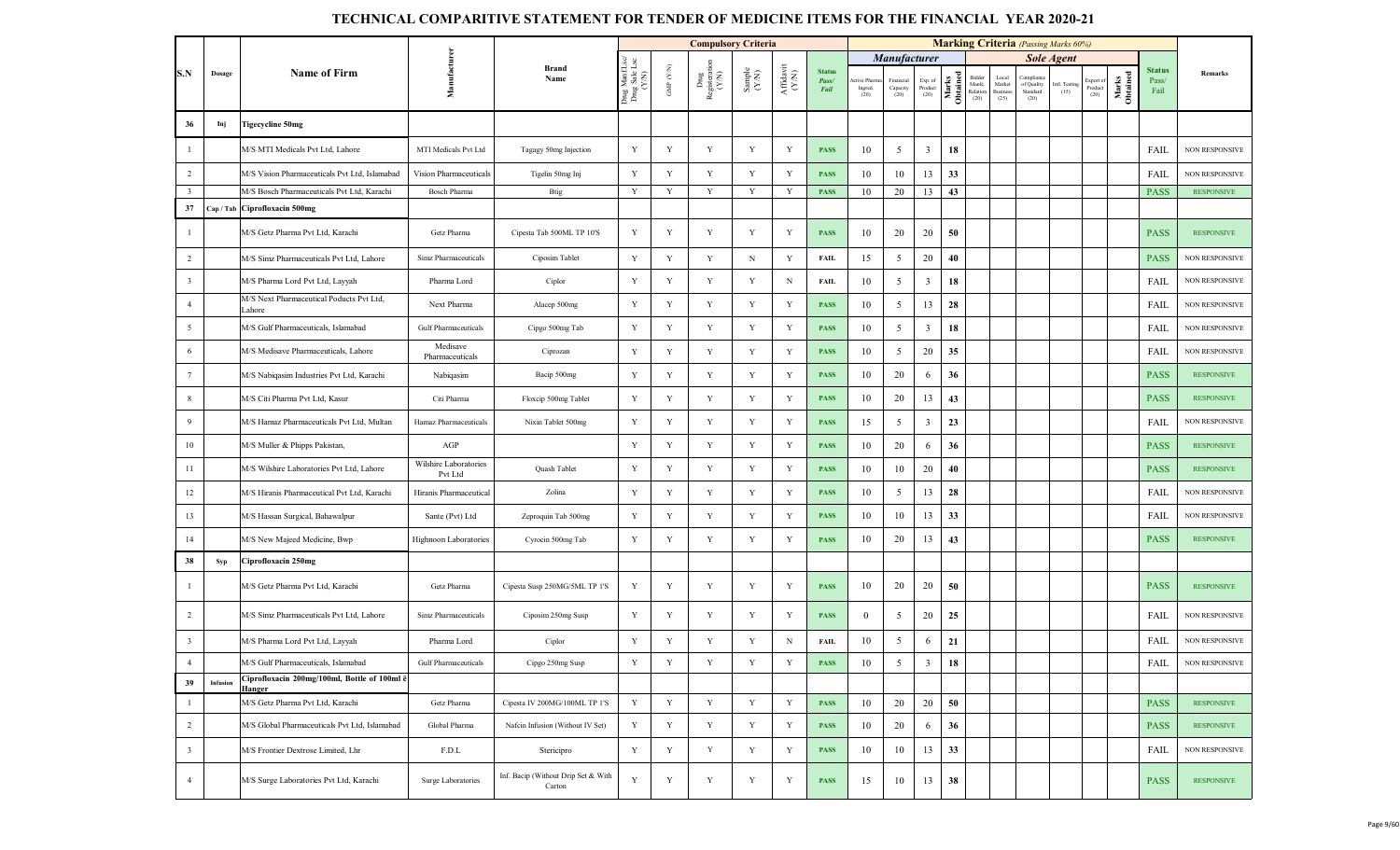|                |        |                                                 |                             |                                                |                                          |                      | <b>Compulsory Criteria</b>     |                                                             |                                           |                                |                                |                               |                            |                   |                                     |                                            | <b>Marking Criteria</b> (Passing Marks 60%)  |                       |                           |                   |                                |                       |
|----------------|--------|-------------------------------------------------|-----------------------------|------------------------------------------------|------------------------------------------|----------------------|--------------------------------|-------------------------------------------------------------|-------------------------------------------|--------------------------------|--------------------------------|-------------------------------|----------------------------|-------------------|-------------------------------------|--------------------------------------------|----------------------------------------------|-----------------------|---------------------------|-------------------|--------------------------------|-----------------------|
|                |        |                                                 |                             |                                                |                                          |                      |                                |                                                             |                                           |                                |                                | Manufacturer                  |                            |                   |                                     |                                            |                                              | <b>Sole Agent</b>     |                           |                   |                                |                       |
| S.N            | Dosage | <b>Name of Firm</b>                             | Manufacturer                | <b>Brand</b><br>Name                           | Drug Manf.Lsc/<br>Drug Sale Lsc<br>(Y/N) | GMP $(\mathbf{Y/N})$ | Drug<br>Registeration<br>(Y/N) | $\begin{array}{c} \text{Sample} \\ (\text{YM}) \end{array}$ | ${\bf Aff} {\bf davit} \atop ({\bf Y/N})$ | <b>Status</b><br>Pass/<br>Fail | ctive Pharm<br>Ingred.<br>(20) | Financial<br>Capacity<br>(20) | Exp. of<br>Product<br>(20) | Marks<br>Obtained | Bidder<br>Manfc<br>Relation<br>(20) | Local<br>Market<br><b>Business</b><br>(25) | Compliance<br>of Quality<br>Standard<br>(20) | Intl. Testing<br>(15) | xport o<br>Produc<br>(20) | Marks<br>Obtained | <b>Status</b><br>Pass/<br>Fail | <b>Remarks</b>        |
| 5              |        | M/S Bosch Pharmaceuticals Pvt Ltd, Karachi      | <b>Bosch Pharma</b>         | Qilox                                          | Y                                        | Y                    | Y                              | Y                                                           | Y                                         | <b>PASS</b>                    | 10                             | 20                            | 13                         | 43                |                                     |                                            |                                              |                       |                           |                   | <b>PASS</b>                    | <b>RESPONSIVE</b>     |
| 6              |        | M/S New Majeed Medicine, Bwp                    | <b>Barrett Hodgson</b>      | Inoquin IV INF 200mg/100ml                     | Y                                        | Y                    | Y                              | Y                                                           | Y                                         | <b>PASS</b>                    | 10                             | 20                            | 13                         | 43                |                                     |                                            |                                              |                       |                           |                   | <b>PASS</b>                    | <b>RESPONSIVE</b>     |
| 40             | Tab    | Levofloxacin 250mg/500mg                        |                             |                                                |                                          |                      |                                |                                                             |                                           |                                |                                |                               |                            |                   |                                     |                                            |                                              |                       |                           |                   |                                |                       |
|                |        | M/S Getz Pharma Pvt Ltd, Karachi                | Getz Pharma                 | Leflox Tab 500MG/250MG TP 10'S<br>(SEPACK) CHG | Y                                        | Y                    | Y                              | Y                                                           | Y                                         | <b>PASS</b>                    | 10                             | 20                            | 20                         | 50                |                                     |                                            |                                              |                       |                           |                   | <b>PASS</b>                    | <b>RESPONSIVE</b>     |
| $\overline{2}$ |        | M/S Simz Pharmaceuticals Pvt Ltd, Lahore        | Simz Pharmaceuticals        | Lesim 250mg/500mg Tablet                       | Y                                        | Y                    | Y                              | Y                                                           | Y                                         | <b>PASS</b>                    | 15                             | 5                             | 20                         | 40                |                                     |                                            |                                              |                       |                           |                   | <b>PASS</b>                    | <b>RESPONSIVE</b>     |
| 3              |        | M/S Saffron Pharmaceuticals Pvt Ltd, Faisalabad | Saffron Pharma              | Locus 500mg/250mg Tab                          | Y                                        | Y                    | Y                              | Y                                                           | Y                                         | <b>PASS</b>                    | 10                             | 15                            | 13                         | 38                |                                     |                                            |                                              |                       |                           |                   | <b>PASS</b>                    | <b>RESPONSIVE</b>     |
| $\overline{4}$ |        | M/S Pharma Lord Pvt Ltd, Layyah                 | Pharma Lord                 | Olev                                           | Y                                        | Y                    | Y                              | Y                                                           | N                                         | <b>FAIL</b>                    | 10                             | 5                             | 6                          | 21                |                                     |                                            |                                              |                       |                           |                   | FAIL                           | <b>NON RESPONSIVE</b> |
| 5              |        | M/S Gulf Pharmaceuticals, Islamabad             | <b>Gulf Pharmaceuticals</b> | Luvox 250mg/500mg Tab                          | Y                                        | Y                    | Y                              | Y                                                           | V                                         | <b>PASS</b>                    | 10                             | 5                             | 3                          | 18                |                                     |                                            |                                              |                       |                           |                   | FAIL                           | <b>NON RESPONSIVE</b> |
| 6              |        | M/S Medisave Pharmaceuticals, Lahore            | Medisave<br>Pharmaceuticals | Medac 250mg/500mg                              | Y                                        | Y                    | Y                              | Y                                                           | Y                                         | <b>PASS</b>                    | 10                             | 5                             | 20                         | 35                |                                     |                                            |                                              |                       |                           |                   | FAIL                           | <b>NON RESPONSIVE</b> |
| $\tau$         |        | M/S Hamaz Pharmaceuticals Pvt Ltd, Multan       | Hamaz Pharmaceuticals       | Lupin Tablet 250mg/500mg                       | Y                                        | Y                    | Y                              | Y                                                           | Y                                         | <b>PASS</b>                    | 15                             | 5                             | $\overline{0}$             | 20                |                                     |                                            |                                              |                       |                           |                   | FAIL                           | <b>NON RESPONSIVE</b> |
| 8              |        | M/S Muller & Phipps Pakistan,                   | Pharmatec                   | $500$ mg                                       | Y                                        | $\mathbf N$          | Y                              | Y                                                           | 2 YEARS                                   | <b>FAIL</b>                    | $\Omega$                       | $\mathbf{0}$                  | 6                          | 6                 |                                     |                                            |                                              |                       |                           |                   | FAIL                           | <b>NON RESPONSIVE</b> |
| 9              |        | M/S Hiranis Pharmaceutical Pvt Ltd, Karachi     | Hiranis Pharmaceutical      | Olevo 250mg/500mg                              | Y                                        | Y                    | Y                              | Y                                                           | Y                                         | <b>PASS</b>                    | 15                             | 5                             | 13                         | 33                |                                     |                                            |                                              |                       |                           |                   | FAIL                           | <b>NON RESPONSIVE</b> |
| 10             |        | M/S Hassan Surgical, Bahawalpur                 | <b>ICI</b> Pakistan         | Topocid Tab 250mg/500mg                        | Y                                        | Y                    | Y                              | Y                                                           | V                                         | <b>PASS</b>                    | 10                             | 20                            | 13                         | 43                |                                     |                                            |                                              |                       |                           |                   | <b>PASS</b>                    | <b>RESPONSIVE</b>     |
| 11             |        | M/S New Majeed Medicine, Bwp                    | <b>Barrett Hodgson</b>      | Dynaquin Tab 250mg/ 500mg                      | Y                                        | Y                    | Y                              | Y                                                           | V                                         | <b>PASS</b>                    | 10                             | 20                            | 13                         | 43                |                                     |                                            |                                              |                       |                           |                   | <b>PASS</b>                    | <b>RESPONSIVE</b>     |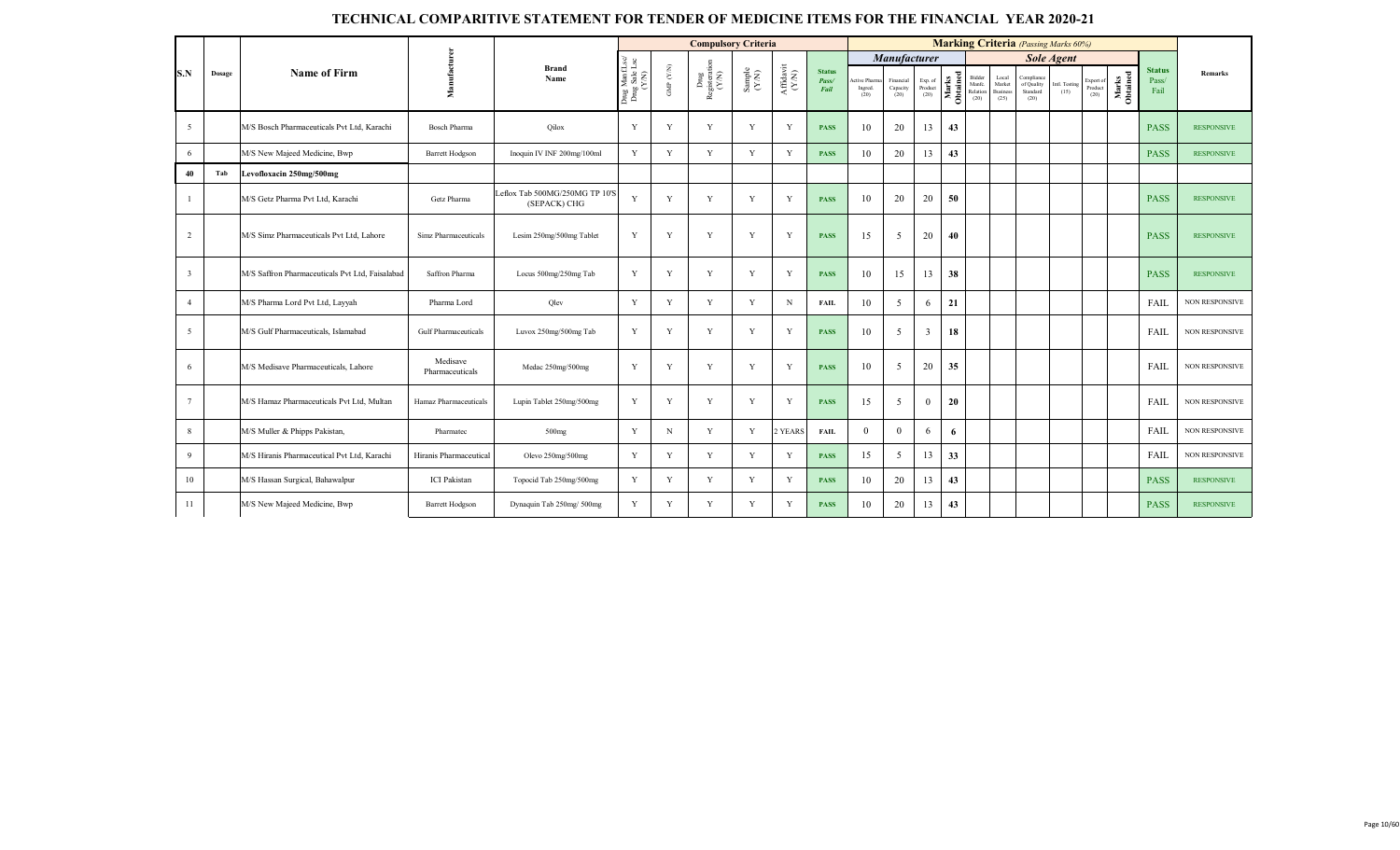|                         |        |                                                 |                                  |                               |                                         |                    | <b>Compulsory Criteria</b>                                                      |                                                             |                                                                                                 |                                |                               |                                               |                            |                   |                                      |                                     | <b>Marking Criteria</b> (Passing Marks 60%) |                                            |                              |                   |                                |                       |
|-------------------------|--------|-------------------------------------------------|----------------------------------|-------------------------------|-----------------------------------------|--------------------|---------------------------------------------------------------------------------|-------------------------------------------------------------|-------------------------------------------------------------------------------------------------|--------------------------------|-------------------------------|-----------------------------------------------|----------------------------|-------------------|--------------------------------------|-------------------------------------|---------------------------------------------|--------------------------------------------|------------------------------|-------------------|--------------------------------|-----------------------|
|                         |        |                                                 |                                  |                               |                                         |                    |                                                                                 |                                                             |                                                                                                 |                                |                               |                                               |                            |                   |                                      |                                     |                                             |                                            |                              |                   |                                |                       |
| S.N                     | Dosage | <b>Name of Firm</b>                             | Manufacture                      | <b>Brand</b><br>Name          | Drug ManfLsc/<br>Drug Sale Lsc<br>(Y/N) | GMP $(\text{Y/N})$ | $\begin{array}{c} \mathrm{Dng} \\ \mathrm{Registeration} \\ (Y\!N) \end{array}$ | $\begin{array}{c} \text{Sample} \\ (\text{YN}) \end{array}$ | $\begin{array}{c} \mathrm{Aff} \mathrm{d} \mathrm{av} \mathrm{i} \\ (\mathrm{Y/N}) \end{array}$ | <b>Status</b><br>Pass/<br>Fail | ctive Phan<br>Ingred.<br>(20) | Manufacturer<br>Financial<br>Capacity<br>(20) | Exp. of<br>Product<br>(20) | Obtained<br>Marks | Bidder<br>Manfe.<br>Relation<br>(20) | Local<br>Market<br>Business<br>(25) | Compliane<br>of Quality<br>Standard<br>(20) | <b>Sole Agent</b><br>Intl. Testing<br>(15) | Export of<br>Product<br>(20) | Marks<br>Obtained | <b>Status</b><br>Pass/<br>Fail | Remarks               |
| 41                      | Inj    | Moxifloxacin 400mg/250ml ë Hanger               |                                  |                               |                                         |                    |                                                                                 |                                                             |                                                                                                 |                                |                               |                                               |                            |                   |                                      |                                     |                                             |                                            |                              |                   |                                |                       |
| $\overline{1}$          |        | M/S Getz Pharma Pvt Ltd, Karachi                | Getz Pharma                      | Moxiget IV 400MG/250ML TP 1'S | Y                                       | Y                  | Y                                                                               | Y                                                           | Y                                                                                               | <b>PASS</b>                    | 10                            | 20                                            | 20                         | 50                |                                      |                                     |                                             |                                            |                              |                   | <b>PASS</b>                    | <b>RESPONSIVE</b>     |
| $\overline{2}$          |        | M/S Medisave Pharmaceuticals, Lahore            | Medisave<br>Pharmaceuticals      | Moxisave                      | Y                                       | Y                  | Y                                                                               | $_{\rm N}$                                                  | Y                                                                                               | FAIL                           | 10                            | 5                                             | 20                         | 35                |                                      |                                     |                                             |                                            |                              |                   | FAIL                           | <b>NON RESPONSIVE</b> |
| $\overline{\mathbf{3}}$ |        | M/S Frontier Dextrose Limited, Lhr              | F.D.L                            | Sterimox                      | Y                                       | Y                  | Y                                                                               | Y                                                           | $\mathbf Y$                                                                                     | <b>PASS</b>                    | 10                            | 10                                            | 13                         | 33                |                                      |                                     |                                             |                                            |                              |                   | <b>FAIL</b>                    | NON RESPONSIVE        |
| $\overline{4}$          |        | M/S Vision Pharmaceuticals Pvt Ltd, Islamabad   | Vision Pharmaceuticals           | Odimox Inf (Without IV Set)   | $\mathbf Y$                             | $\mathbf Y$        | Y                                                                               | $\mathbf Y$                                                 | $\mathbf Y$                                                                                     | <b>PASS</b>                    | 10                            | 10                                            | 13                         | 33                |                                      |                                     |                                             |                                            |                              |                   | FAIL                           | NON RESPONSIVE        |
| $\overline{5}$          |        | M/S Wilshire Laboratories Pvt Ltd, Lahore       | Wilshire Laboratories<br>Pvt Ltd | Palzic Injection With Hanger  | Y                                       | Y                  | Y                                                                               | Y                                                           | Y                                                                                               | <b>PASS</b>                    | 10                            | 10                                            | 13                         | 33                |                                      |                                     |                                             |                                            |                              |                   | FAIL                           | <b>NON RESPONSIVE</b> |
| 6                       |        | M/S Bosch Pharmaceuticals Pvt Ltd, Karachi      | Bosch Pharma                     | Avelin                        | Y                                       | Y                  | Y                                                                               | $\mathbf Y$                                                 | Y                                                                                               | <b>PASS</b>                    | 10                            | 20                                            | 13                         | 43                |                                      |                                     |                                             |                                            |                              |                   | <b>PASS</b>                    | <b>RESPONSIVE</b>     |
| $7\overline{ }$         |        | M/S New Majeed Medicine, Bwp                    | <b>Barrett Hodgson</b>           | Barimox INF 400mg/250ml       | Y                                       | Y                  | Y                                                                               | Y                                                           | Y                                                                                               | <b>PASS</b>                    | 10                            | 20                                            | 13                         | 43                |                                      |                                     |                                             |                                            |                              |                   | <b>PASS</b>                    | <b>RESPONSIVE</b>     |
| 42                      | Tab    | Moxifloxacin 400mg                              |                                  |                               |                                         |                    |                                                                                 |                                                             |                                                                                                 |                                |                               |                                               |                            |                   |                                      |                                     |                                             |                                            |                              |                   |                                |                       |
| $\overline{1}$          |        | M/S Getz Pharma Pvt Ltd. Karachi                | Getz Pharma                      | Moxiget IV 400MG TP 5'S CHG   | Y                                       | Y                  | Y                                                                               | Y                                                           | Y                                                                                               | <b>PASS</b>                    | 10                            | 20                                            | 20                         | 50                |                                      |                                     |                                             |                                            |                              |                   | <b>PASS</b>                    | <b>RESPONSIVE</b>     |
| 2                       |        | M/S Simz Pharmaceuticals Pvt Ltd, Lahore        | Simz Pharmaceuticals             | Moxiup 400mg Tablet           | Y                                       | Y                  | Y                                                                               | $\mathbf Y$                                                 | Y                                                                                               | <b>PASS</b>                    | 15                            | 5                                             | 20                         | 40                |                                      |                                     |                                             |                                            |                              |                   | <b>PASS</b>                    | <b>RESPONSIVE</b>     |
| $\overline{\mathbf{3}}$ |        | M/S Genix Pharma Pvt Ltd, Karachi               | Genix Pharma Pvt Ltd             | X-Gen Tablets 400mg           | Y                                       | Y                  | Y                                                                               | Y                                                           | Y                                                                                               | <b>PASS</b>                    | 15                            | 20                                            | $\mathbf{0}$               | 35                |                                      |                                     |                                             |                                            |                              |                   | FAIL                           | <b>NON RESPONSIVE</b> |
| $\overline{4}$          |        | M/S Saffron Pharmaceuticals Pvt Ltd, Faisalabad | Saffron Pharma                   | Microcid 400mg Tab            | Y                                       | Y                  | Y                                                                               | $\mathbf Y$                                                 | $\mathbf Y$                                                                                     | <b>PASS</b>                    | 10                            | 15                                            | 13                         | 38                |                                      |                                     |                                             |                                            |                              |                   | <b>PASS</b>                    | <b>RESPONSIVE</b>     |
| $5\overline{5}$         |        | M/S Gulf Pharmaceuticals, Islamabad             | <b>Gulf Pharmaceuticals</b>      | Moxyguf 400mg Tab             | Y                                       | Y                  | Y                                                                               | Y                                                           | Y                                                                                               | <b>PASS</b>                    | 10                            | 5                                             | 6                          | 21                |                                      |                                     |                                             |                                            |                              |                   | FAIL                           | <b>NON RESPONSIVE</b> |
| 6                       |        | M/S Medisave Pharmaceuticals, Lahore            | Medisave<br>Pharmaceuticals      | Moxisave                      | Y                                       | $\mathbf Y$        | $\mathbf Y$                                                                     | $\mathbf Y$                                                 | Y                                                                                               | <b>PASS</b>                    | 10                            | $\mathfrak{s}$                                | 20                         | 35                |                                      |                                     |                                             |                                            |                              |                   | FAIL                           | NON RESPONSIVE        |
| $7\overline{ }$         |        | M/S Vision Pharmaceuticals Pvt Ltd, Islamabad   | Vision Pharmaceuticals           | Odimox 400mg Tab              | Y                                       | Y                  | Y                                                                               | Y                                                           | Y                                                                                               | <b>PASS</b>                    | 10                            | 10                                            | 6                          | 26                |                                      |                                     |                                             |                                            |                              |                   | FAIL                           | <b>NON RESPONSIVE</b> |
| 8                       |        | M/S Wilshire Laboratories Pvt Ltd, Lahore       | Wilshire Laboratories<br>Pvt Ltd | Palzic Tablet                 | Y                                       | Y                  | Y                                                                               | Y                                                           | Y                                                                                               | <b>PASS</b>                    | 10                            | 10                                            | 20                         | 40                |                                      |                                     |                                             |                                            |                              |                   | <b>PASS</b>                    | <b>RESPONSIVE</b>     |
| 9                       |        | M/S Hiranis Pharmaceutical Pvt Ltd, Karachi     | Hiranis Pharmaceutical           | Hiramox                       | Y                                       | Y                  | Y                                                                               | Y                                                           | Y                                                                                               | <b>PASS</b>                    | 10                            | 5                                             | 13                         | 28                |                                      |                                     |                                             |                                            |                              |                   | FAIL                           | NON RESPONSIVE        |
| 10                      |        | M/S Abbott Laboratories Pakistan Ltd,           | Abbott Laboratories              | Moksi Tablets                 | Y                                       | $\mathbf Y$        | Y                                                                               | $\mathbf Y$                                                 | Y                                                                                               | <b>PASS</b>                    | 10                            | 20                                            | 6                          | 36                |                                      |                                     |                                             |                                            |                              |                   | <b>PASS</b>                    | <b>RESPONSIVE</b>     |
| -11                     |        | M/S Hassan Surgical, Bahawalpur                 | Sante (Pvt) Ltd                  | Santomox Tab 400mg            | Y                                       | Y                  | $\mathbf Y$                                                                     | Y                                                           | Y                                                                                               | <b>PASS</b>                    | 10                            | 10                                            | 20                         | 40                |                                      |                                     |                                             |                                            |                              |                   | <b>PASS</b>                    | <b>RESPONSIVE</b>     |
| 12                      |        | M/S New Majeed Medicine, Bwp                    | Highnoon Laboratories            | Oxaquin 400mg Tab             | Y                                       | $\mathbf Y$        | Y                                                                               | $\mathbf Y$                                                 | Y                                                                                               | <b>PASS</b>                    | 10                            | 20                                            | 13                         | 43                |                                      |                                     |                                             |                                            |                              |                   | <b>PASS</b>                    | <b>RESPONSIVE</b>     |
| 43                      | Tab    | <b>Fusidic Acid 250mg</b>                       |                                  |                               |                                         |                    |                                                                                 |                                                             |                                                                                                 |                                |                               |                                               |                            |                   |                                      |                                     |                                             |                                            |                              |                   |                                |                       |
|                         |        | N.Q                                             |                                  |                               |                                         |                    |                                                                                 |                                                             |                                                                                                 |                                |                               |                                               |                            |                   |                                      |                                     |                                             |                                            |                              |                   |                                |                       |
| 44                      | Tab    | Aspirin (Soluble) 300mg                         |                                  |                               |                                         |                    |                                                                                 |                                                             |                                                                                                 |                                |                               |                                               |                            |                   |                                      |                                     |                                             |                                            |                              |                   |                                |                       |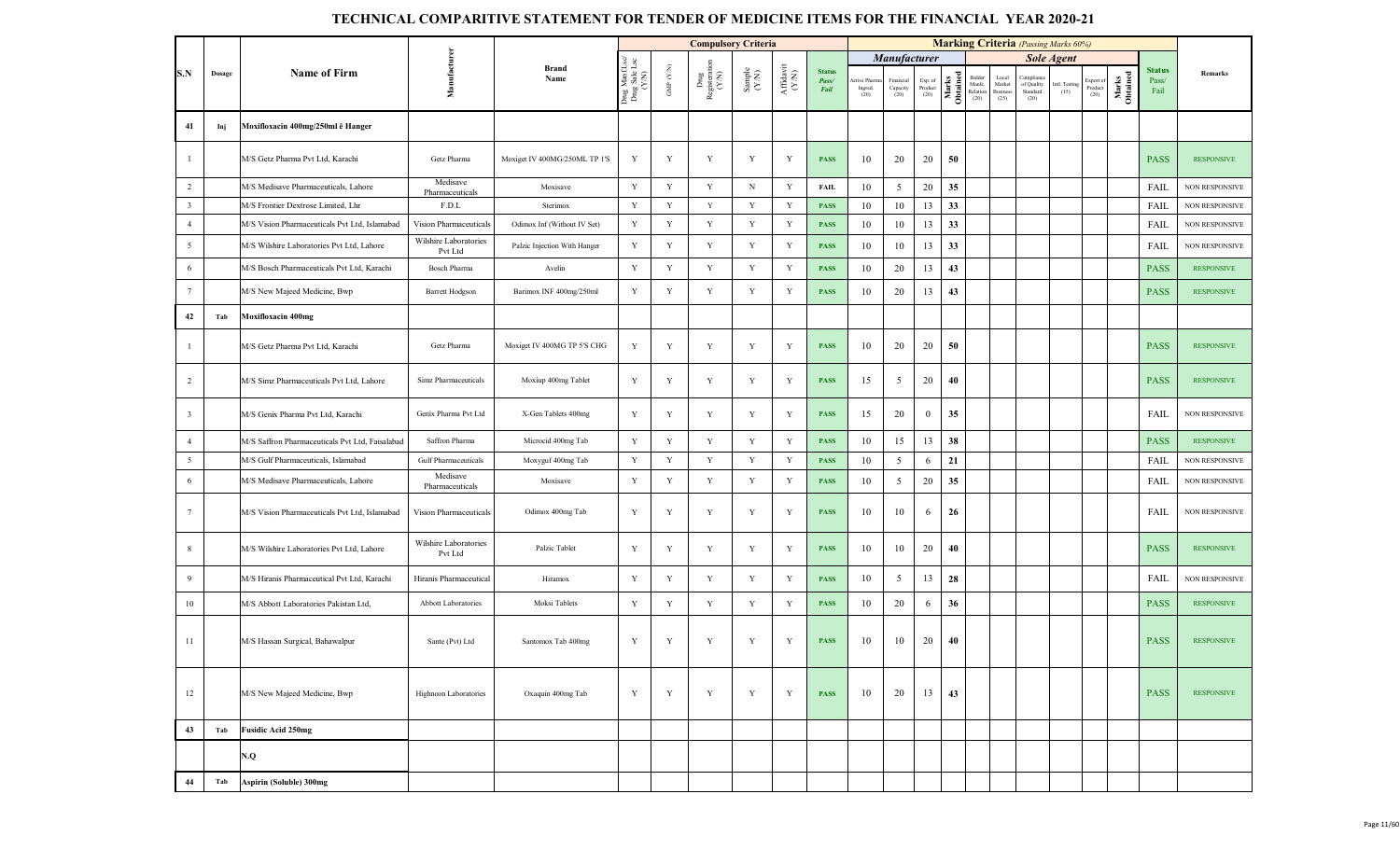|                         |        |                                                   |                                       |                                       |                                     |                          | <b>Compulsory Criteria</b>   |                                                             |                                        |                                |                                |                               |                                                                        |                   |                                     |                                           | <b>Marking Criteria</b> (Passing Marks 60%) |                       |                              |                   |                                |                       |
|-------------------------|--------|---------------------------------------------------|---------------------------------------|---------------------------------------|-------------------------------------|--------------------------|------------------------------|-------------------------------------------------------------|----------------------------------------|--------------------------------|--------------------------------|-------------------------------|------------------------------------------------------------------------|-------------------|-------------------------------------|-------------------------------------------|---------------------------------------------|-----------------------|------------------------------|-------------------|--------------------------------|-----------------------|
|                         |        |                                                   |                                       |                                       | Lse<br>Lse                          |                          |                              |                                                             |                                        |                                |                                | <b>Manufacturer</b>           |                                                                        |                   |                                     |                                           |                                             | <b>Sole Agent</b>     |                              |                   |                                |                       |
| S.N                     | Dosage | <b>Name of Firm</b>                               | Manufacture                           | <b>Brand</b><br>Name                  | Drug Manf.I<br>Drug Sale L<br>(Y/N) | ${\rm GMP}$ ${\rm (YN)}$ | Drug<br>Registerati<br>(Y/N) | $\begin{array}{c} \text{Sample} \\ (\text{YN}) \end{array}$ | ${\bf Aff} {\bf davit} \\ {\bf (N/N)}$ | <b>Status</b><br>Pass/<br>Fail | ctive Pharm<br>Ingred.<br>(20) | Financial<br>Capacity<br>(20) | $\begin{array}{c} \text{Exp. of}\\ \text{Product} \end{array}$<br>(20) | Obtained<br>Marks | Bidde<br>Manfc.<br>Relation<br>(20) | Local<br>Market<br><b>Busines</b><br>(25) | Compliane<br>of Quality<br>Standard<br>(20) | Intl. Testing<br>(15) | Export of<br>Product<br>(20) | Marks<br>Obtained | <b>Status</b><br>Pass/<br>Fail | Remarks               |
| $\mathbf{1}$            |        | M/S Medisave Pharmaceuticals, Lahore              | Medisave<br>Pharmaceuticals           | Diclosave                             | Y                                   | Y                        | Y                            | Y                                                           | Y                                      | <b>PASS</b>                    | 10                             | 5                             | 20                                                                     | 35                |                                     |                                           |                                             |                       |                              |                   | FAIL                           | NON RESPONSIVE        |
| $\overline{2}$          |        | M/S New Majeed Medicine, Bwp                      | Reckitt Benckiser Pakistan            | Disprin Tablet                        | Y                                   | Y                        | $\mathbf Y$                  | Y                                                           | Y                                      | <b>PASS</b>                    | 10                             | 20                            | 13                                                                     | 43                |                                     |                                           |                                             |                       |                              |                   | <b>PASS</b>                    | <b>RESPONSIVE</b>     |
| 45                      | Tab    | <b>Aspirin 75mg Enteric Coated</b>                |                                       |                                       |                                     |                          |                              |                                                             |                                        |                                |                                |                               |                                                                        |                   |                                     |                                           |                                             |                       |                              |                   |                                |                       |
| $\mathbf{1}$            |        | M/S Hassan Surgical, Bahawalpur                   | <b>ATCO Laboratories</b>              | Ascard 75mg Tab                       | Y                                   | Y                        | Y                            | Y                                                           | Y                                      | <b>PASS</b>                    | 10                             | 20                            | 13                                                                     | 43                |                                     |                                           |                                             |                       |                              |                   | <b>PASS</b>                    | <b>RESPONSIVE</b>     |
| $\overline{2}$          |        | M/S New Majeed Medicine, Bwp                      | Highnoon Laboratories                 | Loprin 75mg Tab                       | Y                                   | Y                        | Y                            | Y                                                           | Y                                      | <b>PASS</b>                    | 10                             | 20                            | 13                                                                     | 43                |                                     |                                           |                                             |                       |                              |                   | <b>PASS</b>                    | <b>RESPONSIVE</b>     |
| 46                      | Cap    | Diacerein 50mg                                    |                                       |                                       |                                     |                          |                              |                                                             |                                        |                                |                                |                               |                                                                        |                   |                                     |                                           |                                             |                       |                              |                   |                                |                       |
|                         |        | N.Q                                               |                                       |                                       |                                     |                          |                              |                                                             |                                        |                                |                                |                               |                                                                        |                   |                                     |                                           |                                             |                       |                              |                   |                                |                       |
| 47                      | Gel    | Diclofenac Gel 20gm                               |                                       |                                       |                                     |                          |                              |                                                             |                                        |                                |                                |                               |                                                                        |                   |                                     |                                           |                                             |                       |                              |                   |                                |                       |
| $\mathbf{1}$            |        | M/S Jamil Trader, Multan                          | <b>GSK CHC</b>                        | Voltral Gel 20gm                      | Y                                   | Y                        | Y                            | Y                                                           | Y                                      | <b>PASS</b>                    | 10                             | 20                            | 6                                                                      | 36                |                                     |                                           |                                             |                       |                              |                   | <b>PASS</b>                    | <b>RESPONSIVE</b>     |
| $\overline{2}$          |        | M/S Platinum Pharmaceuticals Pvt Ltd, Karachi     | Platinum Pharma                       | Fastaid Gel                           | Y                                   | $\mathbf Y$              | $\mathbf Y$                  | $\mathbf Y$                                                 | Y                                      | <b>PASS</b>                    | 10                             | 20                            | 13                                                                     | 43                |                                     |                                           |                                             |                       |                              |                   | <b>PASS</b>                    | <b>RESPONSIVE</b>     |
| $\overline{\mathbf{3}}$ |        | M/S Hassan Surgical, Bahawalpur                   | Sante (Pvt) Ltd                       | Diclotol Gel                          | $\mathbf Y$                         | Y                        | $\mathbf Y$                  | Y                                                           | Y                                      | <b>PASS</b>                    | 10                             | 10                            | 13                                                                     | 33                |                                     |                                           |                                             |                       |                              |                   | FAIL                           | <b>NON RESPONSIVE</b> |
| $\overline{4}$          |        | M/S New Majeed Medicine, Bwp                      | <b>Barrett Hodgson</b>                | Mobikare Gel 1%                       | Y                                   | Y                        | Y                            | Y                                                           | Y                                      | <b>PASS</b>                    | 10                             | 20                            | 13                                                                     | 43                |                                     |                                           |                                             |                       |                              |                   | <b>PASS</b>                    | <b>RESPONSIVE</b>     |
| 48                      | Tab    | Diclofenac Sodium 50mg                            |                                       |                                       |                                     |                          |                              |                                                             |                                        |                                |                                |                               |                                                                        |                   |                                     |                                           |                                             |                       |                              |                   |                                |                       |
| $\mathbf{1}$            |        | M/S Mega Pharmaceuticals Limited, Lahore          | Mega Pharmaceuticals                  | Megafenac Tablets 50 mg               | Y                                   | Y                        | Y                            | Y                                                           | Y                                      | <b>PASS</b>                    | 15                             | 10                            | 20                                                                     | 45                |                                     |                                           |                                             |                       |                              |                   | <b>PASS</b>                    | <b>RESPONSIVE</b>     |
| $\overline{2}$          |        | M/S Saffron Pharmaceuticals Pvt Ltd, Faisalabad   | Saffron Pharma                        | Sofac 50mg Tab                        | Y                                   | Y                        | Y                            | Y                                                           | $\mathbf Y$                            | <b>PASS</b>                    | 10                             | 15                            | 13                                                                     | 38                |                                     |                                           |                                             |                       |                              |                   | <b>PASS</b>                    | <b>RESPONSIVE</b>     |
| $\overline{\mathbf{3}}$ |        | M/S Pharma Lord Pvt Ltd, Layyah                   | Pharma Lord                           | Nfen                                  | Y                                   | Y                        | $\mathbf Y$                  | $\mathbf Y$                                                 | $\, {\rm N}$                           | <b>FAIL</b>                    | 10                             | 5                             | 6                                                                      | 21                |                                     |                                           |                                             |                       |                              |                   | FAIL                           | NON RESPONSIVE        |
| $\overline{4}$          |        | M/S Unison Chemical Works, Lahore                 | Unison Chemical                       | Macdafin 50mg Tablet                  | Y                                   | Y                        | $\mathbf Y$                  | $\mathbf Y$                                                 | Y                                      | <b>PASS</b>                    | 10                             | $\mathfrak{S}$                | 6                                                                      | 21                |                                     |                                           |                                             |                       |                              |                   | FAIL                           | NON RESPONSIVE        |
| $5\overline{)}$         |        | M/S Medisave Pharmaceuticals, Lahore              | Medisave<br>Pharmaceuticals           | Diclosave                             | Y                                   | Y                        | Y                            | Y                                                           | $\mathbf Y$                            | <b>PASS</b>                    | 10                             | 5                             | 13                                                                     | 28                |                                     |                                           |                                             |                       |                              |                   | FAIL                           | NON RESPONSIVE        |
| 6                       |        | M/S Hamaz Pharmaceuticals Pvt Ltd, Multan         | Hamaz Pharmaceuticals                 | Phonac Tablet 50mg                    | Y                                   | Y                        | Y                            | Y                                                           | Y                                      | <b>PASS</b>                    | 15                             | 5                             | $\mathbf{3}$                                                           | 23                |                                     |                                           |                                             |                       |                              |                   | FAIL                           | NON RESPONSIVE        |
| $7\phantom{.0}$         |        | M/S Muller & Phipps Pakistan,                     | AGP                                   |                                       | Y                                   | Y                        | Y                            | Y                                                           | Y                                      | <b>PASS</b>                    | 10                             | 20                            | 6                                                                      | 36                |                                     |                                           |                                             |                       |                              |                   | <b>PASS</b>                    | <b>RESPONSIVE</b>     |
| 8                       |        | M/S Novartis Pharma Pakistan Limited, Karachi     | Novartis Pharma                       | Voltral 50mg                          | $\mathbf Y$                         | Y                        | $\mathbf Y$                  | Y                                                           | Y                                      | <b>PASS</b>                    | 15                             | 20                            | 20                                                                     | 55                |                                     |                                           |                                             |                       |                              |                   | <b>PASS</b>                    | <b>RESPONSIVE</b>     |
| 9                       |        | M/S Abbott Laboratories Pakistan Ltd,             | <b>Abbott Laboratories</b>            | Artifen 50mg Tablets                  | Y                                   | Y                        | Y                            | $\mathbf Y$                                                 | Y                                      | <b>PASS</b>                    | 10                             | 20                            | 6                                                                      | 36                |                                     |                                           |                                             |                       |                              |                   | <b>PASS</b>                    | <b>RESPONSIVE</b>     |
| 10                      |        | M/S New Majeed Medicine, Bwp                      | Indus Pharma                          | Dyclo 50mg Tab                        | Y                                   | Y                        | $\mathbf Y$                  | Y                                                           | $\mathbf Y$                            | <b>PASS</b>                    | 10                             | 20                            | 13                                                                     | 43                |                                     |                                           |                                             |                       |                              |                   | <b>PASS</b>                    | <b>RESPONSIVE</b>     |
| 49                      | Tab    | Diclofenac Sodium 50mg + Misoprostol<br>$200$ mcg |                                       |                                       |                                     |                          |                              |                                                             |                                        |                                |                                |                               |                                                                        |                   |                                     |                                           |                                             |                       |                              |                   |                                |                       |
| $\mathbf{1}$            |        | M/S Getz Pharma Pvt Ltd, Karachi                  | Getz Pharma                           | Cytopan Tab 50MG+200MCG TP20'S<br>CHG | Y                                   | Y                        | $\mathbf Y$                  | $\mathbf Y$                                                 | Y                                      | <b>PASS</b>                    | 10                             | 20                            | 20                                                                     | 50                |                                     |                                           |                                             |                       |                              |                   | <b>PASS</b>                    | <b>RESPONSIVE</b>     |
| $\overline{2}$          |        | M/S Saffron Pharmaceuticals Pvt Ltd, Faisalabad   | Saffron Pharma                        | Sofac-M Tab                           | $\mathbf Y$                         | Y                        | Y                            | Y                                                           | Y                                      | <b>PASS</b>                    | 10                             | 15                            | 13                                                                     | 38                |                                     |                                           |                                             |                       |                              |                   | <b>PASS</b>                    | <b>RESPONSIVE</b>     |
| $\overline{\mathbf{3}}$ |        | M/S Hiranis Pharmaceutical Pvt Ltd, Karachi       | Hiranis Pharmaceutical                | Dolact                                | Y                                   | Y                        | $\mathbf Y$                  | $\mathbf Y$                                                 | Y                                      | <b>PASS</b>                    | 10                             | 5                             | 6                                                                      | 21                |                                     |                                           |                                             |                       |                              |                   | FAIL                           | NON RESPONSIVE        |
| 50                      | Inj    | Diclofenac Sodium 75mg/3ml, Ampoule of 3ml        |                                       |                                       |                                     |                          |                              |                                                             |                                        |                                |                                |                               |                                                                        |                   |                                     |                                           |                                             |                       |                              |                   |                                |                       |
| $\mathbf{1}$            |        | M/S S.J. & G. Fazul Ellahie (Pvt) Ltd, Karachi    | S.J. & G. Fazul Ellahie<br>(Pvt) Ltd, | Dinofac                               | Y                                   | Y                        | $\mathbf Y$                  | Y                                                           | Y                                      | <b>PASS</b>                    | 10                             | 20                            | 13                                                                     | 43                |                                     |                                           |                                             |                       |                              |                   | <b>PASS</b>                    | <b>RESPONSIVE</b>     |
| $\overline{2}$          |        | M/S Bajwa Pharmaceuticals Pvt Ltd, Lahore         | Bajwa Pharmaceuticals                 | Bajfenac Inj. 3ml                     | Y                                   | Y                        | Y                            | N                                                           | Y                                      | <b>FAIL</b>                    | 15                             | 5                             | $\mathbf{3}$                                                           | 23                |                                     |                                           |                                             |                       |                              |                   | FAIL                           | NON RESPONSIVE        |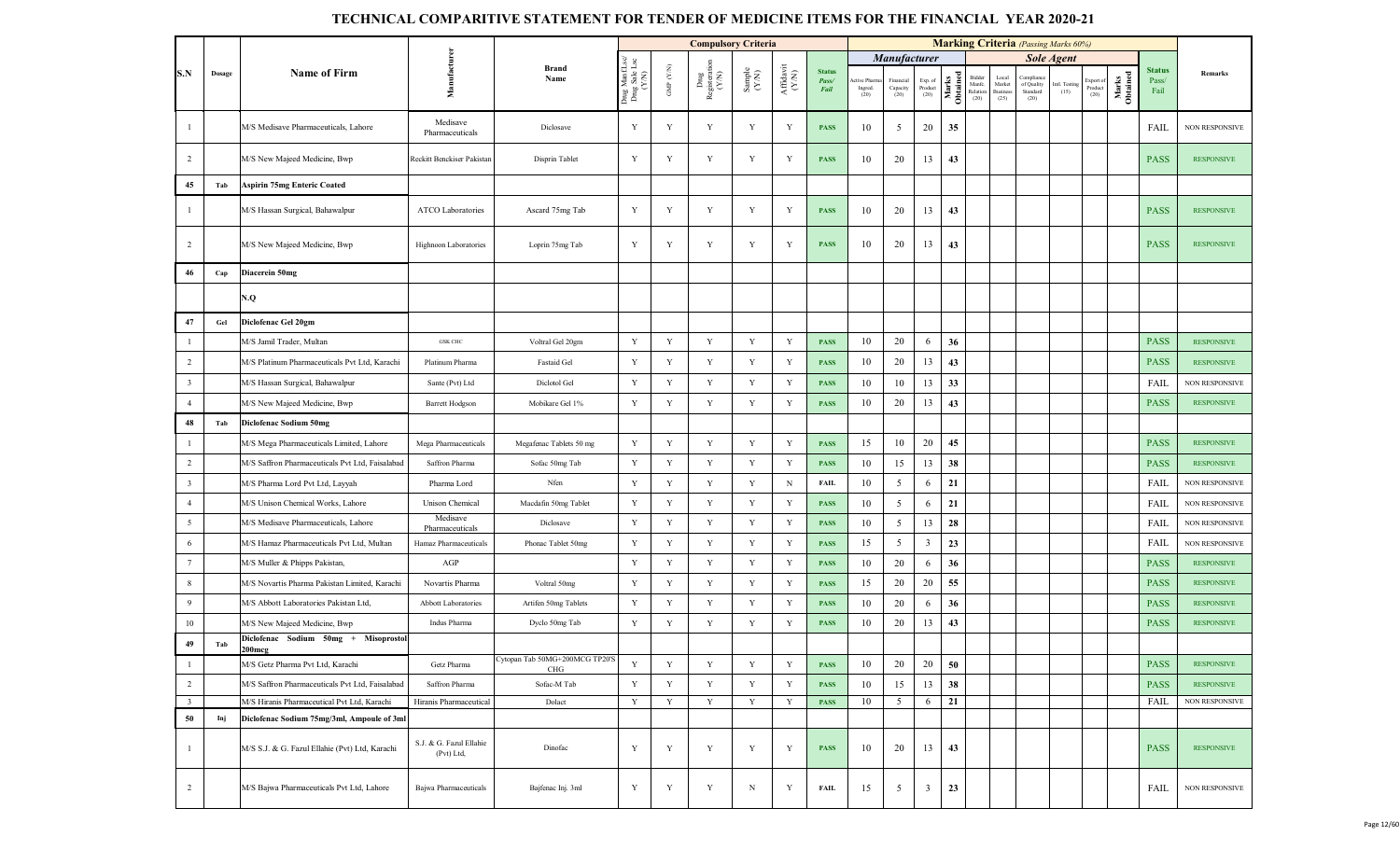|                         |                    |                                               |                                      |                                     |                                         |                      | <b>Compulsory Criteria</b>    |                                                             |                                           |                                |                               |                               |                            |                   |                                      |                                           | <b>Marking Criteria</b> (Passing Marks 60%)  |                       |                              |                   |                                |                   |
|-------------------------|--------------------|-----------------------------------------------|--------------------------------------|-------------------------------------|-----------------------------------------|----------------------|-------------------------------|-------------------------------------------------------------|-------------------------------------------|--------------------------------|-------------------------------|-------------------------------|----------------------------|-------------------|--------------------------------------|-------------------------------------------|----------------------------------------------|-----------------------|------------------------------|-------------------|--------------------------------|-------------------|
|                         |                    |                                               |                                      |                                     |                                         |                      |                               |                                                             |                                           |                                |                               | <b>Manufacturer</b>           |                            |                   |                                      |                                           |                                              | <b>Sole Agent</b>     |                              |                   |                                |                   |
| S.N                     | Dosage             | <b>Name of Firm</b>                           | Manufacturer                         | <b>Brand</b><br>Name                | Drug ManfLsc/<br>Drug Sale Lsc<br>(Y/N) | GMP $(\mathbf{Y/N})$ | Dng<br>Registeration<br>(Y/N) | $\begin{array}{c} \text{Sample} \\ (\text{YM}) \end{array}$ | ${\bf Aff} {\bf davit} \atop ({\bf Y/N})$ | <b>Status</b><br>Pass/<br>Fail | tive Pharm<br>Ingred.<br>(20) | Financial<br>Capacity<br>(20) | Exp. of<br>Product<br>(20) | Marks<br>Obtained | Bidder<br>Manfc.<br>Relation<br>(20) | Local<br>Market<br><b>Busines</b><br>(25) | Compliance<br>of Quality<br>Standard<br>(20) | Intl. Testing<br>(15) | Export of<br>Product<br>(20) | Marks<br>Obtained | <b>Status</b><br>Pass/<br>Fail | Remarks           |
| $\overline{\mathbf{3}}$ |                    | M/S Friends Pharma Pvt Ltd, Lahore            | Friends Pharma                       | Inj. Frendic 75mg/3ml Injection     | $\mathbf Y$                             | Y                    | $\mathbf Y$                   | Y                                                           | Y                                         | <b>PASS</b>                    | 15                            | $\overline{5}$                | 20                         | 40                |                                      |                                           |                                              |                       |                              |                   | <b>PASS</b>                    | <b>RESPONSIVE</b> |
| $\overline{4}$          |                    | M/S Ipram International, Islamabad            | Ipram International                  | Inflamac Injection                  | Y                                       | $\mathbf Y$          | $\mathbf Y$                   | $_{\rm N}$                                                  | Y                                         | <b>FAIL</b>                    | $\overline{0}$                | $\boldsymbol{0}$              | $\mathbf{0}$               | $\bf{0}$          |                                      |                                           |                                              |                       |                              |                   | FAIL                           | NON RESPONSIVE    |
| $5\overline{)}$         |                    | M/S Unison Chemical Works, Lahore             | Unison Chemical                      | Macdafin Injection                  | Y                                       | Y                    | $\mathbf Y$                   | Y                                                           | Y                                         | <b>PASS</b>                    | 10                            | $\overline{5}$                | 6                          | 21                |                                      |                                           |                                              |                       |                              |                   | FAIL                           | NON RESPONSIVE    |
| 6                       |                    | M/S Surge Laboratories Pvt Ltd, Karachi       | Surge Laboratories                   | Inj.Lisodim                         | $\mathbf Y$                             | $\mathbf Y$          | $\mathbf Y$                   | Y                                                           | Y                                         | <b>PASS</b>                    | 15                            | 10                            | 13                         | 38                |                                      |                                           |                                              |                       |                              |                   | <b>PASS</b>                    | <b>RESPONSIVE</b> |
| $7\phantom{.0}$         |                    | M/S Hamaz Pharmaceuticals Pvt Ltd, Multan     | Hamaz Pharmaceuticals                | Phonac Injection 75mg/ml            | Y                                       | $\mathbf Y$          | $\mathbf Y$                   | $_{\rm N}$                                                  | Y                                         | <b>FAIL</b>                    | 10                            | 5                             | $\bf{0}$                   | 15                |                                      |                                           |                                              |                       |                              |                   | FAIL                           | NON RESPONSIVE    |
| 8                       |                    | M/S Muller & Phipps Pakistan,                 | AGP                                  |                                     | $\mathbf Y$                             | Y                    | $\mathbf Y$                   | $\mathbf Y$                                                 | Y                                         | <b>PASS</b>                    | 10                            | 20                            | 6                          | 36                |                                      |                                           |                                              |                       |                              |                   | <b>PASS</b>                    | <b>RESPONSIVE</b> |
| 9                       |                    | M/S New Majeed Medicine, Bwp                  | Indus Pharma                         | Dyclo 75mg/3ml Inj                  | Y                                       | Y                    | $\mathbf Y$                   | Y                                                           | Y                                         | <b>PASS</b>                    | 10                            | 20                            | 13                         | 43                |                                      |                                           |                                              |                       |                              |                   | <b>PASS</b>                    | <b>RESPONSIVE</b> |
| 51                      | Supposi-<br>tories | <b>Diclofenac Suppositories 100mg</b>         |                                      |                                     |                                         |                      |                               |                                                             |                                           |                                |                               |                               |                            |                   |                                      |                                           |                                              |                       |                              |                   |                                |                   |
| $\mathbf{1}$            |                    | M/S Novartis Pharma Pakistan Limited, Karachi | Delpharn France /<br>Novartis Pharma | Voltral 100 Suppositories           | $\mathbf Y$                             | Y                    | $_{\rm N}$                    | Y                                                           | Y                                         | <b>FAIL</b>                    |                               |                               |                            |                   | 20                                   | 25                                        | 10                                           | $7\phantom{.0}$       | 10                           | 72                | <b>PASS</b>                    | NON RESPONSIVE    |
| 52                      | Supposi-<br>tories | <b>Diclofenac Suppositories 25mg</b>          |                                      |                                     |                                         |                      |                               |                                                             |                                           |                                |                               |                               |                            |                   |                                      |                                           |                                              |                       |                              |                   |                                |                   |
| $\overline{1}$          |                    | M/S Novartis Pharma Pakistan Limited, Karachi | Delpharn France /<br>Novartis Pharma | Voltral 25 Suppositories            | Y                                       | Y                    | $_{\rm N}$                    | Y                                                           | Y                                         | <b>FAIL</b>                    |                               |                               |                            |                   | 20                                   | 25                                        | 10                                           | $7\phantom{.0}$       | 10                           | 72                | <b>PASS</b>                    | NON RESPONSIVE    |
| 53                      | Susp               | Ibuprofen 100mg / 5ml, Bottle of 90ml / 120ml |                                      |                                     |                                         |                      |                               |                                                             |                                           |                                |                               |                               |                            |                   |                                      |                                           |                                              |                       |                              |                   |                                |                   |
| $\overline{1}$          |                    | M/S Simz Pharmaceuticals Pvt Ltd, Lahore      | Simz Pharmaceuticals                 | Ibusim 100mg                        |                                         |                      |                               |                                                             |                                           |                                |                               |                               |                            |                   |                                      |                                           |                                              |                       |                              |                   |                                |                   |
| $\overline{2}$          |                    | M/S MTI Medicals Pvt Ltd, Lahore              | MTI Medicals Pvt Ltd                 | Prufie 100mg/5ml, Bottle Suspension |                                         |                      |                               |                                                             |                                           |                                |                               |                               |                            |                   |                                      |                                           |                                              |                       |                              |                   |                                |                   |
| $\overline{\mathbf{3}}$ |                    | M/S Hamaz Pharmaceuticals Pvt Ltd, Multan     | Hamaz Pharmaceuticals                | Iburin 100mg/5ml Susp               |                                         |                      |                               |                                                             |                                           |                                |                               |                               | NO BIOEQUIVALANCE          |                   |                                      |                                           |                                              |                       |                              |                   |                                |                   |
| $\overline{4}$          |                    | M/S Hassan Surgical, Bahawalpur               | <b>Bio Labs</b>                      | <b>Biofen Susp</b>                  |                                         |                      |                               |                                                             |                                           |                                |                               |                               |                            |                   |                                      |                                           |                                              |                       |                              |                   |                                |                   |
| 5                       |                    | M/S Abbott Laboratories Pakistan Ltd,         | Abbott Laboratories                  | <b>Brufen Suspension</b>            | $\mathbf Y$                             | Y                    | $\mathbf Y$                   | Y                                                           | Y                                         | <b>PASS</b>                    | 10                            | 20                            | 13                         | 43                |                                      |                                           |                                              |                       |                              |                   | <b>PASS</b>                    | <b>RESPONSIVE</b> |
| 54                      | Tab                | Ibuprofen 400mg                               |                                      |                                     |                                         |                      |                               |                                                             |                                           |                                |                               |                               |                            |                   |                                      |                                           |                                              |                       |                              |                   |                                |                   |
| $\mathbf{1}$            |                    | N.Q                                           |                                      |                                     |                                         |                      |                               |                                                             |                                           |                                |                               |                               |                            |                   |                                      |                                           |                                              |                       |                              |                   |                                |                   |
| 55                      | Inj                | Indomethacin ë Water for Injection            |                                      |                                     |                                         |                      |                               |                                                             |                                           |                                |                               |                               |                            |                   |                                      |                                           |                                              |                       |                              |                   |                                |                   |
| -1                      |                    | M/S Chiesi Pharmaceuticals, Lahore            | Alfasigma S.P.A                      | Liometacen Inj                      | Y                                       | Y                    | Y                             | Y                                                           | Y                                         | <b>PASS</b>                    |                               |                               |                            |                   | 20                                   | 25                                        | 10                                           | $\mathbf{0}$          | 20                           | 75                | <b>PASS</b>                    | <b>RESPONSIVE</b> |
| 56                      | Inj                | Ketorolac Trometamol 30mg/ml, 1ml             |                                      |                                     |                                         |                      |                               |                                                             |                                           |                                |                               |                               |                            |                   |                                      |                                           |                                              |                       |                              |                   |                                |                   |
| $\overline{1}$          |                    | M/S Friends Pharma Pvt Ltd, Lahore            | Friends Pharma                       | Inj.Frendketo-30mg/ml Injection     | Y                                       | Y                    | Y                             | Y                                                           | Y                                         | <b>PASS</b>                    | 15                            | $\overline{5}$                | 20                         | 40                |                                      |                                           |                                              |                       |                              |                   | <b>PASS</b>                    | <b>RESPONSIVE</b> |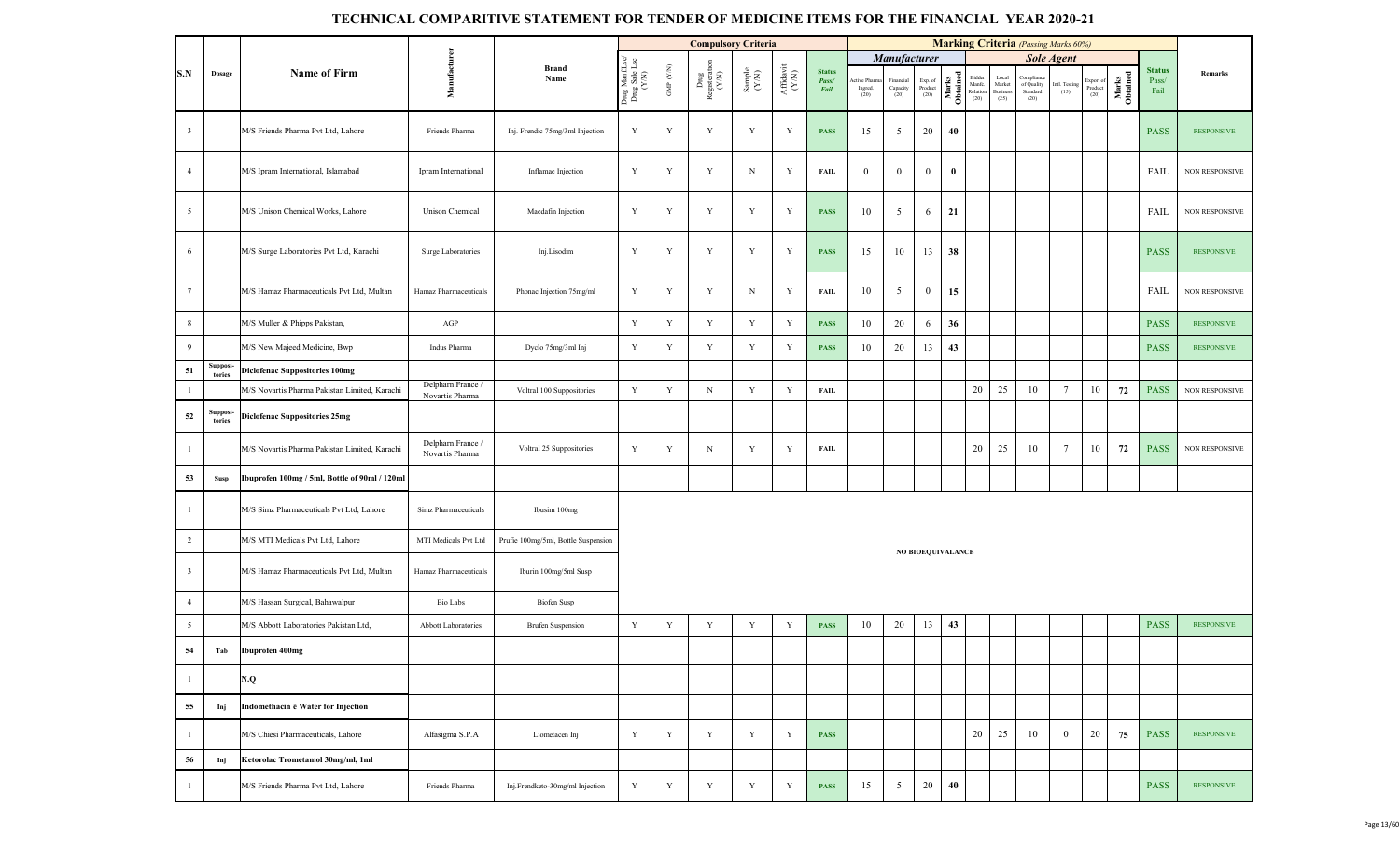|                         |              |                                                    |                             |                               |                                          |                          |                                                                                     | <b>Compulsory Criteria</b>                                  |                                |                                |                                |                                 |                            |                   |                                      |                                                    |                                            | <b>Marking Criteria</b> (Passing Marks 60%) |                             |                   |                                |                       |
|-------------------------|--------------|----------------------------------------------------|-----------------------------|-------------------------------|------------------------------------------|--------------------------|-------------------------------------------------------------------------------------|-------------------------------------------------------------|--------------------------------|--------------------------------|--------------------------------|---------------------------------|----------------------------|-------------------|--------------------------------------|----------------------------------------------------|--------------------------------------------|---------------------------------------------|-----------------------------|-------------------|--------------------------------|-----------------------|
|                         |              |                                                    |                             |                               |                                          |                          |                                                                                     |                                                             |                                |                                |                                | Manufacturer                    |                            |                   |                                      |                                                    |                                            | <b>Sole Agent</b>                           |                             |                   |                                |                       |
| S.N                     | Dosage       | <b>Name of Firm</b>                                | Manufactur                  | <b>Brand</b><br>Name          | Drug Manf.Lsc/<br>Drug Sale Lsc<br>(Y/N) | ${\rm GMP}$ ${\rm (YN)}$ | $\begin{array}{c}\n\text{Dng} \\ \text{Registeration} \\ \text{(Y/N)}\n\end{array}$ | $\begin{array}{c} \text{Sample} \\ (\text{YN}) \end{array}$ | ${\bf Affaavit}\\ ({\bf Y/N})$ | <b>Status</b><br>Pass/<br>Fail | ctive Pharm<br>Ingred.<br>(20) | Financial<br>Capacity<br>$(20)$ | Exp. of<br>Product<br>(20) | Marks<br>Obtained | Bidder<br>Manfc.<br>Relation<br>(20) | Local<br>${\rm Market}$<br><b>Business</b><br>(25) | Complian<br>of Quality<br>Standard<br>(20) | Intl. Testing<br>(15)                       | xport of<br>Product<br>(20) | Marks<br>Obtained | <b>Status</b><br>Pass/<br>Fail | Remarks               |
| 2                       |              | M/S Global Pharmaceuticals Pvt Ltd, Islamabad      | Global Pharma               | Toralac Inj (I.M/I.V)         | Y                                        | Y                        | $\mathbf Y$                                                                         | Y                                                           | $\mathbf Y$                    | <b>PASS</b>                    | 10                             | 20                              | 6                          | 36                |                                      |                                                    |                                            |                                             |                             |                   | <b>PASS</b>                    | <b>RESPONSIVE</b>     |
| $\overline{\mathbf{3}}$ |              | M/S Medisave Pharmaceuticals, Lahore               | Medisave<br>Pharmaceuticals | ketosave                      | Y                                        | Y                        | Y                                                                                   | Y                                                           | Y                              | <b>PASS</b>                    | 10                             | 5                               | 20                         | 35                |                                      |                                                    |                                            |                                             |                             |                   | FAIL                           | NON RESPONSIVE        |
| $\overline{4}$          |              | M/S Hudson Pharma Pvt Ltd, Karachi                 | Hudson Pharma               | Torason 30mg                  | Y                                        | Y                        | Y                                                                                   | Y                                                           | Y                              | <b>PASS</b>                    | 15                             | 5                               | $\overline{0}$             | 20                |                                      |                                                    |                                            |                                             |                             |                   | FAIL                           | <b>NON RESPONSIVE</b> |
| 5                       |              | M/S Hassan Surgical, Bahawalpur                    | <b>ICI</b> Pakistan         | Ketrodil Inj 30mg             | Y                                        | Y                        | Y                                                                                   | <b>NOT AS</b><br>PER TB                                     | Y                              | FAIL                           | 10                             | 20                              | 13                         | 43                |                                      |                                                    |                                            |                                             |                             |                   | <b>PASS</b>                    | <b>NON RESPONSIVE</b> |
| 6                       |              | M/S New Majeed Medicine, Bwp                       | Martin Dow                  | Toradol 30mg/ml IM/IV Inj     | Y                                        | $\mathbf Y$              | $\mathbf Y$                                                                         | Y                                                           | Y                              | <b>PASS</b>                    | 10                             | 20                              | 13                         | 43                |                                      |                                                    |                                            |                                             |                             |                   | <b>PASS</b>                    | <b>RESPONSIVE</b>     |
| 57                      | Tab          | Mefenamic Acid 500mg                               |                             |                               |                                          |                          |                                                                                     |                                                             |                                |                                |                                |                                 |                            |                   |                                      |                                                    |                                            |                                             |                             |                   |                                |                       |
| $\overline{1}$          |              | M/S Pharma Lord Pvt Ltd, Layyah                    | Pharma Lord                 | Mfen Forte                    | Y                                        | Y                        | $\mathbf Y$                                                                         | $\, {\rm N}$                                                | $\, {\rm N}$                   | <b>FAIL</b>                    | 10                             | 5                               | 6                          | 21                |                                      |                                                    |                                            |                                             |                             |                   | <b>FAIL</b>                    | NON RESPONSIVE        |
| 2                       |              | M/S Hamaz Pharmaceuticals Pvt Ltd, Multan          | Hamaz Pharmaceuticals       | Mefanamic Acid 500mg Tablet   | Y                                        | Y                        | Y                                                                                   | Y                                                           | Y                              | <b>PASS</b>                    | 10                             | 5                               | $\boldsymbol{0}$           | 15                |                                      |                                                    |                                            |                                             |                             |                   | <b>FAIL</b>                    | <b>NON RESPONSIVE</b> |
| 58                      | <b>Drops</b> | Paracetamol 100mg/ml, 15ml                         |                             |                               |                                          |                          |                                                                                     |                                                             |                                |                                |                                |                                 |                            |                   |                                      |                                                    |                                            |                                             |                             |                   |                                |                       |
| $\mathbf{1}$            |              | M/S Jamil Trader, Multan                           | <b>GSK CHC</b>              | Panadol Drop 30ml             | $\mathbf Y$                              | $\mathbf Y$              | Y                                                                                   | Y                                                           | Y                              | <b>PASS</b>                    | 10                             | 20                              | 6                          | 36                |                                      |                                                    |                                            |                                             |                             |                   | <b>PASS</b>                    | <b>RESPONSIVE</b>     |
| 59                      | <b>Susp</b>  | Paracetamol 120mg/5ml, Bottle of 60ml              |                             |                               |                                          |                          |                                                                                     |                                                             |                                |                                |                                |                                 |                            |                   |                                      |                                                    |                                            |                                             |                             |                   |                                |                       |
| $\overline{1}$          |              | M/S GlaxoSmithKine Pakistan Limited, Karachi       | GSK                         | Calpol Paed Suspension        | Y                                        | Y                        | Y                                                                                   | Y                                                           | Y                              | <b>PASS</b>                    | 15                             | 20                              | 20                         | 55                |                                      |                                                    |                                            |                                             |                             |                   | <b>PASS</b>                    | <b>RESPONSIVE</b>     |
| $\overline{2}$          |              | M/S Nabiqasim Industries Pvt Ltd, Karachi          | Nabiqasim                   | Reliefal                      | Y                                        | Y                        | $\mathbf Y$                                                                         | Y                                                           | Y                              | <b>PASS</b>                    | 10                             | 20                              | 6                          | 36                |                                      |                                                    |                                            |                                             |                             |                   | <b>PASS</b>                    | <b>RESPONSIVE</b>     |
| $\overline{\mathbf{3}}$ |              | M/S Hamaz Pharmaceuticals Pvt Ltd, Multan          | Hamaz Pharmaceuticals       | Estadol Syp 120mg/5ml         | Y                                        | $\mathbf Y$              | $\mathbf Y$                                                                         | Y                                                           | Y                              | <b>PASS</b>                    | 15                             | 5                               | $\mathbf{3}$               | 23                |                                      |                                                    |                                            |                                             |                             |                   | <b>FAIL</b>                    | <b>NON RESPONSIVE</b> |
| $\overline{4}$          |              | M/S New Majeed Medicine, Bwp                       | <b>Barrett Hodgson</b>      | Febrol Susp                   | $\mathbf Y$                              | $\mathbf Y$              | $\mathbf Y$                                                                         | Y                                                           | Y                              | <b>PASS</b>                    | 10                             | 20                              | 13                         | 43                |                                      |                                                    |                                            |                                             |                             |                   | <b>PASS</b>                    | <b>RESPONSIVE</b>     |
| 60                      | Inj          | Paracetamol 300mg/2ml                              |                             |                               |                                          |                          |                                                                                     |                                                             |                                |                                |                                |                                 |                            |                   |                                      |                                                    |                                            |                                             |                             |                   |                                |                       |
| $\mathbf{1}$            |              | N.Q                                                |                             |                               |                                          |                          |                                                                                     |                                                             |                                |                                |                                |                                 |                            |                   |                                      |                                                    |                                            |                                             |                             |                   |                                |                       |
| 61                      | Inf          | Paracetamol 100ml                                  |                             |                               |                                          |                          |                                                                                     |                                                             |                                |                                |                                |                                 |                            |                   |                                      |                                                    |                                            |                                             |                             |                   |                                |                       |
| $\mathbf{1}$            |              | M/S Vision Pharmaceuticals Pvt Ltd, Islamabad      | Vision Pharmaceuticals      | Acetamol Inf (Without IV Set) | Y                                        | $\mathbf Y$              | Y                                                                                   | Y                                                           | Y                              | <b>PASS</b>                    | 10                             | 10                              | 13                         | 33                |                                      |                                                    |                                            |                                             |                             |                   | FAIL                           | <b>NON RESPONSIVE</b> |
| $\overline{2}$          |              | M/S Surge Laboratories Pvt Ltd, Karachi            | Surge Laboratories          | Inf.Feveral 100ml             | Y                                        | $\mathbf Y$              | Y                                                                                   | $\mathbf Y$                                                 | Y                              | <b>PASS</b>                    | 15                             | 10                              | 13                         | 38                |                                      |                                                    |                                            |                                             |                             |                   | <b>PASS</b>                    | <b>RESPONSIVE</b>     |
|                         |              | M/S Hamaz Pharmaceuticals Pvt Ltd, Multan          | Hamaz Pharmaceuticals       | Estadol                       | $\mathbf Y$                              | $\mathbf Y$              | Y                                                                                   | Y                                                           | Y                              | <b>PASS</b>                    | 15                             | $\overline{5}$                  | 6                          | 26                |                                      |                                                    |                                            |                                             |                             |                   | FAIL                           | <b>NON RESPONSIVE</b> |
| $\overline{\mathbf{3}}$ |              | M/S Bosch Pharmaceuticals Pvt Ltd, Karachi         | <b>Bosch Pharma</b>         | Bofalgan                      | Y                                        | $\mathbf Y$              | Y                                                                                   | $\mathbf Y$                                                 | Y                              | <b>PASS</b>                    | 15                             | 20                              | 13                         | 48                |                                      |                                                    |                                            |                                             |                             |                   | <b>PASS</b>                    | <b>RESPONSIVE</b>     |
| 62                      | Tab          | Paracetamol 450mg+ Orphenadrine Citrate<br>35mg    |                             |                               |                                          |                          |                                                                                     |                                                             |                                |                                |                                |                                 |                            |                   |                                      |                                                    |                                            |                                             |                             |                   |                                |                       |
| $\overline{1}$          |              | M/S Shaigan Pharmaceuticals Pvt Ltd,<br>Rawalpindi | Shaigan Pharma              | Acetofen Tablets              | Y                                        | Y                        | Y                                                                                   | Y                                                           | Y                              | <b>PASS</b>                    | 10                             | 20                              | 13                         | 43                |                                      |                                                    |                                            |                                             |                             |                   | <b>PASS</b>                    | <b>RESPONSIVE</b>     |
| 63                      | Tab          | Paracetamol 500mg                                  |                             |                               |                                          |                          |                                                                                     |                                                             |                                |                                |                                |                                 |                            |                   |                                      |                                                    |                                            |                                             |                             |                   |                                |                       |
| $\mathbf{1}$            |              | M/S Jamil Trader, Multan                           | Pharmatec                   | Panadol 500mg Tab             | $\mathbf Y$                              | $\mathbf Y$              | Y                                                                                   | $\mathbf Y$                                                 | Y                              | <b>PASS</b>                    | 10                             | 20                              | 13                         | 43                |                                      |                                                    |                                            |                                             |                             |                   | <b>PASS</b>                    | <b>RESPONSIVE</b>     |
| $\overline{2}$          |              | M/S Pharma Lord Pvt Ltd, Layyah                    | Pharma Lord                 | Paralord                      | $\mathbf Y$                              | $\mathbf Y$              | Y                                                                                   | N                                                           | N                              | <b>FAIL</b>                    | 10                             | 5                               | 6                          | 21                |                                      |                                                    |                                            |                                             |                             |                   | FAIL                           | NON RESPONSIVE        |
| $\overline{\mathbf{3}}$ |              | M/S GlaxoSmithKine Pakistan Limited, Karachi       | GSK                         | Calpol Tablets                | Y                                        | Y                        | Y                                                                                   | Y                                                           | Y                              | <b>PASS</b>                    | 15                             | 20                              | 20                         | 55                |                                      |                                                    |                                            |                                             |                             |                   | <b>PASS</b>                    | <b>RESPONSIVE</b>     |
| $\overline{4}$          |              | M/S Citi Pharma Pvt Ltd, Kasur                     | Citi Pharma                 | Askprol 500mg Tablet          | $\mathbf Y$                              | $\mathbf Y$              | Y                                                                                   | Y                                                           | $\mathbf Y$                    | <b>PASS</b>                    | 10                             | 20                              | 13                         | 43                |                                      |                                                    |                                            |                                             |                             |                   | <b>PASS</b>                    | <b>RESPONSIVE</b>     |
| 5                       |              | M/S New Majeed Medicine, Bwp                       | Reckitt Benckiser Pakistan  | Disprol Tab                   | $\mathbf Y$                              | $\mathbf Y$              | $\mathbf Y$                                                                         | $\mathbf Y$                                                 | $\mathbf Y$                    | <b>PASS</b>                    | 10                             | 20                              | 13                         | $43\,$            |                                      |                                                    |                                            |                                             |                             |                   | <b>PASS</b>                    | <b>RESPONSIVE</b>     |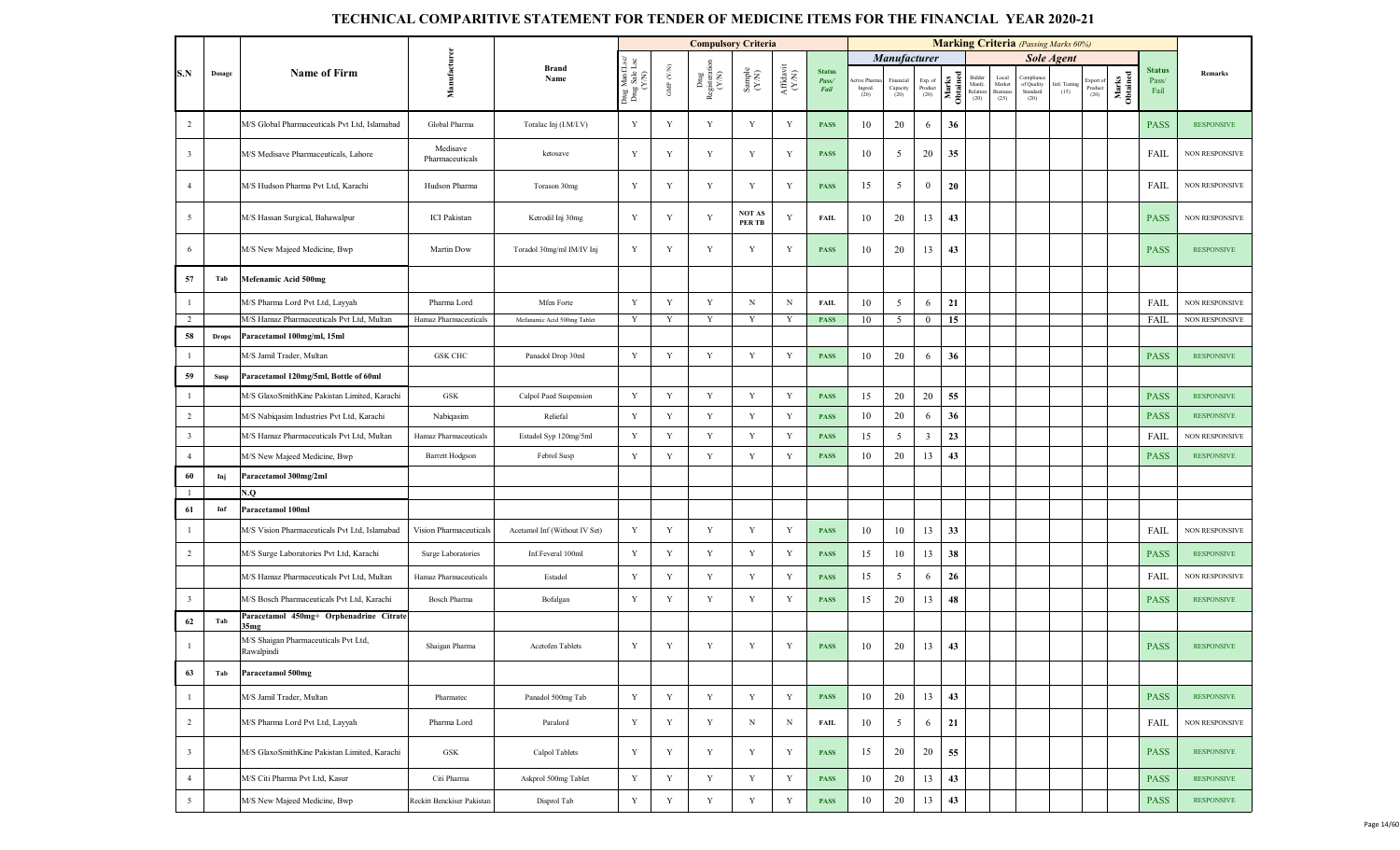|                         |         |                                               |                             |                                         |                                         |                    | <b>Compulsory Criteria</b>     |                                                              |                                |                                |                                |                                |                            |                   |                                      |                                    | <b>Marking Criteria</b> (Passing Marks 60%) |                       |                             |                   |                                |                       |
|-------------------------|---------|-----------------------------------------------|-----------------------------|-----------------------------------------|-----------------------------------------|--------------------|--------------------------------|--------------------------------------------------------------|--------------------------------|--------------------------------|--------------------------------|--------------------------------|----------------------------|-------------------|--------------------------------------|------------------------------------|---------------------------------------------|-----------------------|-----------------------------|-------------------|--------------------------------|-----------------------|
|                         |         |                                               |                             |                                         |                                         |                    |                                |                                                              |                                |                                |                                | Manufacturer                   |                            |                   |                                      |                                    |                                             | <b>Sole Agent</b>     |                             |                   |                                |                       |
| S.N                     | Dosage  | <b>Name of Firm</b>                           | Manufactu                   | Brand<br>Name                           | Drug ManfLsc/<br>Drug Sale Lsc<br>(Y/N) | GMP $(\text{Y/N})$ | Drug<br>Registeration<br>(Y/N) | $\begin{array}{c} \text{Sample} \\ (\text{Y/N}) \end{array}$ | ${\bf Affaavit}\\ ({\bf Y/N})$ | <b>Status</b><br>Pass/<br>Fail | ctive Pharm<br>Ingred.<br>(20) | inancial<br>Capacity<br>$(20)$ | Exp. of<br>Product<br>(20) | Marks<br>Obtained | Bidder<br>Manfe.<br>Relation<br>(20) | Loca<br>Market<br>Business<br>(25) | Complian<br>of Quality<br>Standard<br>(20)  | Intl. Testing<br>(15) | xport of<br>Product<br>(20) | Marks<br>Obtained | <b>Status</b><br>Pass/<br>Fail | Remarks               |
|                         |         | M/S Hamaz Pharmaceuticals Pvt Ltd, Multan     | Hamaz Pharmaceuticals       | Estadol                                 | Y                                       | $\mathbf Y$        | Y                              | Y                                                            | $\mathbf Y$                    | <b>PASS</b>                    | 15                             | 5                              | 6                          | 26                |                                      |                                    |                                             |                       |                             |                   |                                |                       |
| 64                      | Tab     | Paracetamol 325mg + Tramadol 37.5mg           |                             |                                         |                                         |                    |                                |                                                              |                                |                                |                                |                                |                            |                   |                                      |                                    |                                             |                       |                             |                   |                                |                       |
| $\overline{1}$          |         | M/S Getz Pharma Pvt Ltd, Karachi              | Getz Pharma                 | Pantra Plus Tab 37.5MG+325MG<br>TP 10'S | Y                                       | $\mathbf Y$        | Y                              | $\mathbf Y$                                                  | Y                              | <b>PASS</b>                    | 10                             | 20                             | 20                         | 50                |                                      |                                    |                                             |                       |                             |                   | <b>PASS</b>                    | <b>RESPONSIVE</b>     |
| $\overline{2}$          |         | M/S Pharma Lord Pvt Ltd, Layyah               | Pharma Lord                 | Pdol                                    | Y                                       | Y                  | Y                              | Y                                                            | $_{\rm N}$                     | <b>FAIL</b>                    | 10                             | 5                              | 6                          | 21                |                                      |                                    |                                             |                       |                             |                   | <b>FAIL</b>                    | NON RESPONSIVE        |
| $\overline{\mathbf{3}}$ |         | M/S Unison Chemical Works, Lahore             | Unison Chemical             | Kamadol-P Tablet                        | Y                                       | Y                  | Y                              | Y                                                            | Y                              | <b>PASS</b>                    | 10                             | 5                              | 6                          | 21                |                                      |                                    |                                             |                       |                             |                   | <b>FAIL</b>                    | NON RESPONSIVE        |
| $\overline{4}$          |         | M/S Hiranis Pharmaceutical Pvt Ltd, Karachi   | Hiranis Pharmaceutical      | Ul Tragesic                             | Y                                       | Y                  | Y                              | $\mathbf Y$                                                  | Y                              | <b>PASS</b>                    | 10                             | 5                              | 6                          | 21                |                                      |                                    |                                             |                       |                             |                   | FAIL                           | NON RESPONSIVE        |
| $\sqrt{5}$              |         | M/S Hassan Surgical, Bahawalpur               | <b>Bio Labs</b>             | P-Trand Tab                             | Y                                       | Y                  | Y                              | N                                                            | Y                              | <b>FAIL</b>                    | 10                             | 10                             | 6                          | 26                |                                      |                                    |                                             |                       |                             |                   | <b>FAIL</b>                    | NON RESPONSIVE        |
| 6                       |         | M/S New Majeed Medicine, Bwp                  | <b>Barrett Hodgson</b>      | Febrol Fast Tab                         | Y                                       | Y                  | $\mathbf Y$                    | $\mathbf Y$                                                  | Y                              | <b>PASS</b>                    | 10                             | 20                             | 13                         | 43                |                                      |                                    |                                             |                       |                             |                   | <b>PASS</b>                    | <b>RESPONSIVE</b>     |
| 65                      | Tab/Cap | Piroxicam 20mg                                |                             |                                         |                                         |                    |                                |                                                              |                                |                                |                                |                                |                            |                   |                                      |                                    |                                             |                       |                             |                   |                                |                       |
| $\mathbf{1}$            |         | M/S Mega Pharmaceuticals Limited, Lahore      | Mega Pharmaceuticals        | Osteocam Tablets 20 mg                  | Y                                       | $\mathbf Y$        | $\mathbf Y$                    | $\mathbf Y$                                                  | Y                              | <b>PASS</b>                    | 10                             | 10                             | $\overline{\mathbf{3}}$    | 23                |                                      |                                    |                                             |                       |                             |                   | FAIL                           | NON RESPONSIVE        |
| $\overline{2}$          |         | M/S Pharma Lord Pvt Ltd, Layyah               | Pharma Lord                 | Proxi                                   | Y                                       | $\mathbf Y$        | Y                              | $\mathbf Y$                                                  | $\, {\rm N}$                   | <b>FAIL</b>                    | 10                             | 5                              | $\boldsymbol{0}$           | 15                |                                      |                                    |                                             |                       |                             |                   | <b>FAIL</b>                    | <b>NON RESPONSIVE</b> |
| $\overline{\mathbf{3}}$ |         | M/S Unison Chemical Works, Lahore             | Unison Chemical             | FAI-CAM 20mg Tablet                     | Y                                       | $\mathbf Y$        | Y                              | $\mathbf Y$                                                  | Y                              | <b>PASS</b>                    | 10                             | $\mathfrak{S}$                 | 6                          | 21                |                                      |                                    |                                             |                       |                             |                   | FAIL                           | <b>NON RESPONSIVE</b> |
| $\overline{4}$          |         | M/S Medisave Pharmaceuticals, Lahore          | Medisave<br>Pharmaceuticals | Nicep                                   | $\mathbf Y$                             | Y                  | Y                              | $\mathbf Y$                                                  | Y                              | <b>PASS</b>                    | 10                             | 5                              | 20                         | 35                |                                      |                                    |                                             |                       |                             |                   | <b>FAIL</b>                    | NON RESPONSIVE        |
| 5                       |         | M/S Pfizer Pakistan Limited, Karachi          | Pfizer Pakistan Limited     | Feldene 20mg Capsule of 40's            | $\mathbf Y$                             | Y                  | $\mathbf Y$                    | $\mathbf Y$                                                  | Y                              | <b>PASS</b>                    | 10                             | 20                             | 13                         | 43                |                                      |                                    |                                             |                       |                             |                   | <b>PASS</b>                    | <b>RESPONSIVE</b>     |
| 6                       |         | M/S Hiranis Pharmaceutical Pvt Ltd, Karachi   | Hiranis Pharmaceutical      | Relevo                                  | Y                                       | Y                  | Y                              | $\mathbf Y$                                                  | Y                              | <b>PASS</b>                    | 10                             | 5                              | 6                          | 21                |                                      |                                    |                                             |                       |                             |                   | <b>FAIL</b>                    | <b>NON RESPONSIVE</b> |
| $7\phantom{.0}$         |         | M/S New Majeed Medicine, Bwp                  | Martin Dow                  | Felbex Tab 20mg                         | Y                                       | Y                  | $\mathbf Y$                    | $\mathbf Y$                                                  | Y                              | <b>PASS</b>                    | 10                             | 20                             | 13                         | 43                |                                      |                                    |                                             |                       |                             |                   | <b>PASS</b>                    | <b>RESPONSIVE</b>     |
| 66                      | Tab     | Paracetamol 250mg + Codeine 250mg             |                             |                                         |                                         |                    |                                |                                                              |                                |                                |                                |                                |                            |                   |                                      |                                    |                                             |                       |                             |                   |                                |                       |
| -1                      |         | M/S New Majeed Medicine, Bwp                  | <b>Barrett Hodgson</b>      | Febrol Xtra Tab                         | Y                                       | Y                  | $\mathbf Y$                    | Y                                                            | Y                              | <b>PASS</b>                    | 10                             | 20                             | 13                         | 43                |                                      |                                    |                                             |                       |                             |                   | <b>PASS</b>                    | <b>RESPONSIVE</b>     |
| 67                      | Inj     | Fentanyl 100µg/2ml                            |                             |                                         |                                         |                    |                                |                                                              |                                |                                |                                |                                |                            |                   |                                      |                                    |                                             |                       |                             |                   |                                |                       |
| $\overline{1}$          |         | N.Q                                           |                             |                                         |                                         |                    |                                |                                                              |                                |                                |                                |                                |                            |                   |                                      |                                    |                                             |                       |                             |                   |                                |                       |
| 68                      | Inj     | Morphine 15mg/ml, Amp of 1ml                  |                             |                                         |                                         |                    |                                |                                                              |                                |                                |                                |                                |                            |                   |                                      |                                    |                                             |                       |                             |                   |                                |                       |
| $\overline{1}$          |         | N.Q                                           |                             |                                         |                                         |                    |                                |                                                              |                                |                                |                                |                                |                            |                   |                                      |                                    |                                             |                       |                             |                   |                                |                       |
| 69                      | Inj     | Nalbuphine HCl 10mg/ml, Ampoule of 1ml        |                             |                                         |                                         |                    |                                |                                                              |                                |                                |                                |                                |                            |                   |                                      |                                    |                                             |                       |                             |                   |                                |                       |
| $\overline{1}$          |         | M/S Bajwa Pharmaceuticals Pvt Ltd, Lahore     | Bajwa Pharmaceuticals       | Falfin Inj. 1ml                         | Y                                       | Y                  | Y                              | $_{\rm N}$                                                   | Y                              | <b>FAIL</b>                    | 15                             | 5                              | $\mathbf{0}$               | 20                |                                      |                                    |                                             |                       |                             |                   | FAIL                           | <b>NON RESPONSIVE</b> |
| $\overline{2}$          |         | M/S Genix Pharma Pvt Ltd, Karachi             | Genix Pharma Pvt Ltd        | Zerfin Injection 10mg/ml                | $\mathbf Y$                             | $\mathbf Y$        | $\mathbf Y$                    | $\mathbf Y$                                                  | $\mathbf Y$                    | <b>PASS</b>                    | 15                             | 20                             | $\boldsymbol{0}$           | 35                |                                      |                                    |                                             |                       |                             |                   | <b>FAIL</b>                    | <b>NON RESPONSIVE</b> |
| $\overline{\mathbf{3}}$ |         | M/S Global Pharmaceuticals Pvt Ltd, Islamabad | Global Pharma               | Nalbin 10mg Inj                         | $\mathbf Y$                             | $\mathbf Y$        | $\mathbf Y$                    | $\mathbf Y$                                                  | $\mathbf Y$                    | <b>PASS</b>                    | 10                             | 20                             | 6                          | 36                |                                      |                                    |                                             |                       |                             |                   | <b>PASS</b>                    | <b>RESPONSIVE</b>     |
| $\overline{4}$          |         | M/S Bosch Pharmaceuticals Pvt Ltd, Karachi    | Bosch Pharma                | Bunail                                  | $\mathbf Y$                             | Y                  | $\mathbf Y$                    | Y                                                            | $\mathbf Y$                    | <b>PASS</b>                    | 15                             | 20                             | 13                         | 48                |                                      |                                    |                                             |                       |                             |                   | <b>PASS</b>                    | <b>RESPONSIVE</b>     |
| $5\overline{)}$         |         | M/S New Majeed Medicine, Bwp                  | Indus Pharma                | Exnal 10mg Inj                          | Y                                       | $\mathbf Y$        | Y                              | Y                                                            | $\mathbf Y$                    | <b>PASS</b>                    | 10                             | 20                             | 6                          | 36                |                                      |                                    |                                             |                       |                             |                   | <b>PASS</b>                    | <b>RESPONSIVE</b>     |
| 70                      | Inj     | <b>Tramadol 100mg</b>                         |                             |                                         |                                         |                    |                                |                                                              |                                |                                |                                |                                |                            |                   |                                      |                                    |                                             |                       |                             |                   |                                |                       |
| $\mathbf{1}$            |         | M/S Bajwa Pharmaceuticals Pvt Ltd, Lahore     | Bajwa Pharmaceuticals       | Postadol Inj. 2ml                       | $\mathbf Y$                             | $\mathbf Y$        | $\mathbf Y$                    | $_{\rm N}$                                                   | Y                              | <b>FAIL</b>                    | 10                             | 5                              | $\boldsymbol{0}$           | 15                |                                      |                                    |                                             |                       |                             |                   | <b>FAIL</b>                    | NON RESPONSIVE        |
| 2                       |         | M/S Getz Pharma Pvt Ltd, Karachi              | Getz Pharma                 | Pantra INJ 100MG TP 5'S                 | $\mathbf Y$                             | $\mathbf Y$        | $\mathbf Y$                    | $\mathbf Y$                                                  | $\mathbf Y$                    | <b>PASS</b>                    | 10                             | 20                             | 20                         | 50                |                                      |                                    |                                             |                       |                             |                   | <b>PASS</b>                    | <b>RESPONSIVE</b>     |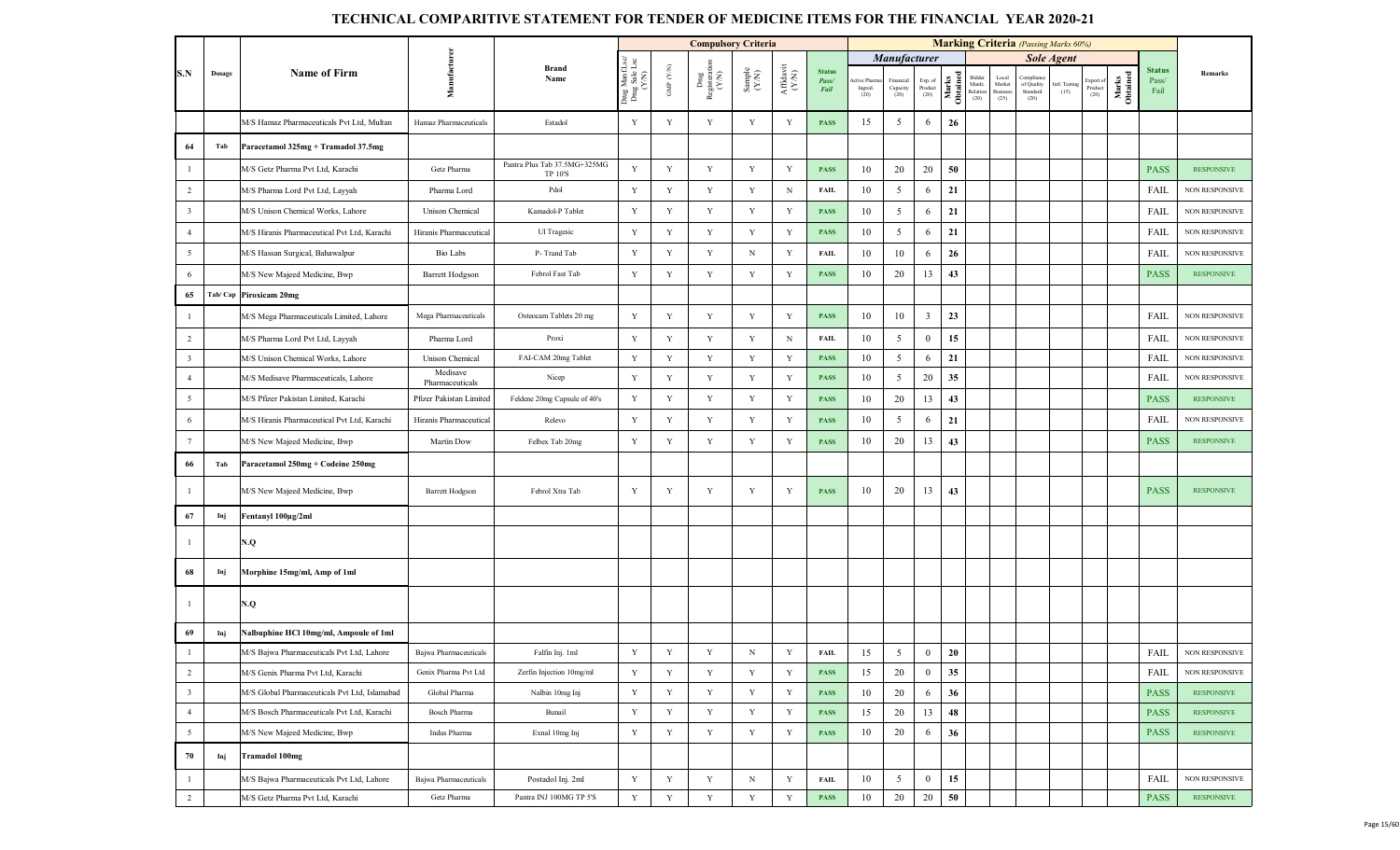|                |        |                                                                            |                                       |                                     |                                                    |                             |                               | <b>Compulsory Criteria</b>                                  |                                                                             |                                |                                 |                               |                            |                   |                                     |                                            | <b>Marking Criteria</b> (Passing Marks 60%) |                       |                              |                   |                                |                       |
|----------------|--------|----------------------------------------------------------------------------|---------------------------------------|-------------------------------------|----------------------------------------------------|-----------------------------|-------------------------------|-------------------------------------------------------------|-----------------------------------------------------------------------------|--------------------------------|---------------------------------|-------------------------------|----------------------------|-------------------|-------------------------------------|--------------------------------------------|---------------------------------------------|-----------------------|------------------------------|-------------------|--------------------------------|-----------------------|
|                |        |                                                                            |                                       | <b>Brand</b>                        |                                                    |                             |                               |                                                             |                                                                             |                                |                                 | <b>Manufacturer</b>           |                            |                   |                                     |                                            |                                             | <b>Sole Agent</b>     |                              |                   |                                |                       |
| S.N            | Dosage | <b>Name of Firm</b>                                                        | Manufacturer                          | Name                                | g ManfLsc/<br>ug Sale Lsc<br>(Y/N)<br>Drug<br>Drug | $_{\rm CN}$<br>$_{\rm GMP}$ | Dmg<br>Registeration<br>(Y/N) | $\begin{array}{c} \text{Sample} \\ (\text{YN}) \end{array}$ | $\begin{array}{c} \mathrm{Aff} \mathrm{davit} \\ (\mathrm{YM}) \end{array}$ | <b>Status</b><br>Pass/<br>Fail | ctive Pharma<br>Ingred.<br>(20) | Financial<br>Capacity<br>(20) | Exp. of<br>Product<br>(20) | Marks<br>Obtained | Bidde<br>Manfc.<br>Relation<br>(20) | Local<br>Market<br><b>Business</b><br>(25) | of Quality<br>Standard<br>(20)              | Intl. Testing<br>(15) | Export of<br>Product<br>(20) | Marks<br>Obtained | <b>Status</b><br>Pass/<br>Fail | Remarks               |
| $\overline{3}$ |        | M/S Unison Chemical Works, Lahore                                          | <b>Unison Chemical</b>                | Tymil 10 mg Injection               | Y                                                  | Y                           | Y                             | $\mathbf N$                                                 | Y                                                                           | FAIL                           | 10                              | 5                             | 6                          | 21                |                                     |                                            |                                             |                       |                              |                   | FAIL                           | NON RESPONSIVE        |
| $\overline{4}$ |        | M/S Mulller & Phipps Pakistan,                                             | AGP                                   |                                     | Y                                                  | Y                           | Y                             | Y                                                           | Y                                                                           | <b>PASS</b>                    | 10                              | 20                            | 6                          | 36                |                                     |                                            |                                             |                       |                              |                   | <b>PASS</b>                    | <b>RESPONSIVE</b>     |
| 5              |        | M/S Hassan Surgical, Bahawalpur                                            | ATCO Laboratories                     | Maradol Inj                         | Y                                                  | Y                           | Y                             | $\mathbf Y$                                                 | $\mathbf Y$                                                                 | <b>PASS</b>                    | 10                              | 20                            | 13                         | 43                |                                     |                                            |                                             |                       |                              |                   | <b>PASS</b>                    | <b>RESPONSIVE</b>     |
| 71             | Inj    | Hydrocortisone Sodium Succinate 250mg<br><b>Water for Injection</b>        |                                       |                                     |                                                    |                             |                               |                                                             |                                                                             |                                |                                 |                               |                            |                   |                                     |                                            |                                             |                       |                              |                   |                                |                       |
| $\mathbf{1}$   |        | M/S Ipram International, Islamabad                                         | Ipram International                   | Bio Cort Injection 500 mg           | $\mathbf Y$                                        | $\mathbf Y$                 | $\mathbf Y$                   | Y                                                           | $\mathbf Y$                                                                 | <b>PASS</b>                    | 10                              | $\mathbf{0}$                  | $\mathbf{0}$               | 10                |                                     |                                            |                                             |                       |                              |                   | FAIL                           | NON RESPONSIVE        |
| $\overline{2}$ |        | M/S Vision Pharmaceuticals Pvt Ltd, Islamabad                              | Vision Pharmaceuticals                | Cortizone 250mg Inj                 | $\mathbf Y$                                        | Y                           | Y                             | Y                                                           | $\mathbf Y$                                                                 | <b>PASS</b>                    | 10                              | 10                            | 13                         | 33                |                                     |                                            |                                             |                       |                              |                   | FAIL                           | <b>NON RESPONSIVE</b> |
| $\overline{3}$ |        | M/S New Omni Traders, Faisalabad                                           | Amson Vacines &<br>Pharma             | Hyzonate                            | Y                                                  | Y                           | $\mathbf Y$                   | Y                                                           | Y                                                                           | <b>PASS</b>                    | 10                              | 20                            | 13                         | 43                |                                     |                                            |                                             |                       |                              |                   | <b>PASS</b>                    | <b>RESPONSIVE</b>     |
| $\overline{4}$ |        | M/S Pharmasol Pvt Ltd, Lahore                                              | Pharmasol                             | Hicartif Dry Powder Injection 250mg | Y                                                  | Y                           | Y                             | $\mathbf Y$                                                 | Y                                                                           | <b>PASS</b>                    | 15                              | 5                             | 20                         | 40                |                                     |                                            |                                             |                       |                              |                   | <b>PASS</b>                    | <b>RESPONSIVE</b>     |
| 5              |        | M/S Hassan Surgical, Bahawalpur                                            | <b>ICI</b> Pakistan                   | Hy-Cortisone Inj 250mg              | Y                                                  | Y                           | Y                             | Y                                                           | $\mathbf Y$                                                                 | <b>PASS</b>                    | 10                              | 20                            | 20                         | 50                |                                     |                                            |                                             |                       |                              |                   | <b>PASS</b>                    | <b>RESPONSIVE</b>     |
| 72             | Inj    | Dexamethasone                                                              |                                       |                                     |                                                    |                             |                               |                                                             |                                                                             |                                |                                 |                               |                            |                   |                                     |                                            |                                             |                       |                              |                   |                                |                       |
| $\overline{1}$ |        | M/S S.J. & G. Fazul Ellahie (Pvt) Ltd, Karachi                             | S.J. & G. Fazul Ellahie<br>(Pvt) Ltd. | Dexamethasone                       | Y                                                  | Y                           | Y                             | Y                                                           | Y                                                                           | <b>PASS</b>                    | 10                              | 20                            | 13                         | 43                |                                     |                                            |                                             |                       |                              |                   | <b>PASS</b>                    | <b>RESPONSIVE</b>     |
| $\overline{2}$ |        | M/S New Omni Traders, Faisalabad                                           | Geofman<br>Pharmaceutical             | Dexamedron                          | Y                                                  | Y                           | Y                             | Y                                                           | Y                                                                           | <b>PASS</b>                    | 15                              | 5                             | 13                         | 33                |                                     |                                            |                                             |                       |                              |                   | FAIL                           | <b>NON RESPONSIVE</b> |
| 73             | Inj    | <b>Methyl Prednisolone 80mg</b>                                            |                                       |                                     |                                                    |                             |                               |                                                             |                                                                             |                                |                                 |                               |                            |                   |                                     |                                            |                                             |                       |                              |                   |                                |                       |
|                |        | N.Q                                                                        |                                       |                                     |                                                    |                             |                               |                                                             |                                                                             |                                |                                 |                               |                            |                   |                                     |                                            |                                             |                       |                              |                   |                                |                       |
| 74             | Inj    | <b>Methyl Prednisolone Sodium Succinate 500mg</b><br>ë Water for Injection |                                       |                                     |                                                    |                             |                               |                                                             |                                                                             |                                |                                 |                               |                            |                   |                                     |                                            |                                             |                       |                              |                   |                                |                       |
| $\overline{1}$ |        | M/S Pfizer Pakistan Limited, Karachi                                       | Pfizer Pakistan Limited               | Solu Medrol 500mg Inj               | $\mathbf Y$                                        | $\mathbf Y$                 | $\mathbf Y$                   | Y                                                           | Y                                                                           | <b>PASS</b>                    | 10                              | 20                            | 6                          | 36                |                                     |                                            |                                             |                       |                              |                   | <b>PASS</b>                    | <b>RESPONSIVE</b>     |
| $\overline{2}$ |        | M/S Pharmasol Pvt Ltd, Lahore                                              | Pharmasol                             | Solomed Dry Powder Injection 500mg  | $\mathbf Y$                                        | Y                           | Y                             | Y                                                           | Y                                                                           | <b>PASS</b>                    | 15                              | 5                             | 20                         | 40                |                                     |                                            |                                             |                       |                              |                   | <b>PASS</b>                    | <b>RESPONSIVE</b>     |
| $\overline{3}$ |        | M/S Hassan Surgical, Bahawalpur                                            | <b>ICI</b> Pakistan                   | Hy-Solone Inj 500mg                 | $\mathbf Y$                                        | Y                           | Y                             | $\mathbf N$                                                 | Y                                                                           | <b>FAIL</b>                    | 10                              | 20                            | 20                         | 50                |                                     |                                            |                                             |                       |                              |                   | <b>PASS</b>                    | <b>NON RESPONSIVE</b> |
| 75             | Inj    | Methyl Prednisolone Sodium Succinate<br>1000mg ë Water for Injection       |                                       |                                     |                                                    |                             |                               |                                                             |                                                                             |                                |                                 |                               |                            |                   |                                     |                                            |                                             |                       |                              |                   |                                |                       |
| $\overline{1}$ |        | M/S Pfizer Pakistan Limited, Karachi                                       | Pfizer Pakistan Limited               | Solu Medrol 1000mg Inj              | Y                                                  | Y                           | Y                             | Y                                                           | Y                                                                           | <b>PASS</b>                    | 10                              | 20                            | 6                          | 36                |                                     |                                            |                                             |                       |                              |                   | <b>PASS</b>                    | <b>RESPONSIVE</b>     |
| $\overline{2}$ |        | M/S Pharmasol Pvt Ltd, Lahore                                              | Pharmasol                             | Solomed Dry Powder Injection 1gm    | $\mathbf Y$                                        | $\mathbf Y$                 | Y                             | Y                                                           | Y                                                                           | <b>PASS</b>                    | 15                              | 5                             | 20                         | 40                |                                     |                                            |                                             |                       |                              |                   | <b>PASS</b>                    | <b>RESPONSIVE</b>     |
| 76             | Tab    | Prednisolone 5mg                                                           |                                       |                                     |                                                    |                             |                               |                                                             |                                                                             |                                |                                 |                               |                            |                   |                                     |                                            |                                             |                       |                              |                   |                                |                       |
|                |        | M/S Pfizer Pakistan Limited, Karachi                                       | Pfizer Pakistan Limited               | Deltacortril Tablets 5mg of 1000's  | $\mathbf Y$                                        | Y                           | Y                             | Y                                                           | Y                                                                           | <b>PASS</b>                    | 10                              | 20                            | 13                         | 43                |                                     |                                            |                                             |                       |                              |                   | <b>PASS</b>                    | <b>RESPONSIVE</b>     |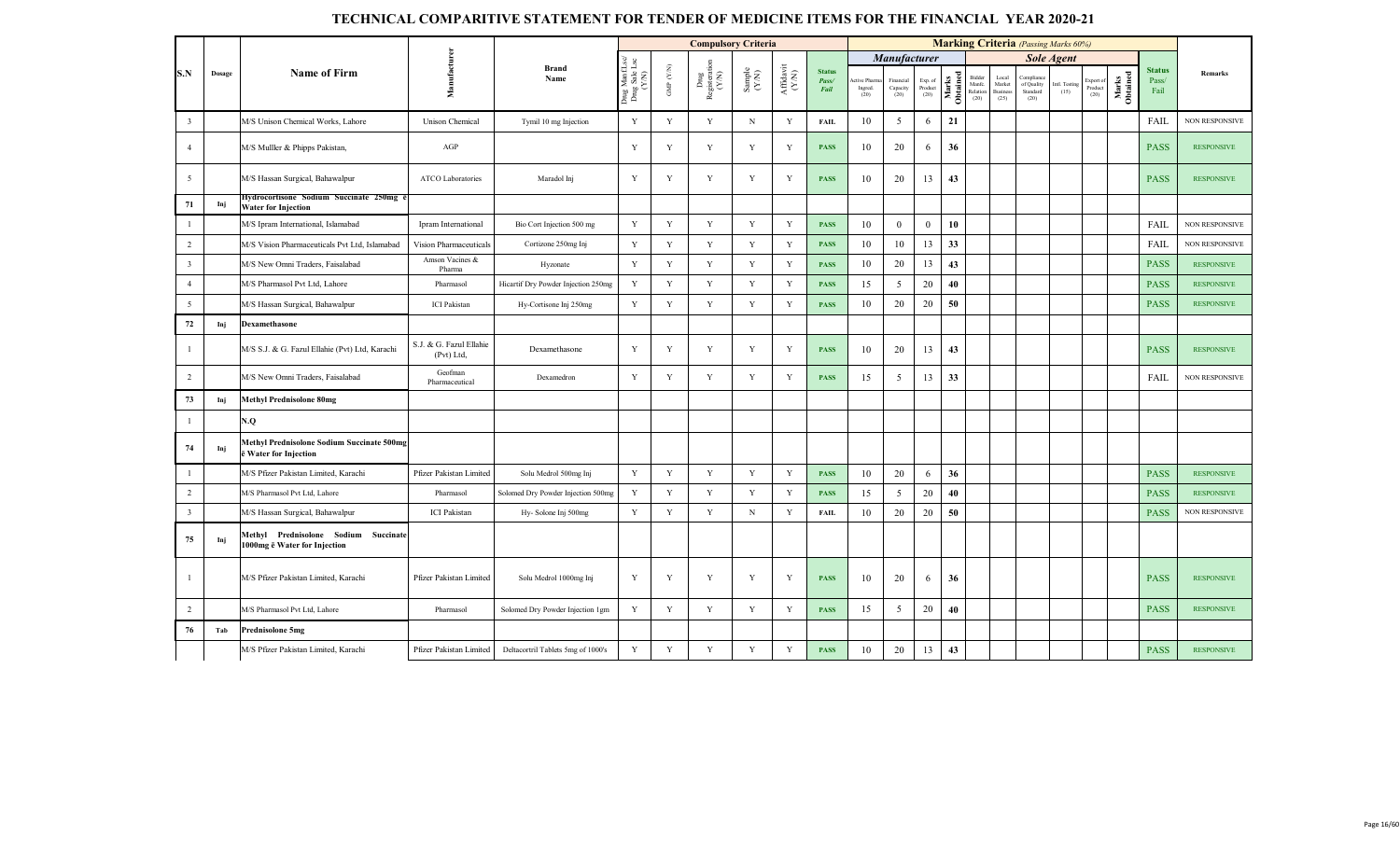|                         |        |                                               |                       |                          |                                         |             | <b>Compulsory Criteria</b>                                                          |                                                              |                                                                                                        |                                |                                 |                                                |                                       | <b>Marking Criteria</b> (Passing Marks 60%) |    |                                     |                                            |                       |                              |                   |                                |                       |
|-------------------------|--------|-----------------------------------------------|-----------------------|--------------------------|-----------------------------------------|-------------|-------------------------------------------------------------------------------------|--------------------------------------------------------------|--------------------------------------------------------------------------------------------------------|--------------------------------|---------------------------------|------------------------------------------------|---------------------------------------|---------------------------------------------|----|-------------------------------------|--------------------------------------------|-----------------------|------------------------------|-------------------|--------------------------------|-----------------------|
|                         |        |                                               |                       | <b>Brand</b>             |                                         |             |                                                                                     |                                                              |                                                                                                        |                                |                                 | <b>Manufacturer</b>                            |                                       |                                             |    |                                     |                                            | <b>Sole Agent</b>     |                              |                   |                                |                       |
| S.N                     | Dosage | <b>Name of Firm</b>                           | Manufacturer          | Name                     | Drug ManfLsc/<br>Drug Sale Lsc<br>(Y/N) | GMP $(YN)$  | $\begin{array}{c}\n\text{Dng} \\ \text{Registeration} \\ \text{(Y/N)}\n\end{array}$ | $\begin{array}{c} \text{Sample} \\ (\text{Y/N}) \end{array}$ | $\begin{array}{c} \mathbf{Aff} \mathbf{d}\mathbf{a}\mathbf{v}\mathbf{i} \\ (\mathbf{Y/N}) \end{array}$ | <b>Status</b><br>Pass/<br>Fail | ctive Pharma<br>Ingred.<br>(20) | Financial<br>$\operatorname{Capacity}$<br>(20) | Exp. of<br>Product $\left( 20\right)$ | Marks<br>Manfc.<br>Distribution<br>CO (20)  |    | Local<br>Market<br>Business<br>(25) | Complian<br>of Quality<br>Standard<br>(20) | Intl. Testing<br>(15) | Export of<br>Product<br>(20) | Marks<br>Obtained | <b>Status</b><br>Pass/<br>Fail | Remarks               |
| 77                      | Inj    | <b>Desferoxamine 500mg</b>                    |                       |                          |                                         |             |                                                                                     |                                                              |                                                                                                        |                                |                                 |                                                |                                       |                                             |    |                                     |                                            |                       |                              |                   |                                |                       |
|                         |        | M/S Novartis Pharma Pakistan Limited, Karachi | Novartis Pharma       | Desferal 500mg           | Y                                       | Y           | Y                                                                                   | Y                                                            | Y                                                                                                      | <b>PASS</b>                    |                                 |                                                |                                       |                                             | 20 | 25                                  | 10                                         | 7                     | 10                           | 72                | <b>PASS</b>                    | <b>RESPONSIVE</b>     |
| 78                      | Tab    | Deferasirox 100mg                             |                       |                          |                                         |             |                                                                                     |                                                              |                                                                                                        |                                |                                 |                                                |                                       |                                             |    |                                     |                                            |                       |                              |                   |                                |                       |
| $\overline{1}$          |        | M/S Novartis Pharma Pakistan Limited, Karachi | Novartis Pharma       | Asunra 100mg             | $\mathbf Y$                             | Y           | $\mathbf Y$                                                                         | $\mathbf Y$                                                  | $\mathbf Y$                                                                                            | <b>PASS</b>                    |                                 |                                                |                                       |                                             | 20 | 25                                  | 10                                         | $7\phantom{.0}$       | 10                           | 72                | <b>PASS</b>                    | <b>RESPONSIVE</b>     |
| 79                      | Tab    | Deferasirox 250mg                             |                       |                          |                                         |             |                                                                                     |                                                              |                                                                                                        |                                |                                 |                                                |                                       |                                             |    |                                     |                                            |                       |                              |                   |                                |                       |
|                         |        | M/S A.J Mirza Pharma Pvt Ltd, Karachi         | Cipla Ltd             | Oderox 250mg             | Y                                       | Y           | Y                                                                                   | Y                                                            | Y                                                                                                      | <b>PASS</b>                    |                                 |                                                |                                       |                                             | 20 | 25                                  | 20                                         | $\mathbf{0}$          | $\mathbf{3}$                 | 68                | <b>PASS</b>                    | <b>RESPONSIVE</b>     |
| 2                       |        | M/S Mughees Medicine Company, Bahawalpur      | Genome                |                          | $\mathbf Y$                             | Y           | $\mathbf Y$                                                                         | Y                                                            | Y                                                                                                      | <b>PASS</b>                    | 15                              | 5                                              | 20                                    | 40                                          |    |                                     |                                            |                       |                              |                   | <b>PASS</b>                    | <b>RESPONSIVE</b>     |
| $\overline{\mathbf{3}}$ |        | M/S New Majeed Medicine, Bwp                  | CCL Pharmaceuticals   | Dasirox Tab 250mg        | Y                                       | Y           | Y                                                                                   | Y                                                            | Y                                                                                                      | <b>PASS</b>                    | 10                              | 20                                             | 13                                    | 43                                          |    |                                     |                                            |                       |                              |                   | <b>PASS</b>                    | <b>RESPONSIVE</b>     |
| 80                      | Tab    | <b>Deferasirox 400mg</b>                      |                       |                          |                                         |             |                                                                                     |                                                              |                                                                                                        |                                |                                 |                                                |                                       |                                             |    |                                     |                                            |                       |                              |                   |                                |                       |
|                         |        | M/S Novartis Pharma Pakistan Limited, Karachi | Novartis Pharma       | Asunra 400mg             | $\mathbf Y$                             | Y           | Y                                                                                   | Y                                                            | $\mathbf Y$                                                                                            | <b>PASS</b>                    |                                 |                                                |                                       |                                             | 20 | 25                                  | 10                                         | $7\phantom{.0}$       | 10                           | 72                | <b>PASS</b>                    | <b>RESPONSIVE</b>     |
| 81                      | Tab    | Deferasirox 500mg                             |                       |                          |                                         |             |                                                                                     |                                                              |                                                                                                        |                                |                                 |                                                |                                       |                                             |    |                                     |                                            |                       |                              |                   |                                |                       |
| -1                      |        | M/S A.J Mirza Pharma Pvt Ltd, Karachi         | Cipla Ltd             | Oderox 250mg             | $\mathbf Y$                             | Y           | $\mathbf Y$                                                                         | $\mathbf Y$                                                  | $\mathbf Y$                                                                                            | <b>PASS</b>                    |                                 |                                                |                                       |                                             | 20 | 25                                  | 20                                         | $\mathbf{0}$          | $\mathbf{3}$                 | 68                | <b>PASS</b>                    | <b>RESPONSIVE</b>     |
| 2                       |        | M/S Mughees Medicine Company, Bahawalpur      | Genome                |                          | $\mathbf Y$                             | Y           | $\mathbf Y$                                                                         | Y                                                            | Y                                                                                                      | <b>PASS</b>                    | 15                              | 5                                              | 20                                    | 40                                          |    |                                     |                                            |                       |                              |                   | <b>PASS</b>                    | <b>RESPONSIVE</b>     |
| $\overline{\mathbf{3}}$ |        | M/S New Majeed Medicine, Bwp                  | CCL Pharmaceuticals   | Dasirox Tab 500mg        | $\mathbf Y$                             | Y           | Y                                                                                   | Y                                                            | Y                                                                                                      | <b>PASS</b>                    | 10                              | 20                                             | 13                                    | 43                                          |    |                                     |                                            |                       |                              |                   | <b>PASS</b>                    | <b>RESPONSIVE</b>     |
| 82                      | Inj    | Flumazenil 100mcg/ml, 10ml                    |                       |                          |                                         |             |                                                                                     |                                                              |                                                                                                        |                                |                                 |                                                |                                       |                                             |    |                                     |                                            |                       |                              |                   |                                |                       |
| -1                      |        | N.Q                                           |                       |                          |                                         |             |                                                                                     |                                                              |                                                                                                        |                                |                                 |                                                |                                       |                                             |    |                                     |                                            |                       |                              |                   |                                |                       |
| 83                      | Inj    | Naloxone HCl 0.4mg/ml, 1ml                    |                       |                          |                                         |             |                                                                                     |                                                              |                                                                                                        |                                |                                 |                                                |                                       |                                             |    |                                     |                                            |                       |                              |                   |                                |                       |
|                         |        | M/S Liven Pharmaceuticals Pvt Ltd, Lahore     | Liven Pharmaceuticals | Inj Nalax 0.4mg/ml       | Y                                       | Y           | $\mathbf Y$                                                                         | Y                                                            | Y                                                                                                      | <b>PASS</b>                    | 10                              | 5                                              | $\mathbf{3}$                          | 18                                          |    |                                     |                                            |                       |                              |                   | FAIL                           | <b>NON RESPONSIVE</b> |
| $\overline{2}$          |        | M/S Bajwa Pharmaceuticals Pvt Ltd, Lahore     | Bajwa Pharmaceuticals | Naloxo-X Inj. 1ml        | Y                                       | Y           | Y                                                                                   | N                                                            | Y                                                                                                      | <b>FAIL</b>                    | 15                              | 5                                              | 13                                    | 33                                          |    |                                     |                                            |                       |                              |                   | FAIL                           | <b>NON RESPONSIVE</b> |
| 84                      | Inj    | Pralidoxime Mesylate / Chloride               |                       |                          |                                         |             |                                                                                     |                                                              |                                                                                                        |                                |                                 |                                                |                                       |                                             |    |                                     |                                            |                       |                              |                   |                                |                       |
|                         |        | M/S Hassan Surgical, Bahawalpur               | ATCO Laboratories     | P-Doxime                 | $\mathbf Y$                             | Y           | Y                                                                                   | Y                                                            | Y                                                                                                      | <b>PASS</b>                    | 10                              | 20                                             | 13                                    | 43                                          |    |                                     |                                            |                       |                              |                   | <b>PASS</b>                    | <b>RESPONSIVE</b>     |
| 85                      | Inj    | Protamine Sulphate 5ml                        |                       |                          |                                         |             |                                                                                     |                                                              |                                                                                                        |                                |                                 |                                                |                                       |                                             |    |                                     |                                            |                       |                              |                   |                                |                       |
|                         |        | N.Q                                           |                       |                          |                                         |             |                                                                                     |                                                              |                                                                                                        |                                |                                 |                                                |                                       |                                             |    |                                     |                                            |                       |                              |                   |                                |                       |
| ${\bf 86}$              | Inj    | Amikacin 500mg                                |                       |                          |                                         |             |                                                                                     |                                                              |                                                                                                        |                                |                                 |                                                |                                       |                                             |    |                                     |                                            |                       |                              |                   |                                |                       |
|                         |        | M/S MTI Medicals Pvt Ltd, Lahore              | MTI Medicals Pvt Ltd  | Mikaton 500mg Injection  | $\mathbf Y$                             | $\mathbf Y$ | $\mathbf Y$                                                                         | $_{\rm N}$                                                   | $\mathbf Y$                                                                                            | <b>FAIL</b>                    | $\bf{0}$                        | 5                                              | $\mathbf{3}$                          | 8                                           |    |                                     |                                            |                       |                              |                   | FAIL                           | NON RESPONSIVE        |
| $\overline{2}$          |        | M/S Ipram International, Islamabad            | Ipram International   | Ipracin Injection 500 mg | $\mathbf Y$                             | $\mathbf Y$ | $\mathbf Y$                                                                         | Y                                                            | $\mathbf Y$                                                                                            | <b>PASS</b>                    | $\overline{0}$                  | $\bf{0}$                                       | $\mathbf{0}$                          | $\bf{0}$                                    |    |                                     |                                            |                       |                              |                   | FAIL                           | NON RESPONSIVE        |
| $\overline{\mathbf{3}}$ |        | M/S Hudson Pharma Pvt Ltd, Karachi            | Hudson Pharma         | Amak 500mg               | $\mathbf Y$                             | Y           | Y                                                                                   | Y                                                            | Y                                                                                                      | <b>PASS</b>                    | 15                              | 5                                              | $\mathbf{0}$                          | 20                                          |    |                                     |                                            |                       |                              |                   | FAIL                           | NON RESPONSIVE        |
| $\overline{4}$          |        | M/S Bosch Pharmaceuticals Pvt Ltd, Karachi    | <b>Bosch Pharma</b>   | Amkay                    | Y                                       | Y           | Y                                                                                   | Y                                                            | Y                                                                                                      | <b>PASS</b>                    | 15                              | 20                                             | 13                                    | 48                                          |    |                                     |                                            |                       |                              |                   | <b>PASS</b>                    | <b>RESPONSIVE</b>     |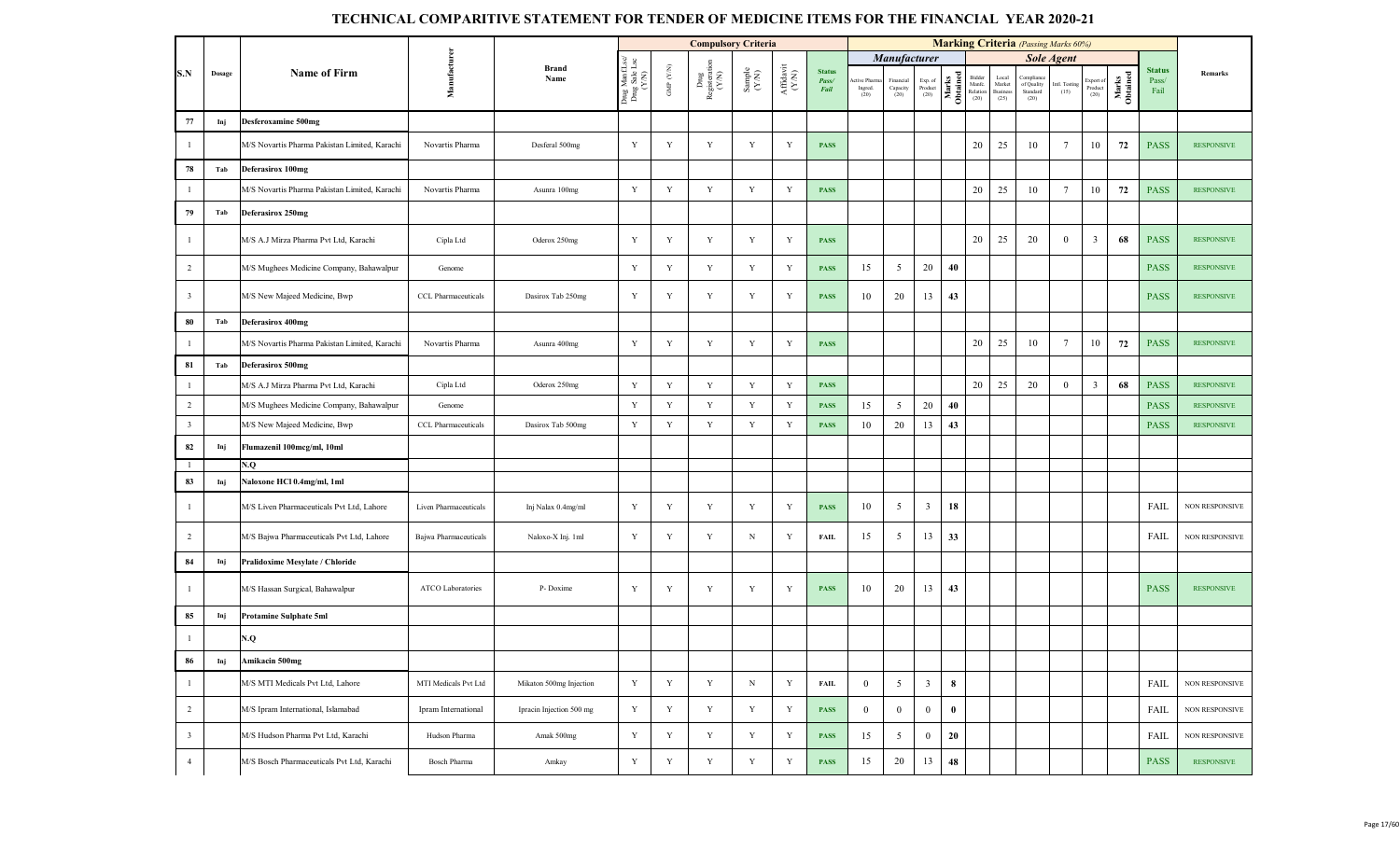|                         |           |                                                            |                                      |                                    |                                         |                          | <b>Compulsory Criteria</b>     |                                                              |                   |                                |                                                  |                                                |                            |                   |                                      |                                     | <b>Marking Criteria</b> (Passing Marks 60%) |                       |                             |                   |                                |                       |
|-------------------------|-----------|------------------------------------------------------------|--------------------------------------|------------------------------------|-----------------------------------------|--------------------------|--------------------------------|--------------------------------------------------------------|-------------------|--------------------------------|--------------------------------------------------|------------------------------------------------|----------------------------|-------------------|--------------------------------------|-------------------------------------|---------------------------------------------|-----------------------|-----------------------------|-------------------|--------------------------------|-----------------------|
|                         |           |                                                            |                                      |                                    |                                         |                          |                                |                                                              |                   |                                |                                                  | Manufacturer                                   |                            |                   |                                      |                                     |                                             | <b>Sole Agent</b>     |                             |                   |                                |                       |
| S.N                     | Dosage    | <b>Name of Firm</b>                                        | Manufacturen                         | Brand<br>Name                      | Drug ManfLsc/<br>Drug Sale Lsc<br>(Y/N) | ${\rm GMP}$ ${\rm (YN)}$ | Drug<br>Registeration<br>(Y/N) | $\begin{array}{c} \text{Sample} \\ (\text{Y/N}) \end{array}$ | Affdavit<br>(Y/N) | <b>Status</b><br>Pass/<br>Fail | ctive Pharm<br>$\operatorname*{Ingred}.$<br>(20) | Financial<br>$\operatorname{Capacity}$<br>(20) | Exp. of<br>Product<br>(20) | Marks<br>Obtained | Bidder<br>Manfc.<br>Relation<br>(20) | Local<br>Market<br>Business<br>(25) | Complian<br>of Quality<br>Standard<br>(20)  | Intl. Testing<br>(15) | Export of<br>$Product (20)$ | Marks<br>Obtained | <b>Status</b><br>Pass/<br>Fail | Remarks               |
| 87                      | Inj       | Bleomycin 15mganti                                         |                                      |                                    |                                         |                          |                                |                                                              |                   |                                |                                                  |                                                |                            |                   |                                      |                                     |                                             |                       |                             |                   |                                |                       |
|                         |           | N.Q                                                        |                                      |                                    |                                         |                          |                                |                                                              |                   |                                |                                                  |                                                |                            |                   |                                      |                                     |                                             |                       |                             |                   |                                |                       |
| 88                      | Inj.      | Clindamycin-C                                              |                                      |                                    |                                         |                          |                                |                                                              |                   |                                |                                                  |                                                |                            |                   |                                      |                                     |                                             |                       |                             |                   |                                |                       |
| $\mathbf{1}$            |           | N.Q                                                        |                                      |                                    |                                         |                          |                                |                                                              |                   |                                |                                                  |                                                |                            |                   |                                      |                                     |                                             |                       |                             |                   |                                |                       |
| 89                      | Cap       | Clindamycin-C 300mg                                        |                                      |                                    |                                         |                          |                                |                                                              |                   |                                |                                                  |                                                |                            |                   |                                      |                                     |                                             |                       |                             |                   |                                |                       |
| $\overline{1}$          |           | M/S Pfizer Pakistan Limited, Karachi                       | Pfizer Pakistan Limited              | Dalacin C Cap 300mg of 16's        | Y                                       | Y                        | Y                              | Y                                                            | Y                 | <b>PASS</b>                    | 10                                               | 20                                             | 13                         | 43                |                                      |                                     |                                             |                       |                             |                   | <b>PASS</b>                    | <b>RESPONSIVE</b>     |
| $\overline{2}$          |           | M/S Hiranis Pharmaceutical Pvt Ltd, Karachi                | Hiranis Pharmaceutical               | Clindacure                         | Y                                       | Y                        | $\mathbf Y$                    | $\mathbf Y$                                                  | Y                 | <b>PASS</b>                    | 10                                               | 5                                              | 6                          | 21                |                                      |                                     |                                             |                       |                             |                   | FAIL                           | <b>NON RESPONSIVE</b> |
| 90                      | Inj       | Gentamycin 80mg/2ml, 2ml                                   |                                      |                                    |                                         |                          |                                |                                                              |                   |                                |                                                  |                                                |                            |                   |                                      |                                     |                                             |                       |                             |                   |                                |                       |
| $\mathbf{1}$            |           | M/S New Omni Traders, Faisalabad                           | Geofman Pharmaceuticals              | Genom                              | Y                                       | Y                        | Y                              | Y                                                            | $\mathbf Y$       | <b>PASS</b>                    | 10                                               | 5                                              | 13                         | 28                |                                      |                                     |                                             |                       |                             |                   | FAIL                           | NON RESPONSIVE        |
| 91                      | Tab.      | Allupurinol 300mg                                          |                                      |                                    |                                         |                          |                                |                                                              |                   |                                |                                                  |                                                |                            |                   |                                      |                                     |                                             |                       |                             |                   |                                |                       |
| $\overline{1}$          |           | M/S GlaxoSmithKine Pakistan Limited, Karachi               | GSK                                  | Zyloric Tablet 330mg<br><b>BL</b>  | Y                                       | Y                        | $\mathbf Y$                    | $\mathbf Y$                                                  | Y                 | <b>PASS</b>                    | 15                                               | 20                                             | 20                         | 55                |                                      |                                     |                                             |                       |                             |                   | <b>PASS</b>                    | <b>RESPONSIVE</b>     |
| 92                      | Tab.      | Hydroxy Chloroquine Sulphate 200mg                         |                                      |                                    |                                         |                          |                                |                                                              |                   |                                |                                                  |                                                |                            |                   |                                      |                                     |                                             |                       |                             |                   |                                |                       |
| $\overline{1}$          |           | N.Q                                                        |                                      |                                    |                                         |                          |                                |                                                              |                   |                                |                                                  |                                                |                            |                   |                                      |                                     |                                             |                       |                             |                   |                                |                       |
| 93                      | Tab.      | Febuxostat 40mg                                            |                                      |                                    |                                         |                          |                                |                                                              |                   |                                |                                                  |                                                |                            |                   |                                      |                                     |                                             |                       |                             |                   |                                |                       |
| $\mathbf{1}$            |           | M/S Getz Pharma Pvt Ltd, Karachi                           | Getz Pharma                          | Zurig Tab 40MG TP 20'S CHG         | Y                                       | Y                        | $\mathbf Y$                    | N                                                            | $\mathbf Y$       | <b>FAIL</b>                    | 10                                               | 20                                             | 20                         | 50                |                                      |                                     |                                             |                       |                             |                   | <b>PASS</b>                    | NON RESPONSIVE        |
| $\overline{2}$          |           | M/S Genetics Pharmaceuticals Pvt Ltd, Lahore               | Genetics Pharmaceuticals             | Deuric 40MG                        | Y                                       | Y                        | Y                              | Y                                                            | Y                 | <b>PASS</b>                    | 10                                               | 15                                             | 20                         | 45                |                                      |                                     |                                             |                       |                             |                   | <b>PASS</b>                    | <b>RESPONSIVE</b>     |
| $\overline{\mathbf{3}}$ |           | M/S Nabiqasim Industries Pvt Ltd, Karachi                  | Nabiqasim                            | Xostat                             | $\mathbf Y$                             | Y                        | Y                              | Y                                                            | $\mathbf Y$       | <b>PASS</b>                    | 10                                               | 20                                             | 6                          | 36                |                                      |                                     |                                             |                       |                             |                   | <b>PASS</b>                    | <b>RESPONSIVE</b>     |
|                         |           | M/S Mulller & Phipps Pakistan,                             | AGP                                  |                                    | Y                                       | Y                        | Y                              | Y                                                            | $\mathbf Y$       | <b>PASS</b>                    | $\mathbf{0}$                                     | 20                                             | $\mathbf{0}$               | 20                |                                      |                                     |                                             |                       |                             |                   | FAIL                           | <b>NON RESPONSIVE</b> |
|                         |           | M/S New Majeed Medicine, Bwp                               | <b>Barrett Hodgson</b>               | Baristat Tab 40mg                  | $\mathbf Y$                             | Y                        | $\mathbf N$                    | $\mathbf Y$                                                  | Y                 | <b>FAIL</b>                    | 10                                               | 20                                             | $\bf{0}$                   | 30                |                                      |                                     |                                             |                       |                             |                   | FAIL                           | <b>NON RESPONSIVE</b> |
| 94                      | Susp      | Frimethoprim 80mg + Sulphamethoxazole<br>400mg / 5ml, 50ml |                                      |                                    |                                         |                          |                                |                                                              |                   |                                |                                                  |                                                |                            |                   |                                      |                                     |                                             |                       |                             |                   |                                |                       |
| $\mathbf{1}$            |           | M/S GlaxoSmithKine Pakistan Limited, Karachi               | ${\rm GSK}$                          | Septran DS Suspension              | Y                                       | Y                        | $\mathbf Y$                    | $\mathbf Y$                                                  | Y                 | <b>PASS</b>                    | 15                                               | 20                                             | 20                         | 55                |                                      |                                     |                                             |                       |                             |                   | <b>PASS</b>                    | <b>RESPONSIVE</b>     |
| 95                      | Cap / Tab | Doxycycline 100mg                                          |                                      |                                    |                                         |                          |                                |                                                              |                   |                                |                                                  |                                                |                            |                   |                                      |                                     |                                             |                       |                             |                   |                                |                       |
| $\mathbf{1}$            |           | M/S Platinum Pharmaceuticals Pvt Ltd, Karachi              | Platinum Pharma                      | Nordox                             | Y                                       | Y                        | Y                              | N                                                            | Y                 | <b>FAIL</b>                    | 10                                               | 20                                             | 6                          | 36                |                                      |                                     |                                             |                       |                             |                   | <b>PASS</b>                    | <b>NON RESPONSIVE</b> |
| $\overline{2}$          |           | M/S Pfizer Pakistan Limited, Karachi                       | Pfizer Pakistan Limited              | Vibramycin Capsule 100mg of 120's  | Y                                       | Y                        | Y                              | Y                                                            | Y                 | <b>PASS</b>                    | 10                                               | 20                                             | 13                         | 43                |                                      |                                     |                                             |                       |                             |                   | <b>PASS</b>                    | <b>RESPONSIVE</b>     |
| $\overline{\mathbf{3}}$ |           | M/S New Majeed Medicine, Bwp                               | Martin Dow Marker                    | Supramycin 100 Cap                 | Y                                       | Y                        | $\mathbf Y$                    | $\mathbf Y$                                                  | Y                 | <b>PASS</b>                    | 10                                               | 20                                             | 13                         | 43                |                                      |                                     |                                             |                       |                             |                   | <b>PASS</b>                    | <b>RESPONSIVE</b>     |
| 96                      | Infusion  | Metronidazole 500mg/100ml ē Hanger                         |                                      |                                    |                                         |                          |                                |                                                              |                   |                                |                                                  |                                                |                            |                   |                                      |                                     |                                             |                       |                             |                   |                                |                       |
| $\overline{1}$          |           | M/S Shazeb Pharmaceuticals Industries Limited,<br>Lahore   | Shazeb Pharmaceuticals<br>Industries | Zee-Met                            | Y                                       | Y                        | $\mathbf Y$                    | $\mathbf Y$                                                  | Y                 | <b>PASS</b>                    | 10                                               | 5                                              | 20                         | 35                |                                      |                                     |                                             |                       |                             |                   | FAIL                           | <b>NON RESPONSIVE</b> |
| $\overline{2}$          |           | M/S Sanofi-aventis Pakistan Ltd, Karachi                   | Sanofi Aventis Pakistan              | Flagyl Infusion 500mg/100ml Bottle | Y                                       | Y                        | Y                              | Y                                                            | Y                 | <b>PASS</b>                    | 20                                               | 20                                             | 13                         | 53                |                                      |                                     |                                             |                       |                             |                   | <b>PASS</b>                    | <b>RESPONSIVE</b>     |
| $\overline{\mathbf{3}}$ |           | M/S Global Pharmaceuticals Pvt Ltd, Islamabad              | Global Pharma                        | Anarob Infusion (Without IV Set)   | $\mathbf Y$                             | $\mathbf Y$              | $\mathbf Y$                    | $\mathbf Y$                                                  | $\mathbf Y$       | <b>PASS</b>                    | 10                                               | 20                                             | 6                          | 36                |                                      |                                     |                                             |                       |                             |                   | <b>PASS</b>                    | <b>RESPONSIVE</b>     |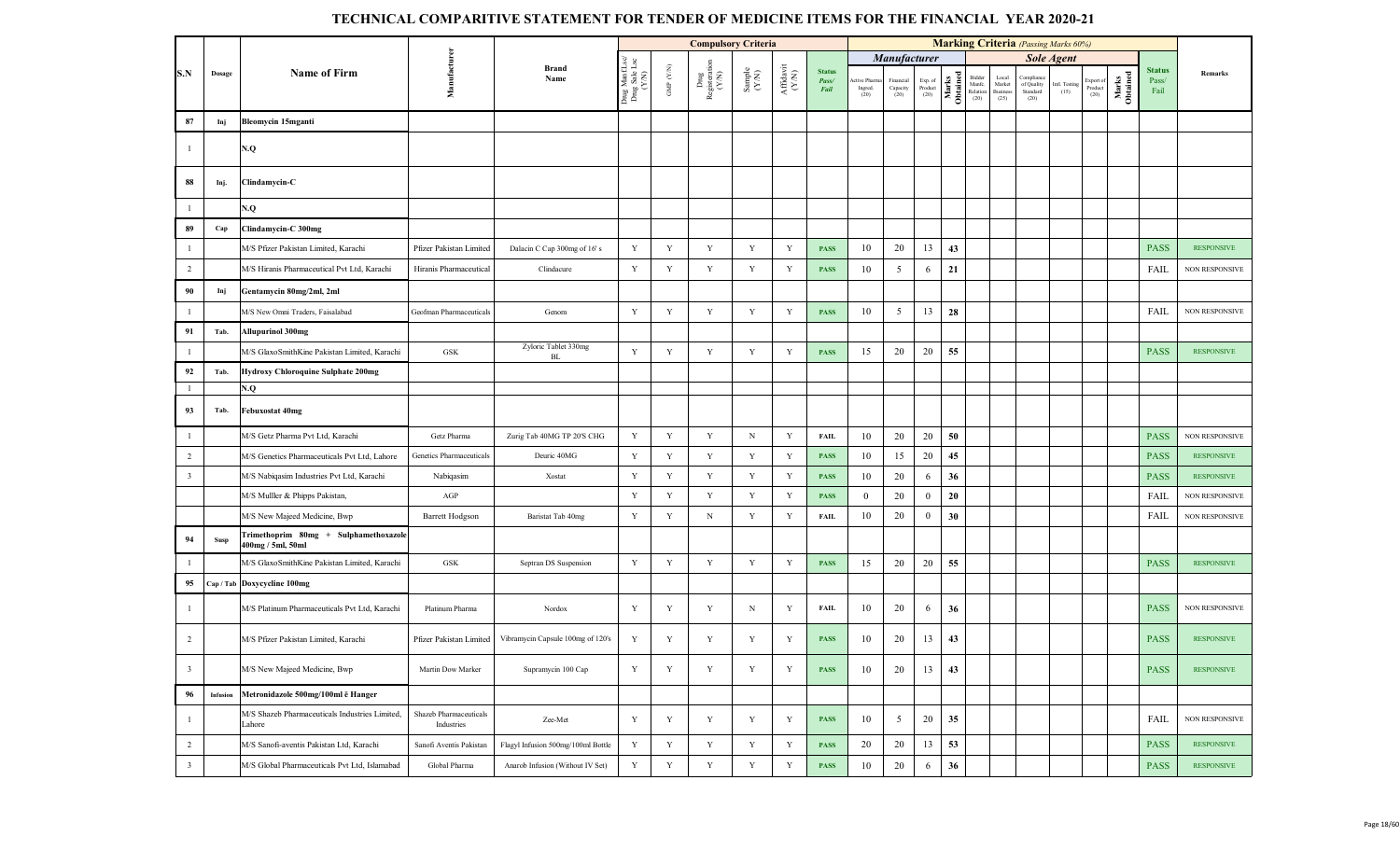|                 |        |                                                                                                                                                                      |                            |                                             |                                     |             | <b>Compulsory Criteria</b>                                               |                                                              |                                           |                                |                                 |                                |                                           |                   |                                      |                                           | <b>Marking Criteria</b> (Passing Marks 60%) |                       |                              |                   |                                |                       |
|-----------------|--------|----------------------------------------------------------------------------------------------------------------------------------------------------------------------|----------------------------|---------------------------------------------|-------------------------------------|-------------|--------------------------------------------------------------------------|--------------------------------------------------------------|-------------------------------------------|--------------------------------|---------------------------------|--------------------------------|-------------------------------------------|-------------------|--------------------------------------|-------------------------------------------|---------------------------------------------|-----------------------|------------------------------|-------------------|--------------------------------|-----------------------|
|                 |        |                                                                                                                                                                      |                            |                                             | i<br>1<br>1                         |             |                                                                          |                                                              |                                           |                                |                                 | <b>Manufacturer</b>            |                                           |                   |                                      |                                           |                                             | <b>Sole Agent</b>     |                              |                   |                                |                       |
| S.N             | Dosage | <b>Name of Firm</b>                                                                                                                                                  | Manufacture                | <b>Brand</b><br>Name                        | Drug Manf.I<br>Drug Sale I<br>(Y/N) | GMP (Y/N)   | $\begin{array}{c} \text{Dng} \\ \text{Registerati} \\ (Y/N) \end{array}$ | $\begin{array}{c} \text{Sample} \\ (\text{Y/N}) \end{array}$ | ${\bf Aff} {\bf davit} \atop ({\bf Y/N})$ | <b>Status</b><br>Pass/<br>Fail | tive Pharr<br>Ingred.<br>$(20)$ | Financia<br>Capacity<br>$(20)$ | $\mathop{\text{Exp. of}}$ Product<br>(20) | Marks<br>Obtained | Bidder<br>Manfc.<br>Relation<br>(20) | Local<br>Market<br><b>Busines</b><br>(25) | complian<br>of Quality<br>Standard<br>(20)  | Intl. Testing<br>(15) | Export of<br>Product<br>(20) | Marks<br>Obtained | <b>Status</b><br>Pass/<br>Fail | Remarks               |
| $\overline{4}$  |        | M/S Frontier Dextrose Limited, Lhr                                                                                                                                   | F.D.L                      | Sterimet                                    | $\mathbf Y$                         | $\mathbf Y$ | $\mathbf Y$                                                              | $\mathbf Y$                                                  | $\mathbf Y$                               | <b>PASS</b>                    | 10                              | 10                             | 13                                        | 33                |                                      |                                           |                                             |                       |                              |                   | FAIL                           | <b>NON RESPONSIVE</b> |
| 5               |        | M/S Bosch Pharmaceuticals Pvt Ltd, Karachi                                                                                                                           | Bosch Pharma               | Flazol                                      | $\mathbf Y$                         | $\mathbf Y$ | Y                                                                        | Y                                                            | $\mathbf Y$                               | <b>PASS</b>                    | 10                              | 20                             | 13                                        | 43                |                                      |                                           |                                             |                       |                              |                   | <b>PASS</b>                    | <b>RESPONSIVE</b>     |
| 97              | Susp   | Metronidazole 200mg/5ml                                                                                                                                              |                            |                                             |                                     |             |                                                                          |                                                              |                                           |                                |                                 |                                |                                           |                   |                                      |                                           |                                             |                       |                              |                   |                                |                       |
|                 |        | M/S Sanofi-aventis Pakistan Ltd, Karachi                                                                                                                             | Sanofi Aventis Pakistan    | Flagyl Suspension 200mg/5mL 90 mL<br>Bottle | Y                                   | Y           | Y                                                                        | Y                                                            | Y                                         | <b>PASS</b>                    | 20                              | 20                             | 13                                        | 53                |                                      |                                           |                                             |                       |                              |                   | <b>PASS</b>                    | <b>RESPONSIVE</b>     |
| 98              | Tab    | <b>Metronidazole 400mg</b>                                                                                                                                           |                            |                                             |                                     |             |                                                                          |                                                              |                                           |                                |                                 |                                |                                           |                   |                                      |                                           |                                             |                       |                              |                   |                                |                       |
| $\overline{1}$  |        | M/S Pharma Lord Pvt Ltd, Layyah                                                                                                                                      | Pharma Lord                | Lorgly                                      | $\mathbf Y$                         | Y           | Y                                                                        | $\, {\rm N}$                                                 | $\, {\rm N}$                              | <b>FAIL</b>                    | 10                              | $\mathfrak{S}$                 | $\overline{\mathbf{3}}$                   | 18                |                                      |                                           |                                             |                       |                              |                   | FAIL                           | <b>NON RESPONSIVE</b> |
| $\overline{2}$  |        | M/S Sanofi-aventis Pakistan Ltd, Karachi                                                                                                                             | Sanofi Aventis Pakistan    | Flagyl Tablet 400 mg 20x10                  | $\mathbf Y$                         | $\mathbf Y$ | $\mathbf Y$                                                              | $\mathbf Y$                                                  | Y                                         | <b>PASS</b>                    | 20                              | 20                             | 13                                        | 53                |                                      |                                           |                                             |                       |                              |                   | <b>PASS</b>                    | <b>RESPONSIVE</b>     |
| 99              | Tab.   | Metronidazole + Diloxanide                                                                                                                                           |                            |                                             |                                     |             |                                                                          |                                                              |                                           |                                |                                 |                                |                                           |                   |                                      |                                           |                                             |                       |                              |                   |                                |                       |
| $\overline{1}$  |        | N.Q                                                                                                                                                                  |                            |                                             |                                     |             |                                                                          |                                                              |                                           |                                |                                 |                                |                                           |                   |                                      |                                           |                                             |                       |                              |                   |                                |                       |
| 100             | Tab    | Ethambutol HCl 275mg/300mg + INH 75mg ·<br>Rifampicin 150mg ē Bioavailability Studies.<br>Report from the Lab approved by WHO<br>(Blister Pack, Pack of 100 or less) |                            |                                             |                                     |             |                                                                          |                                                              |                                           |                                |                                 |                                |                                           |                   |                                      |                                           |                                             |                       |                              |                   |                                |                       |
| $\overline{1}$  |        | M/S Pfizer Pakistan Limited, Karachi                                                                                                                                 | Pfizer Pakistan Limited    | Myrin Forte Tablets of 80's                 | Y                                   | Y           | Y                                                                        | $\mathbf Y$                                                  | Y                                         | <b>PASS</b>                    | 10                              | 20                             | 13                                        | 43                |                                      |                                           |                                             |                       |                              |                   | <b>PASS</b>                    | <b>RESPONSIVE</b>     |
| 101             | Syp    | Isoniazid 50mg/5ml                                                                                                                                                   |                            |                                             |                                     |             |                                                                          |                                                              |                                           |                                |                                 |                                |                                           |                   |                                      |                                           |                                             |                       |                              |                   |                                |                       |
|                 |        | N.Q                                                                                                                                                                  |                            |                                             |                                     |             |                                                                          |                                                              |                                           |                                |                                 |                                |                                           |                   |                                      |                                           |                                             |                       |                              |                   |                                |                       |
| 102             | Tab    | <b>Montelukast Sodium 10mg</b>                                                                                                                                       |                            |                                             |                                     |             |                                                                          |                                                              |                                           |                                |                                 |                                |                                           |                   |                                      |                                           |                                             |                       |                              |                   |                                |                       |
| $\mathbf{1}$    |        | M/S Mega Pharmaceuticals Limited, Lahore                                                                                                                             | Mega Pharmaceuticals       | Mykast Tablets 10 mg                        | $\mathbf Y$                         | Y           | $\mathbf Y$                                                              | $\mathbf Y$                                                  | $\mathbf Y$                               | <b>PASS</b>                    | 15                              | 10                             | 20                                        | 45                |                                      |                                           |                                             |                       |                              |                   | <b>PASS</b>                    | <b>RESPONSIVE</b>     |
| $\overline{2}$  |        | M/S Getz Pharma Pvt Ltd, Karachi                                                                                                                                     | Getz Pharma                | Montiget Tab 10MG TP 14'S (New)             | Y                                   | Y           | $\mathbf Y$                                                              | Y                                                            | Y                                         | <b>PASS</b>                    | 15                              | 20                             | 13                                        | 48                |                                      |                                           |                                             |                       |                              |                   | <b>PASS</b>                    | <b>RESPONSIVE</b>     |
| $\overline{3}$  |        | M/S Pharma Lord Pvt Ltd, Layyah                                                                                                                                      | Pharma Lord                | Alastar                                     | $\mathbf Y$                         | $\mathbf Y$ | $\mathbf Y$                                                              | $\mathbf N$                                                  | $\mathbf N$                               | <b>FAIL</b>                    | 10                              | 5                              | $\bf{0}$                                  | 15                |                                      |                                           |                                             |                       |                              |                   | FAIL                           | <b>NON RESPONSIVE</b> |
| $\overline{4}$  |        | M/S Next Pharmaceutical Poducts Pvt Ltd,<br>ahore                                                                                                                    | Next Pharma                | Airmont 10mg                                | Y                                   | Y           | Y                                                                        | Y                                                            | Y                                         | <b>PASS</b>                    | 10                              | 5                              | $\overline{\mathbf{3}}$                   | 18                |                                      |                                           |                                             |                       |                              |                   | <b>FAIL</b>                    | <b>NON RESPONSIVE</b> |
| 5               |        | M/S Unison Chemical Works, Lahore                                                                                                                                    | Unison Chemical            | Mon 10mg Tablet                             | $\mathbf Y$                         | $\mathbf Y$ | $\mathbf Y$                                                              | $\mathbf Y$                                                  | $\mathbf Y$                               | <b>PASS</b>                    | 10                              | $5\overline{)}$                | $\overline{3}$                            | 18                |                                      |                                           |                                             |                       |                              |                   | FAIL                           | <b>NON RESPONSIVE</b> |
| 6               |        | M/S Gulf Pharmaceuticals, Islamabad                                                                                                                                  | Gulf Pharmaceuticals       | Widair 10mg Tab                             | $\mathbf Y$                         | $\mathbf Y$ | $\mathbf Y$                                                              | $\mathbf Y$                                                  | $\mathbf Y$                               | <b>PASS</b>                    | $10\,$                          | $5\overline{)}$                | 6                                         | 21                |                                      |                                           |                                             |                       |                              |                   | FAIL                           | <b>NON RESPONSIVE</b> |
| $7\phantom{.0}$ |        | M/S Medisave Pharmaceuticals, Lhr                                                                                                                                    | Medisave<br>Pharmaceutical | Medikast                                    | Y                                   | Y           | Y                                                                        | Y                                                            | Y                                         | <b>PASS</b>                    | 10                              | 5                              | 20                                        | 35                |                                      |                                           |                                             |                       |                              |                   | FAIL                           | <b>NON RESPONSIVE</b> |
| $\,8\,$         |        | M/S Mulller & Phipps Pakistan,                                                                                                                                       | Pharmatec                  |                                             | $\mathbf Y$                         | $\mathbf Y$ | Y                                                                        | $\mathbf Y$                                                  | $\mathbf Y$                               | <b>PASS</b>                    | $\overline{0}$                  | $\overline{0}$                 | 6                                         | 6                 |                                      |                                           |                                             |                       |                              |                   | <b>FAIL</b>                    | <b>NON RESPONSIVE</b> |
| $\overline{9}$  |        | M/S Hiranis Pharmaceutical Pvt Ltd, Karachi                                                                                                                          | Hiranis Pharmaceutical     | Purgo                                       | $\mathbf Y$                         | $\mathbf Y$ | $\mathbf Y$                                                              | $\mathbf Y$                                                  | $\mathbf Y$                               | <b>PASS</b>                    | 10                              | 5                              | 13                                        | 28                |                                      |                                           |                                             |                       |                              |                   | FAIL                           | <b>NON RESPONSIVE</b> |
| 10              |        | M/S Abbott Laboratories Pakistan Ltd.                                                                                                                                | Abbott Laboratories        | Floaid 10mg Tablet                          | $\mathbf Y$                         | Y           | $\mathbf Y$                                                              | $\mathbf Y$                                                  | $\mathbf Y$                               | <b>PASS</b>                    | 10                              | 20                             | 6                                         | 36                |                                      |                                           |                                             |                       |                              |                   | <b>PASS</b>                    | <b>RESPONSIVE</b>     |
| 11              |        | M/S Hassan Surgical, Bahawalpur                                                                                                                                      | Macter International       | MNTK Tab 10mg                               | Y                                   | Y           | Y                                                                        | Y                                                            | $\mathbf Y$                               | <b>PASS</b>                    | $10\,$                          | 20                             | 13                                        | 43                |                                      |                                           |                                             |                       |                              |                   | <b>PASS</b>                    | <b>RESPONSIVE</b>     |
| 12              |        | M/S New Majeed Medicine, Bwp                                                                                                                                         | <b>Barrett Hodgson</b>     | Aerokast 10mg Chewable Tab                  | $\mathbf Y$                         | $\mathbf Y$ | $\mathbf Y$                                                              | $\mathbf Y$                                                  | $\mathbf Y$                               | <b>PASS</b>                    | 10                              | 20                             | 13                                        | 43                |                                      |                                           |                                             |                       |                              |                   | <b>PASS</b>                    | <b>RESPONSIVE</b>     |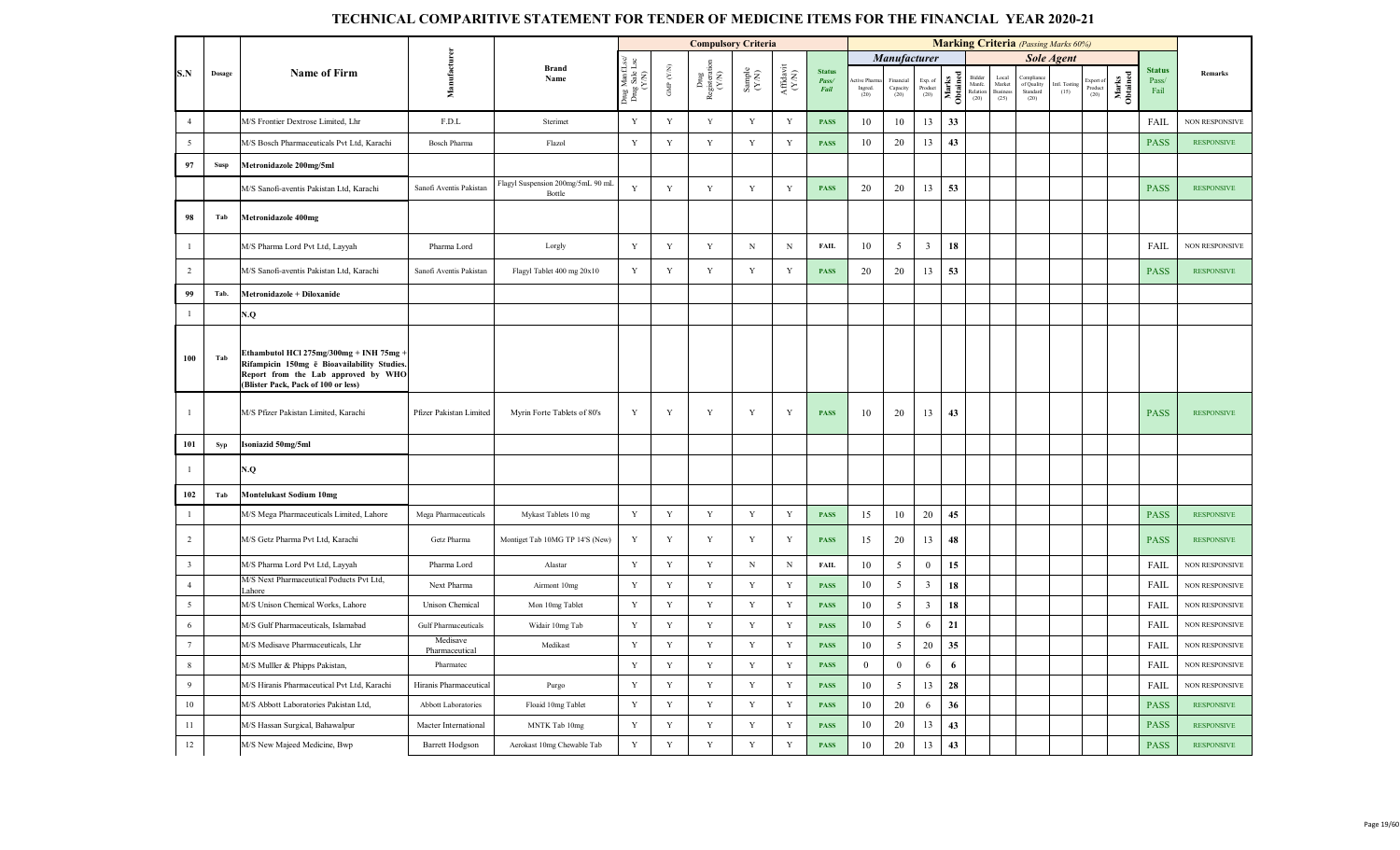|                         |        |                                                                                                                                                                                          |                           |                                |                                          |                      | <b>Compulsory Criteria</b>     |                                                             |                                       |                                |                                    |                               |                            |                   |                                   |                                                          |                                              | <b>Marking Criteria</b> (Passing Marks 60%) |                                                                         |                   |                                |                       |
|-------------------------|--------|------------------------------------------------------------------------------------------------------------------------------------------------------------------------------------------|---------------------------|--------------------------------|------------------------------------------|----------------------|--------------------------------|-------------------------------------------------------------|---------------------------------------|--------------------------------|------------------------------------|-------------------------------|----------------------------|-------------------|-----------------------------------|----------------------------------------------------------|----------------------------------------------|---------------------------------------------|-------------------------------------------------------------------------|-------------------|--------------------------------|-----------------------|
|                         |        |                                                                                                                                                                                          |                           |                                |                                          |                      |                                |                                                             |                                       |                                |                                    | Manufacturer                  |                            |                   |                                   |                                                          |                                              | Sole Agent                                  |                                                                         |                   |                                |                       |
| S.N                     | Dosage | <b>Name of Firm</b>                                                                                                                                                                      | Manufacturer              | <b>Brand</b><br>Name           | Drug Manf.Lsc/<br>Drug Sale Lsc<br>(Y/N) | GMP $(\mathbf{Y/N})$ | Dnıg<br>Registeration<br>(Y/N) | $\begin{array}{c} \text{Sample} \\ (\text{YM}) \end{array}$ | $\frac{\text{Affdavit}}{\text{N-N)}}$ | <b>Status</b><br>Pass/<br>Fail | Active Pharma<br>Ingred.<br>$(20)$ | Financial<br>Capacity<br>(20) | Exp. of<br>Product<br>(20) | Marks<br>Obtained | Bidder<br>Manfe.<br>Relation (20) | $\frac{\text{Local}}{\text{Market}}$<br>Business<br>(25) | Compliance<br>of Quality<br>Standard<br>(20) | Intl. Testing<br>(15)                       | $\begin{array}{c} \text{Expert of}\\ \text{Product}\\ (20) \end{array}$ | Marks<br>Obtained | <b>Status</b><br>Pass/<br>Fail | Remarks               |
| 103                     | Syp    | Pholcodine 10mg + Citric Acid 100mg + Spt.<br>Chloroform 0.75ml per 5ml                                                                                                                  |                           |                                |                                          |                      |                                |                                                             |                                       |                                |                                    |                               |                            |                   |                                   |                                                          |                                              |                                             |                                                                         |                   |                                |                       |
|                         |        | N.Q                                                                                                                                                                                      |                           |                                |                                          |                      |                                |                                                             |                                       |                                |                                    |                               |                            |                   |                                   |                                                          |                                              |                                             |                                                                         |                   |                                |                       |
| 104                     | Syp    | Pyrazinamide 250mg/5ml, 60ml                                                                                                                                                             |                           |                                |                                          |                      |                                |                                                             |                                       |                                |                                    |                               |                            |                   |                                   |                                                          |                                              |                                             |                                                                         |                   |                                |                       |
|                         |        | N.Q                                                                                                                                                                                      |                           |                                |                                          |                      |                                |                                                             |                                       |                                |                                    |                               |                            |                   |                                   |                                                          |                                              |                                             |                                                                         |                   |                                |                       |
| 105                     | Tab    | Rifampicin + INH + Pyrazinamide<br>Ethambutol $(150mg + 75mg + 400mg)$<br>275mg) ë Bioavailability Studies Report from<br>the Lab approved by WHO (Blister Pack,<br>Pack of 100 or less) |                           |                                |                                          |                      |                                |                                                             |                                       |                                |                                    |                               |                            |                   |                                   |                                                          |                                              |                                             |                                                                         |                   |                                |                       |
|                         |        | M/S Pfizer Pakistan Limited, Karachi                                                                                                                                                     | Pfizer Pakistan Limited   | Myrin - P Forte Tablet of 80's | $\mathbf Y$                              | Y                    | Y                              | Y                                                           | Y                                     | <b>PASS</b>                    | 10                                 | 20                            | 6                          | 36                |                                   |                                                          |                                              |                                             |                                                                         |                   | <b>PASS</b>                    | <b>RESPONSIVE</b>     |
| 106                     |        | Susp/Syp Rifampicin-H 100mg/5ml, 60ml                                                                                                                                                    |                           |                                |                                          |                      |                                |                                                             |                                       |                                |                                    |                               |                            |                   |                                   |                                                          |                                              |                                             |                                                                         |                   |                                |                       |
|                         |        | N.Q                                                                                                                                                                                      |                           |                                |                                          |                      |                                |                                                             |                                       |                                |                                    |                               |                            |                   |                                   |                                                          |                                              |                                             |                                                                         |                   |                                |                       |
| 107                     | Inj    | Streptomycin 1gm ē WFI                                                                                                                                                                   |                           |                                |                                          |                      |                                |                                                             |                                       |                                |                                    |                               |                            |                   |                                   |                                                          |                                              |                                             |                                                                         |                   |                                |                       |
|                         |        | N.Q                                                                                                                                                                                      |                           |                                |                                          |                      |                                |                                                             |                                       |                                |                                    |                               |                            |                   |                                   |                                                          |                                              |                                             |                                                                         |                   |                                |                       |
| 108                     | Inj    | Aminophylline 250mg/10ml, Ampoule of 10ml                                                                                                                                                |                           |                                |                                          |                      |                                |                                                             |                                       |                                |                                    |                               |                            |                   |                                   |                                                          |                                              |                                             |                                                                         |                   |                                |                       |
|                         |        | N.Q                                                                                                                                                                                      |                           |                                |                                          |                      |                                |                                                             |                                       |                                |                                    |                               |                            |                   |                                   |                                                          |                                              |                                             |                                                                         |                   |                                |                       |
| 109                     | Syp    | Aminophylline 32mg, Diphenhydramine 8mg,<br>Ammonium Chloride 30mg, Menthol 0.98mg                                                                                                       |                           |                                |                                          |                      |                                |                                                             |                                       |                                |                                    |                               |                            |                   |                                   |                                                          |                                              |                                             |                                                                         |                   |                                |                       |
|                         |        | M/S Cibex (Private) Limited, Karachi                                                                                                                                                     | Cibex (Pvt) Ltd- Pakistan | Cibcos-E                       | $\mathbf Y$                              | $\mathbf Y$          | $\mathbf Y$                    | <b>NOT AS</b><br><b>PER SPECS</b>                           | $\mathbf Y$                           | FAIL                           | 15                                 | $\mathfrak{S}$                | 6                          | 26                |                                   |                                                          |                                              |                                             |                                                                         |                   | FAIL                           | <b>NON RESPONSIVE</b> |
| $\overline{2}$          |        | M/S Nabiqasim Industries Pvt Ltd, Karachi                                                                                                                                                | Nabiqasim                 | Rexyl                          | $\mathbf Y$                              | Y                    | Y                              | $\mathbf Y$                                                 | $\mathbf Y$                           | <b>PASS</b>                    | 10                                 | 20                            | 6                          | 36                |                                   |                                                          |                                              |                                             |                                                                         |                   | <b>PASS</b>                    | <b>RESPONSIVE</b>     |
| $\overline{\mathbf{3}}$ |        | M/S New Majeed Medicine, Bwp                                                                                                                                                             | Martin Dow Marker         | Cosome-E Cough Syrup           | Y                                        | Y                    | Y                              | <b>NOT AS</b><br><b>PER SPECS</b>                           | $\mathbf Y$                           | <b>FAIL</b>                    | 10                                 | 20                            | 13                         | 43                |                                   |                                                          |                                              |                                             |                                                                         |                   | <b>PASS</b>                    | <b>NON RESPONSIVE</b> |
| 110                     | Syp    | Ammonium Chloride 100mg + other<br>ingredients 60ml                                                                                                                                      |                           |                                |                                          |                      |                                |                                                             |                                       |                                |                                    |                               |                            |                   |                                   |                                                          |                                              |                                             |                                                                         |                   |                                |                       |
|                         |        | N.Q                                                                                                                                                                                      |                           |                                |                                          |                      |                                |                                                             |                                       |                                |                                    |                               |                            |                   |                                   |                                                          |                                              |                                             |                                                                         |                   |                                |                       |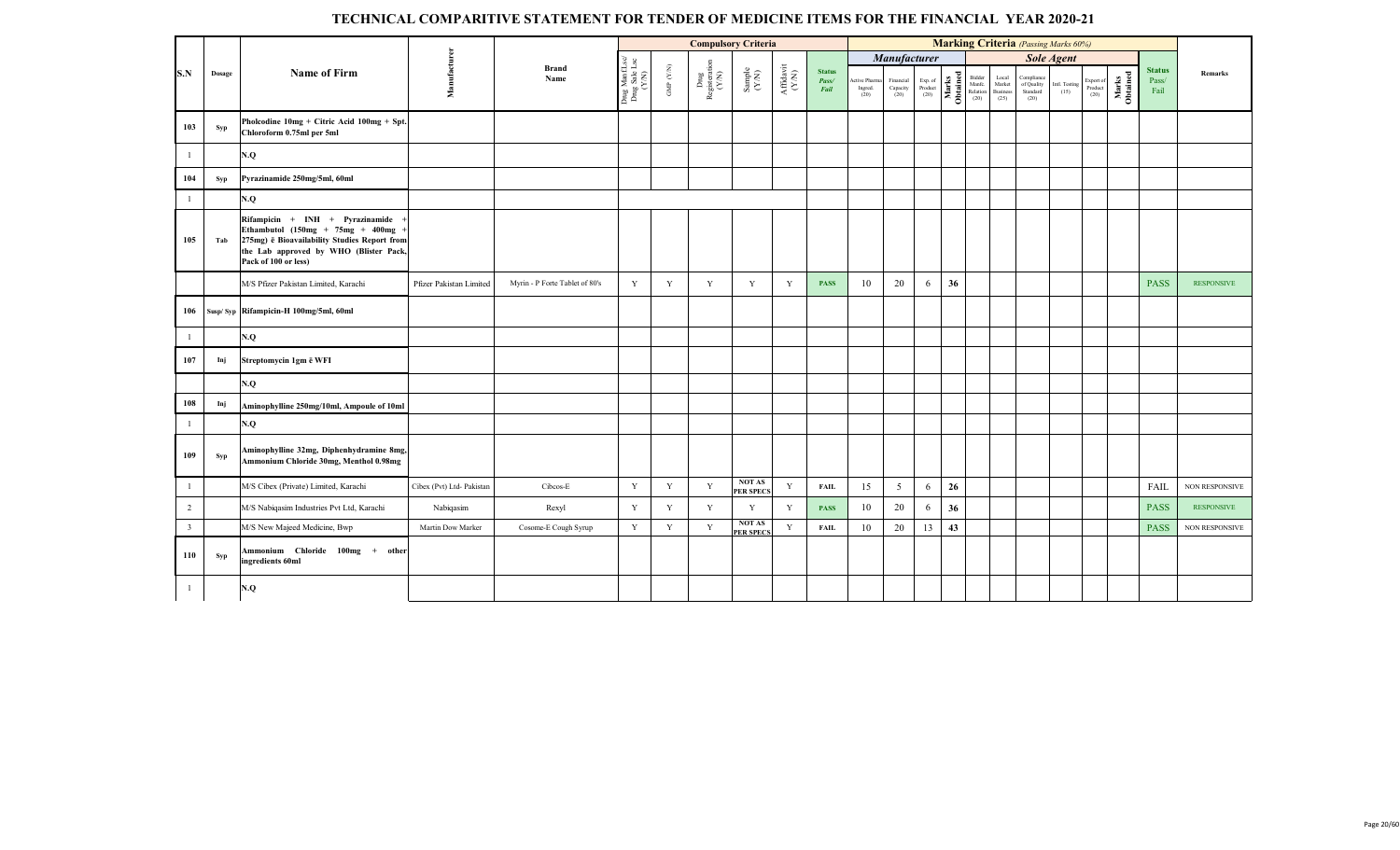|                         |          |                                                                  |                                     |                                            |                                         |                      | <b>Compulsory Criteria</b>      |                                                             |                   |                                |                                  |                               |                            |                   |                                   |                                     | <b>Marking Criteria</b> (Passing Marks 60%)  |                      |                              |                   |                                |                       |
|-------------------------|----------|------------------------------------------------------------------|-------------------------------------|--------------------------------------------|-----------------------------------------|----------------------|---------------------------------|-------------------------------------------------------------|-------------------|--------------------------------|----------------------------------|-------------------------------|----------------------------|-------------------|-----------------------------------|-------------------------------------|----------------------------------------------|----------------------|------------------------------|-------------------|--------------------------------|-----------------------|
|                         |          |                                                                  |                                     |                                            |                                         |                      |                                 |                                                             |                   |                                |                                  | Manufacturer                  |                            |                   |                                   |                                     |                                              | <b>Sole Agent</b>    |                              |                   |                                |                       |
| S.N                     | Dosage   | Name of Firm                                                     | Manufact                            | <b>Brand</b><br>Name                       | Drug ManfLsc/<br>Drug Sale Lsc<br>(Y/N) | GMP $(\mathbf{Y/N})$ | ${\rm Dng}$ Registeration (Y/N) | $\begin{array}{c} \text{Sample} \\ (\text{YN}) \end{array}$ | Affidavit<br>(YN) | <b>Status</b><br>Pass/<br>Fail | Active Pharma<br>Ingred.<br>(20) | Financial<br>Capacity<br>(20) | Exp. of<br>Product<br>(20) | Marks<br>Obtained | Bidder<br>Manfe.<br>Relation (20) | Local<br>Market<br>Business<br>(25) | Compliance<br>of Quality<br>Standard<br>(20) | ntl. Testing<br>(15) | Export of<br>Product<br>(20) | Marks<br>Obtained | <b>Status</b><br>Pass/<br>Fail | Remarks               |
| 111                     | Inhaler  | Ipratropium Bromide 20mcg Per Actuation,<br><b>200 Actuation</b> |                                     |                                            |                                         |                      |                                 |                                                             |                   |                                |                                  |                               |                            |                   |                                   |                                     |                                              |                      |                              |                   |                                |                       |
|                         |          | M/S Getz Pharma Pvt Ltd, Karachi                                 | Getz Pharma                         | Optra HFA Inhaler 20MCG TP                 | Y                                       | Y                    | Y                               | Y                                                           | Y                 | <b>PASS</b>                    | 10                               | 20                            | 20                         | 50                |                                   |                                     |                                              |                      |                              |                   | <b>PASS</b>                    | <b>RESPONSIVE</b>     |
| 112                     | Solution | Ipratropium Bromide 0.025%, Ampoule of<br>1ml/2ml                |                                     |                                            |                                         |                      |                                 |                                                             |                   |                                |                                  |                               |                            |                   |                                   |                                     |                                              |                      |                              |                   |                                |                       |
| -1                      |          | M/S Hudson Pharma Pvt Ltd, Karachi                               | Hudson Pharma                       | Easehale Respules 0.025% 2ml               | Y                                       | Y                    | Y                               | Y                                                           | Y                 | <b>PASS</b>                    | 10                               | 5                             | $\mathbf{0}$               | 15                |                                   |                                     |                                              |                      |                              |                   | FAIL                           | <b>NON RESPONSIVE</b> |
| $\overline{2}$          |          | M/S New Omni Traders, Faisalabad                                 | Geofman<br>Pharmaceuticals          | Ipratec                                    | Y                                       | Y                    | Y                               | <b>NOT AS</b><br><b>PER SPECS</b>                           | Y                 | <b>FAIL</b>                    | 15                               | 5                             | 13                         | 33                |                                   |                                     |                                              |                      |                              |                   | FAIL                           | <b>NON RESPONSIVE</b> |
| $\overline{\mathbf{3}}$ |          | M/S Chiesi Pharmaceuticals, Lahore                               | C.O.C Farmaceutici<br><b>SRL</b>    | Atem (0.025% Nebuliser Solution)           | Y                                       | Y                    | Y                               | Y                                                           | Y                 | <b>PASS</b>                    |                                  |                               |                            |                   | 20                                | 25                                  | 10                                           | $\Omega$             | 20                           | 75                | <b>PASS</b>                    | <b>RESPONSIVE</b>     |
| $\overline{4}$          |          | M/S Hassan Surgical, Bahawalpur                                  | ATCO Laboratories                   | IPNEB 250mcg/ml                            | Y                                       | Y                    | Y                               | <b>NOT AS</b><br><b>PER SPECS</b>                           | Y                 | FAIL                           | 10                               | 20                            | 13                         | 43                |                                   |                                     |                                              |                      |                              |                   | <b>PASS</b>                    | <b>NON RESPONSIVE</b> |
| 113                     | Inhaler  | Salbutamol + Beclomethasone                                      |                                     |                                            |                                         |                      |                                 |                                                             |                   |                                |                                  |                               |                            |                   |                                   |                                     |                                              |                      |                              |                   |                                |                       |
|                         |          | M/S Getz Pharma Pvt Ltd, Karachi                                 | Getz Pharma                         | Xaltide HFA Inhaler<br>100MCG+50MCG TP 1'S | Y                                       | Y                    | Y                               | Y                                                           | Y                 | <b>PASS</b>                    | 10                               | 20                            | 20                         | 50                |                                   |                                     |                                              |                      |                              |                   | <b>PASS</b>                    | <b>RESPONSIVE</b>     |
| $\overline{2}$          |          | M/S Hassan Surgical, Bahawalpur                                  | Macter International                | Salnon Inh 100/50mcg HFA                   | Y                                       | Y                    | Y                               | Y                                                           | Y                 | <b>PASS</b>                    | 10                               | 20                            | 13                         | 43                |                                   |                                     |                                              |                      |                              |                   | <b>PASS</b>                    | <b>RESPONSIVE</b>     |
| 114                     | Inhaler  | Beclomethasone 100 mcg + Formoterol 6mcg                         |                                     |                                            |                                         |                      |                                 |                                                             |                   |                                |                                  |                               |                            |                   |                                   |                                     |                                              |                      |                              |                   |                                |                       |
|                         |          | M/S Chiesi Pharmaceuticals, Lahore                               | <b>CHIESI</b><br>FARMACEUTICI S.p.A | Foster                                     | Y                                       | Y                    | Y                               | Y                                                           | Y                 | <b>PASS</b>                    |                                  |                               |                            |                   | 20                                | 25                                  | 10                                           | $\overline{0}$       | 20                           | 75                | <b>PASS</b>                    | <b>RESPONSIVE</b>     |
| 115                     | Solution | solution<br>Beclomethasone<br>Dipropionate<br>$0.8$ mg/ $2$ ml   |                                     |                                            |                                         |                      |                                 |                                                             |                   |                                |                                  |                               |                            |                   |                                   |                                     |                                              |                      |                              |                   |                                |                       |
|                         |          | M/S Chiesi Pharmaceuticals, Lahore                               | <b>CHIESI</b><br>FARMACEUTICI S.p.A | Clenil Aerosol Nebulising Suspension       | Y                                       | Y                    | Y                               | Y                                                           | Y                 | <b>PASS</b>                    |                                  |                               |                            |                   | 20                                | 25                                  | 10                                           | $\Omega$             | 20                           | 75                | <b>PASS</b>                    | <b>RESPONSIVE</b>     |
| 116                     | Inhaler  | Salbutamol 100mcg                                                |                                     |                                            |                                         |                      |                                 |                                                             |                   |                                |                                  |                               |                            |                   |                                   |                                     |                                              |                      |                              |                   |                                |                       |
| $\overline{1}$          |          | M/S Getz Pharma Pvt Ltd. Karachi                                 | Getz Pharma                         | Salbo HFA 100MCG MDI TP 1'S                | Y                                       | Y                    | Y                               | Y                                                           | Y                 | <b>PASS</b>                    | 10                               | 20                            | 20                         | 50                |                                   |                                     |                                              |                      |                              |                   | <b>PASS</b>                    | <b>RESPONSIVE</b>     |
| 117                     | Tab      | Salbutamol 2mg                                                   |                                     |                                            |                                         |                      |                                 |                                                             |                   |                                |                                  |                               |                            |                   |                                   |                                     |                                              |                      |                              |                   |                                |                       |
|                         |          | M/S GlaxoSmithKine Pakistan Limited, Karachi                     | <b>GSK</b>                          | Ventolin Syrup                             | Y                                       | Y                    | Y                               | Y                                                           | Y                 | <b>PASS</b>                    | 15                               | 20                            | 20                         | 55                |                                   |                                     |                                              |                      |                              |                   | <b>PASS</b>                    | <b>RESPONSIVE</b>     |
| $\overline{2}$          |          | M/S Mulller & Phipps Pakistan,                                   | Pharmatec                           |                                            | Y                                       | Y                    | Y                               | Y                                                           | Y                 | <b>PASS</b>                    | $\mathbf{0}$                     | $\boldsymbol{0}$              | 13                         | 13                |                                   |                                     |                                              |                      |                              |                   | <b>FAIL</b>                    | <b>NON RESPONSIVE</b> |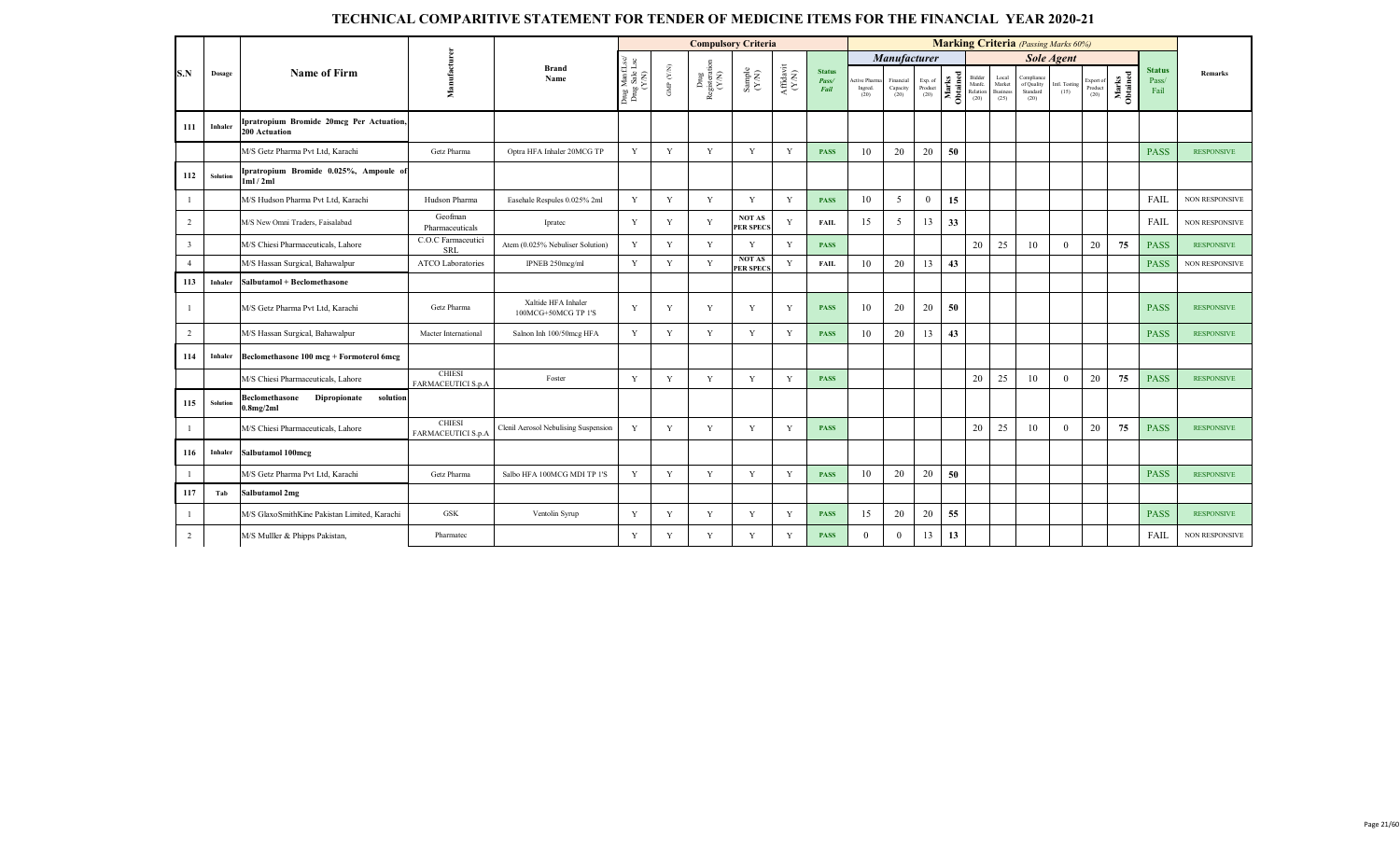|                         |                 |                                                     |                       |                                       |                                         |                    | <b>Compulsory Criteria</b>     |                                                              |                                           |                                |                                 |                                 |                            |                   |                                      |                                     | <b>Marking Criteria</b> (Passing Marks 60%) |                       |                             |                   |                                |                       |
|-------------------------|-----------------|-----------------------------------------------------|-----------------------|---------------------------------------|-----------------------------------------|--------------------|--------------------------------|--------------------------------------------------------------|-------------------------------------------|--------------------------------|---------------------------------|---------------------------------|----------------------------|-------------------|--------------------------------------|-------------------------------------|---------------------------------------------|-----------------------|-----------------------------|-------------------|--------------------------------|-----------------------|
|                         |                 |                                                     |                       |                                       |                                         |                    |                                |                                                              |                                           |                                |                                 | Manufacturer                    |                            |                   |                                      |                                     |                                             | <b>Sole Agent</b>     |                             |                   |                                |                       |
| S.N                     | Dosage          | <b>Name of Firm</b>                                 | Manufacturen          | <b>Brand</b><br>Name                  | Drug ManfLsc/<br>Drug Sale Lsc<br>(Y/N) | GMP $(\text{Y/N})$ | Drug<br>Registeration<br>(Y/N) | $\begin{array}{c} \text{Sample} \\ (\text{Y/N}) \end{array}$ | ${\bf Aff} {\bf davit} \atop ({\bf Y/N})$ | <b>Status</b><br>Pass/<br>Fail | Active Pharm<br>Ingred.<br>(20) | Financial<br>Capacity<br>$(20)$ | Exp. of<br>Product<br>(20) | Marks<br>Obtained | Bidder<br>Manfe.<br>Relation<br>(20) | Local<br>Market<br>Business<br>(25) | Compliano<br>of Quality<br>Standard<br>(20) | Intl. Testing<br>(15) | xport of<br>Product<br>(20) | Marks<br>Obtained | <b>Status</b><br>Pass/<br>Fail | Remarks               |
| 118                     | Syp             | Salbutamol 2mg/5ml                                  |                       |                                       |                                         |                    |                                |                                                              |                                           |                                |                                 |                                 |                            |                   |                                      |                                     |                                             |                       |                             |                   |                                |                       |
| $\mathbf{1}$            |                 | M/S Simz Pharmaceuticals Pvt Ltd, Lahore            | Simz Pharmaceuticals  | Asthasim-2mg Syrup                    | Y                                       | $\mathbf Y$        | Y                              | $\, {\rm N}$                                                 | Y                                         | <b>FAIL</b>                    | $\mathbf{0}$                    | $\overline{5}$                  | 20                         | 25                |                                      |                                     |                                             |                       |                             |                   | FAIL                           | NON RESPONSIVE        |
| $\overline{2}$          |                 | M/S GlaxoSmithKine Pakistan Limited, Karachi        | GSK                   | Ventolin Syrup                        | Y                                       | $\mathbf Y$        | Y                              | $\mathbf Y$                                                  | Y                                         | <b>PASS</b>                    | 15                              | 20                              | $20\,$                     | 55                |                                      |                                     |                                             |                       |                             |                   | <b>PASS</b>                    | <b>RESPONSIVE</b>     |
| $\overline{\mathbf{3}}$ |                 | M/S Hassan Surgical, Bahawalpur                     | ATCO Laboratories     | Bronkal Syrup                         | Y                                       | $\mathbf Y$        | Y                              | $\mathbf Y$                                                  | Y                                         | <b>PASS</b>                    | 10                              | 20                              | 13                         | 43                |                                      |                                     |                                             |                       |                             |                   | <b>PASS</b>                    | <b>RESPONSIVE</b>     |
| 119                     | <b>Solution</b> | Salbutamol for Nebulizer 20ml                       |                       |                                       |                                         |                    |                                |                                                              |                                           |                                |                                 |                                 |                            |                   |                                      |                                     |                                             |                       |                             |                   |                                |                       |
| $\mathbf{1}$            |                 | M/S GlaxoSmithKine Pakistan Limited, Karachi        | GSK                   | Ventolin Resp Solution                | $\mathbf Y$                             | $\mathbf Y$        | Y                              | Y                                                            | Y                                         | PASS                           | 15                              | 20                              | 20                         | 55                |                                      |                                     |                                             |                       |                             |                   | <b>PASS</b>                    | <b>RESPONSIVE</b>     |
| $\overline{2}$          |                 | M/S Hassan Surgical, Bahawalpur                     | ATCO Laboratories     | <b>Bronkal Respirator Solution</b>    | Y                                       | $\mathbf Y$        | Y                              | $\mathbf Y$                                                  | Y                                         | <b>PASS</b>                    | 10                              | 20                              | 13                         | 43                |                                      |                                     |                                             |                       |                             |                   | <b>PASS</b>                    | <b>RESPONSIVE</b>     |
| 120                     | Inhaler         | Salmeterol Xinafoate + Fluticasone 25/250           |                       |                                       |                                         |                    |                                |                                                              |                                           |                                |                                 |                                 |                            |                   |                                      |                                     |                                             |                       |                             |                   |                                |                       |
| $\mathbf{1}$            |                 | M/S Getz Pharma Pvt Ltd, Karachi                    | Getz Pharma           | Saltra HFA 25MCG+250MCG MDI<br>TP 1'S | $\mathbf Y$                             | $\mathbf Y$        | $\mathbf Y$                    | Y                                                            | Y                                         | <b>PASS</b>                    | 10                              | 20                              | $20\,$                     | 50                |                                      |                                     |                                             |                       |                             |                   | <b>PASS</b>                    | <b>RESPONSIVE</b>     |
| $\overline{2}$          |                 | M/S Hassan Surgical, Bahawalpur                     | Macter International  | Salmicort Inh 25/250mcg HFA           | Y                                       | $\mathbf Y$        | Y                              | $\mathbf Y$                                                  | $\mathbf Y$                               | <b>PASS</b>                    | 10                              | 20                              | 13                         | 43                |                                      |                                     |                                             |                       |                             |                   | <b>PASS</b>                    | <b>RESPONSIVE</b>     |
| 121                     | Inhaler         | Salmeterol 25mcg + Fluticasone propionate<br>250mcg |                       |                                       |                                         |                    |                                |                                                              |                                           |                                |                                 |                                 |                            |                   |                                      |                                     |                                             |                       |                             |                   |                                |                       |
|                         |                 | M/S Getz Pharma Pvt Ltd, Karachi                    | Getz Pharma           | Saltra HFA 25MCG+250MCG MDI<br>TP 1'S | $\mathbf Y$                             | $\mathbf Y$        | Y                              | $\mathbf N$                                                  | $\mathbf Y$                               | <b>FAIL</b>                    | 10                              | 20                              | 20                         | 50                |                                      |                                     |                                             |                       |                             |                   | <b>PASS</b>                    | <b>NON RESPONSIVE</b> |
| 122                     | Cap/<br>Tab.    | Theophylline 300mg                                  |                       |                                       |                                         |                    |                                |                                                              |                                           |                                |                                 |                                 |                            |                   |                                      |                                     |                                             |                       |                             |                   |                                |                       |
| $\mathbf{1}$            |                 | N.Q                                                 |                       |                                       |                                         |                    |                                |                                                              |                                           |                                |                                 |                                 |                            |                   |                                      |                                     |                                             |                       |                             |                   |                                |                       |
| 123                     | Tab             | Theophylline 350mg                                  |                       |                                       |                                         |                    |                                |                                                              |                                           |                                |                                 |                                 |                            |                   |                                      |                                     |                                             |                       |                             |                   |                                |                       |
| $\mathbf{1}$            |                 | N.Q                                                 |                       |                                       |                                         |                    |                                |                                                              |                                           |                                |                                 |                                 |                            |                   |                                      |                                     |                                             |                       |                             |                   |                                |                       |
| 124                     | Inj             | <b>Adenosine 3mg/ml</b>                             |                       |                                       |                                         |                    |                                |                                                              |                                           |                                |                                 |                                 |                            |                   |                                      |                                     |                                             |                       |                             |                   |                                |                       |
| $\mathbf{1}$            |                 | N.Q                                                 |                       |                                       |                                         |                    |                                |                                                              |                                           |                                |                                 |                                 |                            |                   |                                      |                                     |                                             |                       |                             |                   |                                |                       |
| 125                     | Inj             | Adrenaline 0.1%, 1ml                                |                       |                                       |                                         |                    |                                |                                                              |                                           |                                |                                 |                                 |                            |                   |                                      |                                     |                                             |                       |                             |                   |                                |                       |
| $\mathbf{1}$            |                 | N.Q                                                 |                       |                                       |                                         |                    |                                |                                                              |                                           |                                |                                 |                                 |                            |                   |                                      |                                     |                                             |                       |                             |                   |                                |                       |
| 126                     | Inj             | Amiodarone HCl 150mg/3ml                            |                       |                                       |                                         |                    |                                |                                                              |                                           |                                |                                 |                                 |                            |                   |                                      |                                     |                                             |                       |                             |                   |                                |                       |
| $\mathbf{1}$            |                 | M/S Bajwa Pharmaceuticals Pvt Ltd, Lahore           | Bajwa Pharmaceuticals | Baj-Darone Inj. 3ml                   | Y                                       | $\mathbf Y$        | Y                              | $\, {\rm N}$                                                 | Y                                         | <b>FAIL</b>                    | 10                              | $\overline{5}$                  | $\mathbf{0}$               | 15                |                                      |                                     |                                             |                       |                             |                   | FAIL                           | <b>NON RESPONSIVE</b> |
| 127                     | Tab             | <b>Amlodipine 5mg</b>                               |                       |                                       |                                         |                    |                                |                                                              |                                           |                                |                                 |                                 |                            |                   |                                      |                                     |                                             |                       |                             |                   |                                |                       |
| $\mathbf{1}$            |                 | M/S Mega Pharmaceuticals Limited, Lahore            | Mega Pharmaceuticals  | Megadip Tablets 5 mg                  | $\mathbf Y$                             | $\mathbf Y$        | Y                              | $\mathbf Y$                                                  | $\mathbf Y$                               | <b>PASS</b>                    | 10                              | 10                              | $\overline{\mathbf{3}}$    | 23                |                                      |                                     |                                             |                       |                             |                   | FAIL                           | NON RESPONSIVE        |
| $\overline{2}$          |                 | M/S Saffron Pharmaceuticals Pvt Ltd, Faisalabad     | Saffron Pharma        | Hypotin 5mg Tab                       | $\mathbf Y$                             | $\mathbf Y$        | $\mathbf Y$                    | $\mathbf Y$                                                  | $\mathbf Y$                               | <b>PASS</b>                    | 10                              | 15                              | 13                         | 28                |                                      |                                     |                                             |                       |                             |                   | FAIL                           | NON RESPONSIVE        |
| $\overline{\mathbf{3}}$ |                 | M/S Scilife Pharma, Karachi                         | Scilife Pharma        | M-low                                 | $\mathbf Y$                             | $\mathbf Y$        | Y                              | $_{\rm N}$                                                   | $\mathbf Y$                               | <b>FAIL</b>                    | 10                              | 10                              | $\,0\,$                    | 20                |                                      |                                     |                                             |                       |                             |                   | FAIL                           | NON RESPONSIVE        |
| $\overline{4}$          |                 | M/S Nabiqasim Industries Pvt Ltd, Karachi           | Nabiqasim             | amdipine                              | $\mathbf Y$                             | $\mathbf Y$        | Y                              | Y                                                            | Y                                         | <b>PASS</b>                    | 10                              | 20                              | 6                          | 36                |                                      |                                     |                                             |                       |                             |                   | <b>PASS</b>                    | <b>RESPONSIVE</b>     |
| $5\overline{)}$         |                 | M/S Mulller & Phipps Pakistan,                      | Pharmatec             |                                       | $\mathbf Y$                             | $\mathbf Y$        | $\mathbf Y$                    | $\mathbf Y$                                                  | $\mathbf Y$                               | <b>PASS</b>                    | $\overline{0}$                  | $\bf{0}$                        | 6                          | 6                 |                                      |                                     |                                             |                       |                             |                   | FAIL                           | <b>NON RESPONSIVE</b> |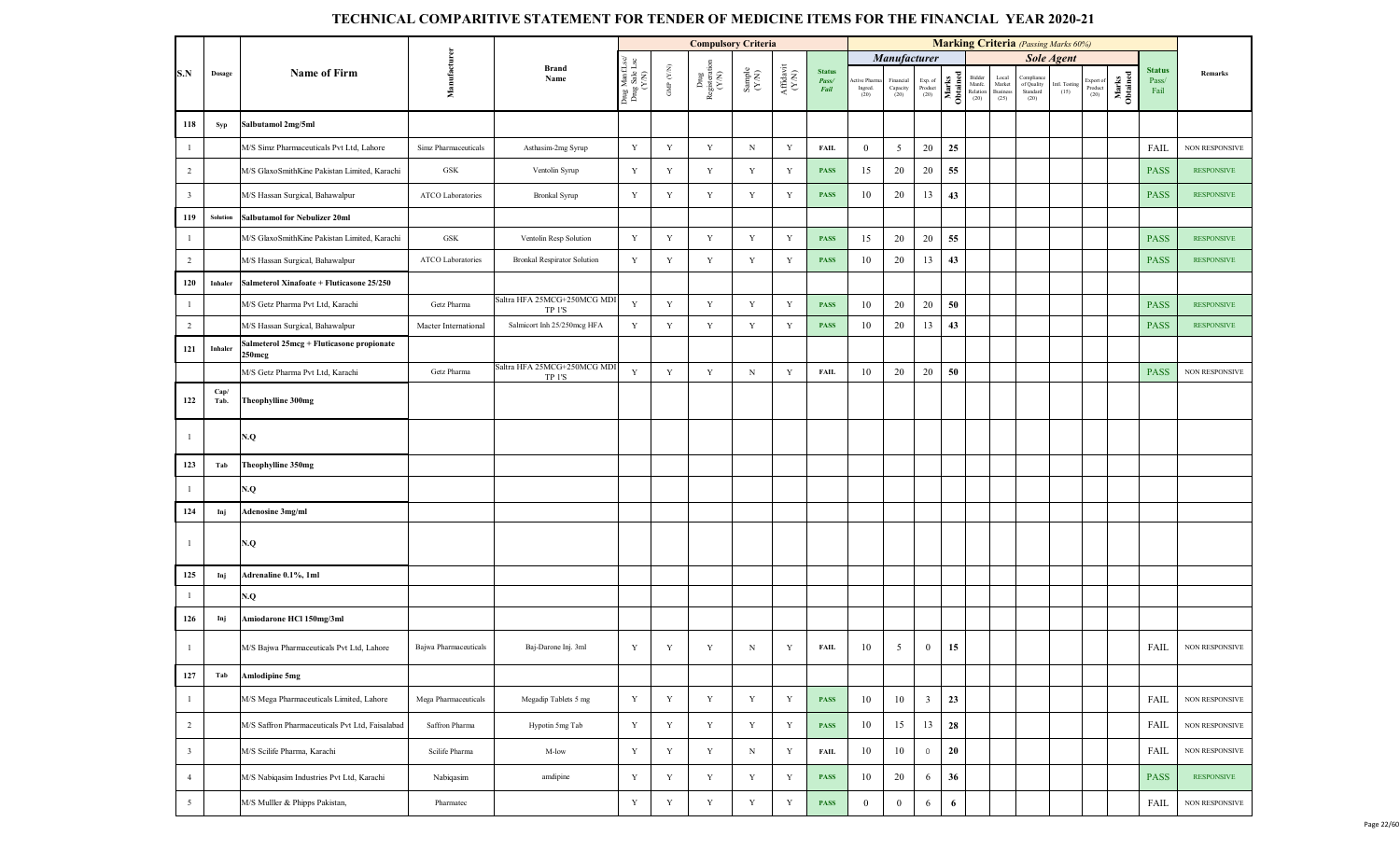|                         |        |                                                 |                                  |                                   |                                     |                    | <b>Compulsory Criteria</b>   |                                                                                  |                                                                              |                                |                                |                               |                                                                        |                   | <b>Marking Criteria</b> (Passing Marks 60%) |                                            |                                             |                       |                              |                   |                                |                       |
|-------------------------|--------|-------------------------------------------------|----------------------------------|-----------------------------------|-------------------------------------|--------------------|------------------------------|----------------------------------------------------------------------------------|------------------------------------------------------------------------------|--------------------------------|--------------------------------|-------------------------------|------------------------------------------------------------------------|-------------------|---------------------------------------------|--------------------------------------------|---------------------------------------------|-----------------------|------------------------------|-------------------|--------------------------------|-----------------------|
|                         |        |                                                 |                                  |                                   | $_{\text{Lsc}}$                     |                    |                              |                                                                                  |                                                                              |                                |                                | Manufacturer                  |                                                                        |                   |                                             |                                            |                                             | <b>Sole Agent</b>     |                              |                   |                                |                       |
| S.N                     | Dosage | <b>Name of Firm</b>                             | Manufactu                        | <b>Brand</b><br>Name              | Drug Manf.I<br>Drug Sale L<br>(Y/N) | GMP $(\text{Y/N})$ | Drug<br>Registerati<br>(Y/N) | $\begin{array}{c} \text{Sample} \\ \text{C} \\ \text{N} \\ \text{N} \end{array}$ | $\begin{array}{c} \mathbf{Aff} \mathbf{davit} \\ (\mathbf{Y/N}) \end{array}$ | <b>Status</b><br>Pass/<br>Fail | ctive Pharm<br>Ingred.<br>(20) | Financial<br>Capacity<br>(20) | $\begin{array}{c} \text{Exp. of}\\ \text{Product} \end{array}$<br>(20) | Marks<br>Obtained | Bidder<br>Manfe.<br>Relation<br>(20)        | Local<br>Market<br><b>Business</b><br>(25) | Compliano<br>of Quality<br>Standard<br>(20) | Intl. Testing<br>(15) | Export of<br>Product<br>(20) | Marks<br>Obtained | <b>Status</b><br>Pass/<br>Fail | Remarks               |
| 6                       |        | M/S Hassan Surgical, Bahawalpur                 | Bio Labs                         | Amdol Tab 5mg                     | Y                                   | Y                  | Y                            | Y                                                                                | Y                                                                            | <b>PASS</b>                    | 10                             | 10                            | 20                                                                     | 40                |                                             |                                            |                                             |                       |                              |                   | <b>PASS</b>                    | <b>RESPONSIVE</b>     |
| $\overline{7}$          |        | M/S New Majeed Medicine, Bwp                    | <b>Barrett Hodgson</b>           | Ampress 5mg Tab                   | Y                                   | Y                  | $\mathbf Y$                  | Y                                                                                | Y                                                                            | <b>PASS</b>                    | 10                             | 20                            | 13                                                                     | 43                |                                             |                                            |                                             |                       |                              |                   | <b>PASS</b>                    | <b>RESPONSIVE</b>     |
| 128                     | Tab    | Valsartan 80mg                                  |                                  |                                   |                                     |                    |                              |                                                                                  |                                                                              |                                |                                |                               |                                                                        |                   |                                             |                                            |                                             |                       |                              |                   |                                |                       |
| - 1                     |        | M/S Getz Pharma Pvt Ltd, Karachi                | Getz Pharma                      | Cova Tab 80MG TP 14'              | Y                                   | Y                  | $\mathbf Y$                  | Y                                                                                | Y                                                                            | <b>PASS</b>                    | 10                             | 20                            | 20                                                                     | 50                |                                             |                                            |                                             |                       |                              |                   | <b>PASS</b>                    | <b>RESPONSIVE</b>     |
| $\overline{2}$          |        | M/S Scilife Pharma, Karachi                     | Scilife Pharma                   | Valid                             | $\mathbf Y$                         | Y                  | Y                            | $\mathbf Y$                                                                      | Y                                                                            | <b>PASS</b>                    | 10                             | 10                            | $\overline{0}$                                                         | 20                |                                             |                                            |                                             |                       |                              |                   | FAIL                           | <b>NON RESPONSIVE</b> |
| $\overline{\mathbf{3}}$ |        | M/S Novartis Pharma Pakistan Limited, Karachi   | Novartis Pharma                  | Diovan 80mg                       | Y                                   | Y                  | Y                            | Y                                                                                | Y                                                                            | <b>PASS</b>                    |                                |                               |                                                                        |                   | 20                                          | 25                                         | 10                                          | $7\phantom{.0}$       | 10                           | 72                | <b>PASS</b>                    | <b>RESPONSIVE</b>     |
| $\overline{4}$          |        | M/S New Majeed Medicine, Bwp                    | Highnoon Laboratories            | Valforge 80mg Tab                 | Y                                   | Y                  | $\mathbf Y$                  | Y                                                                                | Y                                                                            | <b>PASS</b>                    | 10                             | 20                            | 13                                                                     | 43                |                                             |                                            |                                             |                       |                              |                   | <b>PASS</b>                    | <b>RESPONSIVE</b>     |
| 129                     | Tab    | <b>Atenolol 50mg</b>                            |                                  |                                   |                                     |                    |                              |                                                                                  |                                                                              |                                |                                |                               |                                                                        |                   |                                             |                                            |                                             |                       |                              |                   |                                |                       |
| $\overline{1}$          |        | M/S Mega Pharmaceuticals Limited, Lahore        | Mega Pharmaceuticals             | ATL Tablets 50 mg                 | Y                                   | Y                  | $\mathbf Y$                  | $\mathbf Y$                                                                      | Y                                                                            | <b>PASS</b>                    | 15                             | 10                            | 20                                                                     | 45                |                                             |                                            |                                             |                       |                              |                   | <b>PASS</b>                    | <b>RESPONSIVE</b>     |
| 2                       |        | M/S Nabiqasim Industries Pvt Ltd, Karachi       | Nabiqasim                        | normitab 50mg                     | Y                                   | Y                  | $\mathbf Y$                  | Y                                                                                | Y                                                                            | <b>PASS</b>                    | 10                             | 20                            | 6                                                                      | 36                |                                             |                                            |                                             |                       |                              |                   | <b>PASS</b>                    | <b>RESPONSIVE</b>     |
| $\overline{\mathbf{3}}$ |        | M/S New Majeed Medicine, Bwp                    | Highnoon Laboratories            | Blokium 50mg Tab                  | Y                                   | $\mathbf Y$        | $\mathbf Y$                  | Y                                                                                | Y                                                                            | <b>PASS</b>                    | 10                             | 20                            | 13                                                                     | 43                |                                             |                                            |                                             |                       |                              |                   | <b>PASS</b>                    | <b>RESPONSIVE</b>     |
| 130                     | Tab    | Atorvastatin 20mg                               |                                  |                                   |                                     |                    |                              |                                                                                  |                                                                              |                                |                                |                               |                                                                        |                   |                                             |                                            |                                             |                       |                              |                   |                                |                       |
| $\mathbf{1}$            |        | M/S Mega Pharmaceuticals Limited, Lahore        | Mega Pharmaceuticals             | Megavastin Tablets 20 mg          | Y                                   | Y                  | Y                            | $\mathbf Y$                                                                      | Y                                                                            | <b>PASS</b>                    | 15                             | 10                            | 20                                                                     | 45                |                                             |                                            |                                             |                       |                              |                   | <b>PASS</b>                    | <b>RESPONSIVE</b>     |
| $\overline{2}$          |        | M/S Getz Pharma Pvt Ltd, Karachi                | Getz Pharma                      | Lipiget Tab 20MG TP 10'S (SEPACK) | Y                                   | Y                  | $\mathbf Y$                  | Y                                                                                | Y                                                                            | <b>PASS</b>                    | 10                             | 20                            | 20                                                                     | 50                |                                             |                                            |                                             |                       |                              |                   | <b>PASS</b>                    | <b>RESPONSIVE</b>     |
| $\overline{\mathbf{3}}$ |        | M/S Scilife Pharma, Karachi                     | Scilife Pharma                   | Lochol                            | $\mathbf Y$                         | $\mathbf Y$        | Y                            | $\mathbf Y$                                                                      | Y                                                                            | <b>PASS</b>                    | 10                             | 10                            | $\mathbb O$                                                            | 20                |                                             |                                            |                                             |                       |                              |                   | FAIL                           | <b>NON RESPONSIVE</b> |
| $\overline{4}$          |        | M/S Nabiqasim Industries Pvt Ltd, Karachi       | Nabiqasim                        | dcscol 20mg                       | $\mathbf Y$                         | Y                  | $\mathbf Y$                  | $\mathbf Y$                                                                      | Y                                                                            | <b>PASS</b>                    | 10                             | 20                            | 6                                                                      | 36                |                                             |                                            |                                             |                       |                              |                   | <b>PASS</b>                    | <b>RESPONSIVE</b>     |
| $5\overline{)}$         |        | M/S Mulller & Phipps Pakistan,                  | Pharmatec                        |                                   | $\mathbf Y$                         | $\mathbf Y$        | Y                            | $\mathbf Y$                                                                      | Y                                                                            | <b>PASS</b>                    | 10                             | $\mathbf{0}$                  | 6                                                                      | 16                |                                             |                                            |                                             |                       |                              |                   | FAIL                           | <b>NON RESPONSIVE</b> |
| 6                       |        | M/S Wilshire Laboratories Pvt Ltd, Lahore       | Wilshire Laboratories<br>Pvt Ltd | Lastolip Tablet                   | Y                                   | Y                  | Y                            | Y                                                                                | Y                                                                            | <b>PASS</b>                    | 10                             | 10                            | 20                                                                     | 40                |                                             |                                            |                                             |                       |                              |                   | <b>PASS</b>                    | <b>RESPONSIVE</b>     |
| $7\phantom{.0}$         |        | M/S Hassan Surgical, Bahawalpur                 | Bio Labs                         | Orvast Tab 20mg                   | $\mathbf Y$                         | Y                  | Y                            | $_{\rm N}$                                                                       | $\mathbf Y$                                                                  | <b>FAIL</b>                    | 10                             | 10                            | 6                                                                      | 26                |                                             |                                            |                                             |                       |                              |                   | FAIL                           | <b>NON RESPONSIVE</b> |
| $\,$ 8 $\,$             |        | M/S New Majeed Medicine, Bwp                    | Highnoon Laboratories            | Lipirex 20mg Tab                  | $\mathbf Y$                         | Y                  | Y                            | Y                                                                                | Y                                                                            | <b>PASS</b>                    | 10                             | 20                            | 13                                                                     | 43                |                                             |                                            |                                             |                       |                              |                   | <b>PASS</b>                    | <b>RESPONSIVE</b>     |
| 131                     | Tab    | <b>Bisoprolol</b> 5mg                           |                                  |                                   |                                     |                    |                              |                                                                                  |                                                                              |                                |                                |                               |                                                                        |                   |                                             |                                            |                                             |                       |                              |                   |                                |                       |
| $\overline{1}$          |        | M/S Saffron Pharmaceuticals Pvt Ltd, Faisalabad | Saffron Pharma                   | Safco 5mg Tab                     | Y                                   | Y                  | Y                            | Y                                                                                | Y                                                                            | <b>PASS</b>                    | 10                             | 15                            | 6                                                                      | 31                |                                             |                                            |                                             |                       |                              |                   | FAIL                           | NON RESPONSIVE        |
| $\overline{2}$          |        | M/S Mulller & Phipps Pakistan,                  | Aspin                            |                                   | Y                                   | $\mathbf Y$        | $\mathbf N$                  | Y                                                                                | Y                                                                            | <b>FAIL</b>                    | $\theta$                       | $\theta$                      | $\theta$                                                               | $\bf{0}$          |                                             |                                            |                                             |                       |                              |                   | FAIL                           | <b>NON RESPONSIVE</b> |
| 132                     | Tab    | Captopril 25mg                                  |                                  |                                   |                                     |                    |                              |                                                                                  |                                                                              |                                |                                |                               |                                                                        |                   |                                             |                                            |                                             |                       |                              |                   |                                |                       |
| $\overline{1}$          |        | M/S Pharma Lord Pvt Ltd, Layyah                 | Pharma Lord                      | Lorcapt                           | Y                                   | $\mathbf Y$        | Y                            | N                                                                                | N                                                                            | <b>FAIL</b>                    | 10                             | $5\overline{)}$               | $\overline{0}$                                                         | 15                |                                             |                                            |                                             |                       |                              |                   | FAIL                           | NON RESPONSIVE        |
| $\overline{2}$          |        | M/S GlaxoSmithKine Pakistan Limited, Karachi    | GSK                              | Capoten Tablets 25mg              | $\mathbf Y$                         | Y                  | Y                            | $\mathbf Y$                                                                      | Y                                                                            | <b>PASS</b>                    | 15                             | 20                            | 20                                                                     | 55                |                                             |                                            |                                             |                       |                              |                   | <b>PASS</b>                    | <b>RESPONSIVE</b>     |
| 133                     | Tab    | Carvedilol 12.5mg                               |                                  |                                   |                                     |                    |                              |                                                                                  |                                                                              |                                |                                |                               |                                                                        |                   |                                             |                                            |                                             |                       |                              |                   |                                |                       |
| $\overline{1}$          |        | M/S Nabiqasim Industries Pvt Ltd, Karachi       | Nabiqasim                        | carpro                            | $\mathbf Y$                         | $\mathbf Y$        | $\mathbf Y$                  | $\mathbf Y$                                                                      | $\mathbf Y$                                                                  | <b>PASS</b>                    | 10                             | 20                            | 6                                                                      | 36                |                                             |                                            |                                             |                       |                              |                   | <b>PASS</b>                    | <b>RESPONSIVE</b>     |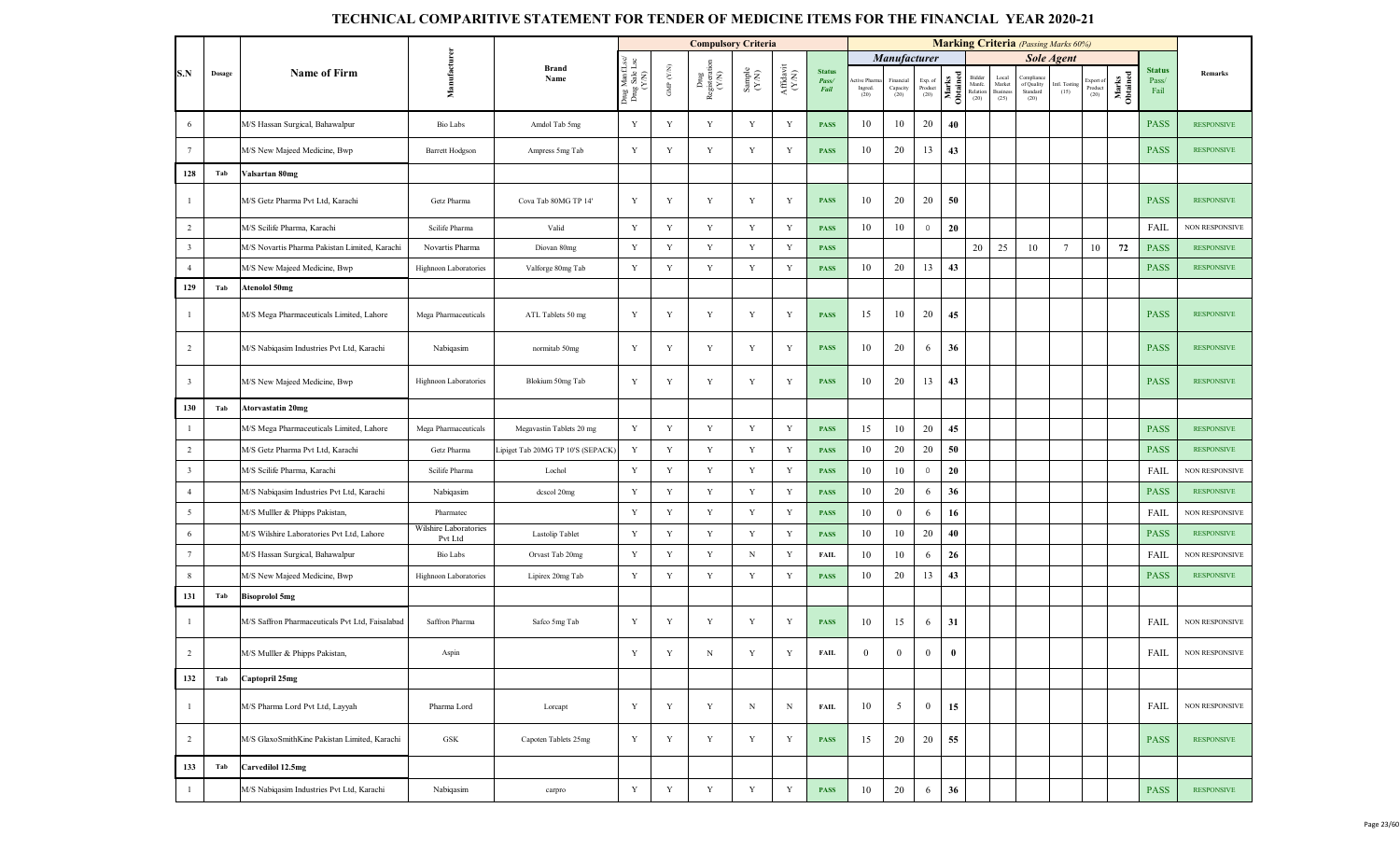|                         |        |                                        |                               |                                |                                          |                       | <b>Compulsory Criteria</b>                                                          |                                                              |                                                                                                 |                                |                               |                              |                                       |                   |                                      |                                           | <b>Marking Criteria</b> (Passing Marks 60%)  |                       |                              |                   |                                |                       |
|-------------------------|--------|----------------------------------------|-------------------------------|--------------------------------|------------------------------------------|-----------------------|-------------------------------------------------------------------------------------|--------------------------------------------------------------|-------------------------------------------------------------------------------------------------|--------------------------------|-------------------------------|------------------------------|---------------------------------------|-------------------|--------------------------------------|-------------------------------------------|----------------------------------------------|-----------------------|------------------------------|-------------------|--------------------------------|-----------------------|
|                         |        |                                        |                               |                                |                                          |                       |                                                                                     |                                                              |                                                                                                 |                                |                               | Manufacturer                 |                                       |                   |                                      |                                           |                                              | <b>Sole Agent</b>     |                              |                   |                                |                       |
| S.N                     | Dosage | <b>Name of Firm</b>                    | Manufacturer                  | <b>Brand</b><br>Name           | Drug Manf.Lsc/<br>Drug Sale Lsc<br>(Y/N) | GMP $(\mathcal{V/N})$ | $\begin{array}{c}\n\text{Dng} \\ \text{Registeration} \\ \text{(Y/N)}\n\end{array}$ | $\begin{array}{c} \text{Sample} \\ (\text{Y/N}) \end{array}$ | $\begin{array}{c} \mathrm{Aff} \mathrm{d} \mathrm{av} \mathrm{i} \\ (\mathrm{Y/N}) \end{array}$ | <b>Status</b><br>Pass/<br>Fail | tive Pharm<br>Ingred.<br>(20) | inancial<br>Capacity<br>(20) | Exp. of<br>Product $\left( 20\right)$ | Marks<br>Obtained | Bidder<br>Manfc.<br>Relation<br>(20) | Local<br>Marke<br><b>Business</b><br>(25) | Compliance<br>of Quality<br>Standard<br>(20) | Intl. Testing<br>(15) | Export of<br>Product<br>(20) | Marks<br>Obtained | <b>Status</b><br>Pass/<br>Fail | Remarks               |
| $\overline{2}$          |        | M/S Hassan Surgical, Bahawalpur        | Macter International          | Hart Tab 12.5mg                | $\mathbf Y$                              | Y                     | $\mathbf Y$                                                                         | $_{\rm N}$                                                   | $\mathbf Y$                                                                                     | FAIL                           | 10                            | 20                           | 13                                    | 43                |                                      |                                           |                                              |                       |                              |                   | <b>PASS</b>                    | NON RESPONSIVE        |
| $\overline{\mathbf{3}}$ |        | M/S New Majeed Medicine, Bwp           | <b>Barrett Hodgson</b>        | Vedicar 12.5mg Tab             | $\mathbf Y$                              | Y                     | Y                                                                                   | Y                                                            | Y                                                                                               | <b>PASS</b>                    | 10                            | 20                           | 13                                    | 43                |                                      |                                           |                                              |                       |                              |                   | <b>PASS</b>                    | <b>RESPONSIVE</b>     |
| 134                     | Tab    | Carvedilol 6.25mg                      |                               |                                |                                          |                       |                                                                                     |                                                              |                                                                                                 |                                |                               |                              |                                       |                   |                                      |                                           |                                              |                       |                              |                   |                                |                       |
| $\mathbf{1}$            |        | M/S Hassan Surgical, Bahawalpur        | Macter International          | Hart Tab6.25mg                 | Y                                        | Y                     | $\mathbf Y$                                                                         | $_{\rm N}$                                                   | Y                                                                                               | <b>FAIL</b>                    | 10                            | 20                           | 13                                    | 43                |                                      |                                           |                                              |                       |                              |                   | <b>PASS</b>                    | NON RESPONSIVE        |
| 2                       |        | M/S New Majeed Medicine, Bwp           | <b>Barrett Hodgson</b>        | Vedicar 6.25mg Tab             | Y                                        | Y                     | Y                                                                                   | $\mathbf Y$                                                  | Y                                                                                               | <b>PASS</b>                    | 10                            | 20                           | 13                                    | 43                |                                      |                                           |                                              |                       |                              |                   | <b>PASS</b>                    | <b>RESPONSIVE</b>     |
| 135                     | Inj    | Digoxin 0.25mg/ml                      |                               |                                |                                          |                       |                                                                                     |                                                              |                                                                                                 |                                |                               |                              |                                       |                   |                                      |                                           |                                              |                       |                              |                   |                                |                       |
| $\mathbf{1}$            |        | Q.V                                    |                               |                                |                                          |                       |                                                                                     |                                                              |                                                                                                 |                                |                               |                              |                                       |                   |                                      |                                           |                                              |                       |                              |                   |                                |                       |
| 136                     | Tab    | Digoxin 250mcg                         |                               |                                |                                          |                       |                                                                                     |                                                              |                                                                                                 |                                |                               |                              |                                       |                   |                                      |                                           |                                              |                       |                              |                   |                                |                       |
| $\mathbf{1}$            |        | N.Q                                    |                               |                                |                                          |                       |                                                                                     |                                                              |                                                                                                 |                                |                               |                              |                                       |                   |                                      |                                           |                                              |                       |                              |                   |                                |                       |
| 137                     | Tab    | <b>Diltiazem HCl 30mg</b>              |                               |                                |                                          |                       |                                                                                     |                                                              |                                                                                                 |                                |                               |                              |                                       |                   |                                      |                                           |                                              |                       |                              |                   |                                |                       |
|                         |        | M/S New Majeed Medicine, Bwp           | Highnoon Laboratories         | Herbesser 30mg Tab             | Y                                        | Y                     | Y                                                                                   | $\mathbf Y$                                                  | Y                                                                                               | <b>PASS</b>                    | 10                            | 20                           | 13                                    | 43                |                                      |                                           |                                              |                       |                              |                   | <b>PASS</b>                    | <b>RESPONSIVE</b>     |
| 138                     | Tab    | Diltiazem HCl 60mg                     |                               |                                |                                          |                       |                                                                                     |                                                              |                                                                                                 |                                |                               |                              |                                       |                   |                                      |                                           |                                              |                       |                              |                   |                                |                       |
| $\mathbf{1}$            |        | M/S New Majeed Medicine, Bwp           | Highnoon Laboratories         | Herbesser 60mg Tab             | Y                                        | Y                     | Y                                                                                   | Y                                                            | Y                                                                                               | <b>PASS</b>                    | 10                            | 20                           | 13                                    | 43                |                                      |                                           |                                              |                       |                              |                   | <b>PASS</b>                    | <b>RESPONSIVE</b>     |
| 139                     | Inj    | Dobutamine 250mg/5ml, 5ml              |                               |                                |                                          |                       |                                                                                     |                                                              |                                                                                                 |                                |                               |                              |                                       |                   |                                      |                                           |                                              |                       |                              |                   |                                |                       |
| $\mathbf{1}$            |        | M/S Jamil Trader, Multan               | 3H                            | Myungmoon Dobutamine Inj 250mg | Y                                        | Y                     | Y                                                                                   | Y                                                            | Y                                                                                               | <b>PASS</b>                    |                               |                              |                                       |                   | 20                                   | 25                                        | 10                                           | 7                     | 18                           | 80                | <b>PASS</b>                    | <b>RESPONSIVE</b>     |
| $\overline{2}$          |        | M/S Medi Mark Pharmaceuticals, Sahiwal | Korea Pharma Co, Ltd<br>Korea | Inj. Dobamin 250mg             | Y                                        | $\mathbf Y$           | $\mathbf Y$                                                                         | $\mathbf Y$                                                  | Y                                                                                               | <b>PASS</b>                    |                               |                              |                                       |                   | 20                                   | 25                                        | 10                                           | $\Omega$              | 20                           | 75                | <b>PASS</b>                    | <b>RESPONSIVE</b>     |
| $\overline{\mathbf{3}}$ |        | M/S MTI Medicals Pvt Ltd, Lahore       | MTI Medicals Pvt Ltd          | Tobuject Injection 250mg       | $\mathbf Y$                              | Y                     | Y                                                                                   | Y                                                            | Y                                                                                               | <b>PASS</b>                    | 15                            | $5\overline{5}$              | 13                                    | 33                |                                      |                                           |                                              |                       |                              |                   | FAIL                           | NON RESPONSIVE        |
| 140                     | Inj    | Dopamine 40mg/ml                       |                               |                                |                                          |                       |                                                                                     |                                                              |                                                                                                 |                                |                               |                              |                                       |                   |                                      |                                           |                                              |                       |                              |                   |                                |                       |
| $\mathbf{1}$            |        | M/S MTI Medicals Pvt Ltd, Lahore       | MTI Medicals Pvt Ltd          | Dopacin HCL 200mg Injection    | Y                                        | Y                     | Y                                                                                   | Y                                                            | Y                                                                                               | <b>PASS</b>                    | 15                            | 5                            | $\overline{\mathbf{3}}$               | 23                |                                      |                                           |                                              |                       |                              |                   | FAIL                           | <b>NON RESPONSIVE</b> |
| 141                     | Tab    | Doxazosin Mesylate 2mg, 4mg            |                               |                                |                                          |                       |                                                                                     |                                                              |                                                                                                 |                                |                               |                              |                                       |                   |                                      |                                           |                                              |                       |                              |                   |                                |                       |
| $\mathbf{1}$            |        | M/S Pfizer Pakistan Limited, Karachi   | Pfizer Pakistan Limited       | Cardura 2mg Tablet of 20's     | $\mathbf Y$                              | $\mathbf Y$           | $\mathbf Y$                                                                         | $\mathbf Y$                                                  | Y                                                                                               | <b>PASS</b>                    | 10                            | 20                           | 13                                    | 43                |                                      |                                           |                                              |                       |                              |                   | <b>PASS</b>                    | <b>RESPONSIVE</b>     |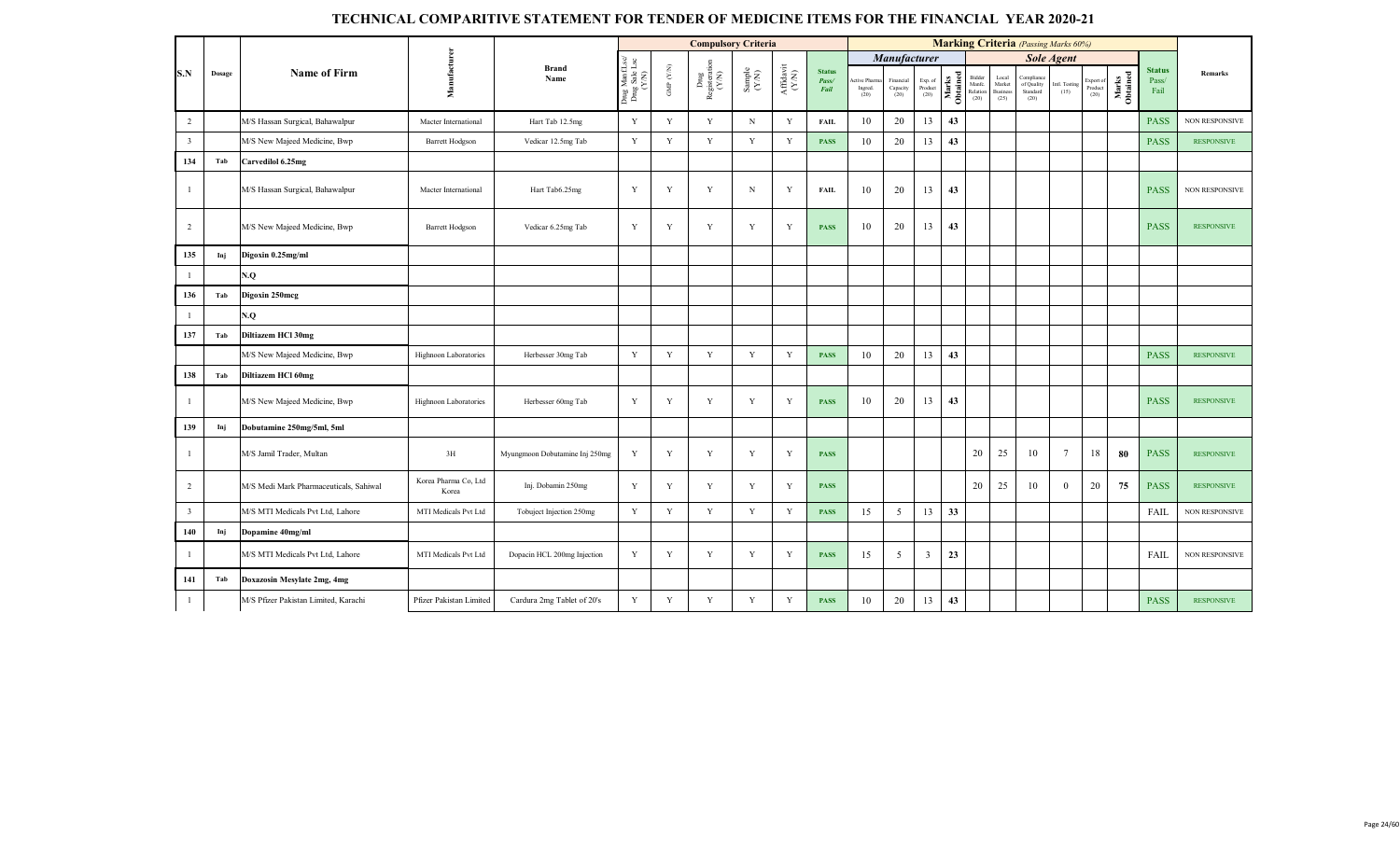|                |        |                                                      |                        |                       |                                          |                               | <b>Compulsory Criteria</b>                     |                                                             |                                      |                                |                                |                                    |                            |                   |                                      |                                     |                                                                                                | <b>Marking Criteria</b> (Passing Marks 60%) |                              |                   |                                |                       |
|----------------|--------|------------------------------------------------------|------------------------|-----------------------|------------------------------------------|-------------------------------|------------------------------------------------|-------------------------------------------------------------|--------------------------------------|--------------------------------|--------------------------------|------------------------------------|----------------------------|-------------------|--------------------------------------|-------------------------------------|------------------------------------------------------------------------------------------------|---------------------------------------------|------------------------------|-------------------|--------------------------------|-----------------------|
|                |        |                                                      |                        |                       |                                          |                               |                                                |                                                             |                                      |                                |                                | Manufacturer                       |                            |                   |                                      |                                     |                                                                                                | <b>Sole Agent</b>                           |                              |                   |                                |                       |
| S.N            | Dosage | <b>Name of Firm</b>                                  | Manufacturer           | <b>Brand</b><br>Name  | Drug Manf.Lsc/<br>Drug Sale Lsc<br>(Y/N) | GMP $(\mathbf{Y} \mathbf{N})$ | ${\operatorname{\bf Dng}}$ Registeration (Y/N) | $\begin{array}{c} \text{Sample} \\ (\text{YM}) \end{array}$ | $\frac{\text{Affdavit}}{\text{N/N}}$ | <b>Status</b><br>Pass/<br>Fail | ctive Pharm<br>Ingred.<br>(20) | Financial<br>Capacity<br>(20) $\,$ | Exp. of<br>Product<br>(20) | Marks<br>Obtained | Bidder<br>Manfc.<br>Relation<br>(20) | Local<br>Market<br>Business<br>(25) | Compliance<br>$% \left( \left\vert \mathcal{A}\right\vert \right)$ of Quality Standard<br>(20) | Intl. Testing<br>$(15)$                     | Export of<br>Product<br>(20) | Marks<br>Obtained | <b>Status</b><br>Pass/<br>Fail | Remarks               |
| 142            | Inj.   | <b>Glyceryl Trinitrate 5mg/ml</b>                    |                        |                       |                                          |                               |                                                |                                                             |                                      |                                |                                |                                    |                            |                   |                                      |                                     |                                                                                                |                                             |                              |                   |                                |                       |
| $\mathbf{1}$   |        | N.Q                                                  |                        |                       |                                          |                               |                                                |                                                             |                                      |                                |                                |                                    |                            |                   |                                      |                                     |                                                                                                |                                             |                              |                   |                                |                       |
| 143            | Tab    | <b>Glyceryl Trinitrate 0.5mg</b>                     |                        |                       |                                          |                               |                                                |                                                             |                                      |                                |                                |                                    |                            |                   |                                      |                                     |                                                                                                |                                             |                              |                   |                                |                       |
| $\mathbf{1}$   |        | N.Q                                                  |                        |                       |                                          |                               |                                                |                                                             |                                      |                                |                                |                                    |                            |                   |                                      |                                     |                                                                                                |                                             |                              |                   |                                |                       |
| 144            | Tab    | <b>Glyceryl Trinitrate 2.6mg</b>                     |                        |                       |                                          |                               |                                                |                                                             |                                      |                                |                                |                                    |                            |                   |                                      |                                     |                                                                                                |                                             |                              |                   |                                |                       |
| $\mathbf{1}$   |        | M/S Hassan Surgical, Bahawalpur                      | ATCO Laboratories      | Cardnit 2.6mg         | $\mathbf Y$                              | Y                             | Y                                              | Y                                                           | Y                                    | <b>PASS</b>                    | 10                             | 20                                 | 13                         | 43                |                                      |                                     |                                                                                                |                                             |                              |                   | <b>PASS</b>                    | <b>RESPONSIVE</b>     |
| 145            | Tab    | Glyceryl Trinitrate 6.4 mg                           |                        |                       |                                          |                               |                                                |                                                             |                                      |                                |                                |                                    |                            |                   |                                      |                                     |                                                                                                |                                             |                              |                   |                                |                       |
|                |        | M/S Hassan Surgical, Bahawalpur                      | ATCO Laboratories      | Cardnit 6.4mg         | $\mathbf Y$                              | $\mathbf Y$                   | $\mathbf Y$                                    | $\mathbf Y$                                                 | $\mathbf Y$                          | <b>PASS</b>                    | 10                             | 20                                 | 13                         | 43                |                                      |                                     |                                                                                                |                                             |                              |                   | <b>PASS</b>                    | <b>RESPONSIVE</b>     |
| 146            | Spray  | <b>Glyceryl Trinitrate</b>                           |                        |                       |                                          |                               |                                                |                                                             |                                      |                                |                                |                                    |                            |                   |                                      |                                     |                                                                                                |                                             |                              |                   |                                |                       |
| -1             |        | N.Q                                                  |                        |                       |                                          |                               |                                                |                                                             |                                      |                                |                                |                                    |                            |                   |                                      |                                     |                                                                                                |                                             |                              |                   |                                |                       |
| 147            | Inj    | <b>Hydralazine 20mg</b>                              |                        |                       |                                          |                               |                                                |                                                             |                                      |                                |                                |                                    |                            |                   |                                      |                                     |                                                                                                |                                             |                              |                   |                                |                       |
| $\mathbf{1}$   |        | N.Q                                                  |                        |                       |                                          |                               |                                                |                                                             |                                      |                                |                                |                                    |                            |                   |                                      |                                     |                                                                                                |                                             |                              |                   |                                |                       |
| 148            | Inj    | Isosorbide<br>Di-Nitrate 0.1%, 10mg/10ml<br>(ISOKET) |                        |                       |                                          |                               |                                                |                                                             |                                      |                                |                                |                                    |                            |                   |                                      |                                     |                                                                                                |                                             |                              |                   |                                |                       |
| $\mathbf{1}$   |        | N.Q                                                  |                        |                       |                                          |                               |                                                |                                                             |                                      |                                |                                |                                    |                            |                   |                                      |                                     |                                                                                                |                                             |                              |                   |                                |                       |
| 149            | Inj    | Labetalol 50mg                                       |                        |                       |                                          |                               |                                                |                                                             |                                      |                                |                                |                                    |                            |                   |                                      |                                     |                                                                                                |                                             |                              |                   |                                |                       |
| $\mathbf{1}$   |        | N.Q                                                  |                        |                       |                                          |                               |                                                |                                                             |                                      |                                |                                |                                    |                            |                   |                                      |                                     |                                                                                                |                                             |                              |                   |                                |                       |
| 150            | Tab    | <b>Lisinopril 5mg</b>                                |                        |                       |                                          |                               |                                                |                                                             |                                      |                                |                                |                                    |                            |                   |                                      |                                     |                                                                                                |                                             |                              |                   |                                |                       |
| $\mathbf{1}$   |        | M/S Hassan Surgical, Bahawalpur                      | ATCO Laboratories      | LAME 5mg Tab          | $\mathbf Y$                              | Y                             | Y                                              | $\mathbf Y$                                                 | $\mathbf Y$                          | <b>PASS</b>                    | 10                             | 20                                 | 13                         | 43                |                                      |                                     |                                                                                                |                                             |                              |                   | <b>PASS</b>                    | <b>RESPONSIVE</b>     |
| 151            | Tab    | <b>Losartan Potassium 50mg</b>                       |                        |                       |                                          |                               |                                                |                                                             |                                      |                                |                                |                                    |                            |                   |                                      |                                     |                                                                                                |                                             |                              |                   |                                |                       |
| $\mathbf{1}$   |        | M/S Mega Pharmaceuticals Limited, Lahore             | Mega Pharmaceuticals   | Megasar Tablets 50 mg | $\mathbf Y$                              | Y                             | Y                                              | Y                                                           | Y                                    | <b>PASS</b>                    | 15                             | 10                                 | 20                         | 45                |                                      |                                     |                                                                                                |                                             |                              |                   | <b>PASS</b>                    | <b>RESPONSIVE</b>     |
| $\overline{2}$ |        | M/S Faisal Pharma, Bahawalpur                        | Pharmevo               | Tansin Tablet 50mg CP | Y                                        | Y                             | Y                                              | Y                                                           | Y                                    | <b>PASS</b>                    | 10                             | 20                                 | 20                         | 50                |                                      |                                     |                                                                                                |                                             |                              |                   | <b>PASS</b>                    | <b>RESPONSIVE</b>     |
| $\mathbf{3}$   |        | M/S Nabiqasim Industries Pvt Ltd, Karachi            | Nabiqasim              | bepsar 50mg           | Y                                        | Y                             | Y                                              | $_{\rm N}$                                                  | $\mathbf Y$                          | <b>FAIL</b>                    | 10                             | 20                                 | 6                          | 36                |                                      |                                     |                                                                                                |                                             |                              |                   | <b>PASS</b>                    | NON RESPONSIVE        |
| $\overline{4}$ |        | M/S New Majeed Medicine, Bwp                         | <b>Barrett Hodgson</b> | Sartan Tab 50mg       | $\mathbf Y$                              | Y                             | Y                                              | Y                                                           | Y                                    | <b>PASS</b>                    | $\overline{0}$                 | 20                                 | 13                         | 33                |                                      |                                     |                                                                                                |                                             |                              |                   | FAIL                           | <b>NON RESPONSIVE</b> |
| 152            | Inj    | <b>Magnesium Sulphate 50mg/ml</b>                    |                        |                       |                                          |                               |                                                |                                                             |                                      |                                |                                |                                    |                            |                   |                                      |                                     |                                                                                                |                                             |                              |                   |                                |                       |
| $\mathbf{1}$   |        | $\mathbf{N}.\mathbf{Q}$                              |                        |                       |                                          |                               |                                                |                                                             |                                      |                                |                                |                                    |                            |                   |                                      |                                     |                                                                                                |                                             |                              |                   |                                |                       |
| 153            | Inj    | <b>Metoprolol Tartrate 5mg</b>                       |                        |                       |                                          |                               |                                                |                                                             |                                      |                                |                                |                                    |                            |                   |                                      |                                     |                                                                                                |                                             |                              |                   |                                |                       |
| $\mathbf{1}$   |        | M/S Bajwa Pharmaceuticals Pvt Ltd, Lahore            | Bajwa Pharmaceuticals  | Baj-Prolol Inj. 5ml   | Y                                        | Y                             | $\mathbf Y$                                    | $\mathbf N$                                                 | Y                                    | <b>FAIL</b>                    | 15                             | 5 <sup>5</sup>                     | $\overline{0}$             | 20                |                                      |                                     |                                                                                                |                                             |                              |                   | FAIL                           | NON RESPONSIVE        |
| $\overline{2}$ |        | M/S Hassan Surgical, Bahawalpur                      | ATCO Laboratories      | Merol Inj             | $\mathbf Y$                              | Y                             | $\mathbf Y$                                    | Y                                                           | $\mathbf Y$                          | <b>PASS</b>                    | 10                             | 20                                 | 13                         | 43                |                                      |                                     |                                                                                                |                                             |                              |                   | <b>PASS</b>                    | <b>RESPONSIVE</b>     |
| 154            | Tab    | <b>Metoprolol 50mg</b>                               |                        |                       |                                          |                               |                                                |                                                             |                                      |                                |                                |                                    |                            |                   |                                      |                                     |                                                                                                |                                             |                              |                   |                                |                       |
| -1             |        | $\mathbf{N}.\mathbf{Q}$                              |                        |                       |                                          |                               |                                                |                                                             |                                      |                                |                                |                                    |                            |                   |                                      |                                     |                                                                                                |                                             |                              |                   |                                |                       |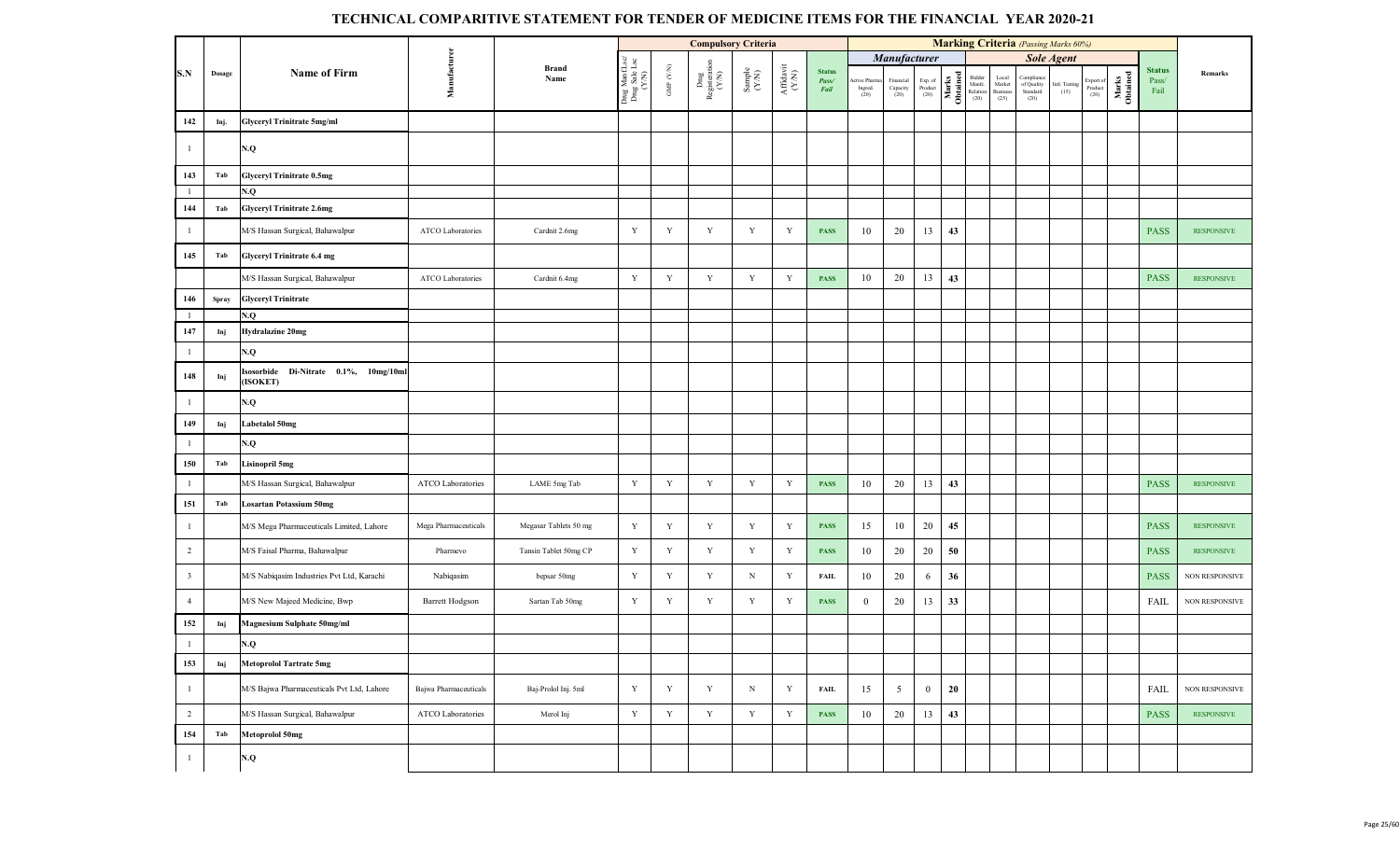|                         |        |                                                    |                            |                                 |                                         |                      | <b>Compulsory Criteria</b>     |                                                              |                                                                                                        |                                |                              |                              |                            |                   |                                   |                                            |                                             | <b>Marking Criteria</b> (Passing Marks 60%) |                              |                   |                                |                       |
|-------------------------|--------|----------------------------------------------------|----------------------------|---------------------------------|-----------------------------------------|----------------------|--------------------------------|--------------------------------------------------------------|--------------------------------------------------------------------------------------------------------|--------------------------------|------------------------------|------------------------------|----------------------------|-------------------|-----------------------------------|--------------------------------------------|---------------------------------------------|---------------------------------------------|------------------------------|-------------------|--------------------------------|-----------------------|
|                         |        |                                                    |                            |                                 |                                         |                      |                                |                                                              |                                                                                                        |                                |                              | Manufacturer                 |                            |                   |                                   |                                            |                                             | <b>Sole Agent</b>                           |                              |                   |                                |                       |
| S.N                     | Dosage | <b>Name of Firm</b>                                | Manufacturen               | <b>Brand</b><br>Name            | Drug ManfLsc/<br>Drug Sale Lsc<br>(Y/N) | GMP $(\mathbf{Y/N})$ | Drug<br>Registeration<br>(Y/N) | $\begin{array}{c} \text{Sample} \\ (\text{Y/N}) \end{array}$ | $\begin{array}{c} \mathbf{Aff} \mathbf{d}\mathbf{a}\mathbf{v}\mathbf{i} \\ (\mathbf{Y/N}) \end{array}$ | <b>Status</b><br>Pass/<br>Fail | tive Pham<br>Ingred.<br>(20) | Financia<br>Capacity<br>(20) | Exp. of<br>Product<br>(20) | Marks<br>Obtained | Bidder<br>Manfc.<br>Relation (20) | Local<br>Market<br><b>Business</b><br>(25) | Compliano<br>of Quality<br>Standard<br>(20) | Intl. Testing<br>(15)                       | Export of<br>Product<br>(20) | Marks<br>Obtained | <b>Status</b><br>Pass/<br>Fail | Remarks               |
| 155                     | Inj    | <b>Milrinone 10mg</b>                              |                            |                                 |                                         |                      |                                |                                                              |                                                                                                        |                                |                              |                              |                            |                   |                                   |                                            |                                             |                                             |                              |                   |                                |                       |
|                         |        | M/S Hassan Surgical, Bahawalpur                    | ATCO Laboratories          | Milron 1mg/ml Inj               | Y                                       | Y                    | Y                              | Y                                                            | Y                                                                                                      | <b>PASS</b>                    | 10                           | 20                           | 13                         | 43                |                                   |                                            |                                             |                                             |                              |                   | <b>PASS</b>                    | <b>RESPONSIVE</b>     |
| 156                     | Tab    | Nebivolol 2.5mg/5mg                                |                            |                                 |                                         |                      |                                |                                                              |                                                                                                        |                                |                              |                              |                            |                   |                                   |                                            |                                             |                                             |                              |                   |                                |                       |
| $\mathbf{1}$            |        | M/S Getz Pharma Pvt Ltd, Karachi                   | Getz Pharma                | Nebil Tab 2.5MG/5MG TP 14'S CHG | Y                                       | Y                    | Y                              | Y                                                            | Y                                                                                                      | <b>PASS</b>                    | 10                           | 20                           | 20                         | 50                |                                   |                                            |                                             |                                             |                              |                   | <b>PASS</b>                    | <b>RESPONSIVE</b>     |
| $\overline{2}$          |        | M/S Scilife Pharma, Karachi                        | Scilife Pharma             | Nibovo                          | Y                                       | Y                    | Y                              | Y                                                            | Y                                                                                                      | <b>PASS</b>                    | 10                           | 10                           | $\overline{0}$             | 20                |                                   |                                            |                                             |                                             |                              |                   | FAIL                           | <b>NON RESPONSIVE</b> |
| $\overline{\mathbf{3}}$ |        | M/S Nabiqasim Industries Pvt Ltd, Karachi          | Nabiqasim                  | Nabiloc(5mg) Table              | Y                                       | $\mathbf Y$          | $\mathbf Y$                    | Y                                                            | Y                                                                                                      | <b>PASS</b>                    | 10                           | 20                           | 6                          | 36                |                                   |                                            |                                             |                                             |                              |                   | <b>PASS</b>                    | <b>RESPONSIVE</b>     |
| $\overline{4}$          |        | M/S Hassan Surgical, Bahawalpur                    | ATCO Laboratories          | Bynevol 2.5mg                   | Y                                       | Y                    | $\mathbf Y$                    | Y                                                            | Y                                                                                                      | <b>PASS</b>                    | 10                           | 20                           | 13                         | 43                |                                   |                                            |                                             |                                             |                              |                   | <b>PASS</b>                    | <b>RESPONSIVE</b>     |
| $5\overline{5}$         |        | M/S New Majeed Medicine, Bwp                       | <b>Barrett Hodgson</b>     | Nebicare 2.5mg/5mg Tab          | Y                                       | Y                    | Y                              | Y                                                            | Y                                                                                                      | <b>PASS</b>                    | $\mathbf{0}$                 | 20                           | $\mathbf{0}$               | 20                |                                   |                                            |                                             |                                             |                              |                   | FAIL                           | <b>NON RESPONSIVE</b> |
| 157                     | Inj    | Nor Epinephrine 4mg                                |                            |                                 |                                         |                      |                                |                                                              |                                                                                                        |                                |                              |                              |                            |                   |                                   |                                            |                                             |                                             |                              |                   |                                |                       |
| $\mathbf{1}$            |        | M/S Allmed (Private) Limited, Lahore               | Allmed Pvt Ltd             | Epinor                          | $\mathbf Y$                             | $\mathbf Y$          | $\mathbf Y$                    | $\mathbf Y$                                                  | Y                                                                                                      | <b>PASS</b>                    | 10                           | 10                           | 20                         | 40                |                                   |                                            |                                             |                                             |                              |                   | <b>PASS</b>                    | <b>RESPONSIVE</b>     |
| $\overline{2}$          |        | M/S MTI Medicals Pvt Ltd, Lahore                   | MTI Medicals Pvt Ltd       | Norephed 4mg Injection          | Y                                       | $\mathbf Y$          | Y                              | $\mathbf Y$                                                  | Y                                                                                                      | <b>PASS</b>                    | 10                           | 5                            | 13                         | 28                |                                   |                                            |                                             |                                             |                              |                   | FAIL                           | NON RESPONSIVE        |
| $\overline{\mathbf{3}}$ |        | M/S Hassan Surgical, Bahawalpur                    | ATCO Laboratories          | Nor-Adrin Inj 4mg/4ml           | Y                                       | Y                    | Y                              | $\mathbf Y$                                                  | Y                                                                                                      | <b>PASS</b>                    | 10                           | 20                           | 13                         | 43                |                                   |                                            |                                             |                                             |                              |                   | <b>PASS</b>                    | <b>RESPONSIVE</b>     |
| 158                     | Inj    | Phenylephrine 100mg/ml                             |                            |                                 |                                         |                      |                                |                                                              |                                                                                                        |                                |                              |                              |                            |                   |                                   |                                            |                                             |                                             |                              |                   |                                |                       |
| $\mathbf{1}$            |        | M/S Bajwa Pharmaceuticals Pvt Ltd, Lahore          | Bajwa Pharmaceuticals      | Phee-Phrine Inj. 1ml            | Y                                       | $\mathbf Y$          | Y                              | $_{\rm N}$                                                   | Y                                                                                                      | <b>FAIL</b>                    | 15                           | 5                            | 6                          | 26                |                                   |                                            |                                             |                                             |                              |                   | <b>FAIL</b>                    | <b>NON RESPONSIVE</b> |
| $\overline{2}$          |        | M/S Hassan Surgical, Bahawalpur                    | ATCO Laboratories          | Synephrine Inj                  | $\mathbf Y$                             | Y                    | Y                              | Y                                                            | Y                                                                                                      | <b>PASS</b>                    | 10                           | 20                           | 13                         | 43                |                                   |                                            |                                             |                                             |                              |                   | <b>PASS</b>                    | <b>RESPONSIVE</b>     |
| 159                     | Tab    | <b>Propranolol 10mg</b>                            |                            |                                 |                                         |                      |                                |                                                              |                                                                                                        |                                |                              |                              |                            |                   |                                   |                                            |                                             |                                             |                              |                   |                                |                       |
| $\mathbf{1}$            |        | M/S Hassan Surgical, Bahawalpur                    | <b>ICI</b> Pakistan        | Inderal Tab 10mg                | Y                                       | $\mathbf Y$          | $\mathbf Y$                    | Y                                                            | Y                                                                                                      | <b>PASS</b>                    | 10                           | 20                           | 13                         | 43                |                                   |                                            |                                             |                                             |                              |                   | <b>PASS</b>                    | <b>RESPONSIVE</b>     |
| 160                     | Tab    | Propanolol 40mg                                    |                            |                                 |                                         |                      |                                |                                                              |                                                                                                        |                                |                              |                              |                            |                   |                                   |                                            |                                             |                                             |                              |                   |                                |                       |
| $\mathbf{1}$            |        | M/S Hassan Surgical, Bahawalpur                    | <b>ICI</b> Pakistan        | Inderal Tab 40mg                | $\mathbf Y$                             | $\mathbf Y$          | Y                              | $\mathbf Y$                                                  | Y                                                                                                      | <b>PASS</b>                    | 10                           | 20                           | 13                         | 43                |                                   |                                            |                                             |                                             |                              |                   | <b>PASS</b>                    | <b>RESPONSIVE</b>     |
| 161                     | Tab    | <b>Ramipril 5mg</b>                                |                            |                                 |                                         |                      |                                |                                                              |                                                                                                        |                                |                              |                              |                            |                   |                                   |                                            |                                             |                                             |                              |                   |                                |                       |
| $\mathbf{1}$            |        | M/S Faisal Pharma, Bahawalpur                      | Pharmevo                   | Ramipace Tablet 5mg CP          | $\mathbf Y$                             | $\mathbf Y$          | $\mathbf Y$                    | Y                                                            | Y                                                                                                      | <b>PASS</b>                    | 10                           | 20                           | 13                         | 43                |                                   |                                            |                                             |                                             |                              |                   | <b>PASS</b>                    | <b>RESPONSIVE</b>     |
| 162                     | Tab    | <b>Rosuvastatin 10mg</b>                           |                            |                                 |                                         |                      |                                |                                                              |                                                                                                        |                                |                              |                              |                            |                   |                                   |                                            |                                             |                                             |                              |                   |                                |                       |
| $\mathbf{1}$            |        | M/S Getz Pharma Pvt Ltd, Karachi                   | Getz Pharma                | Rovista Tab 10MG TP 10'S        | Y                                       | $\mathbf Y$          | Y                              | $\mathbf Y$                                                  | Y                                                                                                      | <b>PASS</b>                    | 10                           | 20                           | 20                         | 50                |                                   |                                            |                                             |                                             |                              |                   | <b>PASS</b>                    | <b>RESPONSIVE</b>     |
| $\overline{2}$          |        | M/S Genix Pharma Pvt Ltd, Karachi                  | Genix Pharma Pvt Ltd       | Rosca 10mg Tablets              | Y                                       | Y                    | Y                              | Y                                                            | Y                                                                                                      | <b>PASS</b>                    | 10                           | 20                           | $\bf{0}$                   | 30                |                                   |                                            |                                             |                                             |                              |                   | FAIL                           | NON RESPONSIVE        |
| $\overline{\mathbf{3}}$ |        | M/S Saffron Pharmaceuticals Pvt Ltd, Faisalabad    | Saffron Pharma             | Rostor 10mg Tab                 | $\mathbf Y$                             | Y                    | Y                              | Y                                                            | $\mathbf Y$                                                                                            | <b>PASS</b>                    | 10                           | 15                           | 6                          | 28                |                                   |                                            |                                             |                                             |                              |                   | <b>FAIL</b>                    | NON RESPONSIVE        |
| $\overline{4}$          |        | M/S Shaigan Pharmaceuticals Pvt Ltd,<br>Rawalpindi | Shaigan Pharma             | Xell-10 Tablets                 | Y                                       | Y                    | Y                              | Y                                                            | Y                                                                                                      | <b>PASS</b>                    | 10                           | 20                           | 20                         | 50                |                                   |                                            |                                             |                                             |                              |                   | <b>PASS</b>                    | <b>RESPONSIVE</b>     |
| 5                       |        | M/S Next Pharmaceutical Poducts Pvt Ltd,<br>Lahore | Next Pharma                | Rosunext 10mg                   | Y                                       | Y                    | Y                              | Y                                                            | Y                                                                                                      | <b>PASS</b>                    | 10                           | 5                            | $\mathbf{3}$               | 18                |                                   |                                            |                                             |                                             |                              |                   | FAIL                           | NON RESPONSIVE        |
| 6                       |        | M/S Medisave Pharmaceuticals, Lhr                  | Medisave<br>Pharmaceutical | Rosunext 10mg                   | $\mathbf Y$                             | $\mathbf Y$          | Y                              | Y                                                            | Y                                                                                                      | <b>PASS</b>                    | 10                           | 5                            | 13                         | 28                |                                   |                                            |                                             |                                             |                              |                   | FAIL                           | NON RESPONSIVE        |
| $7\phantom{.0}$         |        | M/S Scilife Pharma, Karachi                        | Scilife Pharma             | Kestore                         | Y                                       | Y                    | Y                              | Y                                                            | Y                                                                                                      | <b>PASS</b>                    | 10                           | 10                           | $\overline{0}$             | 20                |                                   |                                            |                                             |                                             |                              |                   | FAIL                           | <b>NON RESPONSIVE</b> |
| 8                       |        | M/S Nabiqasim Industries Pvt Ltd, Karachi          | Nabiqasim                  | Tab. Roviros                    | Y                                       | Y                    | Y                              | $\mathbf Y$                                                  | Y                                                                                                      | <b>PASS</b>                    | 10                           | 20                           | 6                          | 36                |                                   |                                            |                                             |                                             |                              |                   | <b>PASS</b>                    | <b>RESPONSIVE</b>     |
| 9                       |        | M/S Genetics Pharmaceuticals Pvt Ltd, Lahore       | Genetics Pharmaceuticals   | Rosugen 10mg                    | Y                                       | $\mathbf Y$          | $\mathbf Y$                    | $\mathbf Y$                                                  | Y                                                                                                      | <b>PASS</b>                    | 10                           | 15                           | 20                         | 45                |                                   |                                            |                                             |                                             |                              |                   | <b>PASS</b>                    | <b>RESPONSIVE</b>     |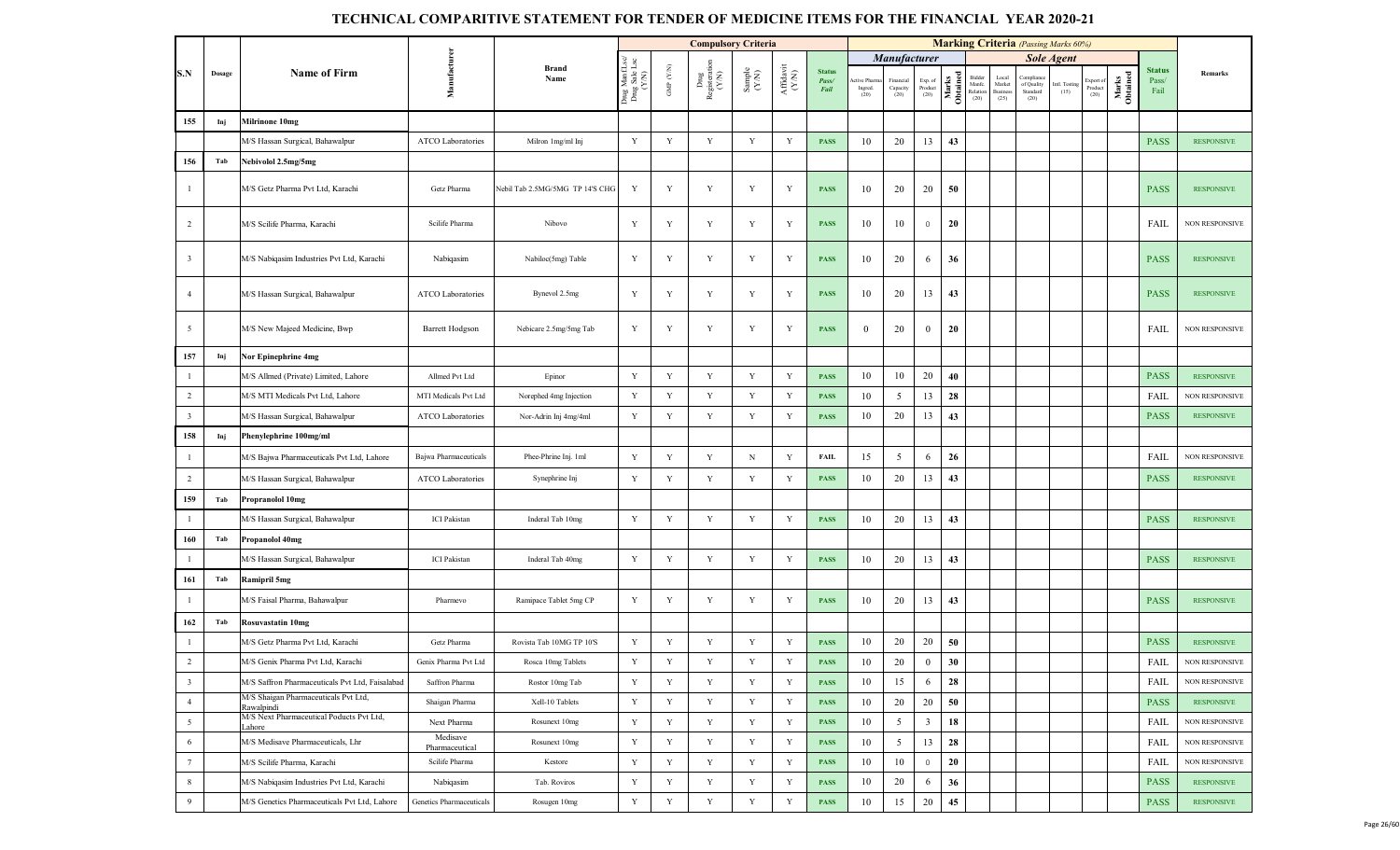|                |        |                                                 |                                  |                             |                                     |                      | <b>Compulsory Criteria</b>                                             |                                                             |                                       |                                |                                |                              |                            |                   |                                      |                                           | <b>Marking Criteria</b> (Passing Marks 60%) |                       |                          |                   |                                |                       |
|----------------|--------|-------------------------------------------------|----------------------------------|-----------------------------|-------------------------------------|----------------------|------------------------------------------------------------------------|-------------------------------------------------------------|---------------------------------------|--------------------------------|--------------------------------|------------------------------|----------------------------|-------------------|--------------------------------------|-------------------------------------------|---------------------------------------------|-----------------------|--------------------------|-------------------|--------------------------------|-----------------------|
|                |        |                                                 |                                  |                             |                                     |                      |                                                                        |                                                             |                                       |                                |                                | Manufacturer                 |                            |                   |                                      |                                           |                                             | <b>Sole Agent</b>     |                          |                   |                                |                       |
| S.N            | Dosage | <b>Name of Firm</b>                             | Manufacturer                     | <b>Brand</b><br>Name        | Drug Manf.L<br>Drug Sale L<br>(Y/N) | GMP $(\mathbf{Y/N})$ | $\begin{array}{c} \rm{Dng} \\ \rm{Registeration} \\ (Y/N) \end{array}$ | $\begin{array}{c} \text{Sample} \\ (\text{YM}) \end{array}$ | ${\bf Aff} {\bf davit} \\ {\bf (YN)}$ | <b>Status</b><br>Pass/<br>Fail | ive Pharm<br>Ingred.<br>$(20)$ | Financia<br>Capacity<br>(20) | Exp. of<br>Product<br>(20) | Marks<br>Obtained | Bidder<br>Manfe.<br>Relation<br>(20) | Local<br>Market<br><b>Busines</b><br>(25) | Compliano<br>of Quality<br>Standard<br>(20) | Intl. Testing<br>(15) | xport<br>Product<br>(20) | Marks<br>Obtained | <b>Status</b><br>Pass/<br>Fail | Remarks               |
| 10             |        | M/S Mughees Medicine Company, Bahawalpur        | Genome                           |                             | Y                                   | Y                    | Y                                                                      | Y                                                           | Y                                     | <b>PASS</b>                    | 10                             | 5                            | 6                          | 21                |                                      |                                           |                                             |                       |                          |                   | <b>FAIL</b>                    | <b>NON RESPONSIVE</b> |
| 11             |        | M/S Wilshire Laboratories Pvt Ltd, Lahore       | Wilshire Laboratories<br>Pvt Ltd | Qazzo Tablet                | $\mathbf Y$                         | $\mathbf Y$          | Y                                                                      | $\mathbf Y$                                                 | Y                                     | <b>PASS</b>                    | 10                             | 10                           | 20                         | 40                |                                      |                                           |                                             |                       |                          |                   | <b>PASS</b>                    | <b>RESPONSIVE</b>     |
| 12             |        | M/S Abbott Laboratories Pakistan Ltd,           | Abbott Laboratories              | Ruvastat 10mg               | $\mathbf Y$                         | Y                    | Y                                                                      | Y                                                           | $\mathbf Y$                           | <b>PASS</b>                    | 10                             | 20                           | 6                          | 36                |                                      |                                           |                                             |                       |                          |                   | <b>PASS</b>                    | <b>RESPONSIVE</b>     |
| 13             |        | M/S Hassan Surgical, Bahawalpur                 | ATCO Laboratories                | Rovator 10mg Tab            | $\mathbf Y$                         | $\mathbf Y$          | $\mathbf Y$                                                            | $\mathbf Y$                                                 | Y                                     | <b>PASS</b>                    | 10                             | 20                           | 13                         | 43                |                                      |                                           |                                             |                       |                          |                   | <b>PASS</b>                    | <b>RESPONSIVE</b>     |
| 14             |        | M/S New Majeed Medicine, Bwp                    | Highnoon Laboratories            | Rosulin 10mg Tab            | Y                                   | Y                    | Y                                                                      | Y                                                           | Y                                     | <b>PASS</b>                    | 10                             | 20                           | 13                         | 43                |                                      |                                           |                                             |                       |                          |                   | <b>PASS</b>                    | <b>RESPONSIVE</b>     |
| 163            | Tab    | <b>Terazosin Mesylate 2mg</b>                   |                                  |                             |                                     |                      |                                                                        |                                                             |                                       |                                |                                |                              |                            |                   |                                      |                                           |                                             |                       |                          |                   |                                |                       |
| $\mathbf{1}$   |        | M/S Abbott Laboratories Pakistan Ltd,           | Abbott Laboratories              | Hytrin 2mg Tablets          | Y                                   | $\mathbf Y$          | $\mathbf Y$                                                            | $\mathbf Y$                                                 | Y                                     | <b>PASS</b>                    | 10                             | 20                           | 6                          | 36                |                                      |                                           |                                             |                       |                          |                   | <b>PASS</b>                    | <b>RESPONSIVE</b>     |
| 164            | Inj    | Verapamil 5mg/2ml                               |                                  |                             |                                     |                      |                                                                        |                                                             |                                       |                                |                                |                              |                            |                   |                                      |                                           |                                             |                       |                          |                   |                                |                       |
| $\mathbf{1}$   |        | M/S Bajwa Pharmaceuticals Pvt Ltd, Lahore       | Bajwa Pharmaceuticals            | Sinerx Inj. 2ml             | Y                                   | $\mathbf Y$          | $\mathbf Y$                                                            | $_{\rm N}$                                                  | $\mathbf Y$                           | <b>FAIL</b>                    | 15                             | $\mathfrak{S}$               | $\overline{0}$             | 20                |                                      |                                           |                                             |                       |                          |                   | FAIL                           | <b>NON RESPONSIVE</b> |
| 165            | Tab    | Ivabradine 5mg                                  |                                  |                             |                                     |                      |                                                                        |                                                             |                                       |                                |                                |                              |                            |                   |                                      |                                           |                                             |                       |                          |                   |                                |                       |
| $\mathbf{1}$   |        | M/S Nabiqasim Industries Pvt Ltd, Karachi       | Nabiqasim                        | Ivatab 5mg                  | Y                                   | Y                    | $\mathbf Y$                                                            | Y                                                           | Y                                     | <b>PASS</b>                    | 10                             | 20                           | 6                          | 36                |                                      |                                           |                                             |                       |                          |                   | <b>PASS</b>                    | <b>RESPONSIVE</b>     |
| $\overline{2}$ |        | M/S Servier Research & Pharma, Lahore           | Servier Research &<br>Pharma     | Coralan 5mg                 | $\mathbf Y$                         | $\mathbf Y$          | $\mathbf Y$                                                            | Y                                                           | Y                                     | <b>PASS</b>                    |                                |                              |                            |                   | 20                                   | 25                                        | 20                                          | $7\phantom{.0}$       | $\bf{0}$                 | 72                | <b>PASS</b>                    | <b>RESPONSIVE</b>     |
| $\overline{3}$ |        | M/S Hassan Surgical, Bahawalpur                 | ATCO Laboratories                | Noracor 5mg Tab             | Y                                   | $\mathbf Y$          | $\mathbf Y$                                                            | $\mathbf Y$                                                 | Y                                     | <b>PASS</b>                    | 10                             | 20                           | 6                          | 36                |                                      |                                           |                                             |                       |                          |                   | <b>PASS</b>                    | <b>RESPONSIVE</b>     |
| 166            | Tab.   | Tamsulosin 0.4mg                                |                                  |                             |                                     |                      |                                                                        |                                                             |                                       |                                |                                |                              |                            |                   |                                      |                                           |                                             |                       |                          |                   |                                |                       |
| 1              |        | M/S Getz Pharma Pvt Ltd, Karachi                | Getz Pharma                      | Tamsolin Caps 0.4MG TP 20'S | $\mathbf Y$                         | Y                    | Y                                                                      | Y                                                           | Y                                     | <b>PASS</b>                    | 10                             | 20                           | 20                         | 50                |                                      |                                           |                                             |                       |                          |                   | <b>PASS</b>                    | <b>RESPONSIVE</b>     |
| $\sqrt{2}$     |        | M/S Saffron Pharmaceuticals Pvt Ltd, Faisalabad | Saffron Pharma                   | Urivent 0.4mg Cap           | $\mathbf Y$                         | $\mathbf Y$          | $\mathbf Y$                                                            | $\mathbf Y$                                                 | $\mathbf Y$                           | <b>PASS</b>                    | 10                             | 15                           | 13                         | 38                |                                      |                                           |                                             |                       |                          |                   | <b>PASS</b>                    | <b>RESPONSIVE</b>     |
| $\overline{3}$ |        | M/S New Majeed Medicine, Bwp                    | <b>Highnoon Laboratories</b>     | Prostam 0.4mg Cap           | $\mathbf Y$                         | Y                    | $\mathbf Y$                                                            | $\mathbf Y$                                                 | Y                                     | <b>PASS</b>                    | 10                             | 20                           | 13                         | 43                |                                      |                                           |                                             |                       |                          |                   | <b>PASS</b>                    | <b>RESPONSIVE</b>     |
| 167            | Tab.   | <b>Tolterodine 2mg</b>                          |                                  |                             |                                     |                      |                                                                        |                                                             |                                       |                                |                                |                              |                            |                   |                                      |                                           |                                             |                       |                          |                   |                                |                       |
| 1              |        | M/S Hassan Surgical, Bahawalpur                 | Sante (Pvt) Ltd                  | Toldin Tab 2mg              | $\mathbf Y$                         | $\mathbf Y$          | $\mathbf Y$                                                            | $\mathbf Y$                                                 | Y                                     | <b>PASS</b>                    | 10                             | 10                           | 20                         | 40                |                                      |                                           |                                             |                       |                          |                   | <b>PASS</b>                    | <b>RESPONSIVE</b>     |
| 168            | Inj    | Streptokinase 1.5MIU                            |                                  |                             |                                     |                      |                                                                        |                                                             |                                       |                                |                                |                              |                            |                   |                                      |                                           |                                             |                       |                          |                   |                                |                       |
| $\mathbf{1}$   |        | M/S Gene-Tech Laboratories, Karachi             | BBT-Biotech GmbH-<br>Germany     | Diclair ST                  | Y                                   | Y                    | Y                                                                      | $_{\rm N}$                                                  | Y                                     | <b>FAIL</b>                    |                                |                              |                            |                   | 20                                   | 25                                        | 10                                          | $7\phantom{.0}$       | 10                       | 72                | <b>PASS</b>                    | NON RESPONSIVE        |
| 169            | Inj    | Tissue Plasminogen Activator TPA (40mg)         |                                  |                             |                                     |                      |                                                                        |                                                             |                                       |                                |                                |                              |                            |                   |                                      |                                           |                                             |                       |                          |                   |                                |                       |
| $\mathbf{1}$   |        | N.Q                                             |                                  |                             |                                     |                      |                                                                        |                                                             |                                       |                                |                                |                              |                            |                   |                                      |                                           |                                             |                       |                          |                   |                                |                       |
| 170            | Inj    | Frusemide 20mg/2ml, 2ml                         |                                  |                             |                                     |                      |                                                                        |                                                             |                                       |                                |                                |                              |                            |                   |                                      |                                           |                                             |                       |                          |                   |                                |                       |
| $\mathbf{1}$   |        | M/S Bajwa Pharmaceuticals Pvt Ltd, Lahore       | Bajwa Pharmaceuticals            | Frusemide Inj. 2ml          | $\mathbf Y$                         | $\mathbf Y$          | $\mathbf Y$                                                            | $\mathbf N$                                                 | Y                                     | <b>FAIL</b>                    | 10                             | 5                            | 6                          | 21                |                                      |                                           |                                             |                       |                          |                   | FAIL                           | <b>NON RESPONSIVE</b> |
| 171            | Tab    | Frusemide 40mg                                  |                                  |                             |                                     |                      |                                                                        |                                                             |                                       |                                |                                |                              |                            |                   |                                      |                                           |                                             |                       |                          |                   |                                |                       |
| $\mathbf{1}$   |        | M/S Sanofi-aventis Pakistan Ltd, Karachi        | Sanofi Aventis Pakistan          | Lasix Tablet 40 mg 2x50     | Y                                   | Y                    | Y                                                                      | Y                                                           | Y                                     | <b>PASS</b>                    | 20                             | 20                           | 13                         | 53                |                                      |                                           |                                             |                       |                          |                   | <b>PASS</b>                    | <b>RESPONSIVE</b>     |
| 172            | Tab    | Frusemide 40mg + Amiloride HCl 5mg              |                                  |                             |                                     |                      |                                                                        |                                                             |                                       |                                |                                |                              |                            |                   |                                      |                                           |                                             |                       |                          |                   |                                |                       |
| -1             |        | M/S Sanofi-aventis Pakistan Ltd, Karachi        | Sanofi Aventis Pakistan          | Lasoride Tablet 3x10        | Y                                   | Y                    | $\mathbf Y$                                                            | $\mathbf Y$                                                 | Y                                     | <b>PASS</b>                    | 20                             | 20                           | 13                         | 53                |                                      |                                           |                                             |                       |                          |                   | <b>PASS</b>                    | <b>RESPONSIVE</b>     |
| 173            | Tab    | Potassium Chloride (KCl) 500mg                  |                                  |                             |                                     |                      |                                                                        |                                                             |                                       |                                |                                |                              |                            |                   |                                      |                                           |                                             |                       |                          |                   |                                |                       |
| $\mathbf{1}$   |        | N.Q                                             |                                  |                             |                                     |                      |                                                                        |                                                             |                                       |                                |                                |                              |                            |                   |                                      |                                           |                                             |                       |                          |                   |                                |                       |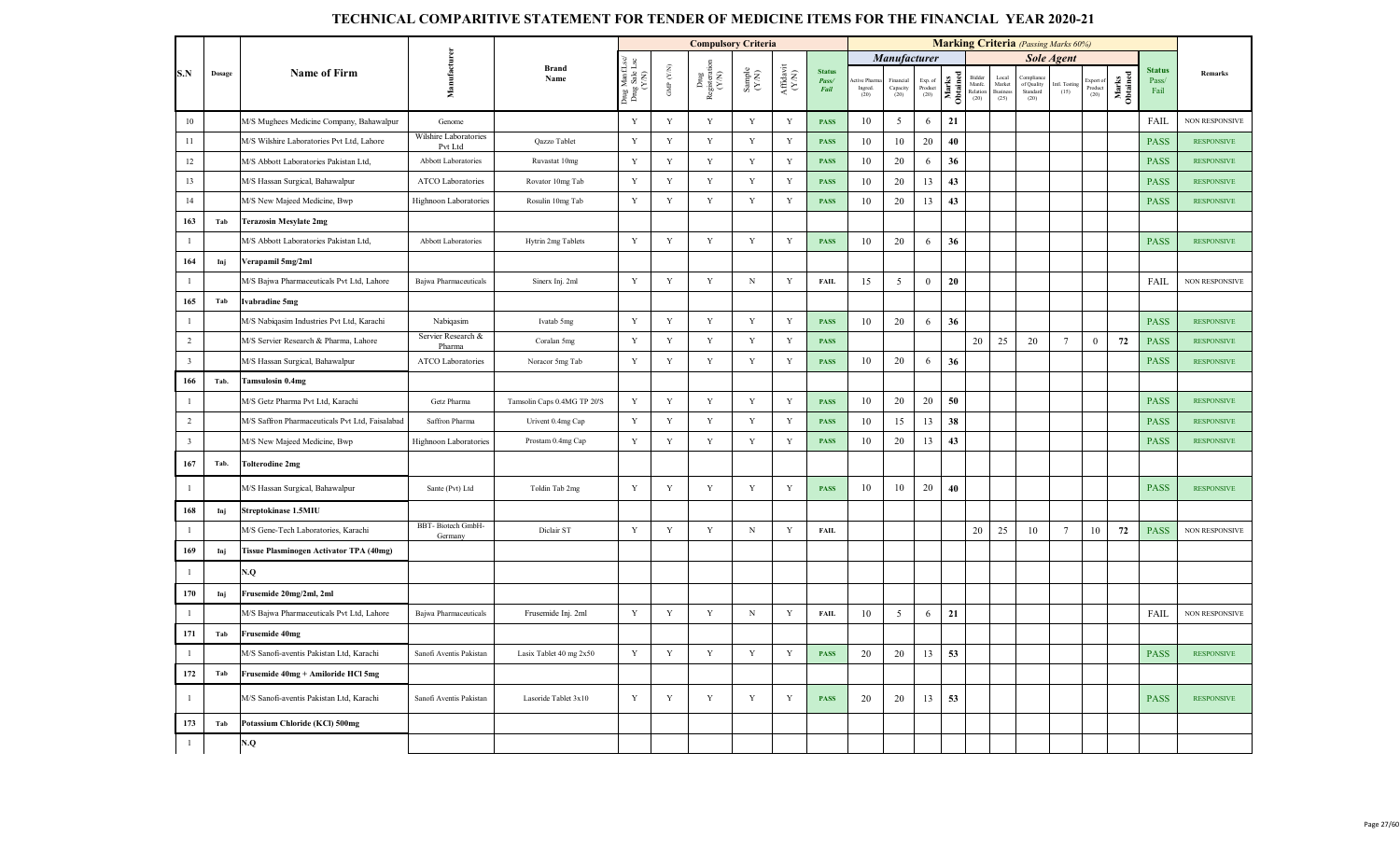|                         |        |                                                                           |                                  |                             |                                         |                                 | <b>Compulsory Criteria</b>     |                                                             |                              |                                |                                |                               |                            |                   |                                     |                                             | <b>Marking Criteria</b> (Passing Marks 60%) |                       |                             |                   |                                |                       |
|-------------------------|--------|---------------------------------------------------------------------------|----------------------------------|-----------------------------|-----------------------------------------|---------------------------------|--------------------------------|-------------------------------------------------------------|------------------------------|--------------------------------|--------------------------------|-------------------------------|----------------------------|-------------------|-------------------------------------|---------------------------------------------|---------------------------------------------|-----------------------|-----------------------------|-------------------|--------------------------------|-----------------------|
|                         |        |                                                                           |                                  |                             |                                         |                                 |                                |                                                             |                              |                                |                                | Manufacturer                  |                            |                   |                                     |                                             |                                             | <b>Sole Agent</b>     |                             |                   |                                |                       |
| S.N                     | Dosage | <b>Name of Firm</b>                                                       | Manufacturer                     | <b>Brand</b><br>Name        | Drug ManfLsc/<br>Drug Sale Lsc<br>(Y/N) | GMP $(\mathcal{Y},\mathcal{N})$ | Drug<br>Registeration<br>(Y/N) | $\begin{array}{c} \text{Sample} \\ (\text{YN}) \end{array}$ | ${\bf Affa} {\bf vit}$ (Y/N) | <b>Status</b><br>Pass/<br>Fail | ctive Pharm<br>Ingred.<br>(20) | Financial<br>Capacity<br>(20) | Exp. of<br>Product<br>(20) | Marks<br>Obtained | Bidde<br>Manfe.<br>Relation<br>(20) | Local<br>${\rm Market}$<br>Business<br>(25) | Complian<br>of Quality<br>Standard<br>(20)  | Intl. Testing<br>(15) | xport of<br>Product<br>(20) | Marks<br>Obtained | <b>Status</b><br>Pass/<br>Fail | Remarks               |
| 174                     | Syp    | Potassium Chloride (KCl) 40meq/15ml, 120ml                                |                                  |                             |                                         |                                 |                                |                                                             |                              |                                |                                |                               |                            |                   |                                     |                                             |                                             |                       |                             |                   |                                |                       |
| $\mathbf{1}$            |        | N.Q                                                                       |                                  |                             |                                         |                                 |                                |                                                             |                              |                                |                                |                               |                            |                   |                                     |                                             |                                             |                       |                             |                   |                                |                       |
| 175                     | Tab    | Spironolactone 100mg                                                      |                                  |                             |                                         |                                 |                                |                                                             |                              |                                |                                |                               |                            |                   |                                     |                                             |                                             |                       |                             |                   |                                |                       |
|                         |        |                                                                           |                                  |                             |                                         |                                 |                                |                                                             |                              |                                |                                |                               |                            |                   |                                     |                                             |                                             |                       |                             |                   |                                |                       |
| 176                     | Tab    | Spironolactone 50mg + Frusemide 40mg                                      |                                  |                             |                                         |                                 |                                |                                                             |                              |                                |                                |                               |                            |                   |                                     |                                             |                                             |                       |                             |                   |                                |                       |
| $\mathbf{1}$            |        | N.Q                                                                       |                                  |                             |                                         |                                 |                                |                                                             |                              |                                |                                |                               |                            |                   |                                     |                                             |                                             |                       |                             |                   |                                |                       |
| 177                     | Tab    | Clopidogrel 75mg                                                          |                                  |                             |                                         |                                 |                                |                                                             |                              |                                |                                |                               |                            |                   |                                     |                                             |                                             |                       |                             |                   |                                |                       |
| $\mathbf{1}$            |        | M/S Scilife Pharma, Karachi                                               | Scilife Pharma                   | Norplat                     | Y                                       | Y                               | Y                              | $\mathbf N$                                                 | Y                            | <b>FAIL</b>                    | 10                             | 10                            | $\,0\,$                    | 20                |                                     |                                             |                                             |                       |                             |                   | <b>FAIL</b>                    | NON RESPONSIVE        |
| 2                       |        | M/S Wilshire Laboratories Pvt Ltd, Lahore                                 | Wilshire Laboratories<br>Pvt Ltd | <b>Flexiflow Tablet</b>     | Y                                       | Y                               | Y                              | Y                                                           | Y                            | <b>PASS</b>                    | 15                             | 10                            | 20                         | 45                |                                     |                                             |                                             |                       |                             |                   | <b>PASS</b>                    | <b>RESPONSIVE</b>     |
| $\overline{\mathbf{3}}$ |        | M/S Abbott Laboratories Pakistan Ltd,                                     | Abbott Laboratories              | Abiclot 75mg                | $\mathbf Y$                             | Y                               | Y                              | Y                                                           | Y                            | <b>PASS</b>                    | 10                             | 20                            | 6                          | 36                |                                     |                                             |                                             |                       |                             |                   | <b>PASS</b>                    | <b>RESPONSIVE</b>     |
| $\overline{4}$          |        | M/S New Majeed Medicine, Bwp                                              | <b>Highnoon Laboratories</b>     | Pidogrel 75mg Tab           | $\mathbf Y$                             | $\mathbf Y$                     | $\mathbf Y$                    | Y                                                           | Y                            | <b>PASS</b>                    | 10                             | 20                            | $\overline{3}$             | 33                |                                     |                                             |                                             |                       |                             |                   | FAIL                           | <b>NON RESPONSIVE</b> |
| 178                     | Inj    | Heparin 5000IU/ml, 5ml                                                    |                                  |                             |                                         |                                 |                                |                                                             |                              |                                |                                |                               |                            |                   |                                     |                                             |                                             |                       |                             |                   |                                |                       |
| $\mathbf{1}$            |        | N.Q                                                                       |                                  |                             |                                         |                                 |                                |                                                             |                              |                                |                                |                               |                            |                   |                                     |                                             |                                             |                       |                             |                   |                                |                       |
| 179                     | Inj    | Low Molecular Weight Heparin (Enoxaprin<br>40mg) 0.4ml Pre-filled Syringe |                                  |                             |                                         |                                 |                                |                                                             |                              |                                |                                |                               |                            |                   |                                     |                                             |                                             |                       |                             |                   |                                |                       |
| $\mathbf{1}$            |        | M/S Sanofi-aventis Pakistan Ltd, Karachi                                  | Sanofi Aventis Pakistan          | Clexane Injection 40 mg 1x2 | Y                                       | Y                               | Y                              | Y                                                           | Y                            | <b>PASS</b>                    | 20                             | 20                            | 13                         | 53                |                                     |                                             |                                             |                       |                             |                   | <b>PASS</b>                    | <b>RESPONSIVE</b>     |
| 180                     | Inj    | Low Molecular Weight Heparin (Enoxaprin<br>60mg) 0.6ml Pre-filled Syringe |                                  |                             |                                         |                                 |                                |                                                             |                              |                                |                                |                               |                            |                   |                                     |                                             |                                             |                       |                             |                   |                                |                       |
| $\mathbf{1}$            |        | M/S Sanofi-aventis Pakistan Ltd, Karachi                                  | Sanofi Aventis Pakistan          | Clexane Injection 60 mg 1x2 | $\mathbf Y$                             | Y                               | Y                              | $\mathbf Y$                                                 | Y                            | <b>PASS</b>                    | 20                             | 20                            | 13                         | 53                |                                     |                                             |                                             |                       |                             |                   | <b>PASS</b>                    | <b>RESPONSIVE</b>     |
| 181                     | Inj    | Low Molecular Weight Heparin (Enoxaprin<br>80mg) 0.8ml Pre-filled Syringe |                                  |                             |                                         |                                 |                                |                                                             |                              |                                |                                |                               |                            |                   |                                     |                                             |                                             |                       |                             |                   |                                |                       |
| -1                      |        | M/S Sanofi-aventis Pakistan Ltd, Karachi                                  | Sanofi Aventis Pakistan          | Clexane Injection 80 mg 1x2 | Y                                       | Y                               | Y                              | Y                                                           | Y                            | <b>PASS</b>                    | 20                             | 20                            | 13                         | 53                |                                     |                                             |                                             |                       |                             |                   | <b>PASS</b>                    | <b>RESPONSIVE</b>     |
| 182                     | Tab    | Rivaroxaban 10mg                                                          |                                  |                             |                                         |                                 |                                |                                                             |                              |                                |                                |                               |                            |                   |                                     |                                             |                                             |                       |                             |                   |                                |                       |
| $\mathbf{1}$            |        | M/S Faisal Pharma, Bahawalpur                                             | Pharmevo                         | Xcept Tablet 10mg CP        | Y                                       | Y                               | $\mathbf Y$                    | Y                                                           | Y                            | <b>PASS</b>                    | 10                             | 20                            | 13                         | 43                |                                     |                                             |                                             |                       |                             |                   | <b>PASS</b>                    | <b>RESPONSIVE</b>     |
| 2                       |        | M/S New Majeed Medicine, Bwp                                              | <b>Barrett Hodgson</b>           | Rivaclot 10mg Tab           | Y                                       | Y                               | $\mathbf N$                    | Y                                                           | Y                            | <b>FAIL</b>                    | 10                             | 20                            | $\bf{0}$                   | 30                |                                     |                                             |                                             |                       |                             |                   | <b>FAIL</b>                    | NON RESPONSIVE        |
| 183                     | Inj    | Tranexamic Acid 250mg                                                     |                                  |                             |                                         |                                 |                                |                                                             |                              |                                |                                |                               |                            |                   |                                     |                                             |                                             |                       |                             |                   |                                |                       |
| $\mathbf{1}$            |        | M/S New Majeed Medicine, Bwp                                              | Hilton Pharma                    | Inj Transamin 250mg         | Y                                       | Y                               | Y                              | Y                                                           | Y                            | <b>PASS</b>                    | $\mathbf{0}$                   | 20                            | 6                          | 26                |                                     |                                             |                                             |                       |                             |                   | FAIL                           | <b>NON RESPONSIVE</b> |
| 184                     | Inj    | Tranexamic Acid 500mg                                                     |                                  |                             |                                         |                                 |                                |                                                             |                              |                                |                                |                               |                            |                   |                                     |                                             |                                             |                       |                             |                   |                                |                       |
| $\mathbf{1}$            |        | M/S Medisave Pharmaceuticals, Lhr                                         | Medisave<br>Pharmaceutical       | Trisave                     | Y                                       | Y                               | Y                              | $\mathbf Y$                                                 | Y                            | <b>PASS</b>                    | 10                             | 5                             | 20                         | 35                |                                     |                                             |                                             |                       |                             |                   | FAIL                           | NON RESPONSIVE        |
| $\overline{2}$          |        | M/S Muller & phipps Pakistan,                                             | AGP                              |                             | $\mathbf Y$                             | Y                               | Y                              | $\mathbf Y$                                                 | Y                            | <b>PASS</b>                    | 10                             | 20                            | 13                         | 43                |                                     |                                             |                                             |                       |                             |                   | <b>PASS</b>                    | <b>RESPONSIVE</b>     |
| $\overline{\mathbf{3}}$ |        | M/S Wilshire Laboratories Pvt Ltd, Lahore                                 | Wilshire Laboratories<br>Pvt Ltd | Xavene Injection            | $\mathbf Y$                             | $\mathbf Y$                     | Y                              | $\mathbf Y$                                                 | Y                            | <b>PASS</b>                    | 10                             | 10                            | 13                         | 33                |                                     |                                             |                                             |                       |                             |                   | <b>FAIL</b>                    | NON RESPONSIVE        |
| $\overline{4}$          |        | M/S New Majeed Medicine, Bwp                                              | Hilton Pharma                    | Inj Transamin 500mg         | $\mathbf Y$                             | $\mathbf Y$                     | Y                              | $\mathbf Y$                                                 | $\mathbf Y$                  | <b>PASS</b>                    | 10                             | 20                            | 6                          | 36                |                                     |                                             |                                             |                       |                             |                   | <b>PASS</b>                    | <b>RESPONSIVE</b>     |
| 185                     | Cap    | <b>Tranexamic Acid 500mg</b>                                              |                                  |                             |                                         |                                 |                                |                                                             |                              |                                |                                |                               |                            |                   |                                     |                                             |                                             |                       |                             |                   |                                |                       |
| $\mathbf{1}$            |        | M/S Genix Pharma Pvt Ltd, Karachi                                         | Genix Pharma Pvt Ltd             | Haemic 500mg Capsules       | Y                                       | Y                               | Y                              | Y                                                           | Y                            | <b>PASS</b>                    | 10                             | 20                            | $\overline{0}$             | 30                |                                     |                                             |                                             |                       |                             |                   | FAIL                           | NON RESPONSIVE        |
| $\overline{2}$          |        | M/S Muller & Phipps Pakistan,                                             | $\mathbf{AGP}$                   |                             | $\mathbf Y$                             | $\mathbf Y$                     | $\mathbf Y$                    | $\mathbf Y$                                                 | Y                            | <b>PASS</b>                    | 10                             | 20                            | 13                         | 43                |                                     |                                             |                                             |                       |                             |                   | <b>PASS</b>                    | <b>RESPONSIVE</b>     |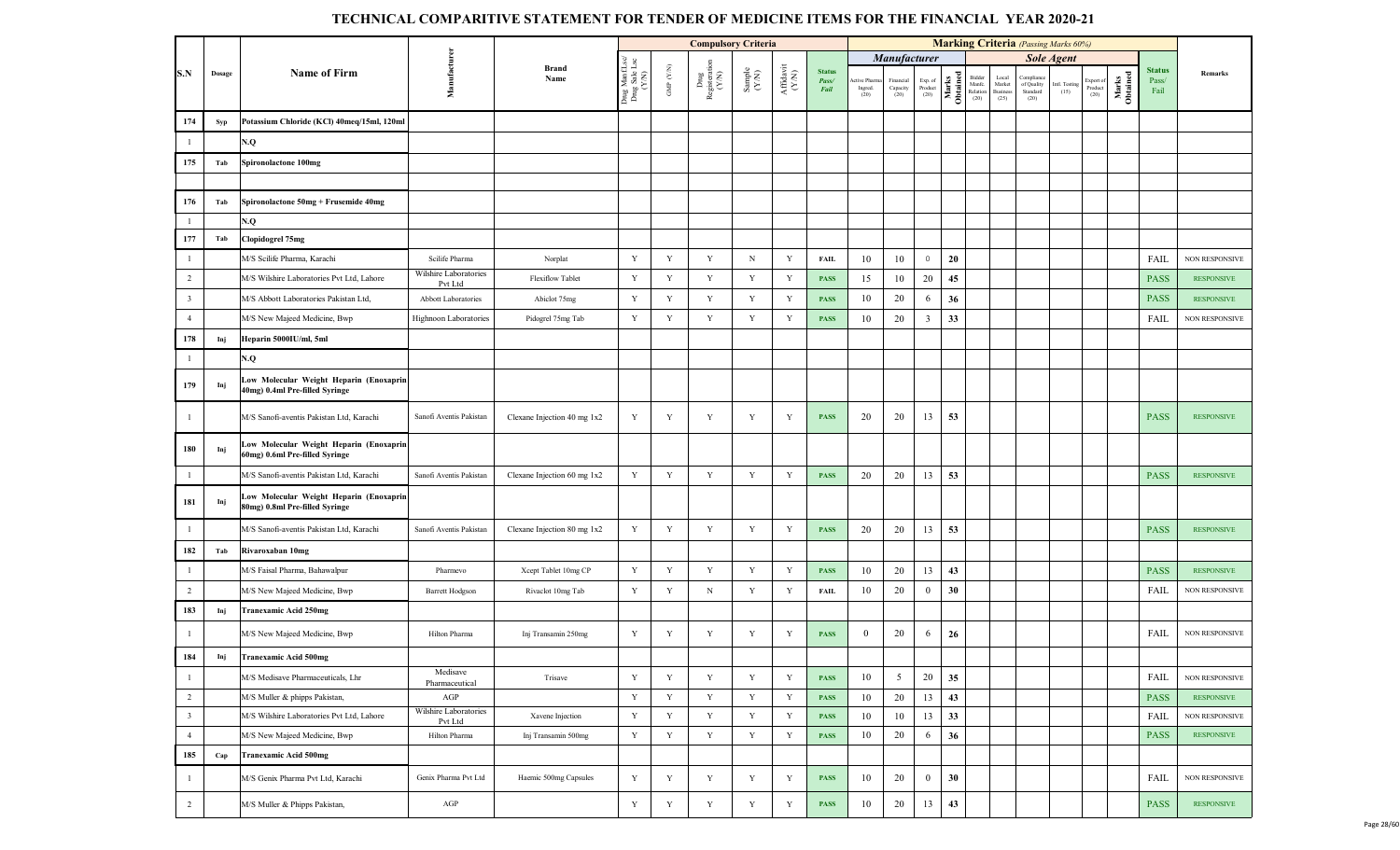|                         |             |                                                                     |                        |                                   |                                         |                                 | <b>Compulsory Criteria</b>                                             |                                                              |                                                                                                        |                                |                               |                               |                            |                   |                                      |                                     | <b>Marking Criteria</b> (Passing Marks 60%)         |                       |                             |                   |                                |                   |
|-------------------------|-------------|---------------------------------------------------------------------|------------------------|-----------------------------------|-----------------------------------------|---------------------------------|------------------------------------------------------------------------|--------------------------------------------------------------|--------------------------------------------------------------------------------------------------------|--------------------------------|-------------------------------|-------------------------------|----------------------------|-------------------|--------------------------------------|-------------------------------------|-----------------------------------------------------|-----------------------|-----------------------------|-------------------|--------------------------------|-------------------|
|                         |             |                                                                     |                        |                                   |                                         |                                 |                                                                        |                                                              |                                                                                                        |                                |                               | <b>Manufacturer</b>           |                            |                   |                                      |                                     |                                                     | <b>Sole Agent</b>     |                             |                   |                                |                   |
| S.N                     | Dosage      | <b>Name of Firm</b>                                                 | Manufacture            | <b>Brand</b><br>Name              | Drug ManfLsc/<br>Drug Sale Lsc<br>(Y/N) | GMP $(\mathcal{Y},\mathcal{N})$ | $\begin{array}{c} \rm{Dng} \\ \rm{Registeration} \\ (Y/N) \end{array}$ | $\begin{array}{c} \text{Sample} \\ (\text{Y-N}) \end{array}$ | $\begin{array}{c} \mathbf{Aff} \mathbf{d}\mathbf{a}\mathbf{v}\mathbf{i} \\ (\mathbf{Y/N}) \end{array}$ | <b>Status</b><br>Pass/<br>Fail | tive Pharm<br>Ingred.<br>(20) | Financial<br>Capacity<br>(20) | Exp. of<br>Product<br>(20) | Marks<br>Obtained | Bidder<br>Manfc.<br>Relation<br>(20) | Local<br>Market<br>Business<br>(25) | <b>Compliance</b><br>of Quality<br>Standard<br>(20) | Intl. Testing<br>(15) | Export o<br>Product<br>(20) | Marks<br>Obtained | <b>Status</b><br>Pass/<br>Fail | Remarks           |
| $\overline{\mathbf{3}}$ |             | M/S New Majeed Medicine, Bwp                                        | Hilton Pharma          | Transamin 500mg Cap               | Y                                       | $\mathbf Y$                     | Y                                                                      | Y                                                            | Y                                                                                                      | <b>PASS</b>                    | 10                            | 20                            | 6                          | 36                |                                      |                                     |                                                     |                       |                             |                   | <b>PASS</b>                    | <b>RESPONSIVE</b> |
| 186                     | Inj         | Tirofiban Hydrochloride 12.5mg/50ml                                 |                        |                                   |                                         |                                 |                                                                        |                                                              |                                                                                                        |                                |                               |                               |                            |                   |                                      |                                     |                                                     |                       |                             |                   |                                |                   |
| $\mathbf{1}$            |             | M/S Hassan Surgical, Bahawalpur                                     | ATCO Laboratories      | Aggrastat                         | Y                                       | Y                               | Y                                                                      | Y                                                            | Y                                                                                                      | <b>PASS</b>                    | 10                            | 20                            | 13                         | 43                |                                      |                                     |                                                     |                       |                             |                   | <b>PASS</b>                    | <b>RESPONSIVE</b> |
| 187                     | Tab         | Warfarin 5mg                                                        |                        |                                   |                                         |                                 |                                                                        |                                                              |                                                                                                        |                                |                               |                               |                            |                   |                                      |                                     |                                                     |                       |                             |                   |                                |                   |
| $\overline{1}$          |             | M/S Shaigan Pharmaceuticals Pvt Ltd,<br><b>Lawalpindi</b>           | Shaigan Pharma         | Warfin 5mg Tablets                | Y                                       | $\mathbf Y$                     | $\mathbf Y$                                                            | Y                                                            | Y                                                                                                      | <b>PASS</b>                    | 10                            | 20                            | 20                         | 50                |                                      |                                     |                                                     |                       |                             |                   | <b>PASS</b>                    | <b>RESPONSIVE</b> |
| 188                     | <b>Susp</b> | Aluminium Hydroxide Magnesium<br>Hydroxide, Simethicone/ Oxethazine |                        |                                   |                                         |                                 |                                                                        |                                                              |                                                                                                        |                                |                               |                               |                            |                   |                                      |                                     |                                                     |                       |                             |                   |                                |                   |
|                         |             | M/S Abbott Laboratories Pakistan Ltd.                               | Abbott Laboratories    | Dijex Mp Suspension (Carminative) | Y                                       | Y                               | Y                                                                      | Y                                                            | $\mathbf Y$                                                                                            | <b>PASS</b>                    | 10                            | 20                            | 6                          | 36                |                                      |                                     |                                                     |                       |                             |                   | <b>PASS</b>                    | <b>RESPONSIVE</b> |
|                         |             | M/S Hassan Surgical, Bahawalpur                                     | <b>ICI</b> Pakistan    | Mucaine 120 ML                    | Y                                       | Y                               | $\mathbf Y$                                                            | Y                                                            | Y                                                                                                      | <b>PASS</b>                    | 10                            | 20                            | 13                         | 43                |                                      |                                     |                                                     |                       |                             |                   | <b>PASS</b>                    | <b>RESPONSIVE</b> |
| 189                     | Cap / Tab   | <b>Esomeprazole 40mg</b>                                            |                        |                                   |                                         |                                 |                                                                        |                                                              |                                                                                                        |                                |                               |                               |                            |                   |                                      |                                     |                                                     |                       |                             |                   |                                |                   |
| $\overline{1}$          |             | M/S Getz Pharma Pvt Ltd. Karachi                                    | Getz Pharma            | Nexum Caps 40MG TP 14'S (Sepack)  | Y                                       | Y                               | Y                                                                      | Y                                                            | $\mathbf Y$                                                                                            | <b>PASS</b>                    | 10                            | 20                            | 20                         | 50                |                                      |                                     |                                                     |                       |                             |                   | <b>PASS</b>                    | <b>RESPONSIVE</b> |
| $\overline{2}$          |             | M/S Pharma Lord Pvt Ltd, Layyah                                     | Pharma Lord            | Esolor                            | $\mathbf Y$                             | $\mathbf Y$                     | Y                                                                      | $\mathbf Y$                                                  | $\, {\rm N}$                                                                                           | <b>FAIL</b>                    | 10                            | 5                             | 6                          | 21                |                                      |                                     |                                                     |                       |                             |                   | FAIL                           | NON RESPONSIVE    |
| $\overline{\mathbf{3}}$ |             | M/S Ipram International, Islamabad                                  | Ipram International    | Exporam Capsule 40mg              | Y                                       | Y                               | $\mathbf Y$                                                            | N                                                            | $\mathbf Y$                                                                                            | <b>FAIL</b>                    | $\mathbf{0}$                  | $\mathbf{0}$                  | $\overline{0}$             | $\bf{0}$          |                                      |                                     |                                                     |                       |                             |                   | <b>FAIL</b>                    | NON RESPONSIVE    |
| $\overline{4}$          |             | M/S Next Pharmaceutical Poducts Pvt Ltd,<br>Lahore                  | Next Pharma            | Esonext 40mg                      | $\mathbf Y$                             | Y                               | Y                                                                      | $\mathbf Y$                                                  | Y                                                                                                      | <b>PASS</b>                    | 10                            | 5                             | $\mathbf{3}$               | 18                |                                      |                                     |                                                     |                       |                             |                   | <b>FAIL</b>                    | NON RESPONSIVE    |
| $5\overline{5}$         |             | M/S Gulf Pharmaceuticals, Islamabad                                 | Gulf Pharmaceuticals   | Gleso 40mg Cap                    | $\mathbf Y$                             | Y                               | Y                                                                      | Y                                                            | Y                                                                                                      | <b>PASS</b>                    | 10                            | 5                             | 6                          | 21                |                                      |                                     |                                                     |                       |                             |                   | <b>FAIL</b>                    | NON RESPONSIVE    |
| 6                       |             | M/S Scilife Pharma, Karachi                                         | Scilife Pharma         | Zoom                              | Y                                       | Y                               | Y                                                                      | Y                                                            | Y                                                                                                      | <b>PASS</b>                    | 10                            | 10                            | $\circ$                    | 20                |                                      |                                     |                                                     |                       |                             |                   | FAIL                           | NON RESPONSIVE    |
| $7\phantom{.0}$         |             | M/S Muller & Phipps Pakistan,                                       | $\rm{AGP}$             |                                   | Y                                       | $\mathbf Y$                     | Y                                                                      | Y                                                            | Y                                                                                                      | <b>PASS</b>                    | 10                            | 20                            | 6                          | 36                |                                      |                                     |                                                     |                       |                             |                   | <b>PASS</b>                    | <b>RESPONSIVE</b> |
| 8                       |             | M/S Hiranis Pharmaceutical Pvt Ltd, Karachi                         | Hiranis Pharmaceutical | Lomac                             | Y                                       | $\mathbf Y$                     | Y                                                                      | Y                                                            | Y                                                                                                      | <b>PASS</b>                    | 10                            | 5                             | 6                          | 21                |                                      |                                     |                                                     |                       |                             |                   | <b>FAIL</b>                    | NON RESPONSIVE    |
| 9                       |             | M/S Abbott Laboratories Pakistan Ltd,                               | Abbott Laboratories    | Ezomol 40mg Capsules              | Y                                       | Y                               | Y                                                                      | Y                                                            | Y                                                                                                      | <b>PASS</b>                    | 10                            | 20                            | $\mathbf{0}$               | 30                |                                      |                                     |                                                     |                       |                             |                   | FAIL                           | NON RESPONSIVE    |
| 10                      |             | M/S Hassan Surgical, Bahawalpur                                     | <b>ICI</b> Pakistan    | Esopase                           | Y                                       | Y                               | $\mathbf Y$                                                            | $\mathbf Y$                                                  | Y                                                                                                      | <b>PASS</b>                    | 10                            | 20                            | 20                         | 50                |                                      |                                     |                                                     |                       |                             |                   | <b>PASS</b>                    | <b>RESPONSIVE</b> |
| 11                      |             | M/S New Majeed Medicine, Bwp                                        | Highnoon Laboratories  | Axesom 40mg Cap                   | $\mathbf Y$                             | $\mathbf Y$                     | Y                                                                      | $\mathbf Y$                                                  | $\mathbf Y$                                                                                            | <b>PASS</b>                    | 10                            | 20                            | 6                          | 36                |                                      |                                     |                                                     |                       |                             |                   | <b>PASS</b>                    | <b>RESPONSIVE</b> |
| 12                      |             | M/S Hamaz Pharmaceuticals Pvt Ltd, Multan                           | Hamaz Pharmaceuticals  | Hemso                             | Y                                       | Y                               | Y                                                                      | $\mathbf Y$                                                  | Y                                                                                                      | <b>PASS</b>                    | 15                            | 5                             | $\mathbf{0}$               | 20                |                                      |                                     |                                                     |                       |                             |                   | <b>FAIL</b>                    | NON RESPONSIVE    |
| 190                     | Inj         | <b>Granisetron 3mg</b>                                              |                        |                                   |                                         |                                 |                                                                        |                                                              |                                                                                                        |                                |                               |                               |                            |                   |                                      |                                     |                                                     |                       |                             |                   |                                |                   |
| $\overline{1}$          |             | N.Q                                                                 |                        |                                   |                                         |                                 |                                                                        |                                                              |                                                                                                        |                                |                               |                               |                            |                   |                                      |                                     |                                                     |                       |                             |                   |                                |                   |
| 191                     |             | Cap / Tab   Omeprazole 20mg                                         |                        |                                   |                                         |                                 |                                                                        |                                                              |                                                                                                        |                                |                               |                               |                            |                   |                                      |                                     |                                                     |                       |                             |                   |                                |                   |
| $\overline{1}$          |             | M/S Friends Pharma Pvt Ltd, Lahore                                  | Friends Pharma         | Cap. Preazit -20mg Capsule        | Y                                       | Y                               | $\mathbf Y$                                                            | $\mathbf Y$                                                  | Y                                                                                                      | <b>PASS</b>                    | 10                            | 5                             | 20                         | 35                |                                      |                                     |                                                     |                       |                             |                   | <b>FAIL</b>                    | NON RESPONSIVE    |
| $\overline{2}$          |             | M/S Getz Pharma Pvt Ltd, Karachi                                    | Getz Pharma            | Risek Caps 20MG TP 14'S (Sepack)  | Y                                       | Y                               | Y                                                                      | $\mathbf Y$                                                  | Y                                                                                                      | <b>PASS</b>                    | 10                            | 20                            | 20                         | 50                |                                      |                                     |                                                     |                       |                             |                   | <b>PASS</b>                    | <b>RESPONSIVE</b> |
| $\overline{\mathbf{3}}$ |             | M/S Simz Pharmaceuticals Pvt Ltd, Lahore                            | Simz Pharmaceuticals   | Omepza-20mg Capsule               | $\mathbf Y$                             | $\mathbf Y$                     | Y                                                                      | $\mathbf Y$                                                  | Y                                                                                                      | <b>PASS</b>                    | 10                            | 5                             | 20                         | 35                |                                      |                                     |                                                     |                       |                             |                   | FAIL                           | NON RESPONSIVE    |
| $\overline{4}$          |             | M/S Pharma Lord Pvt Ltd, Layyah                                     | Pharma Lord            | Omelor                            | Y                                       | $\mathbf Y$                     | Y                                                                      | Y                                                            | N                                                                                                      | <b>FAIL</b>                    | 10                            | 5                             | 6                          | 21                |                                      |                                     |                                                     |                       |                             |                   | <b>FAIL</b>                    | NON RESPONSIVE    |
| $\overline{5}$          |             | M/S Next Pharmaceutical Poducts Pvt Ltd,<br>Lahore                  | Next Pharma            | Omecap 20mg                       | Y                                       | $\mathbf Y$                     | $\mathbf Y$                                                            | $\mathbf Y$                                                  | Y                                                                                                      | <b>PASS</b>                    | 10                            | $5\overline{)}$               | 13                         | 28                |                                      |                                     |                                                     |                       |                             |                   | FAIL                           | NON RESPONSIVE    |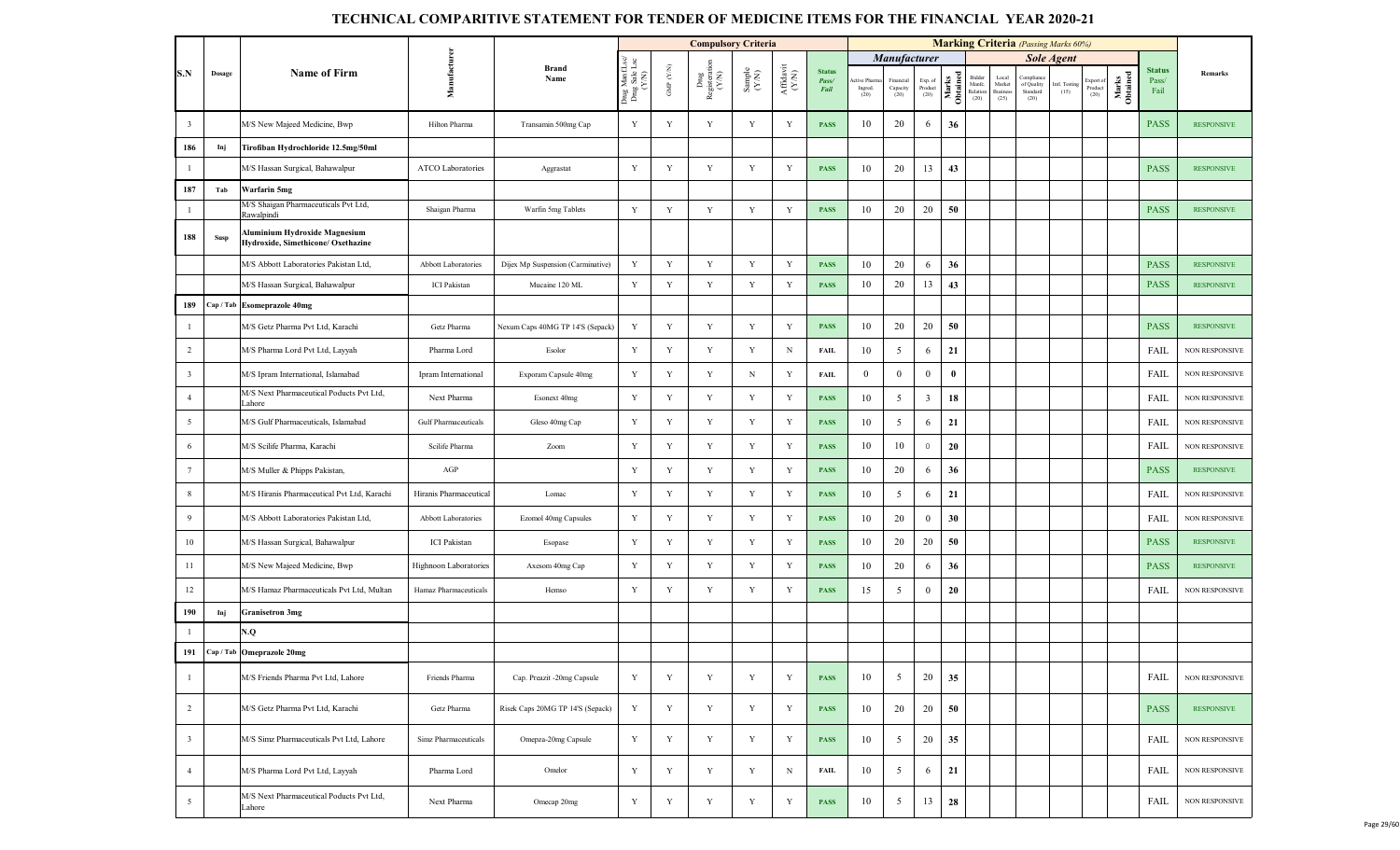|                         |                                |                                                    |                                       |                                         |                                         |                                                         | <b>Compulsory Criteria</b>                                                       |                                                             |                                                                              |                                |                              |                               |                            |                   |                                      |                                            | <b>Marking Criteria</b> (Passing Marks 60%) |                       |                              |                   |                                |                       |
|-------------------------|--------------------------------|----------------------------------------------------|---------------------------------------|-----------------------------------------|-----------------------------------------|---------------------------------------------------------|----------------------------------------------------------------------------------|-------------------------------------------------------------|------------------------------------------------------------------------------|--------------------------------|------------------------------|-------------------------------|----------------------------|-------------------|--------------------------------------|--------------------------------------------|---------------------------------------------|-----------------------|------------------------------|-------------------|--------------------------------|-----------------------|
|                         |                                |                                                    |                                       |                                         |                                         |                                                         |                                                                                  |                                                             |                                                                              |                                |                              | <b>Manufacturer</b>           |                            |                   |                                      |                                            |                                             | <b>Sole Agent</b>     |                              |                   |                                |                       |
| S.N                     | Dosage                         | <b>Name of Firm</b>                                | Manufacturer                          | <b>Brand</b><br>Name                    | Drug ManfLsc/<br>Drug Sale Lsc<br>(Y/N) | $\ensuremath{\mathsf{GMP}}$ $\ensuremath{\mathsf{N/N}}$ | $\begin{array}{c}\text{Dng} \\ \text{Resisteration} \\ (\text{Y/N}) \end{array}$ | $\begin{array}{c} \text{Sample} \\ (\text{YN}) \end{array}$ | $\begin{array}{c} \mathbf{Aff} \mathbf{davit} \\ (\mathbf{Y/N}) \end{array}$ | <b>Status</b><br>Pass/<br>Fail | tive Pham<br>Ingred.<br>(20) | Financial<br>Capacity<br>(20) | Exp. of<br>Product<br>(20) | Marks<br>Obtained | Bidder<br>Manfc.<br>Relation<br>(20) | Local<br>Market<br><b>Business</b><br>(25) | Compliar<br>of Quality<br>Standard<br>(20)  | Intl. Testing<br>(15) | Export of<br>Product<br>(20) | Marks<br>Obtained | <b>Status</b><br>Pass/<br>Fail | Remarks               |
| 6                       |                                | M/S Gulf Pharmaceuticals, Islamabad                | Gulf Pharmaceuticals                  | Hi-Mep 20mg Cap                         | Y                                       | Y                                                       | Y                                                                                | Y                                                           | Y                                                                            | <b>PASS</b>                    | 10                           | 5                             | 13                         | 28                |                                      |                                            |                                             |                       |                              |                   | FAIL                           | <b>NON RESPONSIVE</b> |
| $7\phantom{.0}$         |                                | M/S Medisave Pharmaceuticals, Lhr                  | Medisave<br>Pharmaceutical            | Mepzan                                  | Y                                       | Y                                                       | Y                                                                                | Y                                                           | Y                                                                            | <b>PASS</b>                    | 10                           | 5                             | 20                         | 35                |                                      |                                            |                                             |                       |                              |                   | FAIL                           | NON RESPONSIVE        |
| 8                       |                                | M/S Citi Pharma Pvt Ltd, Kasur                     | Citi Pharma                           | Promy 20mg Capsule                      | Y                                       | Y                                                       | Y                                                                                | Y                                                           | Y                                                                            | <b>PASS</b>                    | 10                           | 20                            | 13                         | 43                |                                      |                                            |                                             |                       |                              |                   | <b>PASS</b>                    | <b>RESPONSIVE</b>     |
| 9                       |                                | M/S Wilshire Laboratories Pvt Ltd. Lahore          | Wilshire Laboratories<br>Pvt Ltd      | Benzim Capsule                          | Y                                       | Y                                                       | Y                                                                                | Y                                                           | Y                                                                            | <b>PASS</b>                    | 10                           | 10                            | 20                         | 40                |                                      |                                            |                                             |                       |                              |                   | <b>PASS</b>                    | <b>RESPONSIVE</b>     |
| 10                      |                                | M/S Hassan Surgical, Bahawalpur                    | <b>Bio Labs</b>                       | Delka                                   | Y                                       | Y                                                       | Y                                                                                | Y                                                           | Y                                                                            | <b>PASS</b>                    | 10                           | 10                            | 6                          | 26                |                                      |                                            |                                             |                       |                              |                   | FAIL                           | <b>NON RESPONSIVE</b> |
|                         |                                | M/S Hamaz Pharmaceuticals Pvt Ltd, Multan          | Hamaz Pharmaceuticals                 | Hamazol                                 | Y                                       | Y                                                       | Y                                                                                | Y                                                           | Y                                                                            | <b>PASS</b>                    | 15                           | 5                             | $\overline{3}$             | 23                |                                      |                                            |                                             |                       |                              |                   | FAIL                           | NON RESPONSIVE        |
| 192                     |                                | Cap / Tab Omeprazole 40mg                          |                                       |                                         |                                         |                                                         |                                                                                  |                                                             |                                                                              |                                |                              |                               |                            |                   |                                      |                                            |                                             |                       |                              |                   |                                |                       |
| -1                      |                                | M/S Getz Pharma Pvt Ltd, Karachi                   | Getz Pharma                           | Risek Caps 40MG TP 14'S (Sepack)        | Y                                       | Y                                                       | Y                                                                                | Y                                                           | Y                                                                            | <b>PASS</b>                    | 10                           | 20                            | 20                         | 50                |                                      |                                            |                                             |                       |                              |                   | <b>PASS</b>                    | <b>RESPONSIVE</b>     |
| $\overline{2}$          |                                | M/S Simz Pharmaceuticals Pvt Ltd, Lahore           | Simz Pharmaceuticals                  | Omepza-40mg Capsule                     | $\mathbf Y$                             | Y                                                       | Y                                                                                | Y                                                           | Y                                                                            | <b>PASS</b>                    | 10                           | $5\overline{)}$               | 20                         | 35                |                                      |                                            |                                             |                       |                              |                   | FAIL                           | <b>NON RESPONSIVE</b> |
| $\overline{\mathbf{3}}$ |                                | M/S MTI Medicals Pvt Ltd, Lahore                   | MTI Medicals Pvt Ltd                  | Gotec 40mg Capsule                      | Y                                       | Y                                                       | Y                                                                                | $_{\rm N}$                                                  | Y                                                                            | <b>FAIL</b>                    | 10                           | 5                             | 3                          | 18                |                                      |                                            |                                             |                       |                              |                   | FAIL                           | <b>NON RESPONSIVE</b> |
| $\overline{4}$          |                                | M/S Pharma Lord Pvt Ltd, Layyah                    | Pharma Lord                           | Omelor                                  | $\mathbf Y$                             | Y                                                       | Y                                                                                | Y                                                           | N                                                                            | <b>FAIL</b>                    | 10                           | 5                             | 6                          | 21                |                                      |                                            |                                             |                       |                              |                   | FAIL                           | NON RESPONSIVE        |
| 5                       |                                | M/S Faisal Pharma, Bahawalpur                      | Pharmevo                              | Zoltar Cap. 40mg CP                     | $\mathbf Y$                             | $\mathbf Y$                                             | N                                                                                | $\mathbf Y$                                                 | $\mathbf Y$                                                                  | <b>FAIL</b>                    | 10                           | 20                            | $\overline{\mathbf{3}}$    | 33                |                                      |                                            |                                             |                       |                              |                   | FAIL                           | <b>NON RESPONSIVE</b> |
| 6                       |                                | M/S Next Pharmaceutical Poducts Pvt Ltd,<br>Lahore | Next Pharma                           | Omecap 40mg                             | $\mathbf Y$                             | Y                                                       | $\mathbf Y$                                                                      | Y                                                           | Y                                                                            | <b>PASS</b>                    | 10                           | 5                             | $\bf{0}$                   | 15                |                                      |                                            |                                             |                       |                              |                   | FAIL                           | <b>NON RESPONSIVE</b> |
| $7\phantom{.0}$         |                                | M/S Gulf Pharmaceuticals, Islamabad                | <b>Gulf Pharmaceuticals</b>           | Hi-Mep 40mg Cap                         | $\mathbf Y$                             | $\mathbf Y$                                             | $\mathbf Y$                                                                      | Y                                                           | $\mathbf Y$                                                                  | <b>PASS</b>                    | 10                           | $5\overline{)}$               | 13                         | 28                |                                      |                                            |                                             |                       |                              |                   | FAIL                           | <b>NON RESPONSIVE</b> |
| 8                       |                                | M/S Medisave Pharmaceuticals, Lhr                  | Medisave<br>Pharmaceutical            | Mepzan                                  | $\mathbf Y$                             | Y                                                       | Y                                                                                | Y                                                           | Y                                                                            | <b>PASS</b>                    | 10                           | 5                             | 20                         | 35                |                                      |                                            |                                             |                       |                              |                   | FAIL                           | <b>NON RESPONSIVE</b> |
| 9                       |                                | M/S Scilife Pharma, Karachi                        | Scilife Pharma                        | Lomisec                                 | Y                                       | Y                                                       | Y                                                                                | Y                                                           | Y                                                                            | <b>PASS</b>                    | 10                           | 10                            | $\circ$                    | 20                |                                      |                                            |                                             |                       |                              |                   | <b>FAIL</b>                    | <b>NON RESPONSIVE</b> |
| 10                      |                                | M/S Hassan Surgical, Bahawalpur                    | Bio Labs                              | Delka                                   | Y                                       | Y                                                       | Y                                                                                | N                                                           | Y                                                                            | <b>FAIL</b>                    | 10                           | 10                            | 6                          | 26                |                                      |                                            |                                             |                       |                              |                   | FAIL                           | <b>NON RESPONSIVE</b> |
| 193                     | Inj                            | Omeprazole 40mg ē Water for Injection              |                                       |                                         |                                         |                                                         |                                                                                  |                                                             |                                                                              |                                |                              |                               |                            |                   |                                      |                                            |                                             |                       |                              |                   |                                |                       |
| -1                      |                                | M/S S.J. & G. Fazul Ellahie (Pvt) Ltd, Karachi     | S.J. & G. Fazul Ellahie<br>(Pvt) Ltd, | Vify                                    | Y                                       | $\mathbf Y$                                             | $\mathbf Y$                                                                      | Y                                                           | Y                                                                            | <b>PASS</b>                    | 10                           | 20                            | 13                         | 43                |                                      |                                            |                                             |                       |                              |                   | <b>PASS</b>                    | <b>RESPONSIVE</b>     |
| $\overline{2}$          |                                | M/S Friends Pharma Pvt Ltd, Lahore                 | Friends Pharma                        | Inj. Preazit -20mg Injection with water | Y                                       | Y                                                       | Y                                                                                | Y                                                           | Y                                                                            | <b>PASS</b>                    | 10                           | $\overline{5}$                | 20                         | 35                |                                      |                                            |                                             |                       |                              |                   | FAIL                           | NON RESPONSIVE        |
| $\overline{\mathbf{3}}$ |                                | M/S Getz Pharma Pvt Ltd, Karachi                   | Getz Pharma                           | Risek IV 40MG TP 1'S (REV)              | $\mathbf Y$                             | Y                                                       | $\mathbf Y$                                                                      | $\mathbf Y$                                                 | Y                                                                            | <b>PASS</b>                    | 10                           | 20                            | 20                         | 50                |                                      |                                            |                                             |                       |                              |                   | <b>PASS</b>                    | <b>RESPONSIVE</b>     |
| $\overline{4}$          |                                | M/S Nabiqasim Industries Pvt Ltd, Karachi          | Nabiqasim                             | Loprot IV 40mg                          | $\mathbf Y$                             | Y                                                       | Y                                                                                | Y                                                           | Y                                                                            | <b>PASS</b>                    | 10                           | 20                            | 6                          | 36                |                                      |                                            |                                             |                       |                              |                   | <b>PASS</b>                    | <b>RESPONSIVE</b>     |
| 5                       |                                | M/S Vision Pharmaceuticals Pvt Ltd, Islamabad      | Vision Pharmaceuticals                | Rapid 40mg IV Inj                       | $\mathbf Y$                             | Y                                                       | Y                                                                                | $\mathbf Y$                                                 | Y                                                                            | <b>PASS</b>                    | 15                           | 10                            | 13                         | 38                |                                      |                                            |                                             |                       |                              |                   | <b>PASS</b>                    | <b>RESPONSIVE</b>     |
| 6                       |                                | M/S Wilshire Laboratories Pvt Ltd, Lahore          | Wilshire Laboratories<br>Pvt Ltd      | Benzim Injection With WFI               | $\mathbf Y$                             | $\mathbf Y$                                             | $\mathbf Y$                                                                      | Y                                                           | Y                                                                            | <b>PASS</b>                    | 15                           | 10                            | 20                         | 45                |                                      |                                            |                                             |                       |                              |                   | <b>PASS</b>                    | <b>RESPONSIVE</b>     |
| $7\overline{ }$         |                                | M/S Bosch Pharmaceuticals Pvt Ltd, Karachi         | Bosch Pharma                          | Omezol                                  | $\mathbf Y$                             | $\mathbf Y$                                             | Y                                                                                | $\mathbf Y$                                                 | $\mathbf Y$                                                                  | <b>PASS</b>                    | 15                           | 20                            | 13                         | 48                |                                      |                                            |                                             |                       |                              |                   | <b>PASS</b>                    | <b>RESPONSIVE</b>     |
| $\,$ 8 $\,$             |                                | M/S Hassan Surgical, Bahawalpur                    | Bio Labs                              | Delka, Lyophilized Inj.                 | $\mathbf Y$                             | Y                                                       | Y                                                                                | Y                                                           | Y                                                                            | <b>PASS</b>                    | 10                           | 10                            | 6                          | 26                |                                      |                                            |                                             |                       |                              |                   | FAIL                           | <b>NON RESPONSIVE</b> |
| 194                     | Inj                            | Ranitidine 50mg/2ml, Amp of 2ml                    |                                       |                                         |                                         |                                                         |                                                                                  |                                                             |                                                                              |                                |                              |                               |                            |                   |                                      |                                            |                                             |                       |                              |                   |                                |                       |
| $\overline{1}$          |                                | N.Q                                                |                                       |                                         |                                         |                                                         |                                                                                  |                                                             |                                                                              |                                |                              |                               |                            |                   |                                      |                                            |                                             |                       |                              |                   |                                |                       |
| 195                     | $\operatorname{\mathbf{Susp}}$ | Sucralfate 1g/5ml                                  |                                       |                                         |                                         |                                                         |                                                                                  |                                                             |                                                                              |                                |                              |                               |                            |                   |                                      |                                            |                                             |                       |                              |                   |                                |                       |
| $\mathbf{1}$            |                                | M/S New Majeed Medicine, Bwp                       | Highnoon Laboratories                 | Ulsanic 1gm Susp                        | $\mathbf Y$                             | $\mathbf Y$                                             | $\mathbf Y$                                                                      | $\mathbf Y$                                                 | $\mathbf Y$                                                                  | <b>PASS</b>                    | 10                           | 20                            | 13                         | 43                |                                      |                                            |                                             |                       |                              |                   | <b>PASS</b>                    | <b>RESPONSIVE</b>     |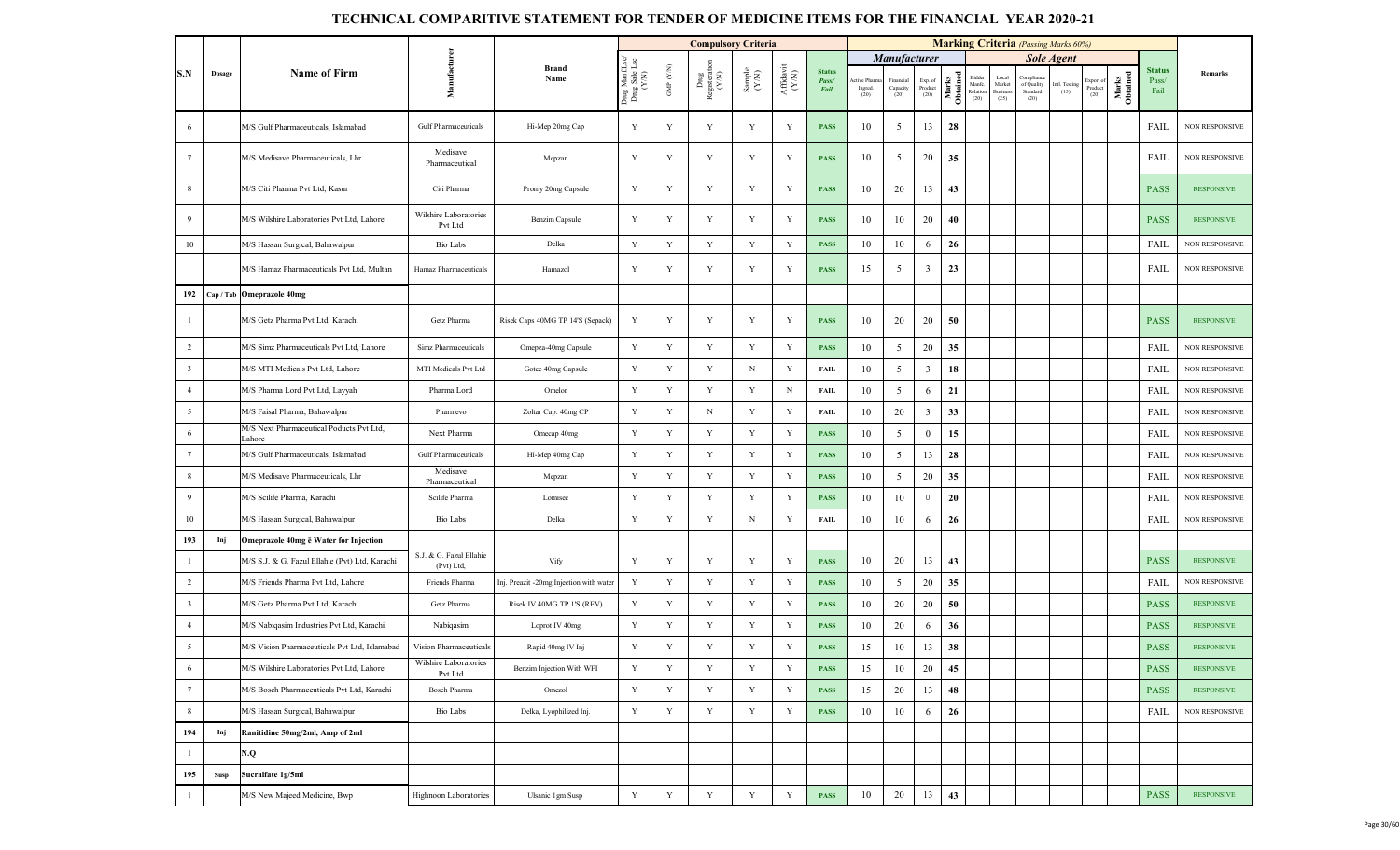|                         |        |                                                    |                        |                         |                                         |                      | <b>Compulsory Criteria</b>     |                                                              |                               |                                       |                                |                               |                            |                   |                                      |                                            |                                             | <b>Marking Criteria</b> (Passing Marks 60%) |                             |                   |                                |                       |
|-------------------------|--------|----------------------------------------------------|------------------------|-------------------------|-----------------------------------------|----------------------|--------------------------------|--------------------------------------------------------------|-------------------------------|---------------------------------------|--------------------------------|-------------------------------|----------------------------|-------------------|--------------------------------------|--------------------------------------------|---------------------------------------------|---------------------------------------------|-----------------------------|-------------------|--------------------------------|-----------------------|
|                         |        |                                                    |                        |                         |                                         |                      |                                |                                                              |                               |                                       |                                | Manufacturer                  |                            |                   |                                      |                                            |                                             | <b>Sole Agent</b>                           |                             |                   |                                |                       |
| S.N                     | Dosage | <b>Name of Firm</b>                                | Manufactur             | <b>Brand</b><br>Name    | Drug ManfLsc/<br>Drug Sale Lsc<br>(Y/N) | GMP $(\mathbf{Y/N})$ | Drug<br>Registeration<br>(Y/N) | $\begin{array}{c} \text{Sample} \\ (\text{Y-N}) \end{array}$ | ${\bf Affaavit}\\ ({\bf YN})$ | <b>Status</b><br>Pass/<br><b>Fail</b> | ctive Pharm<br>Ingred.<br>(20) | Financial<br>Capacity<br>(20) | Exp. of<br>Product<br>(20) | Marks<br>Obtained | Bidder<br>Manfc.<br>Relation<br>(20) | Local<br>Market<br><b>Business</b><br>(25) | Compliane<br>of Quality<br>Standard<br>(20) | Intl. Testing<br>(15)                       | xport of<br>Product<br>(20) | Marks<br>Obtained | <b>Status</b><br>Pass/<br>Fail | Remarks               |
| 196                     | Inj    | Dimenhydrinate 50mg/ml                             |                        |                         |                                         |                      |                                |                                                              |                               |                                       |                                |                               |                            |                   |                                      |                                            |                                             |                                             |                             |                   |                                |                       |
| $\overline{1}$          |        | M/S Bajwa Pharmaceuticals Pvt Ltd, Lahore          | Bajwa Pharmaceuticals  | Menhydrin Inj. 1ml      | Y                                       | Y                    | Y                              | $_{\rm N}$                                                   | Y                             | <b>FAIL</b>                           | 10                             | 5                             | $\bf{0}$                   | 15                |                                      |                                            |                                             |                                             |                             |                   | FAIL                           | NON RESPONSIVE        |
| 2                       |        | M/S Hamaz Pharmaceuticals Pvt Ltd, Multan          | Hamaz Pharmaceuticals  | Drivol Inj              | Y                                       | Y                    | Y                              | Y                                                            | Y                             | <b>PASS</b>                           | 10                             | $\mathfrak{S}$                | 6                          | 21                |                                      |                                            |                                             |                                             |                             |                   | FAIL                           | <b>NON RESPONSIVE</b> |
| $\overline{\mathbf{3}}$ |        | M/S New Majeed Medicine, Bwp                       | Searle Company Limited | Gravinate Inj           | Y                                       | Y                    | Y                              | Y                                                            | Y                             | <b>PASS</b>                           | 10                             | 20                            | 13                         | 43                |                                      |                                            |                                             |                                             |                             |                   | <b>PASS</b>                    | <b>RESPONSIVE</b>     |
| 197                     | Syp    | Dimenhydrinate 12.5mg/4ml                          |                        |                         |                                         |                      |                                |                                                              |                               |                                       |                                |                               |                            |                   |                                      |                                            |                                             |                                             |                             |                   |                                |                       |
| $\mathbf{1}$            |        | V.Q                                                |                        |                         |                                         |                      |                                |                                                              |                               |                                       |                                |                               |                            |                   |                                      |                                            |                                             |                                             |                             |                   |                                |                       |
| 198                     | Tab    | <b>Domperidone 10mg</b>                            |                        |                         |                                         |                      |                                |                                                              |                               |                                       |                                |                               |                            |                   |                                      |                                            |                                             |                                             |                             |                   |                                |                       |
| $\overline{1}$          |        | M/S Mega Pharmaceuticals Limited, Lahore           | Mega Pharmaceuticals   | Protomic Tablets 10mg   | Y                                       | Y                    | Y                              | Y                                                            | Y                             | <b>PASS</b>                           | 15                             | 10                            | $\mathbf{0}$               | 25                |                                      |                                            |                                             |                                             |                             |                   | FAIL                           | <b>NON RESPONSIVE</b> |
| $\overline{2}$          |        | M/S Next Pharmaceutical Poducts Pvt Ltd,<br>Lahore | Next Pharma            | Domflash 10mg           | Y                                       | Y                    | Y                              | Y                                                            | Y                             | <b>PASS</b>                           | 10                             | 5                             | 13                         | 28                |                                      |                                            |                                             |                                             |                             |                   | FAIL                           | <b>NON RESPONSIVE</b> |
| $\overline{\mathbf{3}}$ |        | M/S Gulf Pharmaceuticals, Islamabad                | Gulf Pharmaceuticals   | Tilium 10mg Tab         | Y                                       | Y                    | Y                              | Y                                                            | Y                             | <b>PASS</b>                           | 10                             | 5                             | 6                          | 21                |                                      |                                            |                                             |                                             |                             |                   | FAIL                           | <b>NON RESPONSIVE</b> |
| $\overline{4}$          |        | M/S Medisave Pharmaceuticals, Lhr                  | Meisave Pharmaceutical | Domsave                 | Y                                       | Y                    | Y                              | Y                                                            | Y                             | <b>PASS</b>                           | 10                             | 5                             | 20                         | 35                |                                      |                                            |                                             |                                             |                             |                   | FAIL                           | <b>NON RESPONSIVE</b> |
|                         |        | M/S Muller & Phipps Pakistan,                      | Aspin                  |                         | Y                                       | Y                    | Y                              | Y                                                            | Y                             | <b>PASS</b>                           | 20                             | $\bf{0}$                      | 13                         | 33                |                                      |                                            |                                             |                                             |                             |                   | FAIL                           | <b>NON RESPONSIVE</b> |
|                         |        | M/S New Majeed Medicine, Bwp                       | <b>Barrett Hodgson</b> | Domel Tab               | Y                                       | Y                    | Y                              | Y                                                            | Y                             | <b>PASS</b>                           | 10                             | 20                            | 13                         | 43                |                                      |                                            |                                             |                                             |                             |                   | <b>PASS</b>                    | <b>RESPONSIVE</b>     |
| 199                     |        | Syp / Susp Domperidone 5mg/5ml                     |                        |                         |                                         |                      |                                |                                                              |                               |                                       |                                |                               |                            |                   |                                      |                                            |                                             |                                             |                             |                   |                                |                       |
| $\overline{1}$          |        | M/S Simz Pharmaceuticals Pvt Ltd, Lahore           | Simz Pharmaceuticals   | Dopedom Syp             | Y                                       | Y                    | Y                              | $\mathbf Y$                                                  | Y                             | <b>PASS</b>                           | 10                             | $\overline{5}$                | 20                         | 35                |                                      |                                            |                                             |                                             |                             |                   | FAIL                           | <b>NON RESPONSIVE</b> |
| $\overline{2}$          |        | M/S Unison Chemical Works, Lahore                  | Unison Chemical        | Dompro Suspension       | Y                                       | Y                    | Y                              | Y                                                            | Y                             | <b>PASS</b>                           | 10                             | 5                             | 20                         | 35                |                                      |                                            |                                             |                                             |                             |                   | FAIL                           | <b>NON RESPONSIVE</b> |
| $\overline{\mathbf{3}}$ |        | M/S Gulf Pharmaceuticals, Islamabad                | Gulf Pharmaceuticals   | Tilium 5mg/5ml          | Y                                       | Y                    | Y                              | Y                                                            | Y                             | <b>PASS</b>                           | 10                             | $\mathfrak{S}$                | 6                          | 21                |                                      |                                            |                                             |                                             |                             |                   | FAIL                           | <b>NON RESPONSIVE</b> |
| $\overline{4}$          |        | M/S Medisave Pharmaceuticals, Lhr                  | Meisave Pharmaceutical | Domsave                 | Y                                       | Y                    | $\mathbf Y$                    | $_{\rm N}$                                                   | Y                             | <b>FAIL</b>                           | 10                             | 5                             | 20                         | 35                |                                      |                                            |                                             |                                             |                             |                   | FAIL                           | <b>NON RESPONSIVE</b> |
| $5\overline{5}$         |        | M/S Muller & Phipps Pakistan,                      | Aspin                  | Motilium                | Y                                       | $\mathbf Y$          | Y                              | $\mathbf Y$                                                  | Y                             | <b>PASS</b>                           | 20                             | $\mathbf{0}$                  | 13                         | 33                |                                      |                                            |                                             |                                             |                             |                   | FAIL                           | NON RESPONSIVE        |
| 6                       |        | M/S Hassan Surgical, Bahawalpur                    | ATCO Laboratories      | Vomilux 60ML            | Y                                       | Y                    | Y                              | $\mathbf Y$                                                  | Y                             | <b>PASS</b>                           | 10                             | 20                            | 13                         | 43                |                                      |                                            |                                             |                                             |                             |                   | <b>PASS</b>                    | <b>RESPONSIVE</b>     |
| $7\phantom{.0}$         |        | M/S New Majeed Medicine, Bwp                       | <b>Barrett Hodgson</b> | Domel Susp              | Y                                       | Y                    | $\mathbf Y$                    | $\mathbf Y$                                                  | Y                             | <b>PASS</b>                           | 10                             | 20                            | 13                         | 43                |                                      |                                            |                                             |                                             |                             |                   | <b>PASS</b>                    | <b>RESPONSIVE</b>     |
| 200                     | Inj    | Metoclopramide 5mg/ml                              |                        |                         |                                         |                      |                                |                                                              |                               |                                       |                                |                               |                            |                   |                                      |                                            |                                             |                                             |                             |                   |                                |                       |
| $\mathbf{1}$            |        | M/S Bajwa Pharmaceuticals Pvt Ltd, Lahore          | Bajwa Pharmaceuticals  | Clopramid Inj. 2ml      | Y                                       | Y                    | Y                              | N                                                            | Y                             | <b>FAIL</b>                           | 10                             | 5                             | $\overline{0}$             | 15                |                                      |                                            |                                             |                                             |                             |                   | FAIL                           | <b>NON RESPONSIVE</b> |
| 2                       |        | M/S Global Pharmaceuticals Pvt Ltd, Islamabad      | Global Pharma          | Mediclop Inj            | Y                                       | Y                    | $\mathbf Y$                    | Y                                                            | Y                             | <b>PASS</b>                           | 10                             | 20                            | 6                          | 36                |                                      |                                            |                                             |                                             |                             |                   | <b>PASS</b>                    | <b>RESPONSIVE</b>     |
| $\overline{\mathbf{3}}$ |        | M/S Hassan Surgical, Bahawalpur                    | Bio Labs               | Metoclor 10 mg          | Y                                       | $\mathbf Y$          | $\mathbf Y$                    | $\mathbf Y$                                                  | Y                             | <b>PASS</b>                           | 10                             | 10                            | 20                         | 40                |                                      |                                            |                                             |                                             |                             |                   | <b>PASS</b>                    | <b>RESPONSIVE</b>     |
| $\overline{4}$          |        | M/S Hamaz Pharmaceuticals Pvt Ltd, Multan          |                        | Cloprel Inj             | Y                                       | $\mathbf Y$          | $\mathbf Y$                    | $\mathbf Y$                                                  | Y                             | <b>PASS</b>                           | 10                             | $\mathfrak{S}$                | $\boldsymbol{0}$           | 15                |                                      |                                            |                                             |                                             |                             |                   | FAIL                           | NON RESPONSIVE        |
| 201                     | Inj    | <b>Ondansetron 8mg</b>                             |                        |                         |                                         |                      |                                |                                                              |                               |                                       |                                |                               |                            |                   |                                      |                                            |                                             |                                             |                             |                   |                                |                       |
| $\mathbf{1}$            |        | M/S Allmed (Private) Limited, Lahore               | Allmed Pvt Ltd         | Anomed                  | Y                                       | $\mathbf Y$          | Y                              | Y                                                            | Y                             | <b>PASS</b>                           | 15                             | 10                            | 20                         | 45                |                                      |                                            |                                             |                                             |                             |                   | <b>PASS</b>                    | <b>RESPONSIVE</b>     |
| $\overline{2}$          |        | M/S MTI Medicals Pvt Ltd, Lahore                   | MTI Medicals Pvt Ltd   | Mondes IV 8mg Injection | Y                                       | Y                    | Y                              | Y                                                            | Y                             | <b>PASS</b>                           | 15                             | $\mathfrak{S}$                | $\mathbf{3}$               | 23                |                                      |                                            |                                             |                                             |                             |                   | FAIL                           | NON RESPONSIVE        |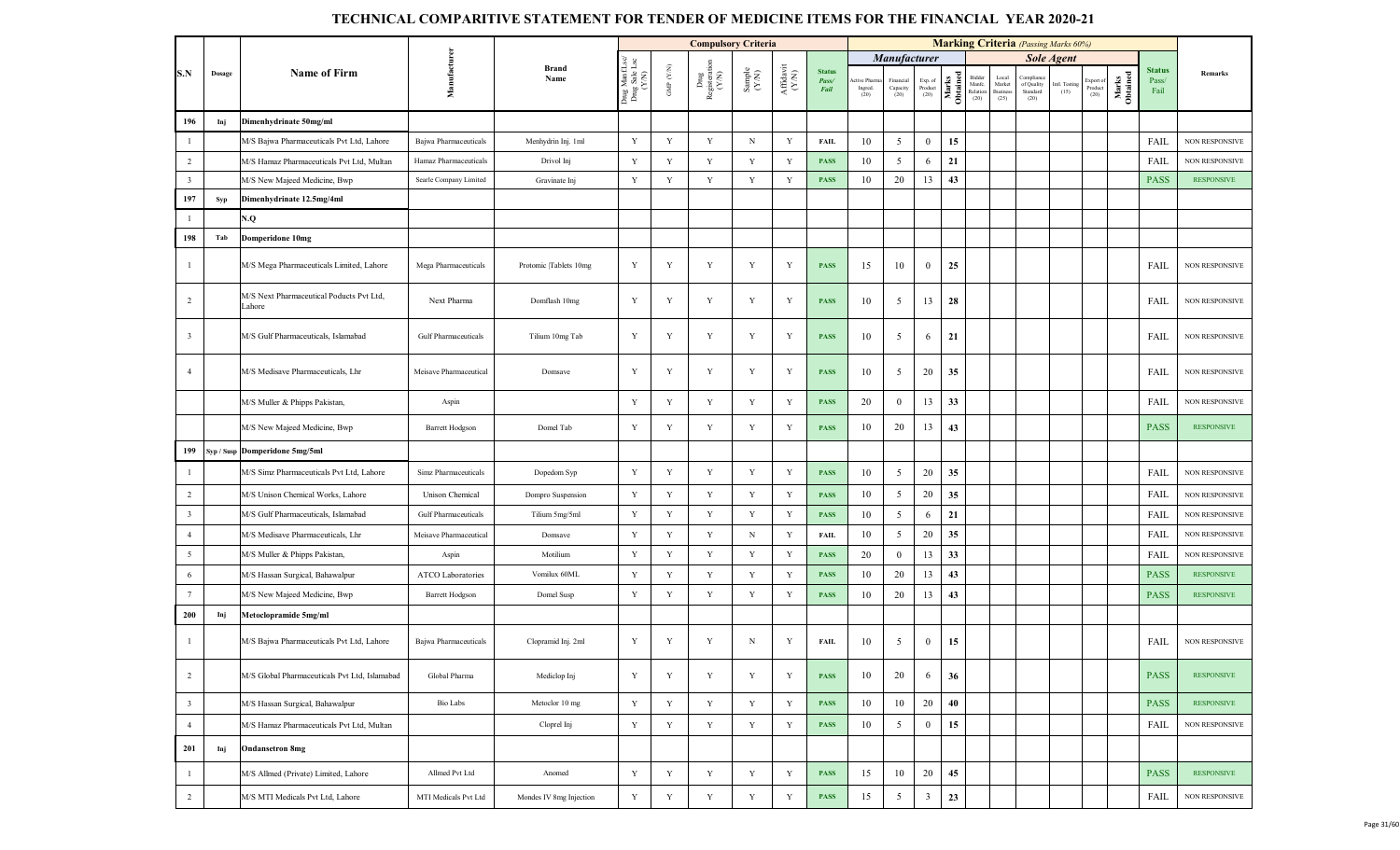|                         |        |                                          |                             |                                  |                                         |                   | <b>Compulsory Criteria</b>                     |                                                              |                    |                                |                               |                               |                                                                        |                   |                                      |                                            | <b>Marking Criteria</b> (Passing Marks 60%)  |                       |                              |                   |                         |                       |
|-------------------------|--------|------------------------------------------|-----------------------------|----------------------------------|-----------------------------------------|-------------------|------------------------------------------------|--------------------------------------------------------------|--------------------|--------------------------------|-------------------------------|-------------------------------|------------------------------------------------------------------------|-------------------|--------------------------------------|--------------------------------------------|----------------------------------------------|-----------------------|------------------------------|-------------------|-------------------------|-----------------------|
|                         |        |                                          |                             |                                  |                                         |                   |                                                |                                                              |                    |                                |                               | <b>Manufacturer</b>           |                                                                        |                   |                                      |                                            |                                              | <b>Sole Agent</b>     |                              |                   |                         |                       |
| S.N                     | Dosage | Name of Firm                             | Manufacture                 | <b>Brand</b><br>Name             | Drug ManfLsc/<br>Drug Sale Lsc<br>(Y/N) | GMP $(\text{YM})$ | $_{\mbox{Registent}}^{\mbox{Dng}}$ Registerati | $\begin{array}{c} \text{Sample} \\ (\text{Y-N}) \end{array}$ | Affidavit<br>(Y/N) | <b>Status</b><br>Pass/<br>Fail | tive Pharm<br>Ingred.<br>(20) | Financial<br>Capacity<br>(20) | $\begin{array}{c} \text{Exp. of}\\ \text{Product} \\ (20) \end{array}$ | Marks<br>Obtained | Bidder<br>Manfc.<br>Relation<br>(20) | Local<br>Market<br><b>Business</b><br>(25) | Compliance<br>of Quality<br>Standard<br>(20) | intl. Testing<br>(15) | Export of<br>Product<br>(20) | Marks<br>Obtained | Status<br>Pass/<br>Fail | Remarks               |
| $\overline{\mathbf{3}}$ |        | M/S Faisal Pharma, Bahawalpur            | Pharmedic                   | Onset 8mg Inj                    | Y                                       | Y                 | Y                                              | Y                                                            | Y                  | <b>PASS</b>                    | 10                            | 20                            | 13                                                                     | 43                |                                      |                                            |                                              |                       |                              |                   | <b>PASS</b>             | <b>RESPONSIVE</b>     |
| $\overline{4}$          |        | M/S Pharmasol Pvt Ltd, Lahore            | Pharmasol                   | Deston Injection                 | Y                                       | Y                 | $\mathbf Y$                                    | Y                                                            | Y                  | <b>PASS</b>                    | 10                            | 5                             | 20                                                                     | 35                |                                      |                                            |                                              |                       |                              |                   | FAIL                    | NON RESPONSIVE        |
| $5\overline{5}$         |        | M/S Hassan Surgical, Bahawalpur          | Bio Labs                    | Vemtix Inj. 8mg/4ml              | $\mathbf Y$                             | Y                 | Y                                              | Y                                                            | Y                  | <b>PASS</b>                    | 10                            | 10                            | 6                                                                      | 26                |                                      |                                            |                                              |                       |                              |                   | FAIL                    | NON RESPONSIVE        |
| 6                       |        | M/S New Majeed Medicine, Bwp             | <b>CCL Pharmaaceuticals</b> | Danset Inj 2mg/ml                | Y                                       | Y                 | $\mathbf Y$                                    | Y                                                            | Y                  | <b>PASS</b>                    | 10                            | 20                            | 13                                                                     | 43                |                                      |                                            |                                              |                       |                              |                   | <b>PASS</b>             | <b>RESPONSIVE</b>     |
| 202                     | Tab    | <b>Ondansetron 8mg</b>                   |                             |                                  |                                         |                   |                                                |                                                              |                    |                                |                               |                               |                                                                        |                   |                                      |                                            |                                              |                       |                              |                   |                         |                       |
| $\mathbf{1}$            |        | M/S Allmed (Private) Limited, Lahore     | Allmed Pvt Ltd              | Anomed                           | $\mathbf Y$                             | Y                 | $\mathbf Y$                                    | $\mathbf Y$                                                  | Y                  | <b>PASS</b>                    | 15                            | 10                            | 20                                                                     | 45                |                                      |                                            |                                              |                       |                              |                   | <b>PASS</b>             | <b>RESPONSIVE</b>     |
| $\overline{2}$          |        | M/S Pharma Lord Pvt Ltd, Layyah          | Pharma Lord                 | Prenavo                          | $\mathbf Y$                             | Y                 | $\mathbf Y$                                    | N                                                            | $\, {\rm N}$       | <b>FAIL</b>                    | 10                            | 5                             | $\mathbf{0}$                                                           | 15                |                                      |                                            |                                              |                       |                              |                   | FAIL                    | <b>NON RESPONSIVE</b> |
| $\overline{\mathbf{3}}$ |        | M/S Faisal Pharma, Bahawalpur            | Pharmedic                   | Onset 8mg Tab                    | Y                                       | Y                 | $\mathbf Y$                                    | $\mathbf Y$                                                  | $\mathbf Y$        | <b>PASS</b>                    | 10                            | 20                            | 13                                                                     | 43                |                                      |                                            |                                              |                       |                              |                   | <b>PASS</b>             | <b>RESPONSIVE</b>     |
| $\overline{4}$          |        | M/S Pharmasol Pvt Ltd, Lahore            | Pharmasol                   | Deston Tablet 8mg                | $\mathbf Y$                             | $\mathbf Y$       | $\mathbf Y$                                    | $\mathbf Y$                                                  | Y                  | <b>PASS</b>                    | 10                            | $\mathfrak{S}$                | 20                                                                     | 35                |                                      |                                            |                                              |                       |                              |                   | FAIL                    | NON RESPONSIVE        |
| 203                     | Inj    | Drotaverine HCl 40mg/2ml                 |                             |                                  |                                         |                   |                                                |                                                              |                    |                                |                               |                               |                                                                        |                   |                                      |                                            |                                              |                       |                              |                   |                         |                       |
| $\mathbf{1}$            |        | M/S Sanofi-aventis Pakistan Ltd, Karachi | Sanofi Aventis Pakistan     | No-Spa Injection 40mg/2ml 25'S   | $\mathbf Y$                             | Y                 | $\mathbf Y$                                    | $\mathbf Y$                                                  | Y                  | <b>PASS</b>                    | 20                            | 20                            | 13                                                                     | 53                |                                      |                                            |                                              |                       |                              |                   | <b>PASS</b>             | <b>RESPONSIVE</b>     |
| $\overline{2}$          |        | M/S New Majeed Medicine, Bwp             | Searle Company Limited      | Relispa 40mg Inj                 | $\mathbf Y$                             | $\mathbf Y$       | $\mathbf Y$                                    | $\mathbf Y$                                                  | Y                  | <b>PASS</b>                    | 10                            | 20                            | 13                                                                     | 43                |                                      |                                            |                                              |                       |                              |                   | <b>PASS</b>             | <b>RESPONSIVE</b>     |
| 204                     | Tab    | <b>Drotaverine 40mg</b>                  |                             |                                  |                                         |                   |                                                |                                                              |                    |                                |                               |                               |                                                                        |                   |                                      |                                            |                                              |                       |                              |                   |                         |                       |
| $\mathbf{1}$            |        | M/S Sanofi-aventis Pakistan Ltd, Karachi | Sanofi Aventis Pakistan     | No-Spa Tablet 40mg 2x10          | Y                                       | Y                 | $\mathbf Y$                                    | $\mathbf Y$                                                  | $\mathbf Y$        | <b>PASS</b>                    | 20                            | 20                            | 13                                                                     | 53                |                                      |                                            |                                              |                       |                              |                   | <b>PASS</b>             | <b>RESPONSIVE</b>     |
| $\overline{2}$          |        | M/S New Majeed Medicine, Bwp             | Searle Company Limited      | Relispa Tab                      | Y                                       | Y                 | $\mathbf Y$                                    | $\mathbf Y$                                                  | $\mathbf Y$        | <b>PASS</b>                    | 10                            | 20                            | 13                                                                     | 43                |                                      |                                            |                                              |                       |                              |                   | <b>PASS</b>             | <b>RESPONSIVE</b>     |
| 205                     |        | <b>Oral Rehydration Salt (O.R.S)</b>     |                             |                                  |                                         |                   |                                                |                                                              |                    |                                |                               |                               |                                                                        |                   |                                      |                                            |                                              |                       |                              |                   |                         |                       |
| $\mathbf{1}$            |        | M/S Hassan Surgical, Bahawalpur          | ATCO Laboratories           | osmolar banan / orange flavoured | Y                                       | $\mathbf Y$       | $\mathbf Y$                                    | Y                                                            | Y                  | <b>PASS</b>                    | 10                            | 20                            | 13                                                                     | 43                |                                      |                                            |                                              |                       |                              |                   | <b>PASS</b>             | <b>RESPONSIVE</b>     |
| $\overline{2}$          |        | M/S New Majeed Medicine, Bwp             | Searle Company Limited      | Peditral Sachet ORS Lemon & Lime | Y                                       | Y                 | Y                                              | Y                                                            | Y                  | <b>PASS</b>                    | 10                            | 20                            | 13                                                                     | 43                |                                      |                                            |                                              |                       |                              |                   | <b>PASS</b>             | <b>RESPONSIVE</b>     |
| 206                     | Tab    | <b>Glimepiride 4mg</b>                   |                             |                                  |                                         |                   |                                                |                                                              |                    |                                |                               |                               |                                                                        |                   |                                      |                                            |                                              |                       |                              |                   |                         |                       |
| $\overline{1}$          |        | M/S Mega Pharmaceuticals Limited, Lahore | Mega Pharmaceuticals        | Megapride Tablets 4mg            | Y                                       | Y                 | Y                                              | Y                                                            | Y                  | <b>PASS</b>                    | 10                            | 10                            | $\mathbf{3}$                                                           | 23                |                                      |                                            |                                              |                       |                              |                   | FAIL                    | NON RESPONSIVE        |
| $\overline{2}$          |        | M/S Getz Pharma Pvt Ltd. Karachi         | Getz Pharma                 | Getryl Tab 4MG TP 20'S (Sepack)  | $\mathbf Y$                             | Y                 | Y                                              | $\mathbf Y$                                                  | $\mathbf Y$        | <b>PASS</b>                    | 10                            | 20                            | 20                                                                     | 50                |                                      |                                            |                                              |                       |                              |                   | <b>PASS</b>             | <b>RESPONSIVE</b>     |
| $\overline{\mathbf{3}}$ |        | M/S Faisal Pharma, Bahawalpur            | Pharmevo                    | Evopride Tablet 4mg CP (30s)     | $\mathbf Y$                             | Y                 | $\mathbf Y$                                    | $\mathbf Y$                                                  | Y                  | <b>PASS</b>                    | 10                            | 20                            | 13                                                                     | 43                |                                      |                                            |                                              |                       |                              |                   | <b>PASS</b>             | <b>RESPONSIVE</b>     |
| $\overline{4}$          |        | M/S Muller & Phipps Pakistan,            | AGP                         |                                  | Y                                       | Y                 | Y                                              | Y                                                            | Y                  | <b>PASS</b>                    | 10                            | 20                            | 6                                                                      | 36                |                                      |                                            |                                              |                       |                              |                   | <b>PASS</b>             | <b>RESPONSIVE</b>     |
| 5                       |        | M/S Abbott Laboratories Pakistan Ltd,    | Abbott Laboratories         | Econid Tablet 4mg                | Y                                       | Y                 | $\mathbf Y$                                    | $\mathbf Y$                                                  | $\mathbf Y$        | <b>PASS</b>                    | 10                            | 20                            | 6                                                                      | 36                |                                      |                                            |                                              |                       |                              |                   | <b>PASS</b>             | <b>RESPONSIVE</b>     |
| 6                       |        | M/S New Majeed Medicine, Bwp             | Barrett Hodgson             | Diabold 4mg Tab                  | Y                                       | Y                 | Y                                              | Y                                                            | Y                  | <b>PASS</b>                    | 10                            | 20                            | 13                                                                     | 43                |                                      |                                            |                                              |                       |                              |                   | <b>PASS</b>             | <b>RESPONSIVE</b>     |
| 207                     | Inj    | Human Insulin 70/30 100IU, 10ml          |                             |                                  |                                         |                   |                                                |                                                              |                    |                                |                               |                               |                                                                        |                   |                                      |                                            |                                              |                       |                              |                   |                         |                       |
| $\mathbf{1}$            |        | M/S Novo Nordisk (Pvt) Ltd, Karachi      | Novo Nordisk SAS France     | Mixtard 30 HM 100IU/ml           | Y                                       | Y                 | Y                                              | $\mathbf Y$                                                  | $\mathbf Y$        | <b>PASS</b>                    |                               |                               |                                                                        |                   | 20                                   | 25                                         | 20                                           | $\mathbf{0}$          | 20                           | 85                | <b>PASS</b>             | <b>RESPONSIVE</b>     |
| $\overline{2}$          |        | M/S Getz Pharma Pvt Ltd, Karachi         | Getz Pharma                 | Insuget Inj 70/30 10ML TP 1'S    | $\mathbf Y$                             | Y                 | $\mathbf Y$                                    | Y                                                            | Y                  | <b>PASS</b>                    | 15                            | 20                            | 13                                                                     | 48                |                                      |                                            |                                              |                       |                              |                   | <b>PASS</b>             | <b>RESPONSIVE</b>     |
| 208                     | Inj    | Human Insulin NPH 100IU, 10ml            |                             |                                  |                                         |                   |                                                |                                                              |                    |                                |                               |                               |                                                                        |                   |                                      |                                            |                                              |                       |                              |                   |                         |                       |
| $\mathbf{1}$            |        | M/S Novo Nordisk (Pvt) Ltd, Karachi      | Novo Nordisk SAS France     | Actrapid HM 100IU/ml             | Y                                       | Y                 | Y                                              | $\mathbf Y$                                                  | Y                  | <b>PASS</b>                    |                               |                               |                                                                        |                   | 20                                   | 25                                         | 20                                           | $\boldsymbol{0}$      | 20                           | 85                | <b>PASS</b>             | <b>RESPONSIVE</b>     |
| $\overline{2}$          |        | M/S Getz Pharma Pvt Ltd, Karachi         | Getz Pharma                 | Insuget Inj NPH 10Ml TP 1'S      | $\mathbf Y$                             | Y                 | $\mathbf Y$                                    | Y                                                            | Y                  | <b>PASS</b>                    | 15                            | 20                            | 13                                                                     | 48                |                                      |                                            |                                              |                       |                              |                   | <b>PASS</b>             | <b>RESPONSIVE</b>     |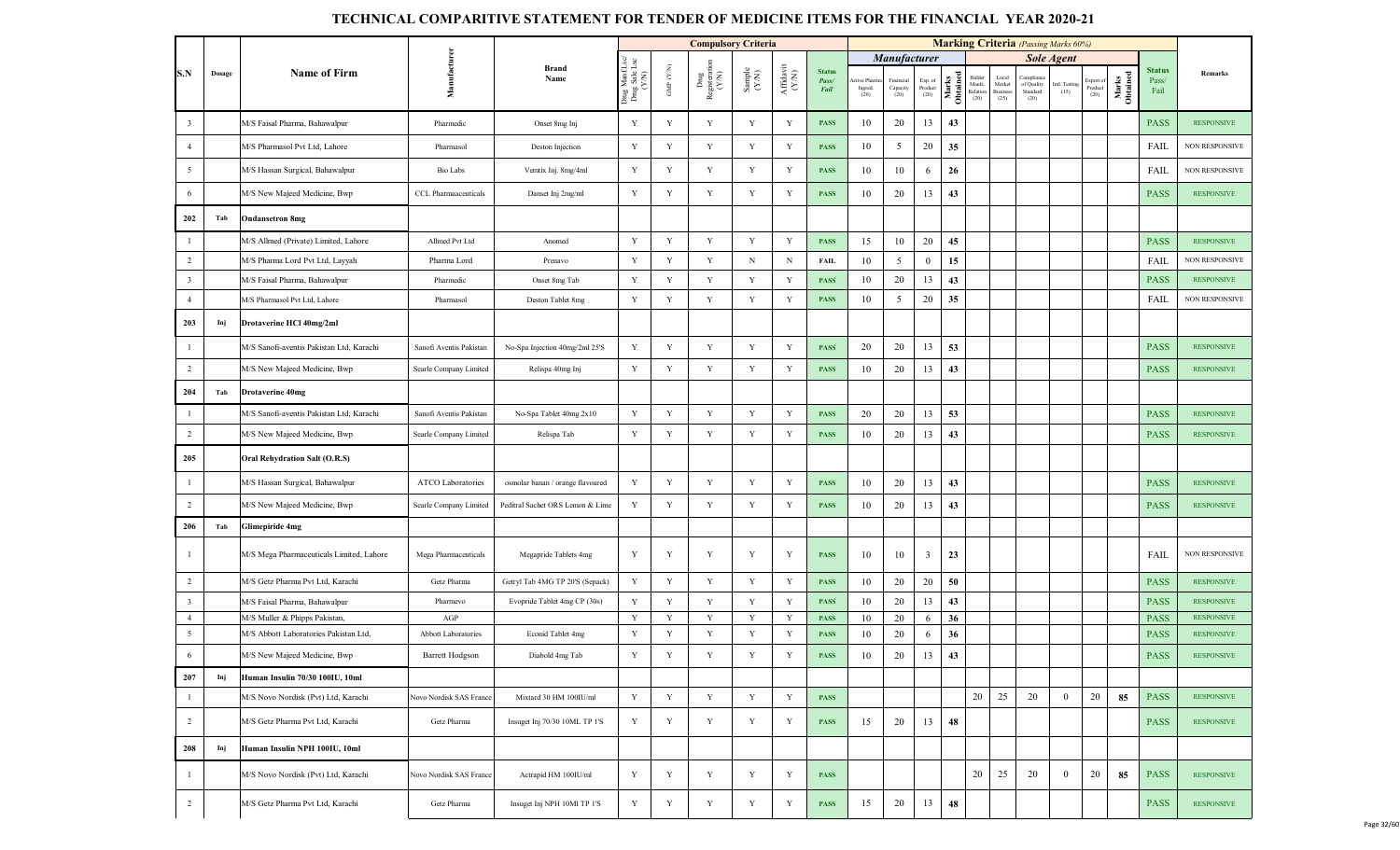|                         |        |                                                                                                                                                                                                         |                            |                                            |                                          |                                 | <b>Compulsory Criteria</b>                                                        |                                                             |                    |                                |                                 |                               |                            |                   |                                      |                                             | <b>Marking Criteria</b> (Passing Marks 60%) |                       |                              |                   |                                |                       |
|-------------------------|--------|---------------------------------------------------------------------------------------------------------------------------------------------------------------------------------------------------------|----------------------------|--------------------------------------------|------------------------------------------|---------------------------------|-----------------------------------------------------------------------------------|-------------------------------------------------------------|--------------------|--------------------------------|---------------------------------|-------------------------------|----------------------------|-------------------|--------------------------------------|---------------------------------------------|---------------------------------------------|-----------------------|------------------------------|-------------------|--------------------------------|-----------------------|
|                         |        |                                                                                                                                                                                                         |                            |                                            |                                          |                                 |                                                                                   |                                                             |                    |                                |                                 | <b>Manufacturer</b>           |                            |                   |                                      |                                             |                                             | <b>Sole Agent</b>     |                              |                   |                                |                       |
| S.N                     | Dosage | <b>Name of Firm</b>                                                                                                                                                                                     | Manufacturer               | <b>Brand</b><br>Name                       | Drug Manf.Lsc/<br>Drug Sale Lsc<br>(Y/N) | GMP $(\mathcal{Y},\mathcal{N})$ | $\begin{array}{c}\mathbf{Dng}\\\mathbf{Registeration}\\\mathbf{(Y/N)}\end{array}$ | $\begin{array}{c} \text{Sample} \\ (\text{YN}) \end{array}$ | Affidavit<br>(Y/N) | <b>Status</b><br>Pass/<br>Fail | ctive Pharma<br>Ingred.<br>(20) | Financial<br>Capacity<br>(20) | Exp. of<br>Product<br>(20) | Marks<br>Obtained | Bidder<br>Manfc.<br>Relation<br>(20) | Local<br>${\rm Market}$<br>Business<br>(25) | of Quality<br>Standard<br>(20)              | Intl. Testing<br>(15) | ixport of<br>Product<br>(20) | Marks<br>Obtained | <b>Status</b><br>Pass/<br>Fail | Remarks               |
| 209                     | Inj    | Human Insulin R 100IU, 10ml                                                                                                                                                                             |                            |                                            |                                          |                                 |                                                                                   |                                                             |                    |                                |                                 |                               |                            |                   |                                      |                                             |                                             |                       |                              |                   |                                |                       |
| $\overline{1}$          |        | M/S Novo Nordisk (Pvt) Ltd, Karachi                                                                                                                                                                     | Novo Nordisk SAS France    | Insulatard HM 100IU/ml                     | Y                                        | Y                               | $\mathbf Y$                                                                       | $\mathbf Y$                                                 | $\mathbf Y$        | <b>PASS</b>                    |                                 |                               |                            |                   | 20                                   | 25                                          | 20                                          | $\mathbf{0}$          | 20                           | 85                | <b>PASS</b>                    | <b>RESPONSIVE</b>     |
| $\overline{2}$          |        | M/S Getz Pharma Pvt Ltd, Karachi                                                                                                                                                                        | Getz Pharma                | Insuget Inj Regular 10ML TP 1'S            | $\mathbf Y$                              | Y                               | Y                                                                                 | Y                                                           | Y                  | <b>PASS</b>                    | 15                              | 20                            | 13                         | 48                |                                      |                                             |                                             |                       |                              |                   | <b>PASS</b>                    | <b>RESPONSIVE</b>     |
| 210                     | Tab    | Metformin 500mg                                                                                                                                                                                         |                            |                                            |                                          |                                 |                                                                                   |                                                             |                    |                                |                                 |                               |                            |                   |                                      |                                             |                                             |                       |                              |                   |                                |                       |
| -1                      |        | M/S New Majeed Medicine, Bwp                                                                                                                                                                            | Martin Dow Marker          | Glucophage 500mg Tab                       | $\mathbf Y$                              | Y                               | Y                                                                                 | Y                                                           | Y                  | <b>PASS</b>                    | 10                              | 20                            | 13                         | 43                |                                      |                                             |                                             |                       |                              |                   | <b>PASS</b>                    | <b>RESPONSIVE</b>     |
| 211                     | Inj    | Methyl Ergometrine 0.2mg/ml                                                                                                                                                                             |                            |                                            |                                          |                                 |                                                                                   |                                                             |                    |                                |                                 |                               |                            |                   |                                      |                                             |                                             |                       |                              |                   |                                |                       |
|                         |        | V.Q                                                                                                                                                                                                     |                            |                                            |                                          |                                 |                                                                                   |                                                             |                    |                                |                                 |                               |                            |                   |                                      |                                             |                                             |                       |                              |                   |                                |                       |
| 212                     | Inj    | Hydroxyprogesterone Caproate 250mg in 1ml<br><b>Oily Solution</b>                                                                                                                                       |                            |                                            |                                          |                                 |                                                                                   |                                                             |                    |                                |                                 |                               |                            |                   |                                      |                                             |                                             |                       |                              |                   |                                |                       |
|                         |        | M/S New Majeed Medicine, Bwp                                                                                                                                                                            | Bayer Pakistan             | Proluton Dep 250mg                         | $\mathbf Y$                              | Y                               | $\mathbf Y$                                                                       | Y                                                           | $\mathbf Y$        | <b>PASS</b>                    | 10                              | 20                            | 13                         | 43                |                                      |                                             |                                             |                       |                              |                   | <b>PASS</b>                    | <b>RESPONSIVE</b>     |
| 213                     | Inj    | Oxytocin 5IU/ml                                                                                                                                                                                         |                            |                                            |                                          |                                 |                                                                                   |                                                             |                    |                                |                                 |                               |                            |                   |                                      |                                             |                                             |                       |                              |                   |                                |                       |
| -1                      |        | M/S New Omni Traders, Faisalabad                                                                                                                                                                        | Geofman<br>Pharmaceuticals | Tocinox                                    | Y                                        | Y                               | Y                                                                                 | Y                                                           | Y                  | <b>PASS</b>                    | 15                              | 5                             | 13                         | 33                |                                      |                                             |                                             |                       |                              |                   | FAIL                           | <b>NON RESPONSIVE</b> |
| $\overline{2}$          |        | M/S New Majeed Medicine, Bwp                                                                                                                                                                            | Indus Pharma               | Syntomax Inj 5IU                           | Y                                        | Y                               | Y                                                                                 | N                                                           | Y                  | <b>FAIL</b>                    | 10                              | 20                            | 13                         | 43                |                                      |                                             |                                             |                       |                              |                   | <b>PASS</b>                    | NON RESPONSIVE        |
| 214                     | Tab    | <b>Misoprostol 200mcg</b>                                                                                                                                                                               |                            |                                            |                                          |                                 |                                                                                   |                                                             |                    |                                |                                 |                               |                            |                   |                                      |                                             |                                             |                       |                              |                   |                                |                       |
|                         |        | M/S Saffron Pharmaceuticals Pvt Ltd, Faisalabad                                                                                                                                                         | Saffron Pharma             | Cytolol 200mcg Tab                         | $\mathbf Y$                              | Y                               | $\mathbf Y$                                                                       | $\mathbf Y$                                                 | Y                  | <b>PASS</b>                    | 10                              | 15                            | 13                         | 38                |                                      |                                             |                                             |                       |                              |                   | <b>PASS</b>                    | <b>RESPONSIVE</b>     |
| $\overline{2}$          |        | M/S Nabiqasim Industries Pvt Ltd, Karachi                                                                                                                                                               | Nabiqasim                  | Tecmlso 200mcg                             | $\mathbf Y$                              | Y                               | Y                                                                                 | Y                                                           | Y                  | <b>PASS</b>                    | 10                              | 20                            | 6                          | 36                |                                      |                                             |                                             |                       |                              |                   | <b>PASS</b>                    | <b>RESPONSIVE</b>     |
| $\overline{\mathbf{3}}$ |        | M/S Mughees Medicine Company, Bahawalpur                                                                                                                                                                | Genome                     |                                            | $\mathbf Y$                              | Y                               | $\mathbf Y$                                                                       | Y                                                           | $\mathbf Y$        | <b>PASS</b>                    | 10                              | $\mathfrak{S}$                | 6                          | 21                |                                      |                                             |                                             |                       |                              |                   | FAIL                           | NON RESPONSIVE        |
| $\overline{4}$          |        | M/S Hassan Surgical, Bahawalpur                                                                                                                                                                         | ATCO Laboratories          | Prosotec 200mcg                            | Y                                        | Y                               | Y                                                                                 | Y                                                           | Y                  | <b>PASS</b>                    | 10                              | 20                            | 13                         | 43                |                                      |                                             |                                             |                       |                              |                   | <b>PASS</b>                    | <b>RESPONSIVE</b>     |
| 215                     | Tab    | Norethisterone 5mg                                                                                                                                                                                      |                            |                                            |                                          |                                 |                                                                                   |                                                             |                    |                                |                                 |                               |                            |                   |                                      |                                             |                                             |                       |                              |                   |                                |                       |
|                         |        | M/S New Majeed Medicine, Bwp                                                                                                                                                                            | Bayer Pakistan             | Primolut N 5mg Tab                         | $\mathbf Y$                              | Y                               | $\mathbf Y$                                                                       | Y                                                           | Y                  | <b>PASS</b>                    | 10                              | 20                            | 13                         | 43                |                                      |                                             |                                             |                       |                              |                   | <b>PASS</b>                    | <b>RESPONSIVE</b>     |
| 216                     | Tab    | Prostaglandin E1 (Dinoprostone 3mg)                                                                                                                                                                     |                            |                                            |                                          |                                 |                                                                                   |                                                             |                    |                                |                                 |                               |                            |                   |                                      |                                             |                                             |                       |                              |                   |                                |                       |
| $\overline{1}$          |        | M/S Platinum Pharmaceuticals Pvt Ltd, Karachi                                                                                                                                                           | Platinum Pharma            | Preglan E2                                 | $\mathbf Y$                              | Y                               | Y                                                                                 | Y                                                           | Y                  | <b>PASS</b>                    | 10                              | 20                            | 6                          | 36                |                                      |                                             |                                             |                       |                              |                   | <b>PASS</b>                    | <b>RESPONSIVE</b>     |
| $\overline{c}$          |        | M/S Nabiqasim Industries Pvt Ltd, Karachi                                                                                                                                                               | Nabiqasim                  | Tab. Glandin-E2                            | $\mathbf Y$                              | Y                               | Y                                                                                 | Y                                                           | Y                  | <b>PASS</b>                    | 10                              | 20                            | 6                          | 36                |                                      |                                             |                                             |                       |                              |                   | <b>PASS</b>                    | <b>RESPONSIVE</b>     |
| 217                     | Inj    | Prostaglandin F2 Alpha 5mg/ml (Dinoprost)                                                                                                                                                               |                            |                                            |                                          |                                 |                                                                                   |                                                             |                    |                                |                                 |                               |                            |                   |                                      |                                             |                                             |                       |                              |                   |                                |                       |
|                         |        | N.Q                                                                                                                                                                                                     |                            |                                            |                                          |                                 |                                                                                   |                                                             |                    |                                |                                 |                               |                            |                   |                                      |                                             |                                             |                       |                              |                   |                                |                       |
| 218                     | Inj    | Modified Fluid Gelatin 4%, 500ml ē Set                                                                                                                                                                  |                            |                                            |                                          |                                 |                                                                                   |                                                             |                    |                                |                                 |                               |                            |                   |                                      |                                             |                                             |                       |                              |                   |                                |                       |
| -1                      |        | M/S Hassan Surgical, Bahawalpur                                                                                                                                                                         | <b>B.Braun Pakistan</b>    | Gelofusine 500ml with<br>registered IV set | Y                                        | Y                               | Y                                                                                 | Y                                                           | Y                  | <b>PASS</b>                    |                                 |                               |                            |                   | 20                                   | 25                                          | 10                                          | $7\phantom{.0}$       | 20                           | 82                | <b>PASS</b>                    | <b>RESPONSIVE</b>     |
| 219                     | Inj    | Polygelline 35gm + Sodium Ions 145mmol +<br>Potassium Ions 5.1mmol + Calcium Ions<br>6.25mmol + Chloride Ions 145mmol + Traces<br>of Phosphate and Sulphate per 1000ml, Bottle<br>of 500ml ē Giving Set |                            |                                            |                                          |                                 |                                                                                   |                                                             |                    |                                |                                 |                               |                            |                   |                                      |                                             |                                             |                       |                              |                   |                                |                       |
|                         |        | M/S Sanofi-aventis Pakistan Ltd, Karachi                                                                                                                                                                | Sanofi Aventis Pakistan    | Haemaccel Infusion 500 mL 1x1              | Y                                        | Y                               | Y                                                                                 | Y                                                           | Y                  | <b>PASS</b>                    | 20                              | 20                            | 13                         | 53                |                                      |                                             |                                             |                       |                              |                   | <b>PASS</b>                    | <b>RESPONSIVE</b>     |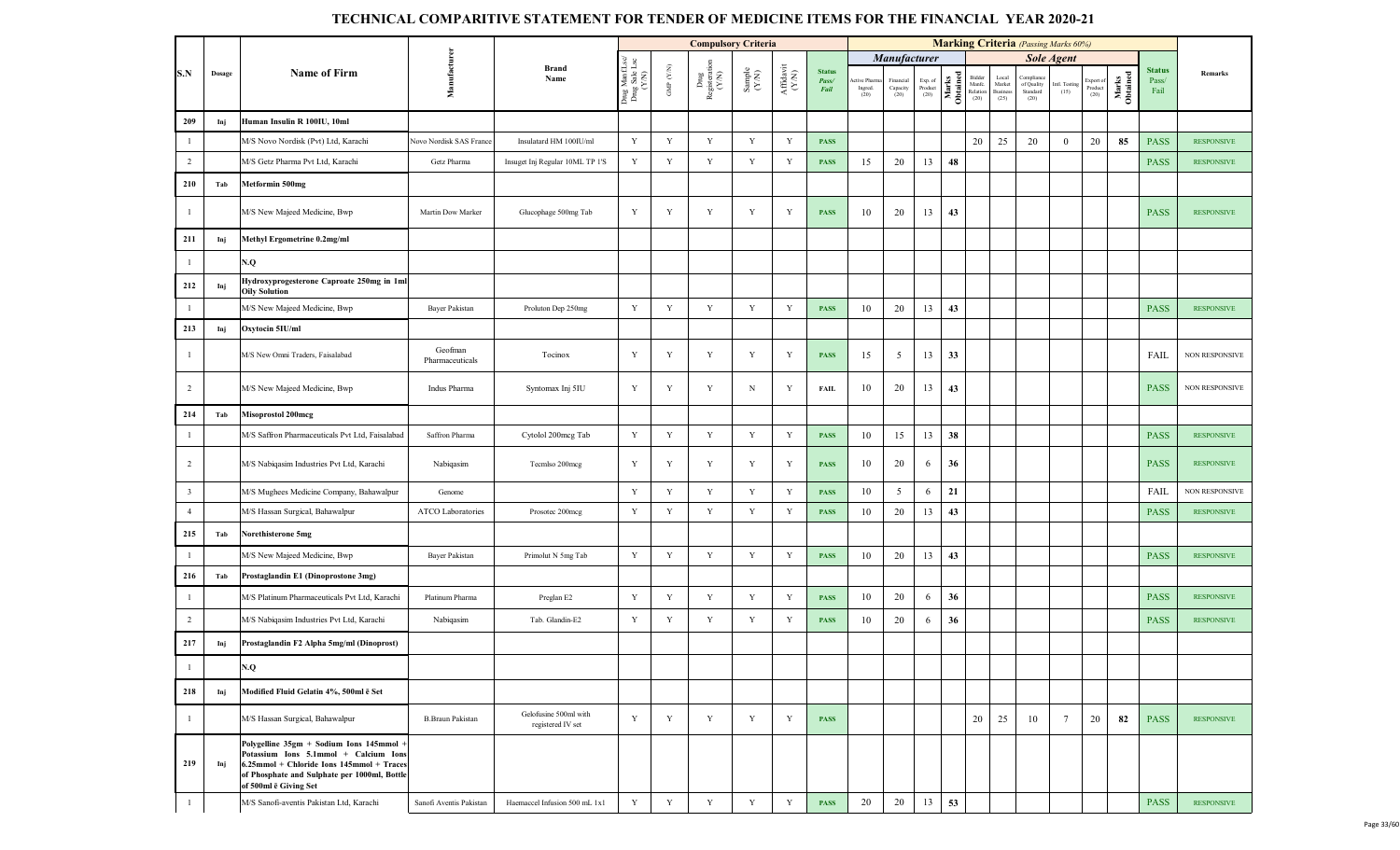|                         |              |                                                           |                        |                             |                                    |                      | <b>Compulsory Criteria</b>     |                                                              |                                                                                                 |                                |                               |                              |                                                                        |                   |                                      |                                     | <b>Marking Criteria</b> (Passing Marks 60%) |                       |                            |                   |                                |                       |
|-------------------------|--------------|-----------------------------------------------------------|------------------------|-----------------------------|------------------------------------|----------------------|--------------------------------|--------------------------------------------------------------|-------------------------------------------------------------------------------------------------|--------------------------------|-------------------------------|------------------------------|------------------------------------------------------------------------|-------------------|--------------------------------------|-------------------------------------|---------------------------------------------|-----------------------|----------------------------|-------------------|--------------------------------|-----------------------|
|                         |              |                                                           |                        |                             |                                    |                      |                                |                                                              |                                                                                                 |                                |                               | Manufacturer                 |                                                                        |                   |                                      |                                     |                                             | <b>Sole Agent</b>     |                            |                   |                                |                       |
| S.N                     | Dosage       | <b>Name of Firm</b>                                       | Manufacture            | <b>Brand</b><br>Name        | Drug ManfI<br>Drug Sale L<br>(Y/N) | GMP $(\mathbf{Y/N})$ | Drug<br>Registeration<br>(Y/N) | $\begin{array}{c} \text{Sample} \\ (\text{Y/N}) \end{array}$ | $\begin{array}{c} \mathrm{Aff} \mathrm{d} \mathrm{av} \mathrm{i} \\ (\mathrm{Y/N}) \end{array}$ | <b>Status</b><br>Pass/<br>Fail | tive Pharm<br>Ingred.<br>(20) | inancial<br>Capacity<br>(20) | $\begin{array}{c} \text{Exp. of}\\ \text{Product} \\ (20) \end{array}$ | Marks<br>Obtained | Bidder<br>Manfc.<br>Relation<br>(20) | Local<br>Market<br>Business<br>(25) | Complian<br>of Quality<br>Standard<br>(20)  | intl. Testing<br>(15) | xport o<br>Product<br>(20) | Marks<br>Obtained | <b>Status</b><br>Pass/<br>Fail | Remarks               |
| 220                     | Tab          | Carbamazepine 200mg                                       |                        |                             |                                    |                      |                                |                                                              |                                                                                                 |                                |                               |                              |                                                                        |                   |                                      |                                     |                                             |                       |                            |                   |                                |                       |
| $\mathbf{1}$            |              | M/S Platinum Pharmaceuticals Pvt Ltd, Karachi             | Platinum Pharma        | Seizunil                    | Y                                  | Y                    | Y                              | Y                                                            | Y                                                                                               | <b>PASS</b>                    | 10                            | 20                           | 13                                                                     | 43                |                                      |                                     |                                             |                       |                            |                   | <b>PASS</b>                    | <b>RESPONSIVE</b>     |
| $\overline{2}$          |              | M/S Novartis Pharma Pakistan Limited, Karachi             | Novartis Pharma        | Tegral Tab                  | Y                                  | Y                    | Y                              | Y                                                            | Y                                                                                               | <b>PASS</b>                    | 15                            | 20                           | 20                                                                     | 55                |                                      |                                     |                                             |                       |                            |                   | <b>PASS</b>                    | <b>RESPONSIVE</b>     |
| $\overline{\mathbf{3}}$ |              | M/S New Majeed Medicine, Bwp                              | Martin Dow Marker      | Teril 200mg Tab             | Y                                  | Y                    | Y                              | $\mathbf Y$                                                  | Y                                                                                               | <b>PASS</b>                    | 10                            | 20                           | 13                                                                     | 43                |                                      |                                     |                                             |                       |                            |                   | <b>PASS</b>                    | <b>RESPONSIVE</b>     |
| 221                     |              | Syp/Susp Carbamazepine 100mg/5ml                          |                        |                             |                                    |                      |                                |                                                              |                                                                                                 |                                |                               |                              |                                                                        |                   |                                      |                                     |                                             |                       |                            |                   |                                |                       |
| $\mathbf{1}$            |              | M/S Platinum Pharmaceuticals Pvt Ltd, Karachi             | Platinum Pharma        | Seizunil                    | Y                                  | Y                    | Y                              | Y                                                            | Y                                                                                               | <b>PASS</b>                    | 10                            | 20                           | 13                                                                     | 43                |                                      |                                     |                                             |                       |                            |                   | <b>PASS</b>                    | <b>RESPONSIVE</b>     |
| 222                     | <b>Drops</b> | Clonazepam 0.25% (Pediatric)                              |                        |                             |                                    |                      |                                |                                                              |                                                                                                 |                                |                               |                              |                                                                        |                   |                                      |                                     |                                             |                       |                            |                   |                                |                       |
| $\mathbf{1}$            |              | N.Q                                                       |                        |                             |                                    |                      |                                |                                                              |                                                                                                 |                                |                               |                              |                                                                        |                   |                                      |                                     |                                             |                       |                            |                   |                                |                       |
| 223                     | Syp          | Divalproex Sodium / Sodium Valproate<br>250mg/5ml         |                        |                             |                                    |                      |                                |                                                              |                                                                                                 |                                |                               |                              |                                                                        |                   |                                      |                                     |                                             |                       |                            |                   |                                |                       |
| $\mathbf{1}$            |              | M/S Platinum Pharmaceuticals Pvt Ltd, Karachi             | Platinum Pharma        | Dapakan                     | Y                                  | $\mathbf Y$          | Y                              | $\mathbf Y$                                                  | Y                                                                                               | <b>PASS</b>                    | 10                            | 20                           | 13                                                                     | 43                |                                      |                                     |                                             |                       |                            |                   | <b>PASS</b>                    | <b>RESPONSIVE</b>     |
| $\overline{2}$          |              | M/S Abbott Laboratories Pakistan Ltd,                     | Abbott Laboratories    | Epival Syrup                | Y                                  | Y                    | Y                              | Y                                                            | Y                                                                                               | <b>PASS</b>                    | 10                            | 20                           | 13                                                                     | 43                |                                      |                                     |                                             |                       |                            |                   | <b>PASS</b>                    | <b>RESPONSIVE</b>     |
| 224                     | Tab          | Divalproex Sodium / Sodium Valproate<br>500 <sub>mg</sub> |                        |                             |                                    |                      |                                |                                                              |                                                                                                 |                                |                               |                              |                                                                        |                   |                                      |                                     |                                             |                       |                            |                   |                                |                       |
| $\mathbf{1}$            |              | M/S Platinum Pharmaceuticals Pvt Ltd, Karachi             | Platinum Pharma        | Dapakan                     | Y                                  | $\mathbf Y$          | Y                              | $_{\rm N}$                                                   | Y                                                                                               | <b>FAIL</b>                    | 10                            | 20                           | 13                                                                     | 43                |                                      |                                     |                                             |                       |                            |                   | <b>PASS</b>                    | <b>NON RESPONSIVE</b> |
| $\overline{2}$          |              | M/S Mughees Medicine Company, Bahawalpur                  | Genome                 |                             | Y                                  | Y                    | Y                              | Y                                                            | Y                                                                                               | <b>PASS</b>                    | 10                            | 5                            | 6                                                                      | 21                |                                      |                                     |                                             |                       |                            |                   | FAIL                           | <b>NON RESPONSIVE</b> |
| $\overline{\mathbf{3}}$ |              | M/S Abbott Laboratories Pakistan Ltd,                     | Abbott Laboratories    | Epival 500mg Tablets        | Y                                  | Y                    | Y                              | $\mathbf Y$                                                  | Y                                                                                               | <b>PASS</b>                    | 10                            | 20                           | 13                                                                     | 43                |                                      |                                     |                                             |                       |                            |                   | <b>PASS</b>                    | <b>RESPONSIVE</b>     |
| 225                     | Inj          | Divalproex Sodium / Sodium Valproate<br>500mg/5ml         |                        |                             |                                    |                      |                                |                                                              |                                                                                                 |                                |                               |                              |                                                                        |                   |                                      |                                     |                                             |                       |                            |                   |                                |                       |
|                         |              | M/S Abbott Laboratories Pakistan Ltd,                     | Abbott Laboratories    | Epival I.V                  | Y                                  | Y                    | Y                              | Y                                                            | Y                                                                                               | <b>PASS</b>                    | 10                            | 20                           | 13                                                                     | 43                |                                      |                                     |                                             |                       |                            |                   | <b>PASS</b>                    | <b>RESPONSIVE</b>     |
| 226                     | Inj          | Levetiracetam 500mg                                       |                        |                             |                                    |                      |                                |                                                              |                                                                                                 |                                |                               |                              |                                                                        |                   |                                      |                                     |                                             |                       |                            |                   |                                |                       |
| $\mathbf{1}$            |              | M/S Getz Pharma Pvt Ltd, Karachi                          | Getz Pharma            | Xeticam IV 500MG/5ML TP 1'S | $\mathbf Y$                        | $\mathbf Y$          | Y                              | $\mathbf Y$                                                  | Y                                                                                               | <b>PASS</b>                    | 10                            | 20                           | 13                                                                     | 43                |                                      |                                     |                                             |                       |                            |                   | <b>PASS</b>                    | <b>RESPONSIVE</b>     |
| $\overline{2}$          |              | M/S Genix Pharma Pvt Ltd, Karachi                         | Genix Pharma Pvt Ltd   | Recetam 5ml/500mg Injection | Y                                  | Y                    | Y                              | Y                                                            | Y                                                                                               | <b>PASS</b>                    | 10                            | 20                           | $\mathbf{0}$                                                           | 30                |                                      |                                     |                                             |                       |                            |                   | FAIL                           | <b>NON RESPONSIVE</b> |
| $\overline{\mathbf{3}}$ |              | M/S New Majeed Medicine, Bwp                              | CCL Pharmaaceuticals   | Epicetam Inj 500mg/5ml      | $\mathbf Y$                        | $\mathbf Y$          | Y                              | $\mathbf Y$                                                  | Y                                                                                               | <b>PASS</b>                    | 10                            | 20                           | 13                                                                     | 43                |                                      |                                     |                                             |                       |                            |                   | <b>PASS</b>                    | <b>RESPONSIVE</b>     |
| 227                     | Tab          | <b>Levetiracetam 500mg</b>                                |                        |                             |                                    |                      |                                |                                                              |                                                                                                 |                                |                               |                              |                                                                        |                   |                                      |                                     |                                             |                       |                            |                   |                                |                       |
| $\mathbf{1}$            |              | M/S Getz Pharma Pvt Ltd, Karachi                          | Getz Pharma            | Xeticam Tab 500MG TP 10'S   | Y                                  | Y                    | Y                              | $_{\rm N}$                                                   | Y                                                                                               | <b>FAIL</b>                    | 10                            | 20                           | 6                                                                      | 36                |                                      |                                     |                                             |                       |                            |                   | <b>PASS</b>                    | NON RESPONSIVE        |
| 2                       |              | M/S Genix Pharma Pvt Ltd, Karachi                         | Genix Pharma Pvt Ltd   | Recetam 500mg Tablets       | $\mathbf Y$                        | $\mathbf Y$          | $\mathbf Y$                    | $\mathbf Y$                                                  | $\mathbf Y$                                                                                     | <b>PASS</b>                    | 10                            | 20                           | $\mathbf{0}$                                                           | 30                |                                      |                                     |                                             |                       |                            |                   | <b>FAIL</b>                    | NON RESPONSIVE        |
| $\overline{\mathbf{3}}$ |              | M/S Faisal Pharma, Bahawalpur                             | Pharmevo               | Klevra Tablet 500mg CP      | $\mathbf Y$                        | $\mathbf Y$          | Y                              | $\mathbf Y$                                                  | $\mathbf Y$                                                                                     | <b>PASS</b>                    | 10                            | 20                           | 13                                                                     | 43                |                                      |                                     |                                             |                       |                            |                   | <b>PASS</b>                    | <b>RESPONSIVE</b>     |
| $\overline{4}$          |              | M/S Muller & Phipps Pakistan,                             | Aspin                  |                             | Y                                  | $\mathbf Y$          | Y                              | $\mathbf Y$                                                  | Y                                                                                               | <b>PASS</b>                    | $\mathbf{0}$                  | $\bf{0}$                     | 6                                                                      | 6                 |                                      |                                     |                                             |                       |                            |                   | <b>FAIL</b>                    | NON RESPONSIVE        |
| 5                       |              | M/S Hiranis Pharmaceutical Pvt Ltd, Karachi               | Hiranis Pharmaceutical | Lekra                       | $\mathbf Y$                        | $\mathbf Y$          | Y                              | $\mathbf Y$                                                  | Y                                                                                               | <b>PASS</b>                    | 10                            | 5                            | 6                                                                      | 21                |                                      |                                     |                                             |                       |                            |                   | <b>FAIL</b>                    | NON RESPONSIVE        |
| 6                       |              | M/S New Majeed Medicine, Bwp                              | Hilton Pharma          | Lerace 500mg Tab            | Y                                  | $\mathbf Y$          | Y                              | $_{\rm N}$                                                   | Y                                                                                               | <b>FAIL</b>                    | 10                            | 20                           | 13                                                                     | 43                |                                      |                                     |                                             |                       |                            |                   | <b>PASS</b>                    | NON RESPONSIVE        |
| 228                     | Syp          | Levetiracetam 60ml                                        |                        |                             |                                    |                      |                                |                                                              |                                                                                                 |                                |                               |                              |                                                                        |                   |                                      |                                     |                                             |                       |                            |                   |                                |                       |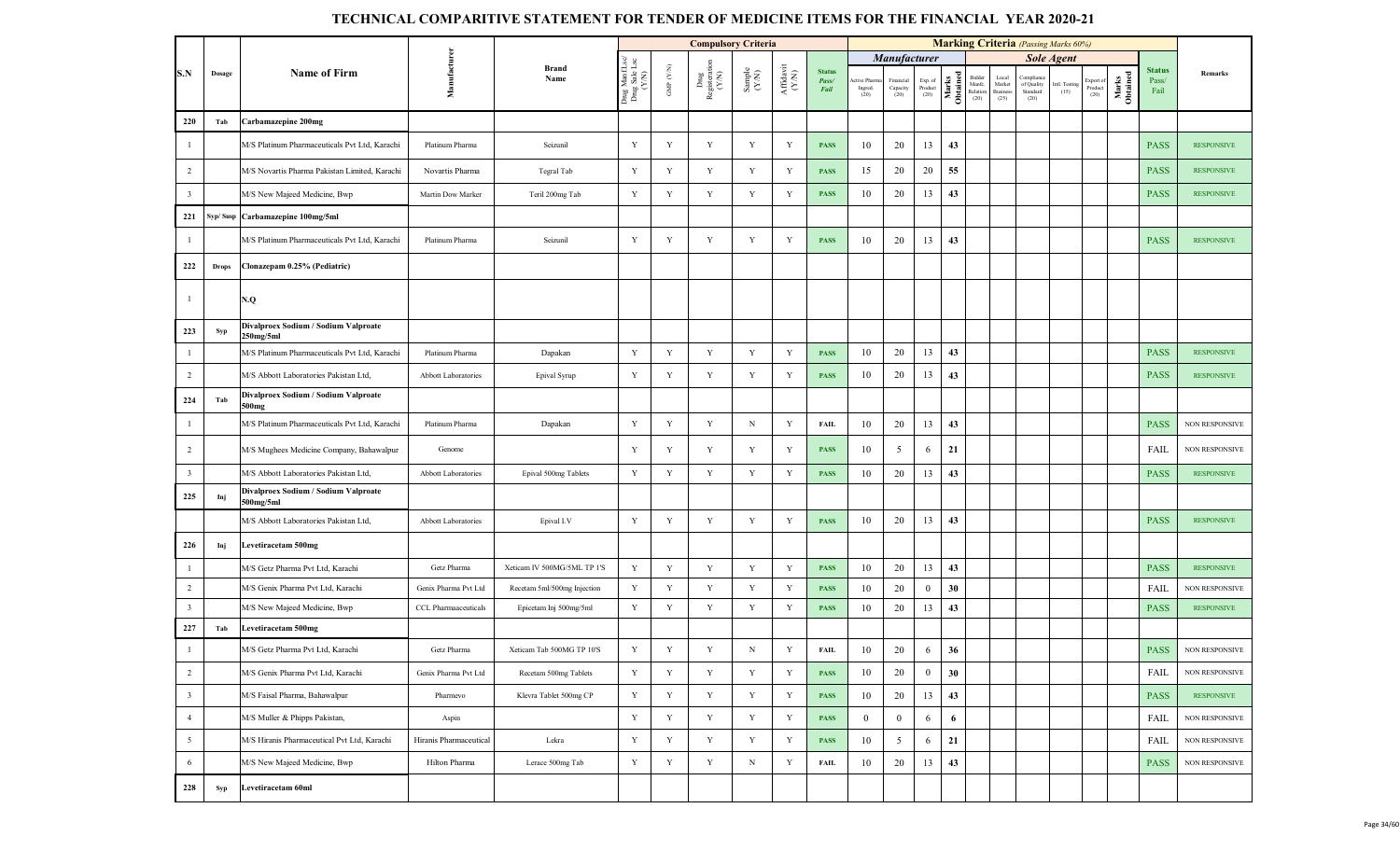|                         |        |                                                    |                          |                                             |                                         |                    | <b>Compulsory Criteria</b>                                                          |                                                             |                                 |                                |                                |                                 |                            |                   |                                      |                                     |                                            | <b>Marking Criteria</b> (Passing Marks 60%) |                              |                   |                                |                       |
|-------------------------|--------|----------------------------------------------------|--------------------------|---------------------------------------------|-----------------------------------------|--------------------|-------------------------------------------------------------------------------------|-------------------------------------------------------------|---------------------------------|--------------------------------|--------------------------------|---------------------------------|----------------------------|-------------------|--------------------------------------|-------------------------------------|--------------------------------------------|---------------------------------------------|------------------------------|-------------------|--------------------------------|-----------------------|
|                         |        |                                                    |                          |                                             |                                         |                    |                                                                                     |                                                             |                                 |                                |                                | Manufacturer                    |                            |                   |                                      |                                     |                                            | <b>Sole Agent</b>                           |                              |                   |                                |                       |
| S.N                     | Dosage | <b>Name of Firm</b>                                | Manufacturer             | <b>Brand</b><br>Name                        | Drug ManfLsc/<br>Drug Sale Lsc<br>(Y/N) | GMP $(\text{Y/N})$ | $\begin{array}{c}\n\text{Dng} \\ \text{Registeration} \\ \text{(Y/N)}\n\end{array}$ | $\begin{array}{c} \text{Sample} \\ (\text{YN}) \end{array}$ | ${\bf Afflavit} \\ {\bf (N,N)}$ | <b>Status</b><br>Pass/<br>Fail | ctive Pharm<br>Ingred.<br>(20) | Financial<br>Capacity<br>$(20)$ | Exp. of<br>Product<br>(20) | Marks<br>Obtained | Bidder<br>Manfe.<br>Relation<br>(20) | Local<br>Market<br>Business<br>(25) | Complian<br>of Quality<br>Standard<br>(20) | Intl. Testing<br>(15)                       | Export of<br>Product<br>(20) | Marks<br>Obtained | <b>Status</b><br>Pass/<br>Fail | Remarks               |
|                         |        | M/S Hiranis Pharmaceutical Pvt Ltd, Karachi        | Hiranis Pharmaceutical   | Lekra Oral Solution                         | $\mathbf Y$                             | $\mathbf Y$        | Y                                                                                   | Y                                                           | $\mathbf Y$                     | <b>PASS</b>                    | 10                             | 5                               | 6                          | 21                |                                      |                                     |                                            |                                             |                              |                   | <b>FAIL</b>                    | NON RESPONSIVE        |
| $\overline{2}$          |        | M/S New Majeed Medicine, Bwp                       | Hilton Pharma            | Lerace Oral Sol                             | $\mathbf Y$                             | Y                  | $\mathbf Y$                                                                         | $\mathbf Y$                                                 | $\mathbf Y$                     | <b>PASS</b>                    | 10                             | 20                              | 13                         | 43                |                                      |                                     |                                            |                                             |                              |                   | <b>PASS</b>                    | <b>RESPONSIVE</b>     |
| 229                     | Tab    | Levodopa 250mg + Carbidopa 25mg                    |                          |                                             |                                         |                    |                                                                                     |                                                             |                                 |                                |                                |                                 |                            |                   |                                      |                                     |                                            |                                             |                              |                   |                                |                       |
|                         |        | M/S Platinum Pharmaceuticals Pvt Ltd, Karachi      | Platinum Pharma          | Neudopa                                     | $\mathbf Y$                             | $\mathbf Y$        | $\mathbf Y$                                                                         | $\mathbf Y$                                                 | Y                               | <b>PASS</b>                    | 10                             | 20                              | 6                          | 36                |                                      |                                     |                                            |                                             |                              |                   | <b>PASS</b>                    | <b>RESPONSIVE</b>     |
| 230                     | Inj    | Phenobarbitone 200mg                               |                          |                                             |                                         |                    |                                                                                     |                                                             |                                 |                                |                                |                                 |                            |                   |                                      |                                     |                                            |                                             |                              |                   |                                |                       |
|                         |        | N.Q                                                |                          |                                             |                                         |                    |                                                                                     |                                                             |                                 |                                |                                |                                 |                            |                   |                                      |                                     |                                            |                                             |                              |                   |                                |                       |
| 231                     | Elixir | Phenobarbitone 20mg/5ml                            |                          |                                             |                                         |                    |                                                                                     |                                                             |                                 |                                |                                |                                 |                            |                   |                                      |                                     |                                            |                                             |                              |                   |                                |                       |
|                         |        | N.Q                                                |                          |                                             |                                         |                    |                                                                                     |                                                             |                                 |                                |                                |                                 |                            |                   |                                      |                                     |                                            |                                             |                              |                   |                                |                       |
| 232                     | Inj    | <b>Phenytoin Sodium 5ml</b>                        |                          |                                             |                                         |                    |                                                                                     |                                                             |                                 |                                |                                |                                 |                            |                   |                                      |                                     |                                            |                                             |                              |                   |                                |                       |
| -1                      |        | M/S Hassan Surgical, Bahawalpur                    | ATCO Laboratories        | Epigran Inj.                                | $\mathbf Y$                             | Y                  | Y                                                                                   | Y                                                           | Y                               | <b>PASS</b>                    | 10                             | 20                              | 13                         | 43                |                                      |                                     |                                            |                                             |                              |                   | <b>PASS</b>                    | <b>RESPONSIVE</b>     |
| 233                     | Tab    | Gabapentin 100mg/300mg                             |                          |                                             |                                         |                    |                                                                                     |                                                             |                                 |                                |                                |                                 |                            |                   |                                      |                                     |                                            |                                             |                              |                   |                                |                       |
| -1                      |        | M/S Getz Pharma Pvt Ltd, Karachi                   | Getz Pharma              | Gabix Caps 100MG/300MG TP 10'S<br>(New) CHG | $\mathbf Y$                             | $\mathbf Y$        | Y                                                                                   | Y                                                           | $\mathbf Y$                     | <b>PASS</b>                    | 10                             | 20                              | 6                          | 36                |                                      |                                     |                                            |                                             |                              |                   | <b>PASS</b>                    | <b>RESPONSIVE</b>     |
| 2                       |        | M/S Platinum Pharmaceuticals Pvt Ltd, Karachi      | Platinum Pharma          | Gabaplus (100mg), (300mg)                   | $\mathbf Y$                             | Y                  | Y                                                                                   | Y                                                           | Y                               | <b>PASS</b>                    | 10                             | 20                              | 6                          | 36                |                                      |                                     |                                            |                                             |                              |                   | <b>PASS</b>                    | <b>RESPONSIVE</b>     |
| 234                     | Cap    | Pregabalin 75mg                                    |                          |                                             |                                         |                    |                                                                                     |                                                             |                                 |                                |                                |                                 |                            |                   |                                      |                                     |                                            |                                             |                              |                   |                                |                       |
| -1                      |        | M/S Getz Pharma Pvt Ltd, Karachi                   | Getz Pharma              | Gabica Caps 75MG TP 14'S<br>CHG             | $\mathbf Y$                             | Y                  | Y                                                                                   | $\mathbf Y$                                                 | Y                               | <b>PASS</b>                    | 10                             | 20                              | 6                          | 36                |                                      |                                     |                                            |                                             |                              |                   | <b>PASS</b>                    | <b>RESPONSIVE</b>     |
| $\overline{2}$          |        | M/S Next Pharmaceutical Poducts Pvt Ltd,<br>Lahore | Next Pharma              | Pregablin 75mg                              | Y                                       | Y                  | Y                                                                                   | $\mathbf Y$                                                 | Y                               | <b>PASS</b>                    | 10                             | 5                               | 6                          | 21                |                                      |                                     |                                            |                                             |                              |                   | <b>FAIL</b>                    | <b>NON RESPONSIVE</b> |
| $\overline{\mathbf{3}}$ |        | M/S Gulf Pharmaceuticals, Islamabad                | Gulf Pharmaceuticals     | Pi-Lep 75mg Cap                             | $\mathbf Y$                             | $\mathbf Y$        | Y                                                                                   | $\mathbf Y$                                                 | $\mathbf Y$                     | <b>PASS</b>                    | 10                             | $\overline{5}$                  | 6                          | 21                |                                      |                                     |                                            |                                             |                              |                   | <b>FAIL</b>                    | NON RESPONSIVE        |
| $\overline{4}$          |        | M/S Medisave Pharmaceuticals, Lhr                  | Medisave Pharmaceuticals | Gabisave                                    | $\mathbf Y$                             | $\mathbf Y$        | Y                                                                                   | Y                                                           | $\mathbf Y$                     | <b>PASS</b>                    | 10                             | 5                               | 13                         | 28                |                                      |                                     |                                            |                                             |                              |                   | <b>FAIL</b>                    | NON RESPONSIVE        |
| $\overline{5}$          |        | M/S Nabiqasim Industries Pvt Ltd, Karachi          | Nabiqasim                | Cap. Preneu 75mg                            | $\mathbf Y$                             | Y                  | Y                                                                                   | $\mathbf Y$                                                 | Y                               | <b>PASS</b>                    | 10                             | 20                              | 6                          | 36                |                                      |                                     |                                            |                                             |                              |                   | <b>PASS</b>                    | <b>RESPONSIVE</b>     |
| 6                       |        | M/S Muller & Phipps Pakistan,                      | Aspin                    |                                             | $\mathbf Y$                             | $\mathbf Y$        | Y                                                                                   | Y                                                           | $\mathbf Y$                     | <b>PASS</b>                    | $\overline{0}$                 | $\overline{0}$                  | 6                          | 6                 |                                      |                                     |                                            |                                             |                              |                   | <b>FAIL</b>                    | NON RESPONSIVE        |
| $7\phantom{.0}$         |        | M/S Hassan Surgical, Bahawalpur                    | ATCO Laboratories        | Syngab 75mg                                 | $\mathbf Y$                             | Y                  | Y                                                                                   | Y                                                           | Y                               | <b>PASS</b>                    | 10                             | 20                              | 6                          | 36                |                                      |                                     |                                            |                                             |                              |                   | <b>PASS</b>                    | <b>RESPONSIVE</b>     |
| $8\phantom{.0}$         |        | M/S New Majeed Medicine, Bwp                       | Highnoon Laboratories    | Hilin75mg Cap                               | $\mathbf Y$                             | Y                  | $\mathbf Y$                                                                         | $\mathbf Y$                                                 | Y                               | <b>PASS</b>                    | 10                             | 20                              | 6                          | 36                |                                      |                                     |                                            |                                             |                              |                   | <b>PASS</b>                    | <b>RESPONSIVE</b>     |
| 235                     | Tab    | Alprazolam 0.5mg                                   |                          |                                             |                                         |                    |                                                                                     |                                                             |                                 |                                |                                |                                 |                            |                   |                                      |                                     |                                            |                                             |                              |                   |                                |                       |
|                         |        | N.Q                                                |                          |                                             |                                         |                    |                                                                                     |                                                             |                                 |                                |                                |                                 |                            |                   |                                      |                                     |                                            |                                             |                              |                   |                                |                       |
| 236                     | Tab    | <b>Amitriptyline 25mg</b>                          |                          |                                             |                                         |                    |                                                                                     |                                                             |                                 |                                |                                |                                 |                            |                   |                                      |                                     |                                            |                                             |                              |                   |                                |                       |
|                         |        | N.Q                                                |                          |                                             |                                         |                    |                                                                                     |                                                             |                                 |                                |                                |                                 |                            |                   |                                      |                                     |                                            |                                             |                              |                   |                                |                       |
| 237                     | Tab    | Bromazepam 3mg                                     |                          |                                             |                                         |                    |                                                                                     |                                                             |                                 |                                |                                |                                 |                            |                   |                                      |                                     |                                            |                                             |                              |                   |                                |                       |
|                         |        | M/S New Majeed Medicine, Bwp                       | Martin Dow               | Lexotanil Tab 3mg                           | Y                                       | Y                  | Y                                                                                   | $\mathbf Y$                                                 | Y                               | <b>PASS</b>                    | 10                             | 20                              | 13                         | 43                |                                      |                                     |                                            |                                             |                              |                   | <b>PASS</b>                    | <b>RESPONSIVE</b>     |
| 238                     | Tab    | Diazepam 5mg                                       |                          |                                             |                                         |                    |                                                                                     |                                                             |                                 |                                |                                |                                 |                            |                   |                                      |                                     |                                            |                                             |                              |                   |                                |                       |
| -1                      |        | M/S New Majeed Medicine, Bwp                       | Martin Dow               | Valium Tab 5mg                              | Y                                       | Y                  | Y                                                                                   | $\mathbf Y$                                                 | Y                               | <b>PASS</b>                    | 10                             | 20                              | 13                         | 43                |                                      |                                     |                                            |                                             |                              |                   | <b>PASS</b>                    | <b>RESPONSIVE</b>     |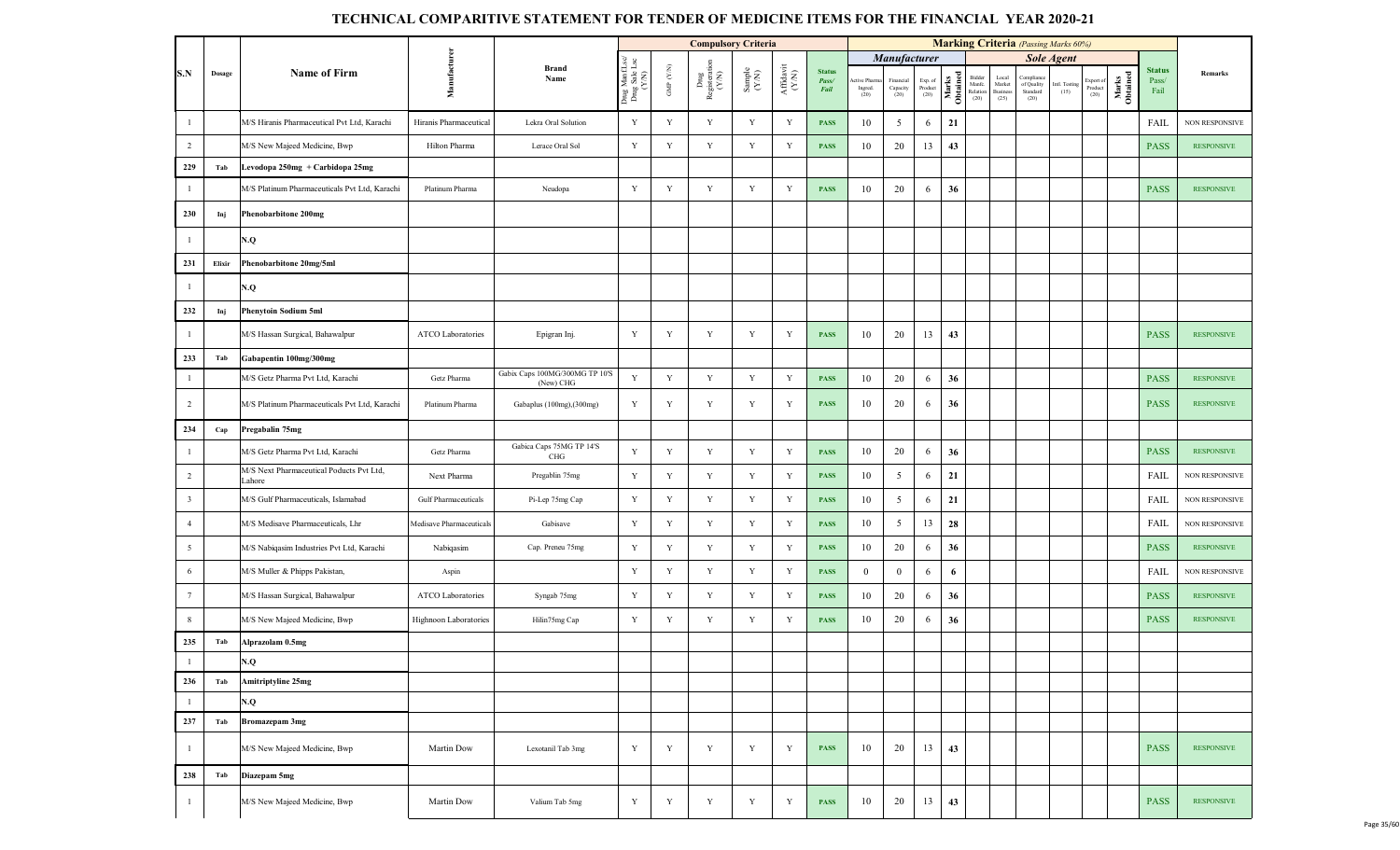|                         |        |                                               |                                  |                            |                                         |                           | <b>Compulsory Criteria</b>     |                                                              |                                                                                       |                                |                                  |                               |                                                                        |                                                   |                                           | <b>Marking Criteria</b> (Passing Marks 60%)  |                       |                              |                   |                                |                       |
|-------------------------|--------|-----------------------------------------------|----------------------------------|----------------------------|-----------------------------------------|---------------------------|--------------------------------|--------------------------------------------------------------|---------------------------------------------------------------------------------------|--------------------------------|----------------------------------|-------------------------------|------------------------------------------------------------------------|---------------------------------------------------|-------------------------------------------|----------------------------------------------|-----------------------|------------------------------|-------------------|--------------------------------|-----------------------|
|                         |        |                                               |                                  |                            |                                         |                           |                                |                                                              |                                                                                       |                                |                                  | <b>Manufacturer</b>           |                                                                        |                                                   |                                           |                                              | <b>Sole Agent</b>     |                              |                   |                                |                       |
| S.N                     | Dosage | <b>Name of Firm</b>                           | Manufactu                        | <b>Brand</b><br>Name       | Drug ManfLsc/<br>Drug Sale Lsc<br>(Y/N) | ${\rm GMP}$ ${\rm (V/N)}$ | Drug<br>Registeration<br>(Y/N) | $\begin{array}{c} \text{Sample} \\ (\text{Y-N}) \end{array}$ | $\begin{array}{c} \mathbf{Aff} \mathbf{davit} \\ (\mathbf{Y} \mathbf{N}) \end{array}$ | <b>Status</b><br>Pass/<br>Fail | Active Pharma<br>Ingred.<br>(20) | Financial<br>Capacity<br>(20) | $\begin{array}{c} \text{Exp. of}\\ \text{Product} \\ (20) \end{array}$ | Mark Bidder<br>Manfc.<br>Dibital Relation<br>(20) | Local<br>Market<br><b>Busines</b><br>(25) | Compliance<br>of Quality<br>Standard<br>(20) | Intl. Testing<br>(15) | Export of<br>Product<br>(20) | Marks<br>Obtained | <b>Status</b><br>Pass/<br>Fail | Remarks               |
| 239                     | Tab    | Dosulepin Hydrochloride (Dothiepin) 25mg      |                                  |                            |                                         |                           |                                |                                                              |                                                                                       |                                |                                  |                               |                                                                        |                                                   |                                           |                                              |                       |                              |                   |                                |                       |
|                         |        | N.Q                                           |                                  |                            |                                         |                           |                                |                                                              |                                                                                       |                                |                                  |                               |                                                                        |                                                   |                                           |                                              |                       |                              |                   |                                |                       |
| 240                     | Tab    | <b>Escitalopram 10mg</b>                      |                                  |                            |                                         |                           |                                |                                                              |                                                                                       |                                |                                  |                               |                                                                        |                                                   |                                           |                                              |                       |                              |                   |                                |                       |
| $\overline{1}$          |        | M/S Getz Pharma Pvt Ltd, Karachi              | Getz Pharma                      | Zavget Tab 10MG TP14'S CHG | Y                                       | Y                         | Y                              | Y                                                            | Y                                                                                     | <b>PASS</b>                    | 10                               | 20                            | 13                                                                     | 43                                                |                                           |                                              |                       |                              |                   | <b>PASS</b>                    | <b>RESPONSIVE</b>     |
| $\overline{2}$          |        | M/S Medisave Pharmaceuticals. Lhr             | Medisave Pharmaceuticals         | Estisave                   | Y                                       | Y                         | Y                              | Y                                                            | Y                                                                                     | <b>PASS</b>                    | 10                               | 5                             | 20                                                                     | 35                                                |                                           |                                              |                       |                              |                   | FAIL                           | <b>NON RESPONSIVE</b> |
| $\overline{\mathbf{3}}$ |        | M/S Muller & Phipps Pakistan,                 | AGP                              |                            | Y                                       | Y                         | Y                              | Y                                                            | Y                                                                                     | <b>PASS</b>                    | 10                               | 20                            | 6                                                                      | 36                                                |                                           |                                              |                       |                              |                   | <b>PASS</b>                    | <b>RESPONSIVE</b>     |
| $\overline{4}$          |        | M/S Wilshire Laboratories Pvt Ltd, Lahore     | Wilshire Laboratories<br>Pvt Ltd | Cheer Up Tablet            | Y                                       | Y                         | Y                              | Y                                                            | Y                                                                                     | <b>PASS</b>                    | 10                               | 10                            | 20                                                                     | 40                                                |                                           |                                              |                       |                              |                   | <b>PASS</b>                    | <b>RESPONSIVE</b>     |
| 5                       |        | M/S Hiranis Pharmaceutical Pvt Ltd, Karachi   | Hiranis Pharmaceutical           | Nupram                     | Y                                       | Y                         | Y                              | N                                                            | Y                                                                                     | <b>FAIL</b>                    | 10                               | 5                             | 6                                                                      | 21                                                |                                           |                                              |                       |                              |                   | FAIL                           | <b>NON RESPONSIVE</b> |
| 6                       |        | M/S New Majeed Medicine, Bwp                  | <b>Barrett Hodgson</b>           | Seradep Tab 10mg           | Y                                       | Y                         | Y                              | Y                                                            | Y                                                                                     | <b>PASS</b>                    | 10                               | 20                            | 13                                                                     | 43                                                |                                           |                                              |                       |                              |                   | <b>PASS</b>                    | <b>RESPONSIVE</b>     |
|                         |        | M/S Hamaz Pharmaceuticals Pvt Ltd, Multan     | Hamaz Pharmaceuticals            | Citaem                     | Y                                       | Y                         | Y                              | Y                                                            | Y                                                                                     | <b>PASS</b>                    | 10                               | $\mathfrak{S}$                | $\mathbf{0}$                                                           | 15                                                |                                           |                                              |                       |                              |                   | FAIL                           | <b>NON RESPONSIVE</b> |
| 241                     |        | Cap / Tab Fluoxetine HCl 20mg                 |                                  |                            |                                         |                           |                                |                                                              |                                                                                       |                                |                                  |                               |                                                                        |                                                   |                                           |                                              |                       |                              |                   |                                |                       |
| -1                      |        | M/S Platinum Pharmaceuticals Pvt Ltd, Karachi | Platinum Pharma                  | Prozyn                     | Y                                       | Y                         | Y                              | Y                                                            | Y                                                                                     | <b>PASS</b>                    | 10                               | 20                            | 6                                                                      | 36                                                |                                           |                                              |                       |                              |                   | <b>PASS</b>                    | <b>RESPONSIVE</b>     |
| $\overline{2}$          |        | M/S Pharma Lord Pvt Ltd, Layyah               | Pharma Lord                      | Flutin                     | Y                                       | Y                         | Y                              | N                                                            | N                                                                                     | <b>FAIL</b>                    | 10                               | $\mathfrak{S}$                | $\mathbf{0}$                                                           | 15                                                |                                           |                                              |                       |                              |                   | FAIL                           | <b>NON RESPONSIVE</b> |
| $\overline{\mathbf{3}}$ |        | M/S Medisave Pharmaceuticals, Lhr             | Medisave Pharmaceuticals         | Jocin                      | Y                                       | Y                         | Y                              | Y                                                            | Y                                                                                     | <b>PASS</b>                    | 10                               | 5                             | 20                                                                     | 35                                                |                                           |                                              |                       |                              |                   | FAIL                           | <b>NON RESPONSIVE</b> |
| 242                     | Tab    | <b>Haloperidol 5mg</b>                        |                                  |                            |                                         |                           |                                |                                                              |                                                                                       |                                |                                  |                               |                                                                        |                                                   |                                           |                                              |                       |                              |                   |                                |                       |
| $\overline{1}$          |        | N.Q                                           |                                  |                            |                                         |                           |                                |                                                              |                                                                                       |                                |                                  |                               |                                                                        |                                                   |                                           |                                              |                       |                              |                   |                                |                       |
| 243                     | Inj    | Haloperidol 5mg/ml                            |                                  |                            |                                         |                           |                                |                                                              |                                                                                       |                                |                                  |                               |                                                                        |                                                   |                                           |                                              |                       |                              |                   |                                |                       |
| $\overline{1}$          |        | N.Q                                           |                                  |                            |                                         |                           |                                |                                                              |                                                                                       |                                |                                  |                               |                                                                        |                                                   |                                           |                                              |                       |                              |                   |                                |                       |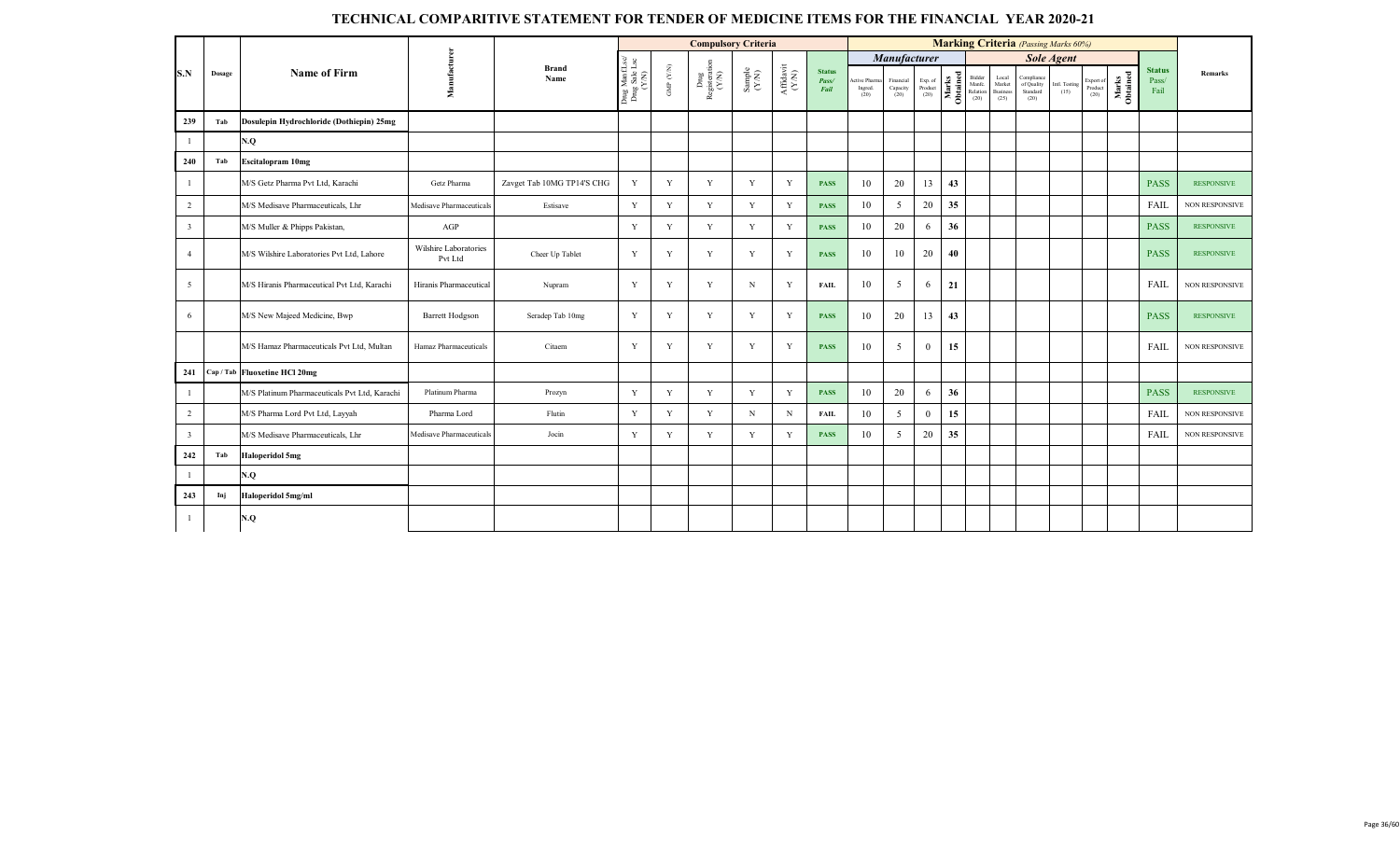|                         |              |                                                                   |                          |                                       |                                         |                          |                                | <b>Compulsory Criteria</b>                                   |                    |                                |                                  |                                          |                            |                   |                                      |                                     | <b>Marking Criteria</b> (Passing Marks 60%) |                       |                              |                   |                                |                       |
|-------------------------|--------------|-------------------------------------------------------------------|--------------------------|---------------------------------------|-----------------------------------------|--------------------------|--------------------------------|--------------------------------------------------------------|--------------------|--------------------------------|----------------------------------|------------------------------------------|----------------------------|-------------------|--------------------------------------|-------------------------------------|---------------------------------------------|-----------------------|------------------------------|-------------------|--------------------------------|-----------------------|
|                         |              |                                                                   |                          |                                       |                                         |                          |                                |                                                              |                    |                                |                                  | Manufacturer                             |                            |                   |                                      |                                     |                                             | <b>Sole Agent</b>     |                              |                   |                                |                       |
| S.N                     | Dosage       | <b>Name of Firm</b>                                               | Manufacture              | <b>Brand</b><br>Name                  | Drug ManfLsc/<br>Drug Sale Lsc<br>(Y/N) | ${\rm GMP}$ ${\rm (YN)}$ | Drug<br>Registeration<br>(Y/N) | $\begin{array}{c} \text{Sample} \\ (\text{Y/N}) \end{array}$ | Affidavit<br>(Y/N) | <b>Status</b><br>Pass/<br>Fail | ctive Pharm<br>Ingred.<br>$(20)$ | Financial<br>Capacity $\left( 20\right)$ | Exp. of<br>Product<br>(20) | Marks<br>Obtained | Bidder<br>Manfe.<br>Relation<br>(20) | Local<br>Market<br>Business<br>(25) | Complian<br>of Quality<br>Standard<br>(20)  | Intl. Testing<br>(15) | Export of<br>Product<br>(20) | Marks<br>Obtained | <b>Status</b><br>Pass/<br>Fail | Remarks               |
| 244                     | Tab          | mipramine 25mg                                                    |                          |                                       |                                         |                          |                                |                                                              |                    |                                |                                  |                                          |                            |                   |                                      |                                     |                                             |                       |                              |                   |                                |                       |
| $\overline{1}$          |              | N.Q                                                               |                          |                                       |                                         |                          |                                |                                                              |                    |                                |                                  |                                          |                            |                   |                                      |                                     |                                             |                       |                              |                   |                                |                       |
| 245                     | Tab          | Procyclidine 5mg                                                  |                          |                                       |                                         |                          |                                |                                                              |                    |                                |                                  |                                          |                            |                   |                                      |                                     |                                             |                       |                              |                   |                                |                       |
| $\overline{1}$          |              | M/S GlaxoSmithKine Pakistan Limited, Karachi                      | GSK                      | Kemadrin Tablet                       | Y                                       | Y                        | Y                              | Y                                                            | Y                  | <b>PASS</b>                    | 15                               | 20                                       | 20                         | 55                |                                      |                                     |                                             |                       |                              |                   | <b>PASS</b>                    | <b>RESPONSIVE</b>     |
| 246                     | Tab          | Resperidone 2mg                                                   |                          |                                       |                                         |                          |                                |                                                              |                    |                                |                                  |                                          |                            |                   |                                      |                                     |                                             |                       |                              |                   |                                |                       |
| $\overline{1}$          |              | M/S Medisave Pharmaceuticals, Lhr                                 | Medisave Pharmaceuticals | Rispolet                              | $\mathbf Y$                             | $\mathbf Y$              | Y                              | $\mathbf N$                                                  | Y                  | <b>FAIL</b>                    | 10                               | 5                                        | 13                         | 28                |                                      |                                     |                                             |                       |                              |                   | FAIL                           | <b>NON RESPONSIVE</b> |
| 2                       |              | M/S Nabiqasim Industries Pvt Ltd, Karachi                         | Nabiqasim                | Tab. Buzon 2mg                        | Y                                       | Y                        | Y                              | Y                                                            | Y                  | <b>PASS</b>                    | 10                               | 20                                       | 6                          | 36                |                                      |                                     |                                             |                       |                              |                   | <b>PASS</b>                    | <b>RESPONSIVE</b>     |
| $\overline{\mathbf{3}}$ |              | M/S Hiranis Pharmaceutical Pvt Ltd, Karachi                       | Hiranis Pharmaceutical   | Zargus                                | Y                                       | Y                        | Y                              | N                                                            | Y                  | <b>FAIL</b>                    | 10                               | 5                                        | 6                          | 21                |                                      |                                     |                                             |                       |                              |                   | FAIL                           | NON RESPONSIVE        |
| $\overline{4}$          |              | M/S Hassan Surgical, Bahawalpur                                   | <b>Bio Labs</b>          | bioris                                | Y                                       | Y                        | Y                              | $_{\rm N}$                                                   | Y                  | <b>FAIL</b>                    | 10                               | 10                                       | 6                          | 26                |                                      |                                     |                                             |                       |                              |                   | FAIL                           | <b>NON RESPONSIVE</b> |
| $5\overline{)}$         |              | M/S New Majeed Medicine, Bwp                                      | <b>Barrett Hodgson</b>   | Persch Tab 2mg                        | Y                                       | Y                        | Y                              | Y                                                            | Y                  | <b>PASS</b>                    | 10                               | 20                                       | 13                         | 43                |                                      |                                     |                                             |                       |                              |                   | <b>PASS</b>                    | <b>RESPONSIVE</b>     |
| 247                     | Tab          | <b>Resperidone 4mg</b>                                            |                          |                                       |                                         |                          |                                |                                                              |                    |                                |                                  |                                          |                            |                   |                                      |                                     |                                             |                       |                              |                   |                                |                       |
| $\mathbf{1}$            |              | M/S Nabiqasim Industries Pvt Ltd, Karachi                         | Nabiqasim                | Tab. Buzon 4mg                        | Y                                       | Y                        | Y                              | Y                                                            | Y                  | <b>PASS</b>                    | 10                               | 20                                       | 6                          | 36                |                                      |                                     |                                             |                       |                              |                   | <b>PASS</b>                    | <b>RESPONSIVE</b>     |
| $\overline{2}$          |              | M/S New Majeed Medicine, Bwp                                      | <b>Barrett Hodgson</b>   | Persch Tab 4mg                        | $\mathbf Y$                             | Y                        | Y                              | Y                                                            | Y                  | <b>PASS</b>                    | 10                               | 20                                       | 13                         | 43                |                                      |                                     |                                             |                       |                              |                   | <b>PASS</b>                    | <b>RESPONSIVE</b>     |
| 248                     | Tab          | Acetazolamide 250mg                                               |                          |                                       |                                         |                          |                                |                                                              |                    |                                |                                  |                                          |                            |                   |                                      |                                     |                                             |                       |                              |                   |                                |                       |
| $\overline{1}$          |              | N.Q                                                               |                          |                                       |                                         |                          |                                |                                                              |                    |                                |                                  |                                          |                            |                   |                                      |                                     |                                             |                       |                              |                   |                                |                       |
| 249                     | <b>Drops</b> | Atropine 1%                                                       |                          |                                       |                                         |                          |                                |                                                              |                    |                                |                                  |                                          |                            |                   |                                      |                                     |                                             |                       |                              |                   |                                |                       |
| $\overline{1}$          |              | N.Q                                                               |                          |                                       |                                         |                          |                                |                                                              |                    |                                |                                  |                                          |                            |                   |                                      |                                     |                                             |                       |                              |                   |                                |                       |
| 250                     | Solution     | <b>Balanced Electrolyte Solution for Ophthalmic</b><br>Irrigation |                          |                                       |                                         |                          |                                |                                                              |                    |                                |                                  |                                          |                            |                   |                                      |                                     |                                             |                       |                              |                   |                                |                       |
| $\overline{1}$          |              | N.Q                                                               |                          |                                       |                                         |                          |                                |                                                              |                    |                                |                                  |                                          |                            |                   |                                      |                                     |                                             |                       |                              |                   |                                |                       |
| 251                     | <b>Drops</b> | <b>Brimonidine tartrate 0.2%</b>                                  |                          |                                       |                                         |                          |                                |                                                              |                    |                                |                                  |                                          |                            |                   |                                      |                                     |                                             |                       |                              |                   |                                |                       |
| $\overline{1}$          |              | M/S Hudson Pharma Pvt Ltd, Karachi                                | Hudson Pharma            | Brimson 0.2%                          | Y                                       | Y                        | Y                              | Y                                                            | Y                  | <b>PASS</b>                    | 15                               | 5                                        | $\boldsymbol{0}$           | 20                |                                      |                                     |                                             |                       |                              |                   | FAIL                           | <b>NON RESPONSIVE</b> |
| $\overline{2}$          |              | M/S Hassan Surgical, Bahawalpur                                   | ATCO Laboratories        | Brimo 0.2% Opthalmic sol 5ml          | $\mathbf Y$                             | Y                        | Y                              | Y                                                            | $\mathbf Y$        | <b>PASS</b>                    | 10                               | 20                                       | 6                          | 36                |                                      |                                     |                                             |                       |                              |                   | <b>PASS</b>                    | <b>RESPONSIVE</b>     |
| 252                     | Inj          | Carbachol                                                         |                          |                                       |                                         |                          |                                |                                                              |                    |                                |                                  |                                          |                            |                   |                                      |                                     |                                             |                       |                              |                   |                                |                       |
| $\overline{1}$          |              | N.Q                                                               |                          |                                       |                                         |                          |                                |                                                              |                    |                                |                                  |                                          |                            |                   |                                      |                                     |                                             |                       |                              |                   |                                |                       |
| 253                     | <b>Drops</b> | Chloramphenicol 0.5% + Dexamethasone<br>$0.1\%$                   |                          |                                       |                                         |                          |                                |                                                              |                    |                                |                                  |                                          |                            |                   |                                      |                                     |                                             |                       |                              |                   |                                |                       |
|                         |              | M/S Hassan Surgical, Bahawalpur                                   | Sante Pvt Ltd            | Dexoptic-c 5ML                        | $\mathbf Y$                             | $\mathbf Y$              | Y                              | Y                                                            | Y                  | <b>PASS</b>                    | 10                               | 10                                       | 20                         | 40                |                                      |                                     |                                             |                       |                              |                   | <b>PASS</b>                    | <b>RESPONSIVE</b>     |
| 254                     | <b>Drops</b> | Ciprofloxacin 0.3%                                                |                          |                                       |                                         |                          |                                |                                                              |                    |                                |                                  |                                          |                            |                   |                                      |                                     |                                             |                       |                              |                   |                                |                       |
| $\mathbf{1}$            |              | M/S Novartis Pharma Pakistan Limited, Karachi                     | Novartis Pharma          | Ciloxan Sterile Ophthalmic Suspension | $\mathbf Y$                             | $\mathbf Y$              | $\mathbf Y$                    | $\mathbf Y$                                                  | $\mathbf Y$        | <b>PASS</b>                    |                                  |                                          |                            |                   | $\overline{0}$                       | 10                                  | 10                                          | $7\phantom{.0}$       | 10                           | 37                | FAIL                           | <b>NON RESPONSIVE</b> |
| 2                       |              | M/S Pharmasol Pvt Ltd, Lahore                                     | Pharmasol                | Ciproxol Eye Drops                    | $\mathbf Y$                             | $\mathbf Y$              | $\mathbf Y$                    | $\mathbf Y$                                                  | Y                  | <b>PASS</b>                    | 10                               | 5                                        | 20                         | 40                |                                      |                                     |                                             |                       |                              |                   | <b>PASS</b>                    | <b>RESPONSIVE</b>     |
| $\overline{\mathbf{3}}$ |              | M/S New Majeed Medicine, Bwp                                      | <b>Barrett Hodgson</b>   | Cipotic Ear Drops                     | Y                                       | Y                        | Y                              | NOT AS<br><b>PER SPECS</b>                                   | Y                  | <b>FAIL</b>                    | 10                               | 20                                       | 13                         | 43                |                                      |                                     |                                             |                       |                              |                   | <b>PASS</b>                    | <b>NON RESPONSIVE</b> |
| 255                     | <b>Drops</b> | Cyclopentolate HCl 1%                                             |                          |                                       |                                         |                          |                                |                                                              |                    |                                |                                  |                                          |                            |                   |                                      |                                     |                                             |                       |                              |                   |                                |                       |
| $\mathbf{1}$            |              | N.Q                                                               |                          |                                       |                                         |                          |                                |                                                              |                    |                                |                                  |                                          |                            |                   |                                      |                                     |                                             |                       |                              |                   |                                |                       |
| 256                     | <b>Drops</b> | Dexamethasone 0.1% + Tobramycin 0.3%                              |                          |                                       |                                         |                          |                                |                                                              |                    |                                |                                  |                                          |                            |                   |                                      |                                     |                                             |                       |                              |                   |                                |                       |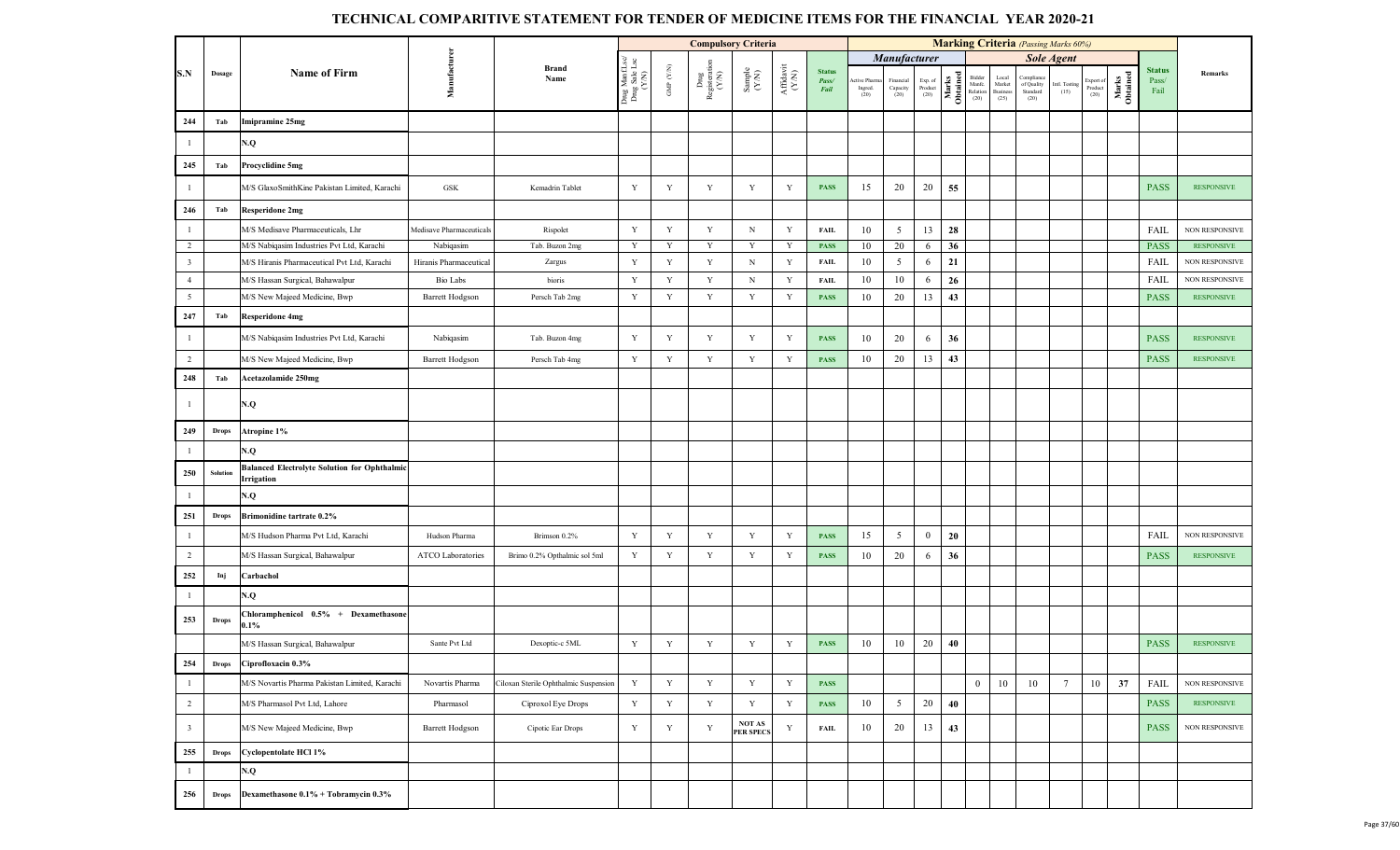|                         |                      |                                                                                                                           |                        |                                     |                                         |                      | <b>Compulsory Criteria</b>                    |                                                              |                                           |                                |                                |                               |                            |                   |                                      |                                            | <b>Marking Criteria</b> (Passing Marks 60%) |                       |                             |                   |                                |                       |
|-------------------------|----------------------|---------------------------------------------------------------------------------------------------------------------------|------------------------|-------------------------------------|-----------------------------------------|----------------------|-----------------------------------------------|--------------------------------------------------------------|-------------------------------------------|--------------------------------|--------------------------------|-------------------------------|----------------------------|-------------------|--------------------------------------|--------------------------------------------|---------------------------------------------|-----------------------|-----------------------------|-------------------|--------------------------------|-----------------------|
|                         |                      |                                                                                                                           |                        |                                     |                                         |                      |                                               |                                                              |                                           |                                |                                | <b>Manufacturer</b>           |                            |                   |                                      |                                            |                                             | <b>Sole Agent</b>     |                             |                   |                                |                       |
| S.N                     | Dosage               | <b>Name of Firm</b>                                                                                                       | Manufacturen           | <b>Brand</b><br>Name                | Drug ManfLsc/<br>Drug Sale Lsc<br>(Y/N) | GMP $(\mathbf{Y/N})$ | Drug<br>Registeration<br>(Y/N)                | $\begin{array}{c} \text{Sample} \\ (\text{Y-N}) \end{array}$ | ${\bf Aff} {\bf davit} \atop ({\bf Y/N})$ | <b>Status</b><br>Pass/<br>Fail | ctive Pharm<br>Ingred.<br>(20) | Financial<br>Capacity<br>(20) | Exp. of<br>Product<br>(20) | Marks<br>Obtained | Bidder<br>Manfc.<br>Relation<br>(20) | Local<br>Market<br><b>Business</b><br>(25) | Compliane<br>of Quality<br>Standard<br>(20) | Intl. Testing<br>(15) | xport of<br>Product<br>(20) | Marks<br>Obtained | <b>Status</b><br>Pass/<br>Fail | Remarks               |
| $\overline{1}$          |                      | M/S Shaigan Pharmaceuticals Pvt Ltd,<br>Rawalpindi                                                                        | Shaigan Pharma         | Mydex Ophthalmic Suspension         | Y                                       | Y                    | $\mathbf Y$                                   | N                                                            | Y                                         | <b>FAIL</b>                    | 10                             | 20                            | 6                          | 36                |                                      |                                            |                                             |                       |                             |                   | <b>PASS</b>                    | <b>NON RESPONSIVE</b> |
| $\overline{2}$          |                      | M/S Novartis Pharma Pakistan Limited, Karachi                                                                             | Novartis Pharma        | Tobradex Suspension                 | $\mathbf Y$                             | $\mathbf Y$          | $\mathbf Y$                                   | Y                                                            | Y                                         | <b>PASS</b>                    |                                |                               |                            |                   |                                      | 10                                         | 10                                          | $7\phantom{.0}$       | 10                          | 37                | FAIL                           | <b>NON RESPONSIVE</b> |
| $\overline{\mathbf{3}}$ |                      | M/S Pharmasol Pvt Ltd, Lahore                                                                                             | Pharmasol              | Tobracort Ophthalmic Suspension     | Y                                       | Y                    | Y                                             | Y                                                            | Y                                         | <b>PASS</b>                    | 10                             | $\mathfrak{S}$                | 20                         | 35                |                                      |                                            |                                             |                       |                             |                   | FAIL                           | NON RESPONSIVE        |
| $\overline{4}$          |                      | M/S Hassan Surgical, Bahawalpur                                                                                           | Sante Pvt Ltd          | Santodex sterile ophthalmic 5ml     | Y                                       | Y                    | Y                                             | Y                                                            | $\mathbf Y$                               | <b>PASS</b>                    | 10                             | 10                            | 20                         | 40                |                                      |                                            |                                             |                       |                             |                   | <b>PASS</b>                    | <b>RESPONSIVE</b>     |
| 5                       |                      | M/S New Majeed Medicine, Bwp                                                                                              | <b>Barrett Hodgson</b> | Eyebradex Eye Drops                 | Y                                       | $\mathbf Y$          | $\mathbf Y$                                   | $\mathbf Y$                                                  | Y                                         | <b>PASS</b>                    | 10                             | 20                            | $\mathbf{0}$               | 30                |                                      |                                            |                                             |                       |                             |                   | FAIL                           | NON RESPONSIVE        |
| 257                     | <b>Drops</b>         | Fucidic Acid 1%                                                                                                           |                        |                                     |                                         |                      |                                               |                                                              |                                           |                                |                                |                               |                            |                   |                                      |                                            |                                             |                       |                             |                   |                                |                       |
| $\overline{1}$          |                      | N.Q                                                                                                                       |                        |                                     |                                         |                      |                                               |                                                              |                                           |                                |                                |                               |                            |                   |                                      |                                            |                                             |                       |                             |                   |                                |                       |
| 258                     | Prefilled<br>syringe | Hydroxyl Propyl Methyl Cellulose (HPMC)<br>2% prefilled glass syringe                                                     |                        |                                     |                                         |                      |                                               |                                                              |                                           |                                |                                |                               |                            |                   |                                      |                                            |                                             |                       |                             |                   |                                |                       |
| $\overline{1}$          |                      | M/S Mubarak Vision, Lahore                                                                                                | Albomed/Germany        | Pe-Ha-Visco 2.4%                    | Y                                       | Y                    | ONLY<br><b>APPLICATION</b><br><b>ATTACHED</b> | Y                                                            | Y                                         | FAIL                           |                                |                               |                            |                   | 20                                   | 20                                         | 10                                          | $\bf{0}$              | 20                          | 70                | <b>PASS</b>                    | <b>NON RESPONSIVE</b> |
| 259                     | <b>Drops</b>         | Latanoprost 50mcg/ml                                                                                                      |                        |                                     |                                         |                      |                                               |                                                              |                                           |                                |                                |                               |                            |                   |                                      |                                            |                                             |                       |                             |                   |                                |                       |
| $\overline{1}$          |                      | M/S Hassan Surgical, Bahawalpur                                                                                           | Sante Pvt Ltd          | vislat ophthalmic sol 2.5 ml        | Y                                       | $\mathbf Y$          | $\mathbf Y$                                   | $\mathbf Y$                                                  | Y                                         | <b>PASS</b>                    | 10                             | 10                            | 20                         | 40                |                                      |                                            |                                             |                       |                             |                   | <b>PASS</b>                    | <b>RESPONSIVE</b>     |
| 260                     | <b>Drops</b>         | Moxifloxacin 0.5%                                                                                                         |                        |                                     |                                         |                      |                                               |                                                              |                                           |                                |                                |                               |                            |                   |                                      |                                            |                                             |                       |                             |                   |                                |                       |
| $\mathbf{1}$            |                      | M/S Genix Pharma Pvt Ltd, Karachi                                                                                         | Genix Pharma Pvt Ltd   | X-Gen 0.5% Eye Drops                | Y                                       | $\mathbf Y$          | $\mathbf Y$                                   | $\mathbf Y$                                                  | Y                                         | <b>PASS</b>                    | 15                             | 20                            | $\mathbf{0}$               | 35                |                                      |                                            |                                             |                       |                             |                   | FAIL                           | <b>NON RESPONSIVE</b> |
| $\overline{2}$          |                      | M/S Shaigan Pharmaceuticals Pvt Ltd,<br>Rawalpindi                                                                        | Shaigan Pharma         | Mioned Ophthalmic Solution          | Y                                       | Y                    | $\mathbf Y$                                   | Y                                                            | Y                                         | <b>PASS</b>                    | 10                             | 20                            | 20                         | 50                |                                      |                                            |                                             |                       |                             |                   | <b>PASS</b>                    | <b>RESPONSIVE</b>     |
| $\overline{\mathbf{3}}$ |                      | M/S Hudson Pharma Pvt Ltd, Karachi                                                                                        | Hudson Pharma          | Moxiopt 0.5%                        | Y                                       | Y                    | Y                                             | Y                                                            | Y                                         | <b>PASS</b>                    | 15                             | 5                             | $\overline{0}$             | 20                |                                      |                                            |                                             |                       |                             |                   | FAIL                           | NON RESPONSIVE        |
| $\overline{4}$          |                      | M/S Novartis Pharma Pakistan Limited, Karachi                                                                             | Novartis Pharma        | Vigamox Sterile Ophthalmic Solution | Y                                       | Y                    | Y                                             | Y                                                            | Y                                         | <b>PASS</b>                    |                                |                               |                            |                   | $\mathbf{0}$                         | 10                                         | 10                                          | $7\phantom{.0}$       | 10                          | 37                | FAIL                           | <b>NON RESPONSIVE</b> |
| 5                       |                      | M/S Pharmasol Pvt Ltd, Lahore                                                                                             | Pharmasol              | Moxol Ophthalmic Solution           | Y                                       | Y                    | Y                                             | $\mathbf Y$                                                  | Y                                         | <b>PASS</b>                    | 10                             | 5                             | 20                         | 35                |                                      |                                            |                                             |                       |                             |                   | FAIL                           | NON RESPONSIVE        |
| 6                       |                      | M/S Hassan Surgical, Bahawalpur                                                                                           | Sante Pvt Ltd          | Megamox Ophthalmic sol 5ml          | Y                                       | Y                    | $\mathbf Y$                                   | $\mathbf Y$                                                  | Y                                         | <b>PASS</b>                    | 10                             | 10                            | 20                         | 40                |                                      |                                            |                                             |                       |                             |                   | <b>PASS</b>                    | <b>RESPONSIVE</b>     |
| $7\phantom{.0}$         |                      | M/S New Majeed Medicine, Bwp                                                                                              | <b>Barrett Hodgson</b> | Moxigan 0.5% Sterile Opth Sol       | Y                                       | Y                    | $\mathbf Y$                                   | Y                                                            | Y                                         | <b>PASS</b>                    | 10                             | 20                            | 13                         | 43                |                                      |                                            |                                             |                       |                             |                   | <b>PASS</b>                    | <b>RESPONSIVE</b>     |
| 261                     | <b>Drops</b>         | Phenylephrine 10%                                                                                                         |                        |                                     |                                         |                      |                                               |                                                              |                                           |                                |                                |                               |                            |                   |                                      |                                            |                                             |                       |                             |                   |                                |                       |
| $\overline{1}$          |                      | N.Q                                                                                                                       |                        |                                     |                                         |                      |                                               |                                                              |                                           |                                |                                |                               |                            |                   |                                      |                                            |                                             |                       |                             |                   |                                |                       |
| 262                     | <b>Drops</b>         | Pilocarpine 2%, 4%,                                                                                                       |                        |                                     |                                         |                      |                                               |                                                              |                                           |                                |                                |                               |                            |                   |                                      |                                            |                                             |                       |                             |                   |                                |                       |
| $\overline{1}$          |                      | N.Q                                                                                                                       |                        |                                     |                                         |                      |                                               |                                                              |                                           |                                |                                |                               |                            |                   |                                      |                                            |                                             |                       |                             |                   |                                |                       |
| 263                     |                      | Polymyxin B. Sulpahte 10000 Units, Neomycin<br>Ear Drops Sulphate 3400 Units / Hydrocortisone acetate<br>10 <sub>mg</sub> |                        |                                     |                                         |                      |                                               |                                                              |                                           |                                |                                |                               |                            |                   |                                      |                                            |                                             |                       |                             |                   |                                |                       |
| $\overline{1}$          |                      | M/S GlaxoSmithKine Pakistan Limited, Karachi                                                                              | GSK                    | Otosporin Ear Drops                 | Y                                       | Y                    | Y                                             | $\mathbf Y$                                                  | Y                                         | <b>PASS</b>                    | 15                             | 20                            | 20                         | 55                |                                      |                                            |                                             |                       |                             |                   | <b>PASS</b>                    | <b>RESPONSIVE</b>     |
| 264                     | Ointment             | Polymyxin B. Sulphate + Bacitracin ē HPMC<br>Eye Ointment                                                                 |                        |                                     |                                         |                      |                                               |                                                              |                                           |                                |                                |                               |                            |                   |                                      |                                            |                                             |                       |                             |                   |                                |                       |
| $\overline{1}$          |                      | M/S GlaxoSmithKine Pakistan Limited, Karachi                                                                              | <b>GSK</b>             | Polyfax Eye Ointment                | Y                                       | Y                    | Y                                             | $\mathbf Y$                                                  | Y                                         | <b>PASS</b>                    | 15                             | 20                            | 20                         | 55                |                                      |                                            |                                             |                       |                             |                   | <b>PASS</b>                    | <b>RESPONSIVE</b>     |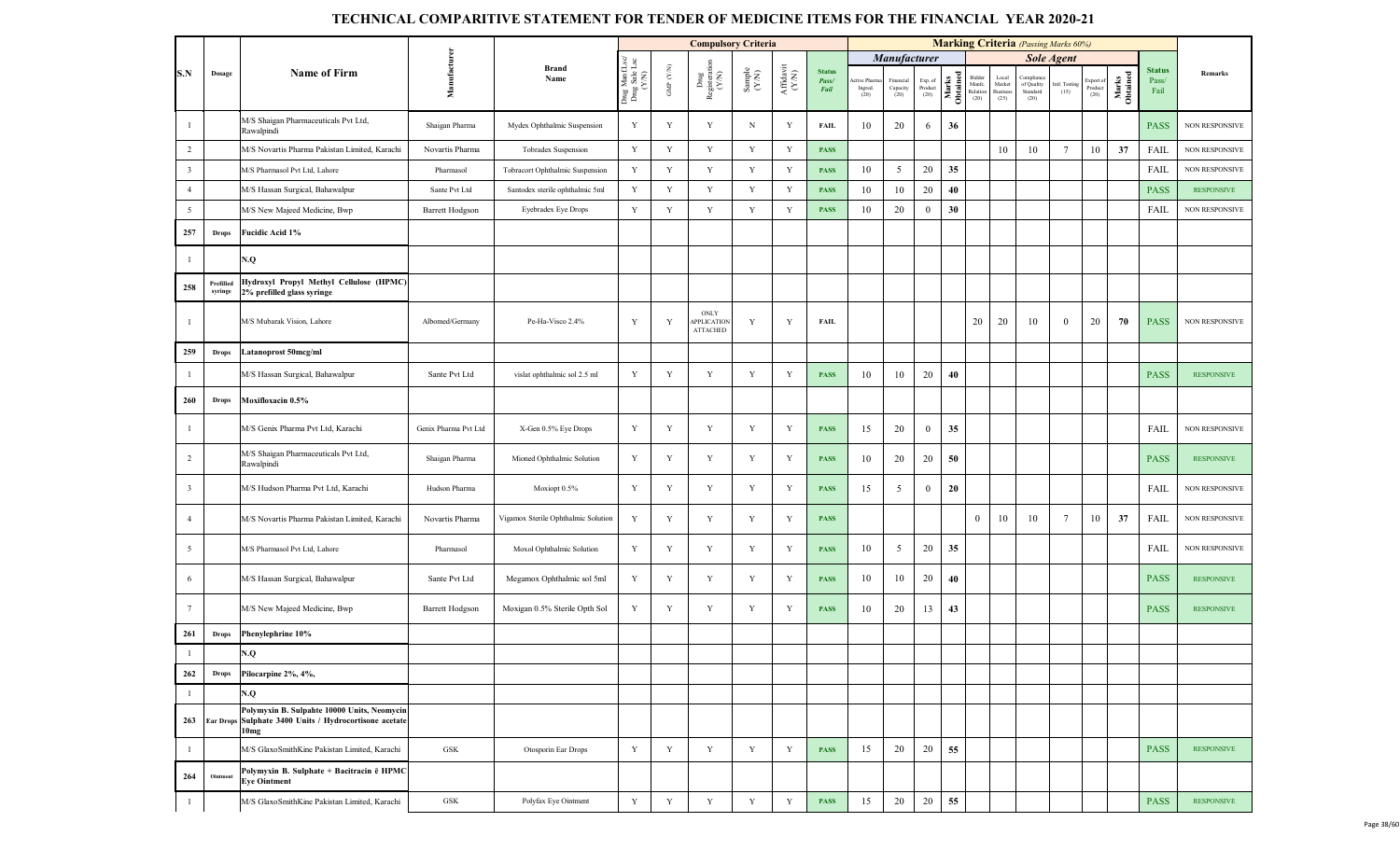|                         |                 |                                                        |                          |                                               |                                         |                               | <b>Compulsory Criteria</b>                    |                                                             |                                           |                                |                                |                                 |                            |                   |                                      |                                     | <b>Marking Criteria</b> (Passing Marks 60%) |                       |                             |                   |                                |                       |
|-------------------------|-----------------|--------------------------------------------------------|--------------------------|-----------------------------------------------|-----------------------------------------|-------------------------------|-----------------------------------------------|-------------------------------------------------------------|-------------------------------------------|--------------------------------|--------------------------------|---------------------------------|----------------------------|-------------------|--------------------------------------|-------------------------------------|---------------------------------------------|-----------------------|-----------------------------|-------------------|--------------------------------|-----------------------|
|                         |                 |                                                        |                          |                                               |                                         |                               |                                               |                                                             |                                           |                                |                                | Manufacturer                    |                            |                   |                                      |                                     |                                             | <b>Sole Agent</b>     |                             |                   |                                |                       |
| S.N                     | Dosage          | <b>Name of Firm</b>                                    | Manufacturen             | <b>Brand</b><br>Name                          | Drug ManfLsc/<br>Drug Sale Lsc<br>(Y/N) | GMP $(\mathbf{Y} \mathbf{N})$ | Drug<br>Registeration<br>(Y/N)                | $\begin{array}{c} \text{Sample} \\ (\text{YN}) \end{array}$ | ${\bf Aff} {\bf davit} \atop ({\bf Y/N})$ | <b>Status</b><br>Pass/<br>Fail | ctive Pharn<br>Ingred.<br>(20) | Financial<br>Capacity<br>$(20)$ | Exp. of<br>Product<br>(20) | Marks<br>Obtained | Bidder<br>Manfe.<br>Relation<br>(20) | Local<br>Market<br>Business<br>(25) | Complia<br>of Quality<br>Standard<br>(20)   | Intl. Testing<br>(15) | xport of<br>Product<br>(20) | Marks<br>Obtained | <b>Status</b><br>Pass/<br>Fail | <b>Remarks</b>        |
| 265                     | <b>Drops</b>    | Proparacaine HCl 0.5% + Benzalkonium<br>Chloride 0.01% |                          |                                               |                                         |                               |                                               |                                                             |                                           |                                |                                |                                 |                            |                   |                                      |                                     |                                             |                       |                             |                   |                                |                       |
| -1                      |                 | N.Q                                                    |                          |                                               |                                         |                               |                                               |                                                             |                                           |                                |                                |                                 |                            |                   |                                      |                                     |                                             |                       |                             |                   |                                |                       |
| 266                     | <b>Drops</b>    | Timolol Maleate 0.5%                                   |                          |                                               |                                         |                               |                                               |                                                             |                                           |                                |                                |                                 |                            |                   |                                      |                                     |                                             |                       |                             |                   |                                |                       |
|                         |                 | M/S Hassan Surgical, Bahawalpur                        | Sante Pvt Ltd            | betalol sol 5ml                               | Y                                       | Y                             | Y                                             | $\mathbf Y$                                                 | Y                                         | <b>PASS</b>                    | 10                             | 10                              | 20                         | 40                |                                      |                                     |                                             |                       |                             |                   | <b>PASS</b>                    | <b>RESPONSIVE</b>     |
| 267                     | <b>Drops</b>    | Tobramycin 0.3%                                        |                          |                                               |                                         |                               |                                               |                                                             |                                           |                                |                                |                                 |                            |                   |                                      |                                     |                                             |                       |                             |                   |                                |                       |
| $\overline{1}$          |                 | M/S Novartis Pharma Pakistan Limited, Karachi          | Novartis Pharma          | Tobrex Eye Drop                               | Y                                       | $\mathbf Y$                   | $\mathbf Y$                                   | $\mathbf Y$                                                 | $\mathbf Y$                               | <b>PASS</b>                    |                                |                                 |                            |                   |                                      | 10                                  | 10                                          | $7\phantom{.0}$       | 10                          | 37                | FAIL                           | NON RESPONSIVE        |
| $\overline{2}$          |                 | M/S Hassan Surgical, Bahawalpur                        | <b>ATCO Laboratories</b> | bracin                                        | Y                                       | Y                             | Y                                             | $\mathbf Y$                                                 | Y                                         | <b>PASS</b>                    | 10                             | 20                              | 13                         | 43                |                                      |                                     |                                             |                       |                             |                   | <b>PASS</b>                    | <b>RESPONSIVE</b>     |
| $\overline{\mathbf{3}}$ |                 | M/S New Majeed Medicine, Bwp                           | Barrett Hodgson          | Eyedrex Opthalmic Sol 0.3%                    | $\mathbf Y$                             | $\mathbf Y$                   | $\mathbf Y$                                   | $\mathbf Y$                                                 | Y                                         | <b>PASS</b>                    | 10                             | 20                              | 6                          | 36                |                                      |                                     |                                             |                       |                             |                   | <b>PASS</b>                    | <b>RESPONSIVE</b>     |
| 268                     | <b>Drops</b>    | Tropicamide 1%                                         |                          |                                               |                                         |                               |                                               |                                                             |                                           |                                |                                |                                 |                            |                   |                                      |                                     |                                             |                       |                             |                   |                                |                       |
| $\overline{1}$          |                 | M/S Pharmasol Pvt Ltd, Lahore                          | Pharmasol                | Troposol Ophthalmic Solution                  | $\mathbf Y$                             | $\mathbf Y$                   | $\mathbf Y$                                   | $_{\rm N}$                                                  | Y                                         | <b>FAIL</b>                    | 10                             | 5                               | 20                         | 35                |                                      |                                     |                                             |                       |                             |                   | FAIL                           | NON RESPONSIVE        |
| 2                       |                 | M/S Hassan Surgical, Bahawalpur                        | Sante Pvt Ltd            | Tropic solution 15ml                          | Y                                       | Y                             | $\mathbf Y$                                   | $\mathbf Y$                                                 | Y                                         | <b>PASS</b>                    | 10                             | 10                              | 20                         | 40                |                                      |                                     |                                             |                       |                             |                   | <b>PASS</b>                    | <b>RESPONSIVE</b>     |
| 269                     | Inj             | <b>Vision Blue</b>                                     |                          |                                               |                                         |                               |                                               |                                                             |                                           |                                |                                |                                 |                            |                   |                                      |                                     |                                             |                       |                             |                   |                                |                       |
| - 1                     |                 | M/S Mubarak Vision, Lahore                             | Alchimia/Italy           | RS-Blue                                       | Y                                       | Y                             | ONLY<br><b>APPLICATION</b><br><b>ATTACHED</b> | Y                                                           | Y                                         | <b>FAIL</b>                    |                                |                                 |                            |                   | 20                                   | 20                                  | 10                                          | $\theta$              | 20                          | 70                | <b>PASS</b>                    | <b>NON RESPONSIVE</b> |
| 270                     | <b>Eye Drop</b> | Nepafenac                                              |                          |                                               |                                         |                               |                                               |                                                             |                                           |                                |                                |                                 |                            |                   |                                      |                                     |                                             |                       |                             |                   |                                |                       |
| -1                      |                 | M/S Hudson Pharma Pvt Ltd, Karachi                     | Hudson Pharma            | Nepot $0.1\%$                                 | Y                                       | $\mathbf Y$                   | $\mathbf Y$                                   | $\mathbf Y$                                                 | Y                                         | <b>PASS</b>                    | 15                             | 5                               | $\mathbf{0}$               | 20                |                                      |                                     |                                             |                       |                             |                   | <b>FAIL</b>                    | NON RESPONSIVE        |
| $\overline{2}$          |                 | M/S Novartis Pharma Pakistan Limited, Karachi          | Novartis Pharma          | Nevanac eye drops                             | Y                                       | Y                             | Y                                             | Y                                                           | Y                                         | <b>PASS</b>                    |                                |                                 |                            |                   | $\bf{0}$                             | 10                                  | 10                                          | $7\phantom{.0}$       | 10                          | 37                | FAIL                           | NON RESPONSIVE        |
| $\overline{\mathbf{3}}$ |                 | M/S Pharmasol Pvt Ltd, Lahore                          | Pharmasol                | Nepasol Ophthalmic Suspension                 | Y                                       | Y                             | Y                                             | $\mathbf Y$                                                 | Y                                         | <b>PASS</b>                    | 10                             | 5                               | 20                         | 35                |                                      |                                     |                                             |                       |                             |                   | FAIL                           | <b>NON RESPONSIVE</b> |
| $\overline{4}$          |                 | M/S Hassan Surgical, Bahawalpur                        | Sante Pvt Ltd            | nepac 0.1% ophthalmic 5ml                     | Y                                       | Y                             | Y                                             | Y                                                           | Y                                         | <b>PASS</b>                    | 10                             | 10                              | 20                         | 40                |                                      |                                     |                                             |                       |                             |                   | <b>PASS</b>                    | <b>RESPONSIVE</b>     |
| $5\overline{)}$         |                 | M/S New Majeed Medicine, Bwp                           | <b>Barrett Hodgson</b>   | Barinep Opthalmic Susp                        | Y                                       | Y                             | Y                                             | $\mathbf Y$                                                 | Y                                         | <b>PASS</b>                    | 10                             | 20                              | 13                         | 43                |                                      |                                     |                                             |                       |                             |                   | <b>PASS</b>                    | <b>RESPONSIVE</b>     |
| 271                     |                 | Eye Drop Natamycin 5%                                  |                          |                                               |                                         |                               |                                               |                                                             |                                           |                                |                                |                                 |                            |                   |                                      |                                     |                                             |                       |                             |                   |                                |                       |
|                         |                 | M/S Hassan Surgical, Bahawalpur                        | Sante Pvt Ltd            | natasan 5ml                                   | Y                                       | $\mathbf Y$                   | $\mathbf Y$                                   | $\mathbf Y$                                                 | $\mathbf Y$                               | <b>PASS</b>                    | 10                             | 10                              | 13                         | 33                |                                      |                                     |                                             |                       |                             |                   | FAIL                           | NON RESPONSIVE        |
| 272                     | <b>Eye Drop</b> | Fluromethalone                                         |                          |                                               |                                         |                               |                                               |                                                             |                                           |                                |                                |                                 |                            |                   |                                      |                                     |                                             |                       |                             |                   |                                |                       |
| $\overline{1}$          |                 | M/S Shaigan Pharmaceuticals Pvt Ltd,<br>Rawalpindi     | Shaigan Pharma           | Lamcy Ophthalmic Suspension                   | $\mathbf Y$                             | Y                             | $\mathbf Y$                                   | Y                                                           | Y                                         | <b>PASS</b>                    | 10                             | 20                              | 20                         | 50                |                                      |                                     |                                             |                       |                             |                   | <b>PASS</b>                    | <b>RESPONSIVE</b>     |
| $\overline{2}$          |                 | M/S Pharmasol Pvt Ltd, Lahore                          | Pharmasol                | Flouramet Ophthalmic Suspension<br>1mg, 2.5mg | $\mathbf Y$                             | Y                             | Y                                             | $\mathbf Y$                                                 | Y                                         | <b>PASS</b>                    | 10                             | 5                               | 20                         | 35                |                                      |                                     |                                             |                       |                             |                   | <b>FAIL</b>                    | NON RESPONSIVE        |
| $\overline{\mathbf{3}}$ |                 | M/S Hassan Surgical, Bahawalpur                        | Sante Pvt Ltd            | ocuflur forte 0.15, 0.25%, 5ml,               | Y                                       | Y                             | Y                                             | $\mathbf Y$                                                 | Y                                         | <b>PASS</b>                    | 10                             | 10                              | 20                         | 40                |                                      |                                     |                                             |                       |                             |                   | <b>PASS</b>                    | <b>RESPONSIVE</b>     |
| $\overline{4}$          |                 | M/S New Majeed Medicine, Bwp                           | <b>Barrett Hodgson</b>   | FML Liquifilim Str Oph Susp                   | Y                                       | Y                             | Y                                             | $\mathbf Y$                                                 | $\mathbf Y$                               | <b>PASS</b>                    | $\mathbf{0}$                   | 20                              | 13                         | 33                |                                      |                                     |                                             |                       |                             |                   | <b>FAIL</b>                    | NON RESPONSIVE        |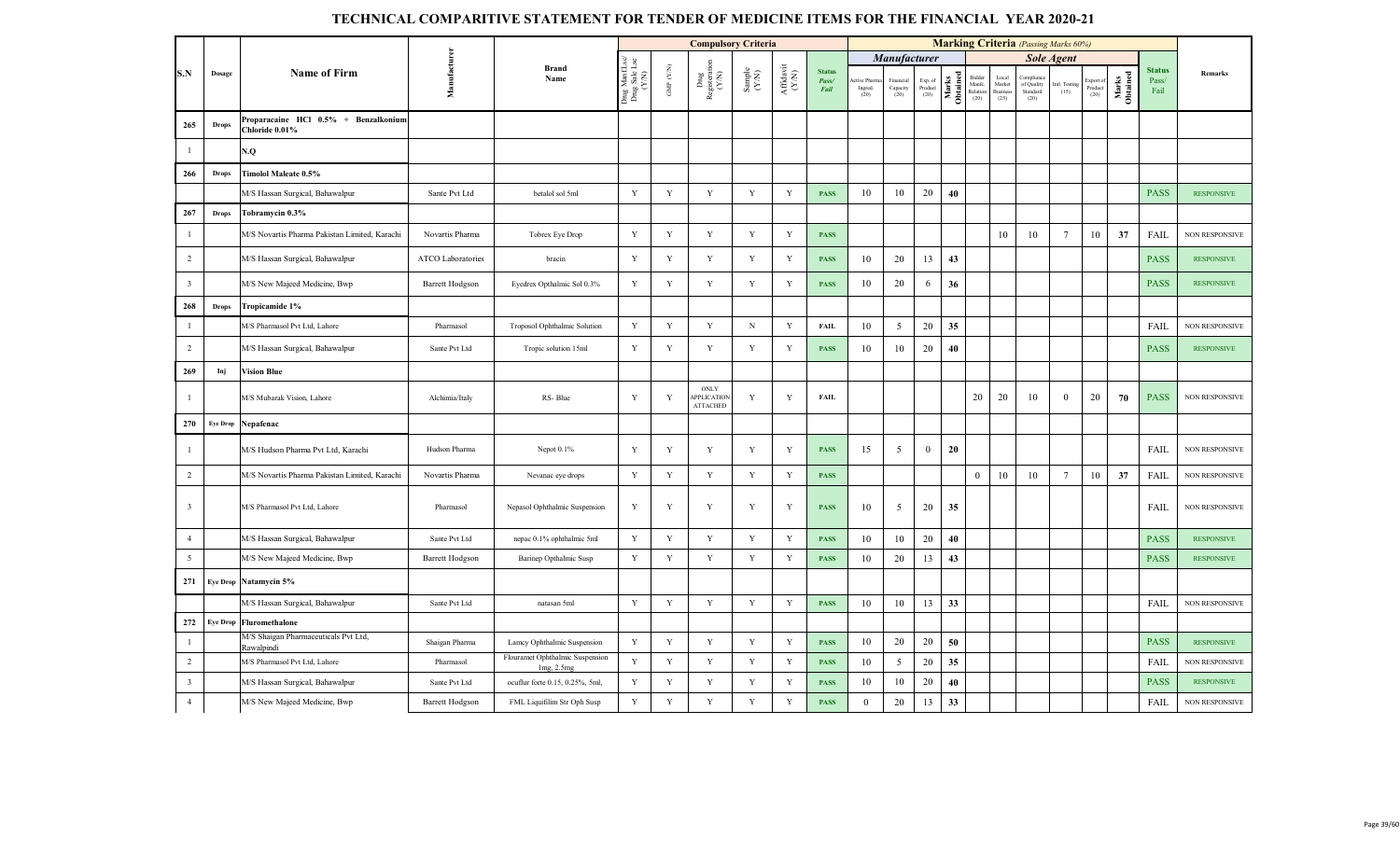|                |                   |                                                        |                            |                                                |                                          |                                   | <b>Compulsory Criteria</b>     |                                                              |                   |                                |                                 |                               |                            |       |                                      |                                           |                                              | <b>Marking Criteria</b> (Passing Marks 60%) |                             |                   |                                |                       |
|----------------|-------------------|--------------------------------------------------------|----------------------------|------------------------------------------------|------------------------------------------|-----------------------------------|--------------------------------|--------------------------------------------------------------|-------------------|--------------------------------|---------------------------------|-------------------------------|----------------------------|-------|--------------------------------------|-------------------------------------------|----------------------------------------------|---------------------------------------------|-----------------------------|-------------------|--------------------------------|-----------------------|
|                |                   |                                                        |                            |                                                |                                          |                                   |                                |                                                              |                   |                                |                                 | Manufacturer                  |                            |       |                                      |                                           |                                              | <b>Sole Agent</b>                           |                             |                   |                                |                       |
| S.N            | Dosage            | Name of Firm                                           | f<br>š                     | <b>Brand</b><br>Name                           | Drug Manf.Lsc/<br>Drug Sale Lsc<br>(Y/N) | GMP $(\mathcal{Y} / \mathcal{N})$ | Drug<br>Registeration<br>(Y/N) | $\begin{array}{c} \text{Sample} \\ (\text{Y/N}) \end{array}$ | Affidavit<br>(YN) | <b>Status</b><br>Pass/<br>Fail | Active Pharm<br>Ingred.<br>(20) | Financial<br>Capacity<br>(20) | Exp. of<br>Product<br>(20) | Marks | Bidder<br>Manfc.<br>Relation<br>(20) | Local<br>Marke<br><b>Business</b><br>(25) | Compliance<br>of Quality<br>Standard<br>(20) | Intl. Testing<br>(15)                       | Export o<br>Product<br>(20) | Marks<br>Obtained | <b>Status</b><br>Pass/<br>Fail | <b>Remarks</b>        |
| 273            | Opth.<br>Solution | <b>Hypertonic Eye Solution</b>                         |                            |                                                |                                          |                                   |                                |                                                              |                   |                                |                                 |                               |                            |       |                                      |                                           |                                              |                                             |                             |                   |                                |                       |
| $\overline{1}$ |                   | N.Q                                                    |                            |                                                |                                          |                                   |                                |                                                              |                   |                                |                                 |                               |                            |       |                                      |                                           |                                              |                                             |                             |                   |                                |                       |
| 274            |                   | Ear Drop Ciproflaxacin + Dexamethasone                 |                            |                                                |                                          |                                   |                                |                                                              |                   |                                |                                 |                               |                            |       |                                      |                                           |                                              |                                             |                             |                   |                                |                       |
|                |                   | M/S Hassan Surgical, Bahawalpur                        | Sante Pvt Ltd              | zeprodex otic 5ml                              | Y                                        | Y                                 | Y                              | Y                                                            | Y                 | <b>PASS</b>                    | 10                              | 10                            | 13                         | 33    |                                      |                                           |                                              |                                             |                             |                   | <b>FAIL</b>                    | <b>NON RESPONSIVE</b> |
|                |                   | M/S New Majeed Medicine, Bwp                           | <b>Barrett Hodgson</b>     | Cipotic-D Ear Drops                            | Y                                        | Y                                 | Y                              | Y                                                            | Y                 | <b>PASS</b>                    | 10                              | 20                            | 6                          | 36    |                                      |                                           |                                              |                                             |                             |                   | <b>PASS</b>                    | <b>RESPONSIVE</b>     |
| 275            | Ear Drop          | Gramicidin/<br>Triamcinolone.<br>Nvstatin,<br>Neomvcin |                            |                                                |                                          |                                   |                                |                                                              |                   |                                |                                 |                               |                            |       |                                      |                                           |                                              |                                             |                             |                   |                                |                       |
|                |                   | N.O                                                    |                            |                                                |                                          |                                   |                                |                                                              |                   |                                |                                 |                               |                            |       |                                      |                                           |                                              |                                             |                             |                   |                                |                       |
| 276            |                   | Ear Drop Tobramycin + Dexamethasone                    |                            |                                                |                                          |                                   |                                |                                                              |                   |                                |                                 |                               |                            |       |                                      |                                           |                                              |                                             |                             |                   |                                |                       |
| 1              |                   | M/S Hassan Surgical, Bahawalpur                        | Sante Pvt Ltd              | dexatob 5ml                                    | Y                                        | Y                                 | Y                              | Y                                                            | <sup>V</sup>      | <b>PASS</b>                    | 10                              | 10                            | 13                         | 33    |                                      |                                           |                                              |                                             |                             |                   | FAIL                           | <b>NON RESPONSIVE</b> |
| 277            | Tab               | Calcium + Vitamin D                                    |                            |                                                |                                          |                                   |                                |                                                              |                   |                                |                                 |                               |                            |       |                                      |                                           |                                              |                                             |                             |                   |                                |                       |
|                |                   | M/S Jamil Traders, Multan                              | <b>GSK CHC</b>             | Qalsium D Tab                                  | Y                                        | Y                                 | Y                              | Y                                                            | Y                 | <b>PASS</b>                    | 10                              | 20                            | 13                         | 43    |                                      |                                           |                                              |                                             |                             |                   | <b>PASS</b>                    | <b>RESPONSIVE</b>     |
| $\overline{2}$ |                   | M/S Getz Pharma Pvt Ltd, Karachi                       | Getz Pharma                | Agnar Tab 400IU+90MCG +500MG<br><b>TP 30'S</b> | Y                                        | Y                                 | Y                              | Y                                                            | Y                 | <b>PASS</b>                    | 10                              | 20                            | 20                         | 50    |                                      |                                           |                                              |                                             |                             |                   | <b>PASS</b>                    | <b>RESPONSIVE</b>     |
| $\overline{3}$ |                   | M/S Platinum Pharmaceuticals Pvt Ltd, Karachi          | Platinum Pharma            | Ossobon-D                                      | Y                                        | Y                                 | Y                              | Y                                                            | Y                 | <b>PASS</b>                    | 15                              | 20                            | 13                         | 48    |                                      |                                           |                                              |                                             |                             |                   | <b>PASS</b>                    | <b>RESPONSIVE</b>     |
| $\overline{4}$ |                   | M/S GlaxoSmithKine Pakistan Limited, Karachi           | <b>GSK</b>                 | Chewcal Tablet                                 | Y                                        | Y                                 | Y                              | Y                                                            | Y                 | <b>PASS</b>                    | 15                              | 20                            | 20                         | 55    |                                      |                                           |                                              |                                             |                             |                   | <b>PASS</b>                    | <b>RESPONSIVE</b>     |
| $\overline{5}$ |                   | M/S Hiranis Pharmaceutical Pvt Ltd, Karachi            | Hiranis Pharmaceutical     | Cadik                                          | Y                                        | Y                                 | Y                              | N                                                            | Y                 | FAIL                           | $\theta$                        | 5                             | 13                         | 18    |                                      |                                           |                                              |                                             |                             |                   | FAIL                           | <b>NON RESPONSIVE</b> |
| 6              |                   | M/S Abbott Laboratories Pakistan Ltd,                  | <b>Abbott Laboratories</b> | Abocal Effervescent Tablets                    | Y                                        | Y                                 | Y                              | Y                                                            | Y                 | <b>PASS</b>                    | 10                              | 20                            | 13                         | 43    |                                      |                                           |                                              |                                             |                             |                   | <b>PASS</b>                    | <b>RESPONSIVE</b>     |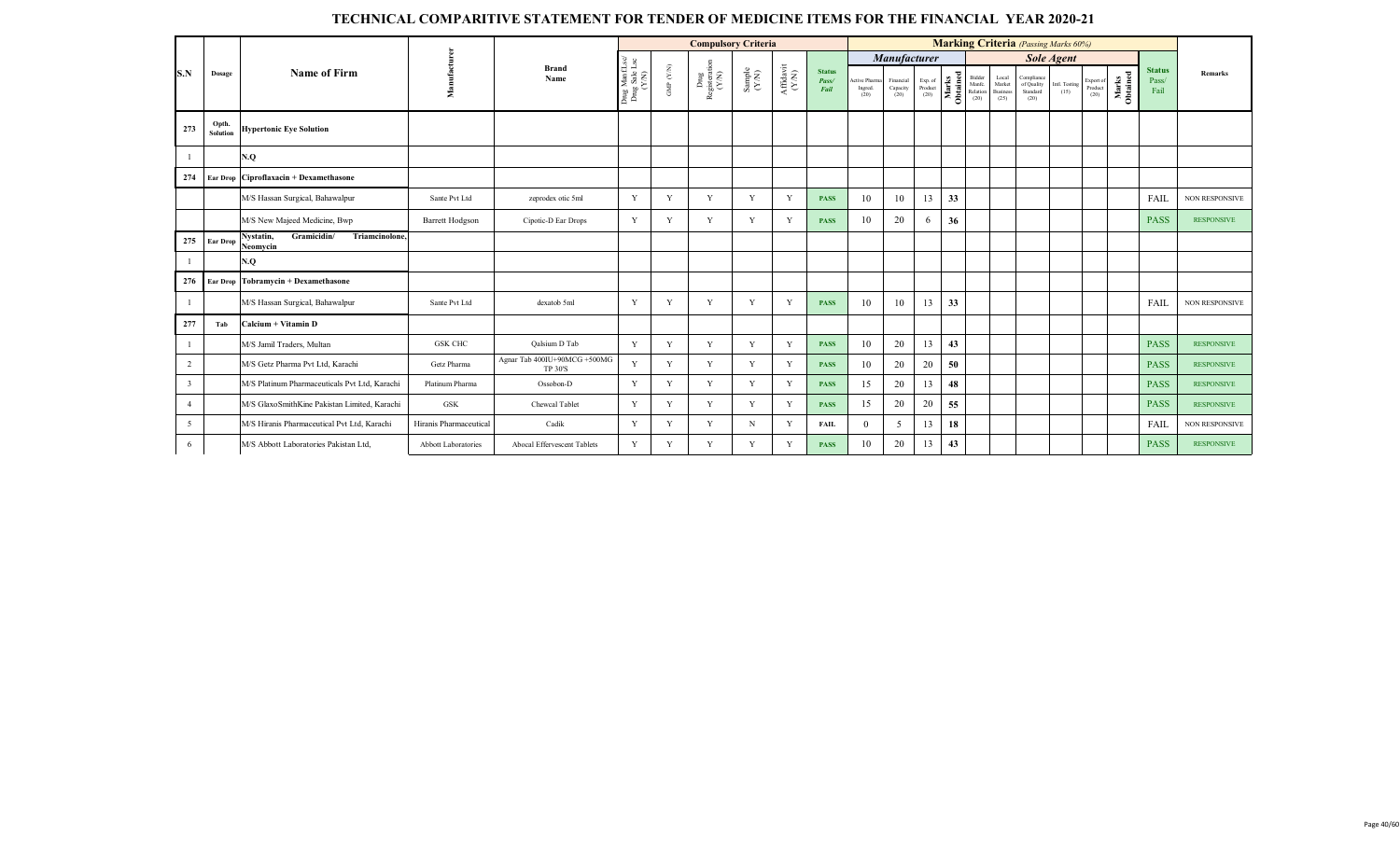|                         |               |                                                    |                          |                             |                                     |                    | <b>Compulsory Criteria</b>   |                                                              |                                       |                                |                              |                             |                            |                   |                                      |                                            | <b>Marking Criteria</b> (Passing Marks 60%) |                       |                          |                   |                                |                       |
|-------------------------|---------------|----------------------------------------------------|--------------------------|-----------------------------|-------------------------------------|--------------------|------------------------------|--------------------------------------------------------------|---------------------------------------|--------------------------------|------------------------------|-----------------------------|----------------------------|-------------------|--------------------------------------|--------------------------------------------|---------------------------------------------|-----------------------|--------------------------|-------------------|--------------------------------|-----------------------|
|                         |               |                                                    |                          |                             |                                     |                    |                              |                                                              |                                       |                                |                              | <b>Manufacturer</b>         |                            |                   |                                      |                                            |                                             | <b>Sole Agent</b>     |                          |                   |                                |                       |
| S.N                     | <b>Dosage</b> | <b>Name of Firm</b>                                | Manufacturen             | <b>Brand</b><br>Name        | Drug Manf.I<br>Drug Sale L<br>(Y/N) | GMP $(\text{Y/N})$ | Drug<br>Registerati<br>(Y/N) | $\begin{array}{c} \text{Sample} \\ (\text{Y/N}) \end{array}$ | ${\bf Aff} {\bf davit} \\ {\bf (YN)}$ | <b>Status</b><br>Pass/<br>Fail | ive Pharr<br>Ingred.<br>(20) | inancia<br>Capacity<br>(20) | Exp. of<br>Product<br>(20) | Marks<br>Obtained | Bidder<br>Manfe.<br>Relation<br>(20) | Local<br>Market<br><b>Business</b><br>(25) | Complian<br>of Quality<br>Standard<br>(20)  | Intl. Testing<br>(15) | xport<br>Product<br>(20) | Marks<br>Obtained | <b>Status</b><br>Pass/<br>Fail | Remarks               |
| 278                     | Tab           | Calcium Carbonate + Vitamin (Effervescent)         |                          |                             |                                     |                    |                              |                                                              |                                       |                                |                              |                             |                            |                   |                                      |                                            |                                             |                       |                          |                   |                                |                       |
| $\overline{1}$          |               | M/S Jamil Traders, Multan                          | <b>GSK CHC</b>           | Cac Plus 1000 Tab           | Y                                   | Y                  | Y                            | Y                                                            | Y                                     | <b>PASS</b>                    | 10                           | 20                          | $\overline{0}$             | 30                |                                      |                                            |                                             |                       |                          |                   | FAIL                           | <b>NON RESPONSIVE</b> |
| $\overline{2}$          |               | M/S Abbott Laboratories Pakistan Ltd,              | Abbott Laboratories      | Abocal Effervescent Tablets | $\mathbf Y$                         | $\mathbf Y$        | $\mathbf Y$                  | $\mathbf Y$                                                  | $\mathbf Y$                           | <b>PASS</b>                    | 10                           | 20                          | 13                         | 43                |                                      |                                            |                                             |                       |                          |                   | <b>PASS</b>                    | <b>RESPONSIVE</b>     |
| 279                     | Inj           | <b>Calcium Gluconate 10ml</b>                      |                          |                             |                                     |                    |                              |                                                              |                                       |                                |                              |                             |                            |                   |                                      |                                            |                                             |                       |                          |                   |                                |                       |
| $\overline{1}$          |               | N.Q                                                |                          |                             |                                     |                    |                              |                                                              |                                       |                                |                              |                             |                            |                   |                                      |                                            |                                             |                       |                          |                   |                                |                       |
| 280                     | Inj           | Calcium Chloride 20% w/v amp of 10 ml              |                          |                             |                                     |                    |                              |                                                              |                                       |                                |                              |                             |                            |                   |                                      |                                            |                                             |                       |                          |                   |                                |                       |
| $\mathbf{1}$            |               | N.Q                                                |                          |                             |                                     |                    |                              |                                                              |                                       |                                |                              |                             |                            |                   |                                      |                                            |                                             |                       |                          |                   |                                |                       |
| 281                     | Inj           | Cholecalciferol (Vitamin D3)                       |                          |                             |                                     |                    |                              |                                                              |                                       |                                |                              |                             |                            |                   |                                      |                                            |                                             |                       |                          |                   |                                |                       |
| $\overline{1}$          |               | M/S Getz Pharma Pvt Ltd, Karachi                   | Getz Pharma              | Miura-D Inj 5MG/ML TP 1'S   | $\mathbf Y$                         | Y                  | Y                            | $\mathbf Y$                                                  | Y                                     | <b>PASS</b>                    | 10                           | 20                          | 20                         | 50                |                                      |                                            |                                             |                       |                          |                   | <b>PASS</b>                    | <b>RESPONSIVE</b>     |
| $\overline{2}$          |               | M/S Ipram International, Islamabad                 | Ipram International      | D. Drop Inj                 | $\mathbf Y$                         | $\mathbf Y$        | $\mathbf Y$                  | $\mathbf Y$                                                  | $\mathbf Y$                           | <b>PASS</b>                    | $10\,$                       | $\boldsymbol{0}$            | $\overline{0}$             | 10                |                                      |                                            |                                             |                       |                          |                   | FAIL                           | <b>NON RESPONSIVE</b> |
| $\overline{\mathbf{3}}$ |               | M/S Unison Chemical Works, Lahore                  | Unison Chemical          | D-IN Injection              | $\mathbf Y$                         | $\mathbf Y$        | $\mathbf Y$                  | $\mathbf Y$                                                  | $\mathbf Y$                           | <b>PASS</b>                    | 10                           | 5                           | 20                         | 35                |                                      |                                            |                                             |                       |                          |                   | FAIL                           | <b>NON RESPONSIVE</b> |
| $\overline{4}$          |               | M/S Medisave Pharmaceuticals, Lhr                  | Medisave Pharmaceuticals | D-Save                      | $\mathbf Y$                         | Y                  | $\mathbf Y$                  | $\mathbf Y$                                                  | Y                                     | <b>PASS</b>                    | 10                           | 5                           | 20                         | 35                |                                      |                                            |                                             |                       |                          |                   | FAIL                           | NON RESPONSIVE        |
| $5\overline{)}$         |               | M/S Hudson Pharma Pvt Ltd, Karachi                 | Hudson Pharma            | Vydee 5mg                   | $\mathbf Y$                         | $\mathbf Y$        | $\mathbf Y$                  | $\mathbf Y$                                                  | Y                                     | <b>PASS</b>                    | 15                           | 5                           | $\overline{0}$             | 20                |                                      |                                            |                                             |                       |                          |                   | FAIL                           | NON RESPONSIVE        |
| 6                       |               | M/S New Majeed Medicine, Bwp                       | Barrett Hodgson          | Bar-D inj                   | $\mathbf Y$                         | $\mathbf Y$        | $\mathbf Y$                  | $\mathbf Y$                                                  | $\mathbf Y$                           | <b>PASS</b>                    | $\mathbf{0}$                 | 20                          | $\mathbf{0}$               | 20                |                                      |                                            |                                             |                       |                          |                   | FAIL                           | <b>NON RESPONSIVE</b> |
| 282                     | Syp           | Ferrous Gluconate + Vitamin B. complex             |                          |                             |                                     |                    |                              |                                                              |                                       |                                |                              |                             |                            |                   |                                      |                                            |                                             |                       |                          |                   |                                |                       |
|                         |               | M/S Abbott Laboratories Pakistan Ltd,              | Abbott Laboratories      | Iberet Folic-500 Gradumet   | $\mathbf Y$                         | Y                  | Y                            | Y                                                            | Y                                     | <b>PASS</b>                    | 10                           | 20                          | $\overline{0}$             | 30                |                                      |                                            |                                             |                       |                          |                   | FAIL                           | NON RESPONSIVE        |
|                         |               | M/S New Majeed Medicine, Bwp                       | Martin Dow Marker        | Sangobion Syrup             | $\mathbf Y$                         | $\mathbf Y$        | Y                            | $\mathbf Y$                                                  | Y                                     | <b>PASS</b>                    | 10                           | 20                          | 13                         | 43                |                                      |                                            |                                             |                       |                          |                   | <b>PASS</b>                    | <b>RESPONSIVE</b>     |
| 283                     | Tab           | <b>Ferrous Sulphate 150mg</b>                      |                          |                             |                                     |                    |                              |                                                              |                                       |                                |                              |                             |                            |                   |                                      |                                            |                                             |                       |                          |                   |                                |                       |
| $\overline{1}$          |               | N.Q                                                |                          |                             |                                     |                    |                              |                                                              |                                       |                                |                              |                             |                            |                   |                                      |                                            |                                             |                       |                          |                   |                                |                       |
| 284                     | Tab           | Folic Acid 5mg                                     |                          |                             |                                     |                    |                              |                                                              |                                       |                                |                              |                             |                            |                   |                                      |                                            |                                             |                       |                          |                   |                                |                       |
| $\mathbf{1}$            |               | N.Q                                                |                          |                             |                                     |                    |                              |                                                              |                                       |                                |                              |                             |                            |                   |                                      |                                            |                                             |                       |                          |                   |                                |                       |
| 285                     | Inj           | Iron Sucrose 20mg, 5ml                             |                          |                             |                                     |                    |                              |                                                              |                                       |                                |                              |                             |                            |                   |                                      |                                            |                                             |                       |                          |                   |                                |                       |
| $\overline{1}$          |               | M/S Allmed (Private) Limited, Lahore               | Allmed Pvt Ltd           | Vifor                       | Y                                   | Y                  | Y                            | Y                                                            | Y                                     | <b>PASS</b>                    | 15                           | 10                          | 20                         | 45                |                                      |                                            |                                             |                       |                          |                   | <b>PASS</b>                    | <b>RESPONSIVE</b>     |
| $\overline{2}$          |               | M/S Shaigan Pharmaceuticals Pvt Ltd,<br>Rawalpindi | Shaigan Pharma           | Irose Injection             | $\mathbf Y$                         | Y                  | Y                            | Y                                                            | Y                                     | <b>PASS</b>                    | 10                           | 20                          | 20                         | 50                |                                      |                                            |                                             |                       |                          |                   | <b>PASS</b>                    | <b>RESPONSIVE</b>     |
| $\overline{\mathbf{3}}$ |               | M/S Hudson Pharma Pvt Ltd, Karachi                 | Hudson Pharma            | Ferris 100mg                | $\mathbf Y$                         | $\mathbf Y$        | $\mathbf Y$                  | $\mathbf Y$                                                  | $\mathbf Y$                           | <b>PASS</b>                    | 10                           | 5                           | $\overline{0}$             | 15                |                                      |                                            |                                             |                       |                          |                   | FAIL                           | <b>NON RESPONSIVE</b> |
| $\overline{4}$          |               | M/S Muller & Phipps Pakistan,                      | AGP                      |                             | $\mathbf Y$                         | $\mathbf Y$        | $\mathbf Y$                  | $\mathbf Y$                                                  | Y                                     | <b>PASS</b>                    | 10                           | 20                          | 13                         | 43                |                                      |                                            |                                             |                       |                          |                   | <b>PASS</b>                    | <b>RESPONSIVE</b>     |
| 5                       |               | M/S Bosch Pharmaceuticals Pvt Ltd, Karachi         | Bosch Pharma             | Clefer                      | $\mathbf Y$                         | $\mathbf Y$        | $\mathbf Y$                  | $\mathbf Y$                                                  | Y                                     | <b>PASS</b>                    | 10                           | 20                          | 13                         | 43                |                                      |                                            |                                             |                       |                          |                   | <b>PASS</b>                    | <b>RESPONSIVE</b>     |
| 6                       |               | M/S Hassan Surgical, Bahawalpur                    | bio labs                 | iropas 100mg 5ml            | Y                                   | $\mathbf Y$        | Y                            |                                                              | Y                                     | <b>FAIL</b>                    | 10                           | 10                          | 6                          | 26                |                                      |                                            |                                             |                       |                          |                   | <b>FAIL</b>                    | <b>NON RESPONSIVE</b> |
| $7\phantom{.0}$         |               | M/S New Majeed Medicine, Bwp                       | <b>Barrett Hodgson</b>   | Ivefer IV Inj 100mg/5ml     | $\mathbf Y$                         | $\mathbf Y$        | Y                            | $\mathbf Y$                                                  | $\mathbf Y$                           | <b>PASS</b>                    | 10                           | 20                          | 13                         | 43                |                                      |                                            |                                             |                       |                          |                   | <b>PASS</b>                    | <b>RESPONSIVE</b>     |
|                         |               | M/S Hamaz Pharmaceuticals Pvt Ltd, Multan          | Hamaz Pharmaceuticals    | Vivofer                     | $\mathbf Y$                         | $\mathbf Y$        | $\mathbf Y$                  |                                                              | Y                                     | <b>FAIL</b>                    | 10                           | $5\overline{ }$             | $\bf{0}$                   | 15                |                                      |                                            |                                             |                       |                          |                   | FAIL                           | NON RESPONSIVE        |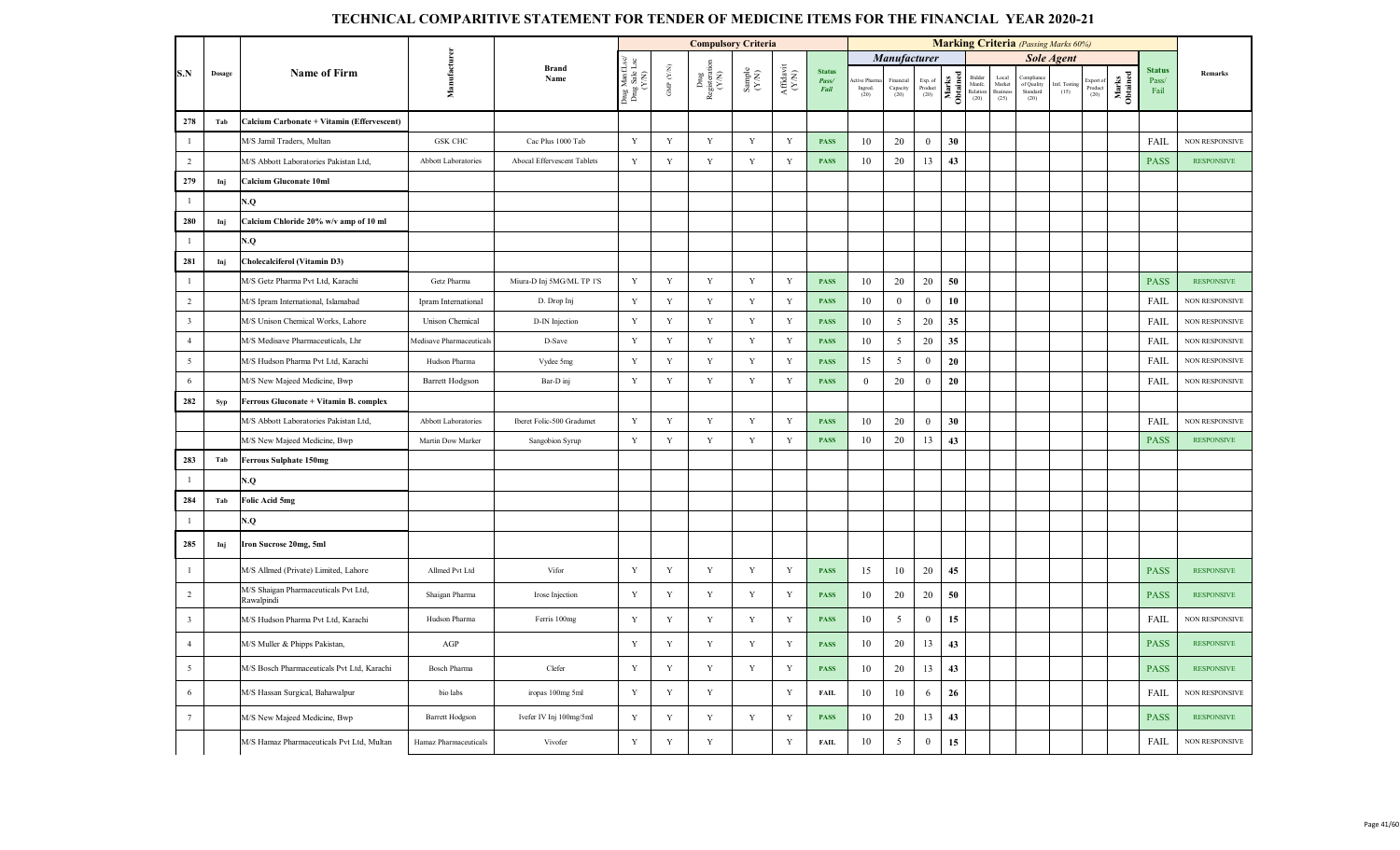|                         |           |                                                                                                                   |                          |                               |                                         |                    | <b>Compulsory Criteria</b>   |                                                             |                              |                                |                               |                               |                            |                   |                                      |                                     | <b>Marking Criteria</b> (Passing Marks 60%) |                       |                              |                   |                                |                       |
|-------------------------|-----------|-------------------------------------------------------------------------------------------------------------------|--------------------------|-------------------------------|-----------------------------------------|--------------------|------------------------------|-------------------------------------------------------------|------------------------------|--------------------------------|-------------------------------|-------------------------------|----------------------------|-------------------|--------------------------------------|-------------------------------------|---------------------------------------------|-----------------------|------------------------------|-------------------|--------------------------------|-----------------------|
|                         |           |                                                                                                                   |                          |                               |                                         |                    |                              |                                                             |                              |                                |                               | Manufacturer                  |                            |                   |                                      |                                     |                                             | <b>Sole Agent</b>     |                              |                   |                                |                       |
| S.N                     | Dosage    | <b>Name of Firm</b>                                                                                               | Manufacture              | <b>Brand</b><br>Name          | Drug ManfLsc/<br>Drug Sale Lsc<br>(Y/N) | GMP $(\text{Y/N})$ | Dnıg<br>Registerati<br>(Y/N) | $\begin{array}{c} \text{Sample} \\ (\text{YN}) \end{array}$ | ${\bf Affa} {\bf vit}$ (Y/N) | <b>Status</b><br>Pass/<br>Fail | ctive Phan<br>Ingred.<br>(20) | Financial<br>Capacity<br>(20) | Exp. of<br>Product<br>(20) | Obtained<br>Marks | Bidder<br>Manfe.<br>Relation<br>(20) | Local<br>Market<br>Business<br>(25) | Complian<br>of Quality<br>Standard<br>(20)  | Intl. Testing<br>(15) | Export of<br>Product<br>(20) | Marks<br>Obtained | <b>Status</b><br>Pass/<br>Fail | Remarks               |
| 286                     |           | Cap / Tab Mecobalamine 500mcg                                                                                     |                          |                               |                                         |                    |                              |                                                             |                              |                                |                               |                               |                            |                   |                                      |                                     |                                             |                       |                              |                   |                                |                       |
| $\mathbf{1}$            |           | M/S Getz Pharma Pvt Ltd, Karachi                                                                                  | Getz Pharma              | Nervon Tab 500MCG TP 30'S CHG | Y                                       | Y                  | Y                            | $\mathbf Y$                                                 | Y                            | <b>PASS</b>                    | 10                            | 20                            | 20                         | 50                |                                      |                                     |                                             |                       |                              |                   | <b>PASS</b>                    | <b>RESPONSIVE</b>     |
| $\overline{2}$          |           | M/S Saffron Pharmaceuticals Pvt Ltd, Faisalabad                                                                   | Saffron Pharma           | Bezel 500mcg Tab              | Y                                       | Y                  | Y                            | Y                                                           | Y                            | <b>PASS</b>                    | 10                            | 15                            | 13                         | 38                |                                      |                                     |                                             |                       |                              |                   | <b>PASS</b>                    | <b>RESPONSIVE</b>     |
| $\overline{\mathbf{3}}$ |           | M/S Unison Chemical Works, Lahore                                                                                 | Unison Chemical          | Unineuro Tablet               | Y                                       | Y                  | Y                            | Y                                                           | Y                            | <b>PASS</b>                    | 10                            | 5                             | 6                          | 21                |                                      |                                     |                                             |                       |                              |                   | FAIL                           | <b>NON RESPONSIVE</b> |
| $\overline{4}$          |           | M/S Medisave Pharmaceuticals, Lhr                                                                                 | Medisave Pharmaceuticals | Savemin                       | Y                                       | Y                  | Y                            | Y                                                           | Y                            | <b>PASS</b>                    | 10                            | 5                             | 20                         | 35                |                                      |                                     |                                             |                       |                              |                   | FAIL                           | <b>NON RESPONSIVE</b> |
| $5\overline{5}$         |           | M/S Nabiqasim Industries Pvt Ltd, Karachi                                                                         | Nabiqasim                | Tab. Mecobal 500mcg           | Y                                       | Y                  | Y                            | Y                                                           | Y                            | <b>PASS</b>                    | 10                            | 20                            | 6                          | 36                |                                      |                                     |                                             |                       |                              |                   | <b>PASS</b>                    | <b>RESPONSIVE</b>     |
| 6                       |           | M/S Muller & Phipps Pakistan,                                                                                     | Pharmatec                |                               | Y                                       | Y                  | $\mathbf Y$                  | $\mathbf Y$                                                 | Y                            | <b>PASS</b>                    | 10                            | $\overline{0}$                | 6                          | 16                |                                      |                                     |                                             |                       |                              |                   | FAIL                           | <b>NON RESPONSIVE</b> |
| $7\phantom{.0}$         |           | M/S Hiranis Pharmaceutical Pvt Ltd, Karachi                                                                       | Hiranis Pharmaceutical   | Neevo                         |                                         |                    |                              |                                                             |                              |                                | <b>NOT AS PER SPECS</b>       |                               |                            |                   |                                      |                                     |                                             |                       |                              |                   | FAIL                           | NON RESPONSIVE        |
| 8                       |           | M/S New Majeed Medicine, Bwp                                                                                      | Barrett Hodgson          | Mylaxon Tab 500mcg            | Y                                       | Y                  | $\mathbf Y$                  | $\mathbf Y$                                                 | Y                            | <b>PASS</b>                    | 10                            | 20                            | 13                         | 43                |                                      |                                     |                                             |                       |                              |                   | <b>PASS</b>                    | <b>RESPONSIVE</b>     |
| 287                     | Tab       | Multi Vitamin (Vit-A 5000, Vit-D 1000,<br>Thiamine 3mg, Riboflavin 3mg, Nicotinamide<br>20mg, Ascorbic Acid 30mg) |                          |                               |                                         |                    |                              |                                                             |                              |                                |                               |                               |                            |                   |                                      |                                     |                                             |                       |                              |                   |                                |                       |
| $\mathbf{1}$            |           | M/S Hiranis Pharmaceutical Pvt Ltd, Karachi                                                                       | Hiranis Pharmaceutical   | Neevo                         |                                         |                    |                              |                                                             |                              |                                | <b>NOT AS PER SPECS</b>       |                               |                            |                   |                                      |                                     |                                             |                       |                              |                   | FAIL                           | <b>NON RESPONSIVE</b> |
| $\overline{2}$          |           | M/S Abbott Laboratories Pakistan Ltd,                                                                             | Abbott Laboratories      | Vidaylin-T Tablets            | Y                                       | Y                  | $\mathbf Y$                  | $\mathbf Y$                                                 | Y                            | <b>PASS</b>                    | 10                            | 20                            | 13                         | 43                |                                      |                                     |                                             |                       |                              |                   | <b>PASS</b>                    | <b>RESPONSIVE</b>     |
| $\overline{\mathbf{3}}$ |           | M/S New Majeed Medicine, Bwp                                                                                      | Martin Dow Marker        | Multibionta Cap               | Y                                       | Y                  | Y                            | $\mathbf Y$                                                 | Y                            | <b>PASS</b>                    | 10                            | 20                            | 13                         | 43                |                                      |                                     |                                             |                       |                              |                   | <b>PASS</b>                    | <b>RESPONSIVE</b>     |
| 288                     | Tab       | Vit. B1+B6+B12                                                                                                    |                          |                               |                                         |                    |                              |                                                             |                              |                                |                               |                               |                            |                   |                                      |                                     |                                             |                       |                              |                   |                                |                       |
| $\mathbf{1}$            |           | M/S Hiranis Pharmaceutical Pvt Ltd, Karachi                                                                       | Hiranis Pharmaceutical   | Neevo                         |                                         |                    |                              |                                                             |                              |                                | <b>NOT AS PER SPECS</b>       |                               |                            |                   |                                      |                                     |                                             |                       |                              |                   | FAIL                           | NON RESPONSIVE        |
| $\overline{2}$          |           | M/S Abbott Laboratories Pakistan Ltd,                                                                             | Abbott Laboratories      | <b>Belidox Tablets</b>        | Y                                       | Y                  | $\mathbf Y$                  | Y                                                           | Y                            | <b>PASS</b>                    | 10                            | 20                            | $\boldsymbol{0}$           | 30                |                                      |                                     |                                             |                       |                              |                   | FAIL                           | NON RESPONSIVE        |
| $\overline{\mathbf{3}}$ |           | M/S New Majeed Medicine, Bwp                                                                                      | Martin Dow Marker        | Neurobion Tab                 | Y                                       | Y                  | Y                            | $\mathbf Y$                                                 | $\mathbf Y$                  | <b>PASS</b>                    | 10                            | 20                            | 13                         | 43                |                                      |                                     |                                             |                       |                              |                   | <b>PASS</b>                    | <b>RESPONSIVE</b>     |
| 289                     | Syp       | <b>Vitamin B Complex</b>                                                                                          |                          |                               |                                         |                    |                              |                                                             |                              |                                |                               |                               |                            |                   |                                      |                                     |                                             |                       |                              |                   |                                |                       |
| $\mathbf{1}$            |           | M/S Unison Chemical Works, Lahore                                                                                 | Unison Chemical          | Vitama Syrup                  | Y                                       | Y                  | Y                            | Y                                                           | Y                            | <b>PASS</b>                    | 10                            | 5                             | 20                         | 35                |                                      |                                     |                                             |                       |                              |                   | FAIL                           | <b>NON RESPONSIVE</b> |
| $\overline{2}$          |           | M/S Pfizer Pakistan Limited, Karachi                                                                              | Pfizer Pakistan Limited  | Lysovit Syrup                 | Y                                       | Y                  | Y                            | Y                                                           | Y                            | <b>PASS</b>                    | 10                            | 20                            | 6                          | 36                |                                      |                                     |                                             |                       |                              |                   | <b>PASS</b>                    | <b>RESPONSIVE</b>     |
| $\overline{\mathbf{3}}$ |           | M/S Hiranis Pharmaceutical Pvt Ltd, Karachi                                                                       | Hiranis Pharmaceutical   | Neevo                         |                                         |                    |                              |                                                             |                              |                                | <b>NOT AS PER SPECS</b>       |                               |                            |                   |                                      |                                     |                                             |                       |                              |                   | FAIL                           | <b>NON RESPONSIVE</b> |
| $\overline{4}$          |           | M/S Abbott Laboratories Pakistan Ltd,                                                                             | Abbott Laboratories      | Surbex Syrup                  | Y                                       | Y                  | Y                            | Y                                                           | Y                            | <b>PASS</b>                    | 10                            | 20                            | $\overline{0}$             | 30                |                                      |                                     |                                             |                       |                              |                   | FAIL                           | <b>NON RESPONSIVE</b> |
| $5\overline{5}$         |           | M/S New Majeed Medicine, Bwp                                                                                      | Martin Dow Marker        | Polybion Forte Syrup          | Y                                       | Y                  | Y                            | Y                                                           | Y                            | <b>PASS</b>                    | 10                            | 20                            | 13                         | 43                |                                      |                                     |                                             |                       |                              |                   | <b>PASS</b>                    | <b>RESPONSIVE</b>     |
|                         | $290$ Inj | Vitamin B12                                                                                                       |                          |                               |                                         |                    |                              |                                                             |                              |                                |                               |                               |                            |                   |                                      |                                     |                                             |                       |                              |                   |                                |                       |
|                         |           |                                                                                                                   |                          |                               |                                         |                    |                              |                                                             |                              |                                |                               |                               |                            |                   |                                      |                                     |                                             |                       |                              |                   |                                |                       |
| 291                     | Tab       | <b>Alfacalcidiol 0.5mcg</b>                                                                                       |                          |                               |                                         |                    |                              |                                                             |                              |                                |                               |                               |                            |                   |                                      |                                     |                                             |                       |                              |                   |                                |                       |
| $\mathbf{1}$            |           | N.Q                                                                                                               |                          |                               |                                         |                    |                              |                                                             |                              |                                |                               |                               |                            |                   |                                      |                                     |                                             |                       |                              |                   |                                |                       |
| 292                     | Cap.      | Vitamin E 600                                                                                                     |                          |                               |                                         |                    |                              |                                                             |                              |                                |                               |                               |                            |                   |                                      |                                     |                                             |                       |                              |                   |                                |                       |
|                         |           | M/S New Majeed Medicine, Bwp                                                                                      | Martin Dow Marker        | Evion Cap 600mg               | $\mathbf Y$                             | $\mathbf Y$        | $\mathbf Y$                  | $\mathbf Y$                                                 | $\mathbf Y$                  | <b>PASS</b>                    | 10                            | $20\,$                        | $13\,$                     | 43                |                                      |                                     |                                             |                       |                              |                   | <b>PASS</b>                    | <b>RESPONSIVE</b>     |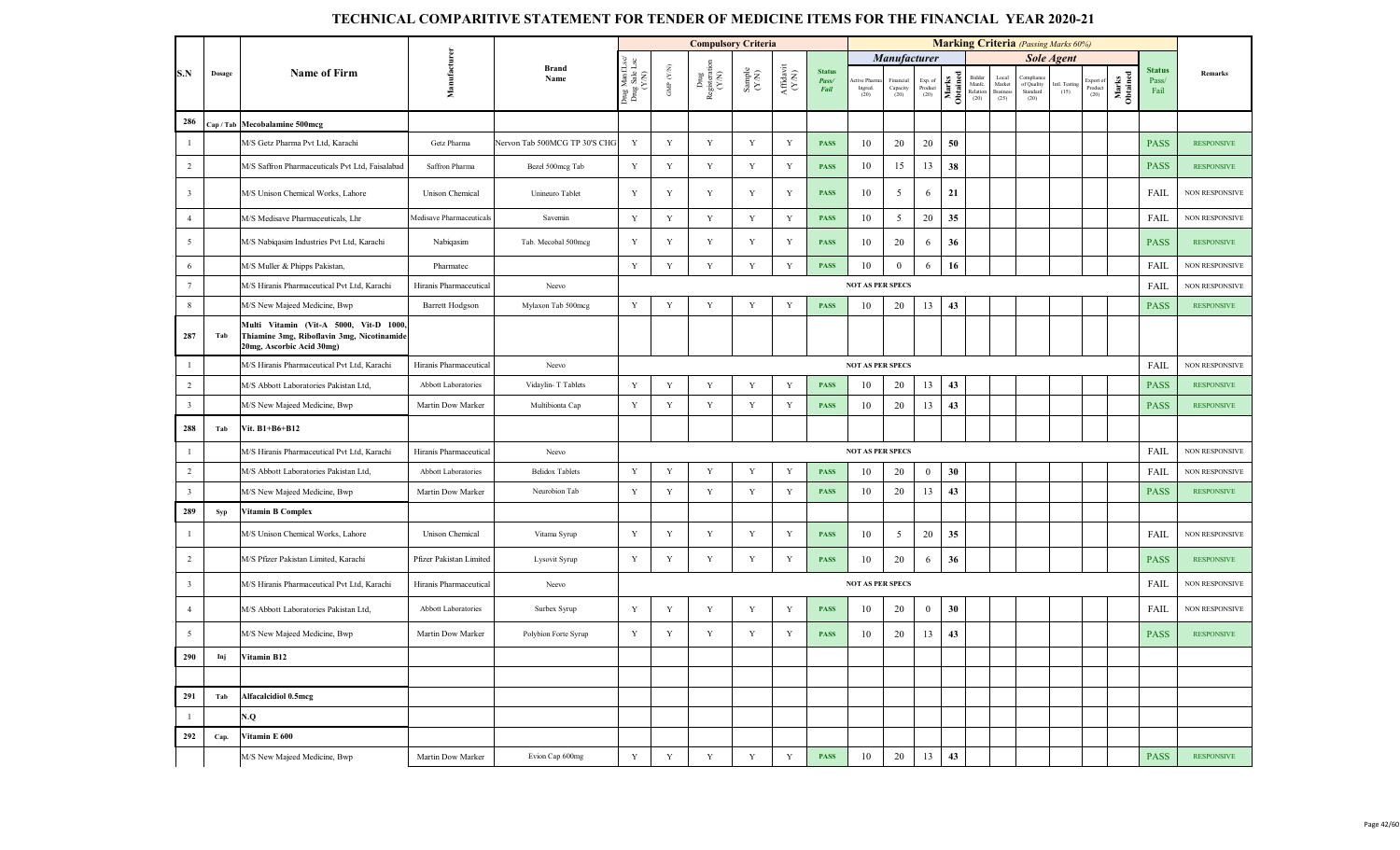|                         |                   |                                                                                                                          |                          |                                                                               |                                          |                                 | <b>Compulsory Criteria</b>     |                                                              |                              |                                |                                |                                          |                            |                         |                                      |                                     | <b>Marking Criteria</b> (Passing Marks 60%) |                       |                             |                   |                                |                       |
|-------------------------|-------------------|--------------------------------------------------------------------------------------------------------------------------|--------------------------|-------------------------------------------------------------------------------|------------------------------------------|---------------------------------|--------------------------------|--------------------------------------------------------------|------------------------------|--------------------------------|--------------------------------|------------------------------------------|----------------------------|-------------------------|--------------------------------------|-------------------------------------|---------------------------------------------|-----------------------|-----------------------------|-------------------|--------------------------------|-----------------------|
|                         |                   |                                                                                                                          |                          |                                                                               |                                          |                                 |                                |                                                              |                              |                                |                                | Manufacturer                             |                            |                         |                                      |                                     |                                             | <b>Sole Agent</b>     |                             |                   |                                |                       |
| S.N                     | Dosage            | <b>Name of Firm</b>                                                                                                      | Manufacture              | <b>Brand</b><br>Name                                                          | Drug Manf.Lsc/<br>Drug Sale Lsc<br>(Y/N) | GMP $(\mathcal{Y},\mathcal{N})$ | Drug<br>Registeration<br>(Y/N) | $\begin{array}{c} \text{Sample} \\ (\text{Y/N}) \end{array}$ | ${\bf Affa} {\bf vit}$ (Y/N) | <b>Status</b><br>Pass/<br>Fail | ctive Pharm<br>Ingred.<br>(20) | Financial<br>Capacity $\left( 20\right)$ | Exp. of<br>Product<br>(20) | Marks<br>Obtained       | Bidder<br>Manfe.<br>Relation<br>(20) | Local<br>Market<br>Business<br>(25) | Complian<br>of Quality<br>Standard<br>(20)  | Intl. Testing<br>(15) | xport of<br>Product<br>(20) | Marks<br>Obtained | <b>Status</b><br>Pass/<br>Fail | Remarks               |
| 293                     | Inj               | Vitamin K 10mg/1ml                                                                                                       |                          |                                                                               |                                          |                                 |                                |                                                              |                              |                                |                                |                                          |                            |                         |                                      |                                     |                                             |                       |                             |                   |                                |                       |
|                         |                   | M/S GT Pharma Pvt Ltd, Lahore                                                                                            | GT Pharma                | Inj K-Lot (Vit-K1- Phytomen<br>adione 2mg/ML/(Injection)<br>Oral/Im/Iv/Ampule | $\mathbf Y$                              | $\mathbf Y$                     | Y                              | Y                                                            | Y                            | <b>PASS</b>                    | 15                             | 5                                        | 20                         | 40                      |                                      |                                     |                                             |                       |                             |                   | <b>PASS</b>                    | <b>RESPONSIVE</b>     |
| 294                     | Inj               | Procain 0.27mg/10ml + Magnesium chloride<br>$3.25$ mg/10ml +<br>Postassium<br>Chloride<br>1.19mg/10ml (Inj Cardioplegia) |                          |                                                                               |                                          |                                 |                                |                                                              |                              |                                |                                |                                          |                            |                         |                                      |                                     |                                             |                       |                             |                   |                                |                       |
| $\mathbf{1}$            |                   | N.Q                                                                                                                      |                          |                                                                               |                                          |                                 |                                |                                                              |                              |                                |                                |                                          |                            |                         |                                      |                                     |                                             |                       |                             |                   |                                |                       |
| 295                     | Tab.              | <b>Potassium Citrate</b>                                                                                                 |                          |                                                                               |                                          |                                 |                                |                                                              |                              |                                |                                |                                          |                            |                         |                                      |                                     |                                             |                       |                             |                   |                                |                       |
|                         |                   | M/S Mughees Medicine Company, Bahawalpur                                                                                 | Genome                   |                                                                               | Y                                        | Y                               | Y                              | Y                                                            | Y                            | <b>PASS</b>                    | 10                             | 5                                        | 6                          | 21                      |                                      |                                     |                                             |                       |                             |                   | FAIL                           | <b>NON RESPONSIVE</b> |
| 296                     | Syp               | Zinc Sulphate Monohydrate 10mg                                                                                           |                          |                                                                               |                                          |                                 |                                |                                                              |                              |                                |                                |                                          |                            |                         |                                      |                                     |                                             |                       |                             |                   |                                |                       |
| $\overline{1}$          |                   | M/S Medisave Pharmaceuticals, Lhr                                                                                        | Medisave Pharmaceuticals | Medizink                                                                      | $\mathbf Y$                              | $\mathbf Y$                     | Y                              | Y                                                            | Y                            | <b>PASS</b>                    | 10                             | 5                                        | 20                         | 35                      |                                      |                                     |                                             |                       |                             |                   | FAIL                           | <b>NON RESPONSIVE</b> |
| $\overline{2}$          |                   | M/S Hiranis Pharmaceutical Pvt Ltd, Karachi                                                                              | Hiranis Pharmaceutical   | Zincosyp                                                                      |                                          |                                 |                                |                                                              |                              |                                | <b>NOT AS PER SPECS</b>        |                                          |                            |                         |                                      |                                     |                                             |                       |                             |                   | FAIL                           | <b>NON RESPONSIVE</b> |
| $\overline{\mathbf{3}}$ |                   | M/S Hassan Surgical, Bahawalpur                                                                                          | ATCO Laboratories        | zincat od 60ml                                                                | Y                                        | Y                               | Y                              | Y                                                            | Y                            | <b>PASS</b>                    | 10                             | 20                                       | 13                         | 43                      |                                      |                                     |                                             |                       |                             |                   | <b>PASS</b>                    | <b>RESPONSIVE</b>     |
| $\overline{4}$          |                   | M/S New Majeed Medicine, Bwp                                                                                             | <b>Barrett Hodgson</b>   | Zinc Day Syrup                                                                | $\mathbf Y$                              | Y                               | Y                              | $\mathbf Y$                                                  | Y                            | <b>PASS</b>                    | 10                             | 20                                       | 13                         | 43                      |                                      |                                     |                                             |                       |                             |                   | <b>PASS</b>                    | <b>RESPONSIVE</b>     |
|                         |                   | M/S Hamaz Pharmaceuticals Pvt Ltd, Multan                                                                                | Hamaz Pharmaceuticals    | Zeetop                                                                        | $\mathbf Y$                              | $\mathbf Y$                     | Y                              | Y                                                            | $\mathbf Y$                  | <b>PASS</b>                    | $\mathbf{0}$                   | 5                                        | $\boldsymbol{0}$           | $\overline{\mathbf{5}}$ |                                      |                                     |                                             |                       |                             |                   | <b>FAIL</b>                    | <b>NON RESPONSIVE</b> |
| 297                     | Tab               | <b>Ossein Mineral Complex 830mg</b>                                                                                      |                          |                                                                               |                                          |                                 |                                |                                                              |                              |                                |                                |                                          |                            |                         |                                      |                                     |                                             |                       |                             |                   |                                |                       |
| $\mathbf{1}$            |                   | M/S Platinum Pharmaceuticals Pvt Ltd, Karachi                                                                            | Platinum Pharma          | Ossogin                                                                       | Y                                        | $\mathbf Y$                     | Y                              | $\mathbf N$                                                  | Y                            | FAIL                           | 10                             | 20                                       | 13                         | 43                      |                                      |                                     |                                             |                       |                             |                   | <b>PASS</b>                    | <b>NON RESPONSIVE</b> |
| 2                       |                   | M/S Muller & Phipps Pakistan,                                                                                            | $\rm{AGP}$               |                                                                               | $\mathbf Y$                              | $\mathbf Y$                     | Y                              | Y                                                            | Y                            | <b>PASS</b>                    | $\mathbf{0}$                   | 20                                       | 13                         | 33                      |                                      |                                     |                                             |                       |                             |                   | FAIL                           | NON RESPONSIVE        |
| $\overline{\mathbf{3}}$ |                   | M/S Hiranis Pharmaceutical Pvt Ltd, Karachi                                                                              | Hiranis Pharmaceutical   | Osicom-D                                                                      | Y                                        | Y                               | Y                              | N                                                            | Y                            | FAIL                           | 10                             | 5                                        | 6                          | 21                      |                                      |                                     |                                             |                       |                             |                   | FAIL                           | NON RESPONSIVE        |
| 298                     | Syp               | Vitamin A + Zinc + Iron + Iodine                                                                                         |                          |                                                                               |                                          |                                 |                                |                                                              |                              |                                |                                |                                          |                            |                         |                                      |                                     |                                             |                       |                             |                   |                                |                       |
| $\overline{1}$          |                   | N.Q                                                                                                                      |                          |                                                                               |                                          |                                 |                                |                                                              |                              |                                |                                |                                          |                            |                         |                                      |                                     |                                             |                       |                             |                   |                                |                       |
| 299                     | Oint/<br>cream    | Acyclovir                                                                                                                |                          |                                                                               |                                          |                                 |                                |                                                              |                              |                                |                                |                                          |                            |                         |                                      |                                     |                                             |                       |                             |                   |                                |                       |
| $\overline{1}$          |                   | N.Q                                                                                                                      |                          |                                                                               |                                          |                                 |                                |                                                              |                              |                                |                                |                                          |                            |                         |                                      |                                     |                                             |                       |                             |                   |                                |                       |
| 300                     | Mouth<br>Wash     | <b>Benzydamine HCl + Chlorhexidine Gluconate</b>                                                                         |                          |                                                                               |                                          |                                 |                                |                                                              |                              |                                |                                |                                          |                            |                         |                                      |                                     |                                             |                       |                             |                   |                                |                       |
| $\mathbf{1}$            |                   | M/S Platinum Pharmaceuticals Pvt Ltd, Karachi                                                                            | Platinum Pharma          | Enziclor                                                                      | Y                                        | Y                               | Y                              | Y                                                            | Y                            | <b>PASS</b>                    | 10                             | 20                                       | 6                          | 36                      |                                      |                                     |                                             |                       |                             |                   | <b>PASS</b>                    | <b>RESPONSIVE</b>     |
| $\overline{2}$          |                   | M/S Hiranis Pharmaceutical Pvt Ltd, Karachi                                                                              | Hiranis Pharmaceutical   | Dentisept                                                                     | $\mathbf Y$                              | $\mathbf Y$                     | $\mathbf Y$                    | $\, {\rm N}$                                                 | Y                            | <b>FAIL</b>                    | 10                             | 5                                        | 6                          | 21                      |                                      |                                     |                                             |                       |                             |                   | FAIL                           | <b>NON RESPONSIVE</b> |
| 301                     | Cream<br>Ointment | Betamethasone 17-Valerate 0.1% w/w<br>Neomycin 0.5% w/w, Tube of 15gm                                                    |                          |                                                                               |                                          |                                 |                                |                                                              |                              |                                |                                |                                          |                            |                         |                                      |                                     |                                             |                       |                             |                   |                                |                       |
| $\mathbf{1}$            |                   | M/S GlaxoSmithKine Pakistan Limited, Karachi                                                                             | ${\rm GSK}$              | Betnovate-N Cream/Ointment                                                    | $\mathbf Y$                              | $\mathbf Y$                     | $\mathbf Y$                    | $\mathbf Y$                                                  | Y                            | <b>PASS</b>                    | 15                             | 20                                       | 20                         | 55                      |                                      |                                     |                                             |                       |                             |                   | <b>PASS</b>                    | <b>RESPONSIVE</b>     |
| $\overline{2}$          |                   | M/S Hassan Surgical, Bahawalpur                                                                                          | ATCO Laboratories        | betaderm-N-Cream 15gm                                                         | $\mathbf Y$                              | $\mathbf Y$                     | $\mathbf Y$                    | $\mathbf Y$                                                  | $\mathbf Y$                  | <b>PASS</b>                    | 10                             | 20                                       | 13                         | 43                      |                                      |                                     |                                             |                       |                             |                   | <b>PASS</b>                    | <b>RESPONSIVE</b>     |
| 302                     | Cream<br>Ointment | Betamethasone 17-Valerate 0.1% w/w, Tube<br>of 15gm                                                                      |                          |                                                                               |                                          |                                 |                                |                                                              |                              |                                |                                |                                          |                            |                         |                                      |                                     |                                             |                       |                             |                   |                                |                       |
| $\mathbf{1}$            |                   | M/S GlaxoSmithKine Pakistan Limited, Karachi                                                                             | GSK                      | <b>Betnovate Cream/Ointment</b>                                               | $\mathbf Y$                              | $\mathbf Y$                     | Y                              | Y                                                            | Y                            | <b>PASS</b>                    | 15                             | 20                                       | 20                         | 55                      |                                      |                                     |                                             |                       |                             |                   | <b>PASS</b>                    | <b>RESPONSIVE</b>     |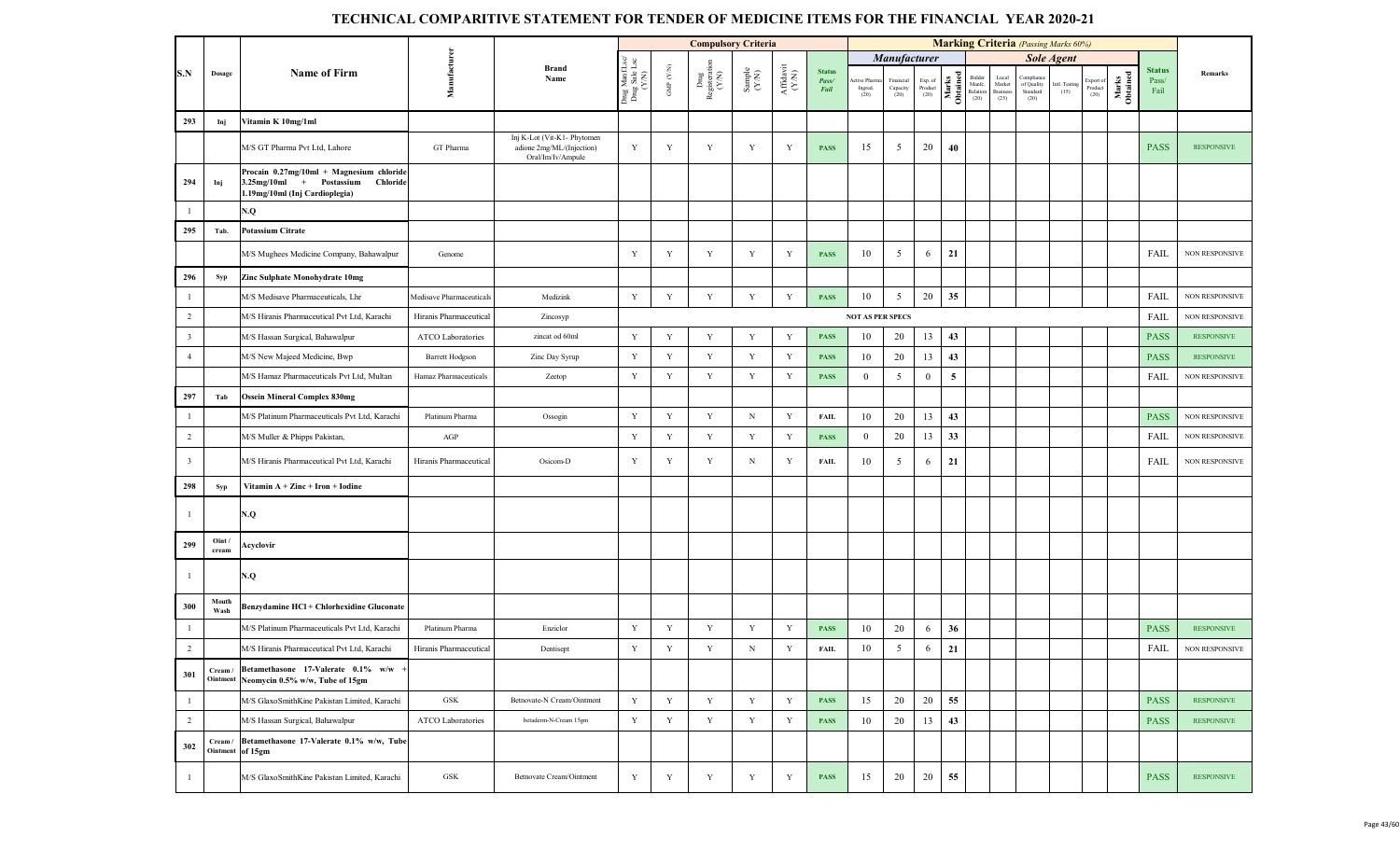|                         |                   |                                                             |                          |                             |                                         |                          |                                | <b>Compulsory Criteria</b>                                   |                              |                                |                                |                                          |                            |                   |                                      |                                     | <b>Marking Criteria</b> (Passing Marks 60%) |                       |                             |                   |                                |                       |
|-------------------------|-------------------|-------------------------------------------------------------|--------------------------|-----------------------------|-----------------------------------------|--------------------------|--------------------------------|--------------------------------------------------------------|------------------------------|--------------------------------|--------------------------------|------------------------------------------|----------------------------|-------------------|--------------------------------------|-------------------------------------|---------------------------------------------|-----------------------|-----------------------------|-------------------|--------------------------------|-----------------------|
|                         |                   |                                                             |                          |                             |                                         |                          |                                |                                                              |                              |                                |                                | Manufacturer                             |                            |                   |                                      |                                     |                                             | <b>Sole Agent</b>     |                             |                   |                                |                       |
| S.N                     | Dosage            | <b>Name of Firm</b>                                         | Manufacturer             | Brand<br>Name               | Drug ManfLsc/<br>Drug Sale Lsc<br>(Y/N) | ${\rm GMP}$ ${\rm (YN)}$ | Drug<br>Registeration<br>(Y/N) | $\begin{array}{c} \text{Sample} \\ (\text{Y/N}) \end{array}$ | ${\bf Affa} {\bf vit}$ (Y/N) | <b>Status</b><br>Pass/<br>Fail | ctive Pharm<br>Ingred.<br>(20) | Financial<br>Capacity $\left( 20\right)$ | Exp. of<br>Product<br>(20) | Marks<br>Obtained | Bidder<br>Manfe.<br>Relation<br>(20) | Local<br>Market<br>Business<br>(25) | Compliar<br>of Quality<br>Standard<br>(20)  | Intl. Testing<br>(15) | xport of<br>Product<br>(20) | Marks<br>Obtained | <b>Status</b><br>Pass/<br>Fail | Remarks               |
|                         |                   | M/S Hassan Surgical, Bahawalpur                             | <b>ATCO Laboratories</b> | betaderm, Cream 15gm        | Y                                       | Y                        | Y                              | Y                                                            | Y                            | <b>PASS</b>                    | 10                             | 20                                       | 13                         | 43                |                                      |                                     |                                             |                       |                             |                   | <b>PASS</b>                    | <b>RESPONSIVE</b>     |
| 303                     | Cream<br>Ointment | Clobetasol 0.05% w/w, Tube of 5gm                           |                          |                             |                                         |                          |                                |                                                              |                              |                                |                                |                                          |                            |                   |                                      |                                     |                                             |                       |                             |                   |                                |                       |
| $\mathbf{1}$            |                   | M/S Kohinoor Industries, Sahiwal                            | Kohinoor Industries      | Kortizone Cream             | Y                                       | Y                        | Y                              | NOT AS<br>PER SPECS                                          | Y                            | FAIL                           | 10                             | 5                                        | $\mathbf{0}$               | 15                |                                      |                                     |                                             |                       |                             |                   | FAIL                           | <b>NON RESPONSIVE</b> |
| 2                       |                   | M/S GlaxoSmithKine Pakistan Limited, Karachi                | GSK                      | Dermovae Cream/Ointment     | Y                                       | Y                        | Y                              | Y                                                            | Y                            | <b>PASS</b>                    | 15                             | 20                                       | 20                         | 55                |                                      |                                     |                                             |                       |                             |                   | <b>PASS</b>                    | <b>RESPONSIVE</b>     |
| 304                     | Cream             | Clotrimazole 1%, Tube of 20gm                               |                          |                             |                                         |                          |                                |                                                              |                              |                                |                                |                                          |                            |                   |                                      |                                     |                                             |                       |                             |                   |                                |                       |
| $\mathbf{1}$            |                   | M/S GlaxoSmithKine Pakistan Limited, Karachi                | ${\rm GSK}$              | Stiemazole Cream            | Y                                       | $\mathbf Y$              | $\mathbf Y$                    | Y                                                            | Y                            | <b>PASS</b>                    | 15                             | 20                                       | 20                         | 55                |                                      |                                     |                                             |                       |                             |                   | <b>PASS</b>                    | <b>RESPONSIVE</b>     |
| 2                       |                   | M/S New Majeed Medicine, Bwp                                | Bayer Pakistan           | Canesten Clotrimazole Cream | Y                                       | Y                        | $\mathbf Y$                    | $\mathbf Y$                                                  | Y                            | <b>PASS</b>                    | 10                             | 20                                       | 13                         | 43                |                                      |                                     |                                             |                       |                             |                   | <b>PASS</b>                    | <b>RESPONSIVE</b>     |
| 305                     | Cream<br>Ointment | Fucidic Acid 2%, Tube of 15gm                               |                          |                             |                                         |                          |                                |                                                              |                              |                                |                                |                                          |                            |                   |                                      |                                     |                                             |                       |                             |                   |                                |                       |
| $\mathbf{1}$            |                   | M/S Shaigan Pharmaceuticals Pvt Ltd,                        | Shaigan Pharma           | Fudic Cream                 | Y                                       | Y                        | Y                              | Y                                                            | Y                            | <b>PASS</b>                    | $\mathbf{0}$                   | 20                                       | 20                         | 40                |                                      |                                     |                                             |                       |                             |                   | <b>PASS</b>                    | <b>RESPONSIVE</b>     |
| $\overline{2}$          |                   | Rawalpindi<br>M/S Platinum Pharmaceuticals Pvt Ltd, Karachi | Platinum Pharma          | Infacid                     | $\mathbf Y$                             | Y                        | Y                              | Y                                                            | Y                            | <b>PASS</b>                    | 10                             | 20                                       | 6                          | 36                |                                      |                                     |                                             |                       |                             |                   | <b>PASS</b>                    | <b>RESPONSIVE</b>     |
| $\overline{\mathbf{3}}$ |                   | M/S Hassan Surgical, Bahawalpur                             | <b>ATCO Laboratories</b> | melas cream 15gm            | Y                                       | Y                        | $\mathbf Y$                    | Y                                                            | Y                            | <b>PASS</b>                    | 10                             | 20                                       | 6                          | 36                |                                      |                                     |                                             |                       |                             |                   | <b>PASS</b>                    | <b>RESPONSIVE</b>     |
| 306                     | Cream             | Hydrocortisone 1%, Tube of 5gm                              |                          |                             |                                         |                          |                                |                                                              |                              |                                |                                |                                          |                            |                   |                                      |                                     |                                             |                       |                             |                   |                                |                       |
| $\mathbf{1}$            |                   | Q.V                                                         |                          |                             |                                         |                          |                                |                                                              |                              |                                |                                |                                          |                            |                   |                                      |                                     |                                             |                       |                             |                   |                                |                       |
| 307                     | Cream             | Ketoconazole 2%. Tube of 10gm                               |                          |                             |                                         |                          |                                |                                                              |                              |                                |                                |                                          |                            |                   |                                      |                                     |                                             |                       |                             |                   |                                |                       |
|                         |                   | M/S Hassan Surgical, Bahawalpur                             | ATCO Laboratories        | conaz cream 10gm            | Y                                       | $\mathbf Y$              | Y                              | $\mathbf Y$                                                  | Y                            | <b>PASS</b>                    | 10                             | 20                                       | 6                          | 36                |                                      |                                     |                                             |                       |                             |                   | <b>PASS</b>                    | <b>RESPONSIVE</b>     |
| 308                     | Lotion            | Permethrin 5%                                               |                          |                             |                                         |                          |                                |                                                              |                              |                                |                                |                                          |                            |                   |                                      |                                     |                                             |                       |                             |                   |                                |                       |
| $\mathbf{1}$            |                   | M/S Kohinoor Industries, Sahiwal                            | Kohinoor Industries      | Escab Lotion                | Y                                       | Y                        | $\mathbf Y$                    | Y                                                            | 2 YEARS                      | <b>FAIL</b>                    | 10                             | 5                                        | $\overline{0}$             | 15                |                                      |                                     |                                             |                       |                             |                   | FAIL                           | <b>NON RESPONSIVE</b> |
| 2                       |                   | M/S Shaigan Pharmaceuticals Pvt Ltd,<br>Rawalpindi          | Shaigan Pharma           | Skab Lotion                 | Y                                       | Y                        | Y                              | Y                                                            | Y                            | <b>PASS</b>                    | 10                             | 20                                       | 13                         | 43                |                                      |                                     |                                             |                       |                             |                   | <b>PASS</b>                    | <b>RESPONSIVE</b>     |
| 309                     | Ointmen           | Polymyxin B. Sulphate Zinc Bacitracin, Tube<br>of 10gm      |                          |                             |                                         |                          |                                |                                                              |                              |                                |                                |                                          |                            |                   |                                      |                                     |                                             |                       |                             |                   |                                |                       |
| $\mathbf{1}$            |                   | M/S GlaxoSmithKine Pakistan Limited, Karachi                | ${\rm GSK}$              | Polyfax Skin Ointment       | $\mathbf Y$                             | Y                        | Y                              | Y                                                            | Y                            | <b>PASS</b>                    | 15                             | 20                                       | 20                         | 55                |                                      |                                     |                                             |                       |                             |                   | <b>PASS</b>                    | <b>RESPONSIVE</b>     |
| 310                     | Cream             | Silver Sulphadiazine 50gm                                   |                          |                             |                                         |                          |                                |                                                              |                              |                                |                                |                                          |                            |                   |                                      |                                     |                                             |                       |                             |                   |                                |                       |
|                         |                   | M/S Kohinoor Industries, Sahiwal                            | Kohinoor Industries      | Safe Burn Cream             | Y                                       | $\mathbf Y$              | Y                              | $_{\rm N}$                                                   | 2 YEARS                      | FAIL                           | 10                             | 5                                        | $\overline{3}$             | 18                |                                      |                                     |                                             |                       |                             |                   | <b>FAIL</b>                    | NON RESPONSIVE        |
|                         |                   | 311 Cream vag Clotrimazole 2%, Tube of 35g                  |                          |                             |                                         |                          |                                |                                                              |                              |                                |                                |                                          |                            |                   |                                      |                                     |                                             |                       |                             |                   |                                |                       |
| $\mathbf{1}$            |                   | M/S Nabiqasim Industries Pvt Ltd, Karachi                   | Nabiqasim                | Cream Gynosporin Vag        | $\mathbf Y$                             | $\mathbf Y$              | Y                              | $\mathbf N$                                                  | Y                            | <b>FAIL</b>                    | 10                             | 20                                       | 6                          | 36                |                                      |                                     |                                             |                       |                             |                   | <b>PASS</b>                    | NON RESPONSIVE        |
| 312                     | Tab vag           | Clotrimazole 500mg                                          |                          |                             |                                         |                          |                                |                                                              |                              |                                |                                |                                          |                            |                   |                                      |                                     |                                             |                       |                             |                   |                                |                       |
| $\mathbf{1}$            |                   | M/S New Majeed Medicine, Bwp                                | Bayer Pakistan           | Canesten Vag 500mg Tab      | Y                                       | Y                        | Y                              | Y                                                            | Y                            | <b>PASS</b>                    | 10                             | 20                                       | 13                         | 43                |                                      |                                     |                                             |                       |                             |                   | <b>PASS</b>                    | <b>RESPONSIVE</b>     |
| 313                     | Cap               | <b>Fluconazole 150mg</b>                                    |                          |                             |                                         |                          |                                |                                                              |                              |                                |                                |                                          |                            |                   |                                      |                                     |                                             |                       |                             |                   |                                |                       |
| $\mathbf{1}$            |                   | M/S MTI Medicals Pvt Ltd, Lahore                            | MTI Medicals Pvt Ltd     | Gribok 150mg Capsules       | $\mathbf Y$                             | Y                        | $\mathbf Y$                    | $\mathbf N$                                                  | $\mathbf Y$                  | <b>FAIL</b>                    | 10                             | 5                                        | $\overline{\mathbf{3}}$    | 18                |                                      |                                     |                                             |                       |                             |                   | FAIL                           | NON RESPONSIVE        |
| $\overline{2}$          |                   | M/S Pharma Lord Pvt Ltd, Layyah                             | Pharma Lord              | Flufung                     | $\mathbf Y$                             | $\mathbf Y$              | $\mathbf Y$                    | $\mathbf Y$                                                  | $\mathbf N$                  | <b>FAIL</b>                    | 10                             | 5                                        | $\boldsymbol{0}$           | 15                |                                      |                                     |                                             |                       |                             |                   | FAIL                           | NON RESPONSIVE        |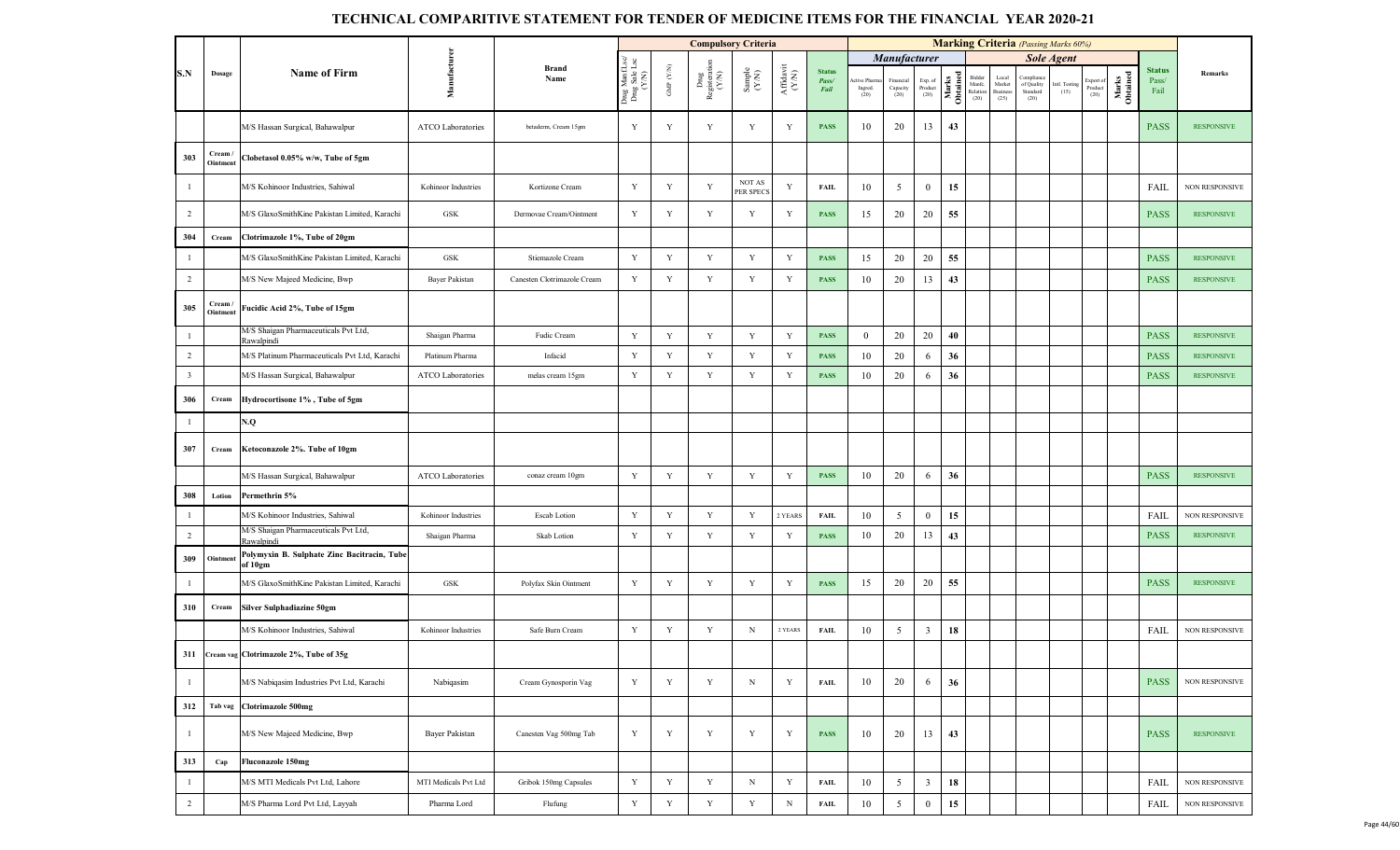|                         |          |                                                 |                                                   |                                          |                                          |                    | <b>Compulsory Criteria</b>     |                                                             |                                                                                                 |                                |                               |                               |                         |                   |                                      |                                           | <b>Marking Criteria</b> (Passing Marks 60%) |                      |                              |                   |                                |                       |
|-------------------------|----------|-------------------------------------------------|---------------------------------------------------|------------------------------------------|------------------------------------------|--------------------|--------------------------------|-------------------------------------------------------------|-------------------------------------------------------------------------------------------------|--------------------------------|-------------------------------|-------------------------------|-------------------------|-------------------|--------------------------------------|-------------------------------------------|---------------------------------------------|----------------------|------------------------------|-------------------|--------------------------------|-----------------------|
|                         |          |                                                 |                                                   |                                          |                                          |                    |                                |                                                             |                                                                                                 |                                |                               | <b>Manufacturer</b>           |                         |                   |                                      |                                           |                                             | <b>Sole Agent</b>    |                              |                   |                                |                       |
| S.N                     | Dosage   | <b>Name of Firm</b>                             | Manufacturer                                      | <b>Brand</b><br>Name                     | Drug Manf.Lsc/<br>Drug Sale Lsc<br>(Y/N) | GMP $(\text{Y/N})$ | Drug<br>Registeration<br>(Y/N) | $\begin{array}{c} \text{Sample} \\ (\text{YN}) \end{array}$ | $\begin{array}{c} \mathrm{Aff} \mathrm{d} \mathrm{av} \mathrm{i} \\ (\mathrm{Y/N}) \end{array}$ | <b>Status</b><br>Pass/<br>Fail | tive Pharn<br>Ingred.<br>(20) | Financial<br>Capacity<br>(20) | Exp. of<br>Product (20) | Marks<br>Obtained | Bidder<br>Manfe.<br>Relation<br>(20) | Loca<br>Market<br><b>Business</b><br>(25) | Compliar<br>of Quality<br>Standard<br>(20)  | atl. Testing<br>(15) | Export of<br>Product<br>(20) | Marks<br>Obtained | <b>Status</b><br>Pass/<br>Fail | Remarks               |
| $\overline{\mathbf{3}}$ |          | M/S Unison Chemical Works, Lahore               | <b>Unison Chemical</b>                            | F- CAN 150mg Capsule                     | Y                                        | $\mathbf Y$        | Y                              | $\mathbf Y$                                                 | Y                                                                                               | <b>PASS</b>                    | 10                            | 5                             | 20                      | 35                |                                      |                                           |                                             |                      |                              |                   | <b>FAIL</b>                    | NON RESPONSIVE        |
| $\overline{4}$          |          | M/S Gulf Pharmaceuticals, Islamabad             | <b>Gulf Pharmaceuticals</b>                       | Myxin 150mg Cap                          | Y                                        | $\mathbf Y$        | $\mathbf Y$                    | ${\bf N}$                                                   | $\mathbf Y$                                                                                     | <b>FAIL</b>                    | 10                            | $\mathfrak{S}$                | 6                       | 21                |                                      |                                           |                                             |                      |                              |                   | FAIL                           | <b>NON RESPONSIVE</b> |
| $\overline{5}$          |          | M/S Medisave Pharmaceuticals, Lhr               | Medisave Pharmaceuticals                          | Conosave                                 | Y                                        | Y                  | Y                              | $\mathbf Y$                                                 | $\mathbf Y$                                                                                     | <b>PASS</b>                    | 10                            | 5                             | 20                      | 35                |                                      |                                           |                                             |                      |                              |                   | <b>FAIL</b>                    | NON RESPONSIVE        |
| $\sqrt{6}$              |          | M/S Hiranis Pharmaceutical Pvt Ltd, Karachi     | Hiranis Pharmaceutical                            | Logican                                  | Y                                        | Y                  | Y                              | $_{\rm N}$                                                  | Y                                                                                               | <b>FAIL</b>                    | 10                            | $\overline{5}$                | 6                       | 21                |                                      |                                           |                                             |                      |                              |                   | <b>FAIL</b>                    | <b>NON RESPONSIVE</b> |
| $7\overline{ }$         |          | M/S Hassan Surgical, Bahawalpur                 | ATCO Laboratories                                 | fonaz 150mg                              | Y                                        | Y                  | Y                              | $\mathbf Y$                                                 | Y                                                                                               | <b>PASS</b>                    | 10                            | 20                            | 6                       | 36                |                                      |                                           |                                             |                      |                              |                   | <b>PASS</b>                    | <b>RESPONSIVE</b>     |
| 314                     | Inj      | <b>Fluconazole 50ml</b>                         |                                                   |                                          |                                          |                    |                                |                                                             |                                                                                                 |                                |                               |                               |                         |                   |                                      |                                           |                                             |                      |                              |                   |                                |                       |
| $\mathbf{1}$            |          | N.Q                                             |                                                   |                                          |                                          |                    |                                |                                                             |                                                                                                 |                                |                               |                               |                         |                   |                                      |                                           |                                             |                      |                              |                   |                                |                       |
| 315                     | Syp      | Fluconazole                                     |                                                   |                                          |                                          |                    |                                |                                                             |                                                                                                 |                                |                               |                               |                         |                   |                                      |                                           |                                             |                      |                              |                   |                                |                       |
| $\overline{1}$          |          | M/S Pharma Lord Pvt Ltd, Layyah                 | Pharma Lord                                       | Flufung                                  | Y                                        | Y                  | $\mathbf Y$                    | $\mathbf Y$                                                 | N                                                                                               | <b>FAIL</b>                    | 10                            | 5                             | $\mathbf{0}$            | 15                |                                      |                                           |                                             |                      |                              |                   | FAIL                           | <b>NON RESPONSIVE</b> |
| $\overline{2}$          |          | M/S Gulf Pharmaceuticals, Islamabad             | <b>Gulf Pharmaceuticals</b>                       | Myxin 50mg/5ml                           | Y                                        | Y                  | Y                              | $\mathbf Y$                                                 | Y                                                                                               | <b>PASS</b>                    | 10                            | 5                             | 6                       | 21                |                                      |                                           |                                             |                      |                              |                   | FAIL                           | NON RESPONSIVE        |
| $\overline{\mathbf{3}}$ |          | M/S Hassan Surgical, Bahawalpur                 | ATCO Laboratories                                 | fonaz 50mg /5ml, powder for oral<br>35ml | $\mathbf Y$                              | Y                  | $\mathbf Y$                    | $\mathbf Y$                                                 | $\mathbf Y$                                                                                     | <b>PASS</b>                    | 10                            | 20                            | 13                      | 43                |                                      |                                           |                                             |                      |                              |                   | <b>PASS</b>                    | <b>RESPONSIVE</b>     |
| 316                     | Cap      | <b>Itraconazole 100mg</b>                       |                                                   |                                          |                                          |                    |                                |                                                             |                                                                                                 |                                |                               |                               |                         |                   |                                      |                                           |                                             |                      |                              |                   |                                |                       |
| -1                      |          | N.Q                                             |                                                   |                                          |                                          |                    |                                |                                                             |                                                                                                 |                                |                               |                               |                         |                   |                                      |                                           |                                             |                      |                              |                   |                                |                       |
| 317                     | Oral Gel | <b>Miconazole</b>                               |                                                   |                                          |                                          |                    |                                |                                                             |                                                                                                 |                                |                               |                               |                         |                   |                                      |                                           |                                             |                      |                              |                   |                                |                       |
| $\mathbf{1}$            |          | V.Q                                             |                                                   |                                          |                                          |                    |                                |                                                             |                                                                                                 |                                |                               |                               |                         |                   |                                      |                                           |                                             |                      |                              |                   |                                |                       |
| 318                     | Susp     | Nystatin 100000 Units Per ml ē Dropper          |                                                   |                                          |                                          |                    |                                |                                                             |                                                                                                 |                                |                               |                               |                         |                   |                                      |                                           |                                             |                      |                              |                   |                                |                       |
| $\mathbf{1}$            |          | M/S Hassan Surgical, Bahawalpur                 | <b>ICI</b> Pakistan                               | nilstat 30ml                             | Y                                        | Y                  | $\mathbf Y$                    | $\mathbf Y$                                                 | Y                                                                                               | <b>PASS</b>                    | 10                            | 20                            | 20                      | 50                |                                      |                                           |                                             |                      |                              |                   | <b>PASS</b>                    | <b>RESPONSIVE</b>     |
| 319                     | Tab      | <b>Terbinafine 250mg</b>                        |                                                   |                                          |                                          |                    |                                |                                                             |                                                                                                 |                                |                               |                               |                         |                   |                                      |                                           |                                             |                      |                              |                   |                                |                       |
| $\mathbf{1}$            |          | M/S Saffron Pharmaceuticals Pvt Ltd, Faisalabad | Saffron Pharma                                    | Terbisil 250mg Tab                       | Y                                        | Y                  | $\mathbf Y$                    | Y                                                           | Y                                                                                               | <b>PASS</b>                    | 10                            | 15                            | 13                      | 38                |                                      |                                           |                                             |                      |                              |                   | <b>PASS</b>                    | <b>RESPONSIVE</b>     |
| 2                       |          | M/S Novartis Pharma Pakistan Limited, Karachi   | Novartis Pharma                                   | Lamisil 250mg Tabs                       | Y                                        | Y                  | $\mathbf Y$                    | $\mathbf Y$                                                 | Y                                                                                               | <b>PASS</b>                    | 15                            | 20                            | 20                      | 55                |                                      |                                           |                                             |                      |                              |                   | <b>PASS</b>                    | <b>RESPONSIVE</b>     |
| $\overline{\mathbf{3}}$ |          | M/S Hassan Surgical, Bahawalpur                 | <b>ATCO Laboratories</b>                          | Terbiderm forte                          | Y                                        | Y                  | $\mathbf Y$                    | $\mathbf Y$                                                 | Y                                                                                               | <b>PASS</b>                    | 10                            | 20                            | 13                      | 43                |                                      |                                           |                                             |                      |                              |                   | <b>PASS</b>                    | <b>RESPONSIVE</b>     |
| 320                     | Inj      | Bevacizumab 400mg                               |                                                   |                                          |                                          |                    |                                |                                                             |                                                                                                 |                                |                               |                               |                         |                   |                                      |                                           |                                             |                      |                              |                   |                                |                       |
|                         |          | M/S Roche Pakistan Limited, Karachi             | Hoffmann-La Roche Ltd<br><b>Basel Switzerland</b> | Avastin Vial 400mg/16ml                  | Y                                        | Y                  | Y                              | Y                                                           | Y                                                                                               | <b>PASS</b>                    |                               |                               |                         |                   | 20                                   | 25                                        | 10                                          | $\overline{7}$       | 20                           | 82                | <b>PASS</b>                    | <b>RESPONSIVE</b>     |
| 321                     | Tab      | <b>Bicalutamide 50mg</b>                        |                                                   |                                          |                                          |                    |                                |                                                             |                                                                                                 |                                |                               |                               |                         |                   |                                      |                                           |                                             |                      |                              |                   |                                |                       |
|                         |          | M/S A.J Mirza Pharma Pvt Ltd, Karachi           | Cipla Ltd                                         | Calutide 50mg                            | $\mathbf Y$                              | $\mathbf Y$        | $\mathbf Y$                    | REJ                                                         | $\mathbf Y$                                                                                     | <b>FAIL</b>                    |                               |                               |                         |                   | 20                                   | 25                                        | 20                                          | $\mathbf{0}$         | $\overline{3}$               | 68                | <b>PASS</b>                    | <b>NON RESPONSIVE</b> |
|                         |          | M/S Pharmasol Pvt Ltd, Lahore                   | Pharmasol                                         | <b>Bitamid Tablet 50mg</b>               | $\mathbf Y$                              | $\mathbf Y$        | $\mathbf Y$                    | $\mathbf Y$                                                 | $\mathbf Y$                                                                                     | PASS                           | 10                            | 5                             | $\overline{3}$          | 18                |                                      |                                           |                                             |                      |                              |                   | <b>FAIL</b>                    | NON RESPONSIVE        |
|                         |          | M/S Hassan Surgical, Bahawalpur                 | ATCO Laboratories                                 | bypro 50mg                               | $\mathbf Y$                              | Y                  | $\mathbf Y$                    | <b>REJ</b>                                                  | Y                                                                                               | <b>FAIL</b>                    | 10                            | 20                            | 13                      | 43                |                                      |                                           |                                             |                      |                              |                   | <b>PASS</b>                    | NON RESPONSIVE        |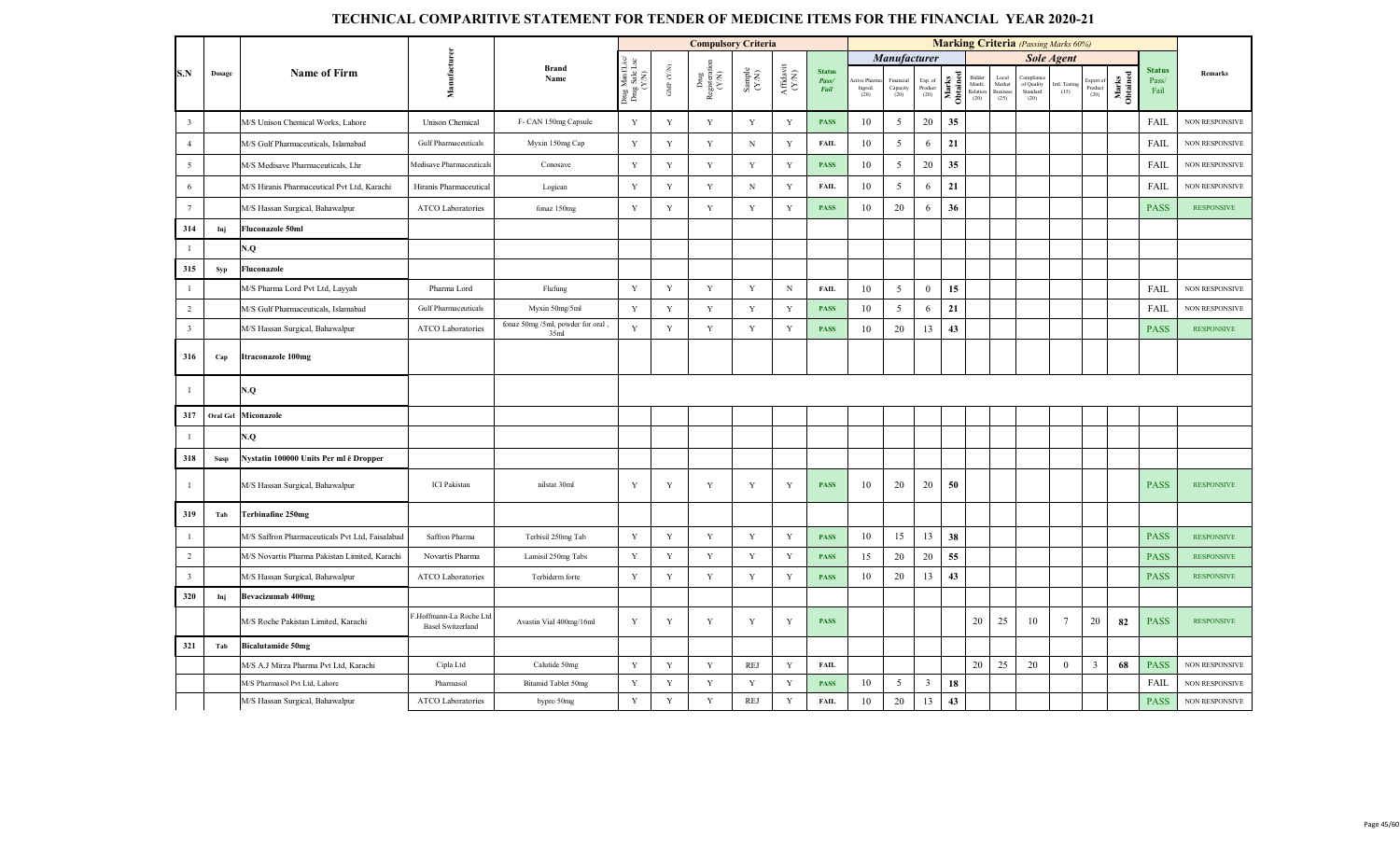|                         |        |                                         |                                                 |                              |                                         |                    | <b>Compulsory Criteria</b>   |                                                             |                                                                                                 |                                |                                |                               |                            |                   |                                      |                                     | <b>Marking Criteria</b> (Passing Marks 60%) |                       |                              |                   |                                |                       |
|-------------------------|--------|-----------------------------------------|-------------------------------------------------|------------------------------|-----------------------------------------|--------------------|------------------------------|-------------------------------------------------------------|-------------------------------------------------------------------------------------------------|--------------------------------|--------------------------------|-------------------------------|----------------------------|-------------------|--------------------------------------|-------------------------------------|---------------------------------------------|-----------------------|------------------------------|-------------------|--------------------------------|-----------------------|
|                         |        |                                         |                                                 |                              |                                         |                    |                              |                                                             |                                                                                                 |                                |                                | Manufacturer                  |                            |                   |                                      |                                     |                                             | <b>Sole Agent</b>     |                              |                   |                                |                       |
| S.N                     | Dosage | <b>Name of Firm</b>                     | Manufacturer                                    | <b>Brand</b><br>Name         | Drug ManfLsc/<br>Drug Sale Lsc<br>(Y/N) | GMP $(\text{Y/N})$ | Drug<br>Registerati<br>(Y/N) | $\begin{array}{c} \text{Sample} \\ (\text{YN}) \end{array}$ | $\begin{array}{c} \mathrm{Aff} \mathrm{d} \mathrm{av} \mathrm{i} \\ (\mathrm{Y/N}) \end{array}$ | <b>Status</b><br>Pass/<br>Fail | ctive Pharr<br>Ingred.<br>(20) | Financial<br>Capacity<br>(20) | Exp. of<br>Product<br>(20) | Marks<br>Obtained | Bidder<br>Manfe.<br>Relation<br>(20) | Local<br>Market<br>Business<br>(25) | Compliane<br>of Quality<br>Standard<br>(20) | Intl. Testing<br>(15) | Export of<br>Product<br>(20) | Marks<br>Obtained | <b>Status</b><br>Pass/<br>Fail | Remarks               |
| 322                     | Inj    | <b>Calcium Folinate 50mg</b>            |                                                 |                              |                                         |                    |                              |                                                             |                                                                                                 |                                |                                |                               |                            |                   |                                      |                                     |                                             |                       |                              |                   |                                |                       |
| $\mathbf{1}$            |        | N.Q                                     |                                                 |                              |                                         |                    |                              |                                                             |                                                                                                 |                                |                                |                               |                            |                   |                                      |                                     |                                             |                       |                              |                   |                                |                       |
| 323                     | Tab    | Capecitabine 500mg                      |                                                 |                              |                                         |                    |                              |                                                             |                                                                                                 |                                |                                |                               |                            |                   |                                      |                                     |                                             |                       |                              |                   |                                |                       |
| $\mathbf{1}$            |        | M/S M/S Roche Pakistan Limited, Karachi | Shanghai Roche<br>Pharmaceuticals Ltd,<br>China | Xeloda Tab 500mg             | Y                                       | $\mathbf Y$        | Y                            | REJ                                                         | Y                                                                                               | <b>FAIL</b>                    |                                |                               |                            |                   | 20                                   | 25                                  | 10                                          | $\overline{7}$        | 20                           | 82                | <b>PASS</b>                    | NON RESPONSIVE        |
| $\overline{2}$          |        | M/S A.J Mirza Pharma Pvt Ltd, Karachi   | Cipla Ltd                                       | Capegard 500mg               | Y                                       | $\mathbf Y$        | Y                            | REJ                                                         | Y                                                                                               | <b>FAIL</b>                    |                                |                               |                            |                   | 20                                   | 25                                  | 20                                          | $\mathbf{0}$          | $\overline{3}$               | 68                | <b>PASS</b>                    | <b>NON RESPONSIVE</b> |
| $\overline{\mathbf{3}}$ |        | M/S Pharmasol Pvt Ltd, Lahore           | Pharmasol                                       | Capcita Tablet 500mg         | Y                                       | Y                  | Y                            | Y                                                           | Y                                                                                               | <b>PASS</b>                    | 10                             | 5                             | $\overline{3}$             | 18                |                                      |                                     |                                             |                       |                              |                   | FAIL                           | <b>NON RESPONSIVE</b> |
| 324                     | Inj    | Carboplatin 150mg                       |                                                 |                              |                                         |                    |                              |                                                             |                                                                                                 |                                |                                |                               |                            |                   |                                      |                                     |                                             |                       |                              |                   |                                |                       |
| $\mathbf{1}$            |        | M/S Al Habib Pharmaceuticals, Karachi   |                                                 | Carbotinol                   | $\mathbf Y$                             | $\mathbf Y$        | Y                            | Y                                                           | Y                                                                                               | <b>PASS</b>                    |                                |                               |                            |                   | 5                                    | 25                                  | $\overline{0}$                              | $7\phantom{.0}$       | 20                           | 57                | FAIL                           | NON RESPONSIVE        |
| $\overline{2}$          |        | M/S Hassan Surgical, Bahawalpur         | <b>ATCO Laboratories</b>                        | kemocarb 150mg               | Y                                       | Y                  | Y                            | NOT AS<br>PER<br><b>SPECS</b>                               | Y                                                                                               | <b>FAIL</b>                    | 10                             | 20                            | 13                         | 43                |                                      |                                     |                                             |                       |                              |                   | <b>PASS</b>                    | <b>NON RESPONSIVE</b> |
| 325                     | Inj    | <b>Cisplatin 10mg</b>                   |                                                 |                              |                                         |                    |                              |                                                             |                                                                                                 |                                |                                |                               |                            |                   |                                      |                                     |                                             |                       |                              |                   |                                |                       |
| $\mathbf{1}$            |        | M/S Al Habib Pharmaceuticals, Karachi   |                                                 | Unistin                      | Y                                       | $\mathbf Y$        | Y                            | $\mathbf Y$                                                 | Y                                                                                               | <b>PASS</b>                    |                                |                               |                            |                   | 5                                    | 25                                  | $\overline{0}$                              | $7\phantom{.0}$       | 20                           | 57                | FAIL                           | NON RESPONSIVE        |
| 326                     | Inj    | <b>Cisplatin 50mg</b>                   |                                                 |                              |                                         |                    |                              |                                                             |                                                                                                 |                                |                                |                               |                            |                   |                                      |                                     |                                             |                       |                              |                   |                                |                       |
| $\mathbf{1}$            |        | M/S Faisal Pharma, Bahawalpur           | Pharmedic                                       | Ceplatin 50mg Inj            | $\mathbf Y$                             | Y                  | Y                            | REJ                                                         | Y                                                                                               | <b>FAIL</b>                    | 10                             | 20                            | $\overline{\mathbf{3}}$    | 33                |                                      |                                     |                                             |                       |                              |                   | FAIL                           | NON RESPONSIVE        |
| 2                       |        | M/S Al Habib Pharmaceuticals, Karachi   |                                                 | Unistin 50mg                 | Y                                       | $\mathbf Y$        | Y                            | Y                                                           | Y                                                                                               | <b>PASS</b>                    |                                |                               |                            |                   | 5                                    | 25                                  | $\overline{0}$                              | $7\phantom{.0}$       | 20                           | 57                | FAIL                           | <b>NON RESPONSIVE</b> |
| $\overline{\mathbf{3}}$ |        | M/S Pharmasol Pvt Ltd, Lahore           | Pharmasol                                       | Cispatin Injection 50mg/50ml | $\mathbf Y$                             | Y                  | Y                            | $\mathbf Y$                                                 | Y                                                                                               | <b>PASS</b>                    | 10                             | 5                             | 20                         | 35                |                                      |                                     |                                             |                       |                              |                   | FAIL                           | <b>NON RESPONSIVE</b> |
| 327                     | Inj    | Cyclophosphamide 1gm                    |                                                 |                              |                                         |                    |                              |                                                             |                                                                                                 |                                |                                |                               |                            |                   |                                      |                                     |                                             |                       |                              |                   |                                |                       |
| $\mathbf{1}$            |        | M/S Faisal Pharma, Bahawalpur           | Pharmedic                                       | Cyclomide 1g Inj             | $\mathbf Y$                             | $\mathbf Y$        | Y                            | $\mathbf Y$                                                 | $\mathbf Y$                                                                                     | <b>PASS</b>                    | 10                             | 20                            | 13                         | 43                |                                      |                                     |                                             |                       |                              |                   | <b>PASS</b>                    | <b>RESPONSIVE</b>     |
| 328                     | Inj    | <b>Cytarabine 500mg</b>                 |                                                 |                              |                                         |                    |                              |                                                             |                                                                                                 |                                |                                |                               |                            |                   |                                      |                                     |                                             |                       |                              |                   |                                |                       |
| -1                      |        | N.Q                                     |                                                 |                              |                                         |                    |                              |                                                             |                                                                                                 |                                |                                |                               |                            |                   |                                      |                                     |                                             |                       |                              |                   |                                |                       |
| 329                     | Inj    | Dacarbazine 200mg                       |                                                 |                              |                                         |                    |                              |                                                             |                                                                                                 |                                |                                |                               |                            |                   |                                      |                                     |                                             |                       |                              |                   |                                |                       |
| $\mathbf{1}$            |        | M/S Faisal Pharma, Bahawalpur           | Pharmedic                                       | Darbazine 200mg Inj          | Y                                       | $\mathbf Y$        | Y                            | $\mathbf Y$                                                 | Y                                                                                               | <b>PASS</b>                    | 10                             | 20                            | 13                         | 43                |                                      |                                     |                                             |                       |                              |                   | <b>PASS</b>                    | <b>RESPONSIVE</b>     |
| 330                     | Inj    | Docetaxel 20mg                          |                                                 |                              |                                         |                    |                              |                                                             |                                                                                                 |                                |                                |                               |                            |                   |                                      |                                     |                                             |                       |                              |                   |                                |                       |
| $\mathbf{1}$            |        | M/S Al Habib Pharmaceuticals, Karachi   |                                                 | Docetaxel 20mg               | Y                                       | Y                  | Y                            | REJ                                                         | Y                                                                                               | <b>FAIL</b>                    |                                |                               |                            |                   | 10                                   | 25                                  | $\overline{0}$                              | $7\phantom{.0}$       | 20                           | 62                | FAIL                           | NON RESPONSIVE        |
| $\overline{2}$          |        | M/S Pharmasol Pvt Ltd, Lahore           | Pharmasol                                       | Dotaxol Injection 20mg/0.5ml | $\mathbf Y$                             | $\mathbf Y$        | Y                            | $\mathbf Y$                                                 | $\mathbf Y$                                                                                     | <b>PASS</b>                    | 15                             | $5\overline{)}$               | $\overline{\mathbf{3}}$    | 23                |                                      |                                     |                                             |                       |                              |                   | FAIL                           | NON RESPONSIVE        |
| $\overline{\mathbf{3}}$ |        | M/S New Majeed Medicine, Bwp            | Novartis / Sandoz                               | Ebedoce 20mg/2ml             | $\mathbf Y$                             | Y                  | Y                            | REJ                                                         | Y                                                                                               | <b>FAIL</b>                    |                                |                               |                            |                   | 20                                   | 25                                  | 10                                          | $\boldsymbol{0}$      |                              | 56                | <b>FAIL</b>                    | NON RESPONSIVE        |
| 331                     | Inj    | <b>Docetaxel 80mg</b>                   |                                                 |                              |                                         |                    |                              |                                                             |                                                                                                 |                                |                                |                               |                            |                   |                                      |                                     |                                             |                       |                              |                   |                                |                       |
| $\mathbf{1}$            |        | M/S Al Habib Pharmaceuticals, Karachi   |                                                 | Docetaxel 80mg               | $\mathbf Y$                             | $\mathbf Y$        | Y                            | REJ                                                         | Y                                                                                               | <b>FAIL</b>                    |                                |                               |                            |                   | 10                                   | 25                                  | $\overline{0}$                              | 7                     | 20                           | 62                | FAIL                           | NON RESPONSIVE        |
| $\overline{2}$          |        | M/S Pharmasol Pvt Ltd, Lahore           | Pharmasol                                       | Dotaxol Injection 80mg/2ml   | $\mathbf Y$                             | $\mathbf Y$        | $\mathbf Y$                  | $\mathbf Y$                                                 | $\mathbf Y$                                                                                     | <b>PASS</b>                    | 15                             | $5\overline{)}$               | $\overline{\mathbf{3}}$    | 23                |                                      |                                     |                                             |                       |                              |                   | FAIL                           | NON RESPONSIVE        |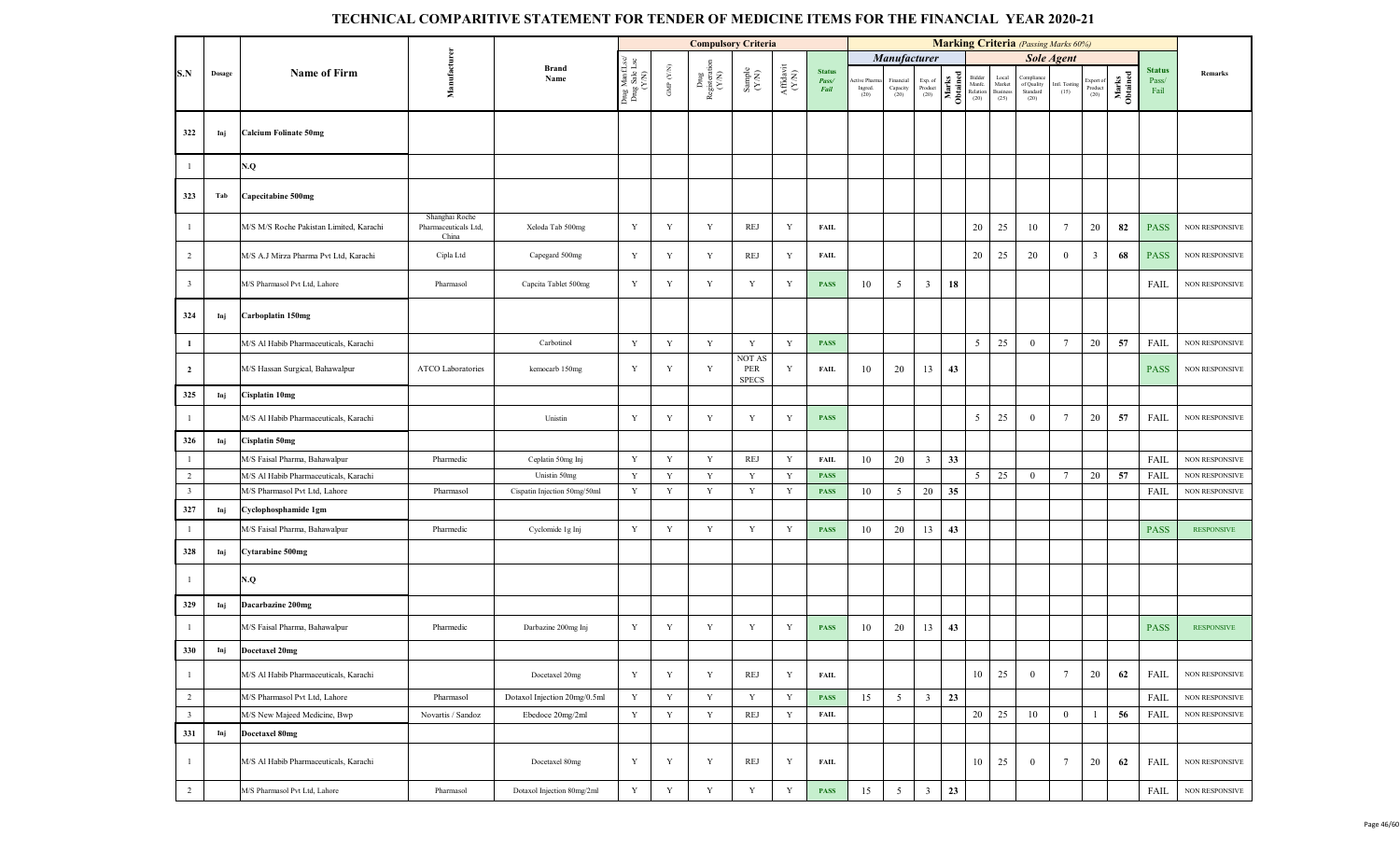|                         |        |                                           |                                                   |                              |                                         |                    | <b>Compulsory Criteria</b>                                                      |                                                              |                                                                                                 |                                       |                                |                                |                            |                   |                                                         |                                    | <b>Marking Criteria</b> (Passing Marks 60%) |                       |                              |                   |                                |                       |
|-------------------------|--------|-------------------------------------------|---------------------------------------------------|------------------------------|-----------------------------------------|--------------------|---------------------------------------------------------------------------------|--------------------------------------------------------------|-------------------------------------------------------------------------------------------------|---------------------------------------|--------------------------------|--------------------------------|----------------------------|-------------------|---------------------------------------------------------|------------------------------------|---------------------------------------------|-----------------------|------------------------------|-------------------|--------------------------------|-----------------------|
|                         |        |                                           |                                                   |                              |                                         |                    |                                                                                 |                                                              |                                                                                                 |                                       |                                | Manufacturer                   |                            |                   |                                                         |                                    |                                             | <b>Sole Agent</b>     |                              |                   |                                |                       |
| S.N                     | Dosage | <b>Name of Firm</b>                       | Manufacturer                                      | <b>Brand</b><br>Name         | Drug ManfLsc/<br>Drug Sale Lsc<br>(Y/N) | GMP $(\text{Y/N})$ | $\begin{array}{c} \mathrm{Dng} \\ \mathrm{Registeration} \\ (Y\!N) \end{array}$ | $\begin{array}{c} \text{Sample} \\ (\text{Y-N}) \end{array}$ | $\begin{array}{c} \mathrm{Aff} \mathrm{d} \mathrm{av} \mathrm{i} \\ (\mathrm{Y/N}) \end{array}$ | <b>Status</b><br>Pass/<br><b>Fail</b> | ctive Pharm<br>Ingred.<br>(20) | inancial<br>Capacity<br>$(20)$ | Exp. of<br>Product<br>(20) | Marks<br>Obtained | Bidder<br>$\mathop{\mathsf{Manfc}}$<br>Relation<br>(20) | Loca<br>Market<br>Business<br>(25) | Complian<br>of Quality<br>Standard<br>(20)  | Intl. Testing<br>(15) | Export of<br>Product<br>(20) | Marks<br>Obtained | <b>Status</b><br>Pass/<br>Fail | Remarks               |
| $\overline{\mathbf{3}}$ |        | M/S Hassan Surgical, Bahawalpur           | ATCO Laboratories                                 | daxotel 80mg                 | Y                                       | Y                  | Y                                                                               | REJ                                                          | Y                                                                                               | <b>FAIL</b>                           | 10                             | 20                             | 13                         | 43                |                                                         |                                    |                                             |                       |                              |                   | <b>PASS</b>                    | NON RESPONSIVE        |
| $\overline{4}$          |        | M/S New Majeed Medicine, Bwp              | Novartis / Sandoz                                 | Ebedoce 80mg/8ml             | Y                                       | Y                  | Y                                                                               | REJ                                                          | Y                                                                                               | <b>FAIL</b>                           |                                |                                |                            |                   | 20                                                      | 25                                 | 10                                          | $\bf{0}$              |                              | 56                | FAIL                           | <b>NON RESPONSIVE</b> |
| 332                     | Inj    | Doxorubicin 50mg                          |                                                   |                              |                                         |                    |                                                                                 |                                                              |                                                                                                 |                                       |                                |                                |                            |                   |                                                         |                                    |                                             |                       |                              |                   |                                |                       |
|                         |        | M/S Al Habib Pharmaceuticals, Karachi     |                                                   | Doxorubicin 50mg             | Y                                       | Y                  | Y                                                                               | Y                                                            | Y                                                                                               | <b>PASS</b>                           |                                |                                |                            |                   | 5                                                       | 25                                 | $\overline{0}$                              | $7\phantom{.0}$       | 20                           | 57                | FAIL                           | NON RESPONSIVE        |
|                         |        | M/S Hassan Surgical, Bahawalpur           | <b>ATCO Laboratories</b>                          | adrim 50mg                   | Y                                       | Y                  | Y                                                                               | $\mathbf Y$                                                  | Y                                                                                               | <b>PASS</b>                           | 10                             | 20                             | 6                          | 36                |                                                         |                                    |                                             |                       |                              |                   | <b>PASS</b>                    | <b>RESPONSIVE</b>     |
| 333                     | Inj    | <b>Duanorubicin 20mg</b>                  |                                                   |                              |                                         |                    |                                                                                 |                                                              |                                                                                                 |                                       |                                |                                |                            |                   |                                                         |                                    |                                             |                       |                              |                   |                                |                       |
| -1                      |        | N.Q                                       |                                                   |                              |                                         |                    |                                                                                 |                                                              |                                                                                                 |                                       |                                |                                |                            |                   |                                                         |                                    |                                             |                       |                              |                   |                                |                       |
| 334                     | Tab    | <b>Eltrombopag 25mg</b>                   |                                                   |                              |                                         |                    |                                                                                 |                                                              |                                                                                                 |                                       |                                |                                |                            |                   |                                                         |                                    |                                             |                       |                              |                   |                                |                       |
| $\mathbf{1}$            |        | Q.V                                       |                                                   |                              |                                         |                    |                                                                                 |                                                              |                                                                                                 |                                       |                                |                                |                            |                   |                                                         |                                    |                                             |                       |                              |                   |                                |                       |
| 335                     | Inj    | Epirubicin 50mg                           |                                                   |                              |                                         |                    |                                                                                 |                                                              |                                                                                                 |                                       |                                |                                |                            |                   |                                                         |                                    |                                             |                       |                              |                   |                                |                       |
|                         |        | M/S Pharmasol Pvt Ltd, Lahore             | Pharmasol                                         | Rubisol Injection 50mg/25ml  | Y                                       | Y                  | Y                                                                               | Y                                                            | Y                                                                                               | <b>PASS</b>                           | 15                             | 5                              | 20                         | 40                |                                                         |                                    |                                             |                       |                              |                   | <b>PASS</b>                    | <b>RESPONSIVE</b>     |
| 336                     | Inj    | <b>Etoposide 100mg</b>                    |                                                   |                              |                                         |                    |                                                                                 |                                                              |                                                                                                 |                                       |                                |                                |                            |                   |                                                         |                                    |                                             |                       |                              |                   |                                |                       |
| $\mathbf{1}$            |        | M/S Faisal Pharma, Bahawalpur             | Pharmedic                                         | Toposide Inj                 | Y                                       | Y                  | Y                                                                               | REJ                                                          | Y                                                                                               | <b>FAIL</b>                           | 10                             | 20                             | 13                         | 43                |                                                         |                                    |                                             |                       |                              |                   | <b>PASS</b>                    | NON RESPONSIVE        |
| $\overline{2}$          |        | M/S Al Habib Pharmaceuticals, Karachi     |                                                   | Etopul 100mg                 | Y                                       | $\mathbf Y$        | $\mathbf Y$                                                                     | $\mathbf Y$                                                  | Y                                                                                               | <b>PASS</b>                           |                                |                                |                            |                   | 5                                                       | 25                                 | $\theta$                                    | $7\phantom{.0}$       | 20                           | 57                | FAIL                           | <b>NON RESPONSIVE</b> |
| 337                     | Inj    | <b>Filgrastim 300mcg</b>                  |                                                   |                              |                                         |                    |                                                                                 |                                                              |                                                                                                 |                                       |                                |                                |                            |                   |                                                         |                                    |                                             |                       |                              |                   |                                |                       |
| $\mathbf{1}$            |        | M/S Gene-Tech Laboratories, Karachi       | Shandong Kexing Bio<br>Products Co Ltd            | Neutrogen                    | Y                                       | Y                  | Y                                                                               | $_{\rm N}$                                                   | Y                                                                                               | <b>FAIL</b>                           |                                |                                |                            |                   | 20                                                      | 5                                  | 10                                          | $7\phantom{.0}$       | 20                           | 62                | FAIL                           | <b>NON RESPONSIVE</b> |
| $\overline{2}$          |        | M/S Sami Pharmaceuticals Pvt Ltd, Karachi | Sami Pharma                                       | Neofil 300mcg Injection      | Y                                       | Y                  | Y                                                                               | Y                                                            | Y                                                                                               | <b>PASS</b>                           | 15                             | 20                             | 13                         | 48                |                                                         |                                    |                                             |                       |                              |                   | <b>PASS</b>                    | <b>RESPONSIVE</b>     |
| $\overline{\mathbf{3}}$ |        | M/S A.J Mirza Pharma Pvt Ltd, Karachi     | Hangzhou Jiuyuan Gene<br>Engineering Co, Ltd      | Jilifen 300ug                | Y                                       | Y                  | Y                                                                               | Y                                                            | Y                                                                                               | <b>PASS</b>                           |                                |                                |                            |                   | 20                                                      | 25                                 | 20                                          | $\mathbf{0}$          | 10                           | 75                | <b>PASS</b>                    | <b>RESPONSIVE</b>     |
| 338                     | Inj    | Fluorouracil (5-Fluorouracil) 500mg       |                                                   |                              |                                         |                    |                                                                                 |                                                              |                                                                                                 |                                       |                                |                                |                            |                   |                                                         |                                    |                                             |                       |                              |                   |                                |                       |
| $\mathbf{1}$            |        | M/S Faisal Pharma, Bahawalpur             | Pharmedic                                         | Pharmauracil 500mg Inj       | Y                                       | Y                  | $_{\rm N}$                                                                      | Y                                                            | Y                                                                                               | <b>FAIL</b>                           | 10                             | 20                             | 13                         | 43                |                                                         |                                    |                                             |                       |                              |                   | <b>PASS</b>                    | <b>NON RESPONSIVE</b> |
| 339                     | Inj    | <b>Fludabrine 50mg</b>                    |                                                   |                              |                                         |                    |                                                                                 |                                                              |                                                                                                 |                                       |                                |                                |                            |                   |                                                         |                                    |                                             |                       |                              |                   |                                |                       |
|                         |        | M/S Al Habib Pharmaceuticals, Karachi     |                                                   | Fludabrine 50mg              | Y                                       | Y                  | $\mathbf Y$                                                                     | Y                                                            | Y                                                                                               | <b>PASS</b>                           |                                |                                |                            |                   | 10                                                      | 25                                 | $\overline{0}$                              | $7\phantom{.0}$       | 20                           | 62                | FAIL                           | NON RESPONSIVE        |
| 340                     | Inj    | Gemcitabine 1gm                           |                                                   |                              |                                         |                    |                                                                                 |                                                              |                                                                                                 |                                       |                                |                                |                            |                   |                                                         |                                    |                                             |                       |                              |                   |                                |                       |
| - 1                     |        | M/S A.J Mirza Pharma Pvt Ltd, Karachi     | Jiangsu Hansoh<br>Pharmaceutical Group Co,<br>Ltd | Zefei 1g                     | Y                                       | Y                  | Y                                                                               | Y                                                            | Y                                                                                               | <b>PASS</b>                           |                                |                                |                            |                   | 20                                                      | 5                                  | $\theta$                                    | $\bf{0}$              | $\bf{0}$                     | 25                | FAIL                           | <b>NON RESPONSIVE</b> |
| 2                       |        | M/S Hassan Surgical, Bahawalpur           | ATCO Laboratories                                 | gemita 1gm                   | Y                                       | Y                  | Y                                                                               | REJ                                                          | Y                                                                                               | <b>FAIL</b>                           | 10                             | 20                             | 13                         | 43                |                                                         |                                    |                                             |                       |                              |                   | <b>PASS</b>                    | NON RESPONSIVE        |
| $\overline{\mathbf{3}}$ |        | M/S New Majeed Medicine, Bwp              | Novartis / Sandoz                                 | Gemcitabine Ebewe 1G/1000ml  | Y                                       | Y                  | $\mathbf Y$                                                                     | $\mathbf Y$                                                  | Y                                                                                               | <b>PASS</b>                           |                                |                                |                            |                   | 20                                                      | 25                                 | 10                                          | $\bf{0}$              | -1                           | 56                | FAIL                           | NON RESPONSIVE        |
| 341                     | Inj    | <b>Gemcitabine 200mg</b>                  |                                                   |                              |                                         |                    |                                                                                 |                                                              |                                                                                                 |                                       |                                |                                |                            |                   |                                                         |                                    |                                             |                       |                              |                   |                                |                       |
| -1                      |        | M/S A.J Mirza Pharma Pvt Ltd, Karachi     | Jiangsu Hansoh<br>Pharmaceutical Group Co,<br>Ltd | Zefei 1g 200mg               | Y                                       | Y                  | Y                                                                               | Y                                                            | Y                                                                                               | <b>PASS</b>                           |                                |                                |                            |                   | $20\,$                                                  | 5                                  | $\overline{0}$                              | $\overline{0}$        | $\overline{0}$               | 25                | FAIL                           | NON RESPONSIVE        |
| $\overline{2}$          |        | M/S Hassan Surgical, Bahawalpur           | ATCO Laboratories                                 | gemita 200mg                 | Y                                       | $\mathbf Y$        | Y                                                                               | Y                                                            | Y                                                                                               | <b>PASS</b>                           | 10                             | 20                             | 13                         | 43                |                                                         |                                    |                                             |                       |                              |                   | <b>PASS</b>                    | <b>RESPONSIVE</b>     |
| $\overline{\mathbf{3}}$ |        | M/S New Majeed Medicine, Bwp              | Novartis / Sandoz                                 | Gemcitabine Ebewe 200mg/20ml | Y                                       | $\mathbf Y$        | $\mathbf Y$                                                                     | REJ                                                          | Y                                                                                               | FAIL                                  |                                |                                |                            |                   | 20                                                      | 25                                 | 10                                          | $\overline{0}$        | 1                            | 56                | FAIL                           | NON RESPONSIVE        |
| 342                     | Inj    | Herceptin 440mg (Trastuzumb)              |                                                   |                              |                                         |                    |                                                                                 |                                                              |                                                                                                 |                                       |                                |                                |                            |                   |                                                         |                                    |                                             |                       |                              |                   |                                |                       |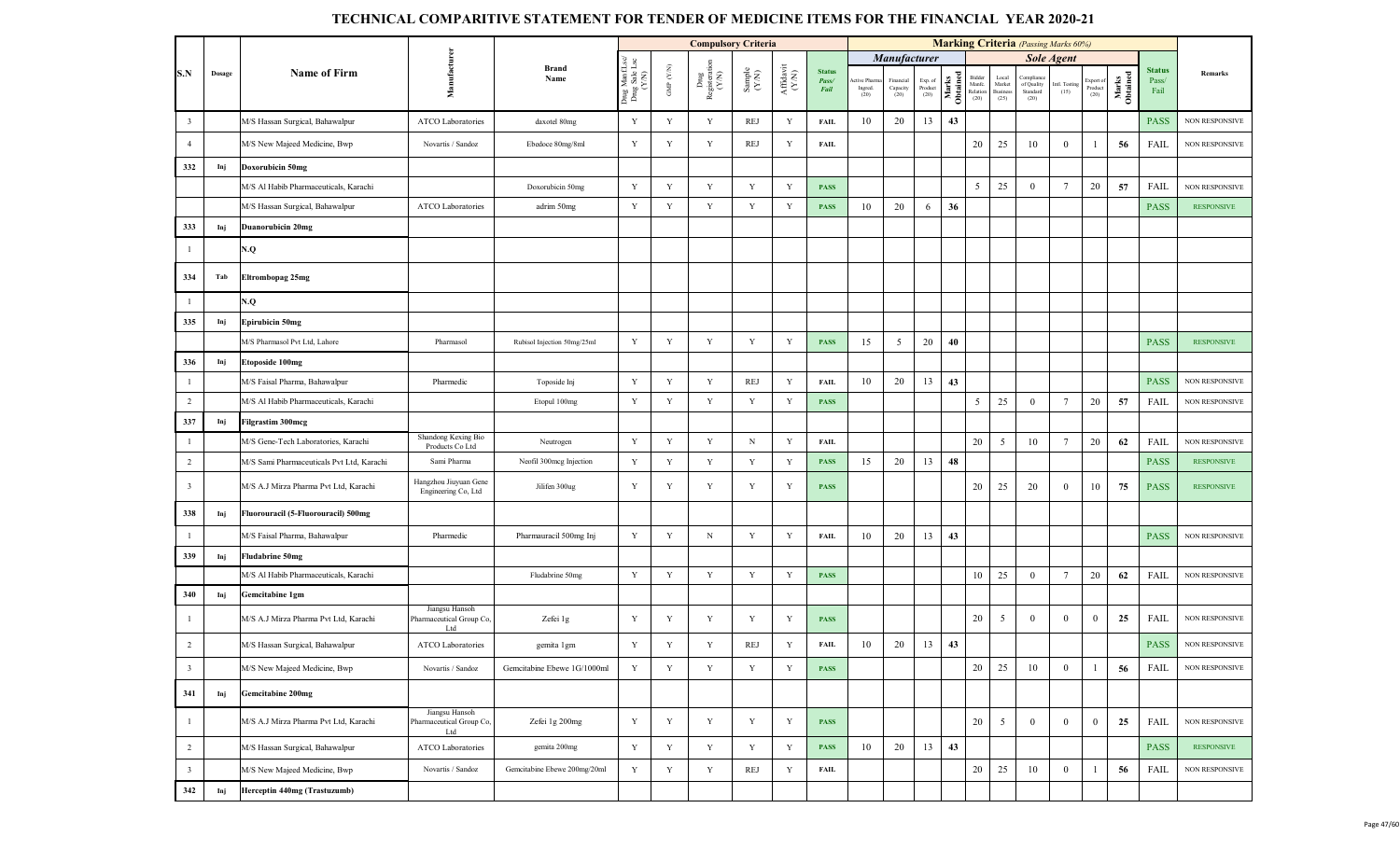|                         |        |                                               |                                        |                            |                                         |                      | <b>Compulsory Criteria</b>     |                                                             |                                       |                                |                                |                               |                            |                   |                                        |                                       | <b>Marking Criteria</b> (Passing Marks 60%) |                       |                              |                   |                                |                       |
|-------------------------|--------|-----------------------------------------------|----------------------------------------|----------------------------|-----------------------------------------|----------------------|--------------------------------|-------------------------------------------------------------|---------------------------------------|--------------------------------|--------------------------------|-------------------------------|----------------------------|-------------------|----------------------------------------|---------------------------------------|---------------------------------------------|-----------------------|------------------------------|-------------------|--------------------------------|-----------------------|
|                         |        |                                               |                                        |                            |                                         |                      |                                |                                                             |                                       |                                |                                | <b>Manufacturer</b>           |                            |                   |                                        |                                       |                                             | <b>Sole Agent</b>     |                              |                   |                                |                       |
| S.N                     | Dosage | <b>Name of Firm</b>                           | Manufacture                            | <b>Brand</b><br>Name       | Drug ManfLsc/<br>Drug Sale Lsc<br>(Y/N) | GMP $(\mathbf{Y/N})$ | Drug<br>Registeration<br>(Y/N) | $\begin{array}{c} \text{Sample} \\ (\text{YN}) \end{array}$ | $\frac{\text{Affdavit}}{\text{N-N)}}$ | <b>Status</b><br>Pass/<br>Fail | ctive Pharm<br>Ingred.<br>(20) | Financial<br>Capacity<br>(20) | Exp. of<br>Product<br>(20) | Marks<br>Obtained | Bidder<br>Manfc.<br>Relation<br>$(20)$ | Local<br>Market<br>Business<br>$(25)$ | Compliand<br>of Quality<br>Standard<br>(20) | intl. Testing<br>(15) | Export of<br>Product<br>(20) | Marks<br>Obtained | <b>Status</b><br>Pass/<br>Fail | Remarks               |
|                         |        | M/S Roche Pakistan Limited, Karachi           | Genetech Inc. Hillsboro,<br><b>USA</b> | Herceptin Vial 440mg       | Y                                       | Y                    | $\mathbf Y$                    | Y                                                           | Y                                     | <b>PASS</b>                    |                                |                               |                            |                   | 20                                     | 25                                    | 10                                          | $\overline{7}$        | 20                           | 82                | <b>PASS</b>                    | <b>RESPONSIVE</b>     |
| 343                     | Cap    | Hydroxyurea 500mg                             |                                        |                            |                                         |                      |                                |                                                             |                                       |                                |                                |                               |                            |                   |                                        |                                       |                                             |                       |                              |                   |                                |                       |
| $\mathbf{1}$            |        | M/S Al Habib Pharmaceuticals, Karachi         |                                        |                            | Y                                       | Y                    | Y                              | Y                                                           | Y                                     | <b>PASS</b>                    |                                |                               |                            |                   | 5                                      | 25                                    | $\overline{0}$                              | 7                     | 20                           | 57                | FAIL                           | NON RESPONSIVE        |
|                         |        | M/S Pharmasol Pvt Ltd, Lahore                 | Pharmasol                              | Hydroxa Capsule 500mg      | Y                                       | Y                    | Y                              | REJ                                                         | Y                                     | <b>FAIL</b>                    | 10                             | 5                             | 20                         | 35                |                                        |                                       |                                             |                       |                              |                   | FAIL                           | <b>NON RESPONSIVE</b> |
| 344                     | Inj    | Interlukin                                    |                                        |                            |                                         |                      |                                |                                                             |                                       |                                |                                |                               |                            |                   |                                        |                                       |                                             |                       |                              |                   |                                |                       |
| -1                      |        | N.Q                                           |                                        |                            |                                         |                      |                                |                                                             |                                       |                                |                                |                               |                            |                   |                                        |                                       |                                             |                       |                              |                   |                                |                       |
| 345                     | Inj    | Irinotecan 40mg / 2ml                         |                                        |                            |                                         |                      |                                |                                                             |                                       |                                |                                |                               |                            |                   |                                        |                                       |                                             |                       |                              |                   |                                |                       |
| $\mathbf{1}$            |        | M/S A.J Mirza Pharma Pvt Ltd, Karachi         | Jiangsu Hengrui Medicine<br>Co Ltd     | Rinocn 40mg                | Y                                       | Y                    | $\mathbf Y$                    | Y                                                           | Y                                     | <b>PASS</b>                    |                                |                               |                            |                   | 20                                     | 5                                     | $\theta$                                    | $\mathbf{0}$          | $\bf{0}$                     | 25                | FAIL                           | <b>NON RESPONSIVE</b> |
| 346                     | Inj    | Ifosfamide 1gm                                |                                        |                            |                                         |                      |                                |                                                             |                                       |                                |                                |                               |                            |                   |                                        |                                       |                                             |                       |                              |                   |                                |                       |
| $\overline{1}$          |        | M/S Faisal Pharma, Bahawalpur                 | Pharmedic                              | Ifosfamin 1g Inj           | Y                                       | Y                    | Y                              | Y                                                           | Y                                     | <b>PASS</b>                    | 10                             | 20                            | 6                          | 36                |                                        |                                       |                                             |                       |                              |                   | <b>PASS</b>                    | <b>RESPONSIVE</b>     |
| 347                     | Tab    | Letrozole 2.5mg                               |                                        |                            |                                         |                      |                                |                                                             |                                       |                                |                                |                               |                            |                   |                                        |                                       |                                             |                       |                              |                   |                                |                       |
|                         |        | M/S Novartis Pharma Pakistan Limited, Karachi | Novartis Pharma                        | Femara 2.5mg               | Y                                       | Y                    | $\mathbf Y$                    | $\mathbf Y$                                                 | Y                                     | <b>PASS</b>                    |                                |                               |                            |                   | 20                                     | 25                                    | 10                                          | $7\phantom{.0}$       | 10                           | 72                | <b>PASS</b>                    | <b>RESPONSIVE</b>     |
| 348                     | Inj    | Mesna 400mg                                   |                                        |                            |                                         |                      |                                |                                                             |                                       |                                |                                |                               |                            |                   |                                        |                                       |                                             |                       |                              |                   |                                |                       |
| $\overline{1}$          |        | M/S Al Habib Pharmaceuticals, Karachi         |                                        | Uromes 400g/4ml            | Y                                       | Y                    | Y                              | Y                                                           | Y                                     | <b>PASS</b>                    |                                |                               |                            |                   | 5                                      | 25                                    | $\overline{0}$                              | -7                    | 20                           | 57                | FAIL                           | NON RESPONSIVE        |
| 349                     | Inj    | Mitomycin-C 10mg                              |                                        |                            |                                         |                      |                                |                                                             |                                       |                                |                                |                               |                            |                   |                                        |                                       |                                             |                       |                              |                   |                                |                       |
| $\mathbf{1}$            |        | N.Q                                           |                                        |                            |                                         |                      |                                |                                                             |                                       |                                |                                |                               |                            |                   |                                        |                                       |                                             |                       |                              |                   |                                |                       |
| 350                     | Inj.   | <b>Methotrexate 50mg</b>                      |                                        |                            |                                         |                      |                                |                                                             |                                       |                                |                                |                               |                            |                   |                                        |                                       |                                             |                       |                              |                   |                                |                       |
|                         |        | M/S Faisal Pharma, Bahawalpur                 | Pharmedic                              | Pharmatrexate 50mg Inj     | Y                                       | Y                    | Y                              | REJ                                                         | Y                                     | <b>FAIL</b>                    | 10                             | 20                            | 13                         | 43                |                                        |                                       |                                             |                       |                              |                   | <b>PASS</b>                    | NON RESPONSIVE        |
|                         |        | M/S Pharmasol Pvt Ltd, Lahore                 | Pharmasol                              | Trexate Injection 50mg/2ml | Y                                       | $\mathbf Y$          | Y                              | $\mathbf Y$                                                 | Y                                     | <b>PASS</b>                    | 10                             | 5                             | $20\,$                     | 35                |                                        |                                       |                                             |                       |                              |                   | FAIL                           | NON RESPONSIVE        |
| 351                     | Tab    | <b>Methotrexate 10mg</b>                      |                                        |                            |                                         |                      |                                |                                                             |                                       |                                |                                |                               |                            |                   |                                        |                                       |                                             |                       |                              |                   |                                |                       |
|                         |        | M/S Pharmasol Pvt Ltd, Lahore                 | Pharmasol                              | Trexate 10mg               | Y                                       | $\mathbf Y$          | $\mathbf Y$                    | $\mathbf Y$                                                 | Y                                     | <b>PASS</b>                    | 10                             | 5                             | 20                         | 35                |                                        |                                       |                                             |                       |                              |                   | FAIL                           | NON RESPONSIVE        |
| 352                     | Inj.   | Mitomycin                                     |                                        |                            |                                         |                      |                                |                                                             |                                       |                                |                                |                               |                            |                   |                                        |                                       |                                             |                       |                              |                   |                                |                       |
| -1                      |        | N.Q                                           |                                        |                            |                                         |                      |                                |                                                             |                                       |                                |                                |                               |                            |                   |                                        |                                       |                                             |                       |                              |                   |                                |                       |
| 353                     | Inj    | <b>Oxaliplatin 50mg</b>                       |                                        |                            |                                         |                      |                                |                                                             |                                       |                                |                                |                               |                            |                   |                                        |                                       |                                             |                       |                              |                   |                                |                       |
| $\mathbf{1}$            |        | M/S Sanofi-aventis Pakistan Ltd, Karachi      | Sanofi Aventis Pakistan                | Eloxatin 50mg/10ml 1x1     | Y                                       | $\mathbf Y$          | $\mathbf Y$                    | REJ                                                         | Y                                     | <b>FAIL</b>                    | 20                             | 20                            | 13                         | 53                |                                        |                                       |                                             |                       |                              |                   | <b>PASS</b>                    | NON RESPONSIVE        |
| $\overline{2}$          |        | M/S A.J Mirza Pharma Pvt Ltd, Karachi         | Jiangsu Hengrui Medicine<br>Co Ltd     | Oxaliplatin 50mg           | $\mathbf Y$                             | $\mathbf Y$          | Y                              | REJ                                                         | $\mathbf Y$                           | <b>FAIL</b>                    |                                |                               |                            |                   | $20\,$                                 | $\mathfrak{s}$                        | $\mathbf{0}$                                | $\bf{0}$              | $\mathbf{0}$                 | 25                | <b>FAIL</b>                    | NON RESPONSIVE        |
| $\overline{\mathbf{3}}$ |        | M/S Al Habib Pharmaceuticals, Karachi         |                                        | Oxaliplatin 50mg           | $\mathbf Y$                             | $\mathbf Y$          | Y                              | Y                                                           | Y                                     | <b>PASS</b>                    |                                |                               |                            |                   | 10                                     | 25                                    | $\overline{0}$                              | 7                     | 20                           | 62                | <b>FAIL</b>                    | NON RESPONSIVE        |
| $\overline{4}$          |        | M/S New Majeed Medicine, Bwp                  | Novartis / Sandoz                      | Oxaliplatin EBW 50mg/10ml  | $\mathbf Y$                             | $\mathbf Y$          | $\mathbf Y$                    | REJ                                                         | $\mathbf Y$                           | <b>FAIL</b>                    |                                |                               |                            |                   | 10                                     | 10                                    | 10                                          | $\mathbf{0}$          | 1                            | 31                | FAIL                           | NON RESPONSIVE        |
| 354                     | Inj    | Oxaliplatin 100mg                             |                                        |                            |                                         |                      |                                |                                                             |                                       |                                |                                |                               |                            |                   |                                        |                                       |                                             |                       |                              |                   |                                |                       |
| $\mathbf{1}$            |        | M/S Sanofi-aventis Pakistan Ltd, Karachi      | Sanofi Aventis Pakistan                | Eloxatin 100mg/20ml 1x1    | $\mathbf Y$                             | $\mathbf Y$          | $\mathbf Y$                    | REJ                                                         | Y                                     | <b>FAIL</b>                    | 20                             | 20                            | 13                         | 53                |                                        |                                       |                                             |                       |                              |                   | <b>PASS</b>                    | <b>NON RESPONSIVE</b> |
| $\overline{2}$          |        | M/S A.J Mirza Pharma Pvt Ltd, Karachi         | Jiangsu Hengrui Medicine<br>Co Ltd     | Oxaliplatin 100mg          | $\mathbf Y$                             | $\mathbf Y$          | $\mathbf Y$                    | REJ                                                         | $\mathbf Y$                           | <b>FAIL</b>                    |                                |                               |                            |                   | $20\,$                                 | $5\overline{)}$                       | $\mathbf{0}$                                | $\bf{0}$              | $\overline{0}$               | 25                | FAIL                           | NON RESPONSIVE        |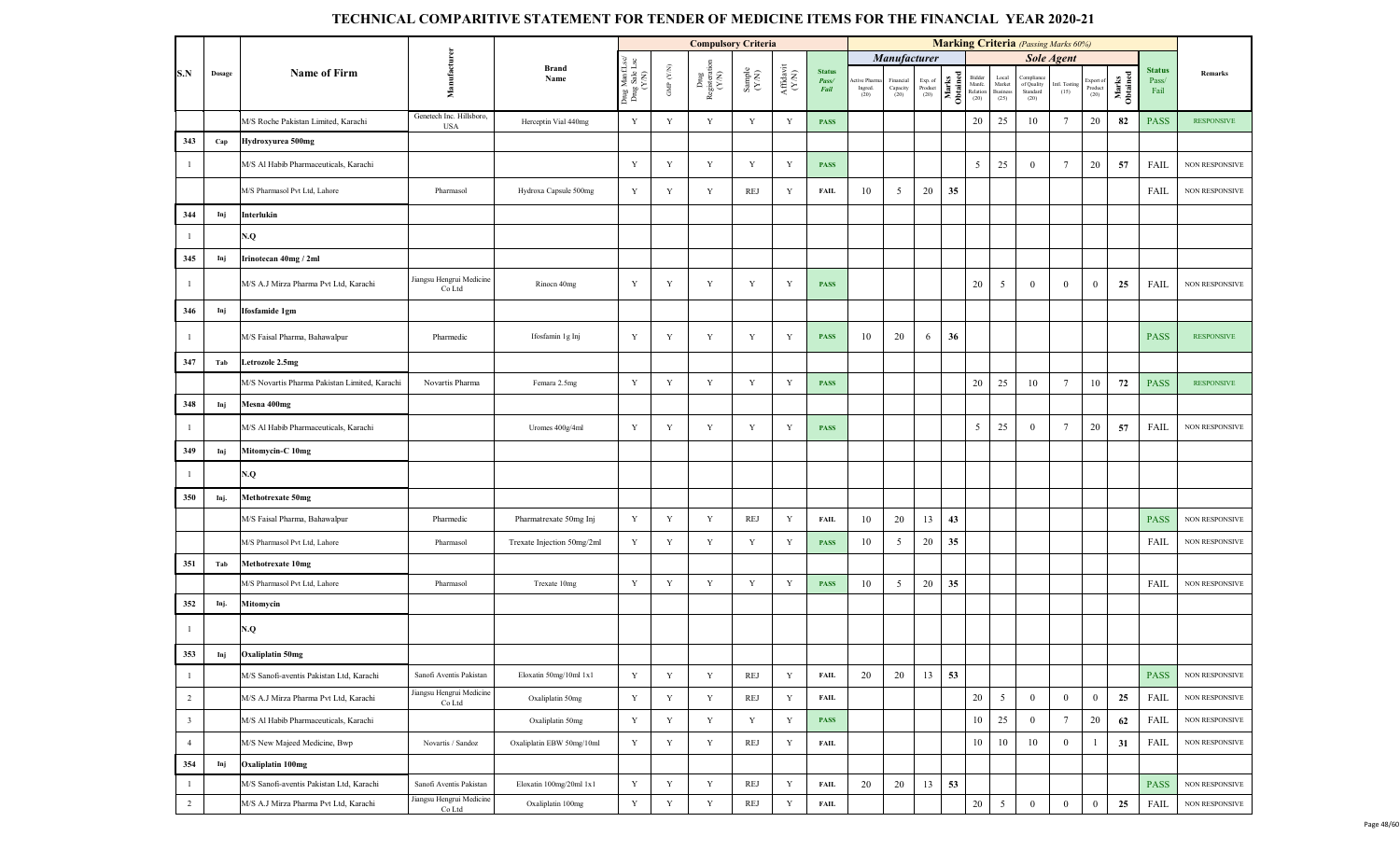|                         |        |                                               |                                            |                             |                                         |                          | <b>Compulsory Criteria</b>                                                          |                                                             |                                           |                                |                                |                               |                            |                   |                                      |                                            | <b>Marking Criteria</b> (Passing Marks 60%) |                       |                              |                   |                                |                       |
|-------------------------|--------|-----------------------------------------------|--------------------------------------------|-----------------------------|-----------------------------------------|--------------------------|-------------------------------------------------------------------------------------|-------------------------------------------------------------|-------------------------------------------|--------------------------------|--------------------------------|-------------------------------|----------------------------|-------------------|--------------------------------------|--------------------------------------------|---------------------------------------------|-----------------------|------------------------------|-------------------|--------------------------------|-----------------------|
|                         |        |                                               |                                            |                             |                                         |                          |                                                                                     |                                                             |                                           |                                |                                | Manufacturer                  |                            |                   |                                      |                                            |                                             | <b>Sole Agent</b>     |                              |                   |                                |                       |
| S.N                     | Dosage | <b>Name of Firm</b>                           | Manufacturer                               | <b>Brand</b><br>Name        | Drug ManfLsc/<br>Drug Sale Lsc<br>(Y/N) | ${\rm GMP}$ ${\rm (YN)}$ | $\begin{array}{c}\n\text{Dng} \\ \text{Registeration} \\ \text{(Y/N)}\n\end{array}$ | $\begin{array}{c} \text{Sample} \\ (\text{YN}) \end{array}$ | ${\bf Aff} {\bf davit} \atop ({\bf Y/N})$ | <b>Status</b><br>Pass/<br>Fail | \ctive Phaπ<br>Ingred.<br>(20) | Financial<br>Capacity<br>(20) | Exp. of<br>Product<br>(20) | Marks<br>Obtained | Bidder<br>Manfe.<br>Relation<br>(20) | Local<br>Market<br><b>Business</b><br>(25) | Complian<br>of Quality<br>Standard<br>(20)  | Intl. Testing<br>(15) | Export of<br>Product<br>(20) | Marks<br>Obtained | <b>Status</b><br>Pass/<br>Fail | Remarks               |
| $\overline{\mathbf{3}}$ |        | M/S Al Habib Pharmaceuticals, Karachi         |                                            | Oxaliplatin 100mg           | Y                                       | Y                        | Y                                                                                   | Y                                                           | Y                                         | <b>PASS</b>                    |                                |                               |                            |                   | 10                                   | 25                                         | $\theta$                                    | $7\phantom{.0}$       | 20                           | 62                | FAIL                           | <b>NON RESPONSIVE</b> |
| $\overline{4}$          |        | M/S New Majeed Medicine, Bwp                  | Novartis / Sandoz                          | Oxaliplatin EBW 100mg/20ml  | $\mathbf Y$                             | Y                        | $\mathbf Y$                                                                         | <b>REJ</b>                                                  | Y                                         | <b>FAIL</b>                    |                                |                               |                            |                   | 10                                   | 10                                         | 10                                          | $\mathbf{0}$          | 1                            | 31                | FAIL                           | NON RESPONSIVE        |
| 355                     | Inj    | Paclitaxel 30mg                               |                                            |                             |                                         |                          |                                                                                     |                                                             |                                           |                                |                                |                               |                            |                   |                                      |                                            |                                             |                       |                              |                   |                                |                       |
| -1                      |        | M/S Hassan Surgical, Bahawalpur               | <b>ATCO Laboratories</b>                   | intaxel 30mg                | Y                                       | Y                        | Y                                                                                   | Y                                                           | Y                                         | <b>PASS</b>                    | 10                             | 20                            | 6                          | 36                |                                      |                                            |                                             |                       |                              |                   | <b>PASS</b>                    | <b>RESPONSIVE</b>     |
| $\overline{2}$          |        | M/S New Majeed Medicine, Bwp                  | Novartis / Sandoz                          | Paclitaxel EBW 30mg/5ml     | Y                                       | Y                        | $\mathbf Y$                                                                         | Y                                                           | Y                                         | <b>PASS</b>                    |                                |                               |                            |                   | 10                                   | 10                                         | 10                                          | $\mathbf{0}$          |                              | 31                | <b>FAIL</b>                    | <b>NON RESPONSIVE</b> |
| 356                     | Inj    | Pamidronate 90mg                              |                                            |                             |                                         |                          |                                                                                     |                                                             |                                           |                                |                                |                               |                            |                   |                                      |                                            |                                             |                       |                              |                   |                                |                       |
| $\overline{1}$          |        | V.Q                                           |                                            |                             |                                         |                          |                                                                                     |                                                             |                                           |                                |                                |                               |                            |                   |                                      |                                            |                                             |                       |                              |                   |                                |                       |
| 357                     | Inj    | Rituximab 500mg                               |                                            |                             |                                         |                          |                                                                                     |                                                             |                                           |                                |                                |                               |                            |                   |                                      |                                            |                                             |                       |                              |                   |                                |                       |
| $\mathbf{1}$            |        | M/S Roche Pakistan Limited, Karachi           | Roche Diagnostics GmbH<br>Manheim, Germany | Ristova Vial 500mg/50ml     | Y                                       | Y                        | $\mathbf Y$                                                                         | Y                                                           | Y                                         | <b>PASS</b>                    |                                |                               |                            |                   | 20                                   | 25                                         | 10                                          | $7\phantom{.0}$       | 20                           | 82                | <b>PASS</b>                    | <b>RESPONSIVE</b>     |
| 358                     | Tab    | Ruxolitinib 15mg                              |                                            |                             |                                         |                          |                                                                                     |                                                             |                                           |                                |                                |                               |                            |                   |                                      |                                            |                                             |                       |                              |                   |                                |                       |
|                         |        | M/S Novartis Pharma Pakistan Limited, Karachi | Novartis Pharma                            | Jakavi 15mg                 | Y                                       | Y                        | Y                                                                                   | Y                                                           | Y                                         | <b>PASS</b>                    |                                |                               |                            |                   | 20                                   | 25                                         | 10                                          | $7\phantom{.0}$       | 10                           | 72                | <b>PASS</b>                    | <b>RESPONSIVE</b>     |
| 359                     | Tab    | Sorafenib 200mg                               |                                            |                             |                                         |                          |                                                                                     |                                                             |                                           |                                |                                |                               |                            |                   |                                      |                                            |                                             |                       |                              |                   |                                |                       |
|                         |        | M/S A.J Mirza Pharma Pvt Ltd. Karachi         | Cipla Ltd                                  | Soranib 200mg               | Y                                       | Y                        | Y                                                                                   | <b>REJ</b>                                                  | Y                                         | FAIL                           |                                |                               |                            |                   | $20\,$                               | 25                                         | 20                                          | $\mathbf{0}$          | $\overline{\mathbf{3}}$      | 68                | <b>PASS</b>                    | <b>NON RESPONSIVE</b> |
|                         |        | M/S Pharmasol Pvt Ltd, Lahore                 | Pharmasol                                  | Sonib Tablet 200mg          | $\mathbf Y$                             | Y                        | Y                                                                                   | $\mathbf Y$                                                 | $\mathbf Y$                               | <b>PASS</b>                    | 10                             | 5                             | 20                         | 35                |                                      |                                            |                                             |                       |                              |                   | FAIL                           | NON RESPONSIVE        |
| 360                     | Tab    | Tamoxifen 10mg                                |                                            |                             |                                         |                          |                                                                                     |                                                             |                                           |                                |                                |                               |                            |                   |                                      |                                            |                                             |                       |                              |                   |                                |                       |
|                         |        | V.Q                                           |                                            |                             |                                         |                          |                                                                                     |                                                             |                                           |                                |                                |                               |                            |                   |                                      |                                            |                                             |                       |                              |                   |                                |                       |
| 361                     | Cap    | Temozolamide 100mg                            |                                            |                             |                                         |                          |                                                                                     |                                                             |                                           |                                |                                |                               |                            |                   |                                      |                                            |                                             |                       |                              |                   |                                |                       |
|                         |        | M/S Pharmasol Pvt Ltd, Lahore                 | Pharmasol                                  | Zolomid 100mg Capsule       | Y                                       | Y                        | <b>LESS</b><br>THAN <sub>1</sub><br><b>YEAR</b>                                     | Y                                                           | Y                                         | <b>FAIL</b>                    | 10                             | 5                             | 20                         | 35                |                                      |                                            |                                             |                       |                              |                   | <b>FAIL</b>                    | <b>NON RESPONSIVE</b> |
| 362                     | Inj    | Thymupentin 1mg                               |                                            |                             |                                         |                          |                                                                                     |                                                             |                                           |                                |                                |                               |                            |                   |                                      |                                            |                                             |                       |                              |                   |                                |                       |
| $\mathbf{1}$            |        | M/S Graton Pharma, Karachi                    | Graton Pharma                              | 1mg Thymopentin             | $\mathbf Y$                             | Y                        | Y                                                                                   | Y                                                           | Y                                         | <b>PASS</b>                    |                                |                               |                            |                   | 20                                   | 20                                         | $7\phantom{.0}$                             | $\overline{0}$        | 20                           | 67                | <b>PASS</b>                    | <b>RESPONSIVE</b>     |
| 363                     | Inj    | <b>Topotecan 4mg</b>                          |                                            |                             |                                         |                          |                                                                                     |                                                             |                                           |                                |                                |                               |                            |                   |                                      |                                            |                                             |                       |                              |                   |                                |                       |
| $\mathbf{1}$            |        | M/S New Majeed Medicine, Bwp                  | Novartis / Sandoz                          | Hycamtin 5x4mg Single Dose  | Y                                       | Y                        | Renewal No<br>Attached                                                              | Y                                                           | Y                                         | <b>FAIL</b>                    |                                |                               |                            |                   | 20                                   | 25                                         | 10                                          | $\overline{0}$        | -1                           | 56                | <b>FAIL</b>                    | <b>NON RESPONSIVE</b> |
| 364                     | Inj    | Vinblastine 10mg                              |                                            |                             |                                         |                          |                                                                                     |                                                             |                                           |                                |                                |                               |                            |                   |                                      |                                            |                                             |                       |                              |                   |                                |                       |
| $\mathbf{1}$            |        | M/S Faisal Pharma, Bahawalpur                 | Pharmedic                                  | Vinblas 10mg Inj            | Y                                       | Y                        | Y                                                                                   | Y                                                           | Y                                         | <b>PASS</b>                    | 10                             | 20                            | 13                         | 43                |                                      |                                            |                                             |                       |                              |                   | <b>PASS</b>                    | <b>RESPONSIVE</b>     |
| $\overline{2}$          |        | M/S Pharmasol Pvt Ltd, Lahore                 | Pharmasol                                  | Blasvin Injection 10mg/10ml | $\mathbf Y$                             | Y                        | Y                                                                                   | Y                                                           | Y                                         | <b>PASS</b>                    | 15                             | 5                             | 20                         | 40                |                                      |                                            |                                             |                       |                              |                   | <b>PASS</b>                    | <b>RESPONSIVE</b>     |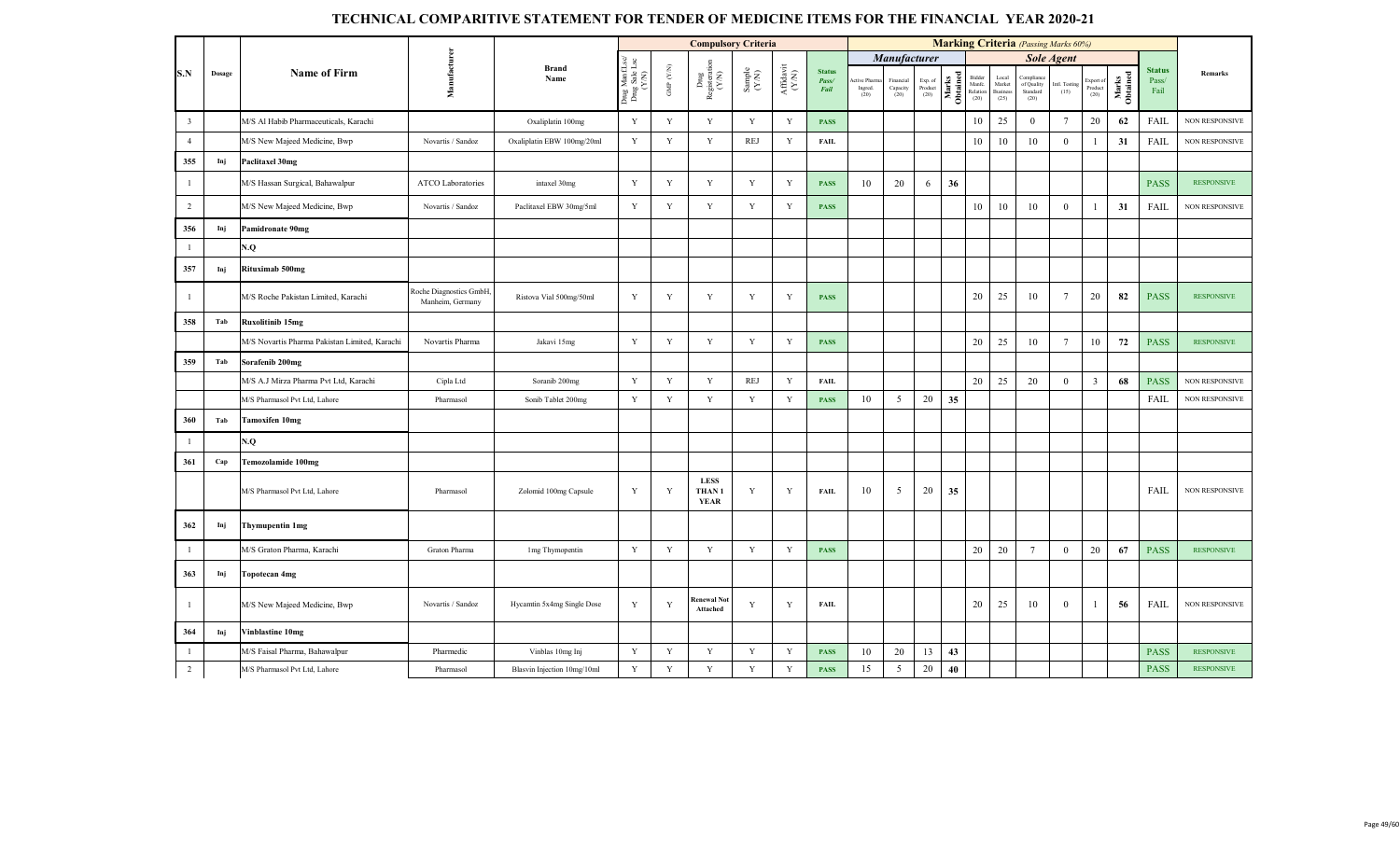|                         |        |                                               |                                       |                               |                                                     |                                 | <b>Compulsory Criteria</b>     |                                                             |                              |                                |                                |                               |                            |                   |                                     |                                    | <b>Marking Criteria</b> (Passing Marks 60%) |                       |                            |                   |                                |                   |
|-------------------------|--------|-----------------------------------------------|---------------------------------------|-------------------------------|-----------------------------------------------------|---------------------------------|--------------------------------|-------------------------------------------------------------|------------------------------|--------------------------------|--------------------------------|-------------------------------|----------------------------|-------------------|-------------------------------------|------------------------------------|---------------------------------------------|-----------------------|----------------------------|-------------------|--------------------------------|-------------------|
|                         |        |                                               |                                       |                               |                                                     |                                 |                                |                                                             |                              |                                |                                | Manufacturer                  |                            |                   |                                     |                                    |                                             | <b>Sole Agent</b>     |                            |                   |                                |                   |
| S.N                     | Dosage | <b>Name of Firm</b>                           | Manufacturen                          | <b>Brand</b><br>Name          | ¤<br>⊔<br>⊔<br>Drug Manf.L<br>Drug Sale L.<br>(Y/N) | GMP $(\mathcal{Y},\mathcal{N})$ | Drug<br>Registeration<br>(Y/N) | $\begin{array}{c} \text{Sample} \\ (\text{YM}) \end{array}$ | ${\bf Affa} {\bf vit}$ (Y/N) | <b>Status</b><br>Pass/<br>Fail | ctive Pharr<br>Ingred.<br>(20) | Financial<br>Capacity<br>(20) | Exp. of<br>Product<br>(20) | Marks<br>Obtained | Bidde<br>Manfc.<br>Relation<br>(20) | Local<br>Market<br>Busines<br>(25) | Complian<br>of Quality<br>Standard<br>(20)  | Intl. Testing<br>(15) | xport o<br>Product<br>(20) | Marks<br>Obtained | <b>Status</b><br>Pass/<br>Fail | Remarks           |
| 365                     | Inj    | Vincristine 1mg                               |                                       |                               |                                                     |                                 |                                |                                                             |                              |                                |                                |                               |                            |                   |                                     |                                    |                                             |                       |                            |                   |                                |                   |
|                         |        | M/S Faisal Pharma, Bahawalpur                 | Pharmedic                             | Pharmacristine 1gm Inj        | Y                                                   | Y                               | Y                              | Y                                                           | Y                            | <b>PASS</b>                    | 10                             | 20                            | 13                         | 43                |                                     |                                    |                                             |                       |                            |                   | <b>PASS</b>                    | <b>RESPONSIVE</b> |
|                         |        | M/S Pharmasol Pvt Ltd, Lahore                 | Pharmasol                             | Crisvin Injection 1mg/1ml     | Y                                                   | Y                               | $\mathbf Y$                    | Y                                                           | Y                            | <b>PASS</b>                    | 15                             | 5                             | 20                         | 40                |                                     |                                    |                                             |                       |                            |                   | <b>PASS</b>                    | <b>RESPONSIVE</b> |
| 366                     | Inj    | Vincristine 2mg                               |                                       |                               |                                                     |                                 |                                |                                                             |                              |                                |                                |                               |                            |                   |                                     |                                    |                                             |                       |                            |                   |                                |                   |
| $\mathbf{1}$            |        | M/S Pharmasol Pvt Ltd, Lahore                 | Pharmasol                             | Crisvin Injection 2mg/2ml     | $\mathbf Y$                                         | Y                               | $\mathbf Y$                    | $\mathbf Y$                                                 | Y                            | <b>PASS</b>                    | 15                             | $\mathfrak{S}$                | 20                         | 40                |                                     |                                    |                                             |                       |                            |                   | <b>PASS</b>                    | <b>RESPONSIVE</b> |
| 367                     | Inj    | Vinorelbine 10mg                              |                                       |                               |                                                     |                                 |                                |                                                             |                              |                                |                                |                               |                            |                   |                                     |                                    |                                             |                       |                            |                   |                                |                   |
| $\mathbf{1}$            |        | N.Q                                           |                                       |                               |                                                     |                                 |                                |                                                             |                              |                                |                                |                               |                            |                   |                                     |                                    |                                             |                       |                            |                   |                                |                   |
| 368                     | Inj    | Zoledronic Acid 4mg                           |                                       |                               |                                                     |                                 |                                |                                                             |                              |                                |                                |                               |                            |                   |                                     |                                    |                                             |                       |                            |                   |                                |                   |
| $\mathbf{1}$            |        | M/S Genix Pharma Pvt Ltd, Karachi             | Genix Pharma Pvt Ltd                  | Zoleron 5mg/100ml IV infusion | Y                                                   | Y                               | Y                              | <b>REJ</b>                                                  | Y                            | <b>FAIL</b>                    | 10                             | 20                            | $\mathbf{0}$               | 30                |                                     |                                    |                                             |                       |                            |                   | FAIL                           | NON RESPONSIVE    |
| $\overline{2}$          |        | M/S Al Habib Pharmaceuticals, Karachi         |                                       | Zoledronic Acid 4mg           | Y                                                   | $\mathbf Y$                     | Y                              | Y                                                           | $\mathbf Y$                  | <b>PASS</b>                    |                                |                               |                            |                   | 10                                  | 25                                 | $\mathbf{0}$                                | $7\phantom{.0}$       | 20                         | 62                | <b>FAIL</b>                    | NON RESPONSIVE    |
| $\overline{\mathbf{3}}$ |        | M/S Novartis Pharma Pakistan Limited, Karachi | Novartis Pharma                       | Zometa 4mg                    | Y                                                   | Y                               | $\mathbf Y$                    | <b>REJ</b>                                                  | Y                            | <b>FAIL</b>                    |                                |                               |                            |                   | 20                                  | 25                                 | 10                                          | 7                     | 10                         | 72                | <b>PASS</b>                    | NON RESPONSIVE    |
| $\overline{4}$          |        | M/S Hassan Surgical, Bahawalpur               | Macter International                  | Maodronic 4mg/5ml             | Y                                                   | Y                               | Y                              | <b>REJ</b>                                                  | Y                            | FAIL                           | 10                             | 20                            | 13                         | 43                |                                     |                                    |                                             |                       |                            |                   | <b>PASS</b>                    | NON RESPONSIVE    |
| 369                     | Inj    | <b>Anti-Rabies Vaccine</b>                    |                                       |                               |                                                     |                                 |                                |                                                             |                              |                                |                                |                               |                            |                   |                                     |                                    |                                             |                       |                            |                   |                                |                   |
|                         |        | M/S New Omni Traders, Faisalabad              | Atlantic Pharmaceuticals              | Rabio                         | $\mathbf Y$                                         | $\mathbf Y$                     | $\mathbf Y$                    | $\mathbf Y$                                                 | Y                            | <b>PASS</b>                    |                                |                               |                            |                   | 20                                  | 25                                 | $\mathbf{0}$                                | $\bf{0}$              | 20                         | 65                | <b>PASS</b>                    | <b>RESPONSIVE</b> |
| 370                     | Inj    | <b>Anti-Snake Venom</b>                       |                                       |                               |                                                     |                                 |                                |                                                             |                              |                                |                                |                               |                            |                   |                                     |                                    |                                             |                       |                            |                   |                                |                   |
| $\mathbf{1}$            |        | M/S Hakimsons Impex (Pvt) Ltd, Karachi        | Bharat Serum & Vaccines<br>Ltd. India | Anti Snake Venom Serum        | $\mathbf Y$                                         | $\mathbf Y$                     | $\mathbf Y$                    | $\mathbf Y$                                                 | $\mathbf Y$                  | <b>PASS</b>                    |                                |                               |                            |                   | 20                                  | 25                                 | 10                                          | $7\phantom{.0}$       | $\overline{3}$             | 65                | <b>PASS</b>                    | <b>RESPONSIVE</b> |
| 371                     | Inj    | Anti-Tetanus Toxoid 0.5ml                     |                                       |                               |                                                     |                                 |                                |                                                             |                              |                                |                                |                               |                            |                   |                                     |                                    |                                             |                       |                            |                   |                                |                   |
| $\mathbf{1}$            |        | M/S New Omni Traders, Faisalabad              | Amson Vaccines &<br>Pharma            | Imatet                        | $\mathbf Y$                                         | $\mathbf Y$                     | $\mathbf Y$                    | $\mathbf Y$                                                 | $\mathbf Y$                  | <b>PASS</b>                    | 10                             | 20                            | 13                         | 43                |                                     |                                    |                                             |                       |                            |                   | <b>PASS</b>                    | <b>RESPONSIVE</b> |
| 372                     | Inj    | <b>Tetanus Immunoglobulin</b>                 |                                       |                               |                                                     |                                 |                                |                                                             |                              |                                |                                |                               |                            |                   |                                     |                                    |                                             |                       |                            |                   |                                |                   |
| $\mathbf{1}$            |        | M/S Hakimsons Impex (Pvt) Ltd, Karachi        | CSL Behring, Germany                  | Tetagam P                     | Y                                                   | Y                               | Y                              | $\mathbf Y$                                                 | Y                            | <b>PASS</b>                    |                                |                               |                            |                   | 20                                  | 25                                 | 20                                          | 7                     | $\overline{\mathbf{3}}$    | 75                | <b>PASS</b>                    | <b>RESPONSIVE</b> |
| 373                     | Inj    | <b>Immunoglobulin for Rabies</b>              |                                       |                               |                                                     |                                 |                                |                                                             |                              |                                |                                |                               |                            |                   |                                     |                                    |                                             |                       |                            |                   |                                |                   |
| $\mathbf{1}$            |        | M/S Hakimsons Impex (Pvt) Ltd, Karachi        | CSL Behring, Germany                  | Berirab-P                     | Y                                                   | Y                               | $\mathbf Y$                    | Y                                                           | Y                            | <b>PASS</b>                    |                                |                               |                            |                   | 20                                  | 25                                 | 20                                          | $7\phantom{.0}$       | $\overline{3}$             | 75                | <b>PASS</b>                    | <b>RESPONSIVE</b> |
| 374                     | Inj    | <b>Hepatitis B Vaccine</b>                    |                                       |                               |                                                     |                                 |                                |                                                             |                              |                                |                                |                               |                            |                   |                                     |                                    |                                             |                       |                            |                   |                                |                   |
| $\mathbf{1}$            |        | M/S New Omni Traders, Faisalabad              | Amson Vaccines &<br>Pharma            | Amvax                         | Y                                                   | $\mathbf Y$                     | $\mathbf Y$                    | $\mathbf Y$                                                 | Y                            | <b>PASS</b>                    | 10                             | 20                            | 13                         | 43                |                                     |                                    |                                             |                       |                            |                   | <b>PASS</b>                    | <b>RESPONSIVE</b> |
| 375                     | Inj    | Human Albumin 20%, 100ml                      |                                       |                               |                                                     |                                 |                                |                                                             |                              |                                |                                |                               |                            |                   |                                     |                                    |                                             |                       |                            |                   |                                |                   |
| $\mathbf{1}$            |        | M/S Hakimsons Impex (Pvt) Ltd, Karachi        | CSL Behring, Germany                  | Human Albumin                 | Y                                                   | $\mathbf Y$                     | Y                              | Y                                                           | Y                            | <b>PASS</b>                    |                                |                               |                            |                   | 20                                  | 25                                 | 20                                          | $7\phantom{.0}$       | $\overline{3}$             | 75                | <b>PASS</b>                    | <b>RESPONSIVE</b> |
| 376                     | Inj    | Human Albumin 20%, 50ml                       |                                       |                               |                                                     |                                 |                                |                                                             |                              |                                |                                |                               |                            |                   |                                     |                                    |                                             |                       |                            |                   |                                |                   |
| $\mathbf{1}$            |        | M/S Hakimsons Impex (Pvt) Ltd, Karachi        | CSL Behring, Germany                  | Human Albumin                 | Y                                                   | Y                               | Y                              | $\mathbf Y$                                                 | Y                            | <b>PASS</b>                    |                                |                               |                            |                   | 20                                  | 25                                 | 20                                          | 7                     | $\overline{\mathbf{3}}$    | 75                | <b>PASS</b>                    | <b>RESPONSIVE</b> |
| 377                     | Inj    | IV Immunoglobulin Vial of 10ml                |                                       |                               |                                                     |                                 |                                |                                                             |                              |                                |                                |                               |                            |                   |                                     |                                    |                                             |                       |                            |                   |                                |                   |
|                         |        |                                               |                                       |                               |                                                     |                                 |                                |                                                             |                              |                                |                                |                               |                            |                   |                                     |                                    |                                             |                       |                            |                   |                                |                   |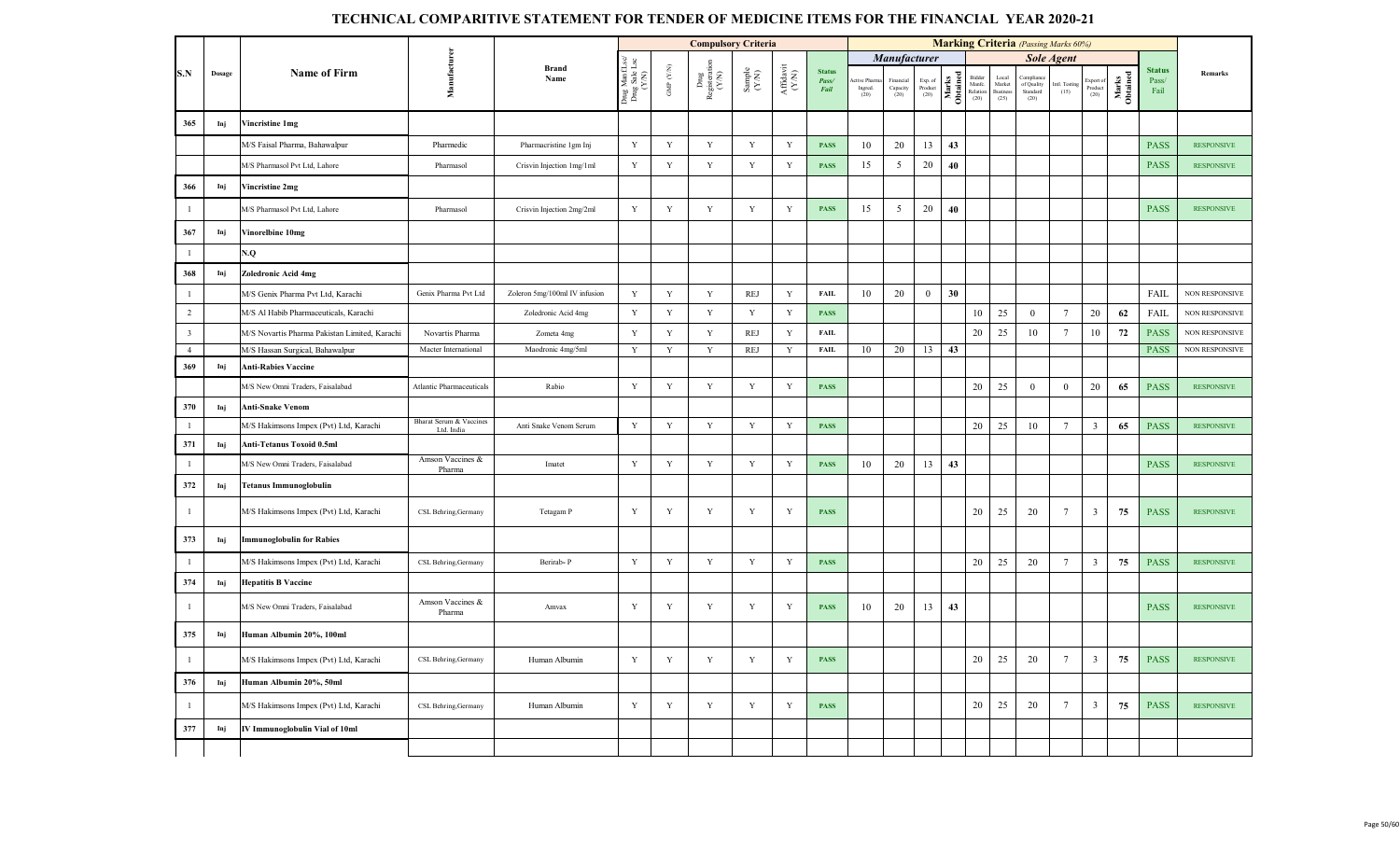|                         |        |                                                |                                     |                                                  |                                          |                      | <b>Compulsory Criteria</b>                                             |                                                             |                                                                                                         |                                |                               |                                 |                            |                   |                                      |                                            | <b>Marking Criteria</b> (Passing Marks 60%)  |                       |                              |                   |                                |                   |
|-------------------------|--------|------------------------------------------------|-------------------------------------|--------------------------------------------------|------------------------------------------|----------------------|------------------------------------------------------------------------|-------------------------------------------------------------|---------------------------------------------------------------------------------------------------------|--------------------------------|-------------------------------|---------------------------------|----------------------------|-------------------|--------------------------------------|--------------------------------------------|----------------------------------------------|-----------------------|------------------------------|-------------------|--------------------------------|-------------------|
|                         |        |                                                |                                     |                                                  |                                          |                      |                                                                        |                                                             |                                                                                                         |                                |                               | <b>Manufacturer</b>             |                            |                   |                                      |                                            |                                              | <b>Sole Agent</b>     |                              |                   |                                |                   |
| S.N                     | Dosage | <b>Name of Firm</b>                            | Manufacturer                        | <b>Brand</b><br>Name                             | Drug Manf.Lsc/<br>Drug Sale Lsc<br>(Y/N) | GMP $(\mathbf{Y/N})$ | $\begin{array}{c} \rm{Dng} \\ \rm{Registeration} \\ (Y/N) \end{array}$ | $\begin{array}{c} \text{Sample} \\ (\text{YN}) \end{array}$ | $\begin{array}{c} \textrm{Aff} \textrm{davit}\\ \textrm{(\footnotesize{Y}^{\textrm{(N)}})} \end{array}$ | <b>Status</b><br>Pass/<br>Fail | tive Pharm<br>Ingred.<br>(20) | Financial<br>Capacity<br>(20)   | Exp. of<br>Product<br>(20) | Marks<br>Obtained | Bidder<br>Manfe.<br>Relation<br>(20) | Local<br>Market<br><b>Business</b><br>(25) | Compliance<br>of Quality<br>Standard<br>(20) | Intl. Testing<br>(15) | Export of<br>Product<br>(20) | Marks<br>Obtained | <b>Status</b><br>Pass/<br>Fail | Remarks           |
| 378                     | Inj    | IV Immunoglobulin Vial of 50ml                 |                                     |                                                  |                                          |                      |                                                                        |                                                             |                                                                                                         |                                |                               |                                 |                            |                   |                                      |                                            |                                              |                       |                              |                   |                                |                   |
| $\overline{1}$          |        | M/S Popular Internaltional (Pvt) Ltd, Multan   | Shanghai Raas                       | Gammaraas Intravenous Immune<br>Globulin (Human) | $\mathbf Y$                              | Y                    | $\mathbf Y$                                                            | $_{\rm N}$                                                  | $\mathbf Y$                                                                                             | <b>FAIL</b>                    |                               |                                 |                            |                   | 20                                   | 25                                         | 10                                           | 15                    | $\bf{0}$                     | 70                | <b>PASS</b>                    | NON RESPONSIVE    |
| 379                     | Inj.   | <b>Pneumococcal Vaccine</b>                    |                                     |                                                  |                                          |                      |                                                                        |                                                             |                                                                                                         |                                |                               |                                 |                            |                   |                                      |                                            |                                              |                       |                              |                   |                                |                   |
|                         |        | M/S Wyeth Pakistan Limited, Karachi            | Wyeth                               | Prevenar 13v                                     | $\mathbf Y$                              | Y                    | Y                                                                      | $\mathbf Y$                                                 | $\mathbf Y$                                                                                             | <b>PASS</b>                    | 20                            | 10                              | 13                         | 43                |                                      |                                            |                                              |                       |                              |                   | <b>PASS</b>                    | <b>RESPONSIVE</b> |
| 380                     | Inj    | Rho (D) Immunoglobulin 300mcg, 2ml             |                                     |                                                  |                                          |                      |                                                                        |                                                             |                                                                                                         |                                |                               |                                 |                            |                   |                                      |                                            |                                              |                       |                              |                   |                                |                   |
|                         |        | M/S Hakimsons Impex (Pvt) Ltd, Karachi         | CSL Behring, Switzerland            | Rhophylac                                        | Y                                        | $\mathbf Y$          | Y                                                                      | $\mathbf Y$                                                 | Y                                                                                                       | <b>PASS</b>                    |                               |                                 |                            |                   | 20                                   | 25                                         | 20                                           | $\overline{7}$        | 3                            | 75                | <b>PASS</b>                    | <b>RESPONSIVE</b> |
| 381                     | Inj    | Beractant / Poractant / any Equivalent         |                                     |                                                  |                                          |                      |                                                                        |                                                             |                                                                                                         |                                |                               |                                 |                            |                   |                                      |                                            |                                              |                       |                              |                   |                                |                   |
| $\overline{1}$          |        | M/S A.J Mirza Pharma Pvt Ltd, Karachi          | Bles Biochemicals Inc.              | Bles 5ml                                         | $\mathbf Y$                              | $\mathbf Y$          | Y                                                                      | $\mathbf Y$                                                 | $\mathbf Y$                                                                                             | <b>PASS</b>                    |                               |                                 |                            |                   | 20                                   | 10                                         | 20                                           | $\overline{7}$        | 20                           | 77                | <b>PASS</b>                    | <b>RESPONSIVE</b> |
|                         |        | M/S Chiesi Pharmaceuticals, Lahore             | <b>CHIESI</b><br>FARMACEUTICI S.p.A | Curosurf Sterile Suspension                      | Y                                        | $\mathbf Y$          | Y                                                                      | Y                                                           | Y                                                                                                       | <b>PASS</b>                    |                               |                                 |                            |                   | 20                                   | 25                                         | 10                                           | $\bf{0}$              | 20                           | 75                | <b>PASS</b>                    | <b>RESPONSIVE</b> |
| 382                     | Inj    | <b>Octreotide Acetate 0.1mg</b>                |                                     |                                                  |                                          |                      |                                                                        |                                                             |                                                                                                         |                                |                               |                                 |                            |                   |                                      |                                            |                                              |                       |                              |                   |                                |                   |
| $\overline{1}$          |        | M/S Jamil Traders, Multan                      | Aster Life                          | Asterotide Acetate inj 0.1mg                     | Y                                        | $\mathbf Y$          | Y                                                                      | $\mathbf Y$                                                 | Y                                                                                                       | <b>PASS</b>                    |                               |                                 |                            |                   | 5                                    | 20                                         | 10                                           | $\overline{7}$        | 14                           | 56                | FAIL                           | NON RESPONSIVE    |
| $\overline{2}$          |        | M/S Novartis Pharma Pakistan Limited, Karachi  | Novartis Pharma                     | Sandostatin 0.1mg                                | Y                                        | Y                    | Y                                                                      | Y                                                           | Y                                                                                                       | <b>PASS</b>                    |                               |                                 |                            |                   | 20                                   | 25                                         | 10                                           | $7\phantom{.0}$       | 10                           | 72                | <b>PASS</b>                    | <b>RESPONSIVE</b> |
| 383                     |        | Cap / Tab   Artemether + Lumefantrine 80/480mg |                                     |                                                  |                                          |                      |                                                                        |                                                             |                                                                                                         |                                |                               |                                 |                            |                   |                                      |                                            |                                              |                       |                              |                   |                                |                   |
| $\overline{1}$          |        | M/S Getz Pharma Pvt Ltd, Karachi               | Getz Pharma                         | Artheget EZ Tab 80MG+480MG TP<br>6'S CHG         | <b>NO BIOEQUIVALANCE REPORT</b>          |                      |                                                                        |                                                             |                                                                                                         |                                |                               |                                 |                            |                   |                                      |                                            |                                              |                       |                              |                   |                                |                   |
| $\overline{2}$          |        | M/S Abbott Laboratories Pakistan Ltd,          | Abbott Laboratories                 | Defal Tablets                                    |                                          |                      |                                                                        |                                                             |                                                                                                         |                                |                               |                                 |                            |                   |                                      |                                            |                                              |                       |                              |                   |                                |                   |
| $\overline{\mathbf{3}}$ |        | M/S New Majeed Medicine, Bwp                   | <b>Barrett Hodgson</b>              | MalEra Max Tab 80mg/480mg                        |                                          |                      |                                                                        |                                                             |                                                                                                         |                                |                               |                                 |                            |                   |                                      |                                            |                                              |                       |                              |                   |                                |                   |
| 384                     | Susp   | Artemether 15mg + Lumefantrine 90mg/5ml        |                                     |                                                  |                                          |                      |                                                                        |                                                             |                                                                                                         |                                |                               |                                 |                            |                   |                                      |                                            |                                              |                       |                              |                   |                                |                   |
| $\overline{1}$          |        | M/S Getz Pharma Pvt Ltd, Karachi               | Getz Pharma                         | Artheget Junior Susp 15MG+90MG TP<br>1'S         |                                          |                      |                                                                        |                                                             |                                                                                                         |                                |                               |                                 |                            |                   |                                      |                                            |                                              |                       |                              |                   |                                |                   |
| $\overline{2}$          |        | M/S Gulf Pharmaceuticals, Islamabad            | Gulf Pharmaceuticals                | Anaflex Dry Susp                                 |                                          |                      |                                                                        |                                                             |                                                                                                         |                                |                               |                                 |                            |                   |                                      |                                            |                                              |                       |                              |                   |                                |                   |
| $\overline{\mathbf{3}}$ |        | M/S Abbott Laboratories Pakistan Ltd,          | Abbott Laboratories                 | Defal Suspension                                 |                                          |                      |                                                                        |                                                             |                                                                                                         |                                |                               | <b>NO BIOEQUIVALANCE REPORT</b> |                            |                   |                                      |                                            |                                              |                       |                              |                   |                                |                   |
| $\overline{4}$          |        | M/S New Majeed Medicine, Bwp                   | <b>Barrett Hodgson</b>              | MalEra Dry Susp 30ml/60ml                        |                                          |                      |                                                                        |                                                             |                                                                                                         |                                |                               |                                 |                            |                   |                                      |                                            |                                              |                       |                              |                   |                                |                   |
| 385                     | Inj    | Artemether 80mg/ml                             |                                     |                                                  |                                          |                      |                                                                        |                                                             |                                                                                                         |                                |                               |                                 |                            |                   |                                      |                                            |                                              |                       |                              |                   |                                |                   |
|                         |        | M/S Faisal Pharma, Bahawalpur                  | Pharmedic                           | Malasan Inj                                      |                                          |                      |                                                                        |                                                             |                                                                                                         |                                |                               |                                 |                            |                   |                                      |                                            |                                              |                       |                              |                   |                                |                   |
|                         |        | M/S Medisave Pharmaceuticals, Lhr              | Medisave Pharmaceuticals            | Falcim                                           |                                          |                      |                                                                        |                                                             |                                                                                                         |                                |                               | NO BIOEQUIVALANCE REPORT        |                            |                   |                                      |                                            |                                              |                       |                              |                   |                                |                   |
|                         |        | M/S New Majeed Medicine, Bwp                   | <b>Barrett Hodgson</b>              | MalEra 80mg/ml Inj                               |                                          |                      |                                                                        |                                                             |                                                                                                         |                                |                               |                                 |                            |                   |                                      |                                            |                                              |                       |                              |                   |                                |                   |
| 386                     | Tab    | <b>Chloroquine Phosphate 250mg</b>             |                                     |                                                  |                                          |                      |                                                                        |                                                             |                                                                                                         |                                |                               |                                 |                            |                   |                                      |                                            |                                              |                       |                              |                   |                                |                   |
| $\overline{1}$          |        | N.Q                                            |                                     |                                                  |                                          |                      |                                                                        |                                                             |                                                                                                         |                                |                               |                                 |                            |                   |                                      |                                            |                                              |                       |                              |                   |                                |                   |
| 387                     | Syp    | Lactulose 3.35g/5ml 120ml                      |                                     |                                                  |                                          |                      |                                                                        |                                                             |                                                                                                         |                                |                               |                                 |                            |                   |                                      |                                            |                                              |                       |                              |                   |                                |                   |
| $\mathbf{1}$            |        | M/S Getz Pharma Pvt Ltd, Karachi               | Getz Pharma                         | Lilac Syp 120ML TP 1'S                           | $\mathbf Y$                              | $\mathbf Y$          | $\mathbf Y$                                                            | $\mathbf Y$                                                 | $\mathbf Y$                                                                                             | <b>PASS</b>                    | 10                            | 20                              | 20                         | 50                |                                      |                                            |                                              |                       |                              |                   | <b>PASS</b>                    | <b>RESPONSIVE</b> |
| $\overline{2}$          |        | M/S Abbott Laboratories Pakistan Ltd,          | Abbott Laboratories                 | Duphalac Syrup                                   | Y                                        | $\mathbf Y$          | Y                                                                      | $\mathbf Y$                                                 | Y                                                                                                       | <b>PASS</b>                    | 10                            | 20                              | 13                         | 43                |                                      |                                            |                                              |                       |                              |                   | <b>PASS</b>                    | <b>RESPONSIVE</b> |
| $\overline{\mathbf{3}}$ |        | M/S New Majeed Medicine, Bwp                   | Indus Pharma                        | Indolact Syrup                                   | Y                                        | $\mathbf Y$          | $\mathbf Y$                                                            | $\mathbf Y$                                                 | Y                                                                                                       | <b>PASS</b>                    | 10                            | 20                              | 13                         | 43                |                                      |                                            |                                              |                       |                              |                   | <b>PASS</b>                    | <b>RESPONSIVE</b> |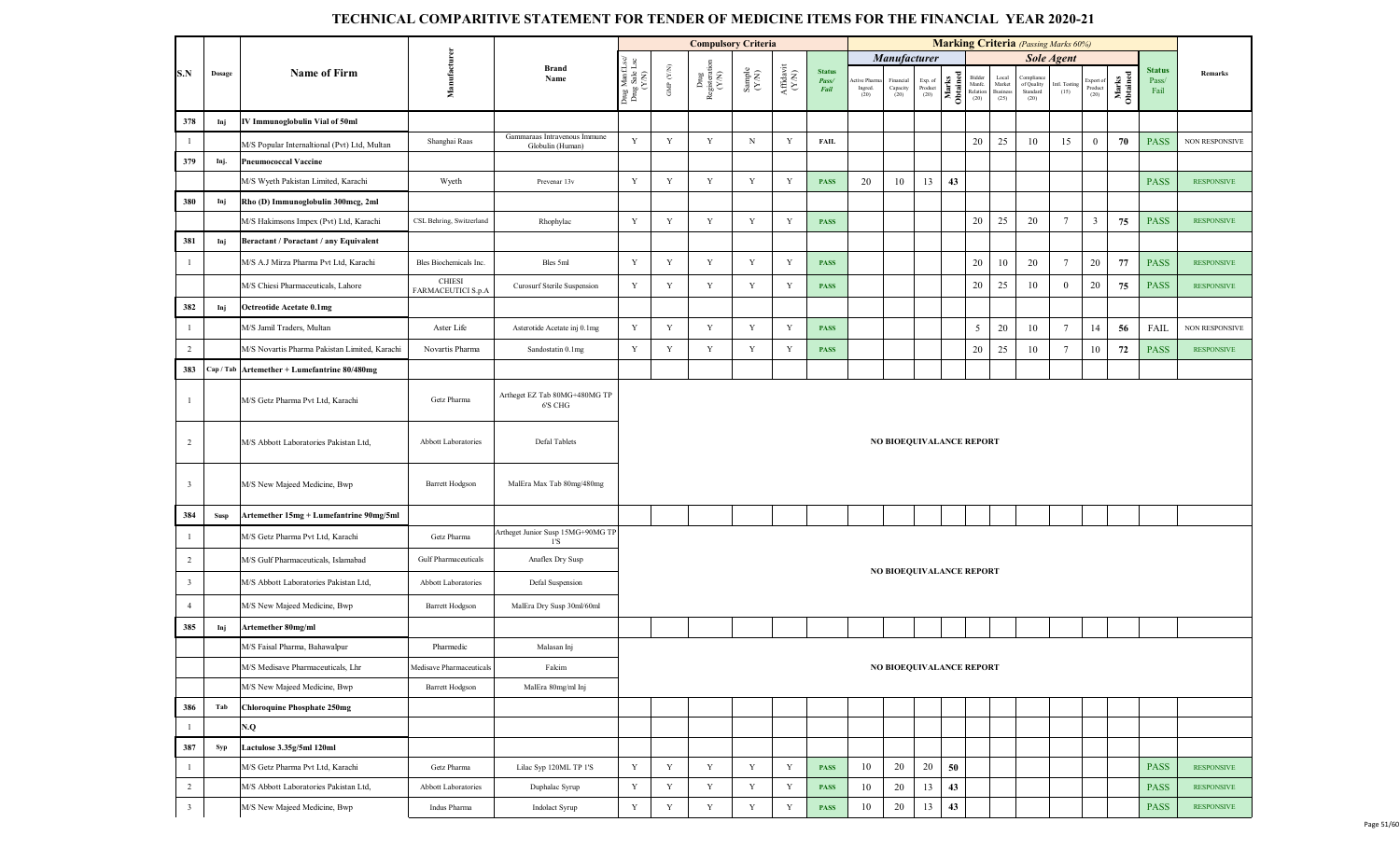|                         |        |                                              |                                             |                              |                                         |                                 | <b>Compulsory Criteria</b>    |                                                              |                                       |                                |                               |                                 |                            |                   |                                      |                                    |                                             | <b>Marking Criteria</b> (Passing Marks 60%) |                              |                   |                                |                       |
|-------------------------|--------|----------------------------------------------|---------------------------------------------|------------------------------|-----------------------------------------|---------------------------------|-------------------------------|--------------------------------------------------------------|---------------------------------------|--------------------------------|-------------------------------|---------------------------------|----------------------------|-------------------|--------------------------------------|------------------------------------|---------------------------------------------|---------------------------------------------|------------------------------|-------------------|--------------------------------|-----------------------|
|                         |        |                                              |                                             |                              |                                         |                                 |                               |                                                              |                                       |                                |                               | Manufacturer                    |                            |                   |                                      |                                    |                                             | <b>Sole Agent</b>                           |                              |                   |                                |                       |
| S.N                     | Dosage | <b>Name of Firm</b>                          | Manufacture                                 | <b>Brand</b><br>Name         | Drug ManfLsc/<br>Drug Sale Lsc<br>(Y/N) | GMP $(\mathcal{Y},\mathcal{N})$ | Drug<br>Registeratie<br>(Y/N) | $\begin{array}{c} \text{Sample} \\ (\text{Y/N}) \end{array}$ | ${\bf Aff} {\bf davit} \\ {\bf (YN)}$ | <b>Status</b><br>Pass/<br>Fail | tive Pharm<br>Ingred.<br>(20) | Financial<br>Capacity<br>$(20)$ | Exp. of<br>Product<br>(20) | Marks<br>Obtained | Bidder<br>Manfe.<br>Relation<br>(20) | Local<br>Market<br>Busines<br>(25) | Compliano<br>of Quality<br>Standard<br>(20) | Intl. Testing<br>(15)                       | Export of<br>Product<br>(20) | Marks<br>Obtained | <b>Status</b><br>Pass/<br>Fail | <b>Remarks</b>        |
| 388                     | Syp    | Lactitol monohydrin 120ml                    |                                             |                              |                                         |                                 |                               |                                                              |                                       |                                |                               |                                 |                            |                   |                                      |                                    |                                             |                                             |                              |                   |                                |                       |
| $\mathbf{1}$            |        | N.Q                                          |                                             |                              |                                         |                                 |                               |                                                              |                                       |                                |                               |                                 |                            |                   |                                      |                                    |                                             |                                             |                              |                   |                                |                       |
| 389                     | Inj    | Terlipressin 1mg ē Water for Injection       |                                             |                              |                                         |                                 |                               |                                                              |                                       |                                |                               |                                 |                            |                   |                                      |                                    |                                             |                                             |                              |                   |                                |                       |
| $\mathbf{1}$            |        | M/S Getz Pharma Pvt Ltd, Karachi             | Getz Pharma                                 | Terip Inj 1MG TP 1'S         | Y                                       | $\mathbf Y$                     | Y                             | Y                                                            | Y                                     | <b>PASS</b>                    | 10                            | 20                              | 20                         | 50                |                                      |                                    |                                             |                                             |                              |                   | <b>PASS</b>                    | <b>RESPONSIVE</b>     |
| $\overline{2}$          |        | M/S New Majeed Medicine, Bwp                 | <b>BF</b> Biosciences                       | Novapressin Inj              | Y                                       | Y                               | Y                             | Y                                                            | Y                                     | <b>PASS</b>                    | 10                            | 5                               | 13                         | 28                |                                      |                                    |                                             |                                             |                              |                   | FAIL                           | <b>NON RESPONSIVE</b> |
| 390                     | Tab    | <b>Thyroxin Sodium Anhydrous 50mcg</b>       |                                             |                              |                                         |                                 |                               |                                                              |                                       |                                |                               |                                 |                            |                   |                                      |                                    |                                             |                                             |                              |                   |                                |                       |
| $\mathbf{1}$            |        | N.Q                                          |                                             |                              |                                         |                                 |                               |                                                              |                                       |                                |                               |                                 |                            |                   |                                      |                                    |                                             |                                             |                              |                   |                                |                       |
| 391                     | Inj    | Epoetin Alfa 2000IU                          |                                             |                              |                                         |                                 |                               |                                                              |                                       |                                |                               |                                 |                            |                   |                                      |                                    |                                             |                                             |                              |                   |                                |                       |
| $\mathbf{1}$            |        | M/S Sami Pharmaceuticals Pvt Ltd, Karachi    | Sami Pharma                                 | Ropo 2000 IU Injection       | Y                                       | $\mathbf Y$                     | Y                             | Y                                                            | Y                                     | <b>PASS</b>                    | 15                            | 20                              | 13                         | 48                |                                      |                                    |                                             |                                             |                              |                   | <b>PASS</b>                    | <b>RESPONSIVE</b>     |
| $\overline{2}$          |        | M/S A.J Mirza Pharma Pvt Ltd, Karachi        | Shenyang Sunshine<br>Pharmaceutical Co, Ltd | Epiao 2000IU                 | Y                                       | Y                               | Y                             | Y                                                            | Y                                     | <b>PASS</b>                    |                               |                                 |                            |                   | 20                                   | 25                                 | 10                                          | $\overline{0}$                              | 15                           | 70                | <b>PASS</b>                    | <b>RESPONSIVE</b>     |
| $\overline{\mathbf{3}}$ |        | M/S Al Amanah Pharmaceuticals, Karachi       | Al Amanah<br>Pharmaceuticals                | Epoetin Alfa 2000 IU         |                                         |                                 | Y                             | Y                                                            | $\mathbf N$                           | <b>FAIL</b>                    |                               |                                 |                            |                   | 20                                   | 25                                 | 10                                          | $\overline{0}$                              | 17                           | 72                | <b>PASS</b>                    | NON RESPONSIVE        |
| $\overline{4}$          |        | M/S New Majeed Medicine, Bwp                 | <b>BF</b> Biosciences                       | Eritrogen 2000 IU Inj        | Y                                       | Y                               | $\mathbf Y$                   | Y                                                            | Y                                     | <b>PASS</b>                    | 10                            | 5                               | 13                         | 28                |                                      |                                    |                                             |                                             |                              |                   | FAIL                           | NON RESPONSIVE        |
| 392                     | Inj    | Epoetin Alfa 4000IU                          |                                             |                              |                                         |                                 |                               |                                                              |                                       |                                |                               |                                 |                            |                   |                                      |                                    |                                             |                                             |                              |                   |                                |                       |
| $\mathbf{1}$            |        | M/S Roche Pakistan Limited, Karachi          | Roche Diagnostics GmbH,                     | Recormon PF Syr 5000IU/0.3ml | Y                                       | Y                               | $\mathbf Y$                   | <b>NOT AS</b><br><b>PER SPECS</b>                            | Y                                     | <b>FAIL</b>                    |                               |                                 |                            |                   | 20                                   | 25                                 | 10                                          | 7                                           | 20                           | 82                | <b>PASS</b>                    | <b>NON RESPONSIVE</b> |
| $\overline{2}$          |        | M/S Sami Pharmaceuticals Pvt Ltd, Karachi    | Sami Pharma                                 | Ropo 4000 IU Injection       | Y                                       | Y                               | Y                             | Y                                                            | Y                                     | <b>PASS</b>                    | 15                            | 20                              | 13                         | 48                |                                      |                                    |                                             |                                             |                              |                   | <b>PASS</b>                    | <b>RESPONSIVE</b>     |
| $\overline{\mathbf{3}}$ |        | M/S A.J Mirza Pharma Pvt Ltd, Karachi        | Shenyang Sunshine<br>Pharmaceutical Co, Ltd | Epiao 4000IU                 | Y                                       | $\mathbf Y$                     | $\mathbf Y$                   | $\mathbf Y$                                                  | Y                                     | <b>PASS</b>                    |                               |                                 |                            |                   | 20                                   | 25                                 | 10                                          | $\mathbf{0}$                                | 15                           | 70                | <b>PASS</b>                    | <b>RESPONSIVE</b>     |
| $\overline{4}$          |        | M/S Al Amanah Pharmaceuticals, Karachi       | Al Amanah<br>Pharmaceuticals                | Epoetin Alia 4000IU          | N                                       | $\mathbf N$                     | Y                             | Y                                                            | N                                     | FAIL                           |                               |                                 |                            |                   | 20                                   | 25                                 | 10                                          | $\overline{0}$                              | 17                           | 72                | <b>PASS</b>                    | NON RESPONSIVE        |
| $5\overline{5}$         |        | M/S New Majeed Medicine, Bwp                 | <b>BF</b> Biosciences                       | Eritrogen 4000 IU Inj        | Y                                       | Y                               | Y                             | Y                                                            | Y                                     | <b>PASS</b>                    | 10                            | 5                               | 13                         | 28                |                                      |                                    |                                             |                                             |                              |                   | FAIL                           | NON RESPONSIVE        |
| 393                     | Syp    | Cetrizine Dihydrochloride 5mg/5ml            |                                             |                              |                                         |                                 |                               |                                                              |                                       |                                |                               |                                 |                            |                   |                                      |                                    |                                             |                                             |                              |                   |                                |                       |
| $\mathbf{1}$            |        | M/S Cibex (Private) Limited, Karachi         | Cibex (Pvt) Ltd- Pakistan                   | <b>Rhizin Solution</b>       | Y                                       | $\mathbf Y$                     | $\mathbf Y$                   | Y                                                            | Y                                     | <b>PASS</b>                    | 15                            | 5                               | 6                          | 26                |                                      |                                    |                                             |                                             |                              |                   | FAIL                           | <b>NON RESPONSIVE</b> |
| $\overline{2}$          |        | M/S MTI Medicals Pvt Ltd, Lahore             | MTI Medicals Pvt Ltd                        | Apozine Syrup 60ml           | Y                                       | Y                               | Y                             | Y                                                            | Y                                     | <b>PASS</b>                    | $\mathbf{0}$                  | 5                               | $\overline{\mathbf{3}}$    | 8                 |                                      |                                    |                                             |                                             |                              |                   | FAIL                           | NON RESPONSIVE        |
| $\overline{\mathbf{3}}$ |        | M/S Unison Chemical Works, Lahore            | <b>Unison Chemical</b>                      | Hirazine Syrup               | Y                                       | $\mathbf Y$                     | $\mathbf Y$                   | $\mathbf Y$                                                  | Y                                     | <b>PASS</b>                    | 10                            | 5                               | 13                         | 28                |                                      |                                    |                                             |                                             |                              |                   | <b>FAIL</b>                    | NON RESPONSIVE        |
| $\overline{4}$          |        | M/S GlaxoSmithKine Pakistan Limited, Karachi | GSK                                         | Zytec Oral Suspension        | Y                                       | $\mathbf Y$                     | Y                             | Y                                                            | Y                                     | <b>PASS</b>                    | 15                            | 20                              | 20                         | 55                |                                      |                                    |                                             |                                             |                              |                   | <b>PASS</b>                    | <b>RESPONSIVE</b>     |
| $\overline{5}$          |        | M/S Muller & Phipps Pakistan,                | AGP                                         | Rigix Oral                   | $\mathbf Y$                             | Y                               | $\mathbf Y$                   | Y                                                            | Y                                     | <b>PASS</b>                    | 10                            | 20                              | 13                         | 43                |                                      |                                    |                                             |                                             |                              |                   | <b>PASS</b>                    | <b>RESPONSIVE</b>     |
| 6                       |        | M/S New Majeed Medicine, Bwp                 | <b>Barrett Hodgson</b>                      | Gixer Oral Sol               | Y                                       | $\mathbf Y$                     | $\mathbf Y$                   | Y                                                            | Y                                     | <b>PASS</b>                    | 10                            | 20                              | 13                         | 43                |                                      |                                    |                                             |                                             |                              |                   | <b>PASS</b>                    | <b>RESPONSIVE</b>     |
| $7\phantom{.0}$         |        | M/S Hamaz Pharmaceuticals Pvt Ltd, Multan    | Hamaz Pharmaceuticals                       | Xero-sed                     | Y                                       | Y                               | Y                             | Y                                                            | Y                                     | <b>PASS</b>                    | $\overline{0}$                | 5                               | $\mathbf{0}$               | 5                 |                                      |                                    |                                             |                                             |                              |                   | FAIL                           | NON RESPONSIVE        |
| 394                     | Tab    | Cetrizine Hydrochloride 10mg                 |                                             |                              |                                         |                                 |                               |                                                              |                                       |                                |                               |                                 |                            |                   |                                      |                                    |                                             |                                             |                              |                   |                                |                       |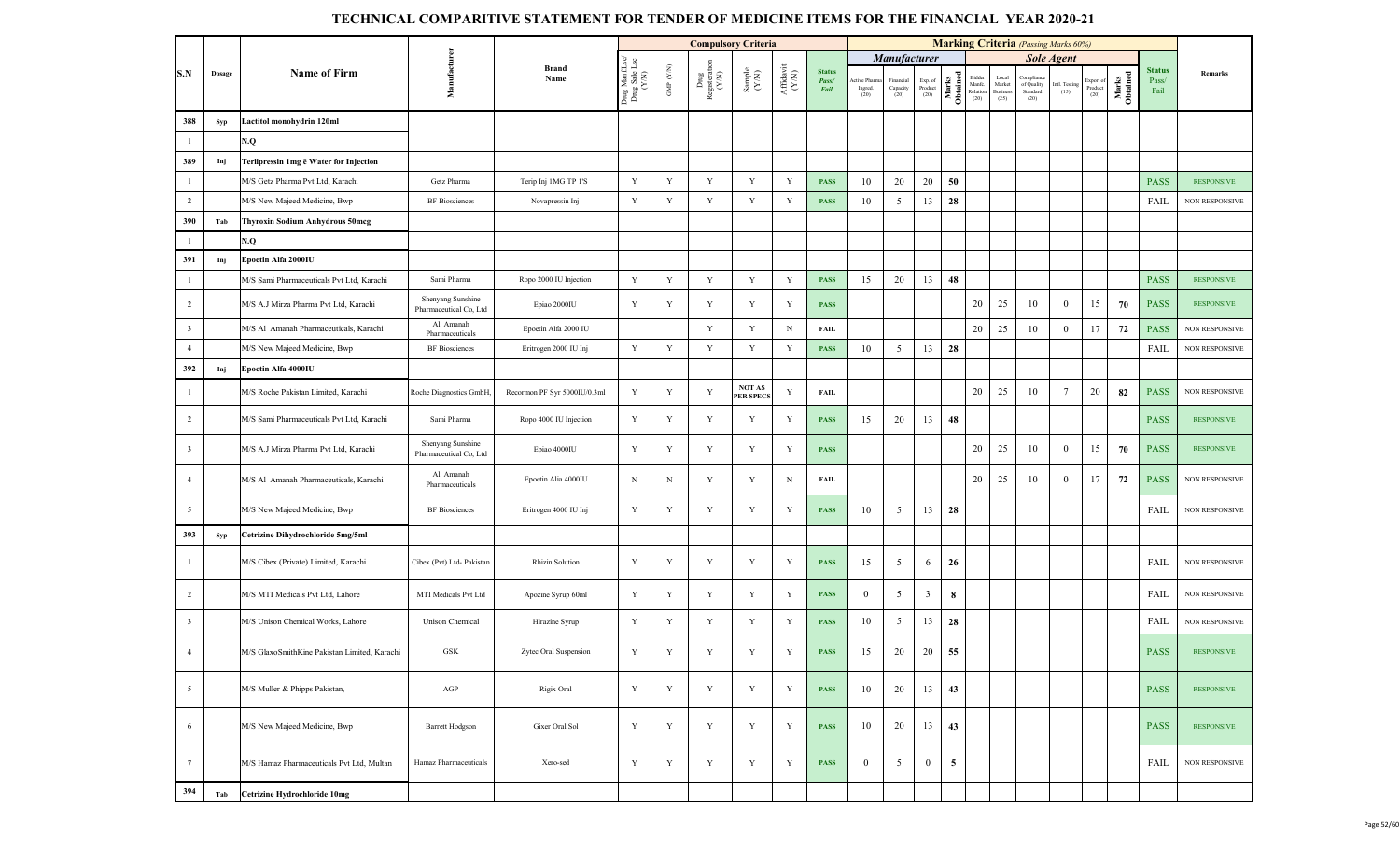|                         |        |                                                 |                          |                                                                                    |                                          |                          | <b>Compulsory Criteria</b>                                                         |                                                              |                                           |                                       |                               |                              |                            |                   |                                   |                                           | <b>Marking Criteria</b> (Passing Marks 60%)                 |                       |                            |                   |                                |                       |
|-------------------------|--------|-------------------------------------------------|--------------------------|------------------------------------------------------------------------------------|------------------------------------------|--------------------------|------------------------------------------------------------------------------------|--------------------------------------------------------------|-------------------------------------------|---------------------------------------|-------------------------------|------------------------------|----------------------------|-------------------|-----------------------------------|-------------------------------------------|-------------------------------------------------------------|-----------------------|----------------------------|-------------------|--------------------------------|-----------------------|
|                         |        |                                                 |                          |                                                                                    |                                          |                          |                                                                                    |                                                              |                                           |                                       |                               | Manufacturer                 |                            |                   |                                   |                                           |                                                             | <b>Sole Agent</b>     |                            |                   |                                |                       |
| S.N                     | Dosage | <b>Name of Firm</b>                             | Manufacturer             | Brand<br>Name                                                                      | Drug Manf.Lsc/<br>Drug Sale Lsc<br>(Y/N) | ${\rm GMP}$ ${\rm (YN)}$ | $\begin{array}{c}\n\text{Dng} \\ \text{Registeration} \\ \text{Y/N)}\n\end{array}$ | $\begin{array}{c} \text{Sample} \\ (\text{Y-N}) \end{array}$ | ${\bf Aff} {\bf davit} \atop ({\bf Y/N})$ | <b>Status</b><br>Pass/<br><b>Fail</b> | tive Pharn<br>Ingred.<br>(20) | inancial<br>Capacity<br>(20) | Exp. of<br>Product<br>(20) | Marks<br>Obtained | Bidder<br>Manfe.<br>Relation (20) | Local<br>Market<br><b>Busines</b><br>(25) | Compliar<br>$\operatorname{of}$ Quality<br>Standard<br>(20) | Intl. Testing<br>(15) | xport c<br>Product<br>(20) | Marks<br>Obtained | <b>Status</b><br>Pass/<br>Fail | Remarks               |
| $\mathbf{1}$            |        | M/S Mega Pharmaceuticals Limited, Lahore        | Mega Pharmaceuticals     | Daisy Tablets 10 mg                                                                | Y                                        | Y                        | $\mathbf Y$                                                                        | $\mathbf Y$                                                  | Y                                         | <b>PASS</b>                           | 15                            | 10                           | $20\,$                     | 45                |                                   |                                           |                                                             |                       |                            |                   | <b>PASS</b>                    | <b>RESPONSIVE</b>     |
| $\overline{2}$          |        | M/S Saffron Pharmaceuticals Pvt Ltd, Faisalabad | Saffron Pharma           | Cetrix 10mg Tab                                                                    | $\mathbf Y$                              | $\mathbf Y$              | $\mathbf Y$                                                                        | $\mathbf Y$                                                  | $\mathbf Y$                               | <b>PASS</b>                           | 10                            | 15                           | 13                         | 38                |                                   |                                           |                                                             |                       |                            |                   | <b>PASS</b>                    | <b>RESPONSIVE</b>     |
| $\overline{\mathbf{3}}$ |        | M/S Unison Chemical Works, Lahore               | <b>Unison Chemical</b>   | Hirazine Tablet                                                                    | $\mathbf Y$                              | Y                        | Y                                                                                  | Y                                                            | Y                                         | <b>PASS</b>                           | 10                            | 5                            | 6                          | 21                |                                   |                                           |                                                             |                       |                            |                   | <b>FAIL</b>                    | <b>NON RESPONSIVE</b> |
| $\overline{4}$          |        | M/S GlaxoSmithKine Pakistan Limited, Karachi    | GSK                      | Zytec Tablets                                                                      | $\mathbf Y$                              | $\mathbf Y$              | $\mathbf Y$                                                                        | $\mathbf Y$                                                  | $\mathbf Y$                               | <b>PASS</b>                           | 15                            | 20                           | 20                         | 55                |                                   |                                           |                                                             |                       |                            |                   | <b>PASS</b>                    | <b>RESPONSIVE</b>     |
| $5\overline{)}$         |        | M/S Medisave Pharmaceuticals, Lhr               | Medisave Pharmaceuticals | Bizin                                                                              | Y                                        | $\mathbf Y$              | $\mathbf Y$                                                                        | Y                                                            | Y                                         | <b>PASS</b>                           | 10                            | 5                            | 20                         | 35                |                                   |                                           |                                                             |                       |                            |                   | <b>FAIL</b>                    | <b>NON RESPONSIVE</b> |
|                         |        | M/S Muller & Phipps Pakistan,                   | AGP                      |                                                                                    | $\mathbf Y$                              | $\mathbf Y$              | $\mathbf Y$                                                                        | $\mathbf Y$                                                  | $\mathbf Y$                               | <b>PASS</b>                           | 10                            | 20                           | 6                          | 36                |                                   |                                           |                                                             |                       |                            |                   | <b>PASS</b>                    | <b>RESPONSIVE</b>     |
|                         |        | M/S New Majeed Medicine, Bwp                    | <b>Barrett Hodgson</b>   | Gixer Tab 10mg                                                                     | Y                                        | Y                        | Y                                                                                  | Y                                                            | Y                                         | <b>PASS</b>                           | 10                            | 20                           | 13                         | 43                |                                   |                                           |                                                             |                       |                            |                   | <b>PASS</b>                    | <b>RESPONSIVE</b>     |
|                         |        | M/S Hamaz Pharmaceuticals Pvt Ltd, Multan       | Hamaz Pharmaceuticals    | Xero-sed                                                                           | Y                                        | $\mathbf Y$              | $\mathbf Y$                                                                        | $\mathbf Y$                                                  | Y                                         | <b>PASS</b>                           | $\mathbf{0}$                  | 5                            | $\mathbf{0}$               | $\overline{5}$    |                                   |                                           |                                                             |                       |                            |                   | FAIL                           | NON RESPONSIVE        |
| 395                     | Inj    | Chloropheniramine Maleate 10mg/ml               |                          |                                                                                    |                                          |                          |                                                                                    |                                                              |                                           |                                       |                               |                              |                            |                   |                                   |                                           |                                                             |                       |                            |                   |                                |                       |
| $\mathbf{1}$            |        | N.Q                                             |                          |                                                                                    |                                          |                          |                                                                                    |                                                              |                                           |                                       |                               |                              |                            |                   |                                   |                                           |                                                             |                       |                            |                   |                                |                       |
| 396                     | Tab    | <b>Chloropheniramine Maleate 4mg</b>            |                          |                                                                                    |                                          |                          |                                                                                    |                                                              |                                           |                                       |                               |                              |                            |                   |                                   |                                           |                                                             |                       |                            |                   |                                |                       |
| $\mathbf{1}$            |        | M/S GlaxoSmithKine Pakistan Limited, Karachi    | $_{\mathrm{GSK}}$        | Piriton Tablet 4mg                                                                 | Y                                        | $\mathbf Y$              | $\mathbf Y$                                                                        | $\mathbf Y$                                                  | $\mathbf Y$                               | <b>PASS</b>                           | 15                            | 20                           | 20                         | 55                |                                   |                                           |                                                             |                       |                            |                   | <b>PASS</b>                    | <b>RESPONSIVE</b>     |
| 397                     |        | Cap / Tab Fexofenadine 120mg                    |                          |                                                                                    |                                          |                          |                                                                                    |                                                              |                                           |                                       |                               |                              |                            |                   |                                   |                                           |                                                             |                       |                            |                   |                                |                       |
| $\mathbf{1}$            |        | M/S Getz Pharma Pvt Ltd, Karachi                | Getz Pharma              | Fexet Tab 120MG TP 20'S CHG                                                        | Y                                        | Y                        | Y                                                                                  | Y                                                            | Y                                         | <b>PASS</b>                           | 10                            | 20                           | 20                         | 50                |                                   |                                           |                                                             |                       |                            |                   | <b>PASS</b>                    | <b>RESPONSIVE</b>     |
| 398                     | Tab    | <b>Fexofenadine 180mg</b>                       |                          |                                                                                    |                                          |                          |                                                                                    |                                                              |                                           |                                       |                               |                              |                            |                   |                                   |                                           |                                                             |                       |                            |                   |                                |                       |
| $\mathbf{1}$            |        | M/S Getz Pharma Pvt Ltd, Karachi                | Getz Pharma              | Fexet Tab 180MG TP 20'S CHG                                                        | $\mathbf Y$                              | $\mathbf Y$              | Y                                                                                  | $\mathbf Y$                                                  | $\mathbf Y$                               | <b>PASS</b>                           | 10                            | 20                           | 20                         | 50                |                                   |                                           |                                                             |                       |                            |                   | <b>PASS</b>                    | <b>RESPONSIVE</b>     |
| 399                     | Inj    | Pheniramine Meleate 22.7mg/ml                   |                          |                                                                                    |                                          |                          |                                                                                    |                                                              |                                           |                                       |                               |                              |                            |                   |                                   |                                           |                                                             |                       |                            |                   |                                |                       |
| $\mathbf{1}$            |        | N.Q                                             |                          |                                                                                    |                                          |                          |                                                                                    |                                                              |                                           |                                       |                               |                              |                            |                   |                                   |                                           |                                                             |                       |                            |                   |                                |                       |
| 400                     | Susp   | Albendazole 200mg/5ml                           |                          |                                                                                    |                                          |                          |                                                                                    |                                                              |                                           |                                       |                               |                              |                            |                   |                                   |                                           |                                                             |                       |                            |                   |                                |                       |
| $\mathbf{1}$            |        | M/S Hamaz Pharmaceuticals Pvt Ltd, Multan       | Hamaz Pharmaceuticals    | Larex                                                                              | Y                                        | Y                        | Y                                                                                  | $\mathbf N$                                                  | Y                                         | FAIL                                  | $\boldsymbol{0}$              | 5                            | 6                          | 11                |                                   |                                           |                                                             |                       |                            |                   | <b>FAIL</b>                    | NON RESPONSIVE        |
| 401                     | Tab    | Albendazole 200mg                               |                          |                                                                                    |                                          |                          |                                                                                    |                                                              |                                           |                                       |                               |                              |                            |                   |                                   |                                           |                                                             |                       |                            |                   |                                |                       |
| $\mathbf{1}$            |        | M/S GlaxoSmithKine Pakistan Limited, Karachi    | ${\rm GSK}$              | Zentel Tablet                                                                      | Y                                        | Y                        | Y                                                                                  | Y                                                            | Y                                         | <b>PASS</b>                           | 15                            | 20                           | 20                         | 55                |                                   |                                           |                                                             |                       |                            |                   | <b>PASS</b>                    | <b>RESPONSIVE</b>     |
| $\overline{2}$          |        | M/S Hamaz Pharmaceuticals Pvt Ltd, Multan       | Hamaz Pharmaceuticals    | Larex                                                                              | Y                                        | $\mathbf Y$              | $\mathbf Y$                                                                        | $\mathbf Y$                                                  | $\mathbf Y$                               | <b>PASS</b>                           | $\overline{0}$                | 5                            | 6                          | 11                |                                   |                                           |                                                             |                       |                            |                   | FAIL                           | NON RESPONSIVE        |
| 402                     | Inj    | Caffeine                                        |                          |                                                                                    |                                          |                          |                                                                                    |                                                              |                                           |                                       |                               |                              |                            |                   |                                   |                                           |                                                             |                       |                            |                   |                                |                       |
|                         |        | M/S Chiesi Pharmaceuticals, Lahore              | Alfasigma S.p.A          | Peyona                                                                             | $\mathbf Y$                              | $\mathbf Y$              | $\mathbf Y$                                                                        | $\mathbf Y$                                                  | $\mathbf Y$                               | <b>PASS</b>                           |                               |                              |                            |                   | 20                                | 25                                        | 10                                                          | $\mathbf{0}$          | 20                         | 75                | <b>PASS</b>                    | <b>RESPONSIVE</b>     |
| 403                     | Syp    | Disodium Hydrogen Citrate 120ml                 |                          |                                                                                    |                                          |                          |                                                                                    |                                                              |                                           |                                       |                               |                              |                            |                   |                                   |                                           |                                                             |                       |                            |                   |                                |                       |
| $\mathbf{1}$            |        | N.Q                                             |                          |                                                                                    |                                          |                          |                                                                                    |                                                              |                                           |                                       |                               |                              |                            |                   |                                   |                                           |                                                             |                       |                            |                   |                                |                       |
| 404                     | Enema  | <b>Enema Solution 120ml</b>                     |                          |                                                                                    |                                          |                          |                                                                                    |                                                              |                                           |                                       |                               |                              |                            |                   |                                   |                                           |                                                             |                       |                            |                   |                                |                       |
| $\mathbf{1}$            |        | M/S Nabiqasim Industries Pvt Ltd, Karachi       | Nabiqasim                | Kleen Enema (Monobasic Sodium<br>Phosephate 16gm Diabasic Sodium Phosphate<br>6mg) | Y                                        | Y                        | Y                                                                                  | Y                                                            | Y                                         | <b>PASS</b>                           | 10                            | 20                           | 6                          | 36                |                                   |                                           |                                                             |                       |                            |                   | <b>PASS</b>                    | <b>RESPONSIVE</b>     |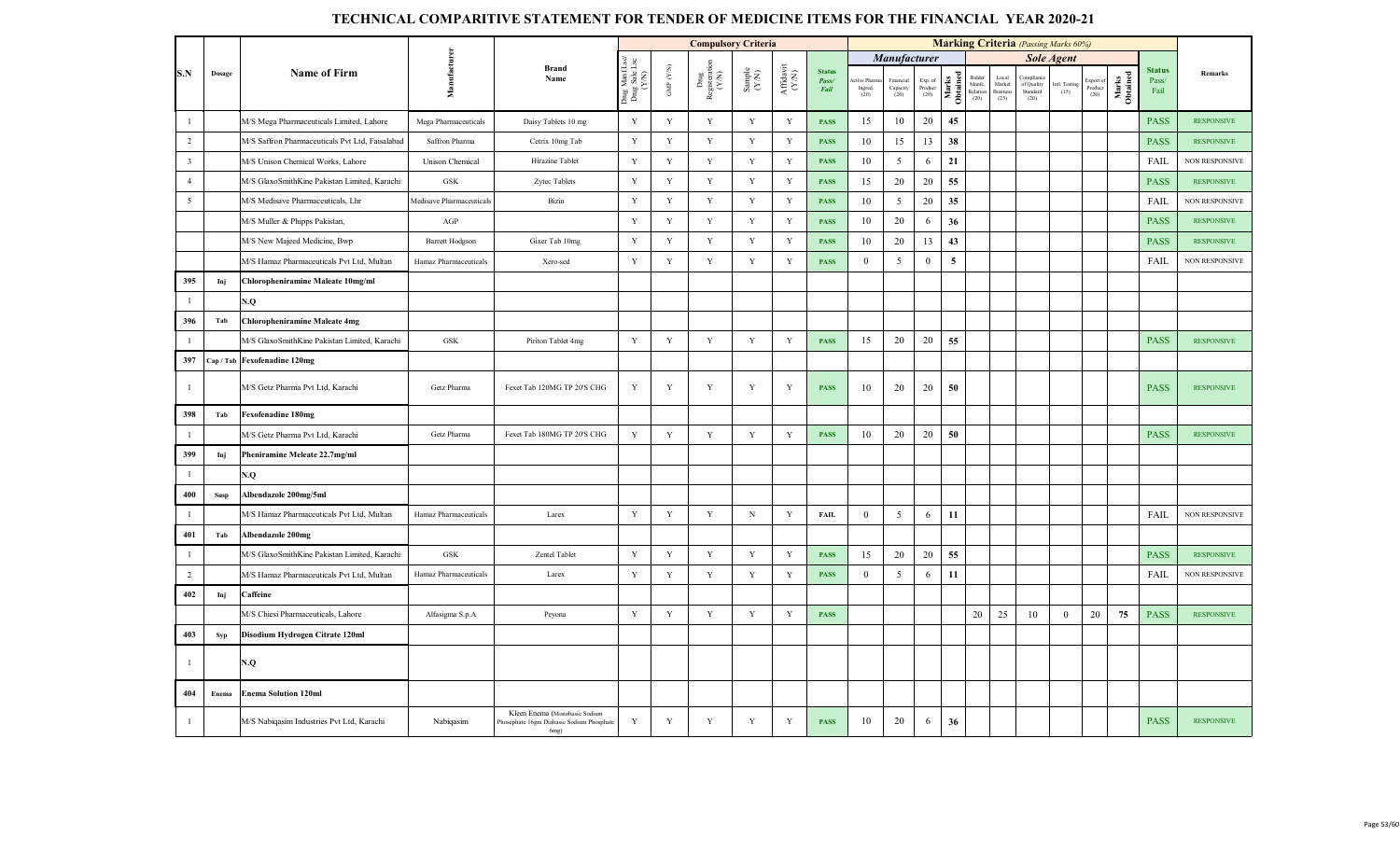|                         |              |                                               |                                     |                                           |                                         |                          | <b>Compulsory Criteria</b>                                                      |                                                             |                                           |                                |                                 |                               |                                                                        |                   |                                      |                                            | <b>Marking Criteria</b> (Passing Marks 60%)  |                       |                              |                   |                                |                   |
|-------------------------|--------------|-----------------------------------------------|-------------------------------------|-------------------------------------------|-----------------------------------------|--------------------------|---------------------------------------------------------------------------------|-------------------------------------------------------------|-------------------------------------------|--------------------------------|---------------------------------|-------------------------------|------------------------------------------------------------------------|-------------------|--------------------------------------|--------------------------------------------|----------------------------------------------|-----------------------|------------------------------|-------------------|--------------------------------|-------------------|
|                         |              |                                               |                                     |                                           |                                         |                          |                                                                                 |                                                             |                                           |                                |                                 | Manufacturer                  |                                                                        |                   |                                      |                                            |                                              | <b>Sole Agent</b>     |                              |                   |                                |                   |
| S.N                     | Dosage       | <b>Name of Firm</b>                           | Manufacturen                        | <b>Brand</b><br>Name                      | Drug ManfLsc/<br>Drug Sale Lsc<br>(Y/N) | ${\rm GMP}$ ${\rm (YN)}$ | $\begin{array}{c} \mathrm{Dng} \\ \mathrm{Registeration} \\ (Y\!N) \end{array}$ | $\begin{array}{c} \text{Sample} \\ (\text{YM}) \end{array}$ | ${\bf Aff} {\bf davit} \atop ({\bf Y/N})$ | <b>Status</b><br>Pass/<br>Fail | Active Pharm<br>Ingred.<br>(20) | Financial<br>Capacity<br>(20) | $\begin{array}{c} \text{Exp. of}\\ \text{Product} \\ (20) \end{array}$ | Marks<br>Obtained | Bidder<br>Manfc.<br>Relation<br>(20) | Local<br>Market<br><b>Business</b><br>(25) | Compliance<br>of Quality<br>Standard<br>(20) | Intl. Testing<br>(15) | Export of<br>Product<br>(20) | Marks<br>Obtained | <b>Status</b><br>Pass/<br>Fail | Remarks           |
| $\overline{2}$          |              | M/S Pharmasol Pvt Ltd, Lahore                 | Pharmasol                           | Crisvin Injection 2mg/2ml                 | Y                                       | Y                        | Y                                                                               | Y                                                           | Y                                         | <b>PASS</b>                    | 10                              | 10                            | 20                                                                     | 40                |                                      |                                            |                                              |                       |                              |                   | <b>PASS</b>                    | <b>RESPONSIVE</b> |
| 405                     | <b>Drops</b> | <b>Gentamycin Ear Drops</b>                   |                                     |                                           |                                         |                          |                                                                                 |                                                             |                                           |                                |                                 |                               |                                                                        |                   |                                      |                                            |                                              |                       |                              |                   |                                |                   |
| $\mathbf{1}$            |              | N.Q                                           |                                     |                                           |                                         |                          |                                                                                 |                                                             |                                           |                                |                                 |                               |                                                                        |                   |                                      |                                            |                                              |                       |                              |                   |                                |                   |
| 406                     | Cap.         | Loperamide                                    |                                     |                                           |                                         |                          |                                                                                 |                                                             |                                           |                                |                                 |                               |                                                                        |                   |                                      |                                            |                                              |                       |                              |                   |                                |                   |
| $\mathbf{1}$            |              | N.Q                                           |                                     |                                           |                                         |                          |                                                                                 |                                                             |                                           |                                |                                 |                               |                                                                        |                   |                                      |                                            |                                              |                       |                              |                   |                                |                   |
| 407                     | Inj.         | Linezolid 600mg/300ml                         |                                     |                                           |                                         |                          |                                                                                 |                                                             |                                           |                                |                                 |                               |                                                                        |                   |                                      |                                            |                                              |                       |                              |                   |                                |                   |
| $\mathbf{1}$            |              | M/S Genix Pharma Pvt Ltd, Karachi             | Genix Pharma Pvt Ltd                | Zyspan infusion 600mg/300ml               | $\mathbf Y$                             | $\mathbf Y$              | Y                                                                               | $\mathbf Y$                                                 | Y                                         | <b>PASS</b>                    | 10                              | 20                            | $\mathbf{0}$                                                           | 30                |                                      |                                            |                                              |                       |                              |                   | FAIL                           | NON RESPONSIVE    |
| $\overline{2}$          |              | M/S Vision Pharmaceuticals Pvt Ltd, Islamabad | Vision Pharmaceuticals              | Linzy Infusion (Without IV Set)           | $\mathbf Y$                             | Y                        | $\mathbf Y$                                                                     | Y                                                           | Y                                         | <b>PASS</b>                    | 10                              | 10                            | $\overline{3}$                                                         | 23                |                                      |                                            |                                              |                       |                              |                   | FAIL                           | NON RESPONSIVE    |
| $\overline{\mathbf{3}}$ |              | M/S Wilshire Laboratories Pvt Ltd, Lahore     | Wilshire Laboratories<br>Pvt Ltd    | Volinza Injection                         | $\mathbf Y$                             | $\mathbf Y$              | Y                                                                               | $\mathbf Y$                                                 | $\mathbf Y$                               | <b>PASS</b>                    | 10                              | 10                            | $20\,$                                                                 | 40                |                                      |                                            |                                              |                       |                              |                   | <b>PASS</b>                    | <b>RESPONSIVE</b> |
| $\overline{4}$          |              | M/S Bosch Pharmaceuticals Pvt Ltd, Karachi    | <b>Bosch Pharma</b>                 | Zolrest                                   | Y                                       | Y                        | Y                                                                               | Y                                                           | Y                                         | <b>PASS</b>                    | 10                              | 20                            | 13                                                                     | 43                |                                      |                                            |                                              |                       |                              |                   | <b>PASS</b>                    | <b>RESPONSIVE</b> |
| $5\overline{)}$         |              | M/S New Majeed Medicine, Bwp                  | <b>Barrett Hodgson</b>              | Barizold Inf 600mg/300ml                  | Y                                       | Y                        | Y                                                                               | Y                                                           | Y                                         | <b>PASS</b>                    | 10                              | 20                            | 13                                                                     | 43                |                                      |                                            |                                              |                       |                              |                   | <b>PASS</b>                    | <b>RESPONSIVE</b> |
| 408                     | Tab.         | Linezolid 600mg                               |                                     |                                           |                                         |                          |                                                                                 |                                                             |                                           |                                |                                 |                               |                                                                        |                   |                                      |                                            |                                              |                       |                              |                   |                                |                   |
| $\mathbf{1}$            |              | M/S Pharma Lord Pvt Ltd, Layyah               | Pharma Lord                         | Linanti                                   | $\mathbf Y$                             | Y                        | Y                                                                               | $\mathbf Y$                                                 | N                                         | <b>FAIL</b>                    | 10                              | 5                             | $\overline{\mathbf{3}}$                                                | 18                |                                      |                                            |                                              |                       |                              |                   | FAIL                           | NON RESPONSIVE    |
| $\overline{2}$          |              | M/S Muller & Phipps Pakistan,                 | Pharmatec                           |                                           | Y                                       | Y                        | $\mathbf Y$                                                                     | Y                                                           | Y                                         | <b>PASS</b>                    | $\overline{0}$                  | $\overline{0}$                | 6                                                                      | 6                 |                                      |                                            |                                              |                       |                              |                   | FAIL                           | NON RESPONSIVE    |
| $\overline{\mathbf{3}}$ |              | M/S Bosch Pharmaceuticals Pvt Ltd, Karachi    | Bosch Pharma                        | Zolrest                                   | Y                                       | Y                        | Y                                                                               | Y                                                           | Y                                         | <b>PASS</b>                    | 10                              | 20                            | 13                                                                     | 43                |                                      |                                            |                                              |                       |                              |                   | <b>PASS</b>                    | <b>RESPONSIVE</b> |
| $\overline{4}$          |              | M/S Hassan Surgical, Bahawalpur               | <b>ATCO Laboratories</b>            | avotrexid 600mg                           | Y                                       | $\mathbf Y$              | Y                                                                               | $\mathbf Y$                                                 | Y                                         | <b>PASS</b>                    | 10                              | 20                            | 6                                                                      | 36                |                                      |                                            |                                              |                       |                              |                   | <b>PASS</b>                    | <b>RESPONSIVE</b> |
| 5                       |              | M/S New Majeed Medicine, Bwp                  | <b>Barrett Hodgson</b>              | Barizold 600mg Tab                        | Y                                       | Y                        | Y                                                                               | Y                                                           | Y                                         | <b>PASS</b>                    | 10                              | 20                            | 13                                                                     | 43                |                                      |                                            |                                              |                       |                              |                   | <b>PASS</b>                    | <b>RESPONSIVE</b> |
| 409                     | Syp          | Linezolid 100mg/5ml                           |                                     |                                           |                                         |                          |                                                                                 |                                                             |                                           |                                |                                 |                               |                                                                        |                   |                                      |                                            |                                              |                       |                              |                   |                                |                   |
| $\mathbf{1}$            |              | M/S Pharma Lord Pvt Ltd, Layyah               | Pharma Lord                         | Linanti                                   | Y                                       | Y                        | Y                                                                               | $\mathbf Y$                                                 | N                                         | <b>FAIL</b>                    | 10                              | 5                             | $\bf{0}$                                                               | 15                |                                      |                                            |                                              |                       |                              |                   | FAIL                           | NON RESPONSIVE    |
| $\overline{2}$          |              | M/S New Majeed Medicine, Bwp                  | <b>Barrett Hodgson</b>              | Barizold Dry Susp 100mg/5ml               | Y                                       | Y                        | $\mathbf Y$                                                                     | $\mathbf Y$                                                 | Y                                         | <b>PASS</b>                    | 10                              | 20                            | 13                                                                     | 43                |                                      |                                            |                                              |                       |                              |                   | <b>PASS</b>                    | <b>RESPONSIVE</b> |
| 410                     | Solution     | Micro enema 20ml                              |                                     |                                           |                                         |                          |                                                                                 |                                                             |                                           |                                |                                 |                               |                                                                        |                   |                                      |                                            |                                              |                       |                              |                   |                                |                   |
| $\overline{1}$          |              | N.Q                                           |                                     |                                           |                                         |                          |                                                                                 |                                                             |                                           |                                |                                 |                               |                                                                        |                   |                                      |                                            |                                              |                       |                              |                   |                                |                   |
| 411                     | Tab          | Solifenacin 5mg                               |                                     |                                           |                                         |                          |                                                                                 |                                                             |                                           |                                |                                 |                               |                                                                        |                   |                                      |                                            |                                              |                       |                              |                   |                                |                   |
|                         |              | M/S Getz Pharma Pvt Ltd, Karachi              | Getz Pharma                         | Solifen Tab 5MG TP 10'S                   | $\mathbf Y$                             | Y                        | Y                                                                               | Y                                                           | Y                                         | <b>PASS</b>                    | 10                              | 20                            | 20                                                                     | 50                |                                      |                                            |                                              |                       |                              |                   | <b>PASS</b>                    | <b>RESPONSIVE</b> |
| 412                     | Cap          | Tamsolusin + Deutasteride                     |                                     |                                           |                                         |                          |                                                                                 |                                                             |                                           |                                |                                 |                               |                                                                        |                   |                                      |                                            |                                              |                       |                              |                   |                                |                   |
| $\mathbf{1}$            |              | M/S Getz Pharma Pvt Ltd, Karachi              | Getz Pharma                         | Tamsolin Plus Caps 0.4MG+0.5MG<br>TP 20'S | $\mathbf{v}$                            | Y                        | Y                                                                               | Y                                                           | Y                                         | <b>PASS</b>                    | $10\,$                          | 20                            | $20\,$                                                                 | 50                |                                      |                                            |                                              |                       |                              |                   | <b>PASS</b>                    | <b>RESPONSIVE</b> |
| $\overline{2}$          |              | M/S Global Pharmaceuticals Pvt Ltd, Islamabad | Global Pharma                       | Tamsol-D Cap                              | $\mathbf Y$                             | $\mathbf Y$              | Y                                                                               | $\mathbf Y$                                                 | $\mathbf Y$                               | <b>PASS</b>                    | 10                              | 20                            | 6                                                                      | 36                |                                      |                                            |                                              |                       |                              |                   | <b>PASS</b>                    | <b>RESPONSIVE</b> |
| 413                     | Tab          | <b>Mycophenolate Mefetil 500mg</b>            |                                     |                                           |                                         |                          |                                                                                 |                                                             |                                           |                                |                                 |                               |                                                                        |                   |                                      |                                            |                                              |                       |                              |                   |                                |                   |
| $\mathbf{1}$            |              | M/S Allmed (Private) Limited, Lahore          | Allmed Pvt Ltd                      | Suprimun                                  | $\mathbf Y$                             | $\mathbf Y$              | $\mathbf Y$                                                                     | $\mathbf Y$                                                 | $\mathbf Y$                               | <b>PASS</b>                    | 15                              | 10                            | 20                                                                     | 45                |                                      |                                            |                                              |                       |                              |                   | <b>PASS</b>                    | <b>RESPONSIVE</b> |
| $\overline{2}$          |              | M/S Roche Pakistan Limited, Karachi           | Delpharm, Milano,<br>Segrate, Italy | Cellcept Tab 500mg                        | $\mathbf Y$                             | Y                        | Y                                                                               | Y                                                           | Y                                         | <b>PASS</b>                    |                                 |                               |                                                                        |                   | 20                                   | 25                                         | 10                                           | $\overline{7}$        | 20                           | 82                | <b>PASS</b>                    | <b>RESPONSIVE</b> |
| $\overline{\mathbf{3}}$ |              | M/S Platinum Pharmaceuticals Pvt Ltd, Karachi | Platinum Pharma                     | Mygraf                                    | $\mathbf Y$                             | $\mathbf Y$              | Y                                                                               | N                                                           | Y                                         | FAIL                           | 10                              | 20                            | 6                                                                      | 36                |                                      |                                            |                                              |                       |                              |                   | <b>PASS</b>                    | NON RESPONSIVE    |
| $\overline{4}$          |              | M/S Mughees Medicine Company, Bahawalpur      | Genome                              |                                           | $\mathbf Y$                             | $\mathbf Y$              | $\mathbf Y$                                                                     | $\mathbf Y$                                                 | $\mathbf Y$                               | <b>PASS</b>                    | 10                              | $5\overline{)}$               | 6                                                                      | 21                |                                      |                                            |                                              |                       |                              |                   | FAIL                           | NON RESPONSIVE    |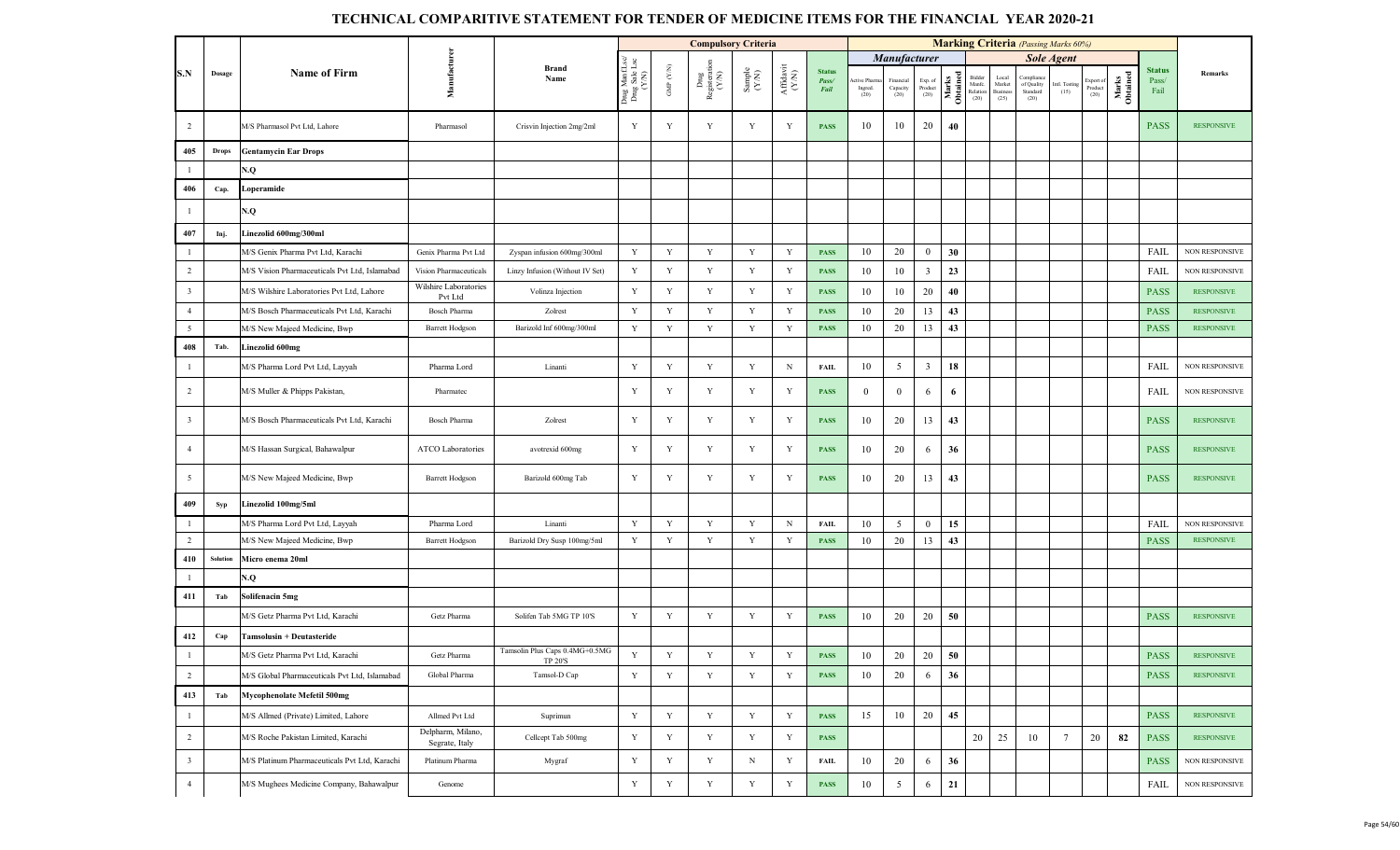|                         |                       |                                                                            |                           |                         |                                          |                                 | <b>Compulsory Criteria</b>                                             |                                                              |                              |                                |                                 |                                                |                           |                   |                                      |                                     | <b>Marking Criteria</b> (Passing Marks 60%) |                       |                              |                   |                                |                       |
|-------------------------|-----------------------|----------------------------------------------------------------------------|---------------------------|-------------------------|------------------------------------------|---------------------------------|------------------------------------------------------------------------|--------------------------------------------------------------|------------------------------|--------------------------------|---------------------------------|------------------------------------------------|---------------------------|-------------------|--------------------------------------|-------------------------------------|---------------------------------------------|-----------------------|------------------------------|-------------------|--------------------------------|-----------------------|
|                         |                       |                                                                            |                           |                         |                                          |                                 |                                                                        |                                                              |                              |                                |                                 | Manufacturer                                   |                           |                   |                                      |                                     |                                             | <b>Sole Agent</b>     |                              |                   |                                |                       |
| S.N                     | Dosage                | <b>Name of Firm</b>                                                        | Manufacturen              | <b>Brand</b><br>Name    | Drug Manf.Lsc/<br>Drug Sale Lsc<br>(Y/N) | GMP $(\mathcal{Y},\mathcal{N})$ | $\begin{array}{c} \rm{Dng} \\ \rm{Registeration} \\ (Y/N) \end{array}$ | $\begin{array}{c} \text{Sample} \\ (\text{Y/N}) \end{array}$ | ${\bf Affa} {\bf vit}$ (Y/N) | <b>Status</b><br>Pass/<br>Fail | Active Pharm<br>Ingred.<br>(20) | Financial<br>$\operatorname{Capacity}$<br>(20) | Exp. of<br>Product $(20)$ | Marks<br>Obtained | Bidder<br>Manfe.<br>Relation<br>(20) | Local<br>Market<br>Business<br>(25) | Compliar<br>of Quality<br>Standard<br>(20)  | Intl. Testing<br>(15) | Export of<br>Product<br>(20) | Marks<br>Obtained | <b>Status</b><br>Pass/<br>Fail | Remarks               |
| 414                     | Tab                   | Cyclophosphamide 50mg                                                      |                           |                         |                                          |                                 |                                                                        |                                                              |                              |                                |                                 |                                                |                           |                   |                                      |                                     |                                             |                       |                              |                   |                                |                       |
| $\mathbf{1}$            |                       | N.Q                                                                        |                           |                         |                                          |                                 |                                                                        |                                                              |                              |                                |                                 |                                                |                           |                   |                                      |                                     |                                             |                       |                              |                   |                                |                       |
| 415                     | Tab                   | Sevelamer 400mg                                                            |                           |                         |                                          |                                 |                                                                        |                                                              |                              |                                |                                 |                                                |                           |                   |                                      |                                     |                                             |                       |                              |                   |                                |                       |
|                         |                       | M/S Mughees Medicine Company, Bahawalpur                                   | Genome                    |                         | Y                                        | $\mathbf Y$                     | $\mathbf Y$                                                            | $\mathbf Y$                                                  | Y                            | <b>PASS</b>                    | 10                              | 5                                              | 13                        | 28                |                                      |                                     |                                             |                       |                              |                   | FAIL                           | NON RESPONSIVE        |
|                         |                       | 416 Ear Drops Soda Glycerin                                                |                           |                         |                                          |                                 |                                                                        |                                                              |                              |                                |                                 |                                                |                           |                   |                                      |                                     |                                             |                       |                              |                   |                                |                       |
| $\overline{1}$          |                       | N.Q                                                                        |                           |                         |                                          |                                 |                                                                        |                                                              |                              |                                |                                 |                                                |                           |                   |                                      |                                     |                                             |                       |                              |                   |                                |                       |
| 417                     | <b>Nasal</b><br>Spray | <b>Friamcenolone 55mcg/act</b>                                             |                           |                         |                                          |                                 |                                                                        |                                                              |                              |                                |                                 |                                                |                           |                   |                                      |                                     |                                             |                       |                              |                   |                                |                       |
| $\mathbf{1}$            |                       | N.Q                                                                        |                           |                         |                                          |                                 |                                                                        |                                                              |                              |                                |                                 |                                                |                           |                   |                                      |                                     |                                             |                       |                              |                   |                                |                       |
| 418                     | Inj                   | Atracurium Besylate 10mg/ml, 2.5ml                                         |                           |                         |                                          |                                 |                                                                        |                                                              |                              |                                |                                 |                                                |                           |                   |                                      |                                     |                                             |                       |                              |                   |                                |                       |
| $\overline{1}$          |                       | M/S Bajwa Pharmaceuticals Pvt Ltd, Lahore                                  | Bajwa Pharmaceuticals     | Relocurium Inj. 3ml     | Y                                        | Y                               | Y                                                                      | $\, {\rm N}$                                                 | Y                            | FAIL                           | 15                              | 5                                              | $\overline{0}$            | 20                |                                      |                                     |                                             |                       |                              |                   | <b>FAIL</b>                    | NON RESPONSIVE        |
| 2                       |                       | M/S Brookes Pharma Pvt Ltd, Karachi                                        | <b>Brookes Pharma</b>     | Acuron Injection 5x3ml  | $\mathbf Y$                              | Y                               | Y                                                                      | Y                                                            | $\mathbf Y$                  | <b>PASS</b>                    | 10                              | 20                                             | 13                        | 43                |                                      |                                     |                                             |                       |                              |                   | <b>PASS</b>                    | <b>RESPONSIVE</b>     |
| $\overline{\mathbf{3}}$ |                       | M/S Surge Laboratories Pvt Ltd, Karachi                                    | Surge Laboratories        | Inj. Efacurium          | Y                                        | Y                               | Y                                                                      | Y                                                            | Y                            | <b>PASS</b>                    | 15                              | 10                                             | 6                         | 31                |                                      |                                     |                                             |                       |                              |                   | FAIL                           | <b>NON RESPONSIVE</b> |
| 419                     | Inj                   | Atracurium Besylate 10mg/ml, 5ml                                           |                           |                         |                                          |                                 |                                                                        |                                                              |                              |                                |                                 |                                                |                           |                   |                                      |                                     |                                             |                       |                              |                   |                                |                       |
| $\overline{1}$          |                       | M/S Bajwa Pharmaceuticals Pvt Ltd, Lahore                                  | Bajwa Pharmaceuticals     | Relocurium Inj. 5ml     | Y                                        | Y                               | Y                                                                      | $\,$ N                                                       | Y                            | <b>FAIL</b>                    | 15                              | 5                                              | 13                        | 33                |                                      |                                     |                                             |                       |                              |                   | FAIL                           | <b>NON RESPONSIVE</b> |
| $\overline{2}$          |                       | M/S Brookes Pharma Pvt Ltd, Karachi                                        | <b>Brookes Pharma</b>     | Acuron Injection 5x5ml  | $\mathbf Y$                              | Y                               | $\mathbf Y$                                                            | $\mathbf Y$                                                  | $\mathbf Y$                  | <b>PASS</b>                    | 10                              | 20                                             | 13                        | 43                |                                      |                                     |                                             |                       |                              |                   | <b>PASS</b>                    | <b>RESPONSIVE</b>     |
| $\overline{\mathbf{3}}$ |                       | M/S Surge Laboratories Pvt Ltd, Karachi                                    | Surge Laboratories        | Inj. Efacurium          | Y                                        | $\mathbf Y$                     | Y                                                                      | Y                                                            | Y                            | <b>PASS</b>                    | 15                              | 10                                             | 6                         | 31                |                                      |                                     |                                             |                       |                              |                   | FAIL                           | <b>NON RESPONSIVE</b> |
| 420                     | Inj                   | Glycopyrrolate 0.5mg, Neostigmine Methyl<br>Sulphate 2.5mg, Ampoule of 1ml |                           |                         |                                          |                                 |                                                                        |                                                              |                              |                                |                                 |                                                |                           |                   |                                      |                                     |                                             |                       |                              |                   |                                |                       |
| $\mathbf{1}$            |                       | M/S Bajwa Pharmaceuticals Pvt Ltd, Lahore                                  | Bajwa Pharmaceuticals     | Glycosting Inj. 1ml     | $\mathbf Y$                              | Y                               | $\mathbf Y$                                                            | $\mathbf N$                                                  | Y                            | FAIL                           | 10                              | 5                                              | 13                        | 28                |                                      |                                     |                                             |                       |                              |                   | FAIL                           | NON RESPONSIVE        |
| $\overline{2}$          |                       | M/S Brookes Pharma Pvt Ltd, Karachi                                        | Brookes Pharma            | Neo-Pyrolate Injection  | $\mathbf Y$                              | $\mathbf Y$                     | Y                                                                      | $_{\rm N}$                                                   | Y                            | <b>FAIL</b>                    | 10                              | 20                                             | 13                        | 43                |                                      |                                     |                                             |                       |                              |                   | <b>PASS</b>                    | NON RESPONSIVE        |
| 421                     | Solution              | soflurane 100ml                                                            |                           |                         |                                          |                                 |                                                                        |                                                              |                              |                                |                                 |                                                |                           |                   |                                      |                                     |                                             |                       |                              |                   |                                |                       |
| $\overline{1}$          |                       | M/S New Majeed Medicine, Bwp                                               | Piramal Critical Care USA | Restane 100ml           | Y                                        | Y                               | Y                                                                      | Y                                                            | Y                            | <b>PASS</b>                    |                                 |                                                |                           |                   | 20                                   | 25                                  | 20                                          | $\mathbf{0}$          |                              | 66                | <b>PASS</b>                    | <b>RESPONSIVE</b>     |
| 422                     | Inj                   | Ketamine HCl 50mg/ml, 10ml                                                 |                           |                         |                                          |                                 |                                                                        |                                                              |                              |                                |                                 |                                                |                           |                   |                                      |                                     |                                             |                       |                              |                   |                                |                       |
| $\mathbf{1}$            |                       | M/S MTI Medicals Pvt Ltd, Lahore                                           | MTI Medicals Pvt Ltd      | Antamin 500mg Injection | Y                                        | Y                               | $\mathbf Y$                                                            | Y                                                            | Y                            | <b>PASS</b>                    | 15                              | 5                                              | $\overline{\mathbf{3}}$   | 23                |                                      |                                     |                                             |                       |                              |                   | FAIL                           | NON RESPONSIVE        |
| 423                     | Inj                   | Pancuronium 4mg/2ml                                                        |                           |                         |                                          |                                 |                                                                        |                                                              |                              |                                |                                 |                                                |                           |                   |                                      |                                     |                                             |                       |                              |                   |                                |                       |
|                         |                       |                                                                            |                           |                         |                                          |                                 |                                                                        |                                                              |                              |                                |                                 |                                                |                           |                   |                                      |                                     |                                             |                       |                              |                   |                                |                       |
| 424                     | Inj                   | Propofol 10mg/ml, Ampoule of 20ml                                          |                           |                         |                                          |                                 |                                                                        |                                                              |                              |                                |                                 |                                                |                           |                   |                                      |                                     |                                             |                       |                              |                   |                                |                       |
| $\mathbf{1}$            |                       | M/S Hassan Surgical, Bahawalpur                                            | <b>B.Braun Pakistan</b>   | Propofol lipuro         | $\mathbf Y$                              | Y                               | $\mathbf Y$                                                            | $\mathbf Y$                                                  | Y                            | <b>PASS</b>                    |                                 |                                                |                           |                   | 20                                   | 25                                  | 10                                          | $7\phantom{.0}$       | 20                           | 82                | <b>PASS</b>                    | <b>RESPONSIVE</b>     |
| $\overline{2}$          |                       | M/S New Majeed Medicine, Bwp                                               | Dongkook Pharma Korea     | Inj Pofol 10mg/ml 20ml  | Y                                        | Y                               | Y                                                                      | Y                                                            | Y                            | <b>PASS</b>                    |                                 |                                                |                           |                   | 20                                   | 25                                  | 10                                          | $\mathbf{0}$          | 20                           | 75                | <b>PASS</b>                    | <b>RESPONSIVE</b>     |
| 425                     | Inj                   | <b>Rocuronium 10mg</b>                                                     |                           |                         |                                          |                                 |                                                                        |                                                              |                              |                                |                                 |                                                |                           |                   |                                      |                                     |                                             |                       |                              |                   |                                |                       |
|                         |                       | M/S MTI Medicals Pvt Ltd, Lahore                                           | MTI Medicals Pvt Ltd      | Roconium 50mg           | $\mathbf Y$                              | $\mathbf Y$                     | Y                                                                      | Y                                                            | Y                            | <b>PASS</b>                    | 10                              | 5                                              | 13                        | 28                |                                      |                                     |                                             |                       |                              |                   | FAIL                           | <b>NON RESPONSIVE</b> |
| 426                     | Solution              | Sevoflurane 250ml                                                          |                           |                         |                                          |                                 |                                                                        |                                                              |                              |                                |                                 |                                                |                           |                   |                                      |                                     |                                             |                       |                              |                   |                                |                       |
| $\mathbf{1}$            |                       | N.Q                                                                        |                           |                         |                                          |                                 |                                                                        |                                                              |                              |                                |                                 |                                                |                           |                   |                                      |                                     |                                             |                       |                              |                   |                                |                       |
| 427                     | Inj                   | Suxamethonium Chloride 100mg, Ampoule of<br>2ml                            |                           |                         |                                          |                                 |                                                                        |                                                              |                              |                                |                                 |                                                |                           |                   |                                      |                                     |                                             |                       |                              |                   |                                |                       |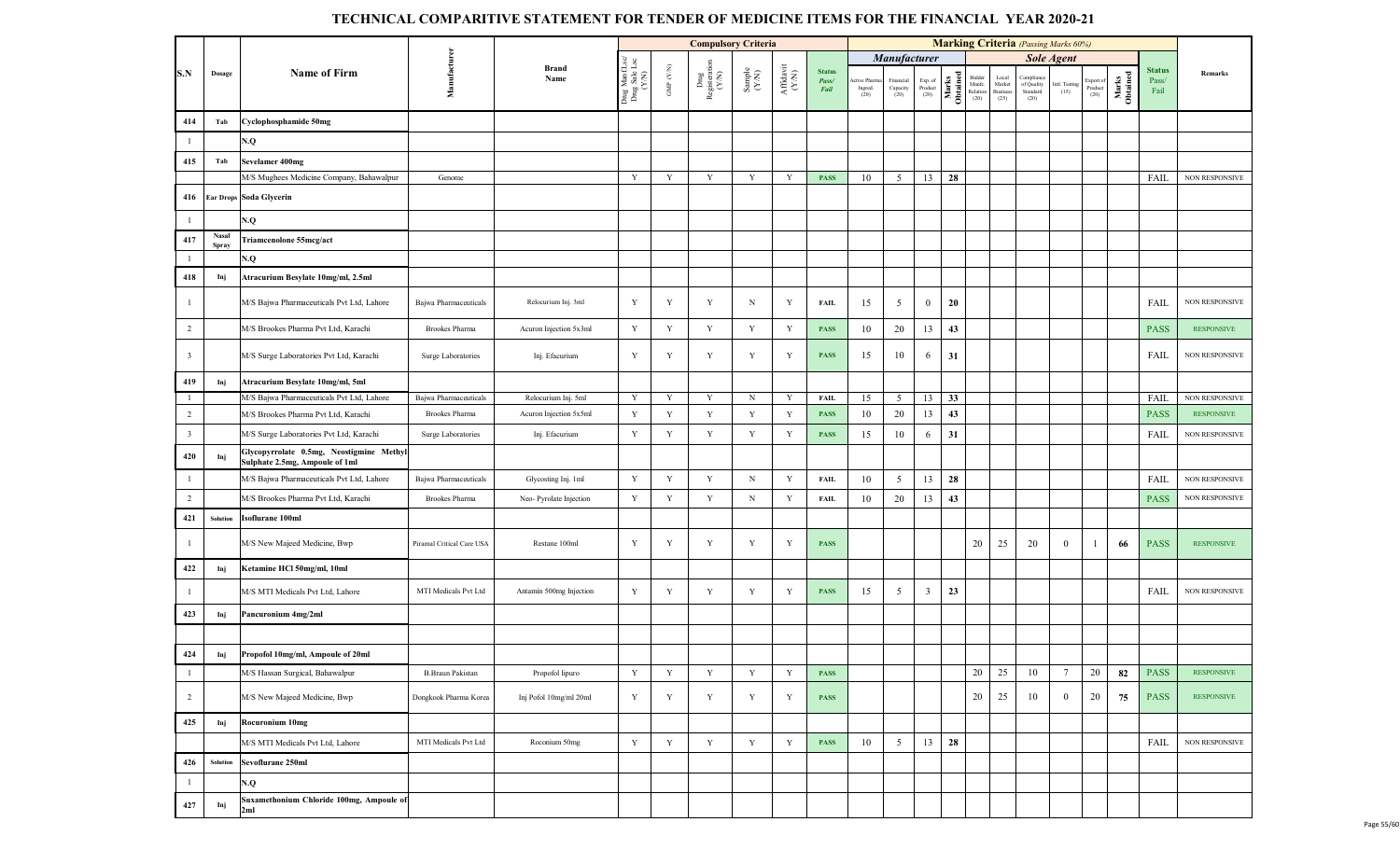|                          |        |                                                              |                       |                                   |                                     |              | <b>Compulsory Criteria</b>     |               |                    |                                |                                   |                               |                            |                   |                                      |                                     |                                              | <b>Marking Criteria</b> (Passing Marks 60%) |                              |                   |                                |                       |
|--------------------------|--------|--------------------------------------------------------------|-----------------------|-----------------------------------|-------------------------------------|--------------|--------------------------------|---------------|--------------------|--------------------------------|-----------------------------------|-------------------------------|----------------------------|-------------------|--------------------------------------|-------------------------------------|----------------------------------------------|---------------------------------------------|------------------------------|-------------------|--------------------------------|-----------------------|
|                          |        |                                                              |                       | <b>Brand</b>                      |                                     |              |                                |               |                    |                                |                                   | Manufacturer                  |                            |                   |                                      |                                     |                                              | <b>Sole Agent</b>                           |                              |                   |                                |                       |
| S.N                      | Dosage | Name of Firm                                                 | nufact<br>g           | Name                              | Drug ManfLs<br>Drug Sale Ls<br>Y/N) | (NN)<br>GMP  | Drug<br>Registeration<br>(Y/N) | Sample $(NN)$ | Affidavit<br>(Y/N) | <b>Status</b><br>Pass/<br>Fail | ctive Pharma<br>Ingred.<br>$(20)$ | Financial<br>Capacity<br>(20) | Exp. of<br>Product<br>(20) | Marks<br>Obtained | Bidder<br>Manfc.<br>Relation<br>(20) | Local<br>Market<br>Business<br>(25) | Compliance<br>of Quality<br>Standard<br>(20) | Intl. Testing<br>(15)                       | Export of<br>Product<br>(20) | Marks<br>Obtained | <b>Status</b><br>Pass/<br>Fail | Remarks               |
|                          |        | M/S Bajwa Pharmaceuticals Pvt Ltd, Lahore                    | Baiwa Pharmaceuticals | Suxathon Inj. 2ml                 | Y                                   | $\mathbf{v}$ | Y                              | $\mathbf N$   | Y                  | <b>FAIL</b>                    | 15                                | 5                             | 13                         | 33                |                                      |                                     |                                              |                                             |                              |                   | FAIL                           | <b>NON RESPONSIVE</b> |
| $\overline{2}$           |        | M/S Surge Laboratories Pvt Ltd, Karachi                      | Surge Laboratories    | Ini.Neuronium                     | Y                                   |              | v                              | <b>REJ</b>    | Y                  | FAIL                           | 15                                | 10                            | 6                          | 31                |                                      |                                     |                                              |                                             |                              |                   | FAIL                           | <b>NON RESPONSIVE</b> |
| $\overline{3}$           |        | M/S Hassan Surgical, Bahawalpur                              | <b>ICI</b> Pakistan   | Suxam Inj 100mg/2ml               | Y                                   | V            | V                              | Y             | Y                  | <b>PASS</b>                    | 10                                | 20                            | 20                         | 50                |                                      |                                     |                                              |                                             |                              |                   | <b>PASS</b>                    | <b>RESPONSIVE</b>     |
| 428                      | Inj    | Thiopentone Sodium 500mg (Powder in Vial)                    |                       |                                   |                                     |              |                                |               |                    |                                |                                   |                               |                            |                   |                                      |                                     |                                              |                                             |                              |                   |                                |                       |
|                          |        | N.Q                                                          |                       |                                   |                                     |              |                                |               |                    |                                |                                   |                               |                            |                   |                                      |                                     |                                              |                                             |                              |                   |                                |                       |
| 429                      | Inj    | Vecuronium 4mg/ml                                            |                       |                                   |                                     |              |                                |               |                    |                                |                                   |                               |                            |                   |                                      |                                     |                                              |                                             |                              |                   |                                |                       |
|                          |        | N.Q                                                          |                       |                                   |                                     |              |                                |               |                    |                                |                                   |                               |                            |                   |                                      |                                     |                                              |                                             |                              |                   |                                |                       |
| 430                      | Inj    | Bupivacaine HCl 0.5%, 5mg, Ampoule of<br>10 <sub>ml</sub>    |                       |                                   |                                     |              |                                |               |                    |                                |                                   |                               |                            |                   |                                      |                                     |                                              |                                             |                              |                   |                                |                       |
|                          |        | M/S Brookes Pharma Pvt Ltd, Karachi                          | <b>Brookes Pharma</b> | Sensocain Injection               | Y                                   |              |                                | Y             | V                  | <b>PASS</b>                    | 10                                | 20                            | 13                         | 43                |                                      |                                     |                                              |                                             |                              |                   | <b>PASS</b>                    | <b>RESPONSIVE</b>     |
| 431                      | Inj    | Bupivacaine HCl 0.75% Spinal 7.5mg,<br><b>Ampoule of 2ml</b> |                       |                                   |                                     |              |                                |               |                    |                                |                                   |                               |                            |                   |                                      |                                     |                                              |                                             |                              |                   |                                |                       |
|                          |        | M/S Bajwa Pharmaceuticals Pvt Ltd, Lahore                    | Bajwa Pharmaceuticals | Pivacain-SP Inj. 2ml              | Y                                   | $\mathbf{v}$ |                                | N             | Y                  | <b>FAIL</b>                    | 10                                | 5                             | 13                         | 28                |                                      |                                     |                                              |                                             |                              |                   | FAIL                           | <b>NON RESPONSIVE</b> |
| $\overline{c}$           |        | M/S Brookes Pharma Pvt Ltd. Karachi                          | <b>Brookes Pharma</b> | Sensocain Spinal Inj 0.75%        | Y                                   | $\mathbf{v}$ | $\mathbf{v}$                   | Y             | Y                  | <b>PASS</b>                    | 10                                | 20                            | 13                         | 43                |                                      |                                     |                                              |                                             |                              |                   | <b>PASS</b>                    | <b>RESPONSIVE</b>     |
| $\overline{\mathcal{E}}$ |        | M/S Surge Laboratories Pvt Ltd, Karachi                      | Surge Laboratories    | Inj. Nervlok                      | Y                                   | $\mathbf{v}$ | v                              | Y             | Y                  | <b>PASS</b>                    | 15                                | 10                            | 6                          | 31                |                                      |                                     |                                              |                                             |                              |                   | FAIL                           | <b>NON RESPONSIVE</b> |
| $\overline{4}$           |        | M/S Abbott Laboratories Pakistan Ltd,                        | Abbott Laboratories   | Abocain Spinal Injection 7.5mg/ml | Y                                   | v            | v                              | Y             | Y                  | <b>PASS</b>                    | 10                                | 20                            | 13                         | 43                |                                      |                                     |                                              |                                             |                              |                   | <b>PASS</b>                    | <b>RESPONSIVE</b>     |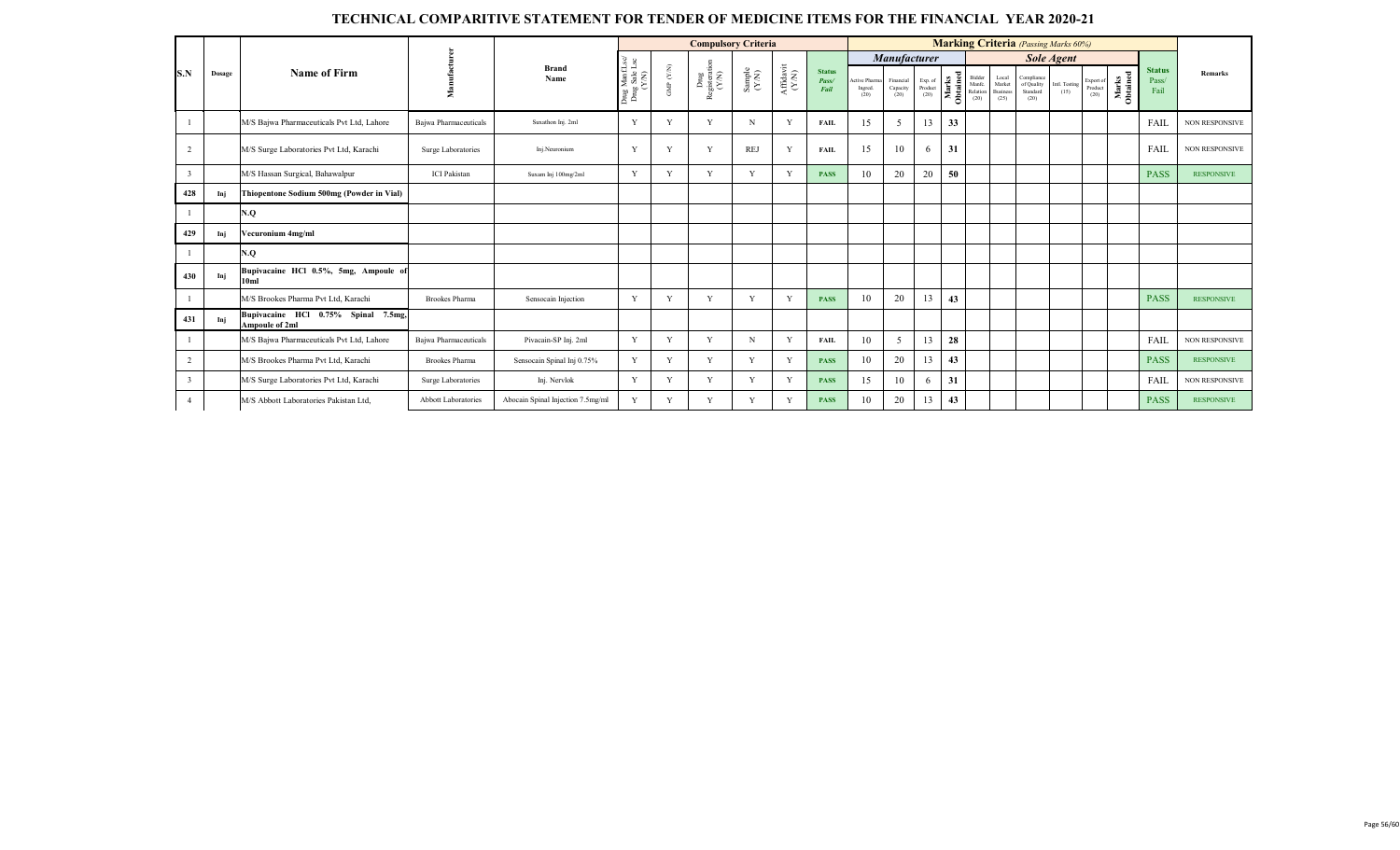|                         |              |                                                        |                          |                             |                                     |                    | <b>Compulsory Criteria</b>     |                                                              |                                           |                                |                                 |                              |                            |                   |                                   |                                                          | <b>Marking Criteria</b> (Passing Marks 60%) |                       |                              |                   |                                |                   |
|-------------------------|--------------|--------------------------------------------------------|--------------------------|-----------------------------|-------------------------------------|--------------------|--------------------------------|--------------------------------------------------------------|-------------------------------------------|--------------------------------|---------------------------------|------------------------------|----------------------------|-------------------|-----------------------------------|----------------------------------------------------------|---------------------------------------------|-----------------------|------------------------------|-------------------|--------------------------------|-------------------|
|                         |              |                                                        |                          |                             | es<br>Lisc                          |                    |                                |                                                              |                                           |                                |                                 | Manufacturer                 |                            |                   |                                   |                                                          |                                             | <b>Sole Agent</b>     |                              |                   |                                |                   |
| S.N                     | Dosage       | <b>Name of Firm</b>                                    | Manufacturen             | <b>Brand</b><br>Name        | Drug Manf.L<br>Drug Sale L<br>(Y/N) | GMP $(\text{Y/N})$ | Drug<br>Registeration<br>(Y/N) | $\begin{array}{c} \text{Sample} \\ (\text{Y-N}) \end{array}$ | ${\bf Aff} {\bf davit} \atop ({\bf Y/N})$ | <b>Status</b><br>Pass/<br>Fail | tive Pharm<br>Ingred.<br>$(20)$ | Financia<br>Capacity<br>(20) | Exp. of<br>Product<br>(20) | Marks<br>Obtained | Bidder<br>Manfc.<br>Relation (20) | $\frac{\text{Local}}{\text{Market}}$<br>Business<br>(25) | Complian<br>of Quality<br>Standard<br>(20)  | Intl. Testing<br>(15) | Export of<br>Product<br>(20) | Marks<br>Obtained | <b>Status</b><br>Pass/<br>Fail | Remarks           |
| 432                     | $_{\rm Gel}$ | Lignocaine Gel 2% Tube of 15gm                         |                          |                             |                                     |                    |                                |                                                              |                                           |                                |                                 |                              |                            |                   |                                   |                                                          |                                             |                       |                              |                   |                                |                   |
| $\mathbf{1}$            |              | M/S New Majeed Medicine, Bwp                           | <b>Barrett Hodgson</b>   | Xyloaid Jelly               | Y                                   | $\mathbf Y$        | $\mathbf Y$                    | $\mathbf Y$                                                  | $\mathbf Y$                               | <b>PASS</b>                    | 10                              | 20                           | 13                         | 43                |                                   |                                                          |                                             |                       |                              |                   | <b>PASS</b>                    | <b>RESPONSIVE</b> |
| 433                     | Inj          | Lignocaine Solution 2% è Adrenaline,<br>Ampoule of 2ml |                          |                             |                                     |                    |                                |                                                              |                                           |                                |                                 |                              |                            |                   |                                   |                                                          |                                             |                       |                              |                   |                                |                   |
| $\mathbf{1}$            |              | N.Q                                                    |                          |                             |                                     |                    |                                |                                                              |                                           |                                |                                 |                              |                            |                   |                                   |                                                          |                                             |                       |                              |                   |                                |                   |
| 434                     | Inj          | Lignocaine Solution 2%, Ampoule of 10ml                |                          |                             |                                     |                    |                                |                                                              |                                           |                                |                                 |                              |                            |                   |                                   |                                                          |                                             |                       |                              |                   |                                |                   |
| $\mathbf{1}$            |              | M/S Bajwa Pharmaceuticals Pvt Ltd, Lahore              | Bajwa Pharmaceuticals    | Baligno 2% Inj. 10ml        | $\mathbf Y$                         | $\mathbf Y$        | $\mathbf Y$                    | ${\bf N}$                                                    | Y                                         | <b>FAIL</b>                    | 10                              | $\overline{5}$               | 13                         | 28                |                                   |                                                          |                                             |                       |                              |                   | FAIL                           | NON RESPONSIVE    |
| 2                       |              | M/S Medisave Pharmaceuticals, Lhr                      | Medisave Pharmaceuticals | Medica                      | Y                                   | Y                  | Y                              | Y                                                            | Y                                         | <b>PASS</b>                    | 10                              | $\overline{5}$               | 20                         | 35                |                                   |                                                          |                                             |                       |                              |                   | <b>FAIL</b>                    | NON RESPONSIVE    |
| $\overline{\mathbf{3}}$ |              | M/S Surge Laboratories Pvt Ltd, Karachi                | Surge Laboratories       | Inj. Lidoject 2%            | $\mathbf Y$                         | $\mathbf Y$        | $\mathbf Y$                    | $\mathbf Y$                                                  | Y                                         | <b>PASS</b>                    | 15                              | 10                           | 13                         | 38                |                                   |                                                          |                                             |                       |                              |                   | <b>PASS</b>                    | <b>RESPONSIVE</b> |
| $\overline{4}$          |              | M/S New Majeed Medicine, Bwp                           | <b>Barrett Hodgson</b>   | Xyloaid 2% Sol Plain        | Y                                   | $\mathbf Y$        | Y                              | Y                                                            | Y                                         | <b>PASS</b>                    | 10                              | 20                           | 13                         | 43                |                                   |                                                          |                                             |                       |                              |                   | <b>PASS</b>                    | <b>RESPONSIVE</b> |
| 435                     | Inj          | Lignocaine Solution 2%, Ampoule of 2ml                 |                          |                             |                                     |                    |                                |                                                              |                                           |                                |                                 |                              |                            |                   |                                   |                                                          |                                             |                       |                              |                   |                                |                   |
| $\mathbf{1}$            |              | N.Q                                                    |                          |                             |                                     |                    |                                |                                                              |                                           |                                |                                 |                              |                            |                   |                                   |                                                          |                                             |                       |                              |                   |                                |                   |
| 436                     | Solution     | Lignocaine Topical 4%                                  |                          |                             |                                     |                    |                                |                                                              |                                           |                                |                                 |                              |                            |                   |                                   |                                                          |                                             |                       |                              |                   |                                |                   |
| $\overline{1}$          |              | M/S New Majeed Medicine, Bwp                           | <b>Barrett Hodgson</b>   | Xyloaid 4% Topical Solution | Y                                   | Y                  | Y                              | $_{\rm N}$                                                   | Y                                         | <b>FAIL</b>                    | 10                              | 20                           | 13                         | 43                |                                   |                                                          |                                             |                       |                              |                   | <b>PASS</b>                    | NON RESPONSIVE    |
| 437                     | Spray        | Lignocaine Spray 10%                                   |                          |                             |                                     |                    |                                |                                                              |                                           |                                |                                 |                              |                            |                   |                                   |                                                          |                                             |                       |                              |                   |                                |                   |
| $\overline{1}$          |              | N.Q                                                    |                          |                             |                                     |                    |                                |                                                              |                                           |                                |                                 |                              |                            |                   |                                   |                                                          |                                             |                       |                              |                   |                                |                   |
| 438                     | Inj          | Atropine Sulphate 1mg/ml, Ampoule of 1ml               |                          |                             |                                     |                    |                                |                                                              |                                           |                                |                                 |                              |                            |                   |                                   |                                                          |                                             |                       |                              |                   |                                |                   |
| $\overline{1}$          |              | N.Q                                                    |                          |                             |                                     |                    |                                |                                                              |                                           |                                |                                 |                              |                            |                   |                                   |                                                          |                                             |                       |                              |                   |                                |                   |
| 439                     | Inj          | Diazepam 10mg/2ml, Ampoule of 2ml                      |                          |                             |                                     |                    |                                |                                                              |                                           |                                |                                 |                              |                            |                   |                                   |                                                          |                                             |                       |                              |                   |                                |                   |
| $\overline{1}$          |              | M/S Liven Pharmaceuticals Pvt Ltd, Lahore              | Liven Pharmaceuticals    | Diazelive 10mg/2ml          | $\mathbf Y$                         | $\mathbf Y$        | $\mathbf Y$                    | $\mathbf Y$                                                  | $\mathbf Y$                               | <b>PASS</b>                    | $\overline{0}$                  | 5                            | 20                         | 25                |                                   |                                                          |                                             |                       |                              |                   | FAIL                           | NON RESPONSIVE    |
| $\overline{2}$          |              | M/S New Majeed Medicine, Bwp                           | Martin Dow               | Valium Amp 10mg             | Y                                   | $\mathbf Y$        | Y                              | $\mathbf Y$                                                  | Y                                         | <b>PASS</b>                    | 10                              | 20                           | 13                         | 43                |                                   |                                                          |                                             |                       |                              |                   | <b>PASS</b>                    | <b>RESPONSIVE</b> |
| 440                     | Inj          | Dexmedetomidine 100mcg/ml                              |                          |                             |                                     |                    |                                |                                                              |                                           |                                |                                 |                              |                            |                   |                                   |                                                          |                                             |                       |                              |                   |                                |                   |
| $\overline{1}$          |              | M/S Brookes Pharma Pvt Ltd, Karachi                    | <b>Brookes Pharma</b>    | Precidex Injection 2ml      | $\mathbf Y$                         | $\mathbf Y$        | $\mathbf Y$                    | $\mathbf Y$                                                  | Y                                         | <b>PASS</b>                    | 10                              | 20                           | 13                         | 43                |                                   |                                                          |                                             |                       |                              |                   | <b>PASS</b>                    | <b>RESPONSIVE</b> |
| 441                     | Inj          | Midazolam (as HCl) 5mg/5ml, Ampoule of<br>5ml          |                          |                             |                                     |                    |                                |                                                              |                                           |                                |                                 |                              |                            |                   |                                   |                                                          |                                             |                       |                              |                   |                                |                   |
| $\mathbf{1}$            |              | M/S Liven Pharmaceuticals Pvt Ltd, Lahore              | Liven Pharmaceuticals    | Olam 5mg/5ml                | $\mathbf Y$                         | $\mathbf Y$        | $\mathbf Y$                    | $\mathbf Y$                                                  | $\mathbf Y$                               | <b>PASS</b>                    | $\mathbf{0}$                    | $\overline{5}$               | 20                         | 25                |                                   |                                                          |                                             |                       |                              |                   | FAIL                           | NON RESPONSIVE    |
| $\overline{2}$          |              | M/S New Majeed Medicine, Bwp                           | Martin Dow               | Dormicum Amp 5mg/5ml        | $\mathbf Y$                         | Y                  | Y                              | $\mathbf Y$                                                  | Y                                         | <b>PASS</b>                    | 10                              | 20                           | 13                         | 43                |                                   |                                                          |                                             |                       |                              |                   | <b>PASS</b>                    | <b>RESPONSIVE</b> |
| 442                     | Powder       | Barium Sulphate Powder Oral Contrast<br>Agent 200g     |                          |                             |                                     |                    |                                |                                                              |                                           |                                |                                 |                              |                            |                   |                                   |                                                          |                                             |                       |                              |                   |                                |                   |
| $\mathbf{1}$            |              | N.Q                                                    |                          |                             |                                     |                    |                                |                                                              |                                           |                                |                                 |                              |                            |                   |                                   |                                                          |                                             |                       |                              |                   |                                |                   |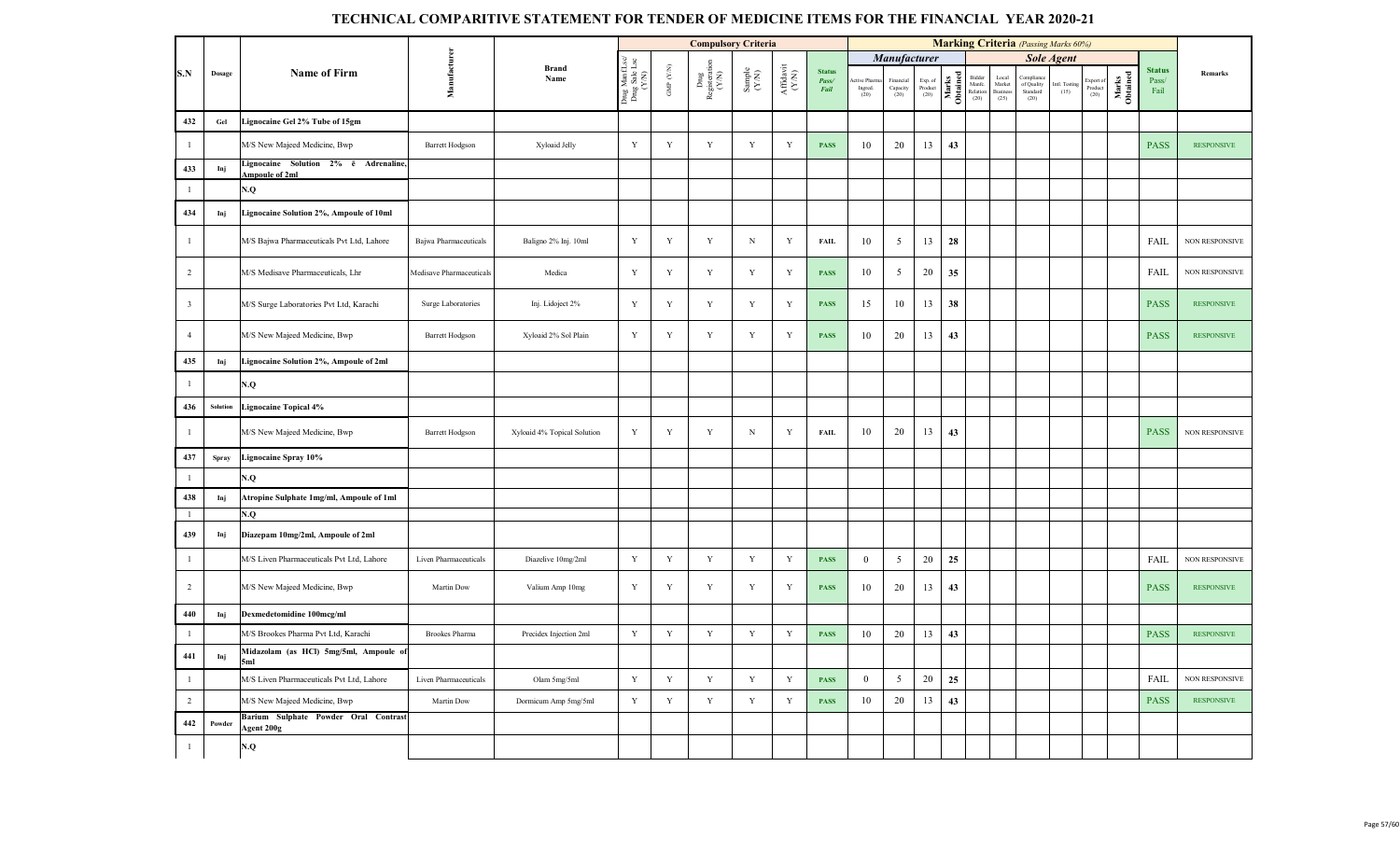|                         |          |                                                                                                                      |                                           |                                                                |                                          |                                           | <b>Compulsory Criteria</b>                        |                                                             |                              |                                |                                 |                               |                            |                   |                                     |                                     | <b>Marking Criteria</b> (Passing Marks 60%) |                       |                              |                   |                                |                       |
|-------------------------|----------|----------------------------------------------------------------------------------------------------------------------|-------------------------------------------|----------------------------------------------------------------|------------------------------------------|-------------------------------------------|---------------------------------------------------|-------------------------------------------------------------|------------------------------|--------------------------------|---------------------------------|-------------------------------|----------------------------|-------------------|-------------------------------------|-------------------------------------|---------------------------------------------|-----------------------|------------------------------|-------------------|--------------------------------|-----------------------|
|                         |          |                                                                                                                      |                                           |                                                                |                                          |                                           |                                                   |                                                             |                              |                                |                                 | <b>Manufacturer</b>           |                            |                   |                                     |                                     |                                             | <b>Sole Agent</b>     |                              |                   |                                |                       |
| S.N                     | Dosage   | <b>Name of Firm</b>                                                                                                  | Manufacturen                              | <b>Brand</b><br>Name                                           | Drug Manf.Lsc/<br>Drug Sale Lsc<br>(Y/N) | ${\rm GMP}$ ${\rm (YN)}$                  | $_{\mbox{Deng}}^{\mbox{Dng}}$ Registeration (Y/N) | $\begin{array}{c} \text{Sample} \\ (\text{YN}) \end{array}$ | ${\bf Affa} {\bf vit}$ (Y/N) | <b>Status</b><br>Pass/<br>Fail | ctive Pharr<br>Ingred.<br>(20)  | Financial<br>Capacity<br>(20) | Exp. of<br>Product<br>(20) | Marks<br>Obtained | Bidde<br>Manfe.<br>Relation<br>(20) | Local<br>Market<br>Business<br>(25) | ⊇omplia<br>of Quality<br>Standard<br>(20)   | Intl. Testing<br>(15) | Export of<br>Product<br>(20) | Marks<br>Obtained | <b>Status</b><br>Pass/<br>Fail | Remarks               |
| 443                     | Inj      | Godabutral 1.0, 1x7.5ml, Non-Ionic Contrast<br>Media in Pre-filled Syringe                                           |                                           |                                                                |                                          |                                           |                                                   |                                                             |                              |                                |                                 |                               |                            |                   |                                     |                                     |                                             |                       |                              |                   |                                |                       |
| $\mathbf{1}$            |          | M/S New Majeed Medicine, Bwp                                                                                         | Bayer Pakistan                            | Gadobutrol Inj 1.0,7.5ml PFS                                   | Y                                        | $\mathbf Y$                               | $\mathbf Y$                                       | $\mathbf Y$                                                 | Y                            | <b>PASS</b>                    |                                 |                               |                            |                   | 20                                  | 25                                  | 10                                          | $\overline{0}$        | 20                           | 75                | <b>PASS</b>                    | <b>RESPONSIVE</b>     |
| 444                     | Inj      | lopromide (Eq. to 370mg of Iodine / Liter)<br>18.5g of Iodine Non Ionic Water Soluble<br><b>Contrast Medium 50ml</b> |                                           |                                                                |                                          |                                           |                                                   |                                                             |                              |                                |                                 |                               |                            |                   |                                     |                                     |                                             |                       |                              |                   |                                |                       |
| $\mathbf{1}$            |          | M/S Punjab Medical Services, Lahore                                                                                  | Onko Ilac Sanayi Ve<br>Ticaret A.S Turkey | Inj Kopaq 350mg/50ml<br>(Iohexol 350mg/50ml)                   |                                          |                                           |                                                   |                                                             |                              |                                | <b>NOT AS PER SPECIFICATION</b> |                               |                            |                   |                                     |                                     |                                             |                       |                              |                   | FAIL                           | <b>NON RESPONSIVE</b> |
| $\overline{2}$          |          | M/S New Majeed Medicine, Bwp                                                                                         | Bayer Pakistan                            | Ultravist 370 Inj 50ml                                         | Y                                        | Y                                         | Y                                                 | $\mathbf Y$                                                 | Y                            | <b>PASS</b>                    |                                 |                               |                            |                   | 20                                  | 25                                  | 10                                          | $\overline{0}$        | 20                           | 75                | <b>PASS</b>                    | <b>RESPONSIVE</b>     |
| 445                     | Inj      | opromide (Eq. to 370mg of Iodine / Liter)<br>18.5g of Iodine Non Ionic Water Soluble<br>Contrast Medium 100ml        |                                           |                                                                |                                          |                                           |                                                   |                                                             |                              |                                |                                 |                               |                            |                   |                                     |                                     |                                             |                       |                              |                   |                                |                       |
| $\overline{1}$          |          | M/S Punjab Medical Services, Lahore                                                                                  | Onko Ilac Sanayi Ve<br>Ticaret A.S Turkey | Inj Kopaq 350mg/100ml<br>(Iohexol 350mg/100ml)                 |                                          |                                           |                                                   |                                                             |                              |                                | <b>NOT AS PER SPECIFICATION</b> |                               |                            |                   |                                     |                                     |                                             |                       |                              |                   | FAIL                           | NON RESPONSIVE        |
| $\overline{2}$          |          | M/S Graton Pharma, Karachi                                                                                           | Graton Pharma                             | Iohexol 100ml, 755mg eq to Iohexol<br>350 <sub>mg</sub>        |                                          |                                           |                                                   |                                                             |                              |                                | <b>NOT AS PER SPECIFICATION</b> |                               |                            |                   |                                     |                                     |                                             |                       |                              |                   | FAIL                           | <b>NON RESPONSIVE</b> |
| $\overline{\mathbf{3}}$ |          | M/S New Majeed Medicine, Bwp                                                                                         | Bayer Pakistan                            | Ultravist 370 Inj 100ml                                        | Y                                        | Y                                         | Y                                                 | Y                                                           | Y                            | <b>PASS</b>                    |                                 |                               |                            |                   | 20                                  | 25                                  | 10                                          | $\mathbf{0}$          | 20                           | 75                | <b>PASS</b>                    | <b>RESPONSIVE</b>     |
| 446                     | Inj      | Low Osmolar Contrast Media (LOCM)                                                                                    |                                           |                                                                |                                          |                                           |                                                   |                                                             |                              |                                |                                 |                               |                            |                   |                                     |                                     |                                             |                       |                              |                   |                                |                       |
| $\mathbf{1}$            |          | M/S Si Tech Pharmaceticals Pvt Ltd, Karachi                                                                          | GE HEALTHCARE- Ireland                    | Omnipaque                                                      | Y                                        | Y                                         | Y                                                 | $\mathbf Y$                                                 | Y                            | <b>PASS</b>                    |                                 |                               |                            |                   | 20                                  | 25                                  | 20                                          | $\overline{0}$        | 20                           | 85                | <b>PASS</b>                    | <b>RESPONSIVE</b>     |
| $\overline{2}$          |          | M/S Graton Pharma, Karachi                                                                                           | Graton Pharma                             | Iohexol 50ml, 755mg eq to Iohexol<br>350mg                     |                                          | REGISTERATION LESS THAN ON E YEAR<br>FAIL |                                                   |                                                             |                              |                                |                                 |                               |                            |                   |                                     |                                     |                                             |                       | <b>NON RESPONSIVE</b>        |                   |                                |                       |
| $\overline{\mathbf{3}}$ |          | M/S New Majeed Medicine, Bwp                                                                                         | Bayer Pakistan                            | Ultravist 300 Inj 100ml, 50ml<br>Ultravist 370 Inj 100ml, 50ml |                                          |                                           |                                                   |                                                             |                              |                                | <b>NOT AS PER SPECIFICATION</b> |                               |                            |                   |                                     |                                     |                                             |                       |                              |                   | FAIL                           | NON RESPONSIVE        |
| 447                     | Inj      | Meglumine Gadopentetate 469.01mg/ml,<br>Ampoule of 20ml                                                              |                                           |                                                                |                                          |                                           |                                                   |                                                             |                              |                                |                                 |                               |                            |                   |                                     |                                     |                                             |                       |                              |                   |                                |                       |
| $\mathbf{1}$            |          | M/S Graton Pharma, Karachi                                                                                           | Graton Pharma                             | Gadopentate Dimeglumine 20ml                                   | Y                                        | Y                                         | Y                                                 | Y                                                           | Y                            | <b>PASS</b>                    |                                 |                               |                            |                   | 20                                  | 20                                  |                                             | $\mathbf{0}$          | 20                           | 67                | <b>PASS</b>                    | <b>RESPONSIVE</b>     |
| $\overline{2}$          |          | M/S New Majeed Medicine, Bwp                                                                                         | Bayer Pakistan                            | Magnevist Inj 20ml                                             | Y                                        | Y                                         | Y                                                 | Y                                                           | Y                            | <b>PASS</b>                    |                                 |                               |                            |                   | 20                                  | 25                                  | 10                                          | $\mathbf{0}$          | 20                           | 75                | <b>PASS</b>                    | <b>RESPONSIVE</b>     |
| 448                     | Inj      | Sodium Amidotrizoate 0.1g + Meglumine<br>Amidotrizoate 0.66g 370mg, 20ml                                             |                                           |                                                                |                                          |                                           |                                                   |                                                             |                              |                                |                                 |                               |                            |                   |                                     |                                     |                                             |                       |                              |                   |                                |                       |
| $\mathbf{1}$            |          | M/S New Majeed Medicine, Bwp                                                                                         | Bayer Pakistan                            | Urografin 76%                                                  | Y                                        | Y                                         | $\mathbf Y$                                       | $\mathbf Y$                                                 | Y                            | <b>PASS</b>                    |                                 |                               |                            |                   | 20                                  | 25                                  | 10                                          | $\mathbf{0}$          | 20                           | 75                | <b>PASS</b>                    | <b>RESPONSIVE</b>     |
| 449                     | Solution | Povidone - Iodine 7.5% Bottle of 450ml<br>500ml                                                                      |                                           |                                                                |                                          |                                           |                                                   |                                                             |                              |                                |                                 |                               |                            |                   |                                     |                                     |                                             |                       |                              |                   |                                |                       |
| $\overline{1}$          |          | M/S Kohinoor Industries, Sahiwal                                                                                     | Kohinoor Industries                       | Prodine Scrub                                                  | Y                                        | Y                                         | Y                                                 | Y                                                           | 2 YEARS                      | FAIL                           | 10                              | 5                             | $\overline{0}$             | 15                |                                     |                                     |                                             |                       |                              |                   | FAIL                           | <b>NON RESPONSIVE</b> |
| $\overline{2}$          |          | M/S Brookes Pharma Pvt Ltd, Karachi                                                                                  | Brookes Pharma                            | Pyodine Surgical Scrub 450ml                                   | $\mathbf Y$                              | $\mathbf Y$                               | Y                                                 | $\mathbf Y$                                                 | Y                            | <b>PASS</b>                    | 10                              | 20                            | 13                         | 43                |                                     |                                     |                                             |                       |                              |                   | <b>PASS</b>                    | <b>RESPONSIVE</b>     |
| 450                     | Solution | Povidone - Iodine 10% Aqueous Solution<br>Bottle of 450ml / 500ml                                                    |                                           |                                                                |                                          |                                           |                                                   |                                                             |                              |                                |                                 |                               |                            |                   |                                     |                                     |                                             |                       |                              |                   |                                |                       |
| -1                      |          | M/S Kohinoor Industries, Sahiwal                                                                                     | Kohinoor Industries                       | Prodine Solution                                               | Y                                        | Y                                         | Y                                                 | Y                                                           | 2 YEARS                      | <b>FAIL</b>                    | 10                              | 5                             | 6                          | 21                |                                     |                                     |                                             |                       |                              |                   | FAIL                           | <b>NON RESPONSIVE</b> |
| $\overline{2}$          |          | M/S Brookes Pharma Pvt Ltd, Karachi                                                                                  | <b>Brookes Pharma</b>                     | Pyodine Solution 450ml                                         | $\mathbf Y$                              | $\mathbf Y$                               | Y                                                 | Y                                                           | Y                            | <b>PASS</b>                    | 10                              | 20                            | 13                         | 43                |                                     |                                     |                                             |                       |                              |                   | <b>PASS</b>                    | <b>RESPONSIVE</b>     |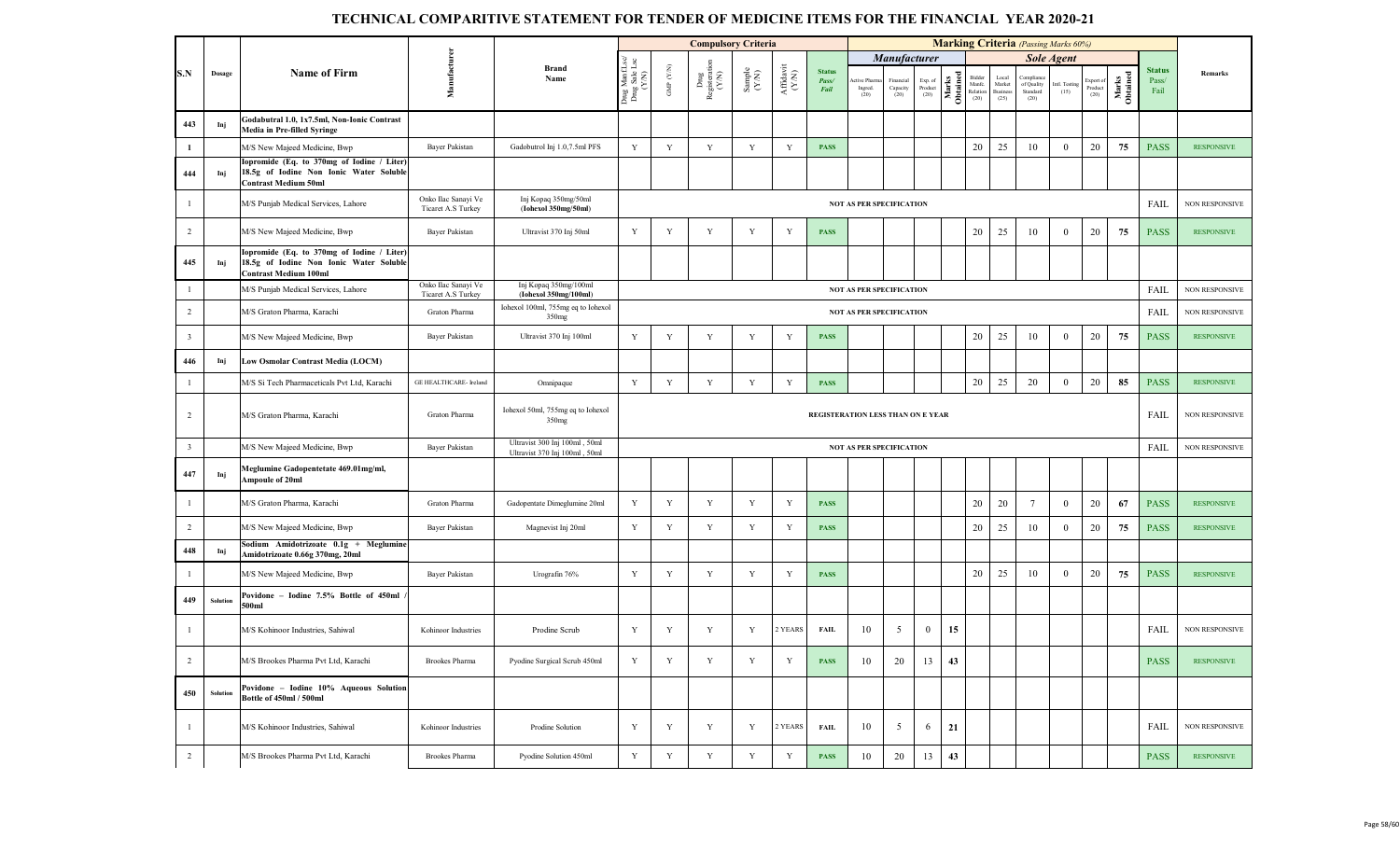|     |        |                                               |                                                  |                      |                                          |                       | <b>Compulsory Criteria</b>     |                                                             |                                                                                                 |                                |                                  |                                                                            |                                       |    |                                            |                                     |                                              | <b>Marking Criteria</b> (Passing Marks 60%) |                                                                          |                   |                                |                       |
|-----|--------|-----------------------------------------------|--------------------------------------------------|----------------------|------------------------------------------|-----------------------|--------------------------------|-------------------------------------------------------------|-------------------------------------------------------------------------------------------------|--------------------------------|----------------------------------|----------------------------------------------------------------------------|---------------------------------------|----|--------------------------------------------|-------------------------------------|----------------------------------------------|---------------------------------------------|--------------------------------------------------------------------------|-------------------|--------------------------------|-----------------------|
|     |        |                                               |                                                  |                      |                                          |                       |                                |                                                             |                                                                                                 |                                |                                  | Manufacturer                                                               |                                       |    |                                            |                                     |                                              | <b>Sole Agent</b>                           |                                                                          |                   |                                |                       |
| S.N | Dosage | <b>Name of Firm</b>                           | Manufacturer                                     | <b>Brand</b><br>Name | Drug Manf.Lsc/<br>Drug Sale Lsc<br>(Y/N) | GMP $(\mathcal{N/N})$ | Drug<br>Registeration<br>(Y/N) | $\begin{array}{c} \text{Sample} \\ (\text{YM}) \end{array}$ | $\begin{array}{c} \mathrm{Aff} \mathrm{d} \mathrm{av} \mathrm{i} \\ (\mathrm{Y/N}) \end{array}$ | <b>Status</b><br>Pass/<br>Fail | Active Pharma<br>Ingred.<br>(20) | $\begin{array}{c} \text{Financial} \\ \text{Capacity} \\ (20) \end{array}$ | Exp. of<br>Product $\left( 20\right)$ |    | Marks<br>Manfc.<br>Manfc.<br>Compared (20) | Local<br>Market<br>Business<br>(25) | Compliance<br>of Quality<br>Standard<br>(20) | Intl. Testing<br>(15)                       | $\begin{array}{c} \text{Expert of}\\ \text{Product} \end{array}$<br>(20) | Marks<br>Obtained | <b>Status</b><br>Pass/<br>Fail | Remarks               |
| 451 | Inj    | Inj. Toclizumab 162mg                         |                                                  |                      |                                          |                       |                                |                                                             |                                                                                                 |                                |                                  |                                                                            |                                       |    |                                            |                                     |                                              |                                             |                                                                          |                   |                                |                       |
|     |        | M/S Roche Pakistan Limited, Karachi           | M/S Vetter Pharma-<br>Fertingung GmbH & Co<br>KG | Acterma SC 162/0.9ml | Y                                        | Y                     | Y                              | $\mathbf N$                                                 | Y                                                                                               | <b>FAIL</b>                    |                                  |                                                                            |                                       |    | 20                                         | 25                                  | 10                                           | $\overline{7}$                              | 20                                                                       | 82                | <b>PASS</b>                    | <b>NON RESPONSIVE</b> |
| 452 | Inj    | Inj Ganciclovir 250mg                         |                                                  |                      |                                          |                       |                                |                                                             |                                                                                                 |                                |                                  |                                                                            |                                       |    |                                            |                                     |                                              |                                             |                                                                          |                   |                                |                       |
|     |        | N.Q                                           |                                                  |                      |                                          |                       |                                |                                                             |                                                                                                 |                                |                                  |                                                                            |                                       |    |                                            |                                     |                                              |                                             |                                                                          |                   |                                |                       |
| 453 | Inj    | Hepatitis- B immunoglobulin 0.5ml child dose  |                                                  |                      |                                          |                       |                                |                                                             |                                                                                                 |                                |                                  |                                                                            |                                       |    |                                            |                                     |                                              |                                             |                                                                          |                   |                                |                       |
|     |        | N.Q                                           |                                                  |                      |                                          |                       |                                |                                                             |                                                                                                 |                                |                                  |                                                                            |                                       |    |                                            |                                     |                                              |                                             |                                                                          |                   |                                |                       |
| 454 | Tab.   | <b>Defarasirox 360mg</b>                      |                                                  |                      |                                          |                       |                                |                                                             |                                                                                                 |                                |                                  |                                                                            |                                       |    |                                            |                                     |                                              |                                             |                                                                          |                   |                                |                       |
| -1  |        | M/S Novartis Pharma Pakistan Limited, Karachi | Novartis Pharma                                  | Oleptiss 360mh       | Y                                        | Y                     | Y                              | Y                                                           | Y                                                                                               | <b>PASS</b>                    |                                  |                                                                            |                                       |    | 20                                         | 25                                  | 10                                           | $\overline{7}$                              | 10                                                                       | 72                | <b>PASS</b>                    | <b>RESPONSIVE</b>     |
| 455 | Tab.   | <b>Sitagliptin 25mg</b>                       |                                                  |                      |                                          |                       |                                |                                                             |                                                                                                 |                                |                                  |                                                                            |                                       |    |                                            |                                     |                                              |                                             |                                                                          |                   |                                |                       |
|     |        | N.Q                                           |                                                  |                      |                                          |                       |                                |                                                             |                                                                                                 |                                |                                  |                                                                            |                                       |    |                                            |                                     |                                              |                                             |                                                                          |                   |                                |                       |
| 456 | Tab.   | Dapagliflozin 5mg                             |                                                  |                      |                                          |                       |                                |                                                             |                                                                                                 |                                |                                  |                                                                            |                                       |    |                                            |                                     |                                              |                                             |                                                                          |                   |                                |                       |
|     |        | M/S New Majeed Medicine, Bwp                  | Hilton Pharma                                    | Dapa 5mg Tab         | Y                                        | Y                     | Y                              | Y                                                           | Y                                                                                               | <b>PASS</b>                    | $\theta$                         | 20                                                                         | 6                                     | 26 |                                            |                                     |                                              |                                             |                                                                          |                   | <b>FAIL</b>                    | NON RESPONSIVE        |
| 457 | Tab.   | Labetalol 100mg                               |                                                  |                      |                                          |                       |                                |                                                             |                                                                                                 |                                |                                  |                                                                            |                                       |    |                                            |                                     |                                              |                                             |                                                                          |                   |                                |                       |
|     |        | N.Q                                           |                                                  |                      |                                          |                       |                                |                                                             |                                                                                                 |                                |                                  |                                                                            |                                       |    |                                            |                                     |                                              |                                             |                                                                          |                   |                                |                       |
| 458 | Inj.   | <b>Betamethasone 4mg/ml</b>                   |                                                  |                      |                                          |                       |                                |                                                             |                                                                                                 |                                |                                  |                                                                            |                                       |    |                                            |                                     |                                              |                                             |                                                                          |                   |                                |                       |
|     |        | N.Q                                           |                                                  |                      |                                          |                       |                                |                                                             |                                                                                                 |                                |                                  |                                                                            |                                       |    |                                            |                                     |                                              |                                             |                                                                          |                   |                                |                       |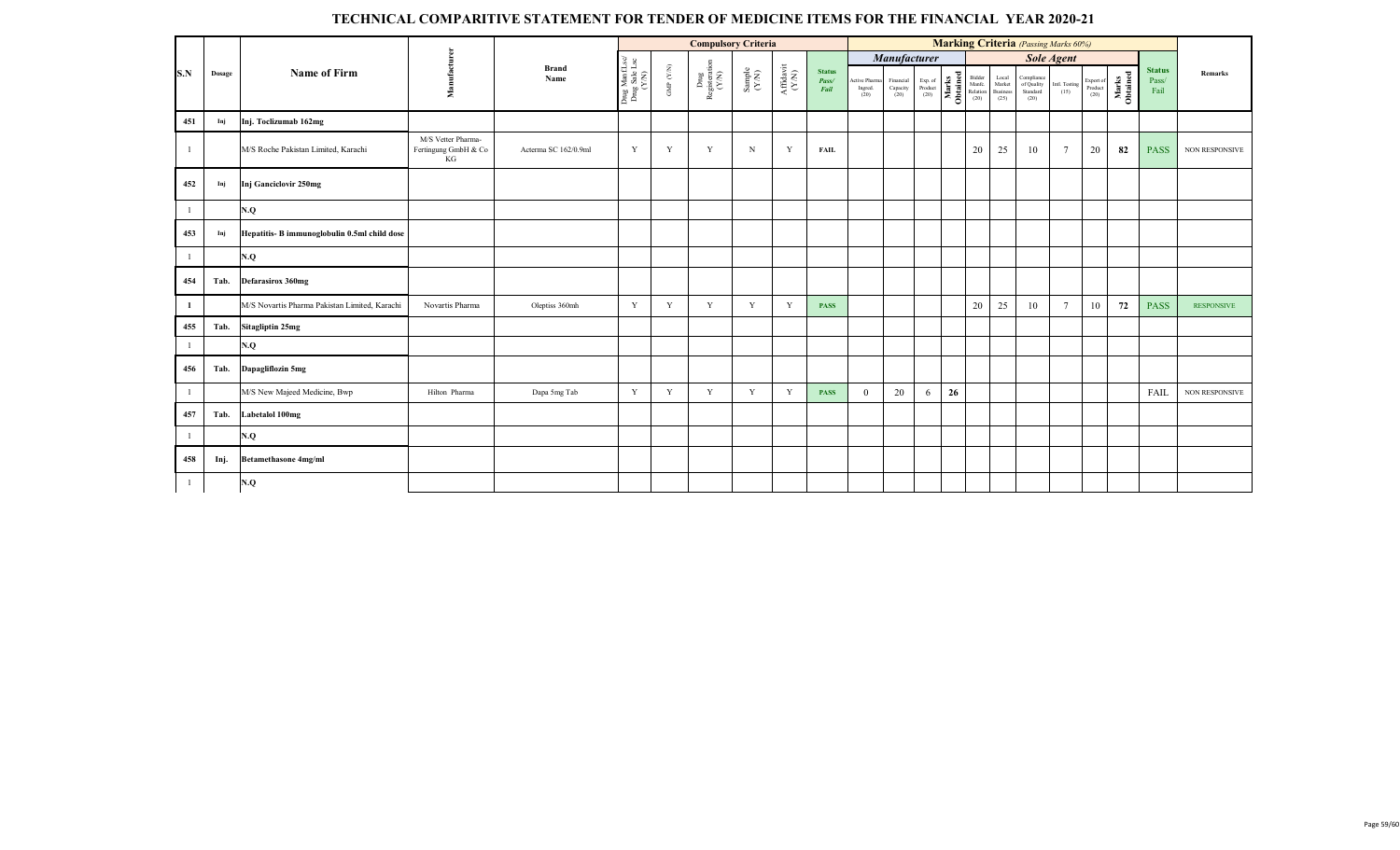|     |        |                                  |                      |                                                |                                                | <b>Compulsory Criteria</b>                     |                                                              |                  |                                |    |                     |    |  | <b>Marking Criteria</b> (Passing Marks 60%) |                       |                              |                       |                                |                       |
|-----|--------|----------------------------------|----------------------|------------------------------------------------|------------------------------------------------|------------------------------------------------|--------------------------------------------------------------|------------------|--------------------------------|----|---------------------|----|--|---------------------------------------------|-----------------------|------------------------------|-----------------------|--------------------------------|-----------------------|
|     |        |                                  |                      |                                                | မွ မွ                                          |                                                |                                                              | $\equiv$         |                                |    | <b>Manufacturer</b> |    |  |                                             | Sole Agent            |                              |                       |                                |                       |
| S.N | Dosage | <b>Name of Firm</b>              |                      | <b>Brand</b><br>Name                           | $ -$<br>$H = \frac{1}{6}$<br>ટ ઢું ≿<br>$\Box$ | gisterat<br>(Y/N)<br><b>CO</b><br>$\mathbf{r}$ | $\begin{array}{c} \text{Sample} \\ (\text{Y/N}) \end{array}$ | Affidavi<br>(YN) | <b>Status</b><br>Pass/<br>Fail |    |                     |    |  |                                             | Intl. Testing<br>(15) | Export of<br>Product<br>(20) | - 원 트<br>Mai<br>Obtai | <b>Status</b><br>Pass/<br>Fail | <b>Remarks</b>        |
| 459 | Inj.   | Ramidesvir                       |                      |                                                |                                                |                                                |                                                              |                  |                                |    |                     |    |  |                                             |                       |                              |                       |                                |                       |
|     |        | M/S MTI Medicals Pvt Ltd, Lahore | MTI Medicals Pvt Ltd | Maver Lyophilised Powder for<br>Infusion 100mg |                                                |                                                |                                                              | $\mathbf{v}$     | <b>PASS</b>                    | 10 |                     | 18 |  |                                             |                       |                              |                       | FAIL                           | <b>NON RESPONSIVE</b> |
| 460 | Tab.   | Favipiravir                      |                      |                                                |                                                |                                                |                                                              |                  |                                |    |                     |    |  |                                             |                       |                              |                       |                                |                       |
|     |        | N.O                              |                      |                                                |                                                |                                                |                                                              |                  |                                |    |                     |    |  |                                             |                       |                              |                       |                                |                       |

**\* TB =** Technical Bid

 **\* SPECS**=Specifications **\* MFG =** Manufacturing

**Miss. Benish Rana** Pharmacist Kidney Center Member Sub Committee

**Mr. Imran Nazir** Pharmacist A & E Department, Member Sub Committee

**Mr. Khaqan Saleem** Pharmacist Cardiac Center Member Sub Committee

**A.M.S Store** Cardiac Center Bahawalpur End User

**Miss Amna Saeed** Pharmacist B.V. Hospital, Member Sub Committee

**A.M.S Store** Civil Hospital Bahawalpur End User

**Mrs. Shahbana Anwar** Pharmacist Civil Hospital, Member Sub Committee

**Chief Pharmacist** B.V.Hospital Bahawalpur.

**Dr. Ambreen Khan** Associate Professor of Anesthesia Department

**Dr. Zafar Iqbal**  Senior Registrar Cardiology

**Dr. Zafar Iqbal Ghafoor**  Assistant Professor of Pharmacology Deptt.

 **Dr. Ajwad Farogh** Associate Professor of Cardiac Surgery

**Dr. Umair Ahmad**  Associate Professor of Surgery

**Dr. Wajid Khurshid**  Professor of Pathology

**Dr. Ali Imran**  Assistant Professor Of Medicine

**Prof. Dr. Ejaz Latif**  Head of Eye Department Chairman TAC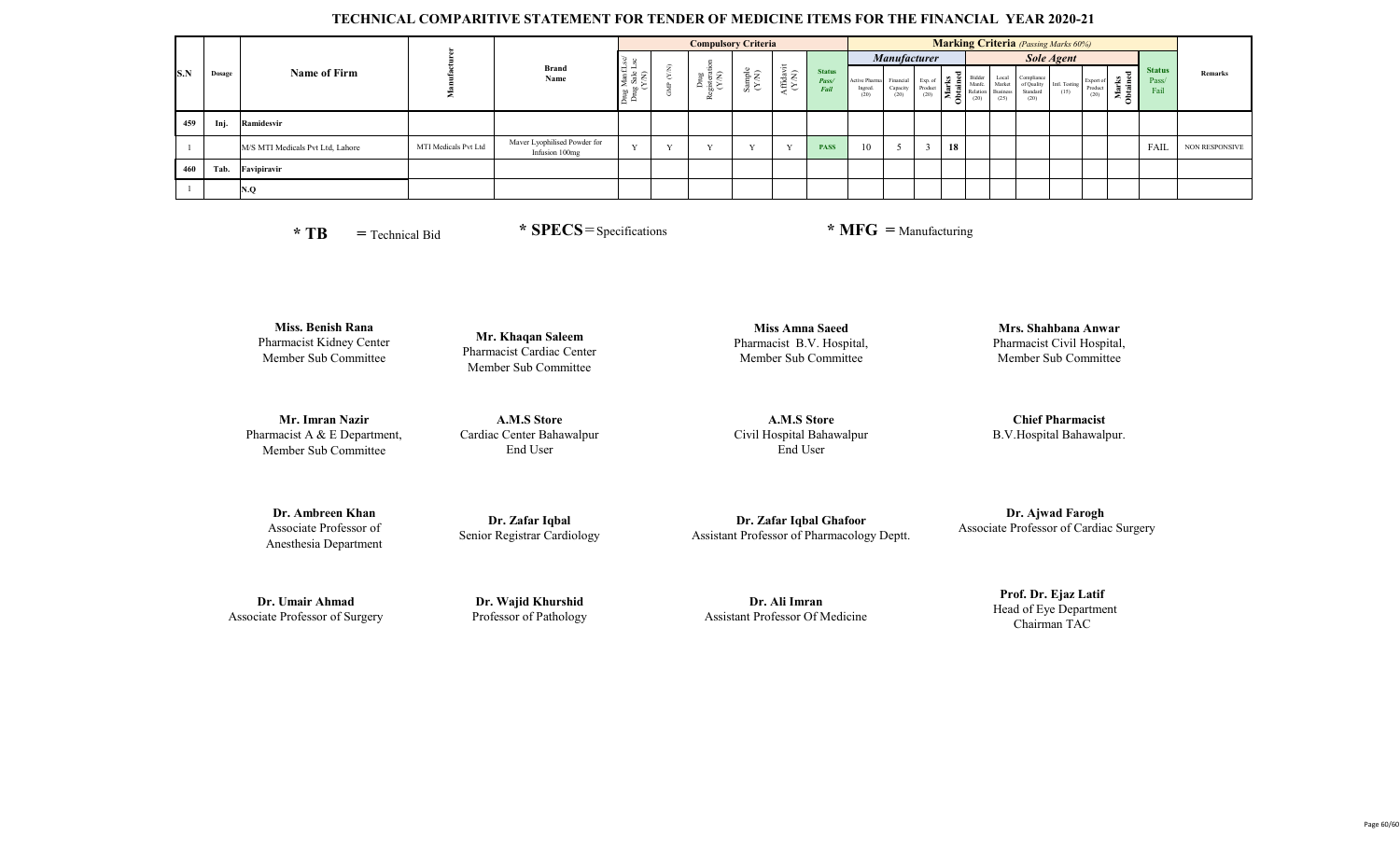FDL Normal Saline, Ringer Lactatce<br>Cirin ICI Purchased ICI Purchased